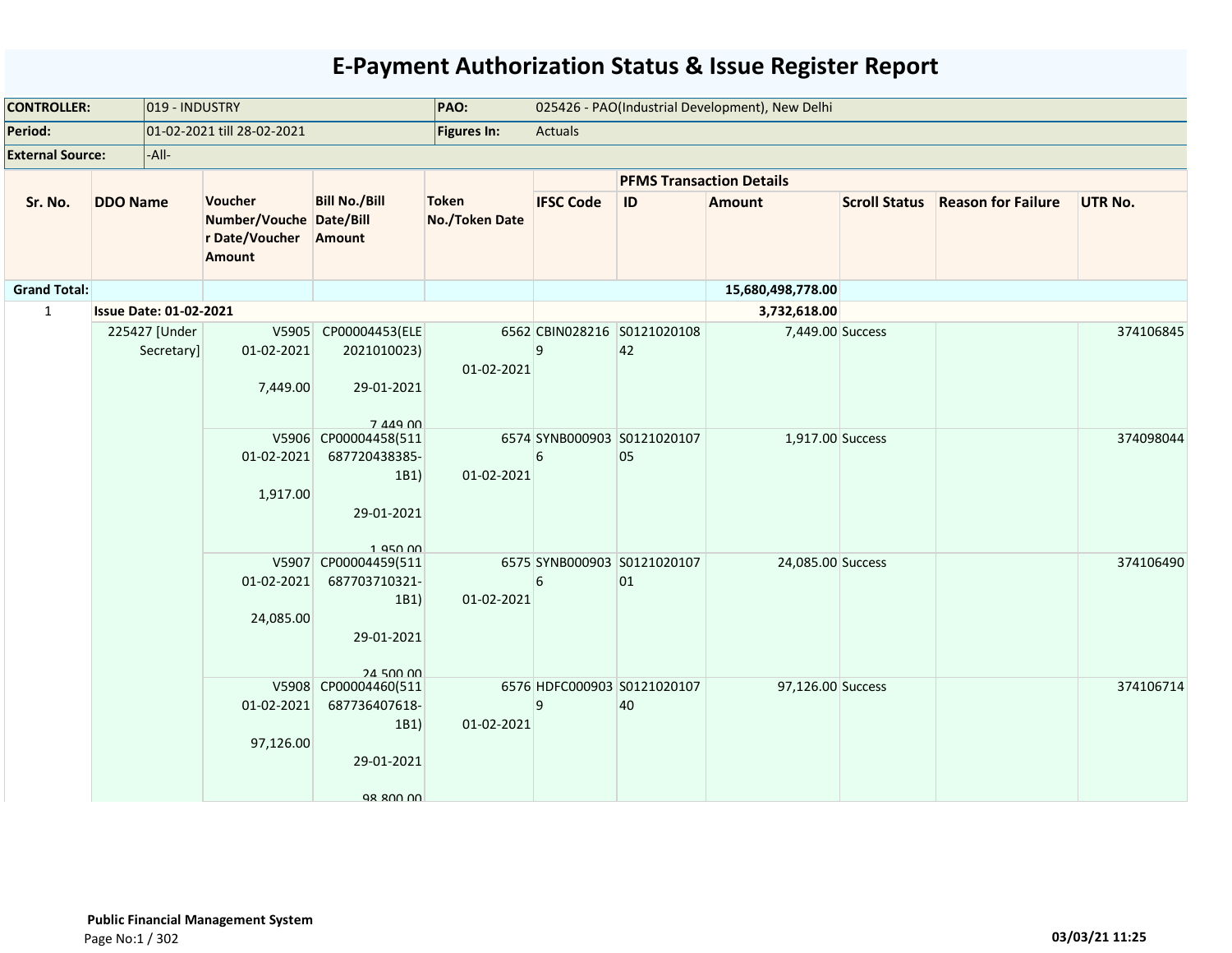|                             | 01-02-2021<br>2,335.00          | V5909 CP00004461(511<br>687730629868-<br>1B1<br>29-01-2021<br>$2.375$ $00$ | 01-02-2021 | 6              | 6577 SYNB000903 S0121020107<br>09       | 2,335.00 Success     |  | 374106601 |
|-----------------------------|---------------------------------|----------------------------------------------------------------------------|------------|----------------|-----------------------------------------|----------------------|--|-----------|
|                             | 01-02-2021<br>127,404.00        | V5910 CP00004462(511<br>687716307607-<br>1B1)<br>29-01-2021<br>129 600 00  | 01-02-2021 | 9              | 6578 HDFC000903 S0121020029<br>60       | 127,404.00 Success   |  | 375663657 |
|                             | 01-02-2021<br>46,400.00         | V5911 CP00004463(511<br>687707507500-<br>1B1)<br>29-01-2021<br>47 200 00   | 01-02-2021 | $\overline{7}$ | 6579 SBIN000073 S0121019973<br>22       | 46,400.00 Success    |  | 375663540 |
|                             | 01-02-2021<br>147,321.00        | V5912 CP00004464(511<br>687714894585-<br>1B1)<br>29-01-2021<br>150 000 00  | 01-02-2021 | 6              | 6573 SYNB000903 S0121020107<br>92       | 147,321.00 Success   |  | 374098155 |
|                             | V5914<br>01-02-2021<br>4,065.00 | CP00003912<br>01-01-2021<br>4.207.00                                       | 01-02-2021 | 9              | 6572 SBIN007071 S0121020345<br>04       | 4,065.00 Success     |  | 374355339 |
| 225429 [Section<br>Officer] | 01-02-2021<br>3,261,526.00      | V5904 CP00000492(GPF<br>$_2$ 02102018)<br>01-02-2021<br>3 261 526 00       | 01-02-2021 | 3              | 6564 SBIN005020 S0121019809<br>45       | 3,261,526.00 Success |  | 373239719 |
|                             | V5913<br>01-02-2021             | CP00000493                                                                 |            | 0              | 6565 SBIN000878 S0121020109<br>47       | 4,768.00 Success     |  | 374098365 |
|                             | 12,990.00                       | 01-02-2021                                                                 |            | 6              | 01-02-2021 BKID000601 S0121020109<br>48 | 2,700.00 Success     |  | 374098367 |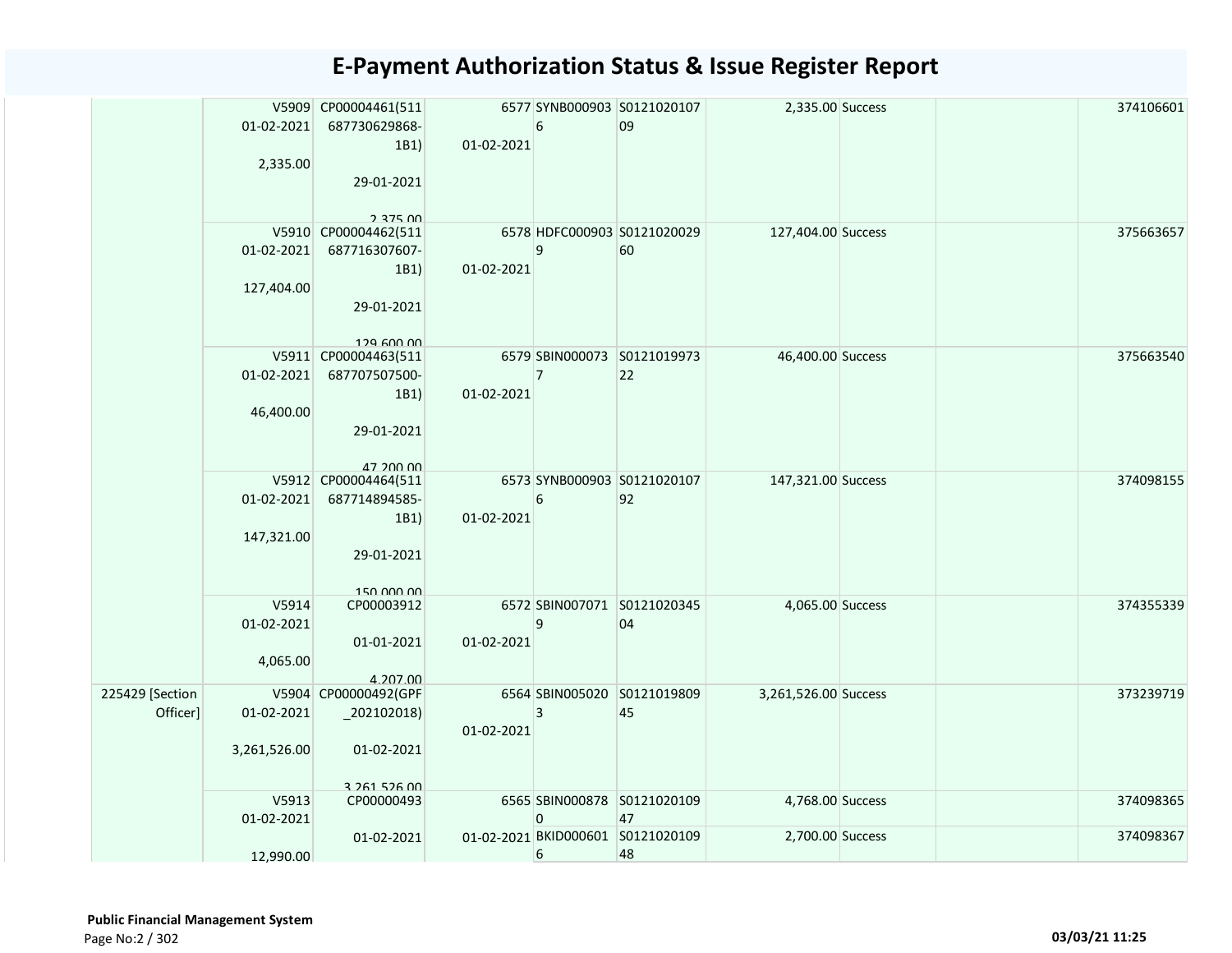|                |                                |              | 12,990.00                  |            | 3              | SBIN000058 S0121020109<br>49 |                      | 961.00 Success | 374098377 |
|----------------|--------------------------------|--------------|----------------------------|------------|----------------|------------------------------|----------------------|----------------|-----------|
|                |                                |              |                            |            | 5              | SYNB000905 S0121020109<br>50 | 4,561.00 Success     |                | 374098387 |
| $\overline{2}$ | <b>Issue Date: 02-02-2021</b>  |              |                            |            |                |                              | 4,906.00             |                |           |
|                | 200880 [Asstt                  | V5915        | CP00000165                 |            |                | 6665 BARBONAJDE S0121020997  | 2,415.00 Success     |                | 390406712 |
|                | Accounts Officer]              | 02-02-2021   |                            |            | Т.             | 60                           |                      |                |           |
|                |                                |              | 02-02-2021                 | 02-02-2021 |                |                              |                      |                |           |
|                |                                | 2,415.00     |                            |            |                |                              |                      |                |           |
|                |                                |              | 2.415.00                   |            |                |                              |                      |                |           |
|                |                                | V5916        | CP00000166                 |            |                | 6664 CBIN028216 S0121020998  | 2,491.00 Success     |                | 390406948 |
|                |                                | 02-02-2021   |                            |            | 9              | 47                           |                      |                |           |
|                |                                |              | 02-02-2021                 | 02-02-2021 |                |                              |                      |                |           |
|                |                                | 2,491.00     |                            |            |                |                              |                      |                |           |
| $\mathbf{3}$   | <b>Issue Date: 03-02-2021</b>  |              | 2.491.00                   |            |                |                              | 7,192,330.00         |                |           |
|                |                                |              |                            |            |                |                              |                      |                |           |
|                | 206942 [Under                  | V6017        | CP00000098                 |            |                | 6698 FDRL000134 S0121021927  | 1,236,000.00 Success |                | 407336967 |
|                | Secretary                      | 03-02-2021   |                            |            | $\overline{0}$ | 35                           |                      |                |           |
|                | Department of                  |              | 03-02-2021                 | 03-02-2021 |                |                              |                      |                |           |
|                | <b>Industrial Policy</b>       | 1,236,000.00 |                            |            |                |                              |                      |                |           |
|                | and Promotion<br>225427 [Under | V5917        | 1.260.000.00<br>CP00004506 |            |                | 6584 PUNB00153 S0121021599   | 5,314.00 Success     |                | 402989227 |
|                | Secretary]                     | 03-02-2021   |                            |            | 00             | 02                           |                      |                |           |
|                |                                |              | 01-02-2021                 | 02-02-2021 |                |                              |                      |                |           |
|                |                                | 5,314.00     |                            |            |                |                              |                      |                |           |
|                |                                |              | 5.314.00                   |            |                |                              |                      |                |           |
|                |                                | V5918        | CP00004513                 |            |                | 6611 SBIN000058 S0121021598  | 2,944.00 Success     |                | 402989087 |
|                |                                | 03-02-2021   |                            |            | $\overline{3}$ | 73                           |                      |                |           |
|                |                                |              | 01-02-2021                 | 02-02-2021 |                |                              |                      |                |           |
|                |                                | 2,944.00     |                            |            |                |                              |                      |                |           |
|                |                                |              | 2.944.00                   |            |                |                              |                      |                |           |
|                |                                | V5919        | CP00004479                 |            |                | 6569 SBIN000196 S0121021599  | 4,981.00 Success     |                | 402999895 |
|                |                                | 03-02-2021   |                            |            | $\overline{7}$ | 67                           |                      |                |           |
|                |                                |              | 01-02-2021                 | 01-02-2021 |                |                              |                      |                |           |
|                |                                | 4,981.00     |                            |            |                |                              |                      |                |           |
|                |                                |              | 4.981.00                   |            |                |                              |                      |                |           |
|                |                                | V5924        | CP00003065                 |            |                | 6566 SBIN000058 S0121021725  | 9,985.00 Success     |                | 405523409 |
|                |                                | 03-02-2021   |                            |            | 3              | 07                           |                      |                |           |
|                |                                |              | 10-11-2020                 | 01-02-2021 |                |                              |                      |                |           |
|                |                                | 9,985.00     |                            |            |                |                              |                      |                |           |
|                |                                |              | 9.985.00                   |            |                |                              |                      |                |           |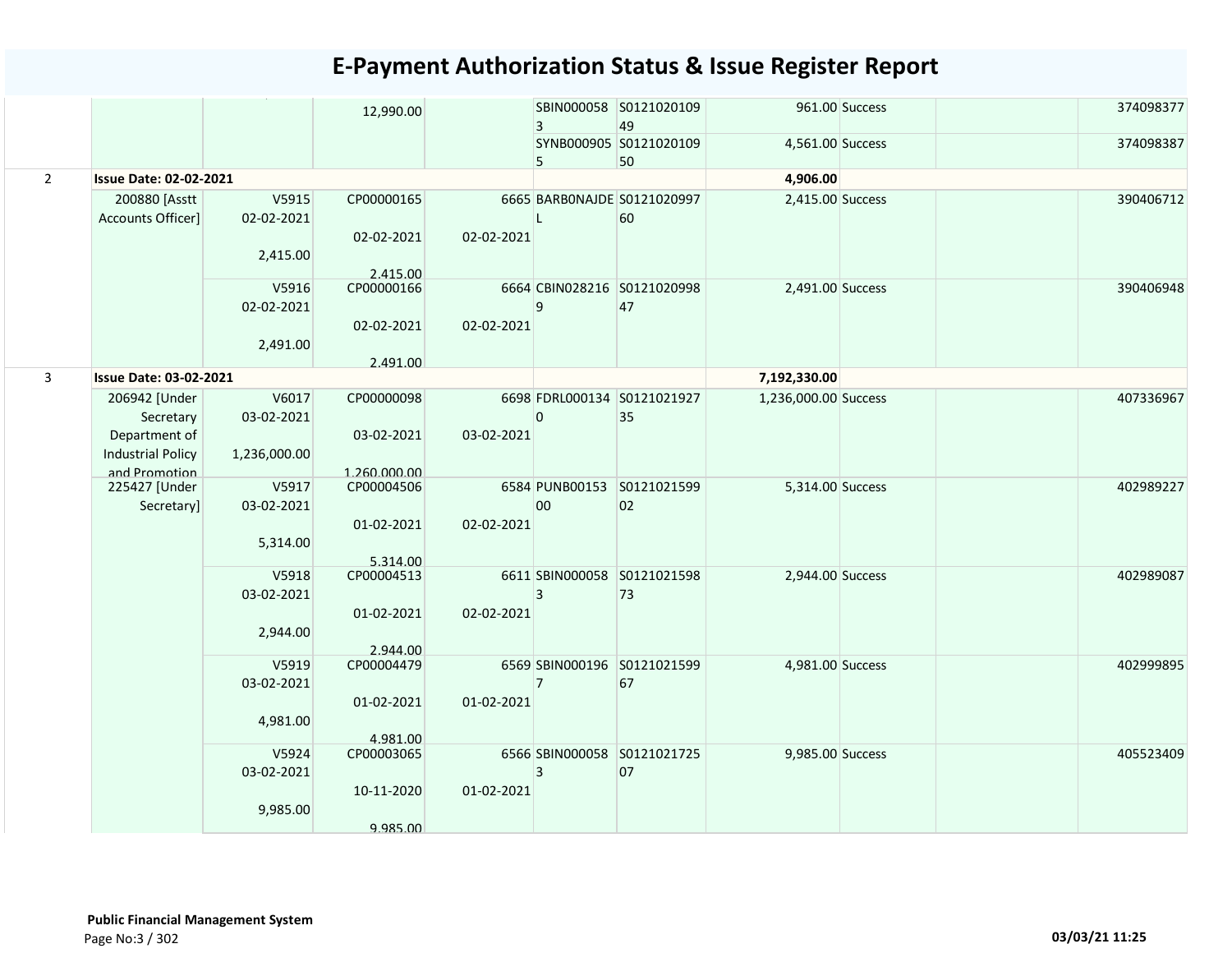| V5925<br>CP00004510<br>6588 SBIN000788 S0121021599<br>2,010.00 Success               | 405543294 |
|--------------------------------------------------------------------------------------|-----------|
| 03-02-2021<br>$\mathbf{1}$<br>23<br>02-02-2021<br>01-02-2021                         |           |
| 2,010.00                                                                             |           |
| 2.010.00                                                                             |           |
| V5926<br>CP00004532<br>6594 SBIN000170 S0121021708<br>61,705.00 Success              | 405545902 |
| 03-02-2021<br>3<br>43                                                                |           |
| 02-02-2021<br>02-02-2021<br>61,705.00                                                |           |
| 61.705.00                                                                            |           |
| CP00004509<br>V5927<br>6587 SBIN000062 S0121021599<br>2,823.00 Success               | 405543641 |
| 36<br>03-02-2021<br>5                                                                |           |
| 01-02-2021<br>02-02-2021                                                             |           |
| 2,823.00                                                                             |           |
| 2.823.00                                                                             |           |
| 6593 SBIN000170 S0121021692<br>V5928<br>CP00004533<br>1,184.00 Success               | 405545282 |
| 3<br>73<br>03-02-2021                                                                |           |
| 02-02-2021<br>02-02-2021                                                             |           |
| 1,184.00                                                                             |           |
| 1.184.00<br>6590 CBIN028216 S0121021602<br>V5929<br>CP00004466<br>929.00 Success     | 405543956 |
| 03-02-2021<br>9<br>21                                                                |           |
| 01-02-2021<br>02-02-2021                                                             |           |
| 929.00                                                                               |           |
| 929.00                                                                               |           |
| V5930<br>CP00004507<br>6585 UBIN056281 S0121021599<br>1,553.00 Success               | 405518104 |
| 5<br>28<br>03-02-2021                                                                |           |
| 01-02-2021<br>02-02-2021                                                             |           |
| 1,553.00                                                                             |           |
| 1.553.00<br>CP00004505<br>6583 SBIN007069 S0121021708<br>V5931<br>1,761.00 Success   | 405520629 |
| 03-02-2021<br>70<br>$\mathbf{1}$                                                     |           |
| 01-02-2021<br>02-02-2021                                                             |           |
| 1,761.00                                                                             |           |
| 1.761.00                                                                             |           |
| V5932<br>CP00004511<br>6589 SBIN007069 S0121021599<br>8,734.00 Success               | 405541969 |
| 03-02-2021<br>$\mathbf{1}$<br>08                                                     |           |
| 01-02-2021<br>02-02-2021                                                             |           |
| 8,734.00                                                                             |           |
| 8.734.00<br>6563 PSIB0000013 S0121021724<br>V5933 CP00004450(EPC<br>3,510.00 Success | 405548867 |
| 03-02-2021<br>2021010022)<br>07                                                      |           |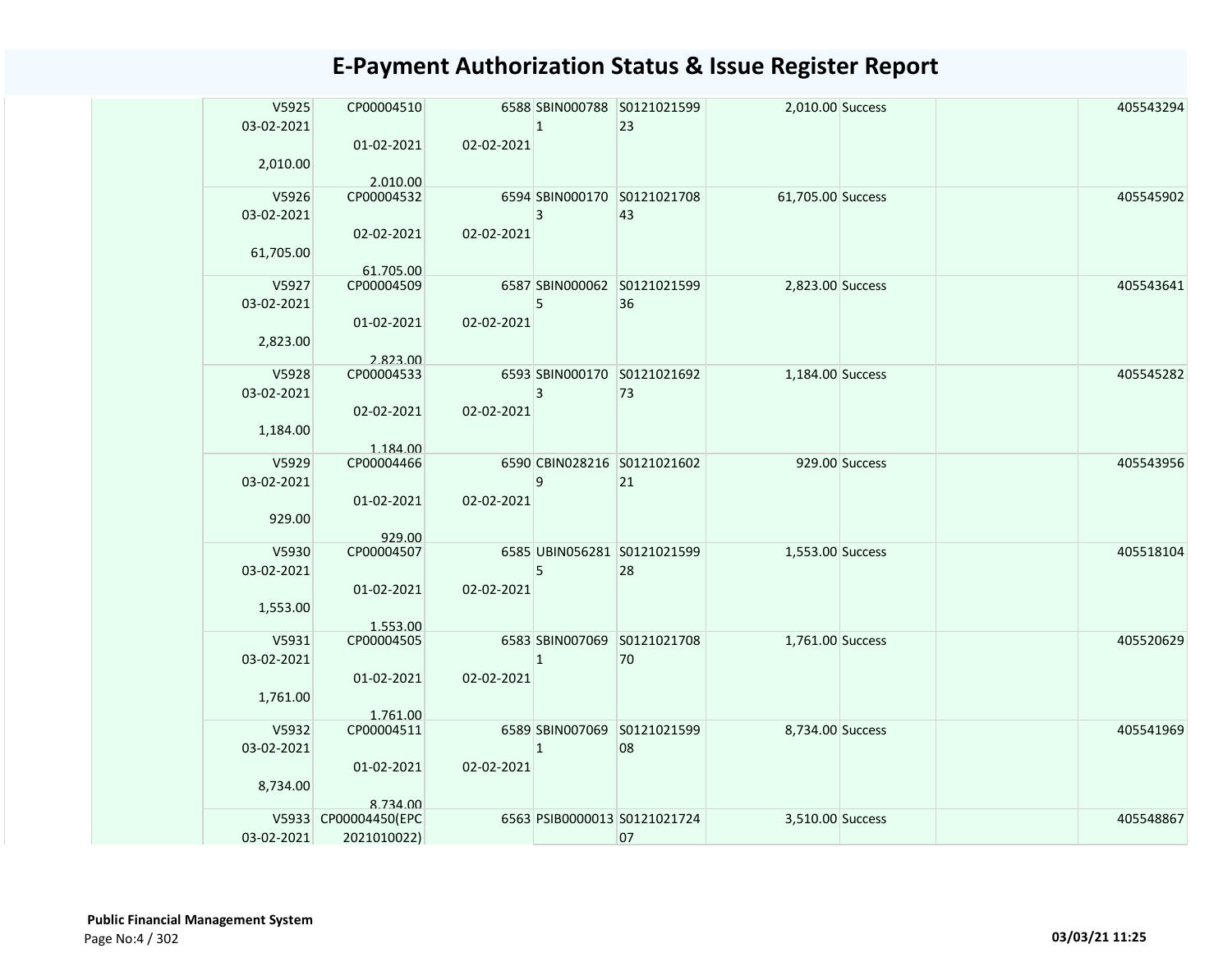| 14,040.00  | 28-01-2021     |            | 9              | 01-02-2021 CBIN028216 S0121021724<br>08 | 3,510.00 Success  |  | 405548913 |
|------------|----------------|------------|----------------|-----------------------------------------|-------------------|--|-----------|
|            | 14 040 00      |            | $\overline{2}$ | SBIN000370 S0121021724<br>09            | 7,020.00 Success  |  | 405548933 |
| V5934      | CP00004534     |            |                | 6592 SBIN000005 S0121021620             | 21,420.00 Success |  | 405518756 |
| 03-02-2021 |                |            |                | 80                                      |                   |  |           |
|            |                |            | 8              |                                         |                   |  |           |
|            | 02-02-2021     | 02-02-2021 |                |                                         |                   |  |           |
| 21,420.00  |                |            |                |                                         |                   |  |           |
|            | 21.420.00      |            |                |                                         |                   |  |           |
| V5935      | CP00004465     |            |                | 6571 SBIN000062 S0121021724             | 59,909.00 Success |  | 405550252 |
| 03-02-2021 |                |            | 5              | 37                                      |                   |  |           |
|            | 01-02-2021     | 01-02-2021 |                |                                         |                   |  |           |
|            |                |            |                |                                         |                   |  |           |
| 59,909.00  |                |            |                |                                         |                   |  |           |
|            | 59.909.00      |            |                |                                         |                   |  |           |
| V5936      | CP00004477     |            |                | 6567 SBIN000586 S0121021723             | 24,000.00 Success |  | 405548524 |
| 03-02-2021 |                |            | 9              | 92                                      |                   |  |           |
|            | 01-02-2021     | 01-02-2021 |                |                                         |                   |  |           |
| 24,000.00  |                |            |                |                                         |                   |  |           |
|            | 24.000.00      |            |                |                                         |                   |  |           |
| V5937      | CP00004478     |            |                | 6568 SBIN000062 S0121021724             | 18,000.00 Success |  | 405550574 |
| 03-02-2021 |                |            | 5              | 68                                      |                   |  |           |
|            |                |            |                |                                         |                   |  |           |
|            | 01-02-2021     | 01-02-2021 |                |                                         |                   |  |           |
| 18,000.00  |                |            |                |                                         |                   |  |           |
|            | 18.000.00      |            |                |                                         |                   |  |           |
| V5938      | CP00004480     |            |                | 6570 CBIN028216 S0121021724             | 1,132.00 Success  |  | 405522975 |
| 03-02-2021 |                |            | 9              | 62                                      |                   |  |           |
|            | 01-02-2021     | 01-02-2021 |                |                                         |                   |  |           |
| 1,132.00   |                |            |                |                                         |                   |  |           |
|            | 1.132.00       |            |                |                                         |                   |  |           |
| V5939      | CP00004522     |            |                | 6599 CBIN028216 S0121021708             | 13,650.00 Success |  | 405545609 |
| 03-02-2021 |                |            | 9              | 29                                      |                   |  |           |
|            |                |            |                |                                         |                   |  |           |
|            | 01-02-2021     | 02-02-2021 |                |                                         |                   |  |           |
| 13,650.00  |                |            |                |                                         |                   |  |           |
|            | 13.650.00      |            |                |                                         |                   |  |           |
| V5941      | CP00004530(ELE |            |                | 6591 ICIC0000827 S0121021602            | 19,695.00 Success |  | 405518432 |
| 03-02-2021 | 2021020003)    |            |                | 16                                      |                   |  |           |
|            |                | 02-02-2021 |                |                                         |                   |  |           |
| 19,695.00  | 02-02-2021     |            |                |                                         |                   |  |           |
|            |                |            |                |                                         |                   |  |           |
|            |                |            |                |                                         |                   |  |           |
|            | 19 695 00      |            |                |                                         |                   |  |           |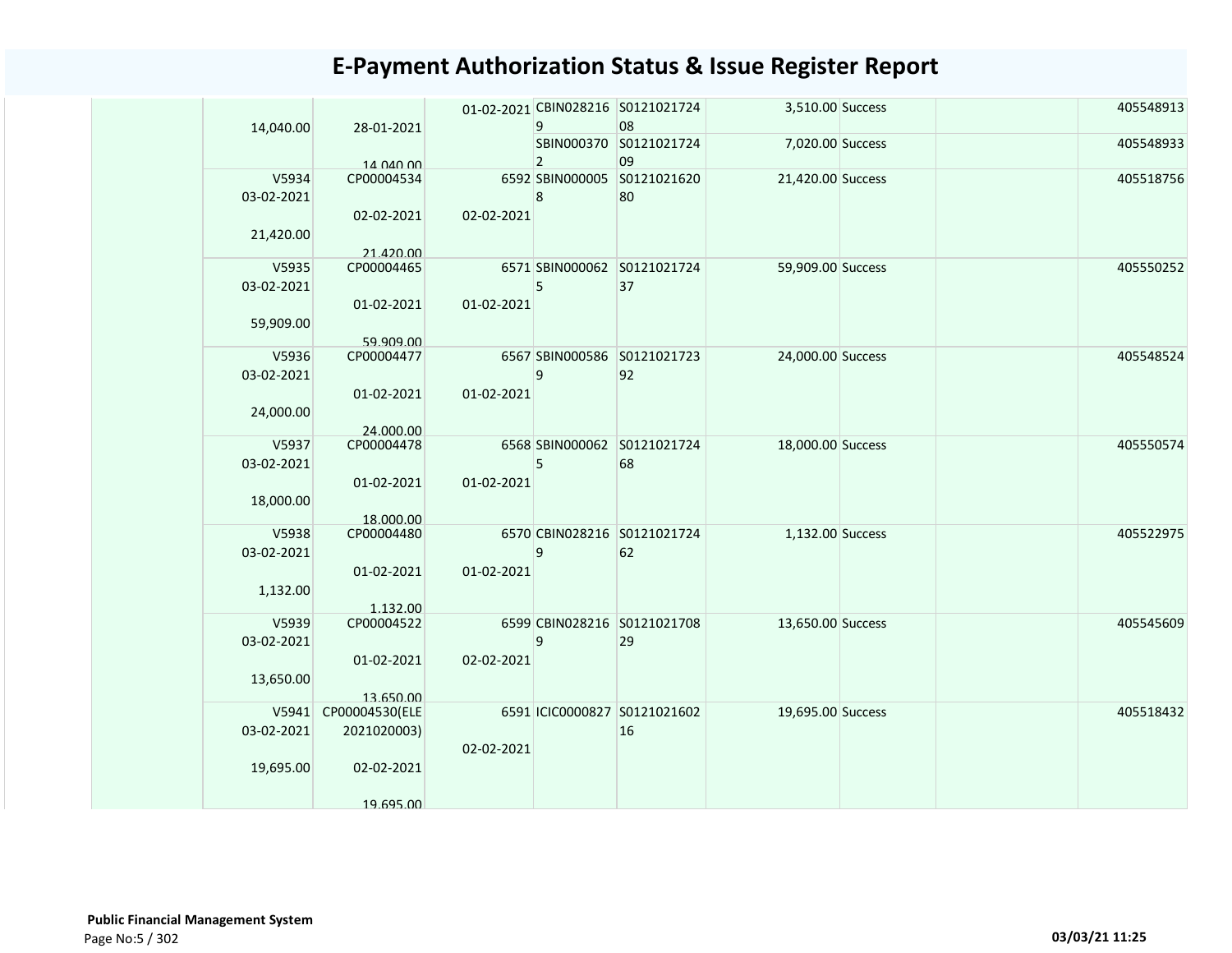|            | V5942 CP00004531(EOT               |            |   | 6582 CBIN028216 S0121021708 | 4,307.00 Success   |                | 405520328 |
|------------|------------------------------------|------------|---|-----------------------------|--------------------|----------------|-----------|
| 03-02-2021 | 2021020001)                        |            | 9 | 40                          |                    |                |           |
|            |                                    | 02-02-2021 |   |                             |                    |                |           |
| 4,307.00   | 02-02-2021                         |            |   |                             |                    |                |           |
|            |                                    |            |   |                             |                    |                |           |
|            | 4,307.00                           |            |   |                             |                    |                |           |
|            | V5943 CP00004547(GPF               |            |   | 6693 CBIN028216 S0121021714 | 67,375.00 Success  |                | 405548226 |
| 03-02-2021 |                                    |            | 9 | 94                          |                    |                |           |
|            |                                    | 03-02-2021 |   |                             |                    |                |           |
| 67,375.00  | 02-02-2021                         |            |   |                             |                    |                |           |
|            |                                    |            |   |                             |                    |                |           |
|            | 67 375 00<br>V5944 CP00004467(511  |            |   | 6606 SYNB000903 S0121021793 | 117,857.00 Success |                | 406034336 |
| 03-02-2021 | 687741671252-                      |            | 6 | 98                          |                    |                |           |
|            | 1B1                                | 02-02-2021 |   |                             |                    |                |           |
| 117,857.00 |                                    |            |   |                             |                    |                |           |
|            | 01-02-2021                         |            |   |                             |                    |                |           |
|            |                                    |            |   |                             |                    |                |           |
|            | 120,000,00<br>V5945 CP00004468(511 |            |   | 6621 BKDN071006 S0121021790 |                    | 291.00 Success | 406031716 |
| 03-02-2021 | 687794070002-                      |            | 5 | 93                          |                    |                |           |
|            | 1B1                                | 02-02-2021 |   |                             |                    |                |           |
| 291.00     |                                    |            |   |                             |                    |                |           |
|            | 01-02-2021                         |            |   |                             |                    |                |           |
|            |                                    |            |   |                             |                    |                |           |
|            | 297 00<br>V5946 CP00004470(511     |            |   | 6620 BKDN071006 S0121021783 |                    | 146.00 Success | 406028875 |
| 03-02-2021 | 687738920525-                      |            | 5 | 67                          |                    |                |           |
|            | 1B1                                | 02-02-2021 |   |                             |                    |                |           |
| 146.00     |                                    |            |   |                             |                    |                |           |
|            | 01-02-2021                         |            |   |                             |                    |                |           |
|            |                                    |            |   |                             |                    |                |           |
|            | 149 00<br>V5947 CP00004471(511     |            |   | 6619 BKDN071006 S0121021784 |                    | 590.00 Success | 406192271 |
| 03-02-2021 | 687769475217-                      |            | 5 | 15                          |                    |                |           |
|            | 1B1                                | 02-02-2021 |   |                             |                    |                |           |
| 590.00     |                                    |            |   |                             |                    |                |           |
|            | 01-02-2021                         |            |   |                             |                    |                |           |
|            |                                    |            |   |                             |                    |                |           |
|            | 600.00                             |            |   |                             |                    |                |           |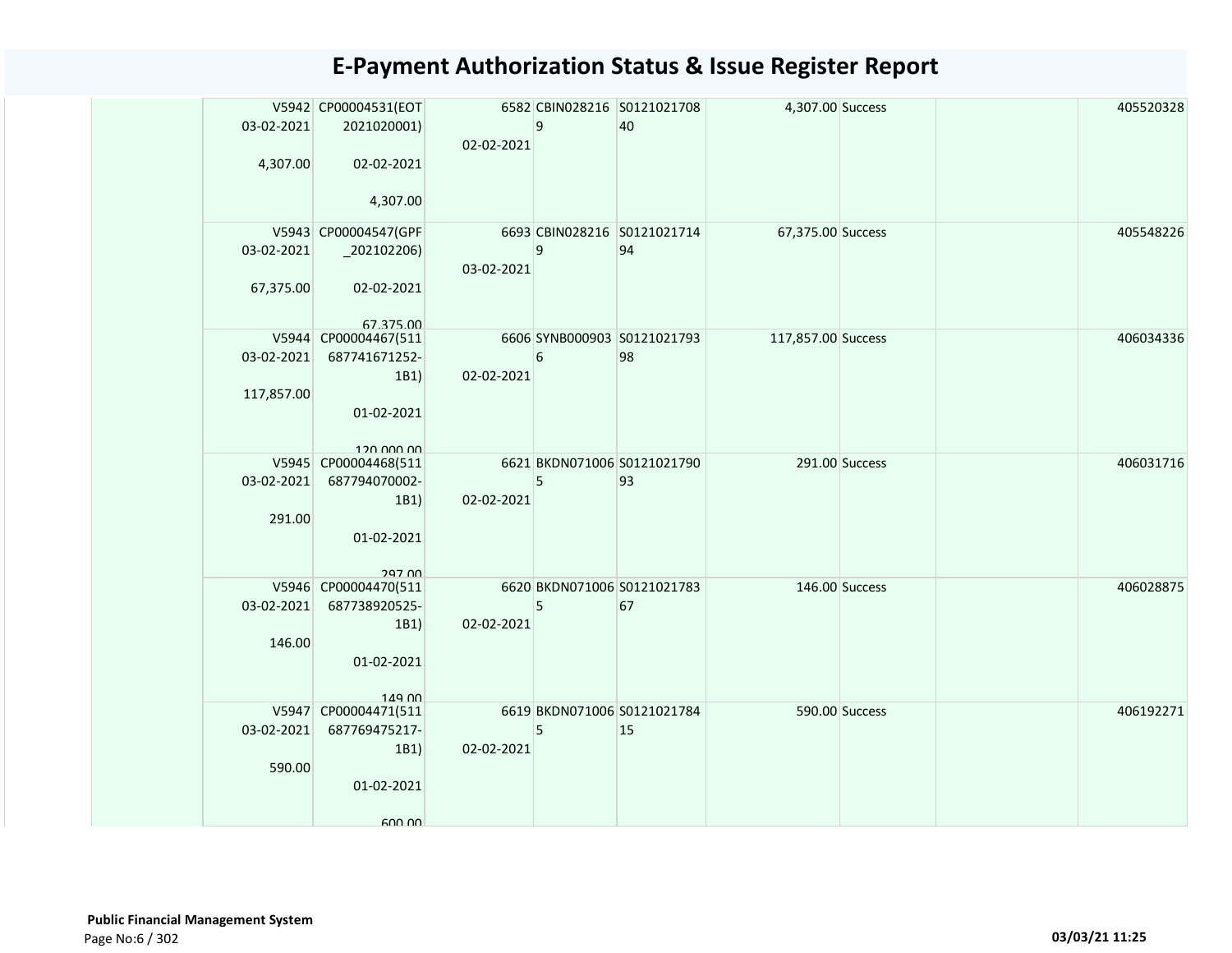| 1,081.00 | V5948 CP00004472(511<br>03-02-2021 687796095102-<br>1B1 | 02-02-2021                                                                                                            | 5 | 6618 BKDN071006 S0121021792<br>65 | 1,081.00 Success |                | 405995370 |
|----------|---------------------------------------------------------|-----------------------------------------------------------------------------------------------------------------------|---|-----------------------------------|------------------|----------------|-----------|
|          | 01-02-2021<br>1.100,00                                  |                                                                                                                       |   |                                   |                  |                |           |
|          | V5949 CP00004473(511<br>03-02-2021 687796204969-        | <b>Contract Contract Contract Contract Contract Contract Contract Contract Contract Contract Contract Contract Co</b> | 5 | 6615 BKDN071006 S0121021793<br>87 | 9,676.00 Failed  |                | 406034138 |
|          | 1B1                                                     | 02-02-2021                                                                                                            |   |                                   |                  |                |           |
| 9,676.00 |                                                         |                                                                                                                       |   |                                   |                  |                |           |
|          | 01-02-2021                                              |                                                                                                                       |   |                                   |                  |                |           |
|          | Q 850 00                                                |                                                                                                                       |   |                                   |                  |                |           |
|          | V5950 CP00004474(511                                    |                                                                                                                       |   | 6613 BKDN071006 S0121021793       | 1,533.00 Success |                | 406054964 |
|          | 03-02-2021 687793841093-<br>1B1                         | $02 - 02 - 2021$                                                                                                      | 5 | 75                                |                  |                |           |
| 1,533.00 |                                                         |                                                                                                                       |   |                                   |                  |                |           |
|          | 01-02-2021                                              |                                                                                                                       |   |                                   |                  |                |           |
|          |                                                         |                                                                                                                       |   |                                   |                  |                |           |
|          | 156000<br>V5951 CP00004475(511                          | 6616 BKDN071006 S0121021784                                                                                           |   |                                   | 1,106.00 Success |                | 406031053 |
|          | 03-02-2021 687723247434-                                |                                                                                                                       | 5 | 69                                |                  |                |           |
|          | 1B1                                                     | 02-02-2021                                                                                                            |   |                                   |                  |                |           |
| 1,106.00 | 01-02-2021                                              |                                                                                                                       |   |                                   |                  |                |           |
|          |                                                         |                                                                                                                       |   |                                   |                  |                |           |
|          | 112500                                                  |                                                                                                                       |   |                                   |                  |                |           |
|          | V5952 CP00004476(511                                    |                                                                                                                       |   | 6617 BKDN071006 S0121021793       |                  | 876.00 Success | 406031903 |
|          | 03-02-2021 687784222286-<br>1B1                         | 02-02-2021                                                                                                            | 5 | 73                                |                  |                |           |
| 876.00   |                                                         |                                                                                                                       |   |                                   |                  |                |           |
|          | 01-02-2021                                              |                                                                                                                       |   |                                   |                  |                |           |
|          | <b>NU 203</b>                                           |                                                                                                                       |   |                                   |                  |                |           |
|          | V5953 CP00004481(511                                    |                                                                                                                       |   | 6622 BKDN071006 S0121021793       |                  | 589.00 Success | 406054575 |
|          | 03-02-2021 687761078099-                                |                                                                                                                       | 5 | 12                                |                  |                |           |
|          | 1B1                                                     | $02 - 02 - 2021$                                                                                                      |   |                                   |                  |                |           |
| 589.00   | 01-02-2021                                              |                                                                                                                       |   |                                   |                  |                |           |
|          |                                                         |                                                                                                                       |   |                                   |                  |                |           |
|          | 600.00                                                  |                                                                                                                       |   |                                   |                  |                |           |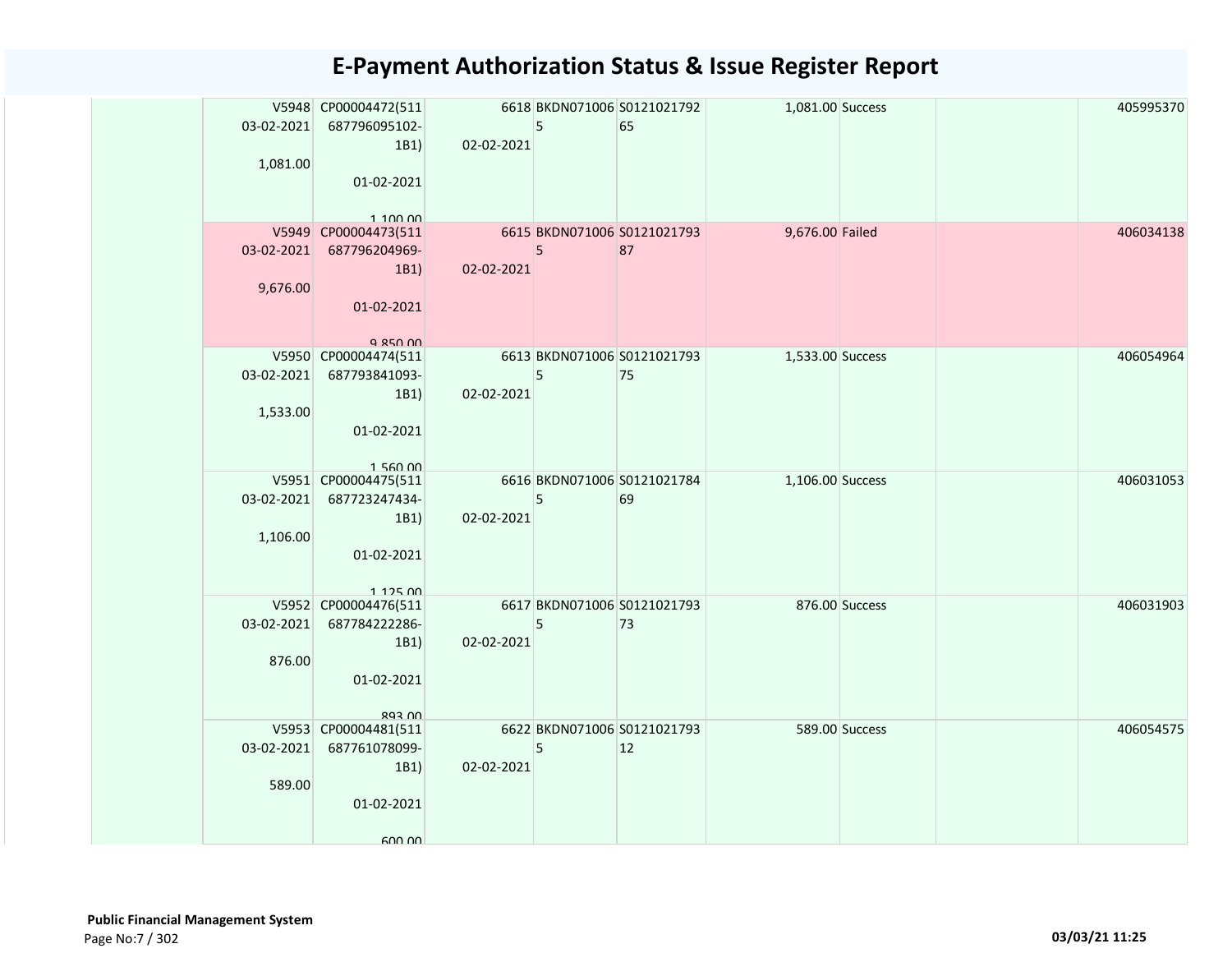| 03-02-2021                   | V5954 CP00004482(511<br>687731798128-<br>1B1                                         | $02 - 02 - 2021$                          | 5              | 6637 BKDN071006 S0121021813<br>07 | 1,572.00 Success |                | 406195093 |
|------------------------------|--------------------------------------------------------------------------------------|-------------------------------------------|----------------|-----------------------------------|------------------|----------------|-----------|
| 1,572.00                     | 01-02-2021                                                                           |                                           |                |                                   |                  |                |           |
| $03 - 02 - 2021$<br>1,227.00 | 159900<br>V5955 CP00004485(511<br>687796596855-<br>1B1<br>01-02-2021<br>$1.249$ $00$ | 02-02-2021                                | 5              | 6614 BKDN071006 S0121021790<br>45 | 1,227.00 Success |                | 406054404 |
| 03-02-2021<br>515.00         | V5956 CP00004490(511<br>687797177218-<br>1B1<br>01-02-2021<br>524 00                 | $02 - 02 - 2021$                          | 5              | 6638 BKDN071006 S0121021808<br>32 |                  | 515.00 Success | 406059908 |
| 03-02-2021<br>144.00         | V5957 CP00004491(511<br>687736133284-<br>1B1<br>01-02-2021<br>14700                  | 6633 BKDN071006 S0121021802<br>02-02-2021 | 5              | 85                                |                  | 144.00 Success | 406059335 |
| 03-02-2021<br>491.00         | V5958 CP00004492(511<br>687716921101-<br>1B1<br>01-02-2021<br>500.00                 | 6632 BKDN071006 S0121021803<br>02-02-2021 | 5              | 12                                |                  | 491.00 Success | 406034733 |
| 03-02-2021<br>983.00         | V5959 CP00004494(511<br>687770128819-<br>1B1)<br>01-02-2021<br>1 000 00              | 02-02-2021                                | $\overline{7}$ | 6634 SBIN002034 S0121021803<br>15 | 983.00 Success   |                | 406059520 |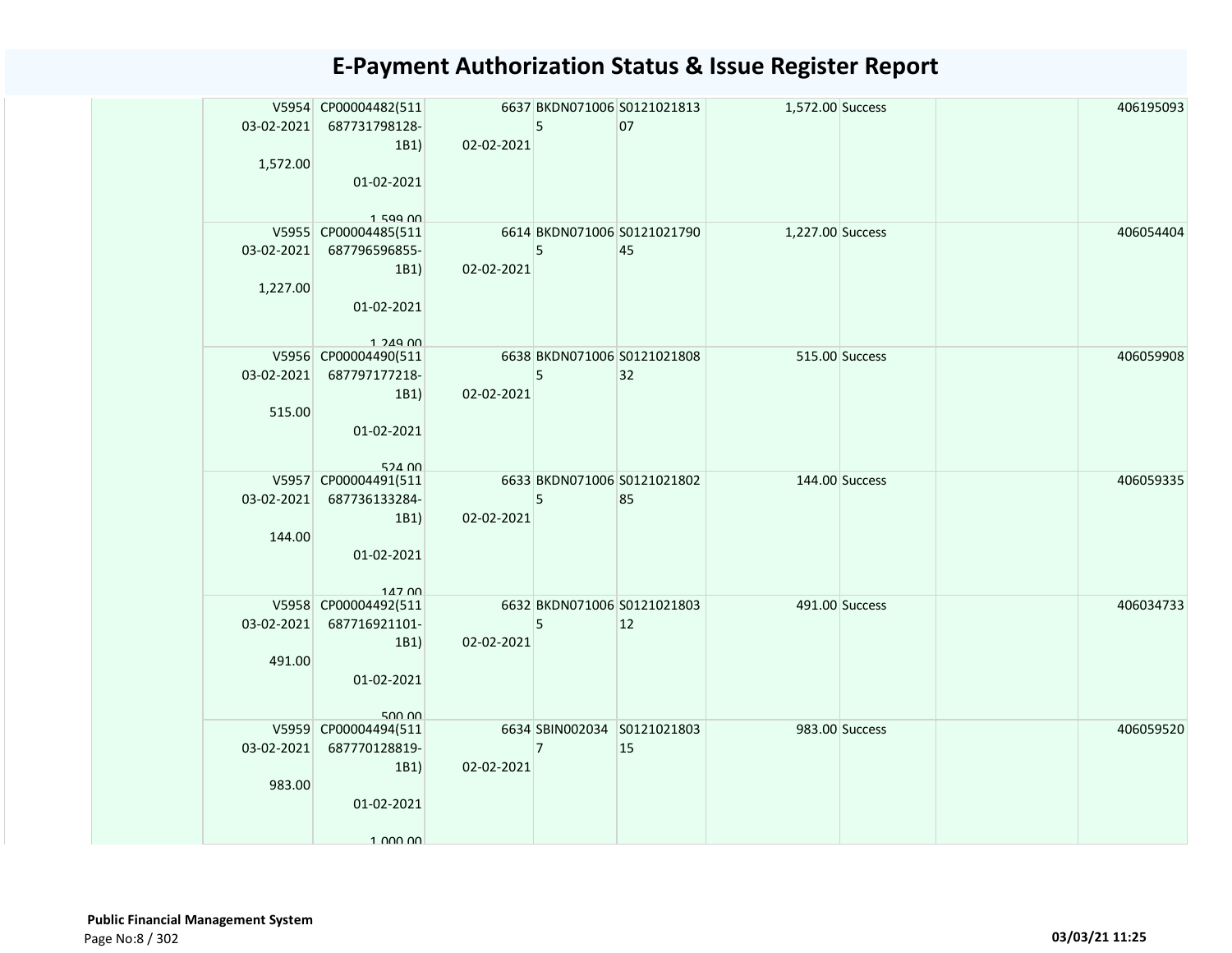|            | V5960 CP00004495(511<br>03-02-2021 687704797255- |            | $ 1\rangle$    | 6626 CORP000014 S0121021790<br>90 | 1,228.00 Success  |  | 406031447 |
|------------|--------------------------------------------------|------------|----------------|-----------------------------------|-------------------|--|-----------|
|            | 1B1)                                             | 02-02-2021 |                |                                   |                   |  |           |
| 1,228.00   |                                                  |            |                |                                   |                   |  |           |
|            | 01-02-2021                                       |            |                |                                   |                   |  |           |
|            |                                                  |            |                |                                   |                   |  |           |
|            | 1 250 00                                         |            |                |                                   |                   |  |           |
|            | V5961 CP00004496(511                             |            |                | 6625 CORP000014 S0121021784       | 35,649.00 Success |  | 406031257 |
| 03-02-2021 | 687757392720-                                    |            | $\overline{1}$ | 90                                |                   |  |           |
|            | 1B1)                                             | 02-02-2021 |                |                                   |                   |  |           |
| 35,649.00  |                                                  |            |                |                                   |                   |  |           |
|            | 01-02-2021                                       |            |                |                                   |                   |  |           |
|            |                                                  |            |                |                                   |                   |  |           |
|            | 36 297 00<br>V5962 CP00004498(511                |            |                | 6635 ORBC010017 S0121021803       | 737.00 Success    |  | 406034961 |
|            | 03-02-2021 687763740077-                         |            | 9              | 22                                |                   |  |           |
|            | 1B1)                                             | 02-02-2021 |                |                                   |                   |  |           |
| 737.00     |                                                  |            |                |                                   |                   |  |           |
|            | 01-02-2021                                       |            |                |                                   |                   |  |           |
|            |                                                  |            |                |                                   |                   |  |           |
|            | <b>750.00</b>                                    |            |                |                                   |                   |  |           |
|            | V5963 CP00004499(511                             |            |                | 6627 ORBC010017 S0121021793       | 1,475.00 Success  |  | 406054773 |
| 03-02-2021 | 687798426816-                                    |            | 9              | 18                                |                   |  |           |
|            | 1B1)                                             | 02-02-2021 |                |                                   |                   |  |           |
| 1,475.00   |                                                  |            |                |                                   |                   |  |           |
|            | 01-02-2021                                       |            |                |                                   |                   |  |           |
|            |                                                  |            |                |                                   |                   |  |           |
|            | 150000                                           |            |                | 6628 BKDN071006 S0121021802       |                   |  |           |
|            | V5964 CP00004500(511                             |            |                |                                   | 894.00 Success    |  | 406034534 |
| 03-02-2021 | 687779320859-                                    |            | 5              | 91                                |                   |  |           |
|            | 1B1)                                             | 02-02-2021 |                |                                   |                   |  |           |
| 894.00     |                                                  |            |                |                                   |                   |  |           |
|            | 01-02-2021                                       |            |                |                                   |                   |  |           |
|            | 909.00                                           |            |                |                                   |                   |  |           |
|            | V5965 CP00004525(511                             |            |                | 6609 BKDN071006 S0121021792       | 1,031.00 Success  |  | 406192491 |
| 03-02-2021 | 687740485837-                                    |            | 5              | $ 13\rangle$                      |                   |  |           |
|            | 1B1)                                             | 02-02-2021 |                |                                   |                   |  |           |
| 1,031.00   |                                                  |            |                |                                   |                   |  |           |
|            | 01-02-2021                                       |            |                |                                   |                   |  |           |
|            |                                                  |            |                |                                   |                   |  |           |
|            | 1 050 00                                         |            |                |                                   |                   |  |           |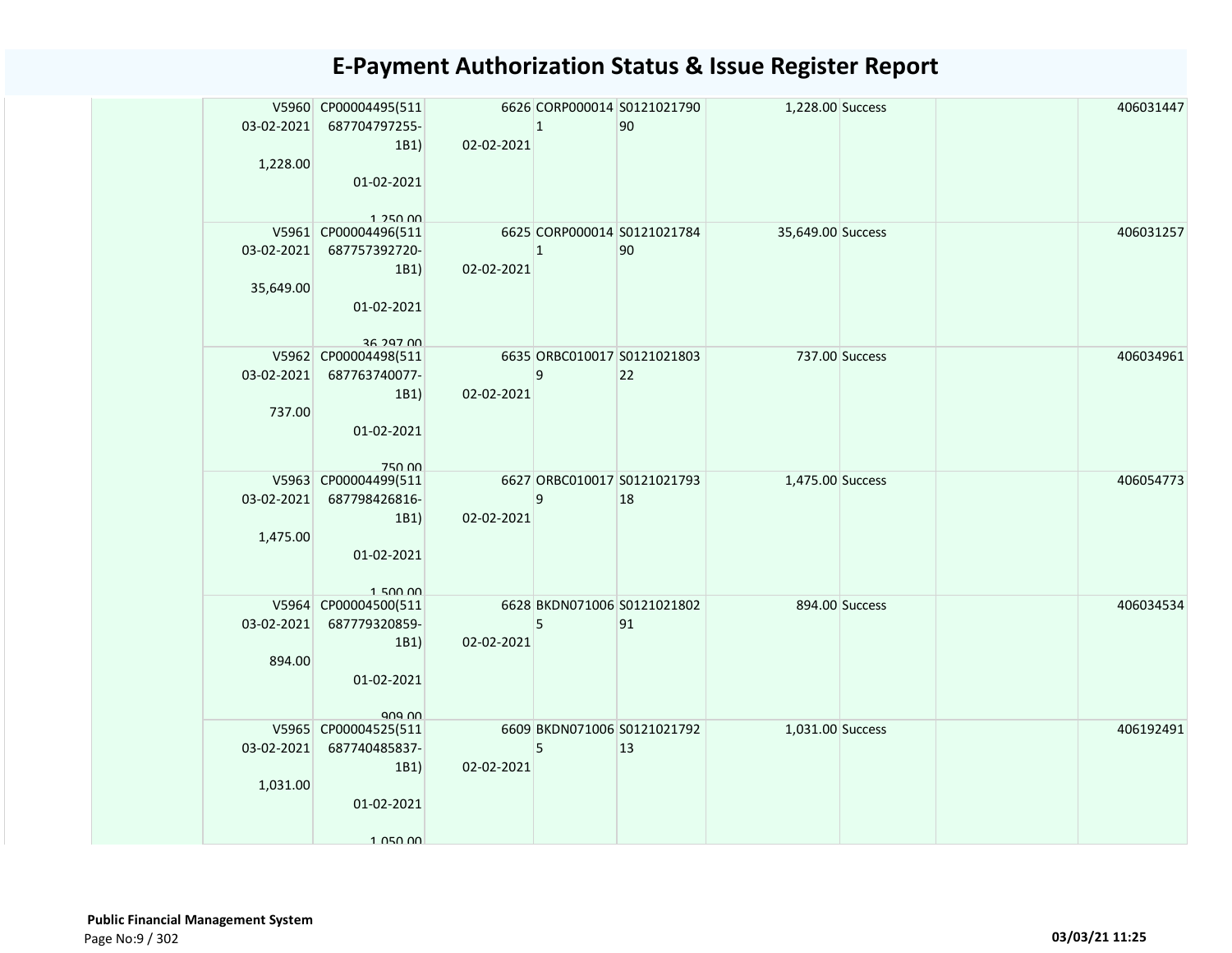| 03-02-2021 | V5966 CP00004526(511<br>687758009074- |            | 5              | 6608 BKDN071006 S0121021781<br>53       | 1,765.00 Success  |  | 408680949 |
|------------|---------------------------------------|------------|----------------|-----------------------------------------|-------------------|--|-----------|
|            | 1B1)                                  | 02-02-2021 |                |                                         |                   |  |           |
| 1,765.00   | 01-02-2021                            |            |                |                                         |                   |  |           |
|            | 1 795 NO                              |            |                |                                         |                   |  |           |
|            | V5967 CP00004527(511                  |            |                | 6603 CORP000014 S0121021780             | 1,105.00 Success  |  | 406028676 |
| 03-02-2021 | 687718222206-                         |            | $\mathbf{1}$   | 54                                      |                   |  |           |
|            | 1B1)                                  | 02-02-2021 |                |                                         |                   |  |           |
| 1,105.00   |                                       |            |                |                                         |                   |  |           |
|            | 01-02-2021                            |            |                |                                         |                   |  |           |
|            | 112500                                |            |                |                                         |                   |  |           |
|            | V5968 CP00004528(511                  |            |                | 6604 BKDN071006 S0121021783             | 7,759.00 Success  |  | 405995157 |
| 03-02-2021 | 687742716070-                         |            | 5              | 31                                      |                   |  |           |
|            | 1B1)                                  | 02-02-2021 |                |                                         |                   |  |           |
| 7,759.00   |                                       |            |                |                                         |                   |  |           |
|            | 01-02-2021                            |            |                |                                         |                   |  |           |
|            | 7 QNO 00                              |            |                |                                         |                   |  |           |
|            | V5969 CP00004529(511                  |            |                | 6605 ORBC010017 S0121021781             | 6,930.00 Success  |  | 406192060 |
| 03-02-2021 | 687742319445-                         |            | 9              | 96                                      |                   |  |           |
|            | 1B1)                                  | 02-02-2021 |                |                                         |                   |  |           |
| 6,930.00   |                                       |            |                |                                         |                   |  |           |
|            | 01-02-2021                            |            |                |                                         |                   |  |           |
|            | 7 049 00                              |            |                |                                         |                   |  |           |
| V5970      | CP00004504                            |            |                | 6624 PUNB00605 S0121021794              | 76,626.00 Success |  | 406059148 |
| 03-02-2021 |                                       |            | 00             | 37                                      |                   |  |           |
|            | 01-02-2021                            | 02-02-2021 |                |                                         |                   |  |           |
| 76,626.00  |                                       |            |                |                                         |                   |  |           |
| V5971      | 78.190.00<br>CP00004502               |            |                | 6630 UCBA000230 S0121021803             | 20,600.00 Success |  | 406192897 |
| 03-02-2021 |                                       |            | $\mathbf{1}$   | 64                                      |                   |  |           |
|            | 01-02-2021                            | 02-02-2021 |                |                                         |                   |  |           |
| 20,600.00  |                                       |            |                |                                         |                   |  |           |
|            | 21.000.00                             |            |                |                                         |                   |  |           |
| V5972      | CP00004523                            |            |                | 6598 KKBK000460 S0121021739             | 3,567.00 Success  |  | 406025834 |
| 03-02-2021 |                                       |            | $\overline{2}$ | 16<br>02-02-2021 CBIN028216 S0121021739 | 1,513.00 Success  |  | 406025841 |
| 88,669.00  | 01-02-2021                            |            | 9              | 17                                      |                   |  |           |
|            |                                       |            |                |                                         |                   |  |           |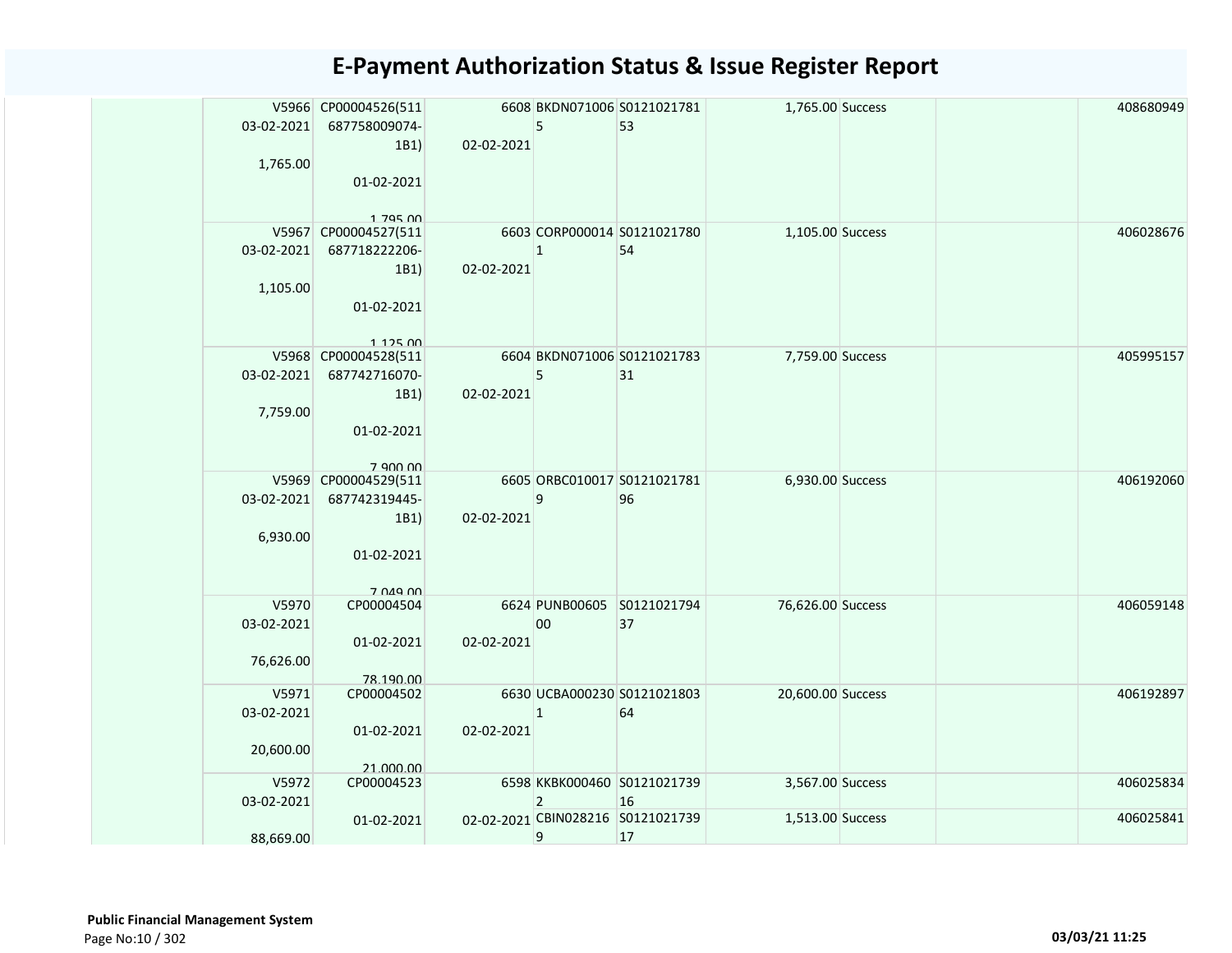|                     | 88,669.00                |            | $\mathbf{0}$   | SBIN001044 S0121021739<br>18      | 1,757.00 Success  |                | 406025849 |
|---------------------|--------------------------|------------|----------------|-----------------------------------|-------------------|----------------|-----------|
|                     |                          |            | 6              | CBIN028031 S0121021739<br>19      | 2,206.00 Success  |                | 406025861 |
|                     |                          |            | $7^{\circ}$    | SBIN000196 S0121021739<br>20      | 3,775.00 Success  |                | 406025881 |
|                     |                          |            | 6              | SBIN005022 S0121021739<br>21      | 8,016.00 Success  |                | 406025892 |
|                     |                          |            | 00             | PUNB00153 S0121021739<br>22       | 6,296.00 Success  |                | 406025906 |
|                     |                          |            | 5              | SBIN000106 S0121021739<br>23      | 14,980.00 Success |                | 406025921 |
|                     |                          |            | $\overline{1}$ | SBIN000683 S0121021739<br>24      | 15,907.00 Success |                | 406025944 |
|                     |                          |            | 6              | SBIN000203 S0121021739<br>25      | 1,532.00 Success  |                | 406025956 |
|                     |                          |            | $\overline{2}$ | IOBA000076 S0121021739<br>26      | 4,272.00 Success  |                | 406027978 |
|                     |                          |            | $\overline{7}$ | SBIN000334 S0121021739<br>27      | 4,081.00 Success  |                | 406027993 |
|                     |                          |            | 3              | SBIN000058 S0121021739<br>28      | 2,130.00 Success  |                | 406028020 |
|                     |                          |            | 3              | SBIN000058 S0121021739<br>29      | 1,299.00 Success  |                | 406028031 |
|                     |                          |            | $\overline{2}$ | CBIN028331 S0121021739<br>30      | 3,104.00 Success  |                | 406028044 |
|                     |                          |            | 6              | SBIN000593 S0121021739<br>31      | 2,354.00 Success  |                | 406028059 |
|                     |                          |            | $\mathbf{1}$   | SBIN007069 S0121021739<br>32      | 8,792.00 Success  |                | 406028068 |
|                     |                          |            | 9              | CBIN028216 S0121021739<br>33      | 3,088.00 Success  |                | 406028083 |
| V5973<br>03-02-2021 | CP00004521<br>01-02-2021 | 02-02-2021 | 00             | 6597 PUNB00605 S0121021738<br>89  | 40,086.00 Success |                | 405992921 |
| 40,086.00           | 40.086.00                |            |                |                                   |                   |                |           |
| V5974<br>03-02-2021 | CP00004520               |            | 3              | 6596 HDFC000027 S0121021738<br>76 |                   | 471.00 Success | 406025440 |
| 471.00              | 01-02-2021               | 02-02-2021 |                |                                   |                   |                |           |
|                     | 471.00                   |            |                |                                   |                   |                |           |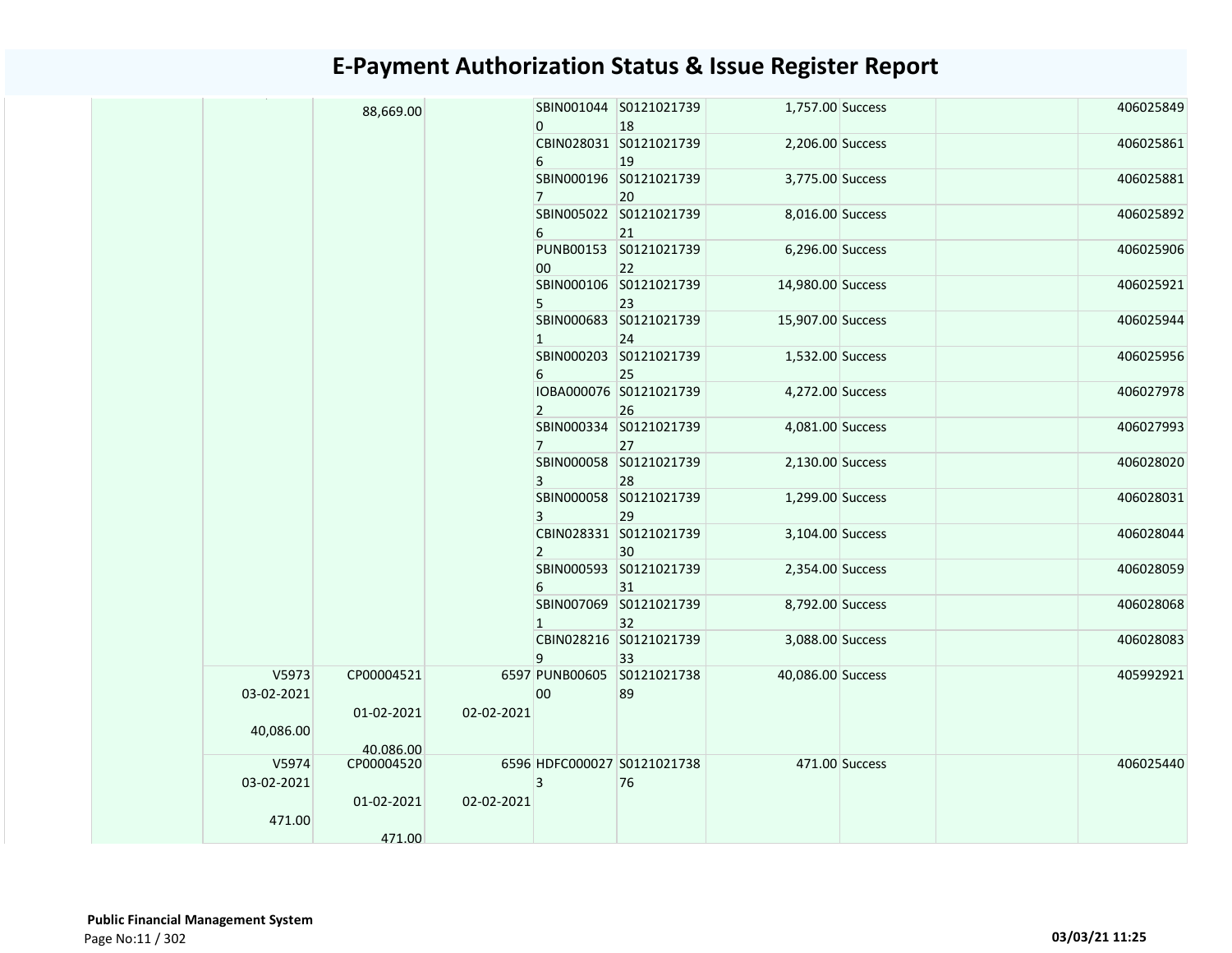| V5975        | CP00004519                       |                  |                | 6595 HDFC000135 S0121021725 | 2,483.00 Success       |                | 406025238 |
|--------------|----------------------------------|------------------|----------------|-----------------------------|------------------------|----------------|-----------|
| 03-02-2021   |                                  |                  | 9              | 00                          |                        |                |           |
|              | $01-02-2021$                     | 02-02-2021       |                |                             |                        |                |           |
| 2,483.00     |                                  |                  |                |                             |                        |                |           |
|              | 2.483.00                         |                  |                |                             |                        |                |           |
| V5976        | CP00004517                       |                  |                | 6601 SBIN000976 S0121021739 | 1,892.00 Success       |                | 406054225 |
| 03-02-2021   |                                  |                  | $\overline{4}$ | 56                          |                        |                |           |
|              | 01-02-2021                       | $02 - 02 - 2021$ |                |                             |                        |                |           |
| 1,892.00     |                                  |                  |                |                             |                        |                |           |
|              | 1.892.00<br>V5977 CP00004483(511 |                  |                | 6645 BKDN071006 S0121021813 |                        | 738.00 Success | 406037572 |
| 03-02-2021   | 687725221790-                    |                  | 5              | 66                          |                        |                |           |
|              | 1B1                              | 02-02-2021       |                |                             |                        |                |           |
| 738.00       |                                  |                  |                |                             |                        |                |           |
|              | 01-02-2021                       |                  |                |                             |                        |                |           |
|              |                                  |                  |                |                             |                        |                |           |
|              | <b>750.00</b>                    |                  |                |                             |                        |                |           |
|              | V5978 CP00004484(511             |                  |                | 6644 BKDN071006 S0121021813 |                        | 590.00 Success | 406062053 |
| $03-02-2021$ | 687749519545-                    |                  | 5              | 22                          |                        |                |           |
|              | 1B1                              | 02-02-2021       |                |                             |                        |                |           |
| 590.00       | 01-02-2021                       |                  |                |                             |                        |                |           |
|              |                                  |                  |                |                             |                        |                |           |
|              | 600.00                           |                  |                |                             |                        |                |           |
| V5979        | CP00004516                       |                  |                | 6600 SBIN003193 S0121021738 | 1,768.00 Success       |                | 406025629 |
| 03-02-2021   |                                  |                  | 6              | 83                          |                        |                |           |
|              | 01-02-2021                       | 02-02-2021       |                |                             |                        |                |           |
| 1,768.00     |                                  |                  |                |                             |                        |                |           |
|              | 1.768.00<br>V5980 CP00004486(511 |                  |                | 6643 BKDN071006 S0121021813 | <b>2,850.00 Failed</b> |                | 406037387 |
|              | 03-02-2021 687750228176-         |                  | 5              | 63                          |                        |                |           |
|              | 1B1)                             | 02-02-2021       |                |                             |                        |                |           |
| 2,850.00     |                                  |                  |                |                             |                        |                |           |
|              | 01-02-2021                       |                  |                |                             |                        |                |           |
|              |                                  |                  |                |                             |                        |                |           |
|              | 2 899 UU                         |                  |                |                             |                        |                |           |
|              | V5981 CP00004487(511             |                  |                | 6641 BKDN071006 S0121021814 | 1,788.00 Success       |                | 406062198 |
| 03-02-2021   | 687726136991-                    |                  | 5              | 08                          |                        |                |           |
|              | 1B1)                             | 02-02-2021       |                |                             |                        |                |           |
| 1,788.00     |                                  |                  |                |                             |                        |                |           |
|              | 01-02-2021                       |                  |                |                             |                        |                |           |
|              | $1.819$ $00$                     |                  |                |                             |                        |                |           |
|              |                                  |                  |                |                             |                        |                |           |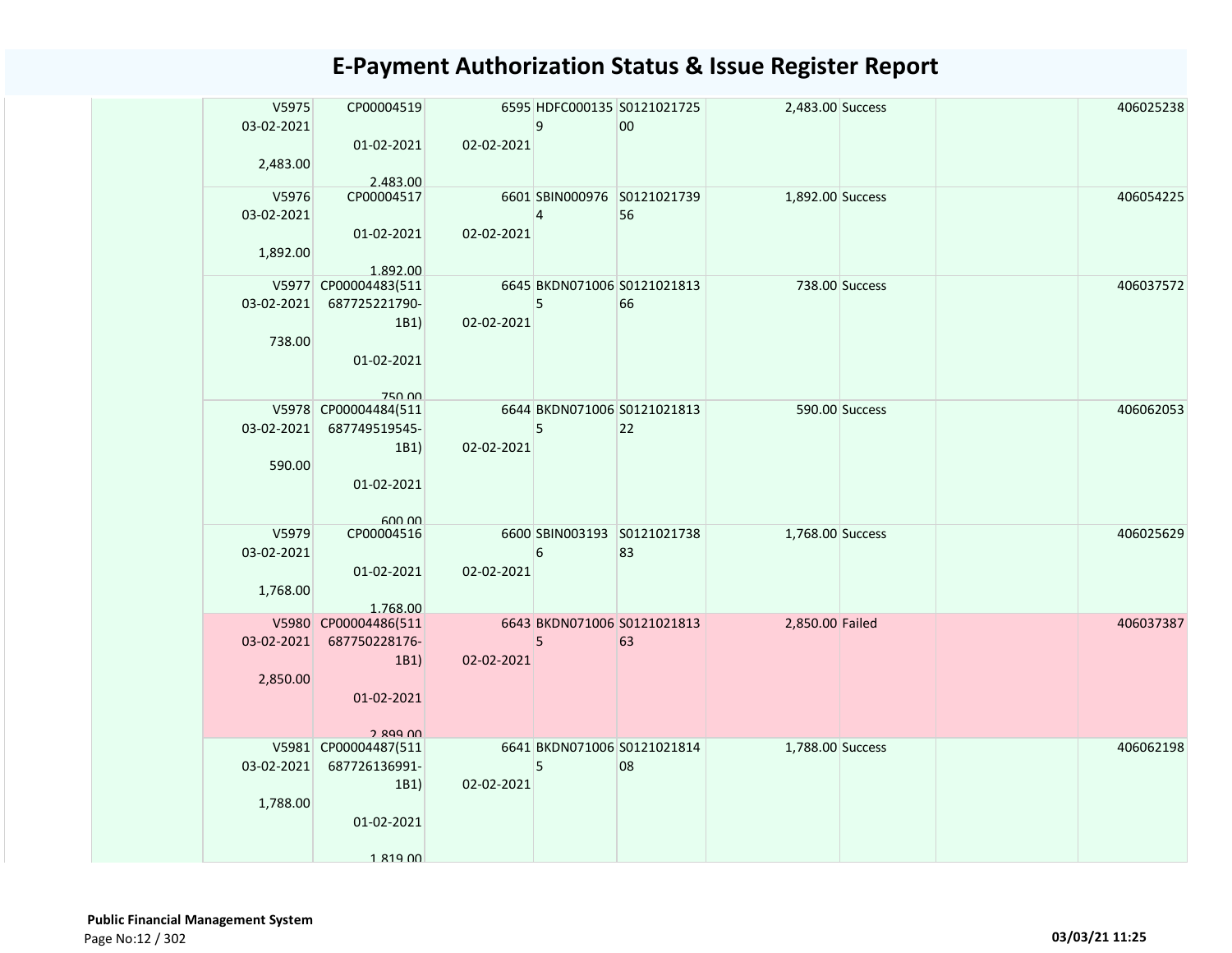|            | V5982 CP00004488(511                  |            |    | 6640 BKDN071006 S0121021813  |                    | 904.00 Success | 406037768 |
|------------|---------------------------------------|------------|----|------------------------------|--------------------|----------------|-----------|
| 03-02-2021 | 687721417822-                         |            | 5  | 77                           |                    |                |           |
|            | 1B1)                                  | 02-02-2021 |    |                              |                    |                |           |
| 904.00     |                                       |            |    |                              |                    |                |           |
|            | 01-02-2021                            |            |    |                              |                    |                |           |
|            |                                       |            |    |                              |                    |                |           |
|            | <b>920 UU</b><br>V5983 CP00004489(511 |            |    | 6639 BKDN071006 S0121021813  |                    | 147.00 Success | 405995592 |
|            | 03-02-2021 687758765991-              |            | 5  | 73                           |                    |                |           |
|            | 1B1)                                  | 02-02-2021 |    |                              |                    |                |           |
| 147.00     |                                       |            |    |                              |                    |                |           |
|            | 01-02-2021                            |            |    |                              |                    |                |           |
|            |                                       |            |    |                              |                    |                |           |
|            | 15000                                 |            |    |                              |                    |                |           |
| V5984      | CP00004515                            |            |    | 6646 PUNB01736 S0121021814   | 235,200.00 Success |                | 406037942 |
| 03-02-2021 |                                       |            | 00 | 40                           |                    |                |           |
|            | 01-02-2021                            | 02-02-2021 |    |                              |                    |                |           |
| 235,200.00 | 240.000.00                            |            |    |                              |                    |                |           |
| V5985      | CP00004518                            |            |    | 6602 ICIC0000171 S0121021750 | 408,374.00 Success |                | 406028278 |
| 03-02-2021 |                                       |            |    | 71                           |                    |                |           |
|            | 01-02-2021                            | 02-02-2021 |    |                              |                    |                |           |
| 408,374.00 |                                       |            |    |                              |                    |                |           |
|            | 415.415.00                            |            |    |                              |                    |                |           |
|            | V5986 CP00004524(511                  |            |    | 6642 BKDN071006 S0121021813  |                    | 738.00 Success | 406037196 |
| 03-02-2021 | 687771006592-                         |            | 5  | 59                           |                    |                |           |
| 738.00     | 1B1)                                  | 02-02-2021 |    |                              |                    |                |           |
|            | 01-02-2021                            |            |    |                              |                    |                |           |
|            |                                       |            |    |                              |                    |                |           |
|            | <b>750.00</b>                         |            |    |                              |                    |                |           |
|            | V5987 CP00004493(511                  |            |    | 6631 BKDN071006 S0121021803  | 7,824.00 Success   |                | 406192695 |
| 03-02-2021 | 687762794242-                         |            | 5  | 50                           |                    |                |           |
|            | 1B1)                                  | 02-02-2021 |    |                              |                    |                |           |
| 7,824.00   |                                       |            |    |                              |                    |                |           |
|            | 01-02-2021                            |            |    |                              |                    |                |           |
|            |                                       |            |    |                              |                    |                |           |
|            | 7 Q5Q NN                              |            |    |                              |                    |                |           |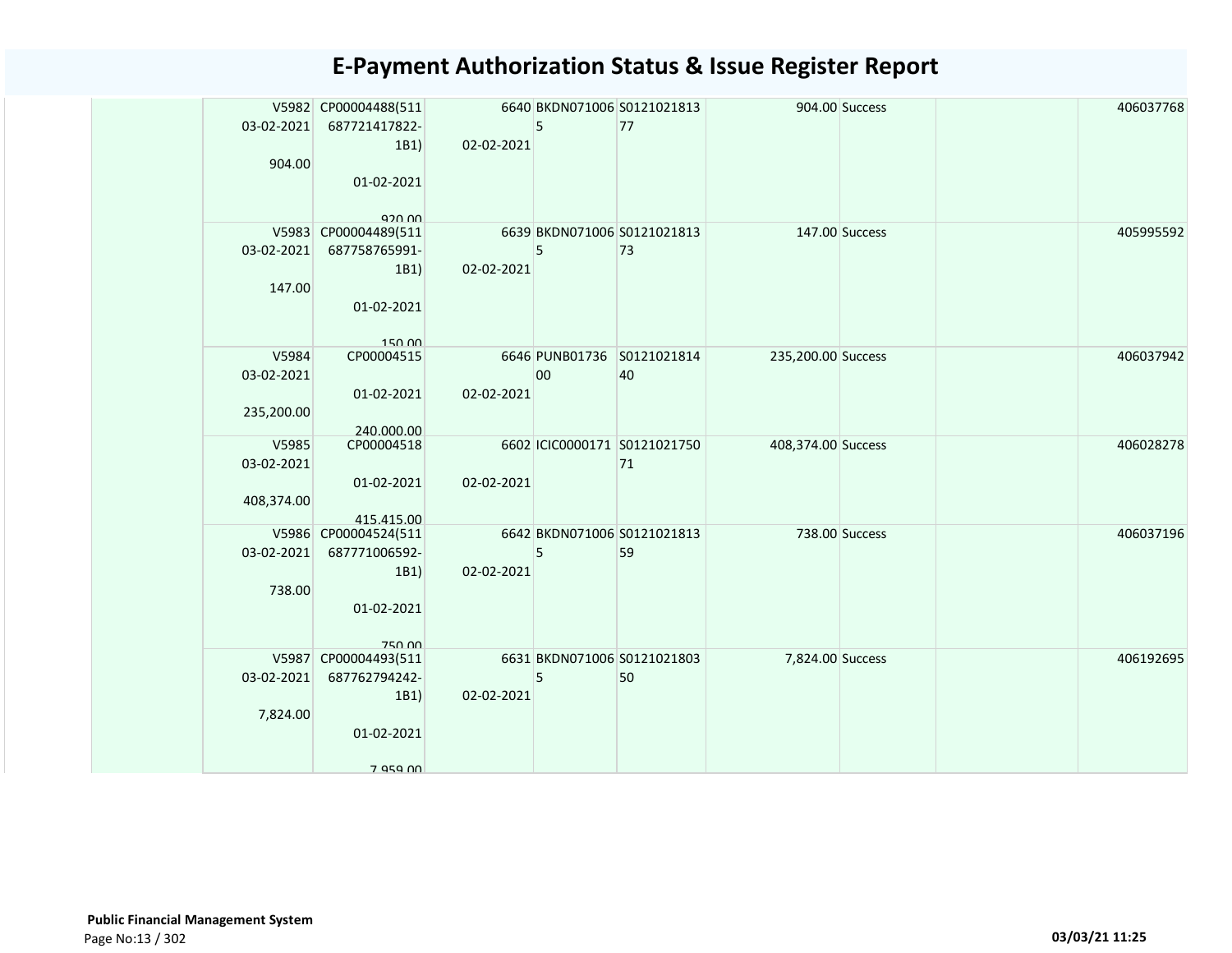|            | V5988 CP00004497(511              |            |                | 6636 ORBC010017 S0121021803  | 1,711.00 Success   |  | 406059723 |
|------------|-----------------------------------|------------|----------------|------------------------------|--------------------|--|-----------|
| 03-02-2021 | 687713092714-                     |            | $\overline{9}$ | 83                           |                    |  |           |
|            | 1B1)                              | 02-02-2021 |                |                              |                    |  |           |
| 1,711.00   |                                   |            |                |                              |                    |  |           |
|            | 01-02-2021                        |            |                |                              |                    |  |           |
|            |                                   |            |                |                              |                    |  |           |
| V5990      | 1,740,00<br>CP00004456            |            |                | 6652 BKID000200 S0121021928  | 442,373.00 Success |  | 407139121 |
| 03-02-2021 |                                   |            | $\overline{4}$ | 24                           |                    |  |           |
|            | 29-01-2021                        | 02-02-2021 |                |                              |                    |  |           |
| 442,373.00 |                                   |            |                |                              |                    |  |           |
|            | 492.452.00                        |            |                |                              |                    |  |           |
| V5991      | CP00004501                        |            |                | 6629 UTIB000000 S0121021928  | 24,418.00 Success  |  | 407176905 |
| 03-02-2021 |                                   |            | $\overline{7}$ | 20                           |                    |  |           |
|            | 01-02-2021                        | 02-02-2021 |                |                              |                    |  |           |
| 24,418.00  |                                   |            |                |                              |                    |  |           |
|            | 24.839.00<br>V5993 CP00004469(511 |            |                | 6607 BKDN071006 S0121021866  | 8,486.00 Success   |  | 407172562 |
| 03-02-2021 | 687752926850-                     |            | 5              | 22                           |                    |  |           |
|            | 1B1)                              | 02-02-2021 |                |                              |                    |  |           |
| 8,486.00   |                                   |            |                |                              |                    |  |           |
|            | 01-02-2021                        |            |                |                              |                    |  |           |
|            |                                   |            |                |                              |                    |  |           |
|            | $R$ 640 00                        |            |                |                              |                    |  |           |
| V5995      | CP00004552                        |            |                | 6675 ICIC0000007 S0121021949 | 22,756.00 Success  |  | 407197596 |
| 03-02-2021 |                                   |            |                | 40                           |                    |  |           |
|            | 02-02-2021                        | 03-02-2021 |                |                              |                    |  |           |
| 22,756.00  |                                   |            |                |                              |                    |  |           |
| V5996      | 22.756.00<br>CP00004554           |            |                | 6673 PUNB00357 S0121021949   | 20,295.00 Success  |  | 407197446 |
| 03-02-2021 |                                   |            | 20             | 27                           |                    |  |           |
|            | 02-02-2021                        | 03-02-2021 |                |                              |                    |  |           |
| 20,295.00  |                                   |            |                |                              |                    |  |           |
|            | 20.295.00                         |            |                |                              |                    |  |           |
| V5997      | CP00004555                        |            |                | 6672 CBIN028029 S0121021949  | 211,297.00 Success |  | 407139866 |
| 03-02-2021 |                                   |            | $\overline{3}$ | 20                           |                    |  |           |
|            | 02-02-2021                        | 03-02-2021 |                |                              |                    |  |           |
| 211,297.00 |                                   |            |                |                              |                    |  |           |
|            | 211.297.00                        |            |                |                              |                    |  |           |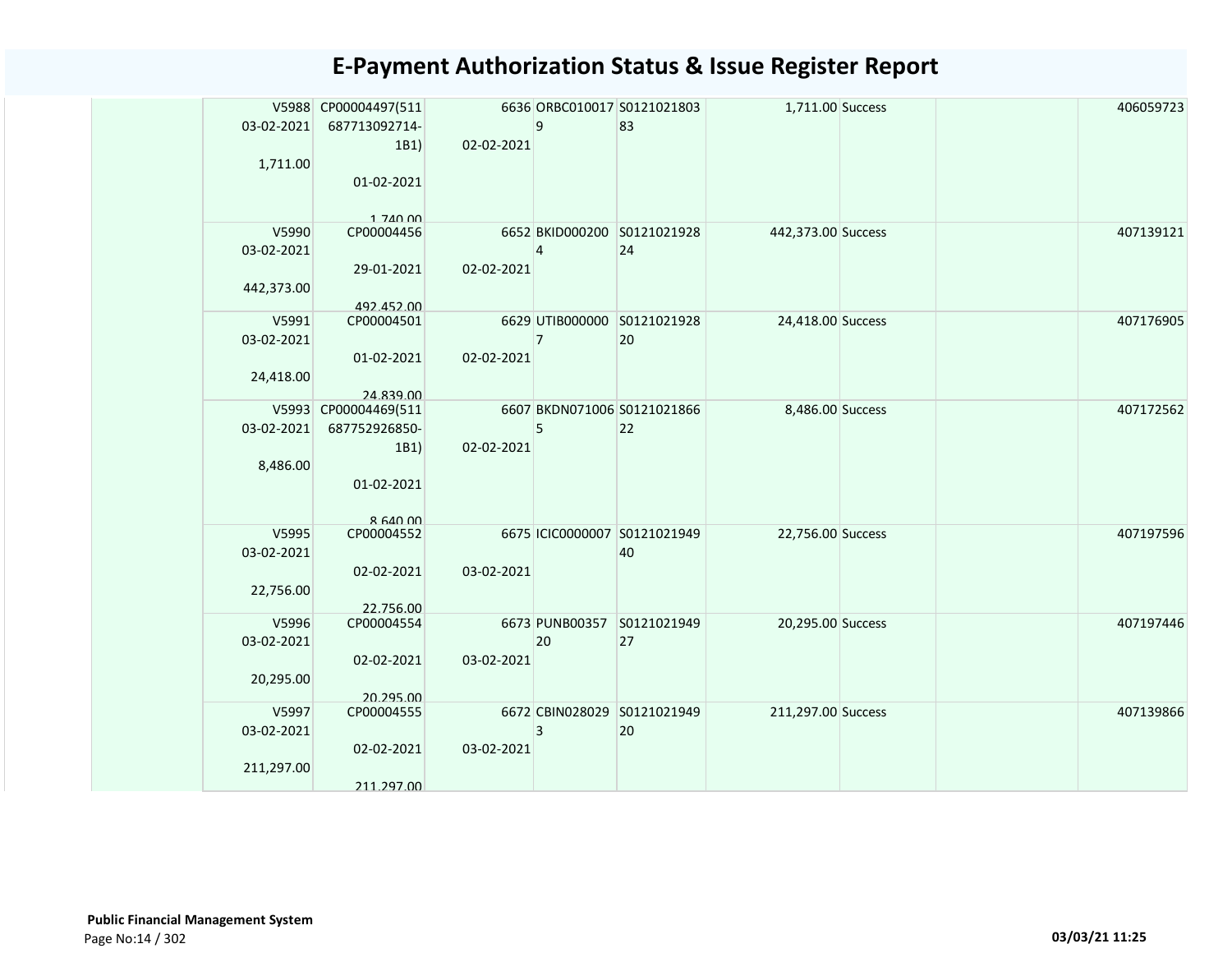| V5998<br>03-02-2021 | CP00004553              |            | $\mathsf{q}$   | 6674 CBIN028216 S0121021949<br>15 | 58,642.00 Success |  | 407105483 |
|---------------------|-------------------------|------------|----------------|-----------------------------------|-------------------|--|-----------|
| 58,642.00           | 02-02-2021<br>58.642.00 | 03-02-2021 |                |                                   |                   |  |           |
| V5999<br>03-02-2021 | CP00004540              |            |                | 6657 HDFC000138 S0121021928<br>26 | 72,000.00 Success |  | 407104974 |
| 72,000.00           | 02-02-2021<br>80.000.00 | 02-02-2021 |                |                                   |                   |  |           |
| V6000<br>03-02-2021 | CP00004541              |            |                | 6654 SBIN001044 S0121021928<br>52 | 72,000.00 Success |  | 407139239 |
| 72,000.00           | 02-02-2021<br>80.000.00 | 02-02-2021 |                |                                   |                   |  |           |
| V6001<br>03-02-2021 | CP00004542              |            | 00             | 6656 PUNB00126 S0121021928<br>54  | 72,000.00 Success |  | 407139367 |
| 72,000.00           | 02-02-2021<br>80.000.00 | 02-02-2021 |                |                                   |                   |  |           |
| V6002<br>03-02-2021 | CP00004543              |            | 8              | 6655 SBIN000316 S0121021928<br>60 | 72,000.00 Success |  | 407105189 |
| 72,000.00           | 02-02-2021<br>80.000.00 | 02-02-2021 |                |                                   |                   |  |           |
| V6003<br>03-02-2021 | CP00004544              |            | 6              | 6653 KKBK000019 S0121021929<br>22 | 72,000.00 Success |  | 407139500 |
| 72,000.00           | 02-02-2021<br>80.000.00 | 02-02-2021 |                |                                   |                   |  |           |
| V6009               | CP00004549(511          |            |                | 6676 KKBK000462 S0121021928       | 22,932.00 Success |  | 407105345 |
| 03-02-2021          | 687745817298-<br>1B1)   | 03-02-2021 | $\overline{4}$ | 84                                |                   |  |           |
| 22,932.00           | 02-02-2021              |            |                |                                   |                   |  |           |
|                     | <b>DU UUF EC</b>        |            |                |                                   |                   |  |           |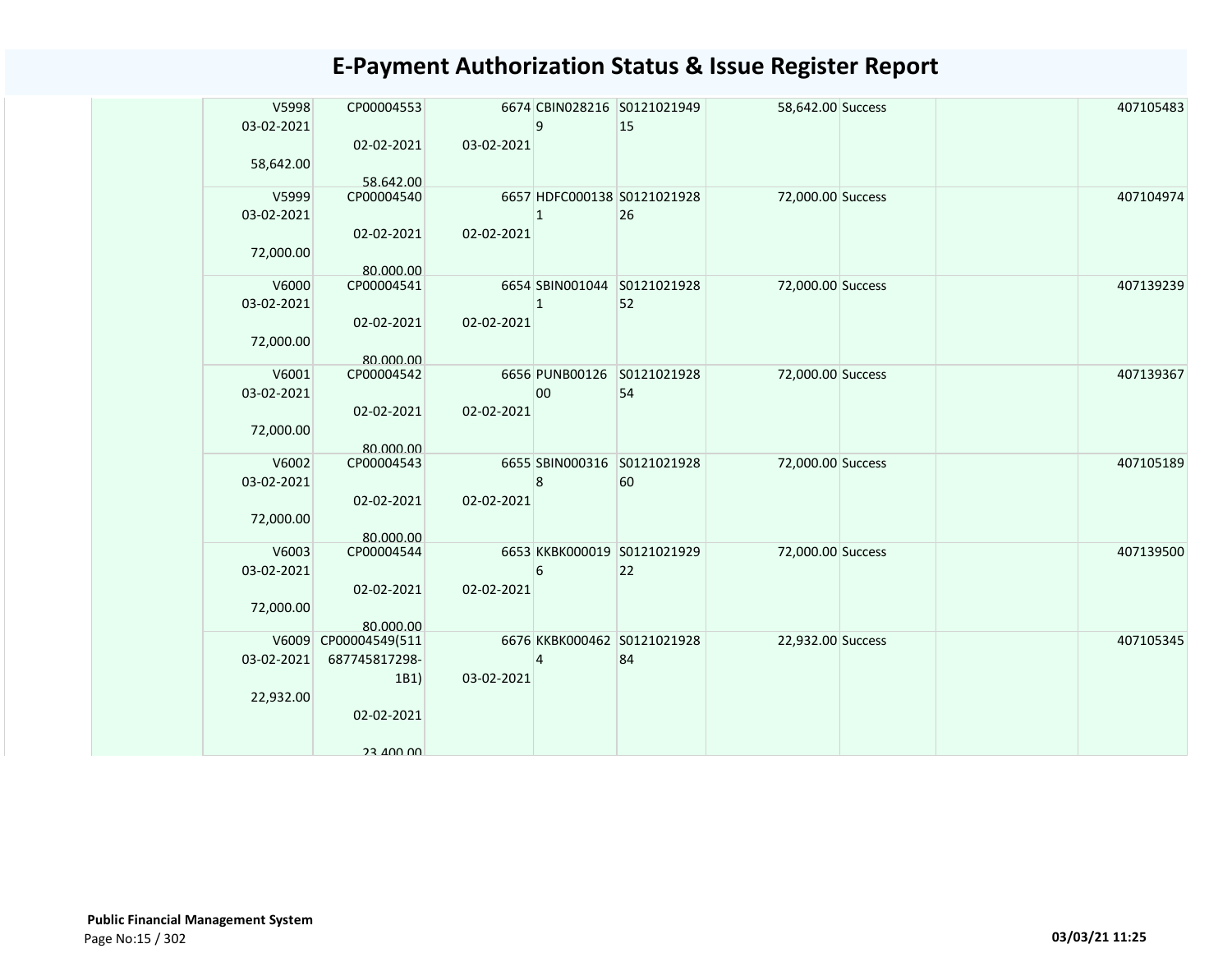|                             | 03-02-2021<br>24,206.00           | V6010 CP00004550(511<br>687742514165-<br>1B1<br>02-02-2021<br>24 700 00 | 03-02-2021 | 5              | 6677 HDFC000058 S0121021927<br>28  | 24,206.00 Success  |  | 407101456 |
|-----------------------------|-----------------------------------|-------------------------------------------------------------------------|------------|----------------|------------------------------------|--------------------|--|-----------|
| 225428 [Section<br>Officer] | V5920<br>03-02-2021<br>11,967.00  | CP00000383<br>02-02-2021<br>12.429.00                                   | 02-02-2021 | $\overline{2}$ | 6660 ORBC010002 S0121021598<br>10  | 11,967.00 Success  |  | 402999304 |
|                             | V5921<br>03-02-2021<br>101,975.00 | CP00000384<br>02-02-2021<br>105.889.00                                  | 02-02-2021 |                | 6659 ICIC0000244 S0121021598<br>24 | 101,975.00 Success |  | 402999699 |
|                             | V5922<br>03-02-2021<br>55,353.00  | CP00000382<br>02-02-2021<br>57.479.00                                   | 02-02-2021 | $\overline{7}$ | 6661 CNRB000200 S0121021598<br>19  | 55,353.00 Success  |  | 402985895 |
|                             | V5923<br>03-02-2021<br>27,407.00  | CP00000385<br>02-02-2021<br>28.460.00                                   | 02-02-2021 | $\overline{2}$ | 6658 SBIN003218 S0121021598<br>18  | 27,407.00 Success  |  | 402999508 |
|                             | V5992<br>03-02-2021<br>108,930.00 | CP00000380<br>01-02-2021<br>108.930.00                                  | 02-02-2021 | $\overline{3}$ | 6662 SYNB000904 S0121021927<br>93  | 108,930.00 Success |  | 407176782 |
|                             | 03-02-2021<br>24,609.00           | V6014 CP00000386(ELE<br>2021020001)<br>03-02-2021                       | 03-02-2021 | $\mathbf{1}$   | 6701 SBIN003172 S0121021927<br>00  | 24,609.00 Success  |  | 407176325 |
|                             | V6015<br>03-02-2021<br>4,700.00   | 24 609 00<br>CP00000387<br>03-02-2021<br>4.700.00                       | 03-02-2021 | T              | 6702 RBISOGSTPM S0121021927<br>05  | 4,700.00 Success   |  | 407101282 |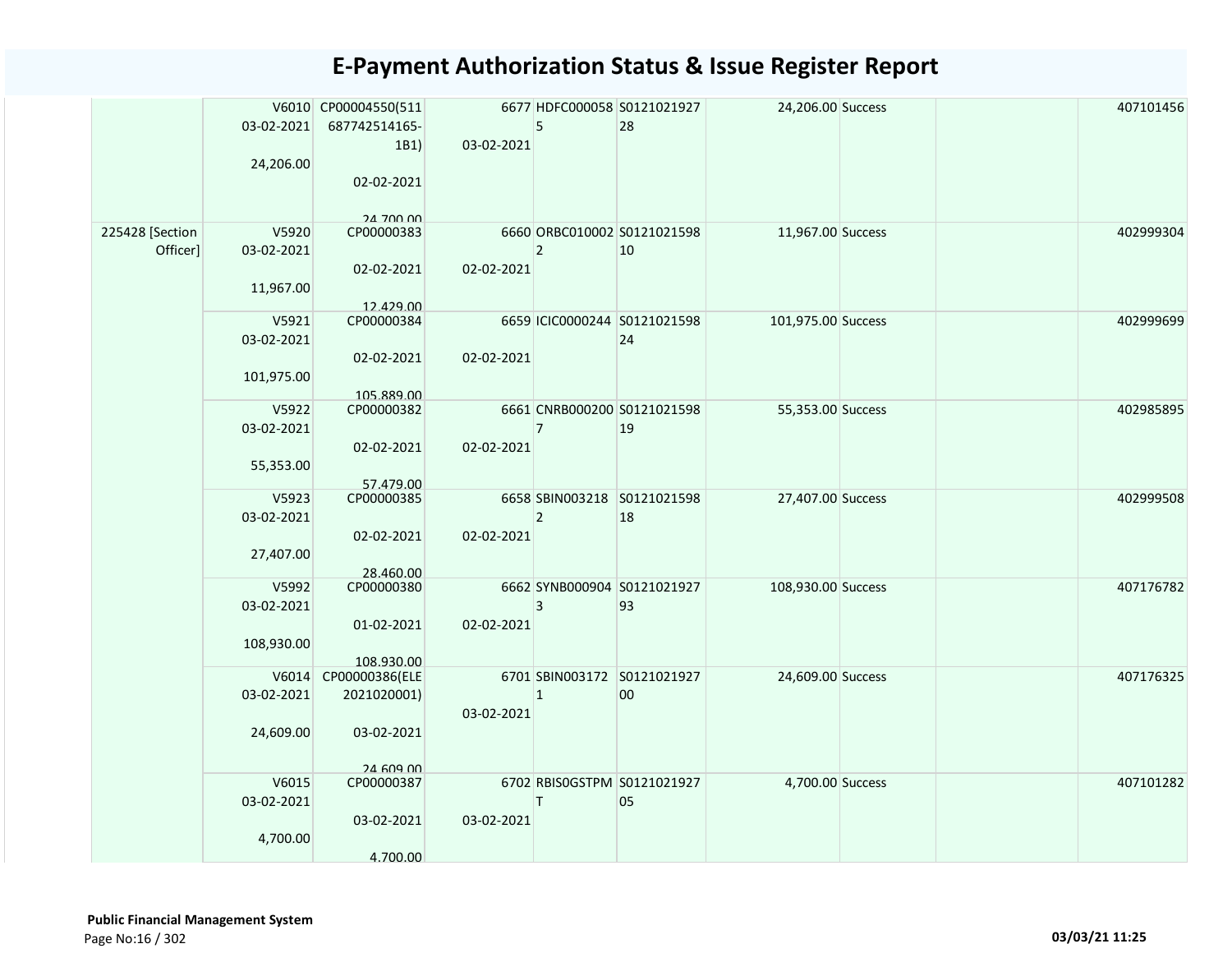|                 | V6016        | CP00000381                 |            |              | 6663 SYNB000904 S0121021927       | 1,276,470.00 Success |  | 407346770 |
|-----------------|--------------|----------------------------|------------|--------------|-----------------------------------|----------------------|--|-----------|
|                 | 03-02-2021   |                            |            | 3            | 97                                |                      |  |           |
|                 |              | 01-02-2021                 | 02-02-2021 |              |                                   |                      |  |           |
|                 | 1,276,470.00 |                            |            |              |                                   |                      |  |           |
| 225429 [Section | V5989        | 1.276.470.00<br>CP00000488 |            |              | 6666 CBIN028216 S0121021865       | 1,643.00 Success     |  | 407131701 |
| Officer]        | 03-02-2021   |                            |            | 9            | 87                                |                      |  |           |
|                 |              | 28-01-2021                 | 03-02-2021 |              |                                   |                      |  |           |
|                 | 1,643.00     |                            |            |              |                                   |                      |  |           |
|                 |              | 1.643.00                   |            |              |                                   |                      |  |           |
|                 |              | V5994 CP00000494(511       |            |              | 6697 ICIC0002355 S0121021855      | 88,797.00 Success    |  | 407193776 |
|                 | 03-02-2021   | 687773233869-              |            |              | 85                                |                      |  |           |
|                 |              | 1B1)                       | 03-02-2021 |              |                                   |                      |  |           |
|                 | 88,797.00    |                            |            |              |                                   |                      |  |           |
|                 |              | 01-02-2021                 |            |              |                                   |                      |  |           |
|                 |              |                            |            |              |                                   |                      |  |           |
|                 |              | 88 797 00                  |            |              |                                   |                      |  |           |
|                 | V6004        | CP00000495                 |            | T            | 6667 RBISOGSTPM S0121021865<br>53 | 11,348.00 Success    |  | 407131541 |
|                 | 03-02-2021   |                            | 03-02-2021 |              |                                   |                      |  |           |
|                 | 11,348.00    | 02-02-2021                 |            |              |                                   |                      |  |           |
|                 |              | 11.348.00                  |            |              |                                   |                      |  |           |
|                 | V6005        | CP00000496                 |            |              | 6668 ICIC0003431 S0121021927      | 54,000.00 Success    |  | 407196986 |
|                 | 03-02-2021   |                            |            |              | 44                                |                      |  |           |
|                 |              | 02-02-2021                 | 03-02-2021 |              |                                   |                      |  |           |
|                 | 54,000.00    |                            |            |              |                                   |                      |  |           |
|                 |              | 60.000.00                  |            |              |                                   |                      |  |           |
|                 | V6006        | CP00000497                 |            |              | 6669 IOBA000198 S0121021927       | 54,000.00 Success    |  | 407136630 |
|                 | 03-02-2021   |                            |            | $\mathbf{1}$ | 61                                |                      |  |           |
|                 |              | 02-02-2021                 | 03-02-2021 |              |                                   |                      |  |           |
|                 | 54,000.00    |                            |            |              |                                   |                      |  |           |
|                 | V6007        | 60.000.00<br>CP00000498    |            |              | 6670 CNRB000039 S0121021927       | 54,000.00 Success    |  | 407101576 |
|                 | 03-02-2021   |                            |            | $\mathbf 0$  | 66                                |                      |  |           |
|                 |              | 02-02-2021                 | 03-02-2021 |              |                                   |                      |  |           |
|                 | 54,000.00    |                            |            |              |                                   |                      |  |           |
|                 |              | 60.000.00                  |            |              |                                   |                      |  |           |
|                 | V6008        | CP00000499                 |            |              | 6671 UTIB000133 S0121021927       | 54,000.00 Success    |  | 407101683 |
|                 | 03-02-2021   |                            |            | 0            | 70                                |                      |  |           |
|                 |              | 02-02-2021                 | 03-02-2021 |              |                                   |                      |  |           |
|                 | 54,000.00    |                            |            |              |                                   |                      |  |           |
|                 |              | 60.000.00                  |            |              |                                   |                      |  |           |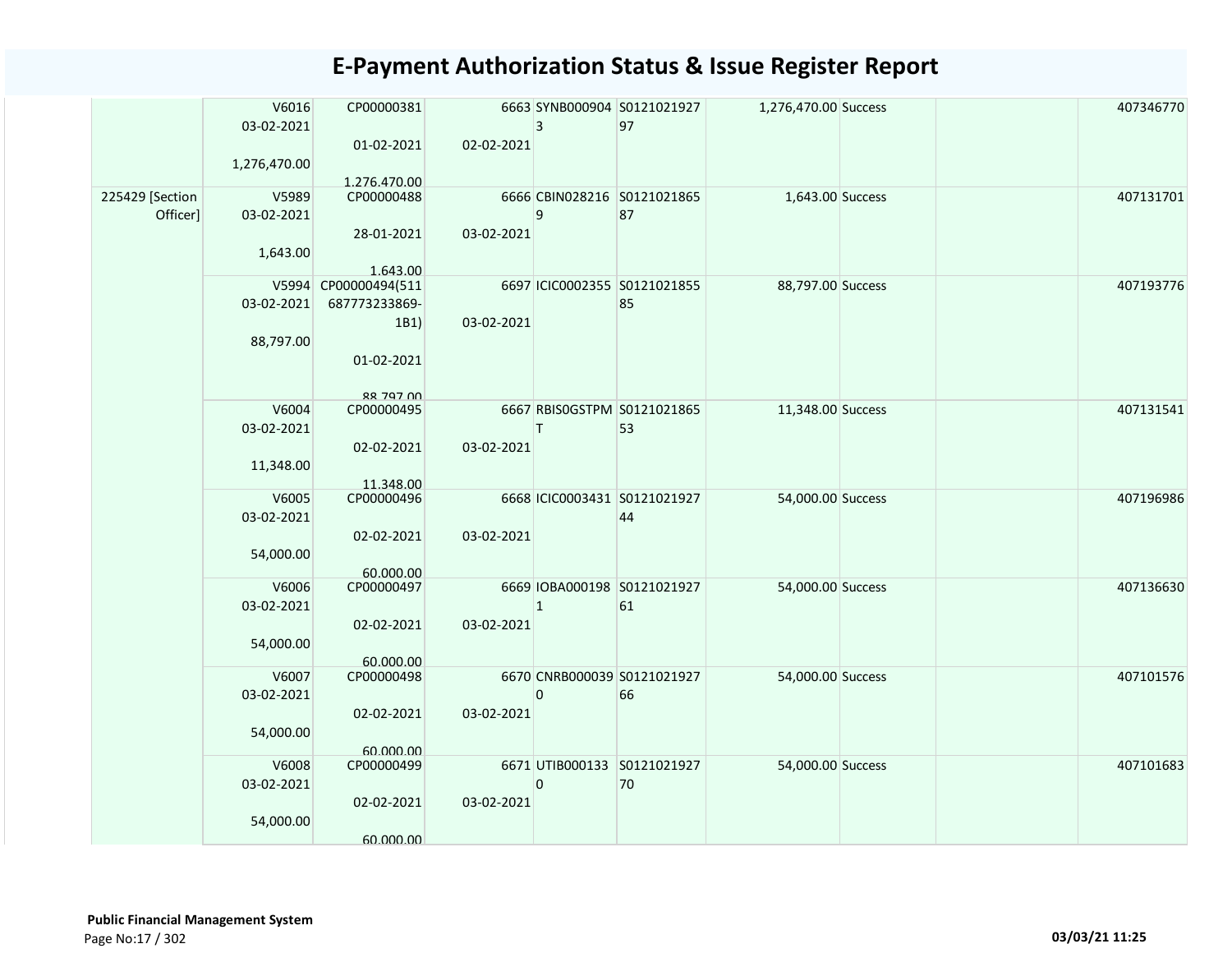|   |                               |              | V6011 CP00000500(511       |            |                | 6696 UBIN054944 S0121021855 | 67,000.00 Success    |  | 407172311 |
|---|-------------------------------|--------------|----------------------------|------------|----------------|-----------------------------|----------------------|--|-----------|
|   |                               | 03-02-2021   | 687789758517-              |            | $\overline{4}$ | 71                          |                      |  |           |
|   |                               |              | 1B1)                       | 03-02-2021 |                |                             |                      |  |           |
|   |                               | 67,000.00    |                            |            |                |                             |                      |  |           |
|   |                               |              | 03-02-2021                 |            |                |                             |                      |  |           |
|   |                               |              |                            |            |                |                             |                      |  |           |
|   |                               | V6012        | 67 000 00<br>CP00000501    |            |                | 6694 PUNB00161 S0121021927  |                      |  | 407101808 |
|   |                               | 03-02-2021   |                            |            | 00             | 86                          | 54,000.00 Success    |  |           |
|   |                               |              | 03-02-2021                 | 03-02-2021 |                |                             |                      |  |           |
|   |                               | 54,000.00    |                            |            |                |                             |                      |  |           |
|   |                               |              | 60.000.00                  |            |                |                             |                      |  |           |
|   |                               | V6013        | CP00000502                 |            |                | 6695 ALLA021033 S0121021927 | 54,000.00 Success    |  | 407136767 |
|   |                               | 03-02-2021   |                            |            | $\Omega$       | 89                          |                      |  |           |
|   |                               |              | 03-02-2021                 | 03-02-2021 |                |                             |                      |  |           |
|   |                               | 54,000.00    |                            |            |                |                             |                      |  |           |
|   |                               |              | 60.000.00                  |            |                |                             |                      |  |           |
|   |                               |              | V6018 CP00000503(GPF       |            |                | 6705 SBIN000783 S0121022015 | 1,200,000.00 Success |  | 407556841 |
|   |                               | 03-02-2021   | $_2$ 02102019)             |            | $\overline{7}$ | 01                          |                      |  |           |
|   |                               |              |                            | 03-02-2021 |                |                             |                      |  |           |
|   |                               | 1,200,000.00 | 03-02-2021                 |            |                |                             |                      |  |           |
|   |                               |              |                            |            |                |                             |                      |  |           |
|   | 225438 [Asstt                 | V5940        | 1 200 000 00<br>CP00000416 |            |                | 6581 SBIN000911 S0121021708 | 18,566.00 Success    |  | 405520034 |
|   | Accounts Officer]             | 03-02-2021   |                            |            | $\mathbf{1}$   | 08                          |                      |  |           |
|   |                               |              | 01-02-2021                 | 02-02-2021 |                |                             |                      |  |           |
|   |                               | 18,566.00    |                            |            |                |                             |                      |  |           |
|   |                               |              | 18.566.00                  |            |                |                             |                      |  |           |
| 4 | <b>Issue Date: 04-02-2021</b> |              |                            |            |                |                             | 15,446,232.00        |  |           |
|   | 200880 [Asstt                 | V6052        | CP00000167                 |            |                | 6727 UTIB000178 S0121022723 | 3,984.00 Success     |  | 423200564 |
|   | Accounts Officer]             | 04-02-2021   |                            |            | 8              | 39                          |                      |  |           |
|   |                               |              | 04-02-2021                 | 04-02-2021 |                |                             |                      |  |           |
|   |                               | 3,984.00     |                            |            |                |                             |                      |  |           |
|   |                               |              | 3.984.00                   |            |                |                             |                      |  |           |
|   |                               | V6053        | CP00000168                 |            | 8              | 6726 UTIB000178 S0121022723 | 7,000.00 Success     |  | 423184202 |
|   |                               | 04-02-2021   | 04-02-2021                 | 04-02-2021 |                | 90                          |                      |  |           |
|   |                               | 7,000.00     |                            |            |                |                             |                      |  |           |
|   |                               |              | 7.000.00                   |            |                |                             |                      |  |           |
|   |                               |              |                            |            |                |                             |                      |  |           |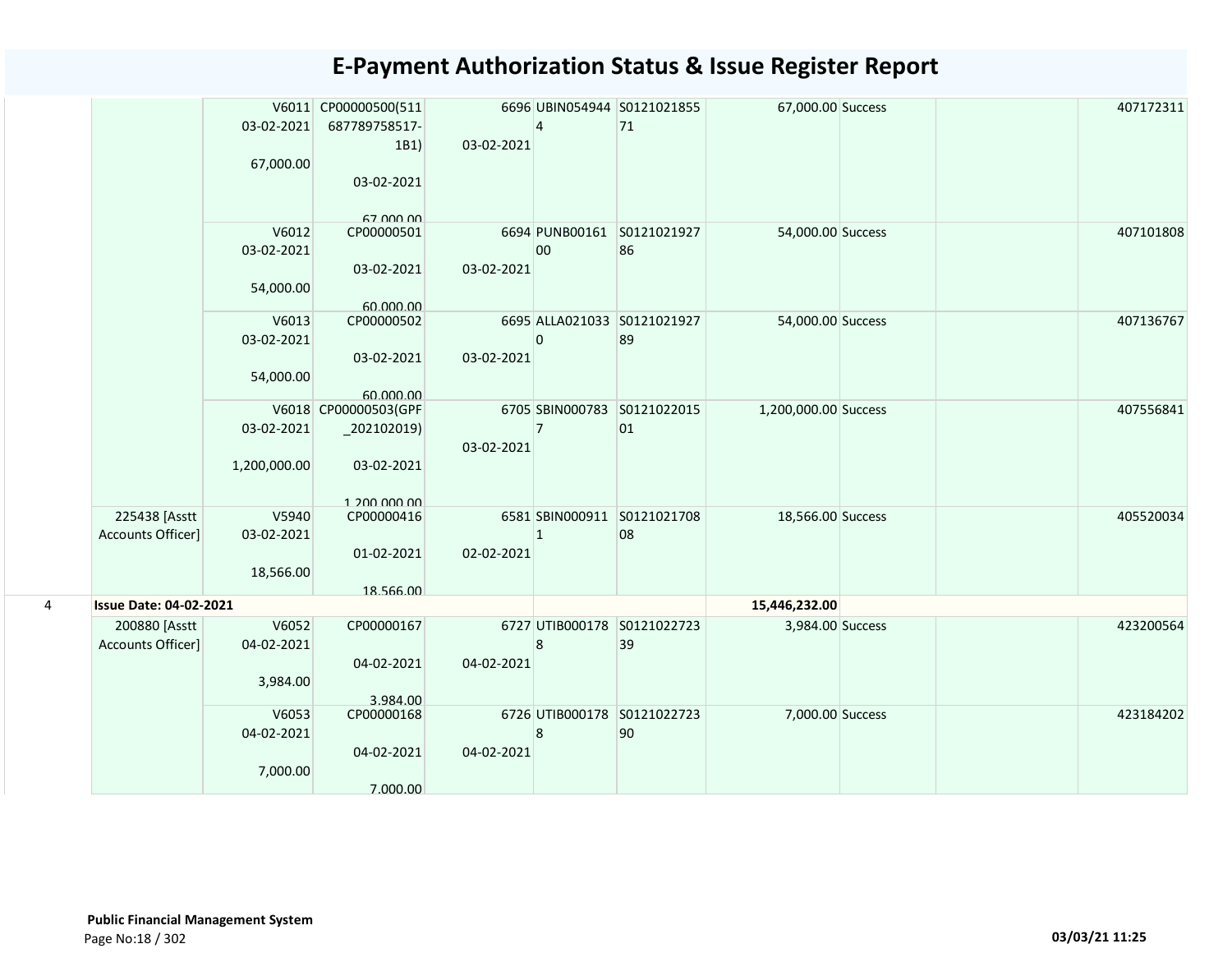| 206886 [Asst<br>Administrative<br>Officer Copyright<br>Office New Delhi] | V6039<br>04-02-2021<br>18,095.00 | CP00000123<br>03-02-2021 | 04-02-2021 |                        | 6723 RBISOGSTPM S0121022724<br>30                 | 18,095.00 Success |  | 423184327 |
|--------------------------------------------------------------------------|----------------------------------|--------------------------|------------|------------------------|---------------------------------------------------|-------------------|--|-----------|
|                                                                          | V6044<br>04-02-2021              | 18.095.00<br>CP00000124  |            | 9                      | 6725 CBIN028031 S0121022745<br> 11                | 40,500.00 Success |  | 423188878 |
|                                                                          | 467,054.00                       | 03-02-2021               |            | 3                      | 04-02-2021 CBIN028358 S0121022745<br>$ 12\rangle$ | 40,500.00 Success |  | 423188884 |
|                                                                          |                                  | 518,951.00               |            | 0                      | SBIN000446 S0121022745<br>13                      | 40,500.00 Success |  | 423188890 |
|                                                                          |                                  |                          |            |                        | UTIB000043 S0121022745<br>14                      | 40,500.00 Success |  | 423188895 |
|                                                                          |                                  |                          |            |                        | SBIN000115 S0121022745<br>15                      | 24,823.00 Success |  | 423188899 |
|                                                                          |                                  |                          |            | 3                      | SBIN001318 S0121022745<br>16                      | 40,500.00 Success |  | 423188909 |
|                                                                          |                                  |                          |            | 5                      | CBIN028030 S0121022745<br>17                      | 40,500.00 Success |  | 423188917 |
|                                                                          |                                  |                          |            | q                      | IOBA000175 S0121022745<br>18                      | 40,500.00 Success |  | 423188923 |
|                                                                          |                                  |                          |            | $\mathcal{P}$          | CBIN028361 S0121022745<br>19                      | 32,661.00 Success |  | 423188933 |
|                                                                          |                                  |                          |            | 3                      | CBIN028358 S0121022745<br>20                      | 36,579.00 Success |  | 423188943 |
|                                                                          |                                  |                          |            |                        | CBIN028325 S0121022745<br>21                      | 9,798.00 Success  |  | 423188952 |
|                                                                          |                                  |                          |            | $\Omega$               | BKID000710 S0121022745<br>22                      | 39,193.00 Success |  | 423188958 |
|                                                                          |                                  |                          |            | $\overline{4}$         | SBIN000178 S0121022745<br>23                      | 40,500.00 Success |  | 423188965 |
| 225427 [Under<br>Secretary]                                              | V6019<br>04-02-2021              | CP00004575               |            |                        | 6704 IDIB000S216 S0121022169<br>17                | 36,000.00 Success |  | 417388363 |
|                                                                          | 141,678.00                       | 03-02-2021               |            | 9                      | 03-02-2021 SBIN003102 S0121022169<br>18           | 34,839.00 Success |  | 417388370 |
|                                                                          |                                  | 157,420.00               |            |                        | HDFC000407 S0121022169<br>19                      | 36,000.00 Success |  | 417388374 |
|                                                                          |                                  |                          |            | <b>PUNB04040</b><br>00 | S0121022169<br>20                                 | 34,839.00 Success |  | 417388389 |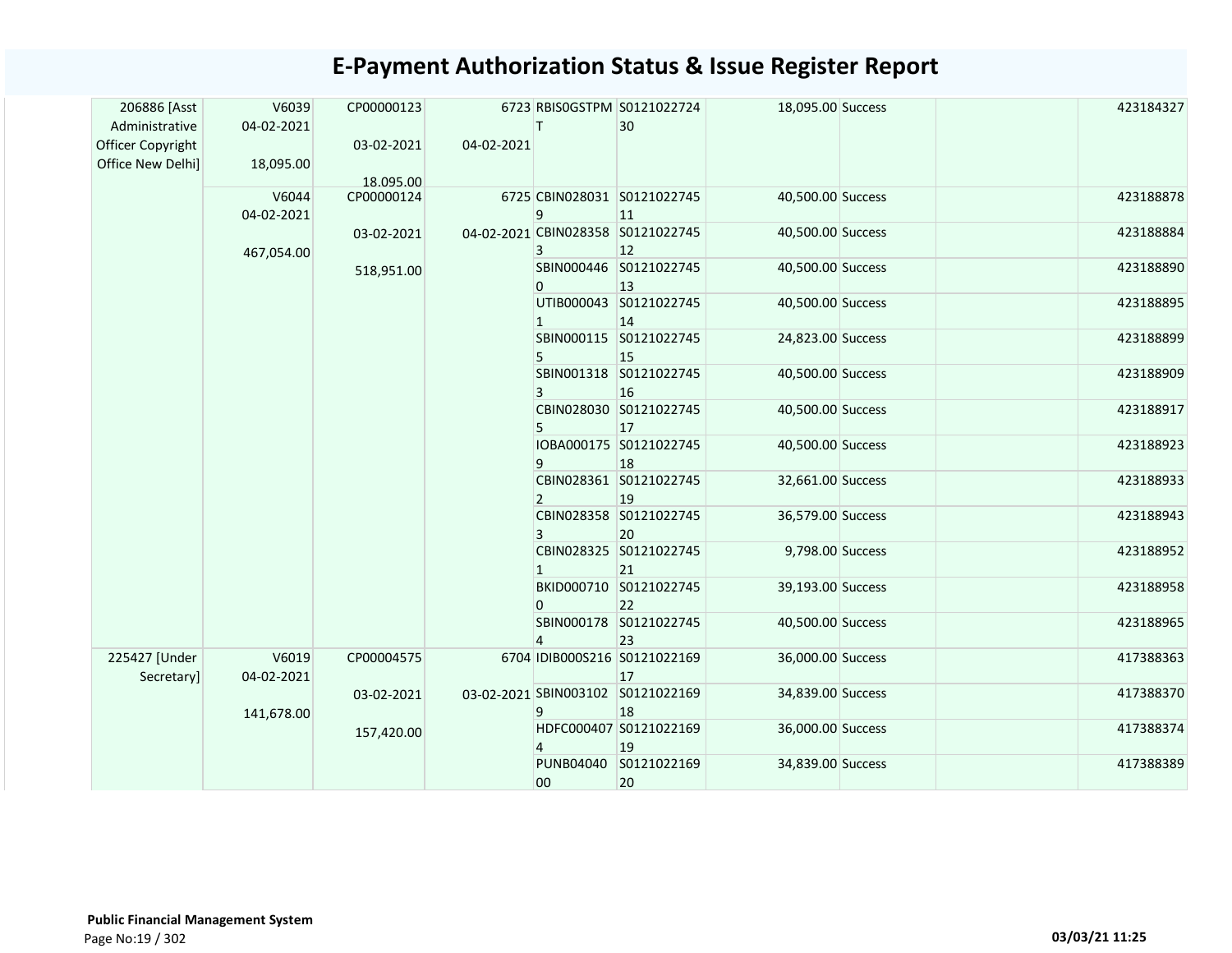| V6022      | CP00004560 |            |              | 6688 CBIN028216 S0121022534 | 21,089.00 Success |                | 422943475 |
|------------|------------|------------|--------------|-----------------------------|-------------------|----------------|-----------|
| 04-02-2021 |            |            | 9            | 02                          |                   |                |           |
|            | 02-02-2021 | 03-02-2021 |              |                             |                   |                |           |
| 21,089.00  |            |            |              |                             |                   |                |           |
|            | 21.089.00  |            |              |                             |                   |                |           |
| V6023      | CP00004558 |            |              | 6686 MAHB00011 S0121022694  | 8,560.00 Success  |                | 422946666 |
| 04-02-2021 |            |            | 60           | 73                          |                   |                |           |
|            | 02-02-2021 | 03-02-2021 |              |                             |                   |                |           |
| 8,560.00   |            |            |              |                             |                   |                |           |
|            | 8.560.00   |            |              |                             |                   |                |           |
| V6024      | CP00004562 |            |              | 6690 SBIN000058 S0121022534 | 2,604.00 Success  |                | 422943594 |
| 04-02-2021 |            |            | 3            | 10                          |                   |                |           |
|            | 02-02-2021 | 03-02-2021 |              |                             |                   |                |           |
| 2,604.00   |            |            |              |                             |                   |                |           |
|            | 2.604.00   |            |              |                             |                   |                |           |
| V6025      | CP00004565 |            |              | 6699 CBIN028216 S0121022694 | 1,932.00 Success  |                | 422946422 |
| 04-02-2021 |            |            | 9            | 34                          |                   |                |           |
|            | 03-02-2021 | 03-02-2021 |              |                             |                   |                |           |
| 1,932.00   |            |            |              |                             |                   |                |           |
|            | 1.932.00   |            |              |                             |                   |                |           |
| V6026      | CP00004557 |            |              | 6685 CBIN028216 S0121022694 | 5,823.00 Success  |                | 422946555 |
| 04-02-2021 |            |            | 9            | 67                          |                   |                |           |
|            | 02-02-2021 | 03-02-2021 |              |                             |                   |                |           |
| 5,823.00   |            |            |              |                             |                   |                |           |
|            | 5.823.00   |            |              |                             |                   |                |           |
| V6027      | CP00004559 |            |              | 6687 CBIN028216 S0121022533 |                   | 708.00 Success | 422930882 |
| 04-02-2021 |            |            | $\mathbf{q}$ | 63                          |                   |                |           |
|            | 02-02-2021 | 03-02-2021 |              |                             |                   |                |           |
| 708.00     |            |            |              |                             |                   |                |           |
|            | 708.00     |            |              |                             |                   |                |           |
| V6028      | CP00004538 |            |              | 6651 CBIN028216 S0121022694 | 30,097.00 Success |                | 422946198 |
| 04-02-2021 |            |            | 9            | 17                          |                   |                |           |
|            | 02-02-2021 | 02-02-2021 |              |                             |                   |                |           |
| 30,097.00  |            |            |              |                             |                   |                |           |
|            | 30.097.00  |            |              |                             |                   |                |           |
| V6029      | CP00004556 |            |              | 6684 CBIN028216 S0121022694 | 9,262.00 Success  |                | 422946305 |
| 04-02-2021 |            |            | 9            | 29                          |                   |                |           |
|            | 02-02-2021 | 03-02-2021 |              |                             |                   |                |           |
| 9,262.00   |            |            |              |                             |                   |                |           |
|            | 9.262.00   |            |              |                             |                   |                |           |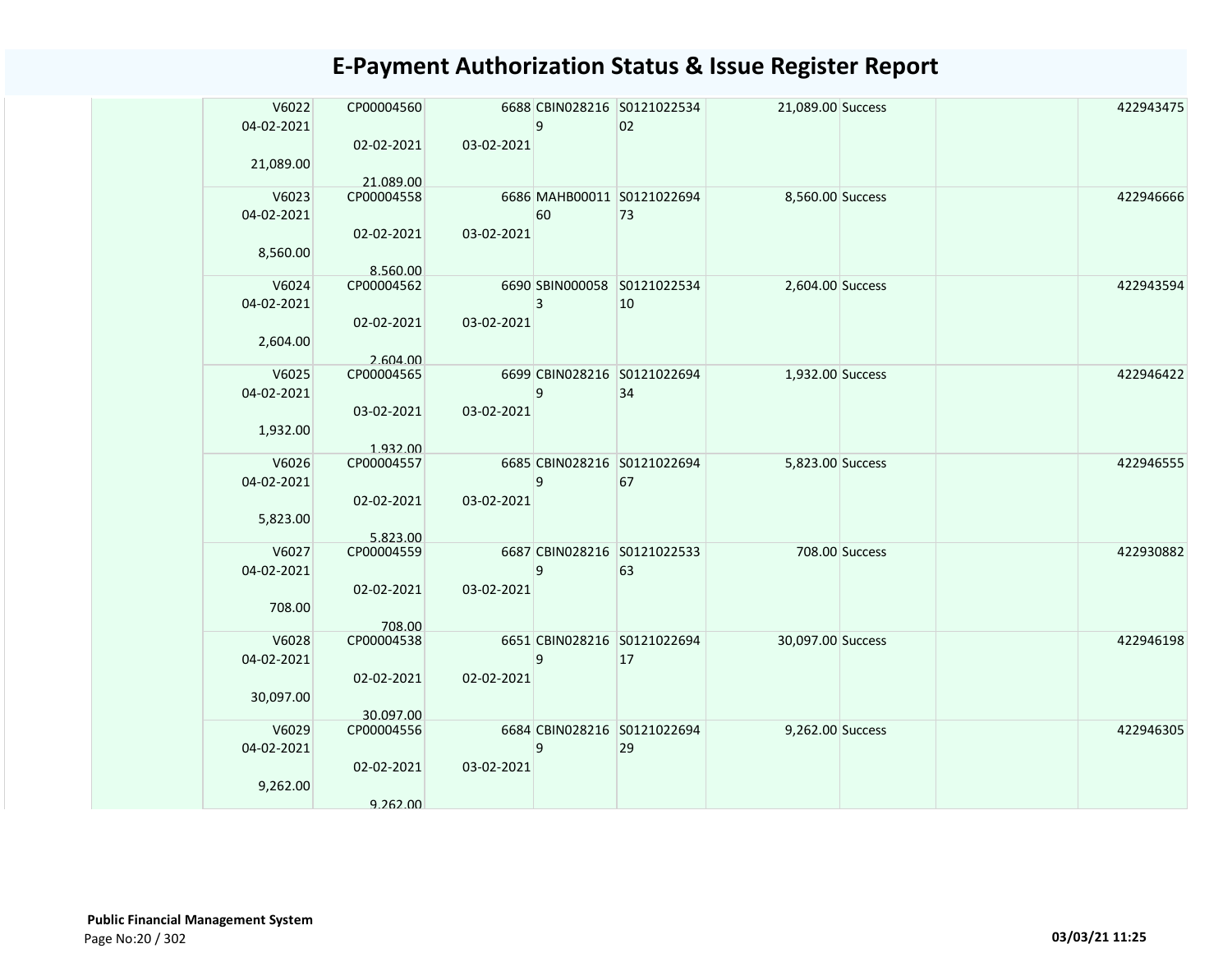| V6030      | CP00004539              |            |              | 6650 SBIN000377 S0121022693 | 14,606.00 Success |  | 422933007 |
|------------|-------------------------|------------|--------------|-----------------------------|-------------------|--|-----------|
| 04-02-2021 |                         |            | $\mathbf{1}$ | 26                          |                   |  |           |
|            | 02-02-2021              | 02-02-2021 |              |                             |                   |  |           |
| 14,606.00  |                         |            |              |                             |                   |  |           |
|            |                         |            |              |                             |                   |  |           |
| V6031      | 14.606.00<br>CP00004537 |            |              | 6649 SBIN005020 S0121022693 |                   |  | 422943836 |
|            |                         |            |              |                             | 2,900.00 Success  |  |           |
| 04-02-2021 |                         |            | 3            | 33                          |                   |  |           |
|            | 02-02-2021              | 02-02-2021 |              |                             |                   |  |           |
| 2,900.00   |                         |            |              |                             |                   |  |           |
|            | 2.900.00                |            |              |                             |                   |  |           |
| V6032      | CP00004536              |            |              | 6648 CBIN028216 S0121022693 | 1,725.00 Success  |  | 422943961 |
| 04-02-2021 |                         |            | 9            | 66                          |                   |  |           |
|            | 02-02-2021              | 02-02-2021 |              |                             |                   |  |           |
|            |                         |            |              |                             |                   |  |           |
| 1,725.00   |                         |            |              |                             |                   |  |           |
|            | 1.725.00                |            |              |                             |                   |  |           |
| V6033      | CP00004535              |            |              | 6647 PUNB00153 S0121022693  | 4,082.00 Success  |  | 422946087 |
| 04-02-2021 |                         |            | 00           | 73                          |                   |  |           |
|            | 02-02-2021              | 02-02-2021 |              |                             |                   |  |           |
| 4,082.00   |                         |            |              |                             |                   |  |           |
|            | 4.082.00                |            |              |                             |                   |  |           |
| V6034      | CP00004639              |            |              | 6715 SBIN000058 S0121022693 | 29,397.00 Success |  | 422943705 |
| 04-02-2021 |                         |            | 3            | 05                          |                   |  |           |
|            | 04-02-2021              | 04-02-2021 |              |                             |                   |  |           |
|            |                         |            |              |                             |                   |  |           |
| 29,397.00  |                         |            |              |                             |                   |  |           |
|            | 29.397.00               |            |              |                             |                   |  |           |
| V6035      | CP00004569              |            |              | 6700 PUNB00153 S0121022533  | 1,000.00 Success  |  | 422943344 |
| 04-02-2021 |                         |            | 00           | 82                          |                   |  |           |
|            | 03-02-2021              | 03-02-2021 |              |                             |                   |  |           |
| 1,000.00   |                         |            |              |                             |                   |  |           |
|            | 1.000.00                |            |              |                             |                   |  |           |
| V6036      | CP00004564              |            |              | 6679 CBIN028216 S0121022533 | 25,786.00 Success |  | 422943228 |
| 04-02-2021 |                         |            | 9            | 22                          |                   |  |           |
|            | 03-02-2021              | 03-02-2021 |              |                             |                   |  |           |
|            |                         |            |              |                             |                   |  |           |
| 25,786.00  |                         |            |              |                             |                   |  |           |
|            | 26.246.00               |            |              |                             |                   |  |           |
| V6037      | CP00004561              |            |              | 6689 CBIN028216 S0121022694 | 58,211.00 Success |  | 423181924 |
| 04-02-2021 |                         |            | 9            | 63                          |                   |  |           |
|            | 02-02-2021              | 03-02-2021 |              |                             |                   |  |           |
| 58,211.00  |                         |            |              |                             |                   |  |           |
|            | 58.211.00               |            |              |                             |                   |  |           |
|            |                         |            |              |                             |                   |  |           |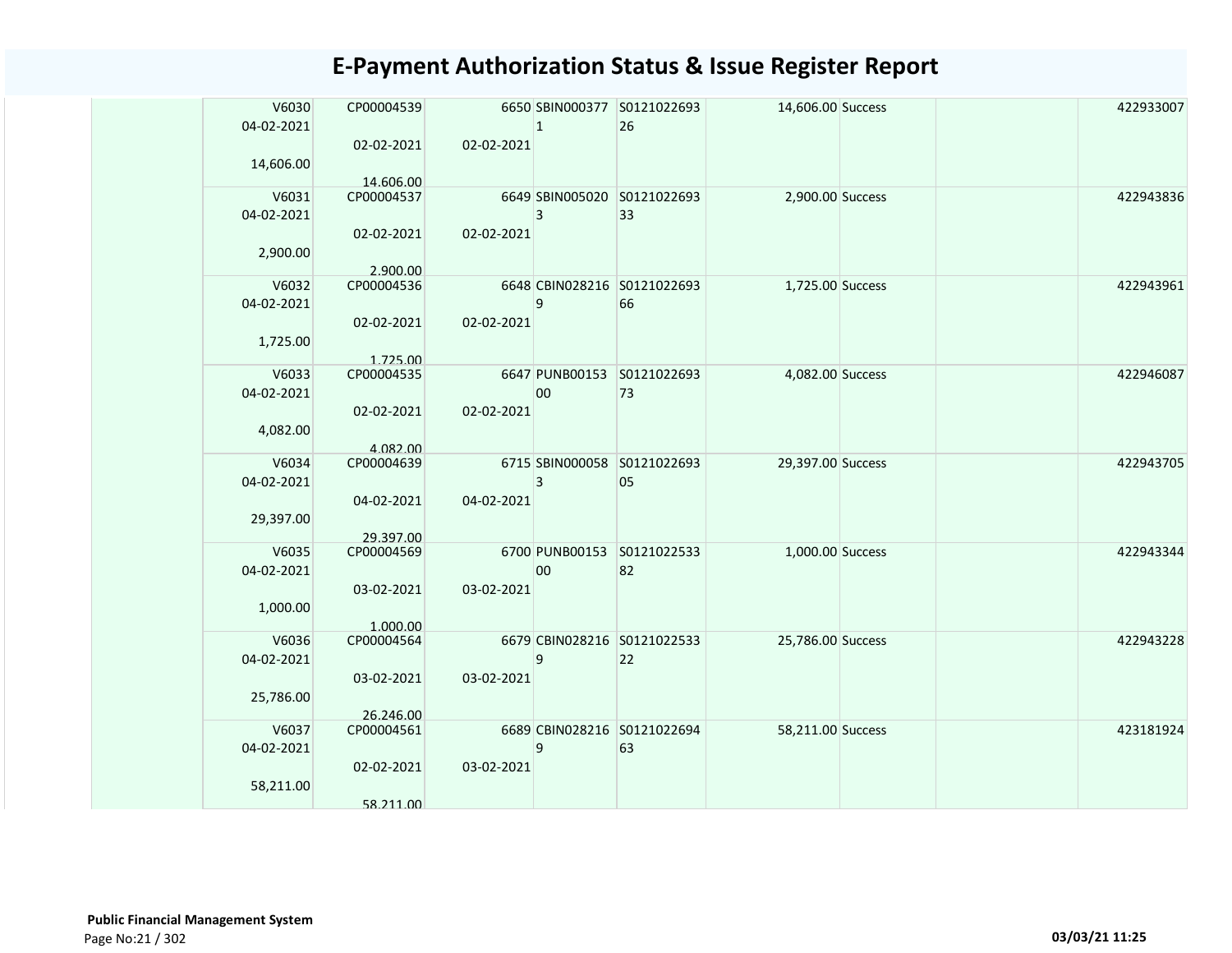|  | V6038<br>04-02-2021 | CP00004545              |            | 9              | 6683 CBIN028216 S0121022724<br>61                      | 41,277.00 Success                      | 423184451              |  |
|--|---------------------|-------------------------|------------|----------------|--------------------------------------------------------|----------------------------------------|------------------------|--|
|  | 41,277.00           | 02-02-2021<br>41.277.00 | 03-02-2021 |                |                                                        |                                        |                        |  |
|  | V6040<br>04-02-2021 | CP00004548              |            | $\overline{3}$ | 6678 SBIN001641 S0121022732<br>90                      | 59,400.00 Success                      | 423184924              |  |
|  | 475,200.00          | 02-02-2021              |            | 00             | 03-02-2021 PUNB00115 S0121022732<br>91                 | 59,400.00 Success                      | 423184932              |  |
|  |                     | 528,000.00              |            | 5              | UTIB000001 S0121022732<br>92                           | 59,400.00 Success                      | 423184938              |  |
|  |                     |                         |            |                | ICIC0001580 S0121022732<br>93                          | 59,400.00 Success                      | 423184951              |  |
|  |                     |                         |            | 6              | UTIB000424 S0121022732<br>94                           | 59,400.00 Success                      | 423184966              |  |
|  |                     |                         |            |                | ICIC0003434 S0121022732<br>95                          | 59,400.00 Success                      | 423187971              |  |
|  |                     |                         |            | 73             | MAHB00007 S0121022732<br>96                            | 59,400.00 Success                      | 423187980              |  |
|  |                     |                         |            | 5              | HDFC000048 S0121022732<br>97                           | 59,400.00 Success                      | 423187988              |  |
|  | V6041<br>04-02-2021 | CP00004551              |            |                | 6728 ICIC0000286 S0121022743<br>56                     | 54,000.00 Success                      | 423188292              |  |
|  | 1,376,129.00        | 02-02-2021              |            | 6              | 04-02-2021 SBIN000107 S0121022743<br>57                | 54,000.00 Success                      | 423188371              |  |
|  |                     | 1,529,032.00            |            | 6              | CBIN028031 S0121022743<br>58                           | 54,000.00 Success                      | 423188400              |  |
|  |                     |                         |            | 3              | SBIN000058 S0121022743<br>59                           | 54,000.00 Success                      | 423188408              |  |
|  |                     |                         |            | 9              | UBIN080481 S0121022743<br>60<br>CBIN028216 S0121022743 | 54,000.00 Success                      | 423188418<br>423188425 |  |
|  |                     |                         |            | 9              | 61<br>HDFC000439 S0121022743                           | 54,000.00 Success<br>54,000.00 Success | 423188433              |  |
|  |                     |                         |            | 8              | 62<br>UBIN053966 S0121022743                           | 54,000.00 Success                      | 423188441              |  |
|  |                     |                         |            | $\mathbf{0}$   | 63<br>SBIN000106 S0121022743                           | 54,000.00 Success                      | 423188455              |  |
|  |                     |                         |            | $\overline{7}$ | 64<br>SBIN001612 S0121022743                           | 54,000.00 Success                      | 423188463              |  |
|  |                     |                         |            | $\overline{0}$ | 65<br>INDB000004 S0121022743                           | 54,000.00 Success                      | 423188469              |  |
|  |                     |                         |            | 4              | 66                                                     |                                        |                        |  |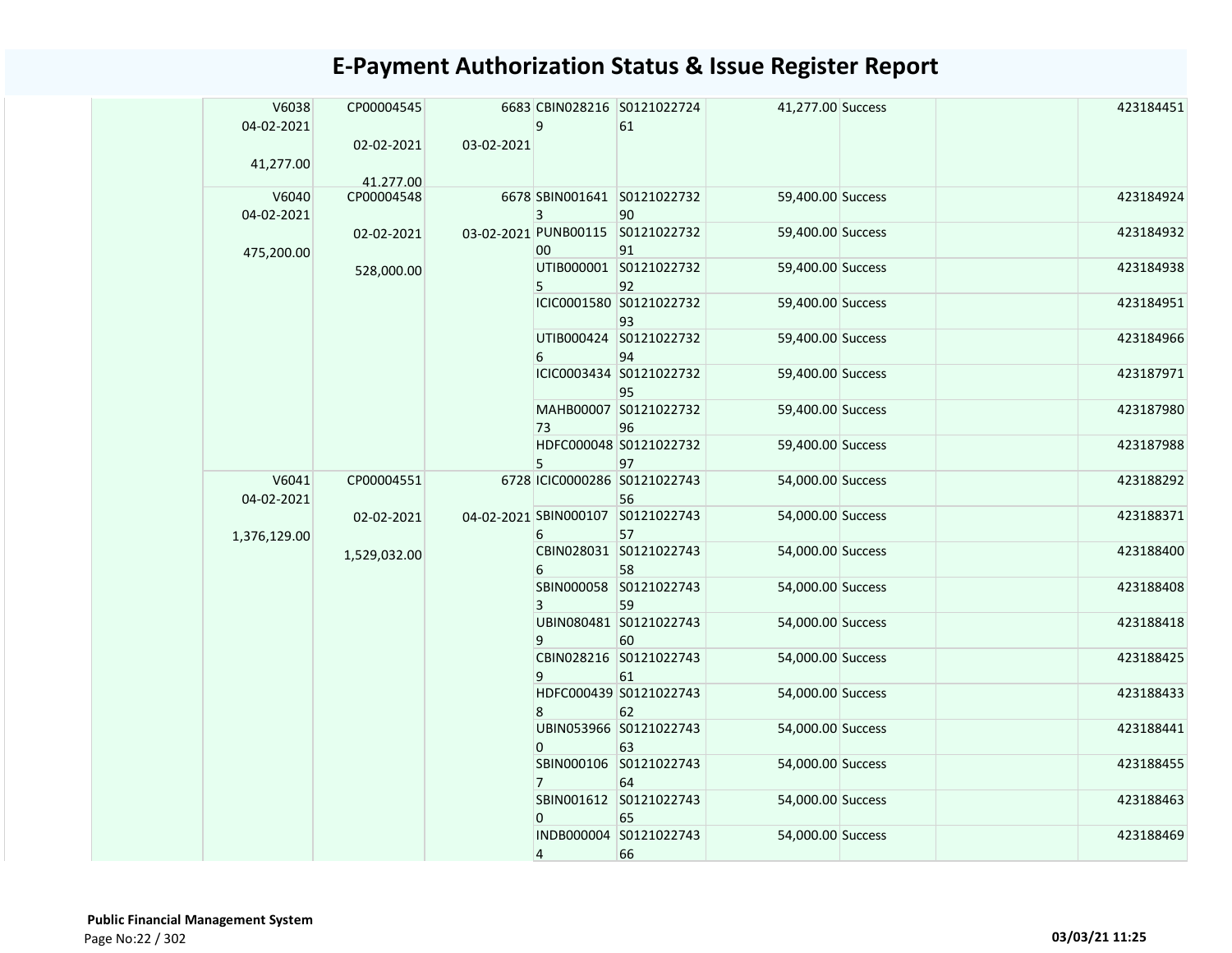|            |                      |            | 0              | SYNB000914 S0121022743<br>67 | 54,000.00 Success  |  | 423188473 |
|------------|----------------------|------------|----------------|------------------------------|--------------------|--|-----------|
|            |                      |            |                | SBIN000001 S0121022743       | 54,000.00 Success  |  | 423188477 |
|            |                      |            |                |                              |                    |  |           |
|            |                      |            | 5              | 68                           |                    |  |           |
|            |                      |            |                | HDFC000003 S0121022743       | 54,000.00 Success  |  | 423188487 |
|            |                      |            | $\overline{2}$ | 69                           |                    |  |           |
|            |                      |            |                | HDFC000088 S0121022743       | 54,000.00 Success  |  | 423188496 |
|            |                      |            | 6              | 70                           |                    |  |           |
|            |                      |            |                | YESB000052 S0121022743       | 54,000.00 Success  |  | 423188502 |
|            |                      |            | 6              | 71                           |                    |  |           |
|            |                      |            |                | KKBK000017 S0121022743       | 54,000.00 Success  |  | 423188509 |
|            |                      |            | $7^{\circ}$    | 72                           |                    |  |           |
|            |                      |            |                | BKID000885 S0121022743       | 54,000.00 Success  |  | 423188515 |
|            |                      |            | 3              | 73                           |                    |  |           |
|            |                      |            |                | BKID000668 S0121022743       | 26,129.00 Success  |  | 423188527 |
|            |                      |            | 5              | 74                           |                    |  |           |
|            |                      |            |                | UTIB000003 S0121022743       | 54,000.00 Success  |  | 423188533 |
|            |                      |            | $\mathbf{1}$   | 75                           |                    |  |           |
|            |                      |            |                | CBIN028216 S0121022743       | 54,000.00 Success  |  | 423188542 |
|            |                      |            | 9              | 76                           |                    |  |           |
|            |                      |            |                | SBIN001626 S0121022743       | 54,000.00 Success  |  | 423188548 |
|            |                      |            | 6              | 77                           |                    |  |           |
|            |                      |            |                | ICIC0001139 S0121022743      | 54,000.00 Success  |  | 423188554 |
|            |                      |            |                | 78                           |                    |  |           |
|            |                      |            |                | CBIN028216 S0121022743       | 54,000.00 Success  |  | 423188558 |
|            |                      |            | 9              | 79                           |                    |  |           |
|            |                      |            |                | ICIC0001601 S0121022743      | 54,000.00 Success  |  | 423188562 |
|            |                      |            |                |                              |                    |  |           |
|            |                      |            |                | 80                           |                    |  |           |
|            |                      |            |                | ICIC0000716 S0121022743      | 54,000.00 Success  |  | 423188570 |
|            |                      |            |                | 81                           |                    |  |           |
|            | V6042 CP00004567(EPC |            |                | 6680 SBIN000062 S0121022692  | 57,798.00 Success  |  | 423167535 |
| 04-02-2021 | 2021020002)          |            | 5              | 26                           |                    |  |           |
|            |                      | 03-02-2021 |                |                              |                    |  |           |
| 57,798.00  | 03-02-2021           |            |                |                              |                    |  |           |
|            |                      |            |                |                              |                    |  |           |
|            | 57 798 00            |            |                |                              |                    |  |           |
|            | V6045 CP00004576(GPF |            |                | 6710 SYNB000905 S0121022689  | 400,000.00 Success |  | 423167421 |
| 04-02-2021 | $_2$ 202102209)      |            | 5              | 68                           |                    |  |           |
|            |                      | 04-02-2021 |                |                              |                    |  |           |
| 400,000.00 | 03-02-2021           |            |                |                              |                    |  |           |
|            |                      |            |                |                              |                    |  |           |
|            | 400,000,00           |            |                |                              |                    |  |           |
|            |                      |            |                |                              |                    |  |           |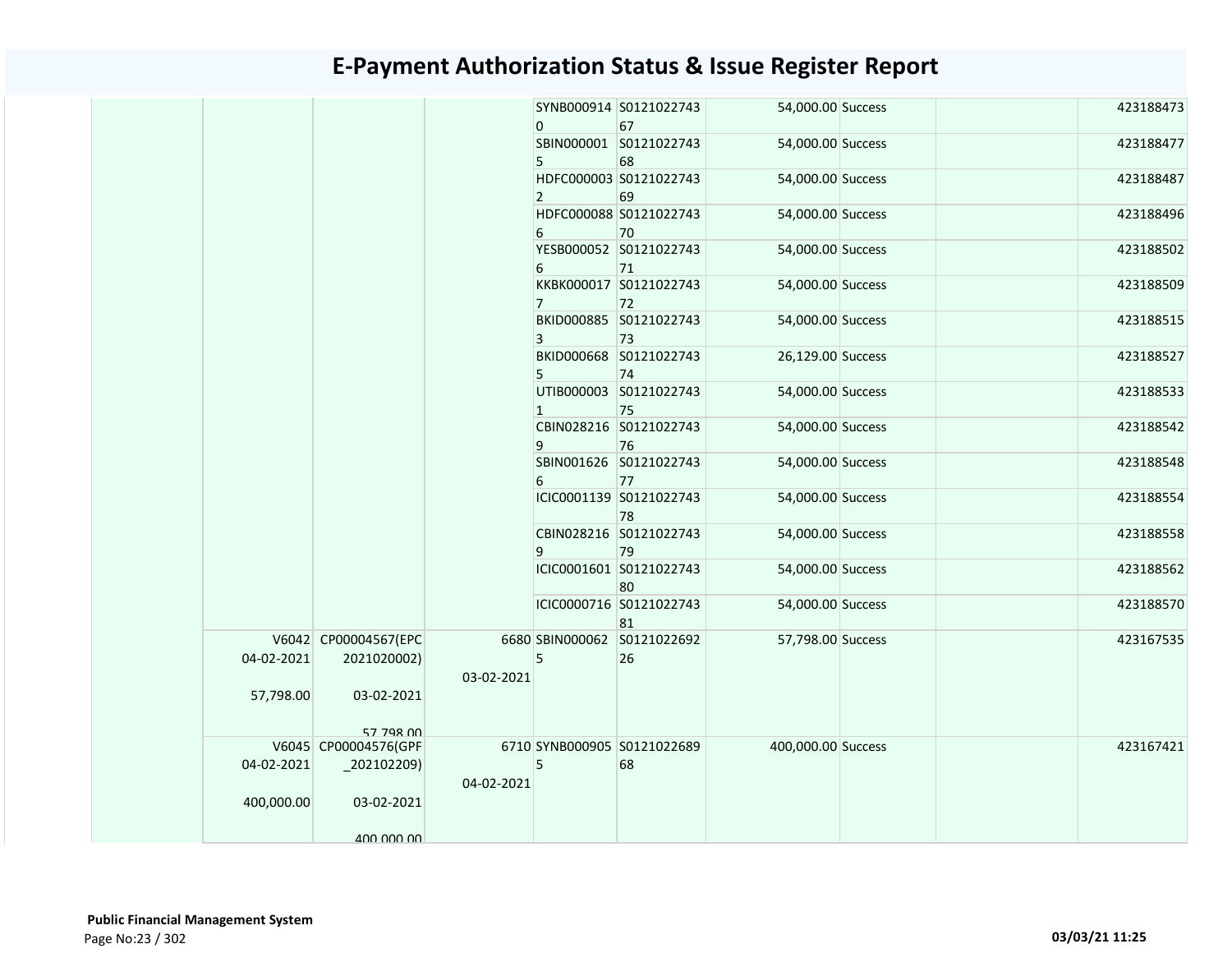|                 |               | V6046 CP00004577(GPF    |            |   | 6708 CBIN028216 S0121022690  | 50,000.00 Success     |  | 423181531 |
|-----------------|---------------|-------------------------|------------|---|------------------------------|-----------------------|--|-----------|
|                 | 04-02-2021    | $-202102210$            |            | 9 | 78                           |                       |  |           |
|                 |               |                         | 04-02-2021 |   |                              |                       |  |           |
|                 | 50,000.00     | 03-02-2021              |            |   |                              |                       |  |           |
|                 |               |                         |            |   |                              |                       |  |           |
|                 |               | 50.000.00               |            |   | 6712 CBIN028216 S0121022691  |                       |  | 423181654 |
|                 |               | V6047 CP00004578(GPF    |            | 9 |                              | 20,000.00 Success     |  |           |
|                 | 04-02-2021    | $_2$ 202102211)         |            |   | 26                           |                       |  |           |
|                 |               |                         | 04-02-2021 |   |                              |                       |  |           |
|                 | 20,000.00     | 03-02-2021              |            |   |                              |                       |  |           |
|                 |               | 20,000,00               |            |   |                              |                       |  |           |
|                 |               | V6048 CP00004579(GPF    |            |   | 6711 SBIN000058 S0121022691  | 15,000.00 Success     |  | 423181789 |
|                 | 04-02-2021    | $_2$ 02102208)          |            | 3 | 68                           |                       |  |           |
|                 |               |                         | 04-02-2021 |   |                              |                       |  |           |
|                 | 15,000.00     | 03-02-2021              |            |   |                              |                       |  |           |
|                 |               |                         |            |   |                              |                       |  |           |
|                 |               | 15,000,00               |            |   |                              |                       |  |           |
|                 |               | V6049 CP00004581(GPF    |            |   | 6709 CBIN028216 S0121022692  | 40,000.00 Success     |  | 423200237 |
|                 | 04-02-2021    | $_202102212)$           |            | 9 | 06                           |                       |  |           |
|                 |               |                         | 04-02-2021 |   |                              |                       |  |           |
|                 | 40,000.00     | 03-02-2021              |            |   |                              |                       |  |           |
|                 |               |                         |            |   |                              |                       |  |           |
|                 | V6054         | 40,000,00<br>CP00004574 |            |   | 6713 HSBC011000 S0121022827  | 12,084,000.00 Success |  | 423379903 |
|                 | 04-02-2021    |                         |            | 5 | 06                           |                       |  |           |
|                 |               | 03-02-2021              | 04-02-2021 |   |                              |                       |  |           |
|                 | 12,084,000.00 |                         |            |   |                              |                       |  |           |
|                 |               | 12.508.000.00           |            |   |                              |                       |  |           |
| 225428 [Section | V6050         | CP00000388              |            |   | 6707 SBIN003102 S0121022723  | 4,000.00 Success      |  | 423200455 |
| Officer]        | 04-02-2021    |                         |            | 8 | 23                           |                       |  |           |
|                 |               | 04-02-2021              | 04-02-2021 |   |                              |                       |  |           |
|                 | 4,000.00      |                         |            |   |                              |                       |  |           |
|                 |               | 4.000.00                |            |   |                              |                       |  |           |
|                 | V6051         | CP00000389              |            |   | 6706 ICIC0000031 S0121022723 | 5,760.00 Success      |  | 423184050 |
|                 | 04-02-2021    |                         |            |   | 28                           |                       |  |           |
|                 |               | 04-02-2021              | 04-02-2021 |   |                              |                       |  |           |
|                 | 5,760.00      |                         |            |   |                              |                       |  |           |
|                 |               | 5.760.00                |            |   |                              |                       |  |           |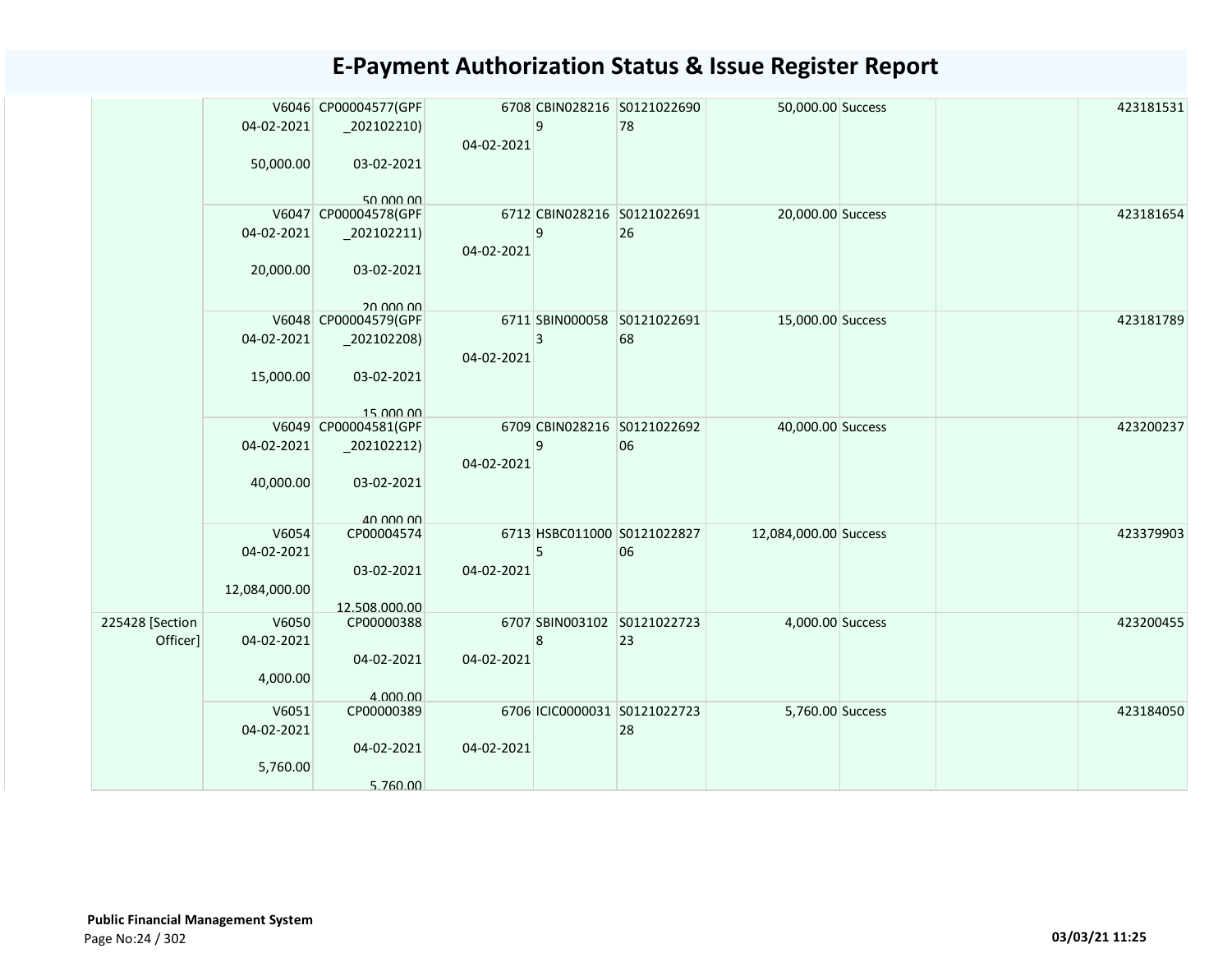|   | 225438 [Asstt<br>Accounts Officer] | V6043<br>04-02-2021 | CP00000417               |            | $\mathbf{1}$   | 6703 SBIN000911 S0121022744<br>11 | 21,475.00 Success    |  | 423188759 |
|---|------------------------------------|---------------------|--------------------------|------------|----------------|-----------------------------------|----------------------|--|-----------|
|   |                                    |                     | 03-02-2021               | 03-02-2021 |                |                                   |                      |  |           |
|   |                                    | 21,475.00           |                          |            |                |                                   |                      |  |           |
|   |                                    |                     | 21.475.00                |            |                |                                   |                      |  |           |
| 5 | <b>Issue Date: 05-02-2021</b>      |                     |                          |            |                |                                   | 6,517,787.00         |  |           |
|   | 200880 [Asstt                      | V6055               | CP00000169               |            |                | 6735 UTIBONPS00 S0121023380       | 2,976,672.00 Success |  | 440844796 |
|   | Accounts Officer]                  | 05-02-2021          |                          |            | $\overline{1}$ | 72                                |                      |  |           |
|   |                                    |                     | 05-02-2021               | 05-02-2021 |                |                                   |                      |  |           |
|   |                                    | 2,976,672.00        |                          |            |                |                                   |                      |  |           |
|   |                                    |                     | 2.976.672.00             |            |                |                                   |                      |  |           |
|   | 225427 [Under                      | V6057               | CP00004566               |            |                | 6720 HDFC000156 S0121023415       | 695,506.00 Success   |  | 440844827 |
|   | Secretary]                         | 05-02-2021          |                          |            | $\overline{4}$ | 13                                |                      |  |           |
|   |                                    |                     | 03-02-2021               | 04-02-2021 |                |                                   |                      |  |           |
|   |                                    | 695,506.00          |                          |            |                |                                   |                      |  |           |
|   |                                    | V6058               | 710.559.00<br>CP00004570 |            |                | 6719 UTIB000000 S0121023414       | 24,404.00 Success    |  | 440844825 |
|   |                                    | 05-02-2021          |                          |            | $\overline{7}$ | 91                                |                      |  |           |
|   |                                    |                     | 03-02-2021               | 04-02-2021 |                |                                   |                      |  |           |
|   |                                    | 24,404.00           |                          |            |                |                                   |                      |  |           |
|   |                                    |                     | 24.827.00                |            |                |                                   |                      |  |           |
|   |                                    | V6059               | CP00004571               |            |                | 6718 UTIB000000 S0121023425       | 23,490.00 Success    |  | 440844950 |
|   |                                    | 05-02-2021          |                          |            | $\overline{7}$ | 81                                |                      |  |           |
|   |                                    |                     | 03-02-2021               | 04-02-2021 |                |                                   |                      |  |           |
|   |                                    | 23,490.00           |                          |            |                |                                   |                      |  |           |
|   |                                    | V6060               | 23.895.00<br>CP00004573  |            |                | 6721 HDFC000058 S0121023405       | 4,582.00 Success     |  | 440844823 |
|   |                                    | 05-02-2021          |                          |            | 5              | 10                                |                      |  |           |
|   |                                    |                     | 03-02-2021               | 04-02-2021 |                |                                   |                      |  |           |
|   |                                    | 4,582.00            |                          |            |                |                                   |                      |  |           |
|   |                                    |                     | 4.661.00                 |            |                |                                   |                      |  |           |
|   |                                    | V6061               | CP00004572               |            |                | 6717 PUNB04408 S0121023425        | 3,067.00 Success     |  | 440844948 |
|   |                                    | 05-02-2021          |                          |            | 00             | 48                                |                      |  |           |
|   |                                    |                     | 03-02-2021               | 04-02-2021 |                |                                   |                      |  |           |
|   |                                    | 3,067.00            |                          |            |                |                                   |                      |  |           |
|   |                                    |                     | 3.130.00                 |            |                |                                   |                      |  | 440846036 |
|   |                                    | V6063               | CP00004657               |            | $\overline{7}$ | 6739 SBIN000412 S0121023476       | 6,622.00 Success     |  |           |
|   |                                    | 05-02-2021          | 04-02-2021               | 05-02-2021 |                | 79                                |                      |  |           |
|   |                                    | 6,622.00            |                          |            |                |                                   |                      |  |           |
|   |                                    |                     | 6.622.00                 |            |                |                                   |                      |  |           |
|   |                                    | V6065               | CP00004647               |            |                | 6744 CBIN028216 S0121023508       | 39,600.00 Success    |  | 440846115 |
|   |                                    | 05-02-2021          |                          |            | 9              | 51                                |                      |  |           |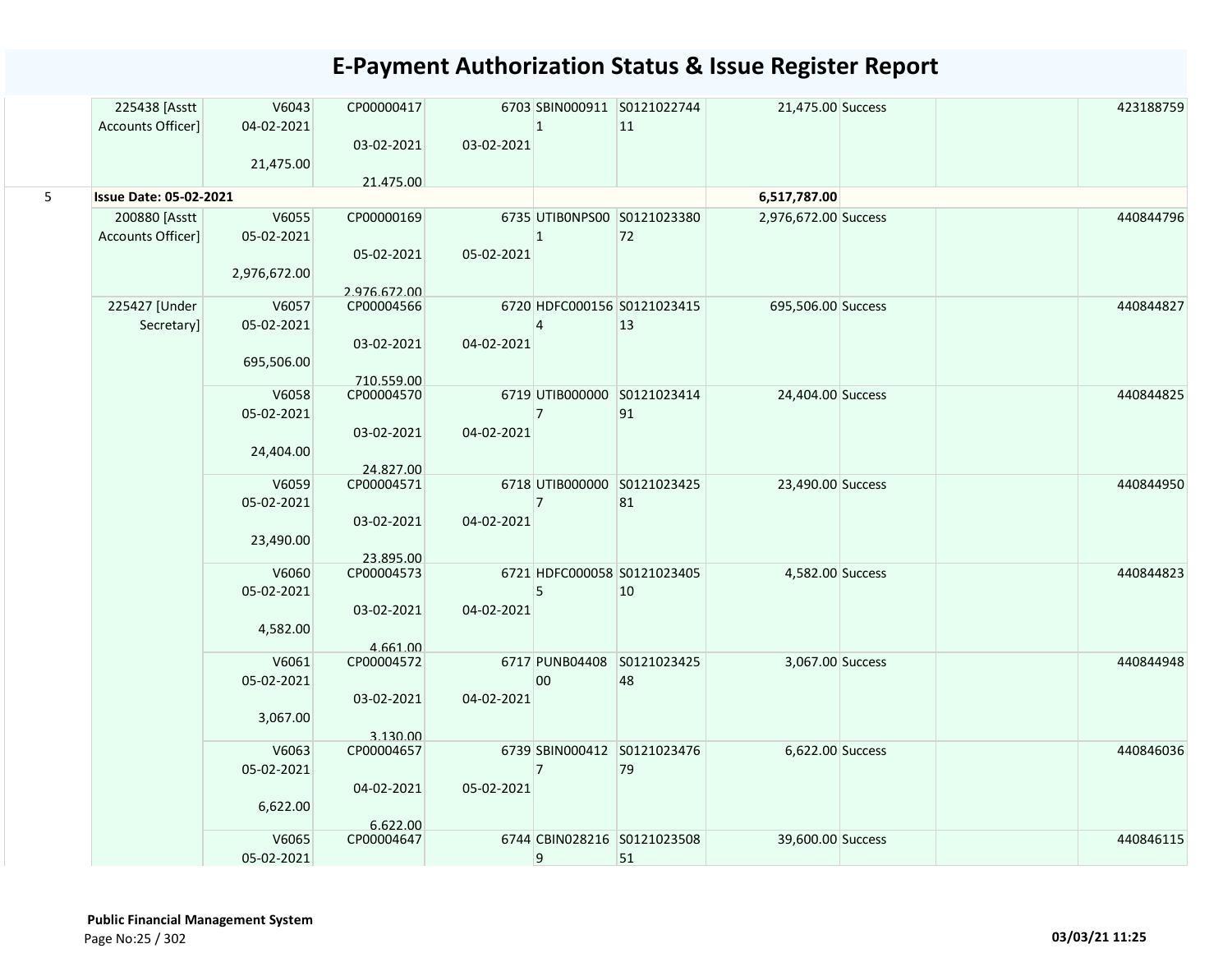| 256,131.00          | 04-02-2021               |            | 9              | 05-02-2021 CBIN028102 S0121023508<br>52 | 54,000.00 Success  |                | 440846118 |
|---------------------|--------------------------|------------|----------------|-----------------------------------------|--------------------|----------------|-----------|
|                     | 284,589.00               |            | 9              | KKBK000502 S0121023508<br>53            | 44,550.00 Success  |                | 440846120 |
|                     |                          |            | $\overline{2}$ | SBIN001667 S0121023508<br>54            | 44,550.00 Success  |                | 440846123 |
|                     |                          |            | 4              | UTIB000020 S0121023508<br>55            | 31,356.00 Success  |                | 440846125 |
|                     |                          |            | $\overline{4}$ | HDFC000023 S0121023508<br>56            | 42,075.00 Success  |                | 440846127 |
| V6066<br>05-02-2021 | CP00004646               |            | 3              | 6745 SBIN000058 S0121023508<br>84       | 454,676.00 Success |                | 440846154 |
| 454,676.00          | 04-02-2021               | 05-02-2021 |                |                                         |                    |                |           |
| V6069<br>05-02-2021 | 454.676.00<br>CP00004653 |            | 3              | 6754 SBIN000058 S0121023642<br>96       |                    | 656.00 Success | 440846551 |
| 656.00              | 04-02-2021<br>656.00     | 05-02-2021 |                |                                         |                    |                |           |
|                     | V6070 CP00004619(511     |            |                | 6792 CORP000014 S0121023650             | 7,071.00 Success   |                | 440846636 |
| 05-02-2021          | 687772067672-            |            | $\mathbf{1}$   | 33                                      |                    |                |           |
|                     | 1B1)                     | 05-02-2021 |                |                                         |                    |                |           |
| 7,071.00            | 04-02-2021               |            |                |                                         |                    |                |           |
|                     | 7 200 00                 |            |                |                                         |                    |                |           |
|                     | V6071 CP00004620(511     |            |                | 6791 CORP000014 S0121023650             | 11,788.00 Success  |                | 440846639 |
| 05-02-2021          | 687712805675-            |            | $ 1\rangle$    | 40                                      |                    |                |           |
| 11,788.00           | 1B1)<br>04-02-2021       | 05-02-2021 |                |                                         |                    |                |           |
|                     | 12.500.00                |            |                |                                         |                    |                |           |
|                     | V6072 CP00004621(511     |            |                | 6790 HDFC000140 S0121023649             | 19,170.00 Success  |                | 440846632 |
| 05-02-2021          | 687745821709-            |            | $\bf 8$        | 81                                      |                    |                |           |
| 19,170.00           | 1B1)                     | 05-02-2021 |                |                                         |                    |                |           |
|                     | 04-02-2021               |            |                |                                         |                    |                |           |
|                     |                          |            |                |                                         |                    |                |           |
|                     | 19 500 00                |            |                |                                         |                    |                |           |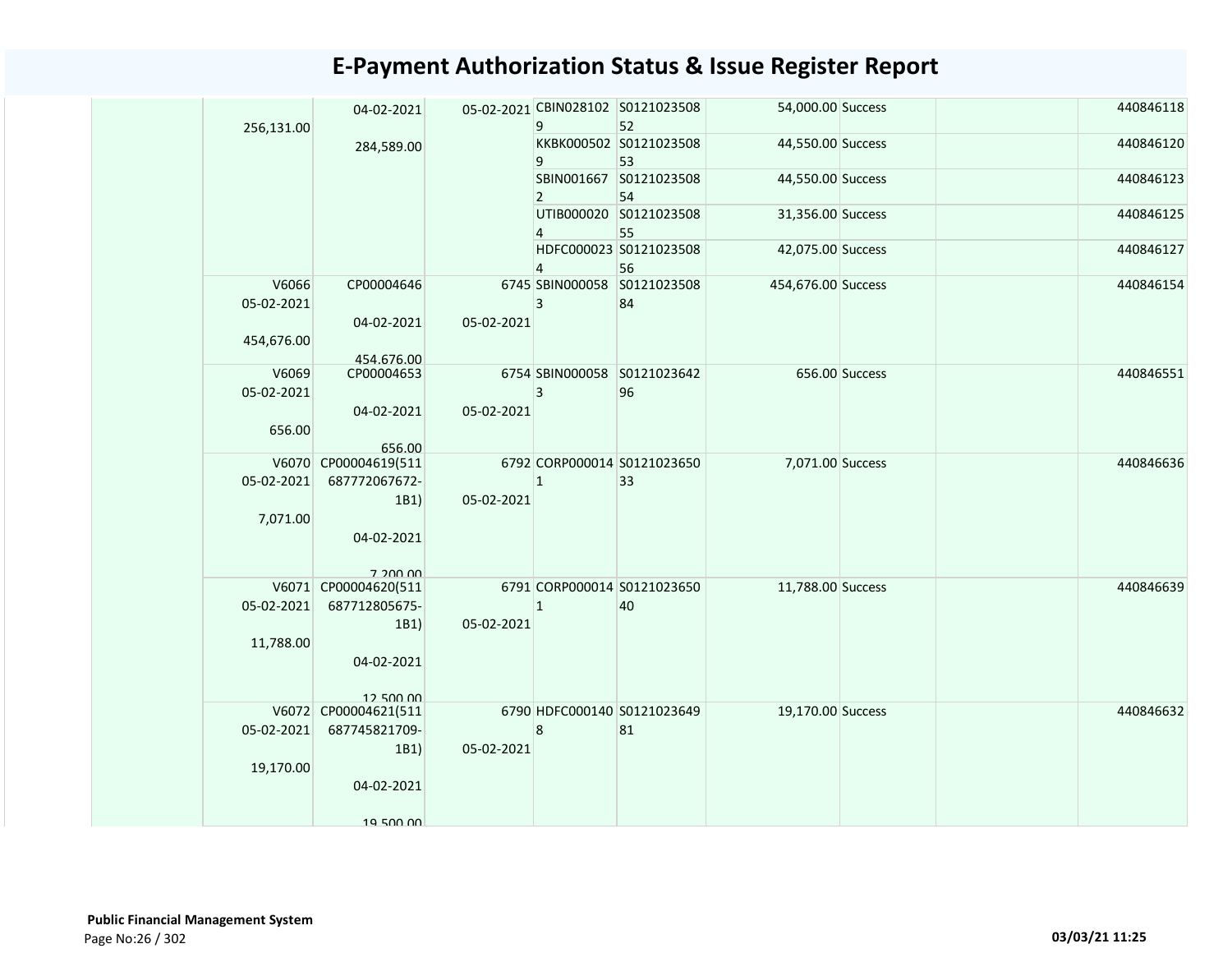|            | V6073 CP00004622(511 |            |                | 6789 HDFC000140 S0121023649             | 45,683.00 Success  |  | 440846634 |
|------------|----------------------|------------|----------------|-----------------------------------------|--------------------|--|-----------|
| 05-02-2021 | 687788723068-        |            | $\bf 8$        | 86                                      |                    |  |           |
|            | 1B1)                 | 05-02-2021 |                |                                         |                    |  |           |
| 45,683.00  |                      |            |                |                                         |                    |  |           |
|            | 04-02-2021           |            |                |                                         |                    |  |           |
|            |                      |            |                |                                         |                    |  |           |
|            | 46 470 00            |            |                |                                         |                    |  |           |
| V6074      | CP00004648           |            |                | 6742 SBIN006122 S0121023642             | 36,000.00 Success  |  | 440846499 |
| 05-02-2021 |                      |            | $2^{\circ}$    | 23                                      |                    |  |           |
| 897,313.00 | 04-02-2021           |            | $\overline{7}$ | 05-02-2021 UTIB000000 S0121023642<br>24 | 31,500.00 Success  |  | 440846500 |
|            | 997,014.00           |            |                | CNRB000251 S0121023642                  | 38,205.00 Success  |  | 440846501 |
|            |                      |            | $\mathbf{1}$   | 25                                      |                    |  |           |
|            |                      |            |                | UBIN056281 S0121023642                  | 36,000.00 Success  |  | 440846502 |
|            |                      |            | 5              | 26                                      |                    |  |           |
|            |                      |            |                | SBIN000058 S0121023642                  | 34,965.00 Success  |  | 440846503 |
|            |                      |            | 3              | 27                                      |                    |  |           |
|            |                      |            |                | CBIN028352 S0121023642                  | 27,000.00 Success  |  | 440846504 |
|            |                      |            | 5              | 28                                      |                    |  |           |
|            |                      |            |                | PSIB0000612 S0121023642<br>29           | 31,500.00 Success  |  | 440846505 |
|            |                      |            |                | SBIN000058 S0121023642                  | 18,900.00 Success  |  | 440846506 |
|            |                      |            | 3              | 30                                      |                    |  |           |
|            |                      |            |                | CBIN028216 S0121023642                  | 18,900.00 Success  |  | 440846507 |
|            |                      |            | 9              | 31                                      |                    |  |           |
|            |                      |            |                | SBIN000170 S0121023642                  | 45,000.00 Success  |  | 440846508 |
|            |                      |            | 6              | 32                                      |                    |  |           |
|            |                      |            |                | ICIC0000002 S0121023642<br>33           | 153,643.00 Success |  | 440846509 |
|            |                      |            |                | CBIN028216 S0121023642                  | 18,900.00 Success  |  | 440846510 |
|            |                      |            | 9              | 34                                      |                    |  |           |
|            |                      |            |                | BKID000602 S0121023642                  | 45,000.00 Success  |  | 440846511 |
|            |                      |            | 5              | 35                                      |                    |  |           |
|            |                      |            |                | PUNB01537 S0121023642                   | 45,000.00 Success  |  | 440846512 |
|            |                      |            | 00             | 36                                      |                    |  |           |
|            |                      |            |                | HDFC000137 S0121023642                  | 63,000.00 Success  |  | 440846513 |
|            |                      |            | 6              | 37                                      |                    |  |           |
|            |                      |            |                | CBIN028216 S0121023642                  | 18,000.00 Success  |  | 440846514 |
|            |                      |            | 9              | 38<br>SBIN000358 S0121023642            |                    |  | 440846515 |
|            |                      |            | $\mathbf{0}$   | 39                                      | 18,000.00 Success  |  |           |
|            |                      |            |                | CBIN028216 S0121023642                  | 18,900.00 Success  |  | 440846516 |
|            |                      |            | 9              | 40                                      |                    |  |           |
|            |                      |            |                |                                         |                    |  |           |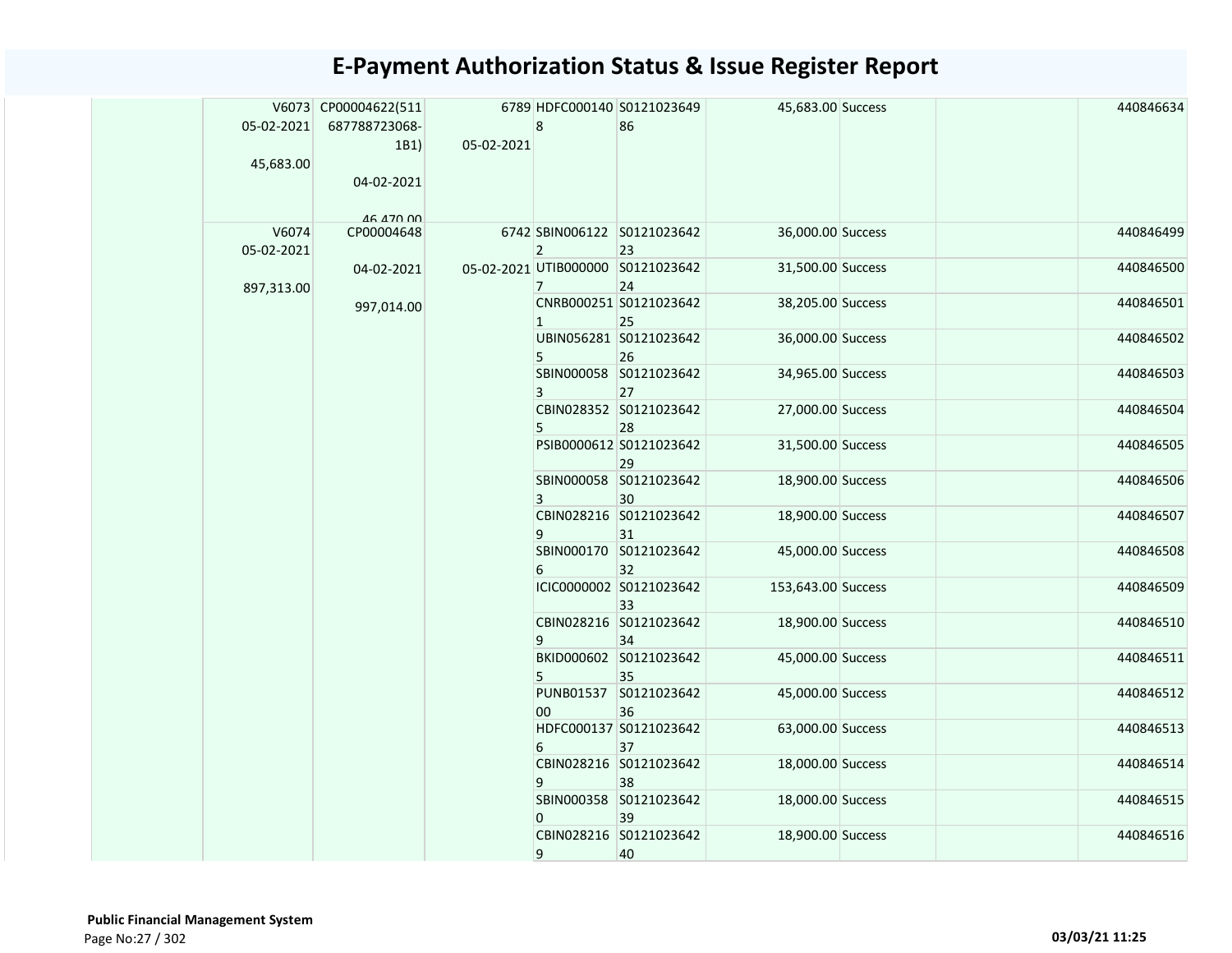|                        |                                                             |            | 9              | CBIN028216 S0121023642<br>41            | 18,000.00 Success  |                | 440846517 |
|------------------------|-------------------------------------------------------------|------------|----------------|-----------------------------------------|--------------------|----------------|-----------|
|                        |                                                             |            | 9              | CBIN028216 S0121023642<br>42            | 18,900.00 Success  |                | 440846518 |
|                        |                                                             |            | 3              | SBIN000058 S0121023642<br>43            | 45,000.00 Success  |                | 440846519 |
|                        |                                                             |            | $\overline{2}$ | SBIN000857 S0121023642<br>44            | 36,000.00 Success  |                | 440846520 |
|                        |                                                             |            |                | ICIC0000083 S0121023642<br>45           | 45,000.00 Success  |                | 440846521 |
|                        |                                                             |            | 8              | UTIB000332 S0121023642<br>46            | 36,000.00 Success  |                | 440846522 |
| 05-02-2021             | V6075 CP00004643(202<br>102002)                             | 05-02-2021 | $\mathbf 0$    | 6755 UTIB000333 S0121023641<br>66       | 16,989.00 Success  |                | 440846492 |
| 16,989.00              | 04-02-2021<br>17 459 00                                     |            |                |                                         |                    |                |           |
| V6076<br>05-02-2021    | CP00004669<br>05-02-2021                                    | 05-02-2021 |                | 6763 ICIC0000322 S0121023643<br>$00\,$  | 581,715.00 Success |                | 440846605 |
| 581,715.00             | 581.715.00                                                  |            |                |                                         |                    |                |           |
| V6078<br>05-02-2021    | CP00004661                                                  |            | $\mathbf{q}$   | 6738 CBIN028216 S0121023642<br>13       | 12,000.00 Success  |                | 440846496 |
| 12,000.00              | 05-02-2021<br>12.000.00                                     | 05-02-2021 |                |                                         |                    |                |           |
| V6081<br>05-02-2021    | CP00004668                                                  |            | 5              | 6764 SBIN000694 S0121023642<br>76       | 2,960.00 Success   |                | 440846527 |
| 19,865.00              | 05-02-2021                                                  |            | $\overline{2}$ | 05-02-2021 SBIN001324 S0121023642<br>77 | 4,440.00 Success   |                | 440846528 |
|                        | 19,865.00                                                   |            | 00             | PUNB00117 S0121023642<br>78             | 11,994.00 Success  |                | 440846529 |
|                        |                                                             |            | $\mathbf{1}$   | SBIN000788 S0121023642<br>79            |                    | 471.00 Success | 440846530 |
| 05-02-2021<br>4,326.00 | V6082 CP00004593(511<br>687790855840-<br>1B1)<br>04-02-2021 | 05-02-2021 | $\overline{7}$ | 6780 SBIN002034 S0121023658<br>90       | 4,326.00 Success   |                | 440846681 |
|                        | A AND 00                                                    |            |                |                                         |                    |                |           |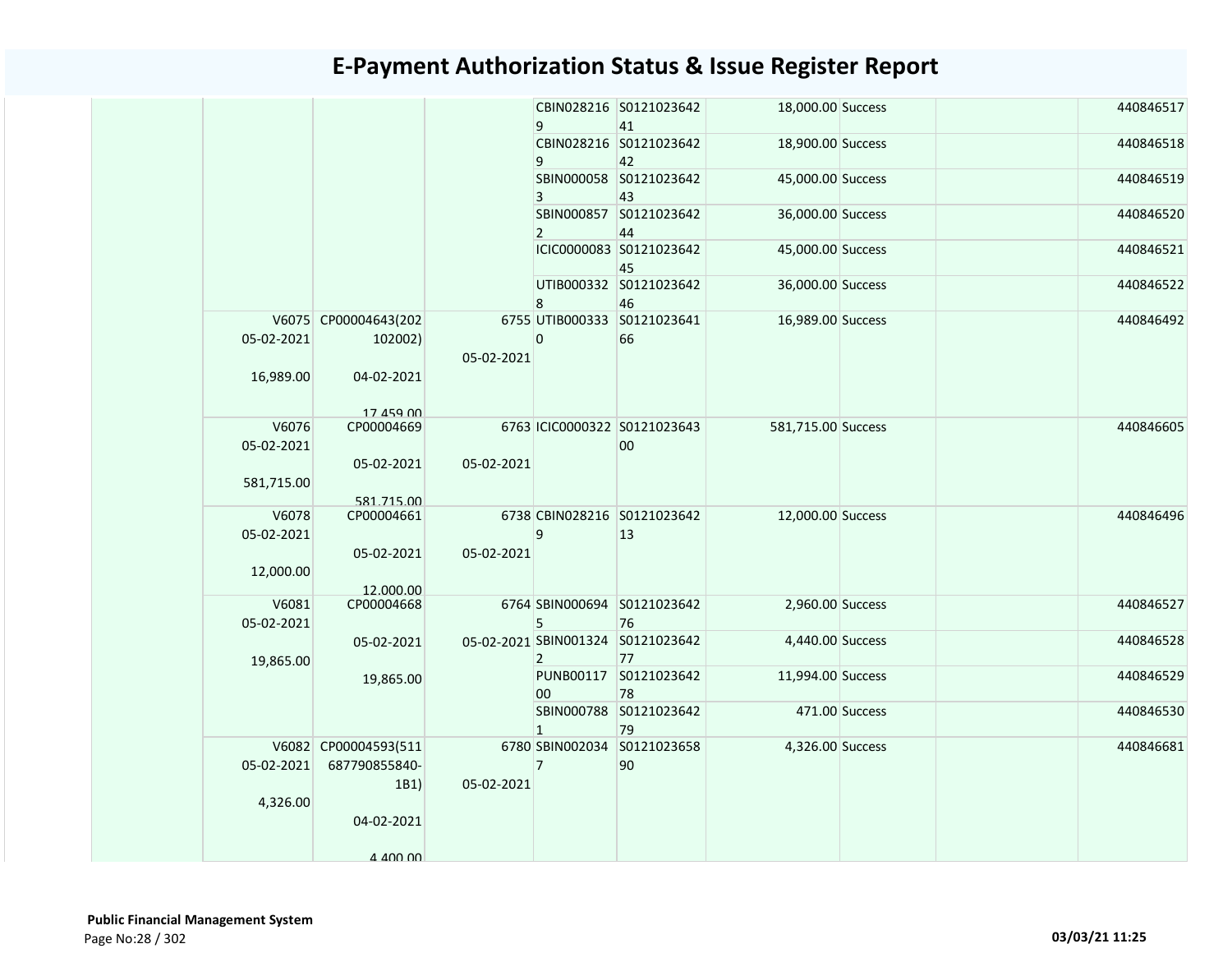|            | V6083 CP00004623(511              |            |                         | 6787 HDFC000140 S0121023658  | 13,527.00 Success |  | 440846683 |
|------------|-----------------------------------|------------|-------------------------|------------------------------|-------------------|--|-----------|
| 05-02-2021 | 687780743370-                     |            | 8                       | 95                           |                   |  |           |
|            | 1B1)                              | 05-02-2021 |                         |                              |                   |  |           |
| 13,527.00  |                                   |            |                         |                              |                   |  |           |
|            | 04-02-2021                        |            |                         |                              |                   |  |           |
|            |                                   |            |                         |                              |                   |  |           |
|            | 13 760 00                         |            |                         |                              |                   |  |           |
|            | V6084 CP00004625(511              |            |                         | 6786 IDIB000N157 S0121023665 | 4,572.00 Success  |  | 440846687 |
| 05-02-2021 | 687705347803-                     |            |                         | 26                           |                   |  |           |
|            | 1B1)                              | 05-02-2021 |                         |                              |                   |  |           |
| 4,572.00   |                                   |            |                         |                              |                   |  |           |
|            | 04-02-2021                        |            |                         |                              |                   |  |           |
|            |                                   |            |                         |                              |                   |  |           |
|            | 4 650 00<br>V6085 CP00004626(511  |            |                         | 6781 IDIB000N157 S0121023659 | 2,802.00 Success  |  | 440846685 |
| 05-02-2021 | 687790200040-                     |            |                         | 02                           |                   |  |           |
|            | 1B1)                              | 05-02-2021 |                         |                              |                   |  |           |
| 2,802.00   |                                   |            |                         |                              |                   |  |           |
|            | 04-02-2021                        |            |                         |                              |                   |  |           |
|            |                                   |            |                         |                              |                   |  |           |
|            | 2.850.00                          |            |                         |                              |                   |  |           |
|            | V6086 CP00004627(511              |            |                         | 6784 CORP000078 S0121023665  | 14,156.00 Success |  | 440846689 |
| 05-02-2021 | 687778642791-                     |            | 3                       | 42                           |                   |  |           |
|            | 1B1)                              | 05-02-2021 |                         |                              |                   |  |           |
| 14,156.00  |                                   |            |                         |                              |                   |  |           |
|            | 04-02-2021                        |            |                         |                              |                   |  |           |
|            |                                   |            |                         |                              |                   |  |           |
|            | 14 400 00                         |            |                         |                              |                   |  |           |
|            | V6087 CP00004628(511              |            |                         | 6785 CORP000078 S0121023665  | 16,417.00 Success |  | 440846691 |
| 05-02-2021 | 687704844309-                     |            | 3                       | 45                           |                   |  |           |
|            | 1B1)                              | 05-02-2021 |                         |                              |                   |  |           |
| 16,417.00  |                                   |            |                         |                              |                   |  |           |
|            | 04-02-2021                        |            |                         |                              |                   |  |           |
|            |                                   |            |                         |                              |                   |  |           |
|            | 16 700 00<br>V6088 CP00004633(511 |            |                         | 6782 CORP000078 S0121023665  | 32,441.00 Success |  | 440846693 |
| 05-02-2021 | 687737463211-                     |            | $\overline{\mathbf{3}}$ | 50                           |                   |  |           |
|            | 1B1)                              | 05-02-2021 |                         |                              |                   |  |           |
| 32,441.00  |                                   |            |                         |                              |                   |  |           |
|            | 04-02-2021                        |            |                         |                              |                   |  |           |
|            |                                   |            |                         |                              |                   |  |           |
|            | 33 UUU UU                         |            |                         |                              |                   |  |           |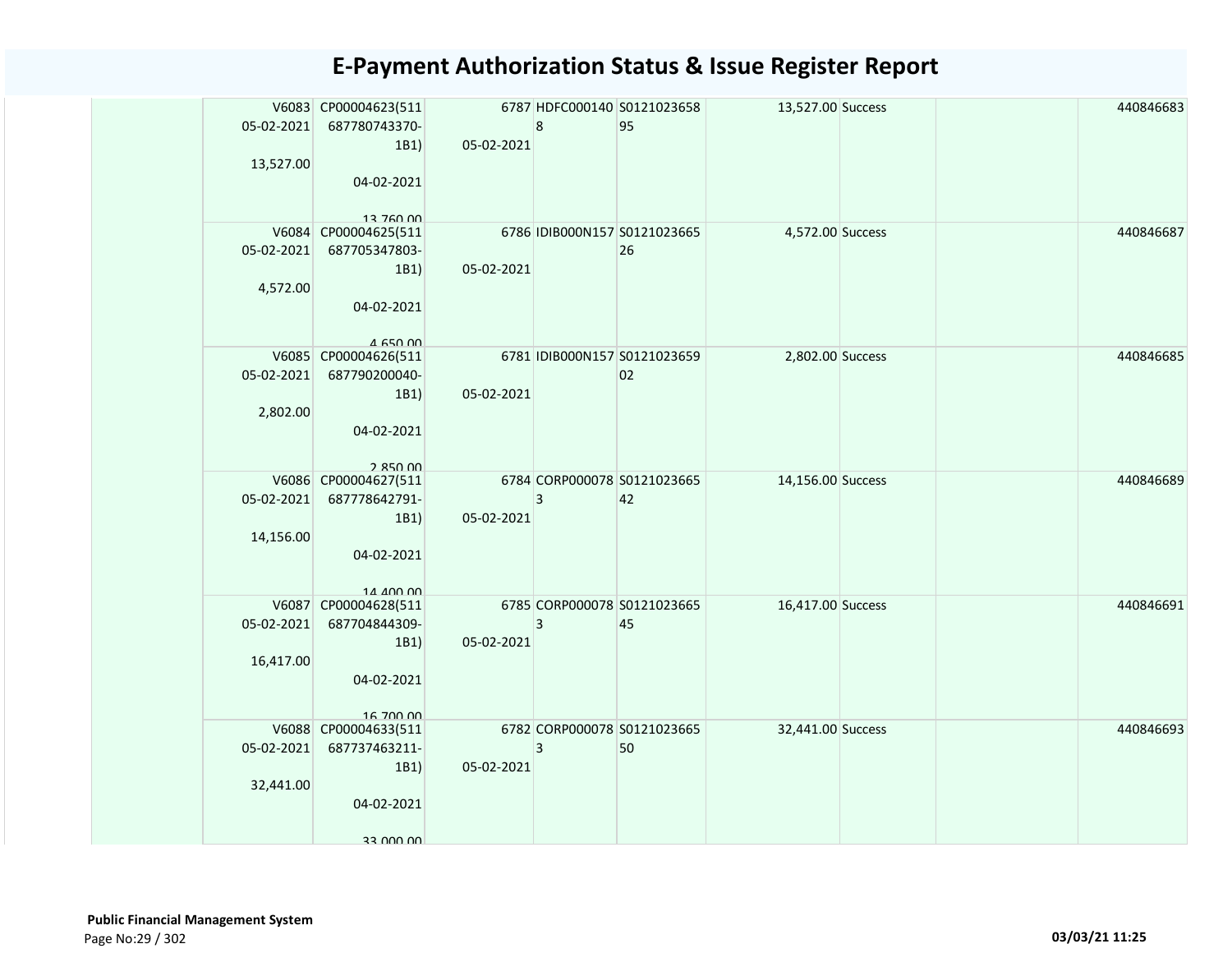|                             | 05-02-2021<br>12,682.00           | V6089 CP00004632(511<br>687714090534-<br>1B1)<br>04-02-2021<br>12 QNO 00 | 05-02-2021 | 3              | 6783 CORP000078 S0121023665<br>83  | 12,682.00 Success  |  | 440846695 |
|-----------------------------|-----------------------------------|--------------------------------------------------------------------------|------------|----------------|------------------------------------|--------------------|--|-----------|
| 225428 [Section<br>Officer] | V6079<br>05-02-2021<br>101,975.00 | CP00000390<br>05-02-2021<br>105.889.00                                   | 05-02-2021 |                | 6773 ICIC0000244 S0121023650<br>93 | 101,975.00 Success |  | 440846647 |
|                             | V6080<br>05-02-2021<br>3,915.00   | CP00000391<br>05-02-2021<br>3.915.00                                     | 05-02-2021 |                | 6772 CITI0000017 S0121023650<br>60 | 3,915.00 Success   |  | 440846642 |
| 225429 [Section<br>Officer] | V6062<br>05-02-2021<br>70,124.00  | CP00000504<br>04-02-2021<br>70.124.00                                    | 05-02-2021 | $\mathbf{1}$   | 6737 SBIN000404 S0121023426<br>18  | 70,124.00 Success  |  | 440844833 |
|                             | V6064<br>05-02-2021<br>143,132.00 | CP00000507<br>04-02-2021<br>148.800.00                                   | 05-02-2021 |                | 6732 ICIC0000007 S0121023476<br>36 | 143,132.00 Success |  | 440846033 |
|                             | V6067<br>05-02-2021<br>2,500.00   | CP00000505<br>04-02-2021<br>2.500.00                                     | 05-02-2021 | $\overline{7}$ | 6734 SBIN000783 S0121023490<br>76  | 2,500.00 Success   |  | 440846051 |
|                             | V6068<br>05-02-2021<br>6,500.00   | CP00000506<br>04-02-2021<br>6.500.00                                     | 05-02-2021 | 3              | 6733 SBIN000058 S0121023491<br>13  | 6,500.00 Success   |  | 440846053 |
|                             | 05-02-2021<br>18,018.00           | V6077 CP00000508(ELE<br>2021020001)<br>04-02-2021<br>18 018 00           | 05-02-2021 | $\overline{2}$ | 6731 SBIN006043 S0121023642<br>07  | 18,018.00 Success  |  | 440846494 |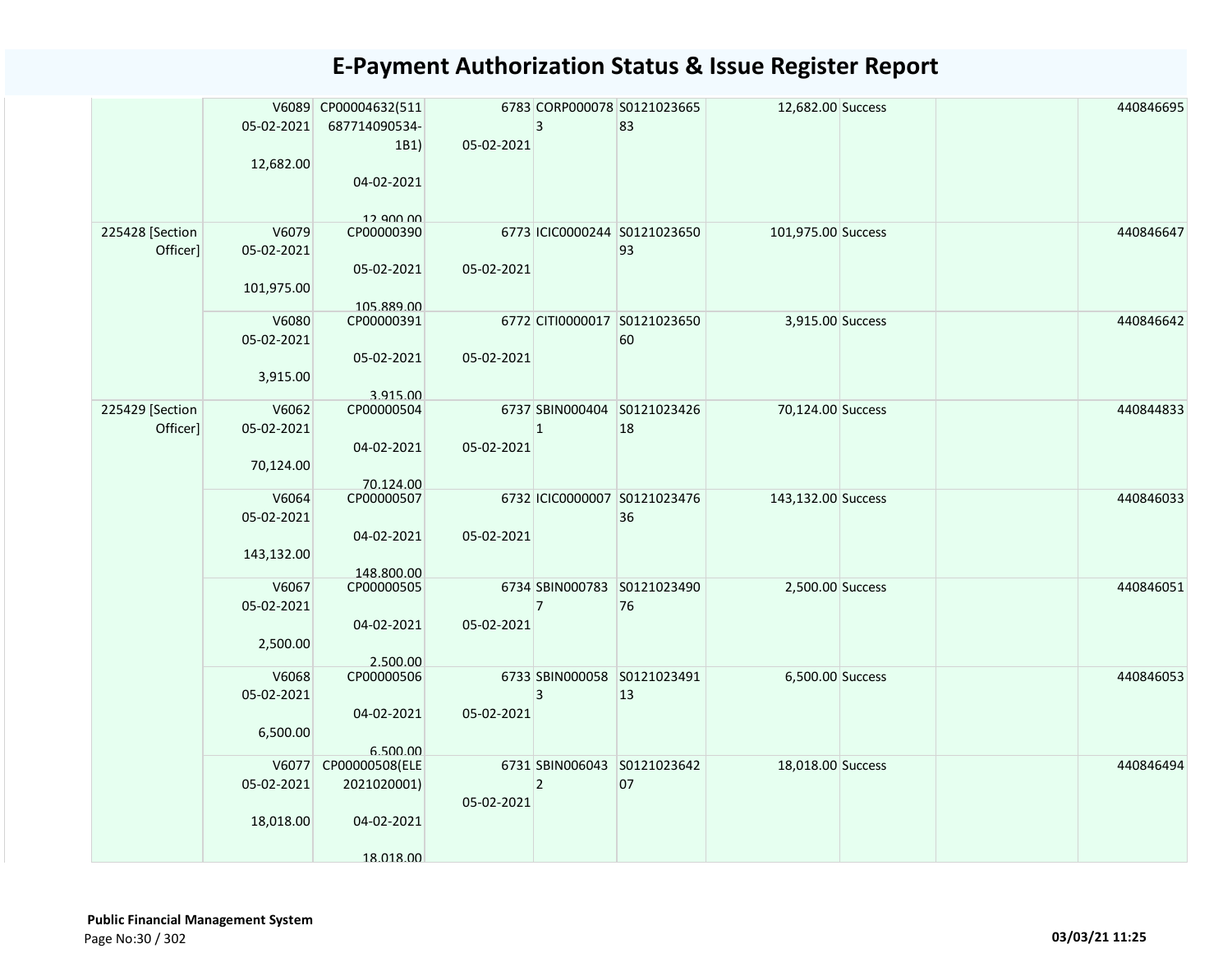|   | 225438 [Asstt                 |            | V6056 CP00000415(EPC           |            |                | 6730 SBIN001598 S0121023380 | 13,300.00 Success |                | 440844793 |
|---|-------------------------------|------------|--------------------------------|------------|----------------|-----------------------------|-------------------|----------------|-----------|
|   | Accounts Officer]             | 05-02-2021 | 2021020001)                    |            | 6              | 56                          |                   |                |           |
|   |                               |            |                                | 04-02-2021 |                |                             |                   |                |           |
|   |                               | 13,300.00  | 01-02-2021                     |            |                |                             |                   |                |           |
|   |                               |            |                                |            |                |                             |                   |                |           |
|   |                               |            | 21 100 00                      |            |                |                             |                   |                |           |
| 6 | <b>Issue Date: 08-02-2021</b> |            |                                |            |                |                             | 920,599.00        |                |           |
|   | 225427 [Under                 |            | V6090 CP00004583(511           |            |                | 6759 BKDN071006 S0121023930 | 3,932.00 Success  |                | 472235067 |
|   | Secretary]                    | 08-02-2021 | 687794454160-                  |            | 5              | 04                          |                   |                |           |
|   |                               |            | 1B1                            | 05-02-2021 |                |                             |                   |                |           |
|   |                               | 3,932.00   |                                |            |                |                             |                   |                |           |
|   |                               |            | 04-02-2021                     |            |                |                             |                   |                |           |
|   |                               |            | $\Lambda$ 000 00               |            |                |                             |                   |                |           |
|   |                               |            | V6091 CP00004584(511           |            |                | 6758 BKDN071006 S0121023930 |                   | 295.00 Success | 472317207 |
|   |                               | 08-02-2021 | 687701403730-                  |            | 5              | 01                          |                   |                |           |
|   |                               |            | 1B1                            | 05-02-2021 |                |                             |                   |                |           |
|   |                               | 295.00     |                                |            |                |                             |                   |                |           |
|   |                               |            | 04-02-2021                     |            |                |                             |                   |                |           |
|   |                               |            |                                |            |                |                             |                   |                |           |
|   |                               |            | 300 UU<br>V6092 CP00004585(511 |            |                | 6761 BKDN071006 S0121023930 | 8,355.00 Success  |                | 472254752 |
|   |                               | 08-02-2021 | 687792940213-                  |            | 5              | 20                          |                   |                |           |
|   |                               |            | 1B1                            | 05-02-2021 |                |                             |                   |                |           |
|   |                               | 8,355.00   |                                |            |                |                             |                   |                |           |
|   |                               |            | 04-02-2021                     |            |                |                             |                   |                |           |
|   |                               |            |                                |            |                |                             |                   |                |           |
|   |                               |            | 8 499 00                       |            |                |                             |                   |                |           |
|   |                               |            | V6093 CP00004586(511           |            |                | 6760 SBIN002034 S0121023930 | 4,591.00 Success  |                | 472257106 |
|   |                               | 08-02-2021 | 687771084027-                  |            | $\overline{7}$ | 53                          |                   |                |           |
|   |                               |            | 1B1                            | 05-02-2021 |                |                             |                   |                |           |
|   |                               | 4,591.00   |                                |            |                |                             |                   |                |           |
|   |                               |            | 04-02-2021                     |            |                |                             |                   |                |           |
|   |                               |            | $4$ 680 00                     |            |                |                             |                   |                |           |
|   |                               |            | V6094 CP00004587(511           |            |                | 6762 SBIN002034 S0121023930 | 11,550.00 Success |                | 472254918 |
|   |                               | 08-02-2021 | 687726141287-                  |            | $\overline{7}$ | 32                          |                   |                |           |
|   |                               |            | 1B1                            | 05-02-2021 |                |                             |                   |                |           |
|   |                               | 11,550.00  |                                |            |                |                             |                   |                |           |
|   |                               |            | 04-02-2021                     |            |                |                             |                   |                |           |
|   |                               |            |                                |            |                |                             |                   |                |           |
|   |                               |            | 11 749 00                      |            |                |                             |                   |                |           |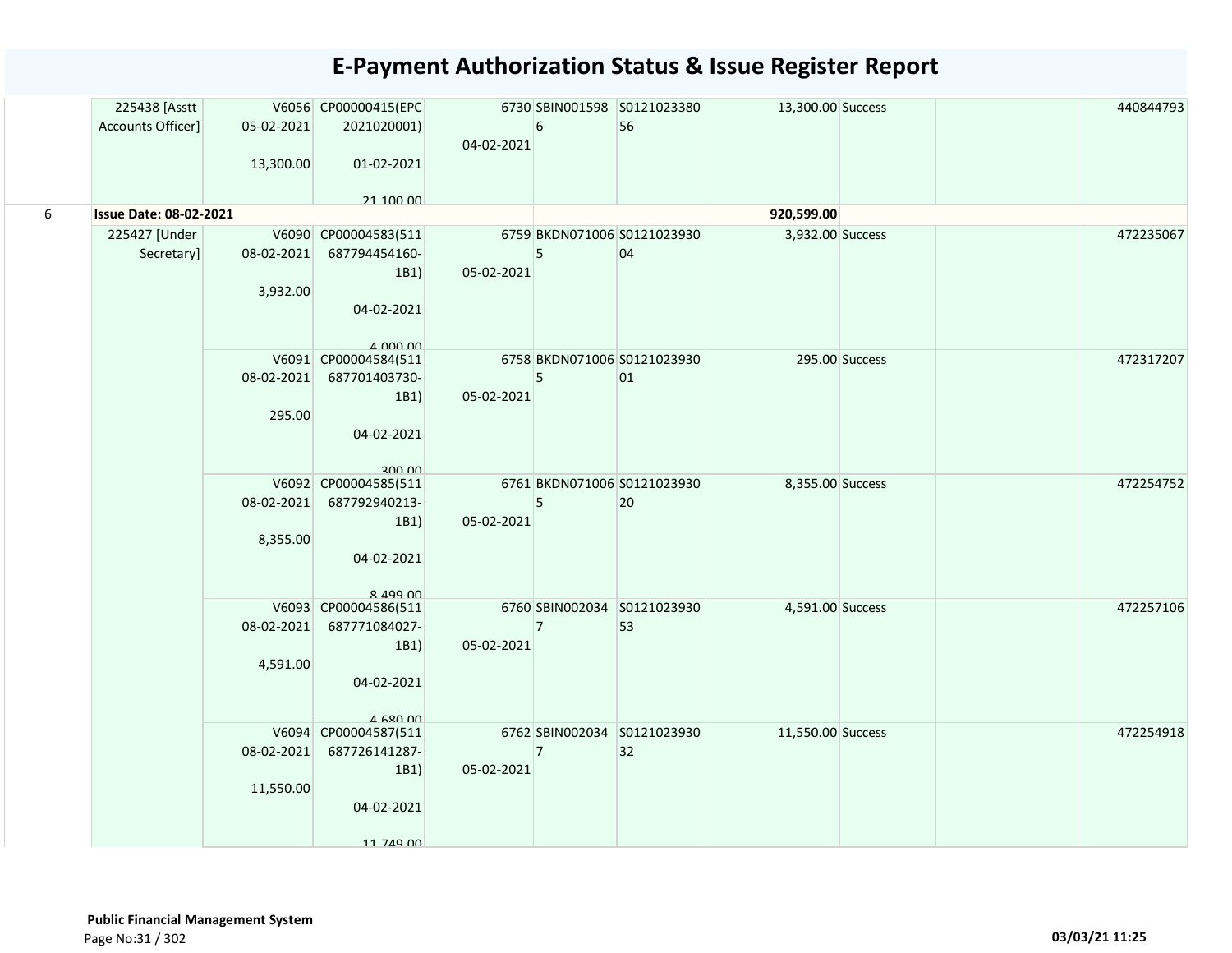|            | V6095 CP00004589(511           |            |   | 6769 ORBC010072 S0121023675 | 24,530.00 Success |  | 472251080 |
|------------|--------------------------------|------------|---|-----------------------------|-------------------|--|-----------|
| 08-02-2021 | 687729443759-                  |            | 5 | 46                          |                   |  |           |
|            | 1B1)                           | 05-02-2021 |   |                             |                   |  |           |
| 24,530.00  |                                |            |   |                             |                   |  |           |
|            | 04-02-2021                     |            |   |                             |                   |  |           |
|            | 24 Q52 00                      |            |   |                             |                   |  |           |
|            | V6096 CP00004597(511           |            |   | 6749 ORBC010017 S0121023930 | 7,373.00 Success  |  | 472257503 |
| 08-02-2021 | 687737108152-                  |            | 9 | 74                          |                   |  |           |
|            | 1B1)                           | 05-02-2021 |   |                             |                   |  |           |
| 7,373.00   |                                |            |   |                             |                   |  |           |
|            | 04-02-2021                     |            |   |                             |                   |  |           |
|            |                                |            |   |                             |                   |  |           |
|            | 750000<br>V6097 CP00004598(511 |            |   | 6748 ORBC010017 S0121023930 | 17,679.00 Success |  | 472235496 |
| 08-02-2021 | 687771662693-                  |            | 9 | 42                          |                   |  |           |
|            | 1B1)                           | 05-02-2021 |   |                             |                   |  |           |
| 17,679.00  |                                |            |   |                             |                   |  |           |
|            | 04-02-2021                     |            |   |                             |                   |  |           |
|            |                                |            |   |                             |                   |  |           |
|            | 18 000 00                      |            |   |                             |                   |  |           |
|            | V6098 CP00004600(511           |            |   | 6743 ORBC010017 S0121023930 | 11,797.00 Success |  | 472235256 |
| 08-02-2021 | 687731542852-                  |            | 9 | 36                          |                   |  |           |
| 11,797.00  | 1B1)                           | 05-02-2021 |   |                             |                   |  |           |
|            | 04-02-2021                     |            |   |                             |                   |  |           |
|            |                                |            |   |                             |                   |  |           |
|            | 12 000 00                      |            |   |                             |                   |  |           |
|            | V6099 CP00004601(511           |            |   | 6746 ORBC010017 S0121023929 | 1,902.00 Success  |  | 472251902 |
| 08-02-2021 | 687735379206-                  |            | 9 | 86                          |                   |  |           |
|            | 1B1)                           | 05-02-2021 |   |                             |                   |  |           |
| 1,902.00   |                                |            |   |                             |                   |  |           |
|            | 04-02-2021                     |            |   |                             |                   |  |           |
|            |                                |            |   |                             |                   |  |           |
|            | V6100 CP00004610(511           |            |   | 6751 BKDN071006 S0121023929 | 2,725.00 Success  |  | 472254061 |
| 08-02-2021 | 687797959477-                  |            | 5 | 98                          |                   |  |           |
|            | 1B1)                           | 05-02-2021 |   |                             |                   |  |           |
| 2,725.00   |                                |            |   |                             |                   |  |           |
|            | 04-02-2021                     |            |   |                             |                   |  |           |
|            |                                |            |   |                             |                   |  |           |
|            | 2 775 00                       |            |   |                             |                   |  |           |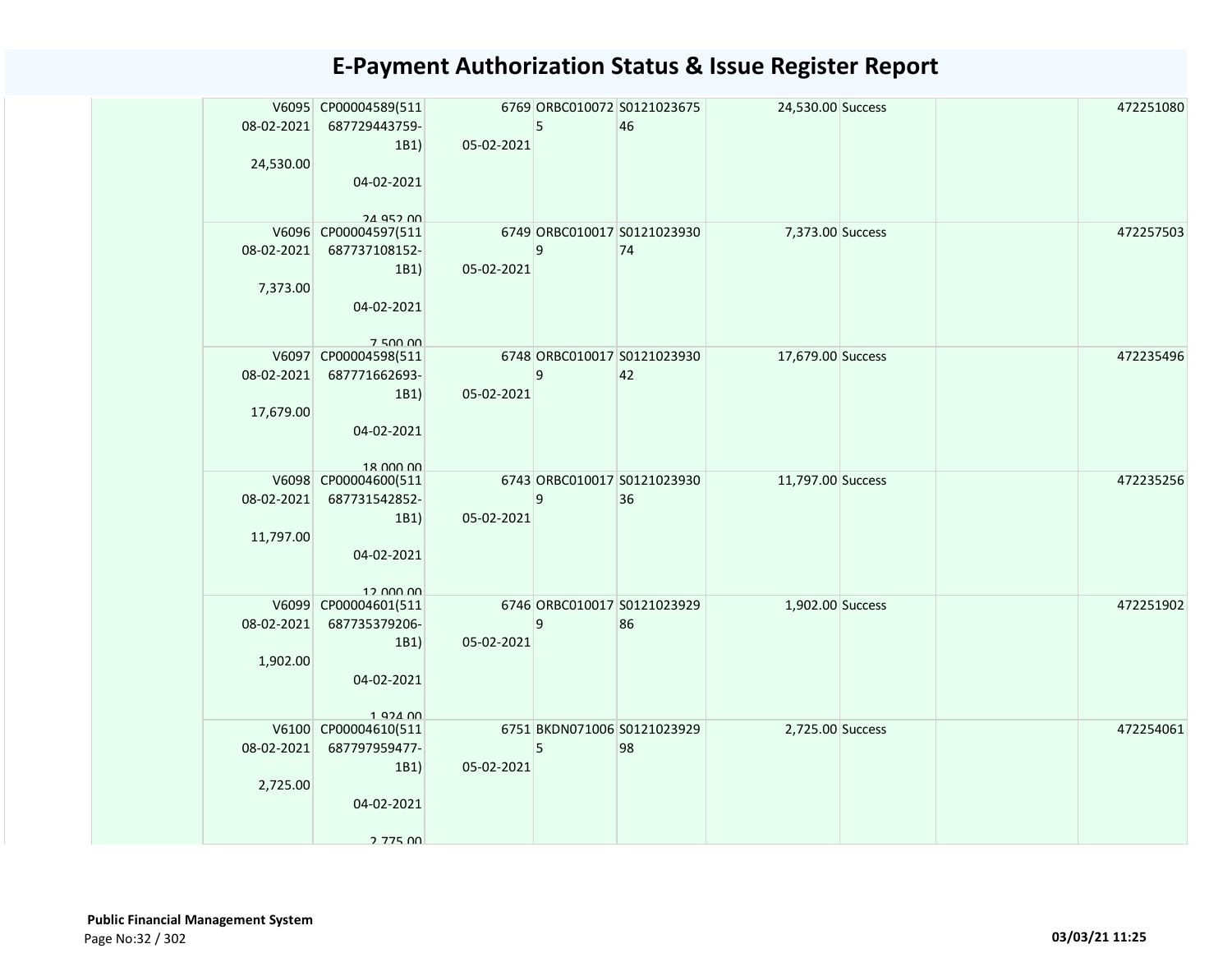|            | V6101 CP00004611(511<br>08-02-2021 687720381867-<br>1B1)<br>2,455.00<br>04-02-2021<br>$2.499$ $00$ | 05-02-2021 | 5              | 6750 BKDN071006 S0121023929<br>89 | 2,455.00 Success   |  | 472232913 |
|------------|----------------------------------------------------------------------------------------------------|------------|----------------|-----------------------------------|--------------------|--|-----------|
|            | V6102 CP00004624(511<br>08-02-2021 687766774150-<br>1B1)<br>23,299.00<br>04-02-2021<br>23 700 DD   | 05-02-2021 | 8              | 6778 HDFC000140 S0121023675<br>71 | 23,299.00 Success  |  | 472232534 |
|            | V6103 CP00004629(511<br>08-02-2021 687730782496-<br>1B1)<br>16,417.00<br>04-02-2021<br>16 700 00   | 05-02-2021 | 3              | 6771 CORP000078 S0121023930<br>55 | 16,417.00 Success  |  | 472257256 |
| 08-02-2021 | V6104 CP00004630(511<br>687717125352-<br>1B1)<br>84,051.00<br>04-02-2021<br>8550000                | 05-02-2021 | 3              | 6770 CORP000078 S0121023676<br>00 | 84,051.00 Success  |  | 472251246 |
| 08-02-2021 | V6105 CP00004634(511<br>687793321861-<br>1B1)<br>4,768.00<br>04-02-2021<br>4 850 00                | 05-02-2021 | $\overline{7}$ | 6779 SBIN002034 S0121023675<br>75 | 4,768.00 Success   |  | 472232735 |
| 167,984.00 | V6106 CP00004635(511<br>08-02-2021 687796653409-<br>1B1)<br>04-02-2021<br>170 880 00               | 05-02-2021 | 0              | 6774 KKBK000022 S0121023675<br>53 | 167,984.00 Success |  | 472337027 |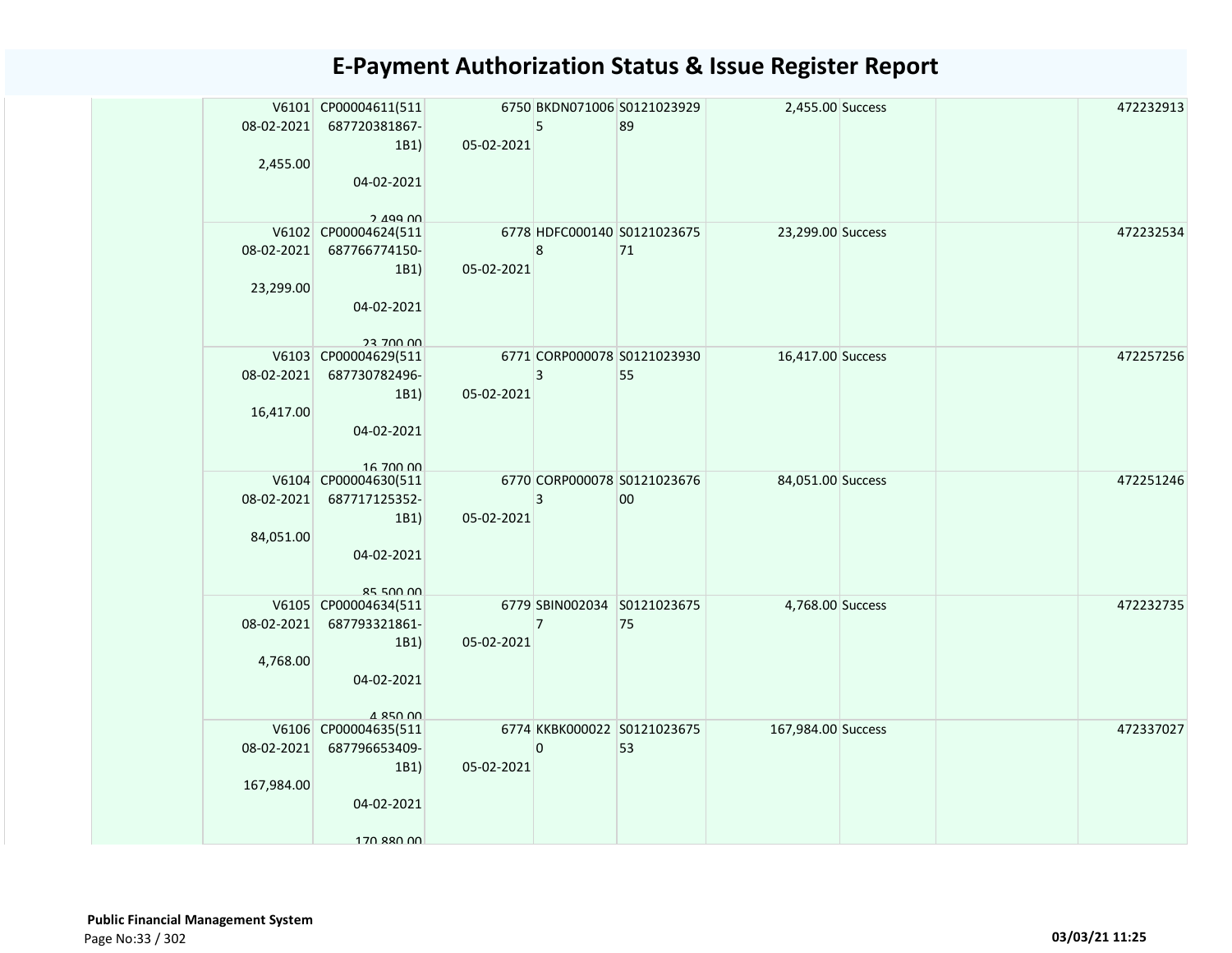| 15,758.00               | V6107 CP00004638(511<br>08-02-2021 687785294701-<br>1B1<br>04-02-2021                             | 05-02-2021 | 0              | 6777 KKBK000022 S0121023675<br>45  | 15,758.00 Success  |  | 472232335 |
|-------------------------|---------------------------------------------------------------------------------------------------|------------|----------------|------------------------------------|--------------------|--|-----------|
| 160,210.00              | 16.029.00<br>V6108 CP00004640(511<br>08-02-2021 687732324962-<br>1B1)<br>04-02-2021<br>162 972 00 | 05-02-2021 | 0              | 6775 KKBK000022 S0121023676<br>08  | 160,210.00 Success |  | 472251401 |
| 160,405.00              | V6109 CP00004641(511<br>08-02-2021 687762388942-<br>1B1)<br>04-02-2021<br>163 170 00              | 05-02-2021 | 0              | 6776 KKBK000022 S0121023675<br>77  | 160,405.00 Success |  | 472337189 |
| 08-02-2021<br>18,818.00 | V6110 CP00004663(511<br>687728600317-<br>1B1)<br>05-02-2021<br>19 142 00                          | 05-02-2021 |                | 6767 IDIB000N157 S0121023929<br>82 | 18,818.00 Success  |  | 472251738 |
| 2,950.00                | V6111 CP00004664(511<br>08-02-2021 687740261897-<br>1B1)<br>05-02-2021<br>3 000 00                | 05-02-2021 | $\overline{7}$ | 6765 SBIN002034 S0121023929<br>69  | 2,950.00 Success   |  | 472251548 |
| 2,753.00                | V6112 CP00004665(511<br>08-02-2021 687781326969-<br>1B1)<br>05-02-2021<br>2 800 00                | 05-02-2021 | $\overline{7}$ | 6766 SBIN002034 S0121023929<br>73  | 2,753.00 Success   |  | 472317025 |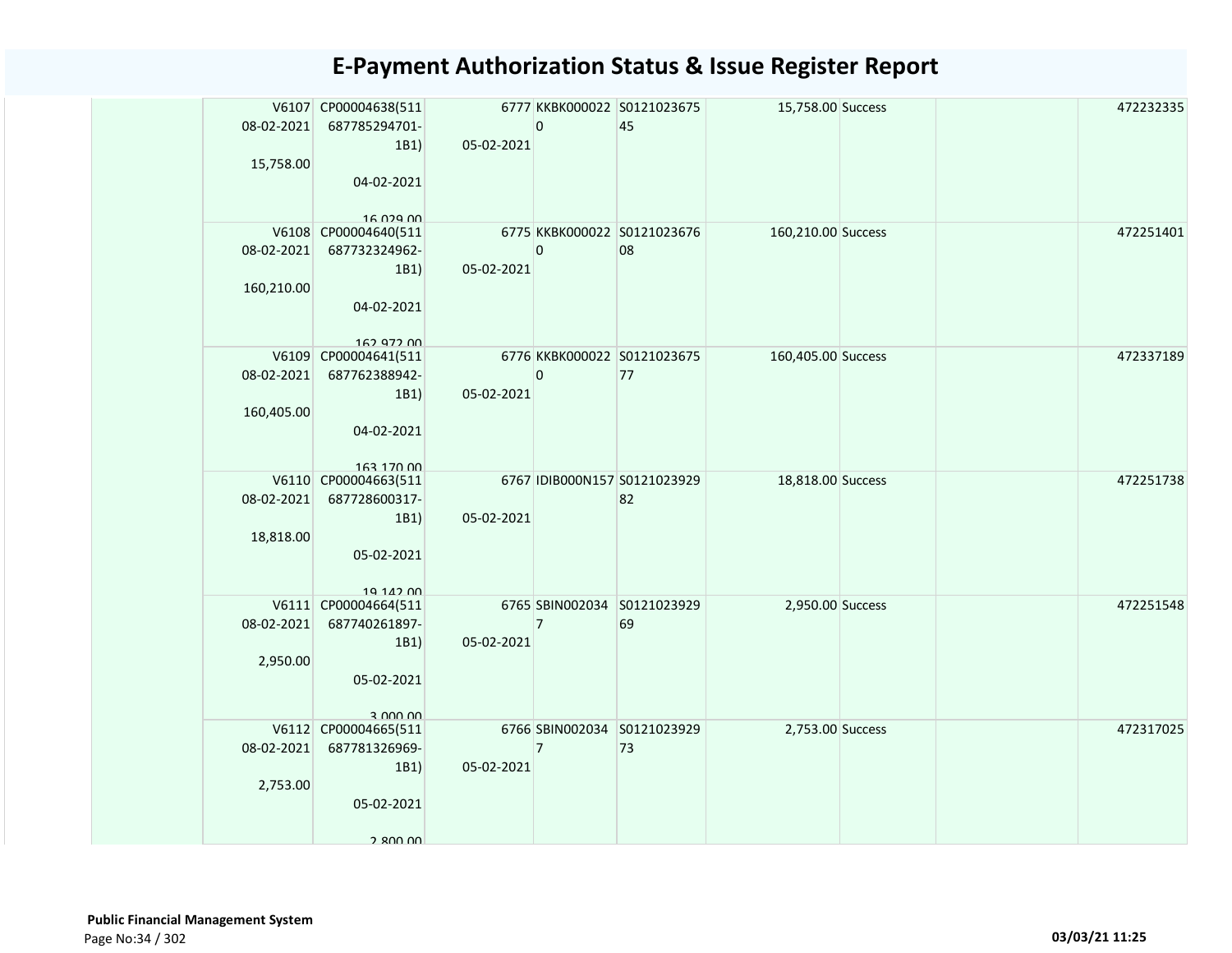|                |                                    | 2,113.00                        | V6113 CP00004582(511<br>08-02-2021 687782602802-<br>1B1)<br>04-02-2021               | 05-02-2021 | 5 | 6757 BKDN071006 S0121023930<br>03       | 2,113.00 Success   |                | 472254237 |
|----------------|------------------------------------|---------------------------------|--------------------------------------------------------------------------------------|------------|---|-----------------------------------------|--------------------|----------------|-----------|
|                |                                    | 08-02-2021<br>157,289.00        | $2.149$ $00$<br>V6114 CP00004590(511<br>687745095612-<br>1B1)<br>04-02-2021          | 05-02-2021 | 9 | 6768 HDFC000903 S0121023930<br>59       | 157,289.00 Success |                | 472317377 |
|                |                                    | 08-02-2021<br>5,893.00          | 160,000,00<br>V6115 CP00004599(511<br>687765435468-<br>1B1)<br>04-02-2021<br>6.00000 | 05-02-2021 | 9 | 6747 ORBC010017 S0121023930<br>17       | 5,893.00 Success   |                | 472254587 |
|                |                                    | 08-02-2021<br>707.00            | V6116 CP00004603(511<br>687736441605-<br>1B1)<br>04-02-2021                          | 05-02-2021 | 5 | 6752 BKDN071006 S0121023930<br>15       |                    | 707.00 Success | 472254403 |
| $\overline{7}$ | <b>Issue Date: 09-02-2021</b>      |                                 | 720 DD                                                                               |            |   |                                         | 16,467,517.00      |                |           |
|                | 200880 [Asstt<br>Accounts Officer] | V6225<br>09-02-2021<br>1,755.00 | CP00000172<br>09-02-2021<br>1.755.00                                                 | 09-02-2021 | 7 | 6941 CNRB000200 S0121025141<br>94       | 1,755.00 Success   |                | 495310536 |
|                |                                    | V6226<br>09-02-2021<br>1,076.00 | CP00000171<br>09-02-2021<br>1.076.00                                                 | 09-02-2021 |   | 6940 IDIB000D076 S0121025141<br>51      | 1,076.00 Success   |                | 495337207 |
|                |                                    | V6251<br>09-02-2021             | CP00000170                                                                           |            | 9 | 6926 CBIN028216 S0121025194<br>21       |                    | 900.00 Success | 495597473 |
|                |                                    | 1.800.00                        | 09-02-2021                                                                           |            | 5 | 09-02-2021 SBIN000484 S0121025194<br>22 |                    | 900.00 Success | 495597478 |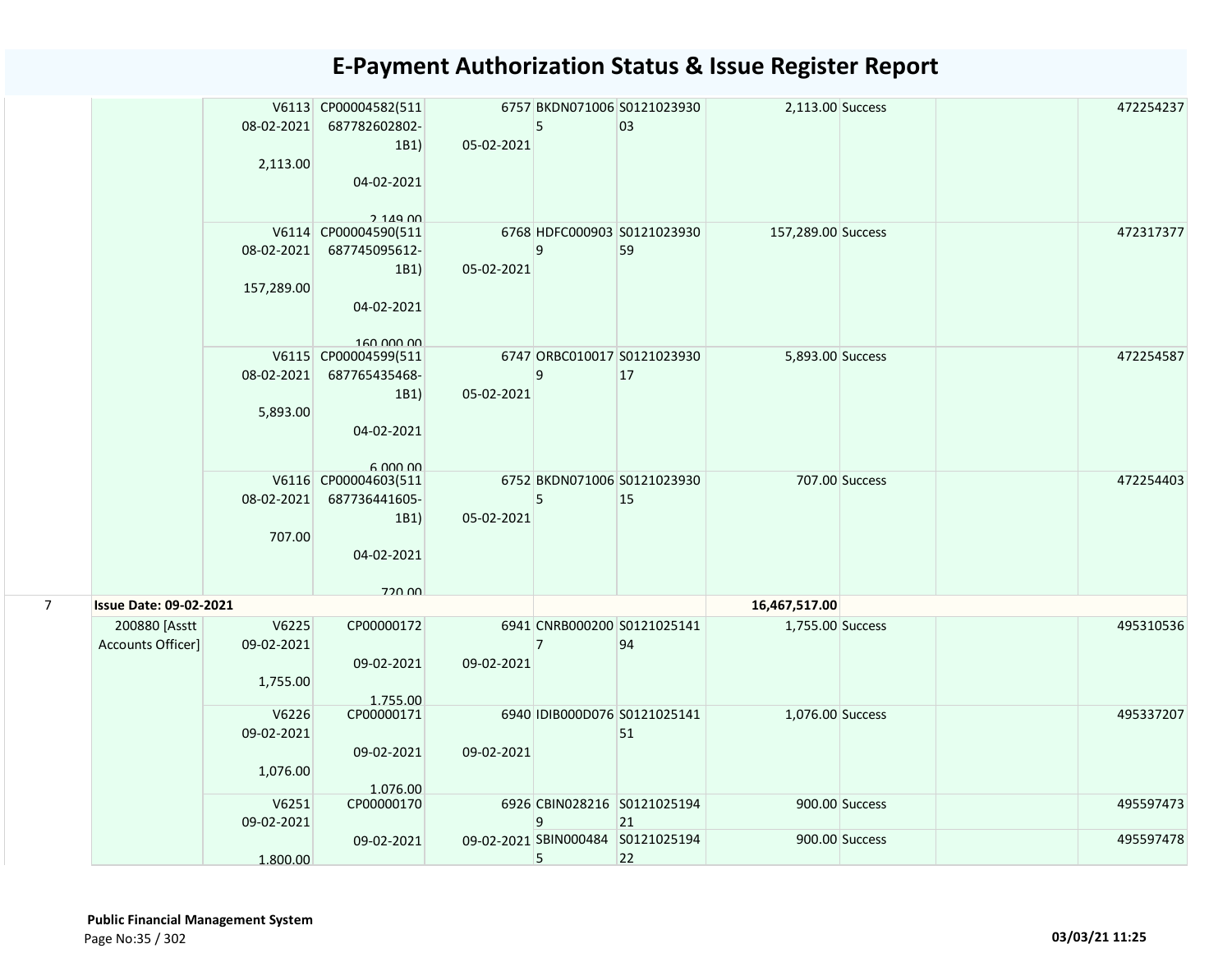| 206942 [Under<br>Secretary                | V6221<br>09-02-2021 | CP00000109                 |            | 4              | 6905 HDFC000137 S0121025154<br>08        | 56,700.00 Success    |  | 495313432 |
|-------------------------------------------|---------------------|----------------------------|------------|----------------|------------------------------------------|----------------------|--|-----------|
| Department of                             |                     | 08-02-2021                 |            |                | 09-02-2021 IDIB000I016 S0121025154<br>09 | 63,702.00 Success    |  | 495313456 |
| <b>Industrial Policy</b><br>and Promotion | 514,491.00          | 571,657.00                 |            | 3              | KKBK000017 S0121025154<br>10             | 60,669.00 Success    |  | 495313464 |
| Ministry of<br>Commerce and               |                     |                            |            | 87             | ANDB00005 S0121025154<br>11              | 33,750.00 Success    |  | 495313471 |
| <b>Industry New</b><br>Delhi]             |                     |                            |            |                | HDFC000126 S0121025154<br>12             | 157,500.00 Success   |  | 495313481 |
|                                           |                     |                            |            |                | SBIN005020 S0121025154<br>13             | 23,670.00 Success    |  | 495313487 |
|                                           |                     |                            |            | $\overline{2}$ | HDFC000019 S0121025154<br>14             | 54,000.00 Success    |  | 495313493 |
|                                           |                     |                            |            | 00             | PUNB04009 S0121025154<br>15              | 64,500.00 Success    |  | 495313500 |
| 225427 [Under                             | V6117               | CP00004667                 |            |                | 6756 HDFC000156 S0121023930              | 1,282,780.00 Success |  | 488768708 |
| Secretary]                                | 09-02-2021          |                            |            | 4              | 83                                       |                      |  |           |
|                                           | 1,282,780.00        | 05-02-2021<br>1.321.992.00 | 05-02-2021 |                |                                          |                      |  |           |
|                                           | V6118               | CP00004642                 |            |                | 6901 CBIN028216 S0121024719              | 18,000.00 Success    |  | 489884574 |
|                                           | 09-02-2021          |                            |            | 9              | 70                                       |                      |  |           |
|                                           |                     | 04-02-2021                 | 08-02-2021 |                |                                          |                      |  |           |
|                                           | 18,000.00           |                            |            |                |                                          |                      |  |           |
|                                           |                     | 18.000.00                  |            |                |                                          |                      |  |           |
|                                           |                     | V6119 CP00004723(511       |            |                | 6899 CORP000014 S0121024719              | 13,236.00 Success    |  | 489884252 |
|                                           | 09-02-2021          | 687767242514-              |            | $\mathbf{1}$   | 22                                       |                      |  |           |
|                                           |                     | 1B1)                       | 08-02-2021 |                |                                          |                      |  |           |
|                                           | 13,236.00           |                            |            |                |                                          |                      |  |           |
|                                           |                     | 05-02-2021                 |            |                |                                          |                      |  |           |
|                                           |                     | 13 464 00                  |            |                |                                          |                      |  |           |
|                                           | V6120               | CP00004724(511             |            |                | 6900 IDIB000N157 S0121024719             | 4,409.00 Success     |  | 489884413 |
|                                           | 09-02-2021          | 687748972920-              |            |                | 44                                       |                      |  |           |
|                                           |                     | 1B1)                       | 08-02-2021 |                |                                          |                      |  |           |
|                                           | 4,409.00            |                            |            |                |                                          |                      |  |           |
|                                           |                     | 05-02-2021                 |            |                |                                          |                      |  |           |
|                                           |                     | 4 485 DO                   |            |                |                                          |                      |  |           |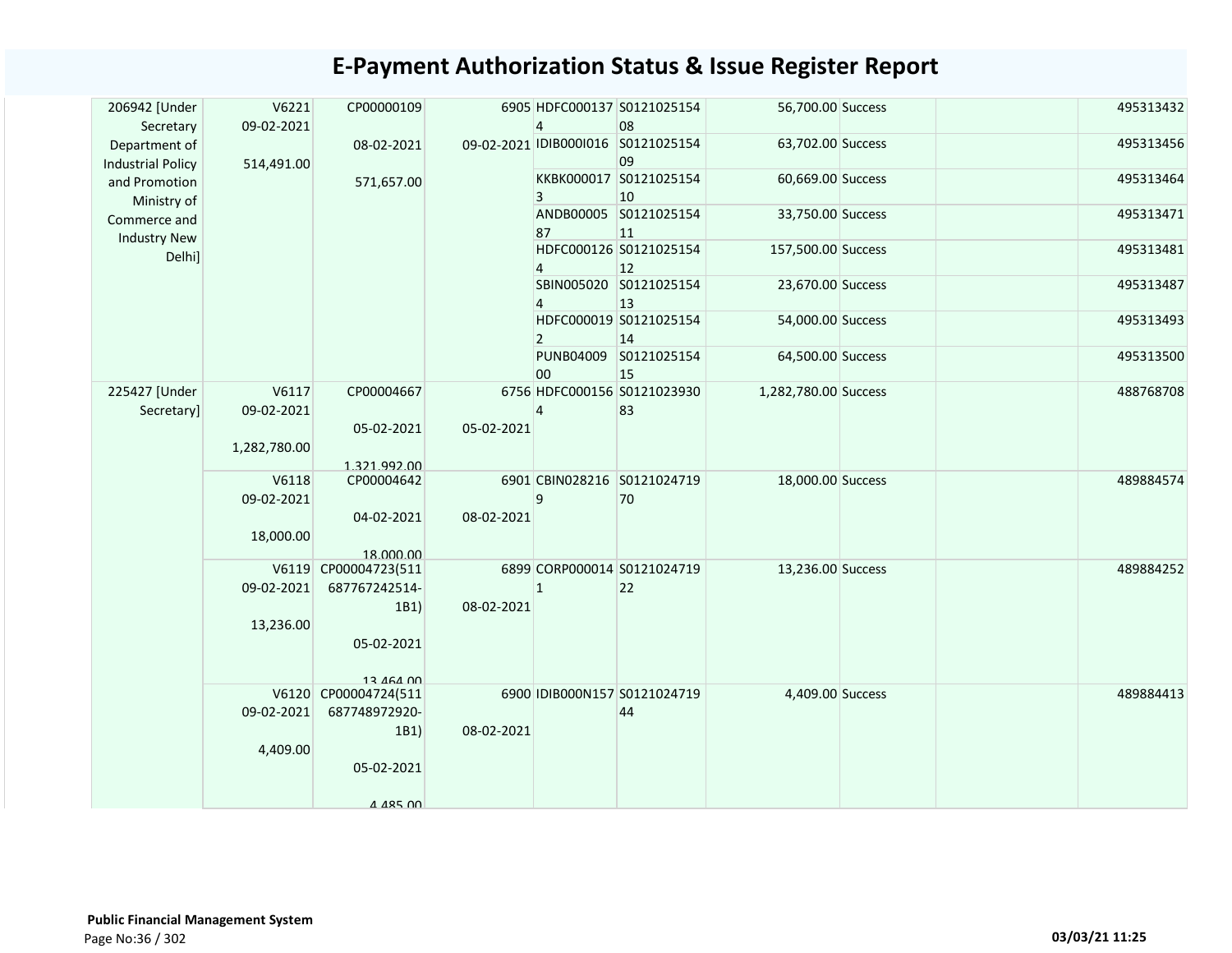|            | V6121 CP00004725(511                  |            |    | 6898 BKDN071006 S0121024719  | 1,227.00 Success   |  | 489875269 |
|------------|---------------------------------------|------------|----|------------------------------|--------------------|--|-----------|
| 09-02-2021 | 687715412653-                         |            | 5  | 11                           |                    |  |           |
|            | 1B1)                                  | 08-02-2021 |    |                              |                    |  |           |
| 1,227.00   |                                       |            |    |                              |                    |  |           |
|            | 05-02-2021                            |            |    |                              |                    |  |           |
|            |                                       |            |    |                              |                    |  |           |
|            | $1.249$ $00$                          |            |    | 6897 BKDN071006 S0121024727  |                    |  | 489884735 |
| 09-02-2021 | V6122 CP00004726(511<br>687754325086- |            | 5  | 32                           | 4,866.00 Success   |  |           |
|            | 1B1)                                  | 08-02-2021 |    |                              |                    |  |           |
| 4,866.00   |                                       |            |    |                              |                    |  |           |
|            | 05-02-2021                            |            |    |                              |                    |  |           |
|            |                                       |            |    |                              |                    |  |           |
|            | $A$ Q $A$ Q $\Omega$                  |            |    |                              |                    |  |           |
| V6123      | CP00004731                            |            |    | 6896 PUNB00357 S0121024779   | 129,885.00 Success |  | 490484231 |
| 09-02-2021 |                                       |            | 20 | 48                           |                    |  |           |
|            | 08-02-2021                            | 08-02-2021 |    |                              |                    |  |           |
| 129,885.00 |                                       |            |    |                              |                    |  |           |
|            | 129.885.00                            |            |    |                              |                    |  |           |
| V6124      | CP00004733                            |            |    | 6892 ICIC0000007 S0121024779 | 24,057.00 Success  |  | 490480880 |
| 09-02-2021 |                                       |            |    | 41                           |                    |  |           |
|            | 08-02-2021                            | 08-02-2021 |    |                              |                    |  |           |
| 24,057.00  |                                       |            |    |                              |                    |  |           |
| V6125      | 24.057.00<br>CP00004729               |            |    | 6893 CBIN028216 S0121024779  | 4,722.00 Success   |  | 490484408 |
| 09-02-2021 |                                       |            | 9  | 54                           |                    |  |           |
|            | 08-02-2021                            | 08-02-2021 |    |                              |                    |  |           |
| 4,722.00   |                                       |            |    |                              |                    |  |           |
|            | 4.886.00                              |            |    |                              |                    |  |           |
| V6126      | CP00004732                            |            |    | 6894 PUNB00357 S0121024779   | 62,685.00 Success  |  | 490484049 |
| 09-02-2021 |                                       |            | 20 | 45                           |                    |  |           |
|            | 08-02-2021                            | 08-02-2021 |    |                              |                    |  |           |
| 62,685.00  |                                       |            |    |                              |                    |  |           |
|            | 62.685.00                             |            |    |                              |                    |  |           |
|            | V6127 CP00004705(511                  |            |    | 6895 BKDN071006 S0121024779  | 3,822.00 Success   |  | 490480700 |
| 09-02-2021 | 687783371176-                         |            | 5  | 17                           |                    |  |           |
|            | 1B1)                                  | 08-02-2021 |    |                              |                    |  |           |
| 3,822.00   |                                       |            |    |                              |                    |  |           |
|            | 05-02-2021                            |            |    |                              |                    |  |           |
|            | 3 887 00                              |            |    |                              |                    |  |           |
|            |                                       |            |    |                              |                    |  |           |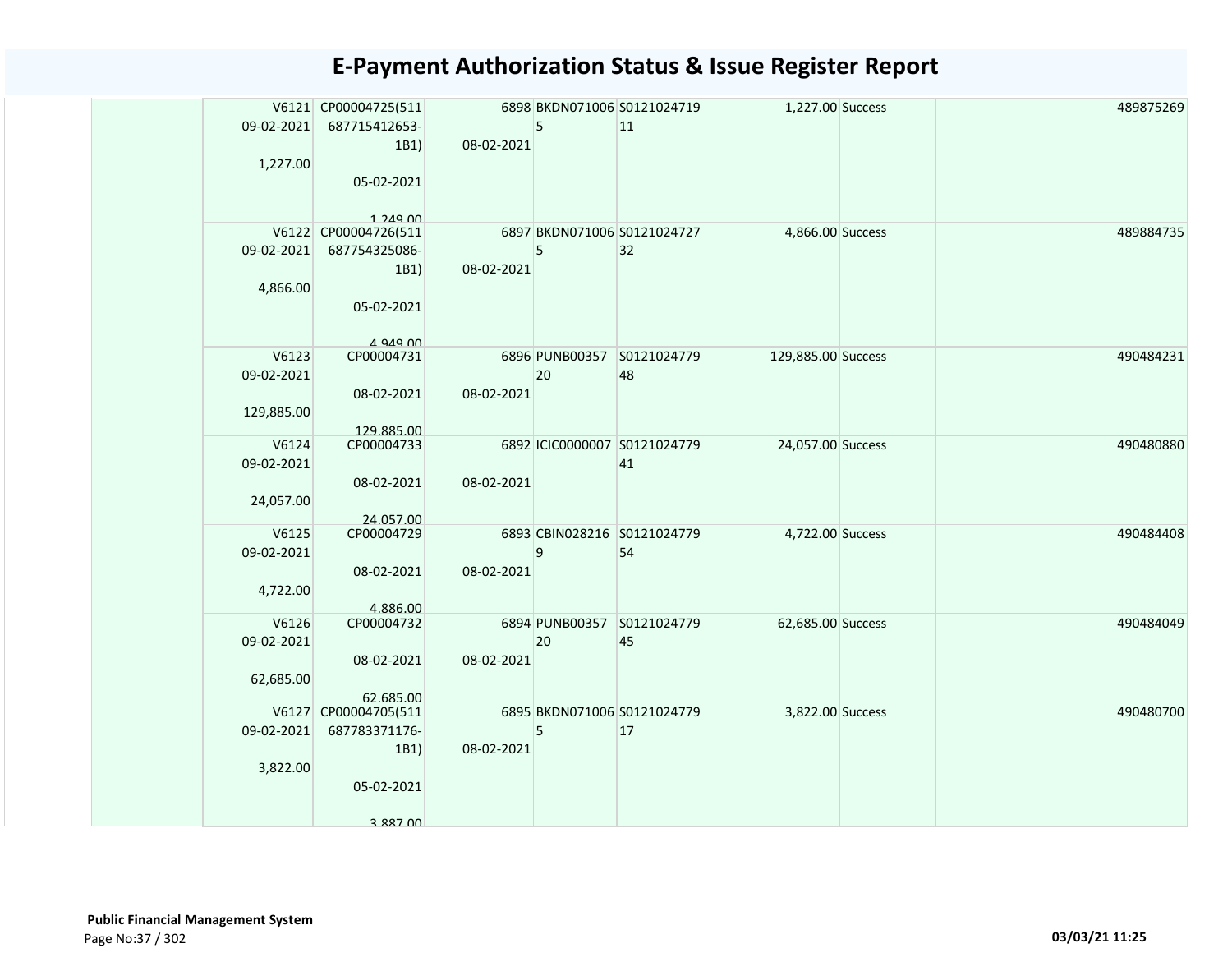| V6128      | CP00004734                        |            |    | 6889 PUNB00117 S0121024788  | 31,978.00 Success |  | 490531716 |
|------------|-----------------------------------|------------|----|-----------------------------|-------------------|--|-----------|
| 09-02-2021 |                                   |            | 00 | 42                          |                   |  |           |
|            | 08-02-2021                        | 08-02-2021 |    |                             |                   |  |           |
| 31,978.00  |                                   |            |    |                             |                   |  |           |
|            | 31.978.00<br>V6129 CP00004706(511 |            |    | 6891 BKDN071006 S0121024788 | 4,867.00 Success  |  | 490531339 |
| 09-02-2021 | 687775388805-                     |            | 5  | 10                          |                   |  |           |
|            | 1B1)                              | 08-02-2021 |    |                             |                   |  |           |
| 4,867.00   |                                   |            |    |                             |                   |  |           |
|            | 05-02-2021                        |            |    |                             |                   |  |           |
|            |                                   |            |    |                             |                   |  |           |
|            | A 950 00                          |            |    |                             |                   |  |           |
|            | V6130 CP00004707(511              |            |    | 6890 BKDN071006 S0121024788 | 4,867.00 Success  |  | 490531529 |
|            | 09-02-2021 687784101567-          |            | 5  | 21                          |                   |  |           |
|            | 1B1)                              | 08-02-2021 |    |                             |                   |  |           |
| 4,867.00   |                                   |            |    |                             |                   |  |           |
|            | 05-02-2021                        |            |    |                             |                   |  |           |
|            | 4 950 00                          |            |    |                             |                   |  |           |
|            | V6131 CP00004709(511              |            |    | 6886 BKDN071006 S0121024832 | 4,867.00 Success  |  | 491245806 |
|            | 09-02-2021 687752424349-          |            | 5  | 38                          |                   |  |           |
|            | 1B1)                              | 08-02-2021 |    |                             |                   |  |           |
| 4,867.00   |                                   |            |    |                             |                   |  |           |
|            | 05-02-2021                        |            |    |                             |                   |  |           |
|            |                                   |            |    |                             |                   |  |           |
|            | 4 950 00                          |            |    |                             |                   |  |           |
|            | V6132 CP00004710(511              |            |    | 6887 BKDN071006 S0121024832 | 4,964.00 Success  |  | 491245592 |
|            | 09-02-2021 687753680347-<br>1B1)  | 08-02-2021 | 5  | 27                          |                   |  |           |
| 4,964.00   |                                   |            |    |                             |                   |  |           |
|            | 05-02-2021                        |            |    |                             |                   |  |           |
|            |                                   |            |    |                             |                   |  |           |
|            | 5.049.00                          |            |    |                             |                   |  |           |
|            | V6133 CP00004711(511              |            |    | 6888 BKDN071006 S0121024832 | 5,573.00 Success  |  | 491237093 |
| 09-02-2021 | 687779540398-                     |            | 5  | 35                          |                   |  |           |
|            | 1B1)                              | 08-02-2021 |    |                             |                   |  |           |
| 5,573.00   |                                   |            |    |                             |                   |  |           |
|            | 05-02-2021                        |            |    |                             |                   |  |           |
|            |                                   |            |    |                             |                   |  |           |
|            | 5 669 00                          |            |    |                             |                   |  |           |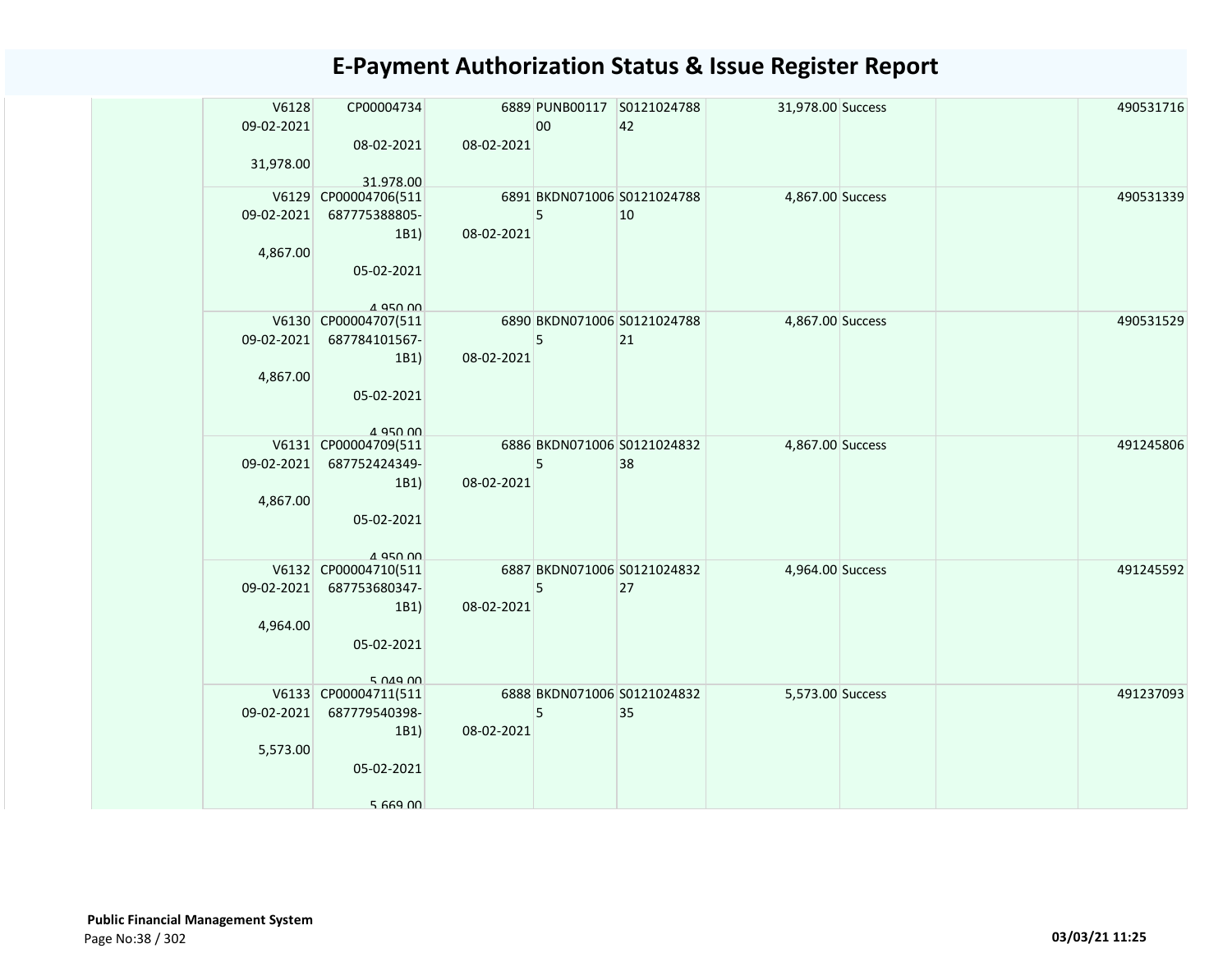| V6135      | CP00004735           |            |              | 6881 BARBOJAWA S0121024957  | 46,194.00 Success |  | 495482262     |
|------------|----------------------|------------|--------------|-----------------------------|-------------------|--|---------------|
| 09-02-2021 |                      |            | <b>HA</b>    | 15                          |                   |  |               |
|            | 08-02-2021           | 08-02-2021 |              |                             |                   |  |               |
| 46,194.00  | 46.194.00            |            |              |                             |                   |  |               |
|            | V6136 CP00004698(511 |            |              | 6882 CORP000014 S0121024956 | 4,867.00 Success  |  | 495465156     |
| 09-02-2021 | 687797307982-        |            | $\mathbf{1}$ | 61                          |                   |  |               |
|            | 1B1)                 | 08-02-2021 |              |                             |                   |  |               |
| 4,867.00   |                      |            |              |                             |                   |  |               |
|            | 05-02-2021           |            |              |                             |                   |  |               |
|            | 4 Q50 00             |            |              |                             |                   |  |               |
|            | V6137 CP00004703(511 |            |              | 6884 CORP000014 S0121024850 | 3,822.00 Success  |  | CBINH21040398 |
| 09-02-2021 | 687793752442-        |            | $\mathbf{1}$ | 30                          |                   |  | 749           |
|            | 1B1)                 | 08-02-2021 |              |                             |                   |  |               |
| 3,822.00   |                      |            |              |                             |                   |  |               |
|            | 05-02-2021           |            |              |                             |                   |  |               |
|            | 3 887 NO             |            |              |                             |                   |  |               |
|            | V6138 CP00004704(511 |            |              | 6883 CORP000014 S0121024850 | 5,574.00 Success  |  | 493202351     |
| 09-02-2021 | 687785338577-        |            | $\mathbf{1}$ | 04                          |                   |  |               |
|            | 1B1)                 | 08-02-2021 |              |                             |                   |  |               |
| 5,574.00   |                      |            |              |                             |                   |  |               |
|            | 05-02-2021           |            |              |                             |                   |  |               |
|            | 5 670 00             |            |              |                             |                   |  |               |
|            | V6139 CP00004708(511 |            |              | 6885 BKDN071006 S0121024850 | 5,573.00 Success  |  | 495465040     |
| 09-02-2021 | 687786197575-        |            | 5            | 62                          |                   |  |               |
|            | 1B1)                 | 08-02-2021 |              |                             |                   |  |               |
| 5,573.00   |                      |            |              |                             |                   |  |               |
|            | 05-02-2021           |            |              |                             |                   |  |               |
|            | $5.669$ $00$         |            |              |                             |                   |  |               |
|            | V6140 CP00004712(511 |            |              | 6872 BKDN071006 S0121024956 | 4,963.00 Success  |  | 493202630     |
| 09-02-2021 | 687750189376-        |            | 5            | 67                          |                   |  |               |
|            | 1B1)                 | 08-02-2021 |              |                             |                   |  |               |
| 4,963.00   |                      |            |              |                             |                   |  |               |
|            | 05-02-2021           |            |              |                             |                   |  |               |
|            | $5$ $048$ $00$       |            |              |                             |                   |  |               |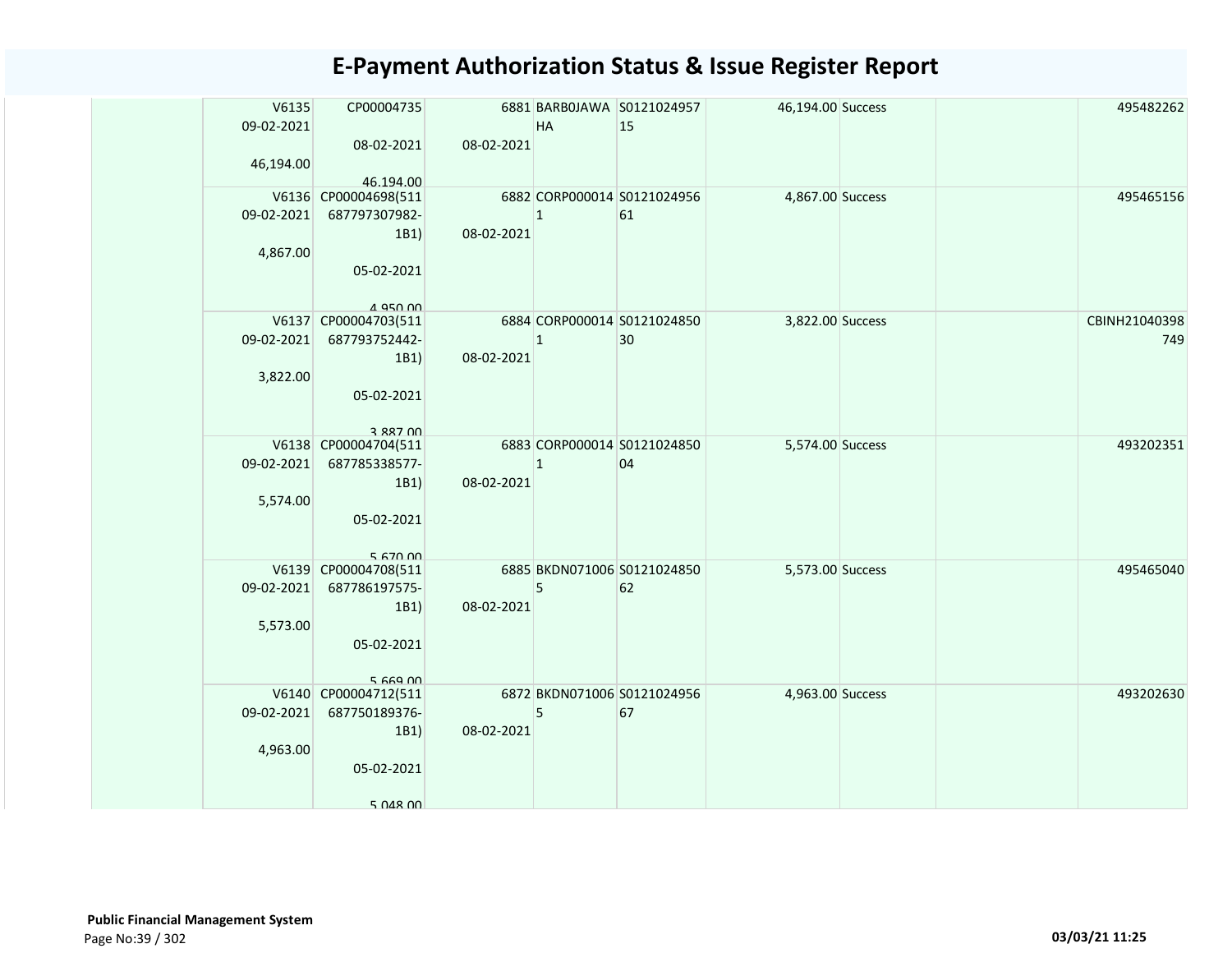| 09-02-2021             | V6141 CP00004713(511<br>687786994088-<br>1B1                                          | 08-02-2021 | $\vert$ 7      | 6871 SBIN002034 S0121024956<br>84  | 7,454.00 Success |                | 493202887 |
|------------------------|---------------------------------------------------------------------------------------|------------|----------------|------------------------------------|------------------|----------------|-----------|
| 7,454.00               | 05-02-2021<br><b>8 975 NO</b>                                                         |            |                |                                    |                  |                |           |
| 09-02-2021<br>3,384.00 | V6142 CP00004714(511<br>687772923090-<br>1B1<br>05-02-2021<br>$3$ $A$ $A$ $2$ $D$ $n$ | 08-02-2021 |                | 6869 IDIB000N157 S0121024956<br>82 | 3,384.00 Success |                | 493202762 |
| 09-02-2021<br>197.00   | V6144 CP00004673(511<br>687741054172-<br>1B1<br>05-02-2021<br>200.00                  | 08-02-2021 | $\overline{1}$ | 6849 CORP000014 S0121025017<br>60  | 197.00 Success   |                | 493978173 |
| 09-02-2021<br>944.00   | V6145 CP00004675(511<br>687743722099-<br>1B1)<br>05-02-2021<br>960.00                 | 08-02-2021 | 5              | 6847 BKDN071006 S0121025017<br>87  |                  | 944.00 Success | 494009924 |
| 09-02-2021<br>2,212.00 | V6146 CP00004676(511<br>687745453430-<br>1B1<br>05-02-2021<br>2.250.00                | 08-02-2021 | 9              | 6846 ORBC010017 S0121025017<br>47  | 2,212.00 Success |                | 494009610 |
| 09-02-2021<br>7,427.00 | V6147 CP00004677(511<br>687784382566-<br>1B1)<br>05-02-2021<br>7 519 NO               | 08-02-2021 | 9              | 6845 ORBC010017 S0121025017<br>52  | 7,427.00 Success |                | 494009774 |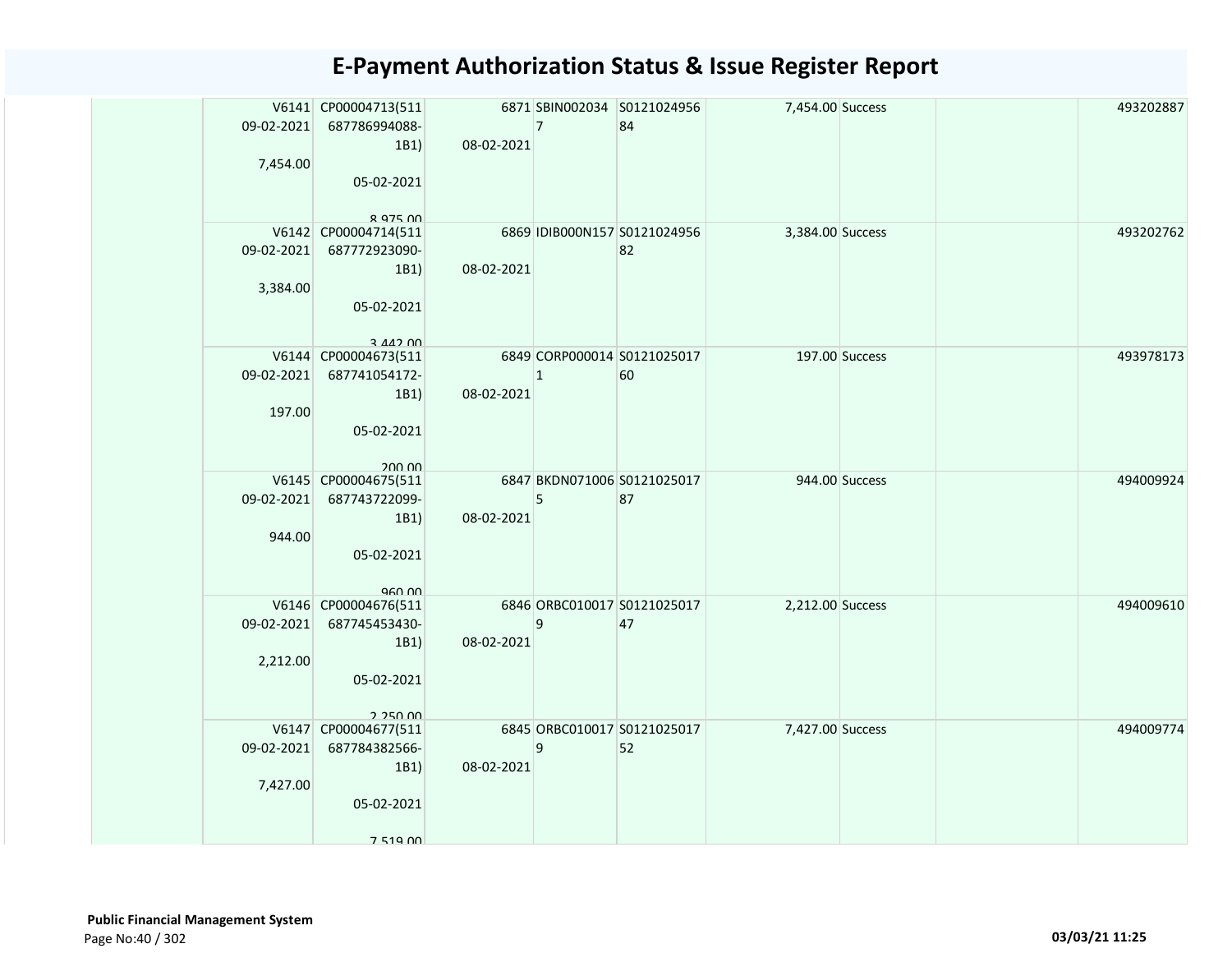| 09-02-2021<br>9,238.00  | V6148 CP00004678(511<br>687795391127-<br>1B1                               | 08-02-2021 | 5              | 6844 BKDN071006 S0121025013<br>79 | 9,238.00 Success  |  | 493974969 |
|-------------------------|----------------------------------------------------------------------------|------------|----------------|-----------------------------------|-------------------|--|-----------|
|                         | 05-02-2021<br>Q 380 UU<br>V6149 CP00004679(511                             |            |                | 6837 BKDN071006 S0121025007       | 2,704.00 Success  |  | 493998856 |
| 09-02-2021<br>2,704.00  | 687708386330-<br>1B1<br>05-02-2021<br>2.750.00                             | 08-02-2021 | 5              | 07                                |                   |  |           |
| 09-02-2021<br>1,470.00  | V6150 CP00004680(511<br>687773870783-<br>1B1<br>05-02-2021<br>$1.495$ $00$ | 08-02-2021 | 5              | 6836 BKDN071006 S0121025007<br>31 | 1,470.00 Success  |  | 494002030 |
| 09-02-2021<br>3,823.00  | V6151 CP00004681(511<br>687768804310-<br>1B1<br>05-02-2021<br>3 888 NO     | 08-02-2021 | 5              | 6835 BKDN071006 S0121025007<br>34 | 3,823.00 Success  |  | 494002182 |
| 09-02-2021<br>15,729.00 | V6152 CP00004682(511<br>687765327475-<br>1B1<br>05-02-2021<br>16.000.00    | 08-02-2021 | $\vert$ 1      | 6834 CORP000014 S0121025007<br>82 | 15,729.00 Success |  | 494002509 |
| 09-02-2021<br>15,729.00 | V6153 CP00004683(511<br>687794044306-<br>1B1<br>05-02-2021<br>16 000 00    | 08-02-2021 | $\overline{1}$ | 6833 CORP000014 S0121025007<br>85 | 15,729.00 Success |  | 494104837 |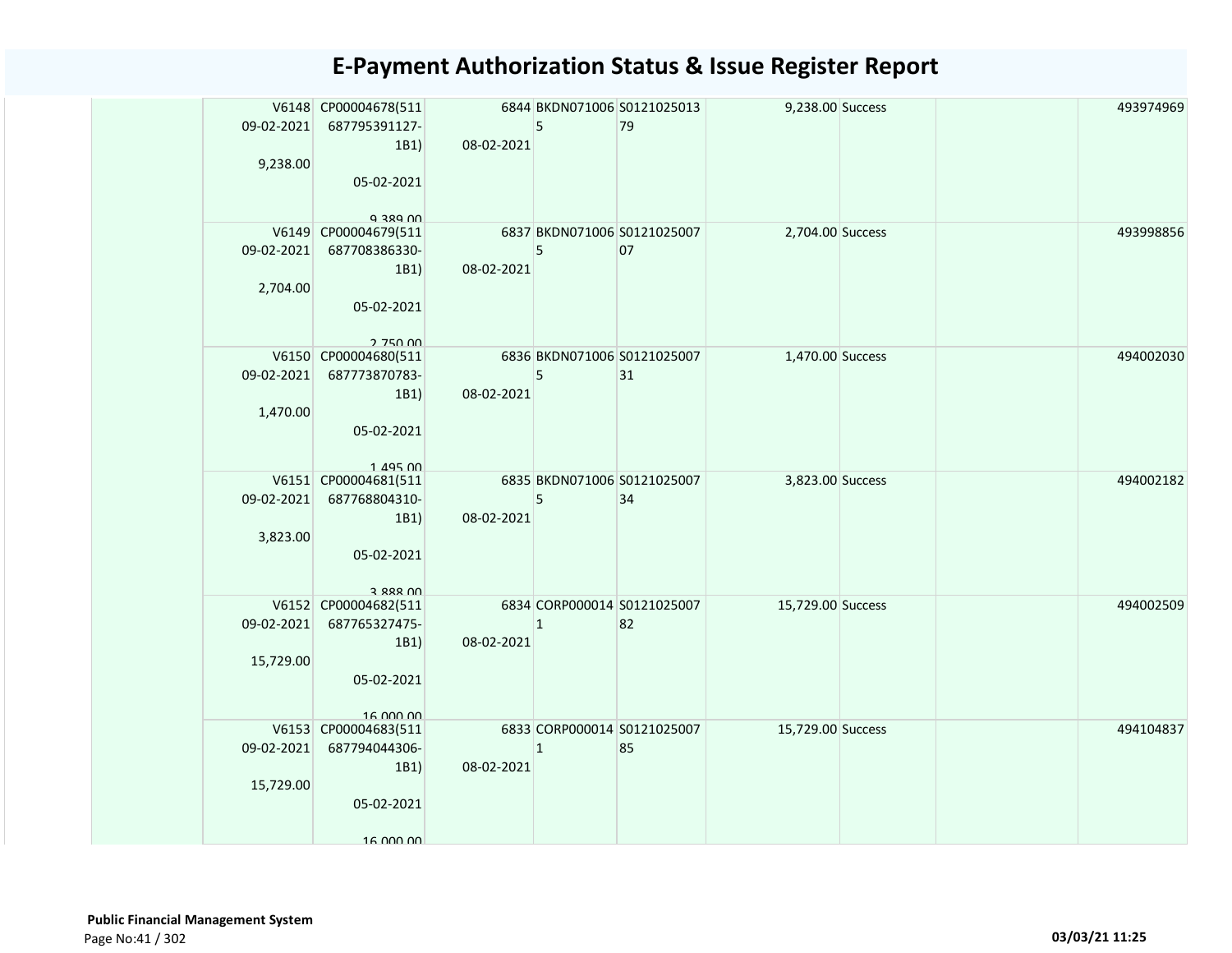|                        | V6154 CP00004684(511<br>09-02-2021 687742442577-                                     |            | $\vert$ 1    | 6832 CORP000014 S0121025008<br>06 | 15,729.00 Success |  | 494002661 |
|------------------------|--------------------------------------------------------------------------------------|------------|--------------|-----------------------------------|-------------------|--|-----------|
| 15,729.00              | 1B1)<br>05-02-2021                                                                   | 08-02-2021 |              |                                   |                   |  |           |
| 09-02-2021<br>9,668.00 | 16.000.00<br>V6155 CP00004685(511<br>687740964822-<br>1B1)<br>05-02-2021<br>Q 834 00 | 08-02-2021 | $\mathbf{1}$ | 6843 CORP000014 S0121025014<br>04 | 9,668.00 Success  |  | 494009425 |
| 9,298.00               | V6156 CP00004686(511<br>09-02-2021 687750893029-<br>1B1)<br>05-02-2021<br>Q 458 00   | 08-02-2021 | $\mathbf{1}$ | 6838 CORP000014 S0121025008<br>99 | 9,298.00 Success  |  | 494005150 |
| 09-02-2021<br>9,298.00 | V6157 CP00004687(511<br>687749654944-<br>1B1)<br>05-02-2021<br>$Q$ $A5R$ $00$        | 08-02-2021 | $\vert$ 1    | 6828 CORP000014 S0121025007<br>73 | 9,298.00 Success  |  | 494002354 |
| 09-02-2021<br>9,298.00 | V6158 CP00004688(511<br>687716951699-<br>1B1)<br>05-02-2021<br>945800                | 08-02-2021 | 5            | 6829 BKDN071006 S0121025007<br>79 | 9,298.00 Success  |  | 493974161 |
| 09-02-2021<br>4,249.00 | V6159 CP00004689(511<br>687788528680-<br>1B1)<br>05-02-2021<br>4 322 OO              | 08-02-2021 | 5            | 6839 BKDN071006 S0121025009<br>24 | 4,249.00 Success  |  | 494005511 |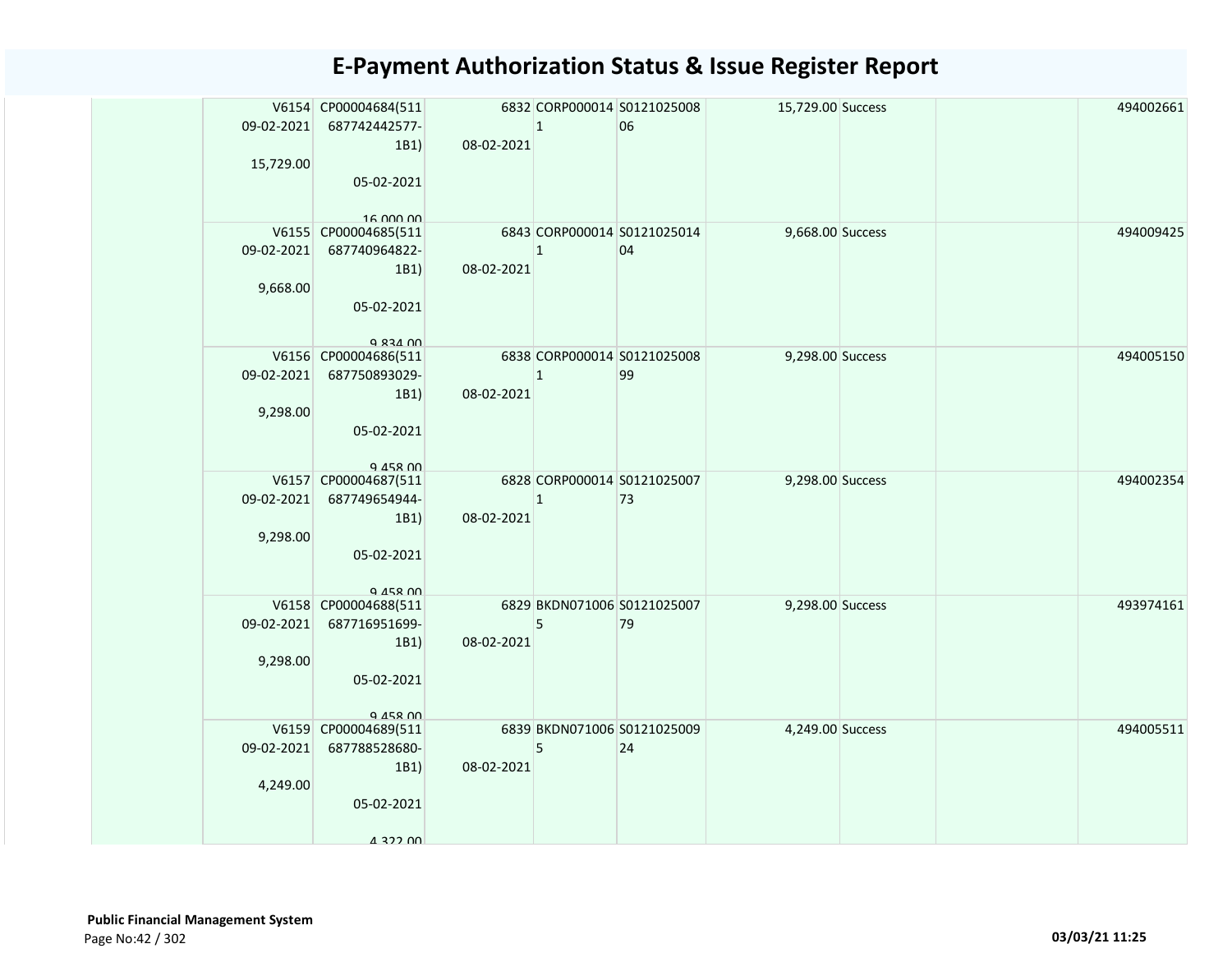|                          | V6160 CP00004690(511<br>09-02-2021<br>687718969067-<br>1B1)                                           | 08-02-2021 | 5           | 6842 BKDN071006 S0121025013<br>84 | 4,120.00 Success   |  | 494009262 |
|--------------------------|-------------------------------------------------------------------------------------------------------|------------|-------------|-----------------------------------|--------------------|--|-----------|
|                          | 4,120.00<br>05-02-2021<br>$A$ 191 $n$                                                                 |            |             |                                   |                    |  |           |
|                          | V6161 CP00004691(511<br>09-02-2021<br>687704627649-<br>1B1)<br>4,249.00<br>05-02-2021<br>$A$ 322 $00$ | 08-02-2021 | 5           | 6840 BKDN071006 S0121025009<br>97 | 4,249.00 Success   |  | 493974662 |
| 166,701.00               | V6162 CP00004692(511<br>09-02-2021 687735401545-<br>1B1)<br>05-02-2021<br>169 575 00                  | 08-02-2021 | $\mathbf 0$ | 6841 KKBK000022 S0121025011<br>28 | 166,701.00 Success |  | 493974841 |
| 09-02-2021<br>160,434.00 | V6163 CP00004693(511<br>687728902818-<br>1B1)<br>05-02-2021<br>163 200 00                             | 08-02-2021 | 0           | 6854 KKBK000022 S0121025018<br>95 | 160,434.00 Success |  | 494012079 |
| 09-02-2021<br>154,764.00 | V6164 CP00004694(511<br>687783654516-<br>1B1)<br>05-02-2021<br>157 432 00                             | 08-02-2021 | 4           | 6852 ORBC010042 S0121025019<br>05 | 154,764.00 Success |  | 493978746 |
|                          | V6165 CP00004695(511<br>09-02-2021 687728766147-<br>1B1)<br>16,162.00<br>05-02-2021<br>16 440 00      | 08-02-2021 | $\mathsf 0$ | 6850 KKBK000022 S0121025017<br>92 | 16,162.00 Success  |  | 493978375 |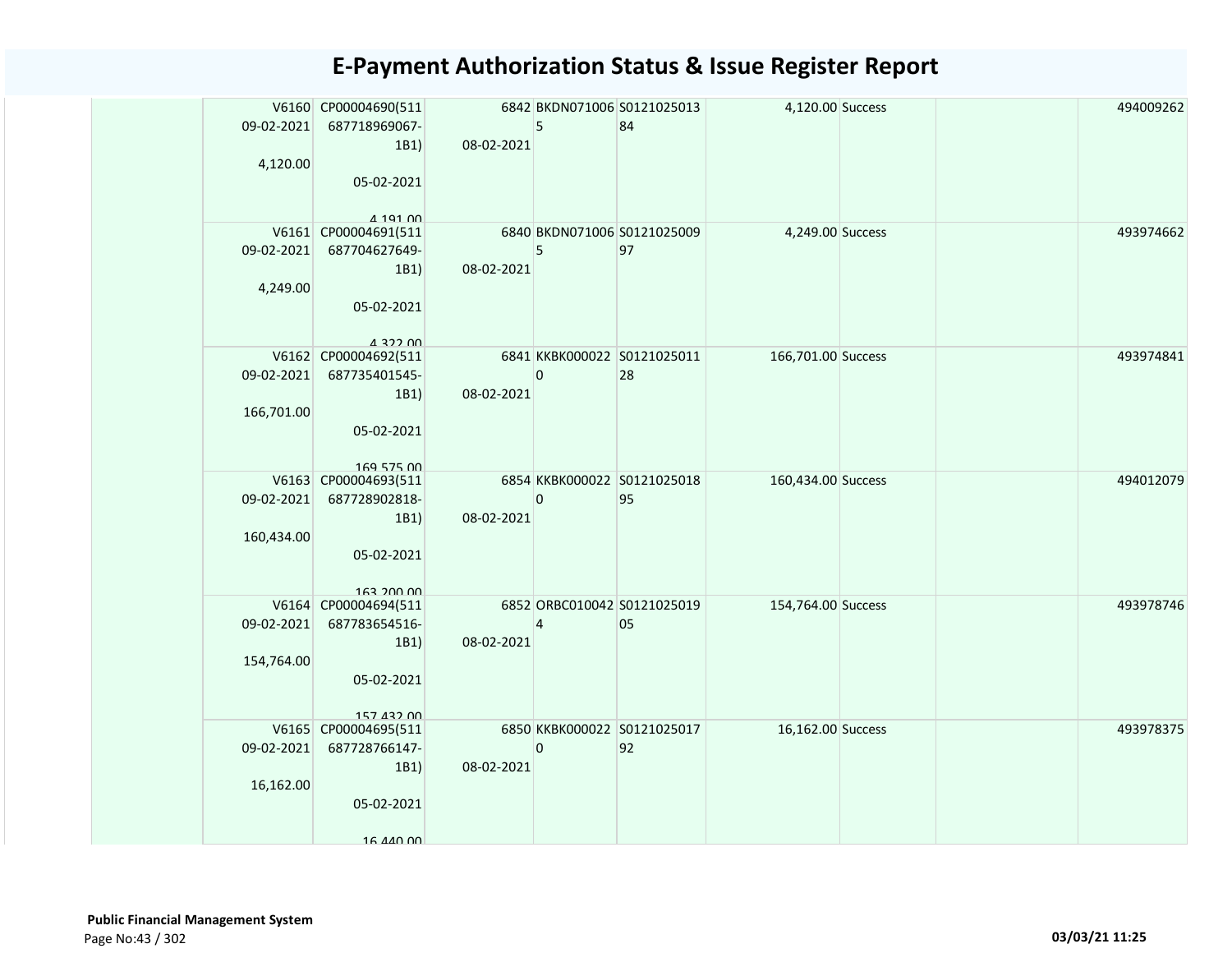| 09-02-2021 687742310870-<br>$\mathbf{1}$<br>99<br>08-02-2021<br>1B1)      |           |
|---------------------------------------------------------------------------|-----------|
|                                                                           |           |
| 4,867.00                                                                  |           |
| 05-02-2021                                                                |           |
|                                                                           |           |
| A 950 00                                                                  |           |
| V6167 CP00004697(511<br>6853 CORP000014 S0121025018<br>4,866.00 Success   | 494012265 |
| 09-02-2021 687762691273-<br>99<br>$\mathbf{1}$                            |           |
| 08-02-2021<br>1B1)<br>4,866.00                                            |           |
| 05-02-2021                                                                |           |
|                                                                           |           |
| $A$ QAQ $\cap$                                                            |           |
| 6867 CORP000014 S0121025007<br>V6168 CP00004700(511<br>4,867.00 Success   | 494104689 |
| 09-02-2021 687758667652-<br>50<br>$\mathbf{1}$                            |           |
| 08-02-2021<br>1B1)                                                        |           |
| 4,867.00<br>05-02-2021                                                    |           |
|                                                                           |           |
| A 950 00                                                                  |           |
| 6866 CORP000014 S0121025007<br>V6169 CP00004702(511<br>3,822.00 Success   | 494104516 |
| 09-02-2021<br>687724908338-<br>$\mathbf{1}$<br>49                         |           |
| 08-02-2021<br>1B1)                                                        |           |
| 3,822.00<br>05-02-2021                                                    |           |
|                                                                           |           |
| 3 887 NO                                                                  |           |
| 6868 IDIB000N157 S0121025008<br>39,179.00 Success<br>V6170 CP00004715(511 | 493974327 |
| 09-02-2021<br>687709591478-<br>13                                         |           |
| 08-02-2021<br>1B1)                                                        |           |
| 39,179.00                                                                 |           |
| 05-02-2021                                                                |           |
| 39 800 00                                                                 |           |
| V6171 CP00004719(511<br>6857 BKDN071006 S0121025020<br>5,296.00 Success   | 493978902 |
| 09-02-2021 687732058233-<br>5<br>04                                       |           |
| 08-02-2021<br>1B1)                                                        |           |
| 5,296.00                                                                  |           |
| 05-02-2021                                                                |           |
| 5 387 00                                                                  |           |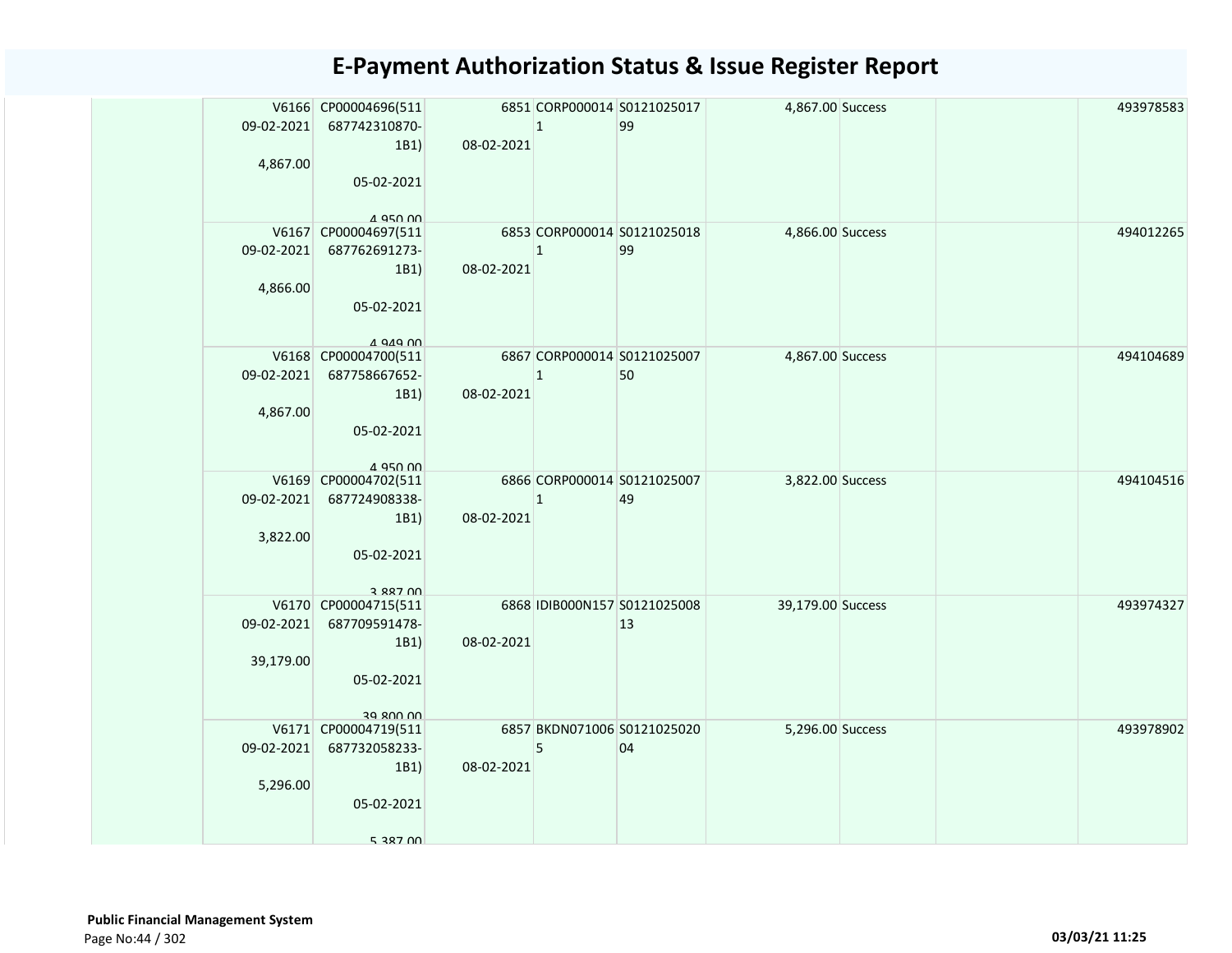|  | V6172<br>09-02-2021 | CP00004644 |            |                | 6831 ICIC0000171 S0121025009<br>75 | 242,863.00 Success |  | 493974477 |
|--|---------------------|------------|------------|----------------|------------------------------------|--------------------|--|-----------|
|  |                     | 04-02-2021 | 08-02-2021 |                |                                    |                    |  |           |
|  | 242,863.00          |            |            |                |                                    |                    |  |           |
|  |                     | 247.050.00 |            |                |                                    |                    |  |           |
|  | V6173               | CP00004670 |            |                | 6827 CBIN028216 S0121025009        | 3,000.00 Success   |  | 494005684 |
|  | 09-02-2021          |            |            | 9              | 48                                 |                    |  |           |
|  |                     | 05-02-2021 |            |                | 08-02-2021 MAHB00011 S0121025009   | 3,000.00 Success   |  | 494005692 |
|  | 76,800.00           |            |            | 60             | 49                                 |                    |  |           |
|  |                     | 76,800.00  |            |                | SBIN000058 S0121025009             | 9,000.00 Success   |  | 494005706 |
|  |                     |            |            | 3              | 50                                 |                    |  |           |
|  |                     |            |            |                | BKID000604 S0121025009             | 3,000.00 Success   |  | 494005711 |
|  |                     |            |            | $\Omega$       | 51                                 |                    |  |           |
|  |                     |            |            |                | SBIN005020 S0121025009             | 3,000.00 Success   |  | 494005725 |
|  |                     |            |            | 3              | 52                                 |                    |  |           |
|  |                     |            |            |                | SBIN000058 S0121025009             | 3,000.00 Success   |  | 494005732 |
|  |                     |            |            | 3              | 53                                 |                    |  |           |
|  |                     |            |            |                | CBIN028216 S0121025009             | 3,000.00 Success   |  | 494005766 |
|  |                     |            |            | 9              | 54                                 |                    |  |           |
|  |                     |            |            |                | IOBA000076 S0121025009             | 3,000.00 Success   |  | 494005773 |
|  |                     |            |            | $\mathbf{2}$   | 55                                 |                    |  |           |
|  |                     |            |            |                | BKID000601 S0121025009             | 3,000.00 Success   |  | 494005788 |
|  |                     |            |            | 6              | 56                                 |                    |  |           |
|  |                     |            |            |                | SBIN000106 S0121025009             | 5,100.00 Success   |  | 494005796 |
|  |                     |            |            | 5              | 57                                 |                    |  |           |
|  |                     |            |            |                | HDFC000436 S0121025009             | 3,000.00 Success   |  | 494005810 |
|  |                     |            |            | $\overline{2}$ | 58                                 |                    |  |           |
|  |                     |            |            |                | CORP000060 S0121025009             | 3,000.00 Success   |  | 494005836 |
|  |                     |            |            | $\Omega$       | 59                                 |                    |  |           |
|  |                     |            |            |                | SBIN000058 S0121025009             | 6,000.00 Success   |  | 494005845 |
|  |                     |            |            | 3              | 60                                 |                    |  |           |
|  |                     |            |            |                | CBIN028216 S0121025009             | 6,600.00 Success   |  | 494005855 |
|  |                     |            |            | 9              | 61                                 |                    |  |           |
|  |                     |            |            |                | SBIN000062 S0121025009             | 3,000.00 Success   |  | 494005862 |
|  |                     |            |            | 5              | 62                                 |                    |  |           |
|  |                     |            |            |                | SBIN000783 S0121025009             | 5,100.00 Success   |  | 494005895 |
|  |                     |            |            | $7^{\circ}$    | 63                                 |                    |  |           |
|  |                     |            |            |                | CBIN028216 S0121025009             | 6,000.00 Success   |  | 494005900 |
|  |                     |            |            | 9              | 64                                 |                    |  |           |
|  |                     |            |            |                | SBIN000058 S0121025009             | 3,000.00 Success   |  | 494005907 |
|  |                     |            |            | 3              | 65                                 |                    |  |           |
|  |                     |            |            |                | CNRB000109 S0121025009             | 3,000.00 Success   |  | 494005916 |
|  |                     |            |            | 8              | 66                                 |                    |  |           |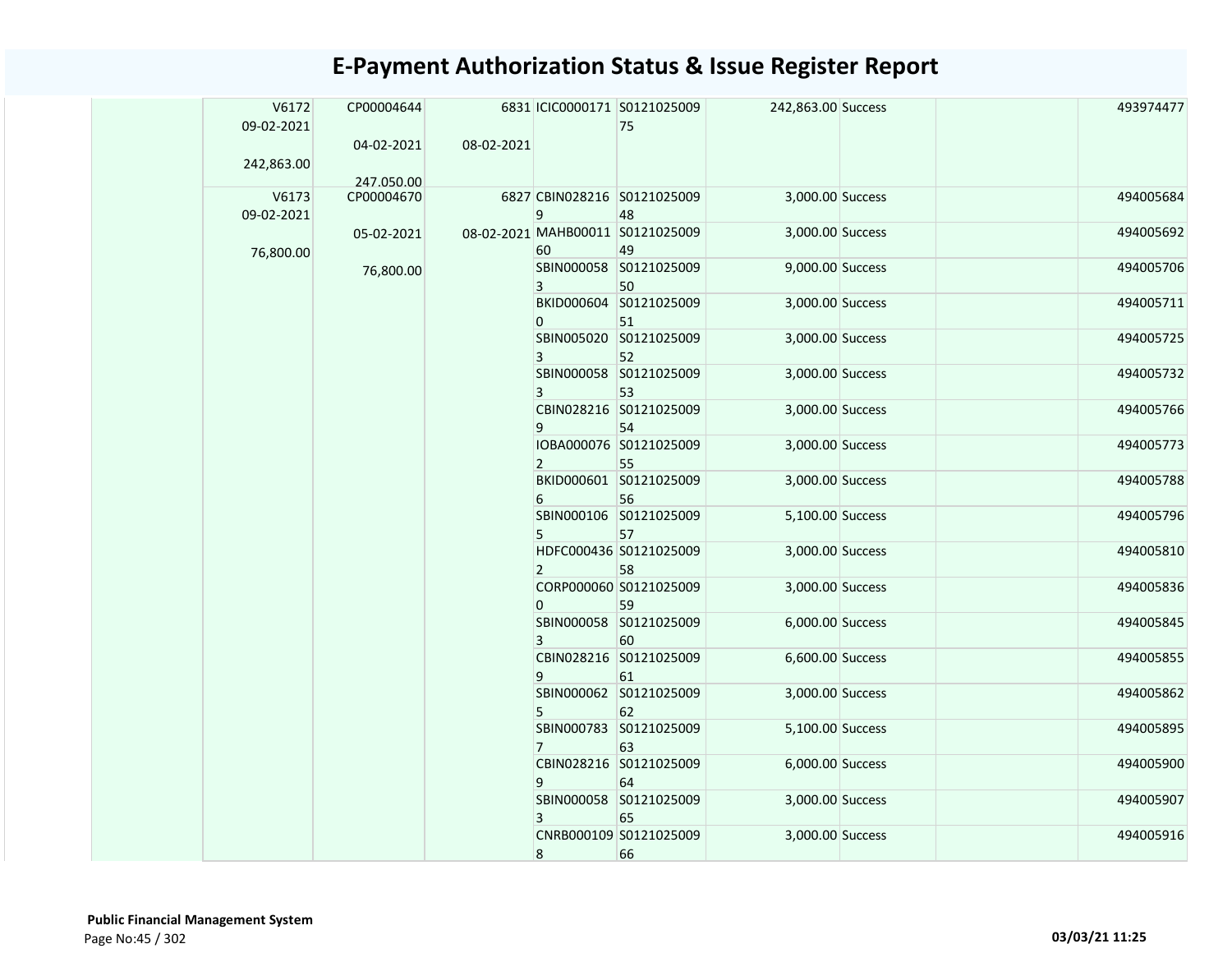|              | V6174 CP00004674(511                            |            |              | 6855 CORP000014 S0121025019  | 5,898.00 Success     |  | 494012476 |
|--------------|-------------------------------------------------|------------|--------------|------------------------------|----------------------|--|-----------|
| 09-02-2021   | 687712259443-                                   |            | $\mathbf{1}$ | 34                           |                      |  |           |
|              | 1B1)                                            | 08-02-2021 |              |                              |                      |  |           |
| 5,898.00     |                                                 |            |              |                              |                      |  |           |
|              | 05-02-2021                                      |            |              |                              |                      |  |           |
|              |                                                 |            |              |                              |                      |  |           |
|              | $5$ aga nn                                      |            |              |                              |                      |  |           |
|              | V6175 CP00004720(511                            |            |              | 6856 BKDN071006 S0121025020  | 3,823.00 Success     |  | 493981047 |
| 09-02-2021   | 687731957075-                                   |            | 5            | 34                           |                      |  |           |
|              | 1B1)                                            | 08-02-2021 |              |                              |                      |  |           |
| 3,823.00     |                                                 |            |              |                              |                      |  |           |
|              | 05-02-2021                                      |            |              |                              |                      |  |           |
|              |                                                 |            |              |                              |                      |  |           |
|              | 3 888 NO                                        |            |              |                              |                      |  |           |
| V6176        | CP00004736                                      |            |              | 6921 RBISOGSTPM S0121025008  | 186,202.00 Success   |  | 494004993 |
| 09-02-2021   |                                                 |            | T.           | 89                           |                      |  |           |
|              | 08-02-2021                                      | 09-02-2021 |              |                              |                      |  |           |
| 186,202.00   |                                                 |            |              |                              |                      |  |           |
| V6179        | 186.202.00<br>CP00004503                        |            |              | 6925 IOBA000026 S0121025010  | 1,950,000.00 Success |  | 494009094 |
| 09-02-2021   |                                                 |            | 5            | 08                           |                      |  |           |
|              | 01-02-2021                                      | 09-02-2021 |              |                              |                      |  |           |
| 1,950,000.00 |                                                 |            |              |                              |                      |  |           |
|              | 1.950.000.00                                    |            |              |                              |                      |  |           |
| V6180        | CP00004671                                      |            |              | 6858 SYNB000903 S0121025022  | 12,166.00 Success    |  | 494080472 |
| 09-02-2021   |                                                 |            | 6            | 83                           |                      |  |           |
|              | 05-02-2021                                      | 08-02-2021 |              |                              |                      |  |           |
| 12,166.00    |                                                 |            |              |                              |                      |  |           |
|              | 12.375.00                                       |            |              |                              |                      |  |           |
|              | V6181 CP00004701(511                            |            |              | 6865 CORP000014 S0121025045  | 4,867.00 Success     |  | 494063328 |
| 09-02-2021   | 687769983534-                                   |            | $\mathbf{1}$ | 47                           |                      |  |           |
|              | 1B1)                                            | 08-02-2021 |              |                              |                      |  |           |
| 4,867.00     |                                                 |            |              |                              |                      |  |           |
|              | 05-02-2021                                      |            |              |                              |                      |  |           |
|              |                                                 |            |              |                              |                      |  |           |
|              | $A$ Q <sub>50</sub> $0$<br>V6182 CP00004716(511 |            |              | 6862 IDIB000N157 S0121025045 | 4,910.00 Success     |  | 494083288 |
| 09-02-2021   | 687766568724-                                   |            |              | 83                           |                      |  |           |
|              | 1B1)                                            | 08-02-2021 |              |                              |                      |  |           |
| 4,910.00     |                                                 |            |              |                              |                      |  |           |
|              | 05-02-2021                                      |            |              |                              |                      |  |           |
|              |                                                 |            |              |                              |                      |  |           |
|              | A QAN NO                                        |            |              |                              |                      |  |           |
|              |                                                 |            |              |                              |                      |  |           |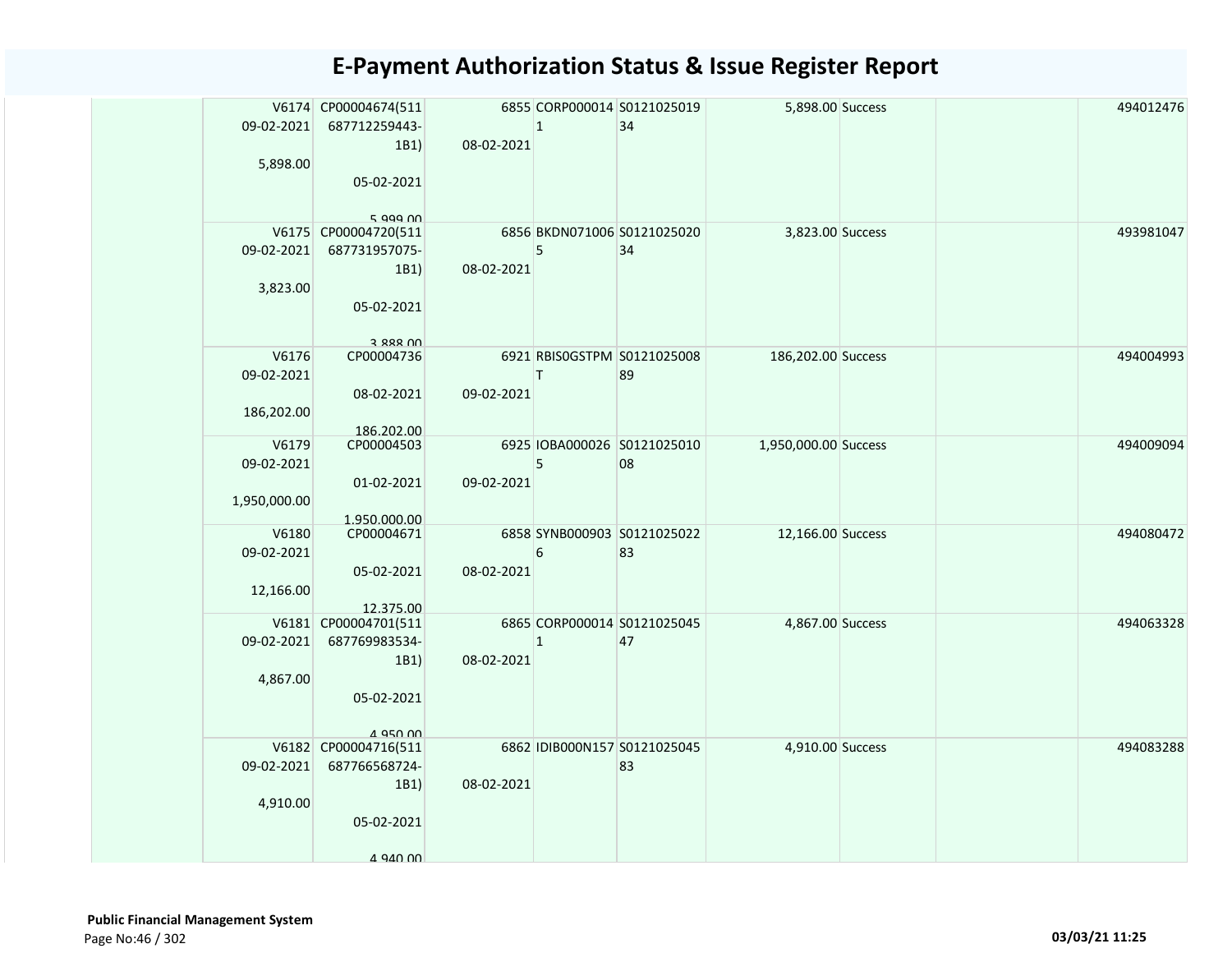| 09-02-2021 | V6183 CP00004717(511<br>687782290597- |            | 5  | 6860 BKDN071006 S0121025022<br>49 | 10,930.00 Success  |                | 494080319 |
|------------|---------------------------------------|------------|----|-----------------------------------|--------------------|----------------|-----------|
|            | 1B1                                   | 08-02-2021 |    |                                   |                    |                |           |
| 10,930.00  |                                       |            |    |                                   |                    |                |           |
|            | 05-02-2021                            |            |    |                                   |                    |                |           |
|            |                                       |            |    |                                   |                    |                |           |
|            | 11 11 R 00                            |            |    |                                   |                    |                |           |
|            | V6184 CP00004718(511                  |            |    | 6859 BKDN071006 S0121025022       | 5,296.00 Success   |                | 494080139 |
| 09-02-2021 | 687784291466-                         |            | 5  | 35                                |                    |                |           |
|            | 1B1)                                  | 08-02-2021 |    |                                   |                    |                |           |
| 5,296.00   |                                       |            |    |                                   |                    |                |           |
|            | 05-02-2021                            |            |    |                                   |                    |                |           |
|            |                                       |            |    |                                   |                    |                |           |
|            | 5 387 00                              |            |    |                                   |                    |                |           |
|            | V6185 CP00004721(511                  |            |    | 6864 BKDN071006 S0121025045       | 3,823.00 Success   |                | 494083122 |
| 09-02-2021 | 687716021204-                         |            | 5  | 34                                |                    |                |           |
|            | 1B1                                   | 08-02-2021 |    |                                   |                    |                |           |
| 3,823.00   |                                       |            |    |                                   |                    |                |           |
|            | 05-02-2021                            |            |    |                                   |                    |                |           |
|            |                                       |            |    |                                   |                    |                |           |
|            | 3 888 NO                              |            |    |                                   |                    |                |           |
| V6187      | CP00004650                            |            |    | 6824 PUNB00357 S0121025051        | 2,513.00 Success   |                | 494593697 |
| 09-02-2021 |                                       |            | 20 | 59                                |                    |                |           |
|            | 04-02-2021                            | 08-02-2021 |    |                                   |                    |                |           |
| 2,513.00   |                                       |            |    |                                   |                    |                |           |
| V6189      | 2.513.00<br>CP00004666                |            |    | 6795 CBIN028216 S0121025077       | 966,420.00 Success |                | 494301883 |
| 09-02-2021 |                                       |            | 9  | 55                                |                    |                |           |
|            | 05-02-2021                            | 08-02-2021 |    |                                   |                    |                |           |
| 966,420.00 |                                       |            |    |                                   |                    |                |           |
|            | 966.420.00                            |            |    |                                   |                    |                |           |
|            | V6190 CP00004604(511                  |            |    | 6819 BKDN071006 S0121025102       |                    | 324.00 Success | 495032210 |
| 09-02-2021 | 687725442650-                         |            | 5  | 12                                |                    |                |           |
|            | 1B1)                                  | 08-02-2021 |    |                                   |                    |                |           |
| 324.00     |                                       |            |    |                                   |                    |                |           |
|            | 04-02-2021                            |            |    |                                   |                    |                |           |
|            |                                       |            |    |                                   |                    |                |           |
|            | 329 UU                                |            |    |                                   |                    |                |           |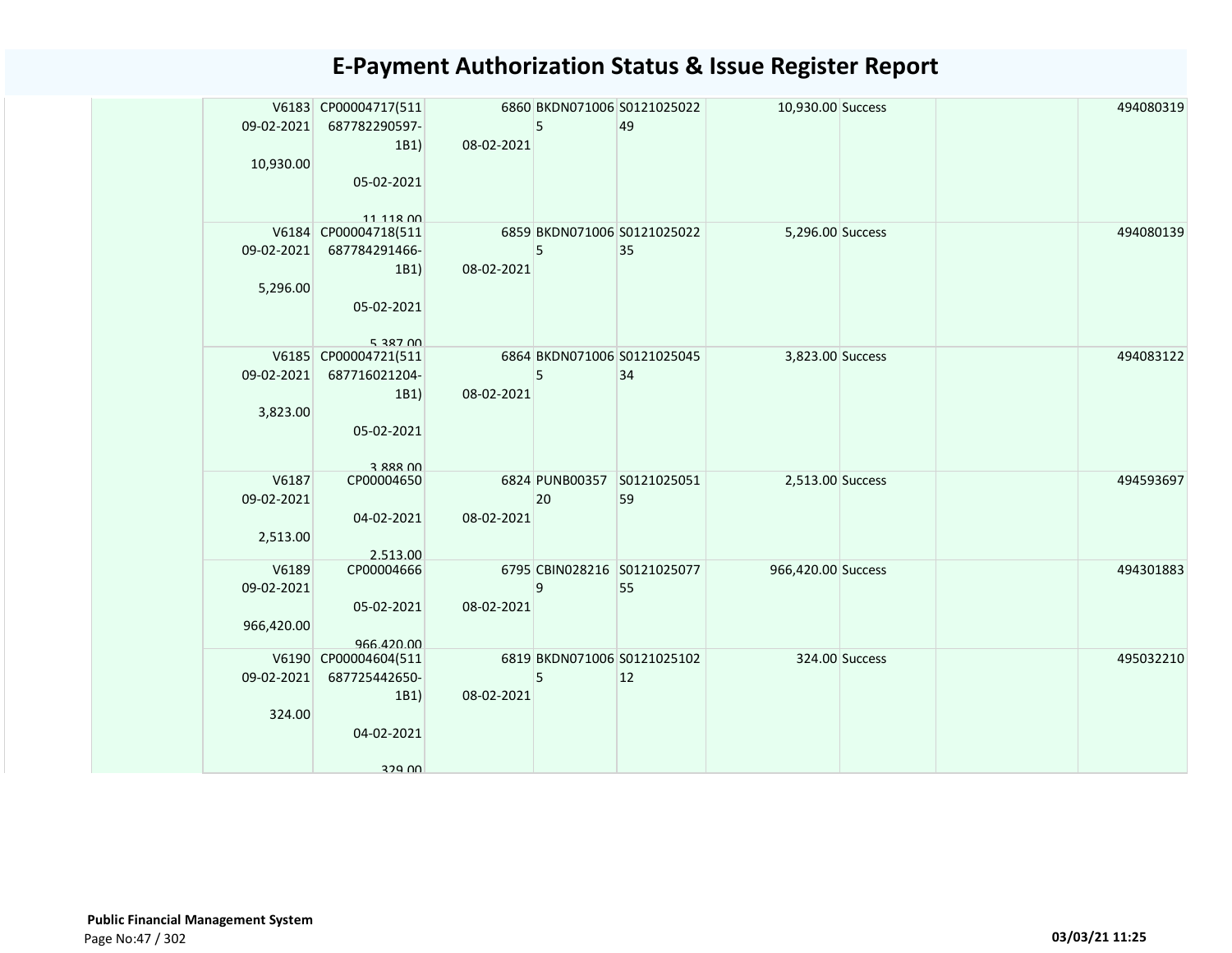|            | V6191 CP00004605(511              |            |                | 6818 BKDN071006 S0121025102 |                   | 413.00 Success | 495032544 |
|------------|-----------------------------------|------------|----------------|-----------------------------|-------------------|----------------|-----------|
| 09-02-2021 | 687733976560-                     |            | 5              | 25                          |                   |                |           |
|            | 1B1)                              | 08-02-2021 |                |                             |                   |                |           |
| 413.00     |                                   |            |                |                             |                   |                |           |
|            | 04-02-2021                        |            |                |                             |                   |                |           |
|            |                                   |            |                |                             |                   |                |           |
|            | 12000                             |            |                |                             |                   |                |           |
|            | V6192 CP00004607(511              |            |                | 6817 BKDN071006 S0121025102 | 18,186.00 Success |                | 495034222 |
| 09-02-2021 | 687783887346-                     |            | 5              | 75                          |                   |                |           |
|            | 1B1)                              | 08-02-2021 |                |                             |                   |                |           |
| 18,186.00  |                                   |            |                |                             |                   |                |           |
|            | 04-02-2021                        |            |                |                             |                   |                |           |
|            |                                   |            |                |                             |                   |                |           |
|            | 18 500 00<br>V6193 CP00004608(511 |            |                | 6816 BKDN071006 S0121025102 | 14,352.00 Success |                | 495032875 |
| 09-02-2021 | 687704520700-                     |            | 5              | 29                          |                   |                |           |
|            | 1B1)                              | 08-02-2021 |                |                             |                   |                |           |
| 14,352.00  |                                   |            |                |                             |                   |                |           |
|            | 04-02-2021                        |            |                |                             |                   |                |           |
|            |                                   |            |                |                             |                   |                |           |
|            | 14 599 00                         |            |                |                             |                   |                |           |
| V6194      | CP00004652                        |            |                | 6823 PUNB00605 S0121025103  | 84,155.00 Success |                | 495036227 |
| 09-02-2021 |                                   |            | 00             | 50                          |                   |                |           |
|            | 04-02-2021                        | 08-02-2021 |                |                             |                   |                |           |
| 84,155.00  |                                   |            |                |                             |                   |                |           |
|            | 85.872.00                         |            |                |                             |                   |                |           |
| V6195      | CP00004656                        |            |                | 6820 PUNB00605 S0121025103  | 38,720.00 Success |                | 495034860 |
| 09-02-2021 |                                   |            | 00             | 21                          |                   |                |           |
|            | 04-02-2021                        | 08-02-2021 |                |                             |                   |                |           |
| 38,720.00  | 38.720.00                         |            |                |                             |                   |                |           |
| V6196      | CP00004655                        |            |                | 6821 ALLA021235 S0121025103 | 4,194.00 Success  |                | 495036615 |
| 09-02-2021 |                                   |            | $\overline{7}$ | 55                          |                   |                |           |
|            | 04-02-2021                        | 08-02-2021 |                |                             |                   |                |           |
| 4,194.00   |                                   |            |                |                             |                   |                |           |
|            | 4.368.00                          |            |                |                             |                   |                |           |
| V6197      | CP00004654                        |            |                | 6822 ALLA021235 S0121025103 | 29,925.00 Success |                | 495038976 |
| 09-02-2021 |                                   |            | $\overline{7}$ | 62                          |                   |                |           |
|            | 04-02-2021                        | 08-02-2021 |                |                             |                   |                |           |
| 29,925.00  |                                   |            |                |                             |                   |                |           |
|            | 30.975.00                         |            |                |                             |                   |                |           |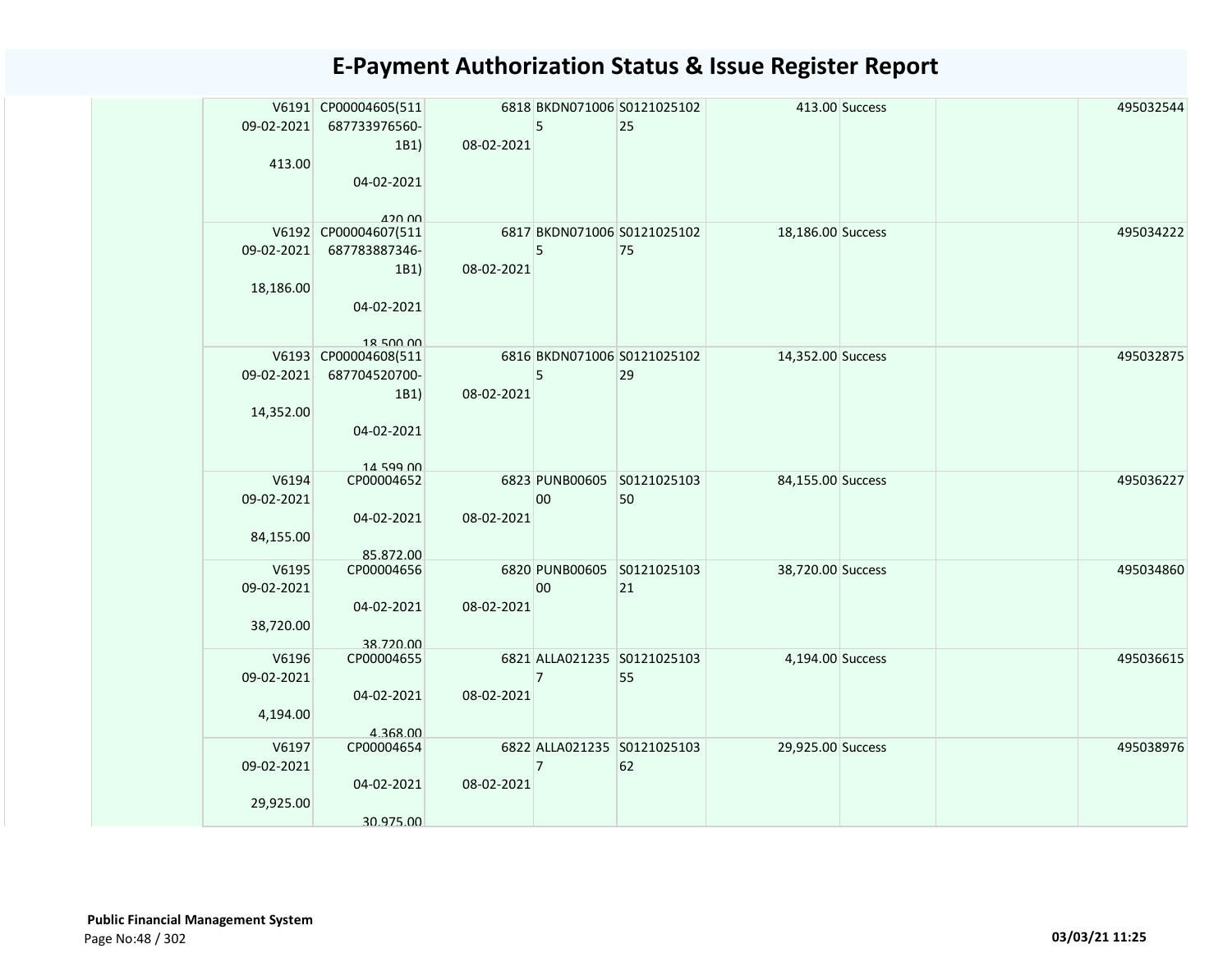| V6199      | CP00004649               |            |                | 6826 PUNB00357 S0121025159   | 31,760.00 Success  |  | 495345133 |
|------------|--------------------------|------------|----------------|------------------------------|--------------------|--|-----------|
| 09-02-2021 |                          |            | 20             | 34                           |                    |  |           |
|            | 04-02-2021               | 08-02-2021 |                |                              |                    |  |           |
| 31,760.00  |                          |            |                |                              |                    |  |           |
| V6200      | 31.760.00<br>CP00004645  |            |                | 6809 PUNB04408 S0121025153   | 305,760.00 Success |  | 495282904 |
| 09-02-2021 |                          |            | 00             | 96                           |                    |  |           |
|            | 04-02-2021               | 08-02-2021 |                |                              |                    |  |           |
| 305,760.00 |                          |            |                |                              |                    |  |           |
|            | 312.000.00               |            |                |                              |                    |  |           |
|            | V6201 CP00004588(511     |            |                | 6798 CORP000014 S0121025152  | 1,617.00 Success   |  | 495282678 |
| 09-02-2021 | 687783149466-            |            | $\vert$ 1      | 48                           |                    |  |           |
|            | 1B1)                     | 08-02-2021 |                |                              |                    |  |           |
| 1,617.00   |                          |            |                |                              |                    |  |           |
|            | 04-02-2021               |            |                |                              |                    |  |           |
|            | 1 644 00                 |            |                |                              |                    |  |           |
|            | V6202 CP00004591(511     |            |                | 6800 SBIN002034 S0121025151  | 1,426.00 Success   |  | 495340309 |
| 09-02-2021 | 687723849821-            |            | $\overline{7}$ | 59                           |                    |  |           |
|            | 1B1)                     | 08-02-2021 |                |                              |                    |  |           |
| 1,426.00   |                          |            |                |                              |                    |  |           |
|            | 04-02-2021               |            |                |                              |                    |  |           |
|            | 1 450 00                 |            |                |                              |                    |  |           |
|            | V6203 CP00004592(511     |            |                | 6799 SBIN002034 S0121025150  | 4,778.00 Success   |  | 495281857 |
| 09-02-2021 | 687739832232-            |            | $\overline{7}$ | 24                           |                    |  |           |
|            | 1B1)                     | 08-02-2021 |                |                              |                    |  |           |
| 4,778.00   |                          |            |                |                              |                    |  |           |
|            | 04-02-2021               |            |                |                              |                    |  |           |
|            | $A$ R <sub>60</sub> 00   |            |                |                              |                    |  |           |
|            | V6204 CP00004594(511     |            |                | 6803 IDIB000N157 S0121025151 | 3,185.00 Success   |  | 495313041 |
|            | 09-02-2021 687788256871- |            |                | 66                           |                    |  |           |
|            | 1B1)                     | 08-02-2021 |                |                              |                    |  |           |
| 3,185.00   |                          |            |                |                              |                    |  |           |
|            | 04-02-2021               |            |                |                              |                    |  |           |
|            | 3 240 00                 |            |                |                              |                    |  |           |
|            |                          |            |                |                              |                    |  |           |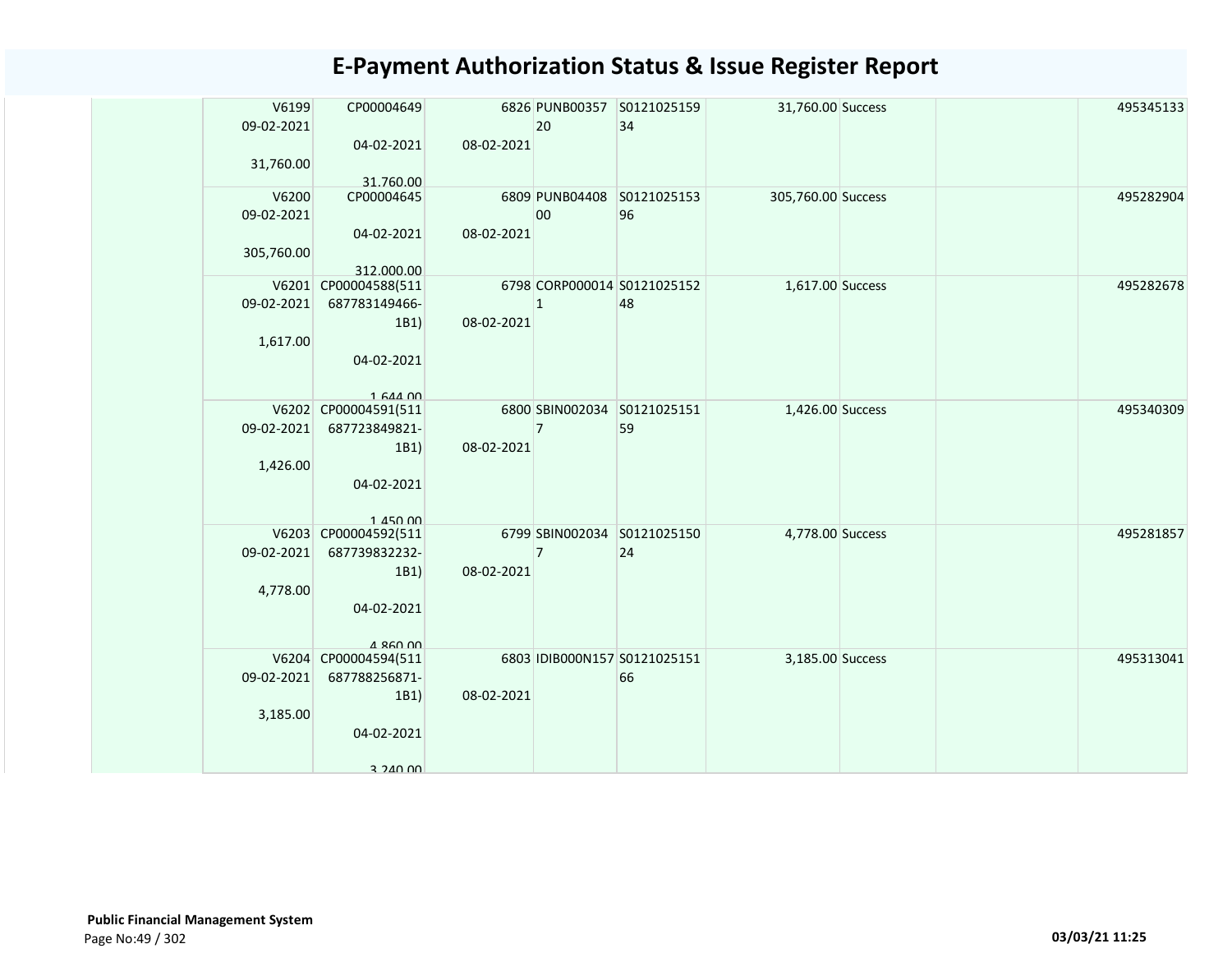|            | V6205 CP00004595(511                           |            |   | 6802 IDIB000N157 S0121025152      | 4,778.00 Success  |               | 495340749 |
|------------|------------------------------------------------|------------|---|-----------------------------------|-------------------|---------------|-----------|
| 09-02-2021 | 687745379292-                                  |            |   | 37                                |                   |               |           |
|            | 1B1)                                           | 08-02-2021 |   |                                   |                   |               |           |
| 4,778.00   |                                                |            |   |                                   |                   |               |           |
|            | 04-02-2021                                     |            |   |                                   |                   |               |           |
|            |                                                |            |   |                                   |                   |               |           |
|            | $A$ R <sub>60</sub> 00<br>V6206 CP00004596(511 |            |   | 6801 ORBC010017 S0121025150       | 295.00 Success    |               | 495282084 |
| 09-02-2021 | 687703806441-                                  |            | 9 | 59                                |                   |               |           |
|            | 1B1)                                           | 08-02-2021 |   |                                   |                   |               |           |
| 295.00     |                                                |            |   |                                   |                   |               |           |
|            | 04-02-2021                                     |            |   |                                   |                   |               |           |
|            |                                                |            |   |                                   |                   |               |           |
|            | ann uu                                         |            |   |                                   |                   |               |           |
| 09-02-2021 | V6207 CP00004606(511<br>687715093762-          |            | 5 | 6810 BKDN071006 S0121025141<br>99 | 17,679.00 Success |               | 495337401 |
|            | 1B1)                                           | 08-02-2021 |   |                                   |                   |               |           |
| 17,679.00  |                                                |            |   |                                   |                   |               |           |
|            | 04-02-2021                                     |            |   |                                   |                   |               |           |
|            |                                                |            |   |                                   |                   |               |           |
|            | 18 000 00                                      |            |   |                                   |                   |               |           |
|            | V6208 CP00004609(511                           |            |   | 6815 BKDN071006 S0121025109       | 1,377.00 Success  |               | 495307511 |
| 09-02-2021 | 687711687538-                                  |            | 5 | 52                                |                   |               |           |
|            | 1B1)                                           | 08-02-2021 |   |                                   |                   |               |           |
| 1,377.00   |                                                |            |   |                                   |                   |               |           |
|            | 04-02-2021                                     |            |   |                                   |                   |               |           |
|            |                                                |            |   |                                   |                   |               |           |
|            | $1$ $100$ $00$<br>V6209 CP00004612(511         |            |   | 6808 BKDN071006 S0121025150       |                   | 79.00 Success | 495310894 |
| 09-02-2021 | 687706159721-                                  |            | 5 | 55                                |                   |               |           |
|            | 1B1)                                           | 08-02-2021 |   |                                   |                   |               |           |
| 79.00      |                                                |            |   |                                   |                   |               |           |
|            | 04-02-2021                                     |            |   |                                   |                   |               |           |
|            |                                                |            |   |                                   |                   |               |           |
|            | 80.00                                          |            |   |                                   |                   |               |           |
| 09-02-2021 | V6210 CP00004613(511                           |            |   | 6807 BKDN071006 S0121025152<br>29 | 22,856.00 Success |               | 495340549 |
|            | 687737421139-<br>1B1)                          | 08-02-2021 | 5 |                                   |                   |               |           |
| 22,856.00  |                                                |            |   |                                   |                   |               |           |
|            | 04-02-2021                                     |            |   |                                   |                   |               |           |
|            |                                                |            |   |                                   |                   |               |           |
|            | 23 250 00                                      |            |   |                                   |                   |               |           |
|            |                                                |            |   |                                   |                   |               |           |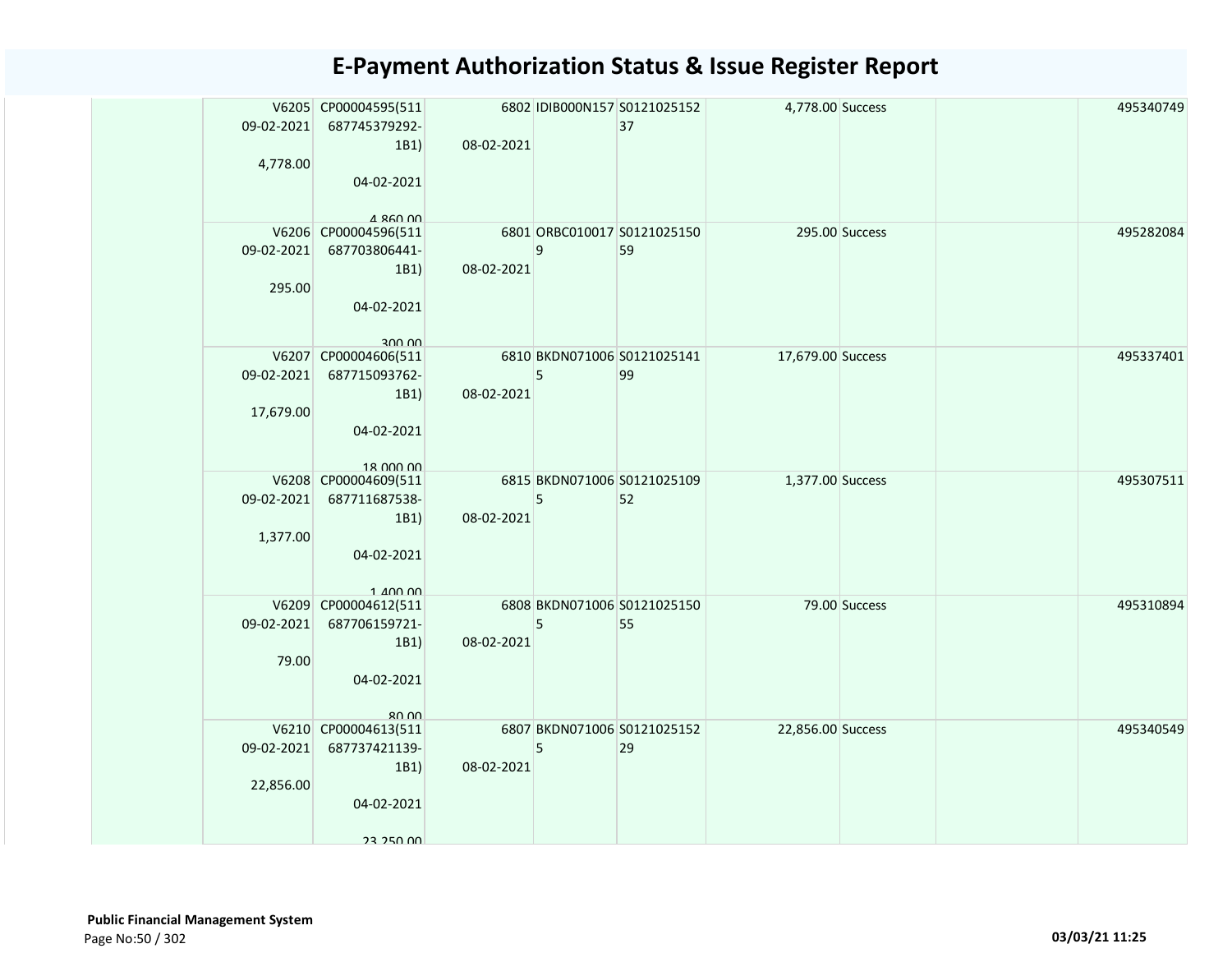|            | V6211 CP00004614(511     |            |                | 6806 BKDN071006 S0121025151 | 11,797.00 Success |  | 495340430 |
|------------|--------------------------|------------|----------------|-----------------------------|-------------------|--|-----------|
|            | 09-02-2021 687739749016- |            | 5              | 71                          |                   |  |           |
| 11,797.00  | 1B1)                     | 08-02-2021 |                |                             |                   |  |           |
|            | 04-02-2021               |            |                |                             |                   |  |           |
|            |                          |            |                |                             |                   |  |           |
|            | 12,000,00                |            |                |                             |                   |  |           |
|            | V6212 CP00004615(511     |            |                | 6805 BKDN071006 S0121025152 | 15,925.00 Success |  | 495313168 |
|            | 09-02-2021 687775581102- |            | 5              | 25                          |                   |  |           |
|            | 1B1)                     | 08-02-2021 |                |                             |                   |  |           |
| 15,925.00  | 04-02-2021               |            |                |                             |                   |  |           |
|            |                          |            |                |                             |                   |  |           |
|            | 16 200 00                |            |                |                             |                   |  |           |
|            | V6213 CP00004616(511     |            |                | 6804 BKDN071006 S0121025151 | 2,449.00 Success  |  | 495282306 |
|            | 09-02-2021 687746476531- |            | 5              | 28                          |                   |  |           |
|            | 1B1)                     | 08-02-2021 |                |                             |                   |  |           |
| 2,449.00   | 04-02-2021               |            |                |                             |                   |  |           |
|            |                          |            |                |                             |                   |  |           |
|            | $2.475$ $00$             |            |                |                             |                   |  |           |
|            | V6214 CP00004617(511     |            |                | 6797 CORP000014 S0121025157 | 1,826.00 Success  |  | 495345002 |
| 09-02-2021 | 687735073641-            |            | $\overline{1}$ | 06                          |                   |  |           |
|            | 1B1)                     | 08-02-2021 |                |                             |                   |  |           |
| 1,826.00   | 04-02-2021               |            |                |                             |                   |  |           |
|            |                          |            |                |                             |                   |  |           |
|            | $1.859$ $00$             |            |                |                             |                   |  |           |
|            | V6215 CP00004618(511     |            |                | 6796 CORP000014 S0121025157 | 1,768.00 Success  |  | 495313771 |
|            | 09-02-2021 687734271460- |            | $\mathbf{1}$   | 12                          |                   |  |           |
| 1,768.00   | 1B1)                     | 08-02-2021 |                |                             |                   |  |           |
|            | 04-02-2021               |            |                |                             |                   |  |           |
|            |                          |            |                |                             |                   |  |           |
|            | 1.800.00                 |            |                |                             |                   |  |           |
|            | V6216 CP00004636(511     |            |                | 6814 KKBK000022 S0121025110 | 15,758.00 Success |  | 495307636 |
|            | 09-02-2021 687778843663- | 08-02-2021 | $\pmb{0}$      | 25                          |                   |  |           |
| 15,758.00  | 1B1)                     |            |                |                             |                   |  |           |
|            | 04-02-2021               |            |                |                             |                   |  |           |
|            |                          |            |                |                             |                   |  |           |
|            | 16 029 00                |            |                |                             |                   |  |           |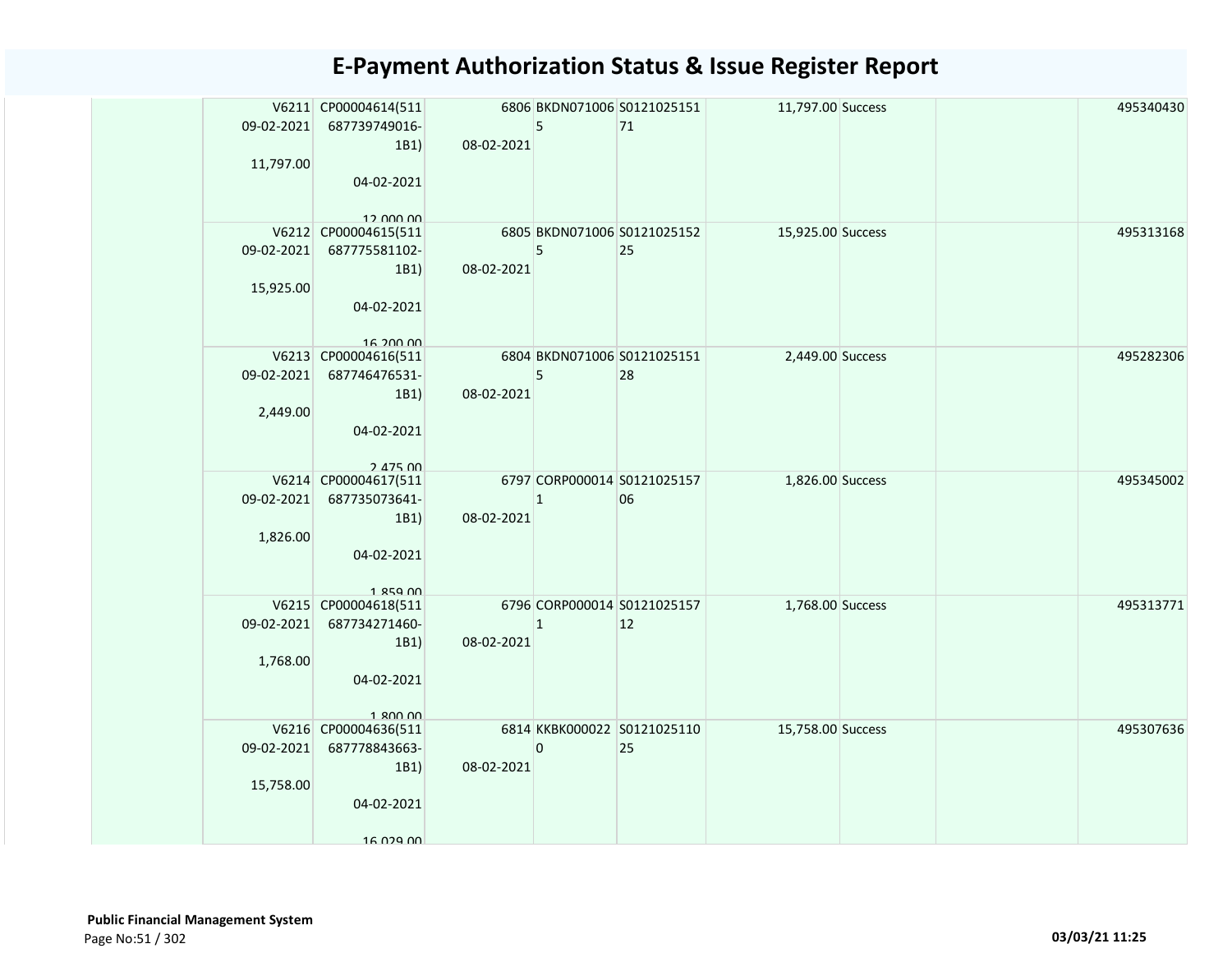|            | V6217 CP00004637(511             |            |              | 6813 KKBK000022 S0121025141  | 16,162.00 Success  |  | 495334867 |
|------------|----------------------------------|------------|--------------|------------------------------|--------------------|--|-----------|
| 09-02-2021 | 687799169044-                    |            | 0            | 05                           |                    |  |           |
|            | 1B1)                             | 08-02-2021 |              |                              |                    |  |           |
| 16,162.00  |                                  |            |              |                              |                    |  |           |
|            | 04-02-2021                       |            |              |                              |                    |  |           |
|            |                                  |            |              |                              |                    |  |           |
|            | 16 440 00                        |            |              |                              |                    |  |           |
|            | V6218 CP00004659(511             |            |              | 6811 IDIB000N157 S0121025141 | 4,695.00 Success   |  | 495307744 |
| 09-02-2021 | 687797644113-                    |            |              | 57                           |                    |  |           |
|            | 1B1)                             | 08-02-2021 |              |                              |                    |  |           |
| 4,695.00   |                                  |            |              |                              |                    |  |           |
|            | 05-02-2021                       |            |              |                              |                    |  |           |
|            |                                  |            |              |                              |                    |  |           |
|            | A 775 00<br>V6219 CP00004730(GPF |            |              | 6929 SBIN000058 S0121025140  | 70,000.00 Success  |  | 495334469 |
| 09-02-2021 | $_202102213)$                    |            | $\mathbf{3}$ | 61                           |                    |  |           |
|            |                                  | 09-02-2021 |              |                              |                    |  |           |
| 70,000.00  | 08-02-2021                       |            |              |                              |                    |  |           |
|            |                                  |            |              |                              |                    |  |           |
|            | 70,000,00                        |            |              |                              |                    |  |           |
|            | V6223 CP00004738(511             |            |              | 6912 ICIC0003490 S0121025140 | 2,452.00 Success   |  | 495334721 |
| 09-02-2021 | 687715947428-                    |            |              | 69                           |                    |  |           |
|            | 1B1)                             | 09-02-2021 |              |                              |                    |  |           |
| 2,452.00   |                                  |            |              |                              |                    |  |           |
|            | 08-02-2021                       |            |              |                              |                    |  |           |
|            |                                  |            |              |                              |                    |  |           |
|            | 2.500,00<br>V6224 CP00004753(GPF |            |              | 6927 CBIN028216 S0121025139  | 800,000.00 Success |  | 495334254 |
| 09-02-2021 | $_2$ 02102214)                   |            | 9            | 71                           |                    |  |           |
|            |                                  | 09-02-2021 |              |                              |                    |  |           |
| 800,000.00 | 09-02-2021                       |            |              |                              |                    |  |           |
|            |                                  |            |              |                              |                    |  |           |
|            | 800,000,00                       |            |              |                              |                    |  |           |
| V6227      | CP00004751                       |            |              | 6928 SBIN007071 S0121025199  | 4,750.00 Success   |  | 495597785 |
| 09-02-2021 |                                  |            | 9            | 60                           |                    |  |           |
|            | 09-02-2021                       | 09-02-2021 |              |                              |                    |  |           |
| 4,750.00   |                                  |            |              |                              |                    |  |           |
|            | 4.916.00                         |            |              |                              |                    |  |           |
| V6229      | CP00004672                       |            |              | 6873 CBIN028216 S0121025193  | 10,022.00 Success  |  | 495597199 |
| 09-02-2021 |                                  |            | 9            | 77                           |                    |  |           |
|            | 05-02-2021                       | 08-02-2021 |              |                              |                    |  |           |
| 10,022.00  | 10.022.00                        |            |              |                              |                    |  |           |
|            |                                  |            |              |                              |                    |  |           |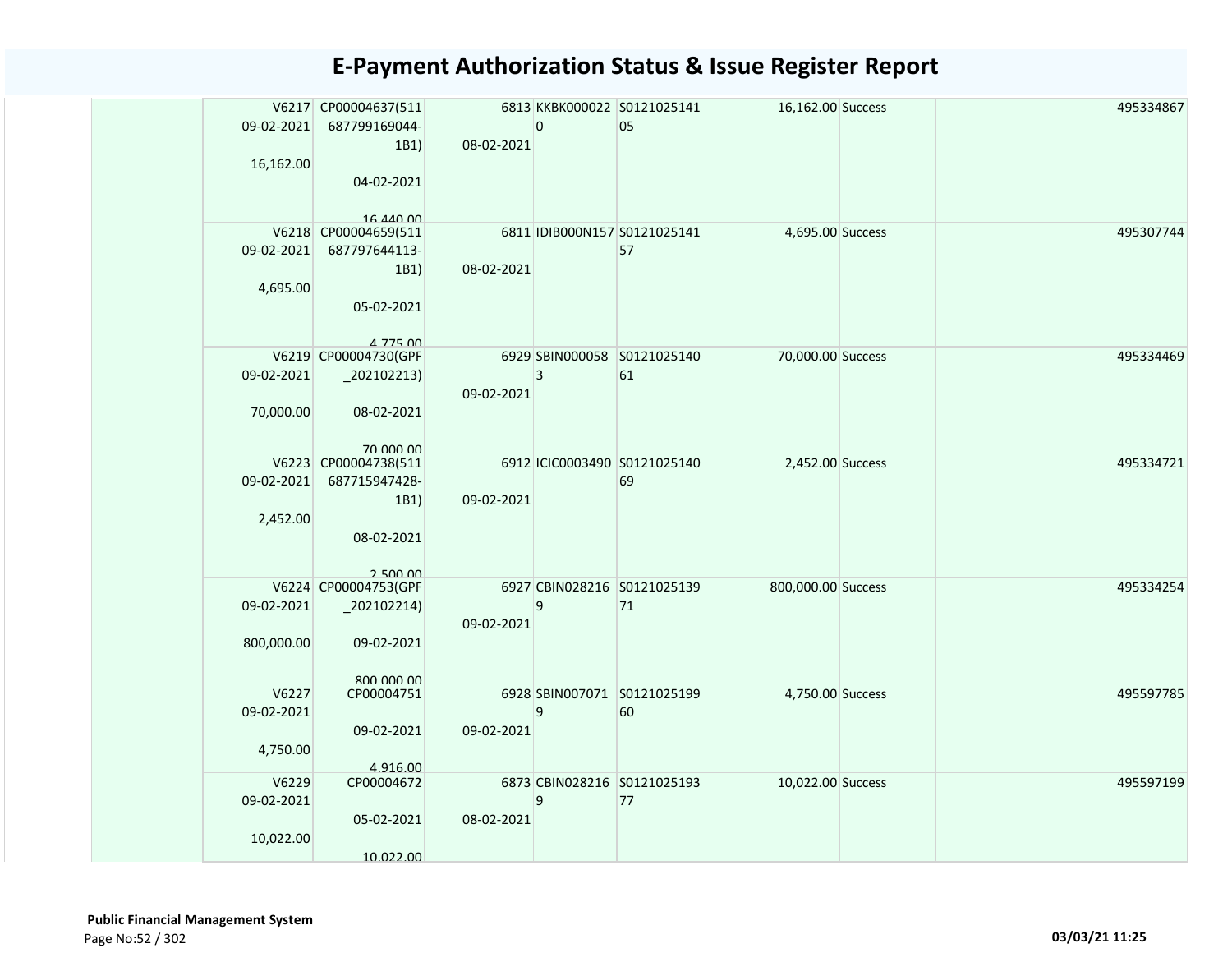|            | V6230 CP00004699(511 |            |              | 6863 CORP000014 S0121025218             | 5,574.00 Success  |  | 495601338 |
|------------|----------------------|------------|--------------|-----------------------------------------|-------------------|--|-----------|
| 09-02-2021 | 687715564039-        |            | $\mathbf{1}$ | 26                                      |                   |  |           |
|            | 1B1)                 | 08-02-2021 |              |                                         |                   |  |           |
| 5,574.00   |                      |            |              |                                         |                   |  |           |
|            | 05-02-2021           |            |              |                                         |                   |  |           |
|            | 5 670 00             |            |              |                                         |                   |  |           |
|            | V6231 CP00004722(511 |            |              | 6914 BKDN071006 S0121025217             | 24,574.00 Success |  | 495601230 |
| 09-02-2021 | 687760752945-        |            | 5            | 79                                      |                   |  |           |
|            | 1B1)                 | 09-02-2021 |              |                                         |                   |  |           |
| 24,574.00  | 05-02-2021           |            |              |                                         |                   |  |           |
|            |                      |            |              |                                         |                   |  |           |
|            | 24 997 00            |            |              |                                         |                   |  |           |
| V6232      | CP00004728           |            |              | 6902 SBIN001044 S0121025193             | 59,400.00 Success |  | 495597307 |
| 09-02-2021 |                      |            | $\mathbf{1}$ | 84<br>08-02-2021 UBIN055140 S0121025193 | 47,032.00 Success |  | 495597311 |
| 488,210.00 | 08-02-2021           |            | 6            | 85                                      |                   |  |           |
|            | 542,456.00           |            |              | SBIN000167 S0121025193                  | 54,000.00 Success |  | 495597316 |
|            |                      |            | 9            | 86                                      |                   |  |           |
|            |                      |            |              | YESB000017 S0121025193                  | 29,613.00 Success |  | 495597325 |
|            |                      |            | 2            | 87<br>PUNB03063 S0121025193             | 59,052.00 Success |  | 495597336 |
|            |                      |            | 00           | 88                                      |                   |  |           |
|            |                      |            |              | HDFC000058 S0121025193                  | 44,550.00 Success |  | 495597344 |
|            |                      |            | 6            | 89                                      |                   |  |           |
|            |                      |            |              | SBIN000058 S0121025193                  | 64,215.00 Success |  | 495597346 |
|            |                      |            | 3            | 90<br>SBIN000107 S0121025193            | 41,335.00 Success |  | 495597355 |
|            |                      |            | 8            | 91                                      |                   |  |           |
|            |                      |            |              | BKID000668 S0121025193                  | 30,658.00 Success |  | 495597360 |
|            |                      |            | 5            | 92                                      |                   |  |           |
|            |                      |            |              | ICIC0004115 S0121025193                 | 58,355.00 Success |  | 495597366 |
|            | V6235 CP00004737(511 |            |              | 93<br>6913 BKDN071006 S0121025217       | 49,153.00 Success |  | 495601123 |
| 09-02-2021 | 687748880057-        |            | 5            | 81                                      |                   |  |           |
|            | 1B1)                 | 09-02-2021 |              |                                         |                   |  |           |
| 49,153.00  |                      |            |              |                                         |                   |  |           |
|            | 08-02-2021           |            |              |                                         |                   |  |           |
|            |                      |            |              |                                         |                   |  |           |
|            | 50.000.00            |            |              |                                         |                   |  |           |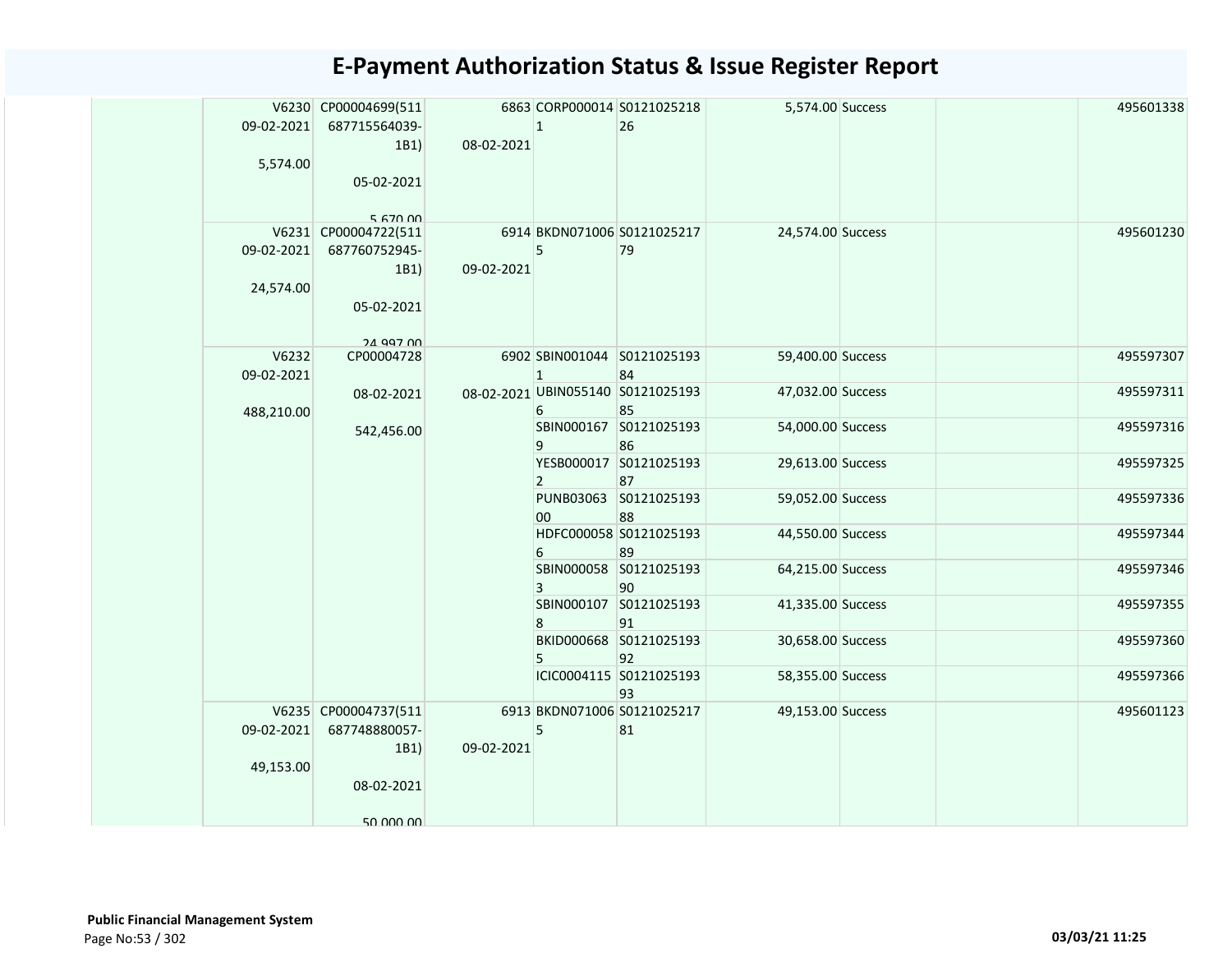|            | V6236 CP00004739(511                    |            |   | 6911 BKDN071006 S0121025214        | 19,619.00 Success |  | 495601004 |
|------------|-----------------------------------------|------------|---|------------------------------------|-------------------|--|-----------|
| 09-02-2021 | 687768646379-                           |            | 5 | 41                                 |                   |  |           |
| 19,619.00  | 1B1)                                    | 09-02-2021 |   |                                    |                   |  |           |
|            | 08-02-2021                              |            |   |                                    |                   |  |           |
|            |                                         |            |   |                                    |                   |  |           |
|            | 20 000 00                               |            |   |                                    |                   |  |           |
|            | V6237 CP00004740(511                    |            |   | 6910 HDFC000058 S0121025214        | 14,303.00 Success |  | 495597898 |
| 09-02-2021 | 687711634915-                           | 09-02-2021 | 5 | 06                                 |                   |  |           |
| 14,303.00  | 1B1)                                    |            |   |                                    |                   |  |           |
|            | 08-02-2021                              |            |   |                                    |                   |  |           |
|            |                                         |            |   |                                    |                   |  |           |
|            | 14 550 00                               |            |   |                                    |                   |  |           |
|            | V6238 CP00004741(511                    |            |   | 6909 HDFC000058 S0121025212        | 7,864.00 Success  |  | 495581282 |
| 09-02-2021 | 687792855444-<br>1B1)                   | 09-02-2021 | 5 | 03                                 |                   |  |           |
| 7,864.00   |                                         |            |   |                                    |                   |  |           |
|            | 08-02-2021                              |            |   |                                    |                   |  |           |
|            |                                         |            |   |                                    |                   |  |           |
|            | $R$ $000$ $00$                          |            |   |                                    |                   |  |           |
| 09-02-2021 | V6239 CP00004742(511                    |            |   | 6908 ICIC0003490 S0121025212<br>14 | 4,669.00 Success  |  | 495581394 |
|            | 687794305002-<br>1B1)                   | 09-02-2021 |   |                                    |                   |  |           |
| 4,669.00   |                                         |            |   |                                    |                   |  |           |
|            | 08-02-2021                              |            |   |                                    |                   |  |           |
|            |                                         |            |   |                                    |                   |  |           |
|            | 4 750 00                                |            |   | 6907 ICIC0003490 S0121025209       | 4,817.00 Success  |  | 495581092 |
| 09-02-2021 | V6240 CP00004743(511<br>687701004645-   |            |   | 59                                 |                   |  |           |
|            | 1B1)                                    | 09-02-2021 |   |                                    |                   |  |           |
| 4,817.00   |                                         |            |   |                                    |                   |  |           |
|            | 08-02-2021                              |            |   |                                    |                   |  |           |
|            |                                         |            |   |                                    |                   |  |           |
|            | $\Delta$ 900 00<br>V6241 CP00004744(511 |            |   | 6906 BKDN071006 S0121025209        | 3,912.00 Success  |  | 495581194 |
| 09-02-2021 | 687730464642-                           |            | 5 | 94                                 |                   |  |           |
|            | 1B1)                                    | 09-02-2021 |   |                                    |                   |  |           |
| 3,912.00   |                                         |            |   |                                    |                   |  |           |
|            | 08-02-2021                              |            |   |                                    |                   |  |           |
|            |                                         |            |   |                                    |                   |  |           |
|            | 3 979 UU                                |            |   |                                    |                   |  |           |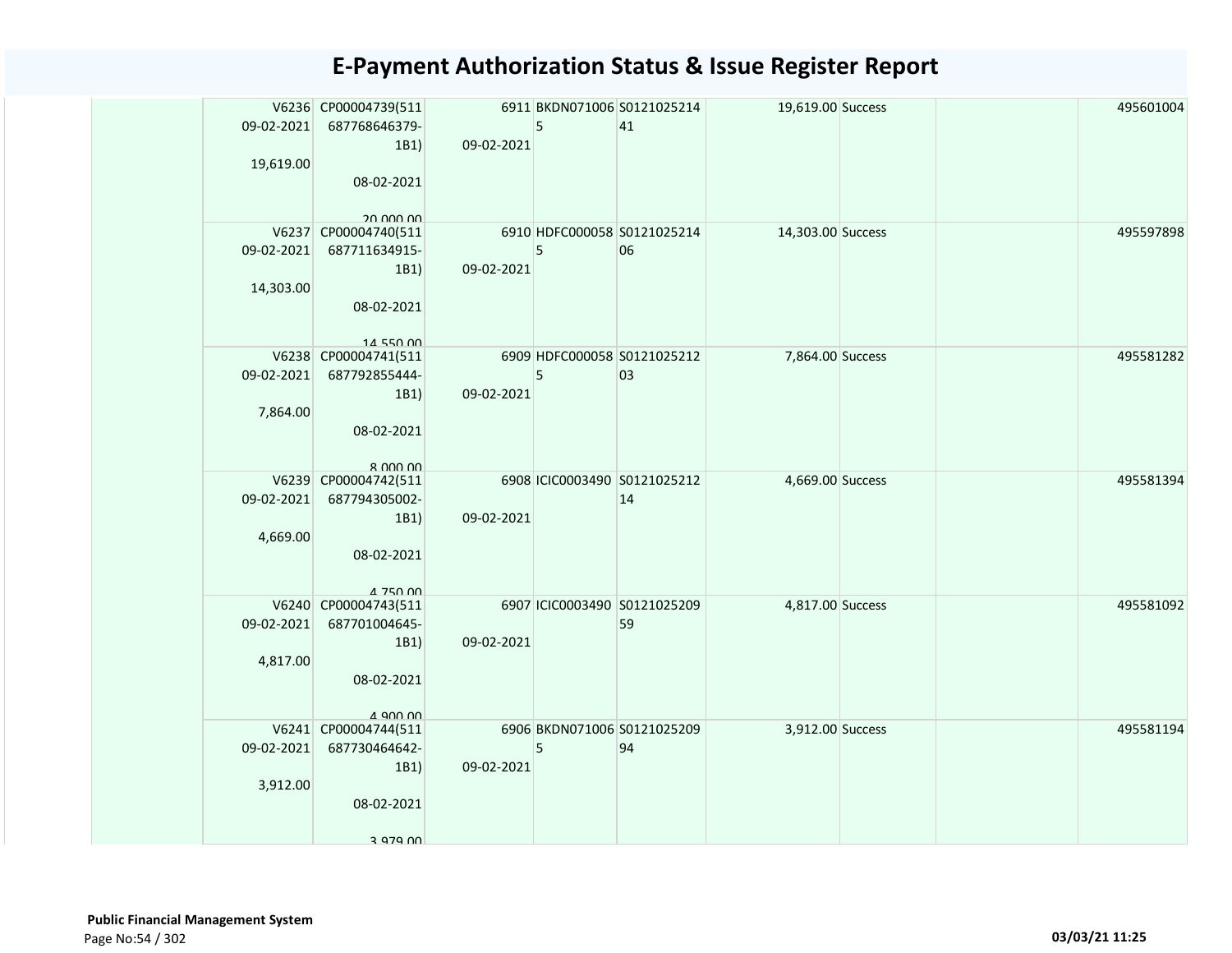| 09-02-2021<br>178,266.00 | V6243 CP00004757(511<br>687725969346-<br>1B1                                                            | 09-02-2021 | $\vert$ 1      | 6931 CORP000014 S0121025199<br>01 | 178,266.00 Success |  | 495597684 |
|--------------------------|---------------------------------------------------------------------------------------------------------|------------|----------------|-----------------------------------|--------------------|--|-----------|
|                          | 09-02-2021<br>181 507 00                                                                                |            |                |                                   |                    |  |           |
| 09-02-2021<br>4,892.00   | V6244 CP00004758(511<br>687753069843-<br>1B1)<br>09-02-2021                                             | 09-02-2021 | $\overline{7}$ | 6930 SBIN002034 S0121025198<br>94 | 4,892.00 Success   |  | 495597572 |
| 09-02-2021<br>1,231.00   | $A$ Q <sub>RO</sub> $n0$<br>V6245 CP00004759(511<br>687717807437-<br>1B1)<br>09-02-2021<br>$1.252$ $00$ | 09-02-2021 | 5              | 6936 BKDN071006 S0121025208<br>71 | 1,231.00 Success   |  | 495578587 |
| 09-02-2021<br>4,826.00   | V6246 CP00004760(511<br>687761178669-<br>1B1)<br>09-02-2021<br>A 888 00                                 | 09-02-2021 | 9              | 6934 ORBC010017 S0121025209<br>26 | 4,826.00 Success   |  | 495578853 |
| 09-02-2021<br>1,131.00   | V6247 CP00004761(511<br>687719086140-<br>1B1)<br>09-02-2021<br>1 150 00                                 | 09-02-2021 | 9              | 6935 ORBC010017 S0121025193<br>52 | 1,131.00 Success   |  | 495597111 |
| 09-02-2021<br>8,421.00   | V6248 CP00004762(511<br>687796298081-<br>1B1)<br>09-02-2021<br>8 571 00                                 | 09-02-2021 | 5              | 6933 BKDN071006 S0121025209<br>41 | 8,421.00 Success   |  | 495580970 |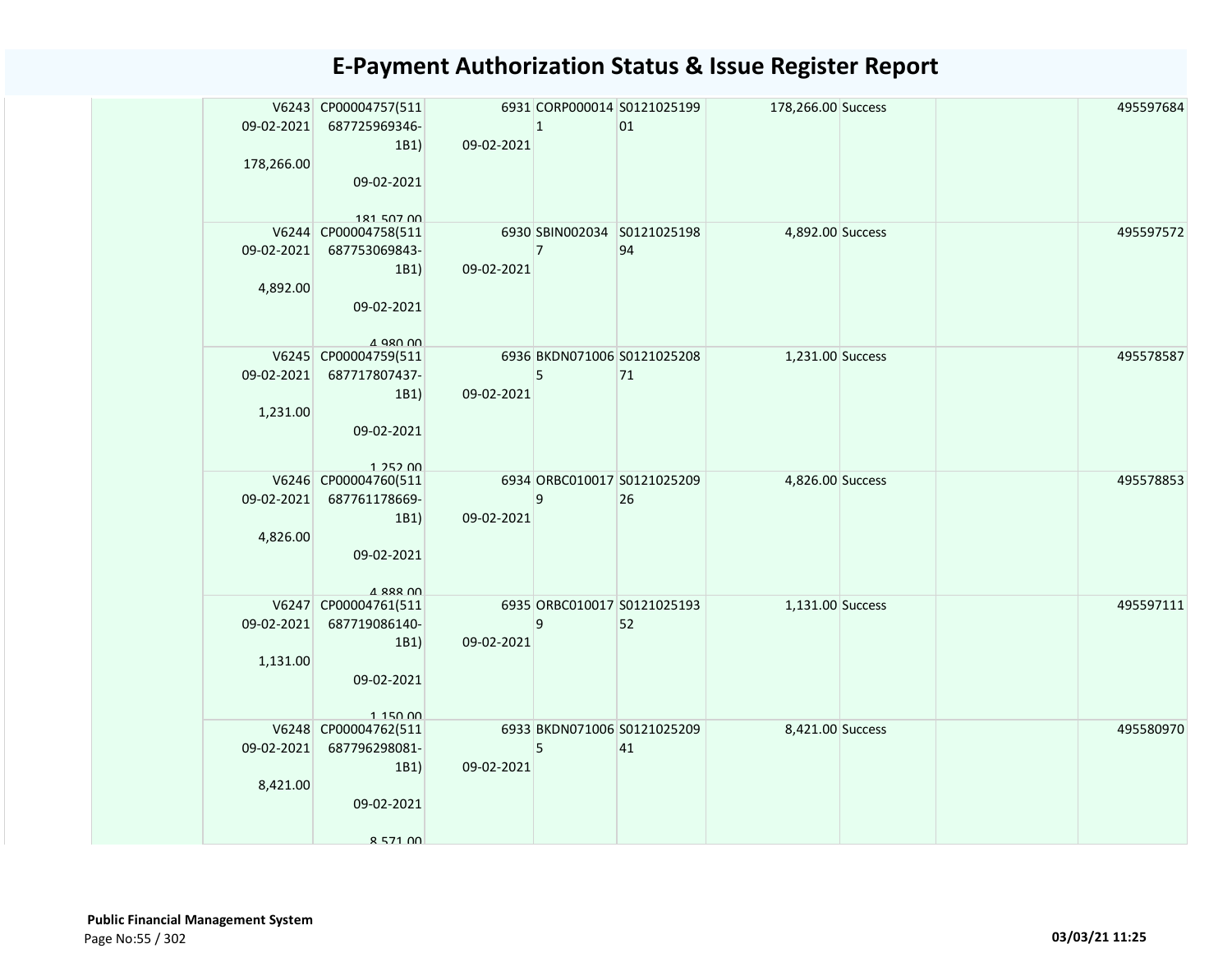|              | V6249 CP00004763(511      |            |    | 6937 BKDN071006 S0121025209 | 1,416.00 Success     |                | 495578713 |
|--------------|---------------------------|------------|----|-----------------------------|----------------------|----------------|-----------|
| 09-02-2021   | 687757244744-             |            | 5  | 11                          |                      |                |           |
|              | 1B1)                      | 09-02-2021 |    |                             |                      |                |           |
| 1,416.00     |                           |            |    |                             |                      |                |           |
|              | 09-02-2021                |            |    |                             |                      |                |           |
|              |                           |            |    |                             |                      |                |           |
|              | $1$ $A$ $A$ $\cap$ $\cap$ |            |    |                             |                      |                |           |
|              | V6250 CP00004764(511      |            |    | 6932 BKDN071006 S0121025208 |                      | 590.00 Success | 495578475 |
| 09-02-2021   | 687717709930-             |            | 5  | 54                          |                      |                |           |
|              | 1B1)                      | 09-02-2021 |    |                             |                      |                |           |
| 590.00       |                           |            |    |                             |                      |                |           |
|              | 09-02-2021                |            |    |                             |                      |                |           |
|              |                           |            |    |                             |                      |                |           |
|              | 600.00                    |            |    |                             |                      |                |           |
| V6252        | CP00004514                |            |    | 6922 KKBK000458 S0121021598 | 1,924,035.00 Success |                | 495731696 |
| 09-02-2021   |                           |            | 9  | 55                          |                      |                |           |
|              | 01-02-2021                | 09-02-2021 |    |                             |                      |                |           |
| 1,924,035.00 |                           |            |    |                             |                      |                |           |
|              | 1.991.545.00              |            |    |                             |                      |                |           |
|              | V6253 CP00004658(511      |            |    | 6812 BKDN071006 S0121025214 | 183,261.00 Success   |                | 495731801 |
| 09-02-2021   | 687755909449-             |            | 5  | 50                          |                      |                |           |
|              | 1B1)                      | 08-02-2021 |    |                             |                      |                |           |
| 183,261.00   |                           |            |    |                             |                      |                |           |
|              | 05-02-2021                |            |    |                             |                      |                |           |
|              |                           |            |    |                             |                      |                |           |
| V6255        | 186 420 00                |            |    | 6916 BKID000601 S0121025229 |                      |                |           |
|              | CP00004745                |            |    |                             | 1,246.00 Success     |                | 495735003 |
| 09-02-2021   |                           |            | 6  | 87                          |                      |                |           |
|              | 08-02-2021                | 09-02-2021 |    |                             |                      |                |           |
| 1,246.00     |                           |            |    |                             |                      |                |           |
| V6256        | 1.246.00<br>CP00004746    |            |    | 6917 CBIN028216 S0121025246 | 20,000.00 Success    |                | 495735257 |
| 09-02-2021   |                           |            | 9  | 12                          |                      |                |           |
|              |                           | 09-02-2021 |    |                             |                      |                |           |
|              | 08-02-2021                |            |    |                             |                      |                |           |
| 20,000.00    |                           |            |    |                             |                      |                |           |
| V6257        | 20.000.00<br>CP00004749   |            |    | 6920 PUNB02978 S0121025247  | 12,000.00 Success    |                | 495735583 |
| 09-02-2021   |                           |            | 00 | 64                          |                      |                |           |
|              | 08-02-2021                | 09-02-2021 |    |                             |                      |                |           |
| 12,000.00    |                           |            |    |                             |                      |                |           |
|              | 12.000.00                 |            |    |                             |                      |                |           |
|              |                           |            |    |                             |                      |                |           |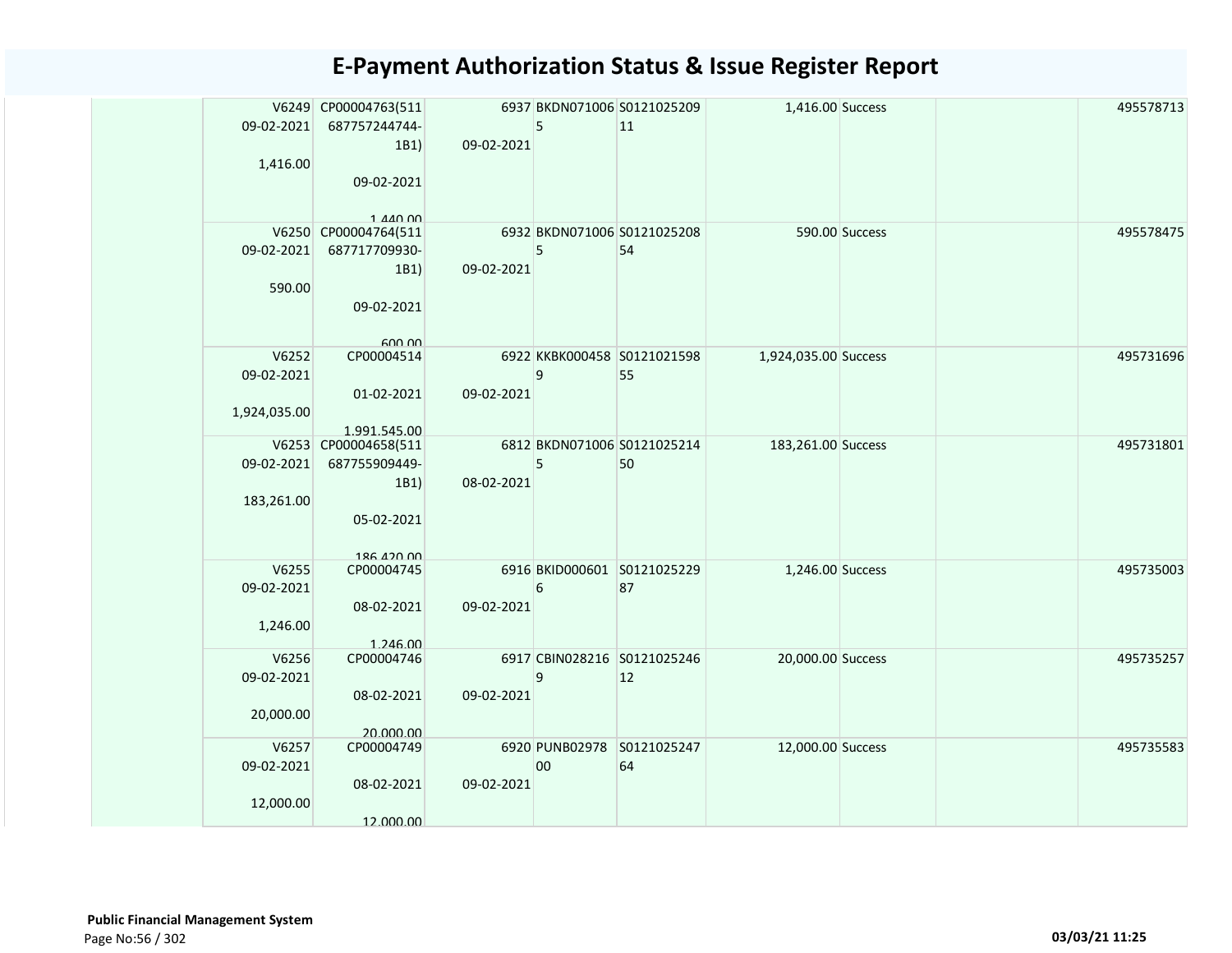|                             | V6258<br>09-02-2021<br>30,000.00    | CP00004747<br>08-02-2021<br>30.000.00                                     | 09-02-2021 |                | 6918 ICIC0000827 S0121025246<br>58 | 30,000.00 Success    |  | 495735477 |
|-----------------------------|-------------------------------------|---------------------------------------------------------------------------|------------|----------------|------------------------------------|----------------------|--|-----------|
|                             | V6259<br>09-02-2021<br>18,000.00    | CP00004748<br>08-02-2021<br>18.000.00                                     | 09-02-2021 | $\overline{3}$ | 6915 HDFC000184 S0121025220<br>63  | 18,000.00 Success    |  | 495731903 |
|                             | V6260<br>09-02-2021<br>12,000.00    | CP00004750<br>08-02-2021<br>12.000.00                                     | 09-02-2021 | 3              | 6919 HDFC000062 S0121025246<br>15  | 12,000.00 Success    |  | 495735372 |
|                             | V6262<br>09-02-2021<br>1,868,922.00 | CP00004651<br>04-02-2021<br>1.901.145.00                                  | 08-02-2021 | 6              | 6825 UBIN053078 S0121025159<br>70  | 1,868,922.00 Success |  | 495794318 |
| 225428 [Section<br>Officer] | 09-02-2021<br>1,900,000.00          | V6134 CP00000393(GPF<br>$_2$ 02102019)<br>08-02-2021                      | 08-02-2021 | 00             | 6874 PUNB00149 S0121024779<br>15   | 1,900,000.00 Success |  | 491260390 |
|                             | V6220<br>09-02-2021<br>13,343.00    | 1 900 000 00<br>CP00000397<br>08-02-2021<br>13.343.00                     | 08-02-2021 |                | 6876 ICIC0001133 S0121025159<br>32 | 13,343.00 Success    |  | 495313894 |
|                             | V6222<br>09-02-2021<br>1,081.00     | CP00000398<br>08-02-2021<br>1.081.00                                      | 08-02-2021 | $\overline{7}$ | 6875 BKID000600 S0121025142<br>06  | 1,081.00 Success     |  | 495310661 |
|                             | 09-02-2021<br>185,795.00            | V6228 CP00000392(511<br>687737823116-<br>2B1)<br>05-02-2021<br>188 999 NO | 08-02-2021 | 25             | 6880 ANDB00000 S0121025176<br>59   | 185,795.00 Success   |  | 495593520 |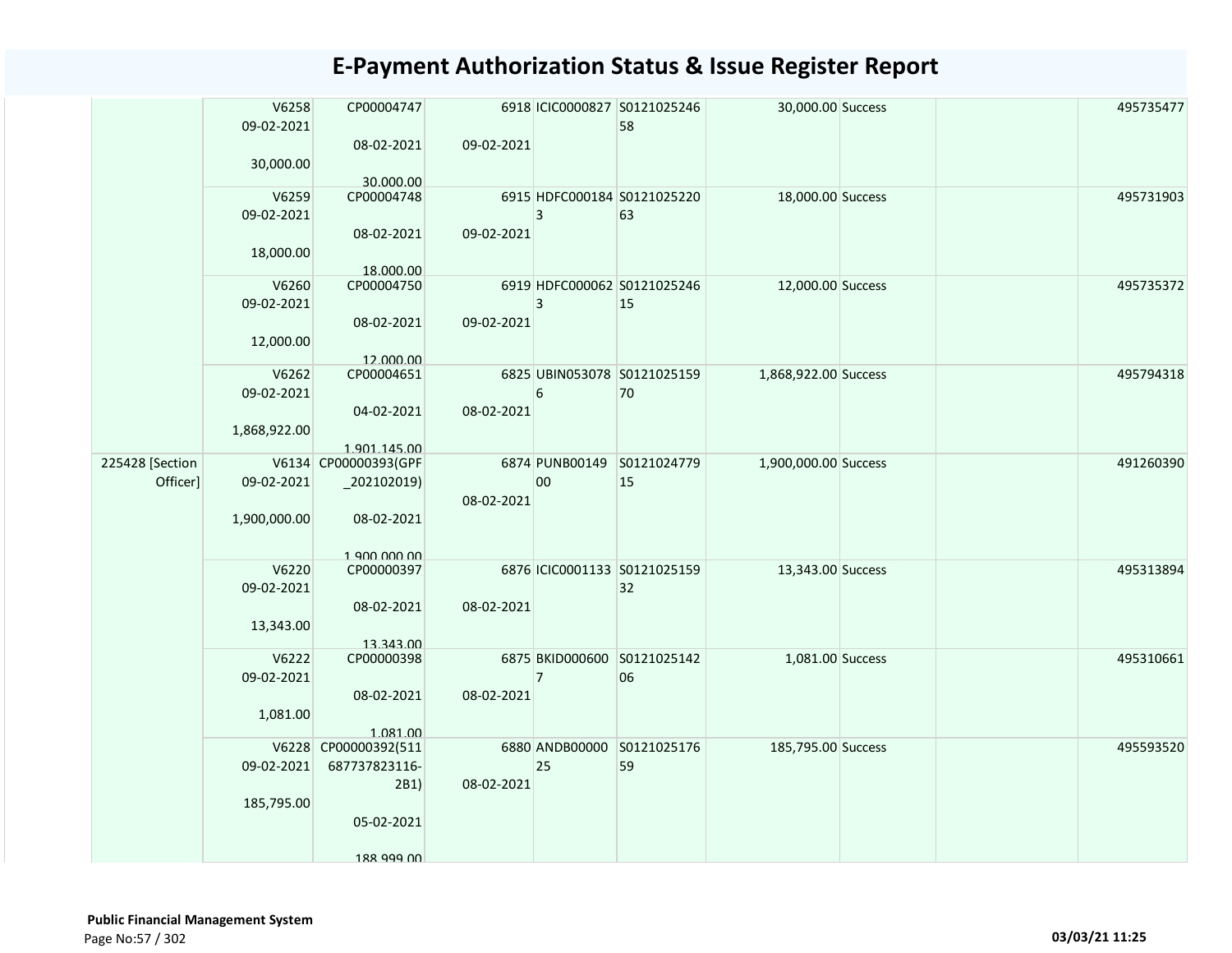|                                           | V6233<br>09-02-2021<br>1,501.00   | CP00000396<br>08-02-2021<br>1.501.00                           | 08-02-2021 | $\mathbf{1}$   | 6877 SBIN003172 S0121025176<br>75  | 1,501.00 Success   |  | 495593707 |
|-------------------------------------------|-----------------------------------|----------------------------------------------------------------|------------|----------------|------------------------------------|--------------------|--|-----------|
|                                           | V6234<br>09-02-2021<br>141,683.00 | CP00000394<br>08-02-2021<br>141.683.00                         | 08-02-2021 | 00             | 6879 PUNB00149 S0121025176<br>84   | 141,683.00 Success |  | 495593855 |
|                                           | V6242<br>09-02-2021<br>182,238.00 | CP00000399<br>08-02-2021<br>189.231.00                         | 09-02-2021 | $\overline{2}$ | 6938 SBIN003218 S0121025176<br>93  | 182,238.00 Success |  | 495593956 |
| 225429 [Section<br>Officer]               | V6177<br>09-02-2021<br>407,262.00 | CP00000510<br>08-02-2021<br>414.283.00                         | 08-02-2021 |                | 6870 ICIC0000007 S0121025009<br>22 | 407,262.00 Success |  | 494005310 |
|                                           | 09-02-2021<br>23,556.00           | V6178 CP00000511(ELE<br>2021020002)<br>08-02-2021<br>23 556 00 | 08-02-2021 | 9              | 6904 CBIN028216 S0121025008<br>56  | 23,556.00 Success  |  | 494002813 |
|                                           | V6188<br>09-02-2021<br>749,970.00 | CP00000509<br>05-02-2021<br>749.970.00                         | 05-02-2021 | 3              | 6736 SBIN005020 S0121025078<br>23  | 749,970.00 Success |  | 494304126 |
| 225438 [Asstt<br><b>Accounts Officer]</b> | V6143<br>09-02-2021<br>39,561.00  | CP00000421<br>08-02-2021<br>39.561.00                          | 09-02-2021 | 3              | 6923 SBIN000058 S0121024956<br>93  | 39,561.00 Success  |  | 493206042 |
|                                           | V6186<br>09-02-2021<br>3,596.00   | CP00000420<br>08-02-2021<br>3.658.00                           | 08-02-2021 | 4              | 6861 SYNB000900 S0121025046<br>28  | 3,596.00 Success   |  | 494083450 |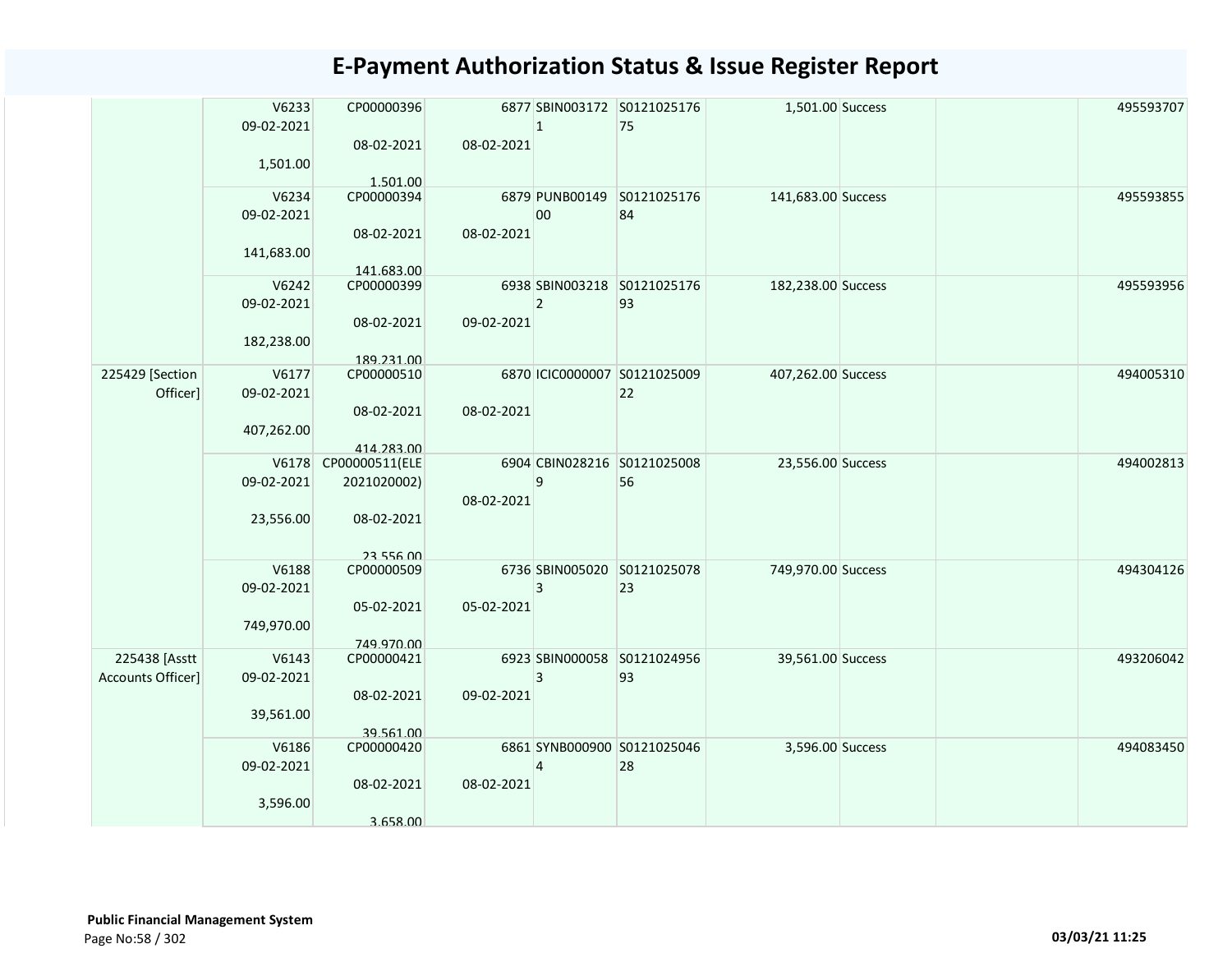|   |                               | V6198<br>09-02-2021 | CP00000423               |            | T              | 6939 RBISOGSTPM S0121025103<br>17 | 2,214.00 Success  |                | 495034551 |
|---|-------------------------------|---------------------|--------------------------|------------|----------------|-----------------------------------|-------------------|----------------|-----------|
|   |                               | 2,214.00            | 09-02-2021<br>2.214.00   | 09-02-2021 |                |                                   |                   |                |           |
|   |                               | V6254<br>09-02-2021 | CP00000422<br>08-02-2021 | 09-02-2021 | 9              | 6924 CBIN028216 S0121025245<br>86 | 4,103.00 Success  |                | 495735157 |
|   |                               | 4,103.00            | 4.103.00                 |            |                |                                   |                   |                |           |
|   |                               | V6261<br>09-02-2021 | CP00000418               |            | 3              | 6794 KKBK000460 S0121025265<br>11 | 4,610.00 Success  |                | 495735685 |
|   |                               | 4,610.00            | 04-02-2021<br>4.610.00   | 08-02-2021 |                |                                   |                   |                |           |
| 8 | <b>Issue Date: 10-02-2021</b> |                     |                          |            |                |                                   | 93,387.00         |                |           |
|   | 225428 [Section<br>Officer]   | V6264<br>10-02-2021 | CP00000400               |            | $\mathbf{1}$   | 6943 SBIN003172 S0121025725<br>87 | 40,000.00 Success |                | 510678679 |
|   |                               | 40,000.00           | 09-02-2021               | 10-02-2021 |                |                                   |                   |                |           |
|   | 225438 [Asstt                 | V6263               | 40.000.00<br>CP00000419  |            |                | 6793 HDFC000056 S0121025726       | 53,387.00 Success |                | 510678873 |
|   | Accounts Officer]             | 10-02-2021          |                          |            | 3              | 38                                |                   |                |           |
|   |                               | 53,387.00           | 04-02-2021               | 08-02-2021 |                |                                   |                   |                |           |
|   |                               |                     | 59.319.00                |            |                |                                   |                   |                |           |
| 9 | <b>Issue Date: 12-02-2021</b> |                     |                          |            |                |                                   | 105,414,449.00    |                |           |
|   | 200880 [Asstt                 | V6304               | CP00000174               |            |                | 6970 SBIN000058 S0121026873       | 1,530.00 Success  |                | 539605715 |
|   | Accounts Officer]             | 12-02-2021          |                          |            | $\overline{3}$ | 66                                |                   |                |           |
|   |                               |                     | 10-02-2021               | 11-02-2021 |                |                                   |                   |                |           |
|   |                               | 1,530.00            |                          |            |                |                                   |                   |                |           |
|   |                               | V6305               | 1.530.00<br>CP00000173   |            |                | 6971 SBIN000058 S0121026873       |                   | 563.00 Success | 539605324 |
|   |                               | 12-02-2021          |                          |            | 3              | 40                                |                   |                |           |
|   |                               |                     | 10-02-2021               | 11-02-2021 |                |                                   |                   |                |           |
|   |                               | 563.00              |                          |            |                |                                   |                   |                |           |
|   |                               | V6306               | 563.00<br>CP00000175     |            |                | 6972 KARB000054 S0121026873       | 1,425.00 Success  |                | 539605512 |
|   |                               | 12-02-2021          |                          |            | 6              | 61                                |                   |                |           |
|   |                               |                     | 10-02-2021               | 11-02-2021 |                |                                   |                   |                |           |
|   |                               | 1,425.00            |                          |            |                |                                   |                   |                |           |
|   |                               |                     | 1.425.00                 |            |                |                                   |                   |                |           |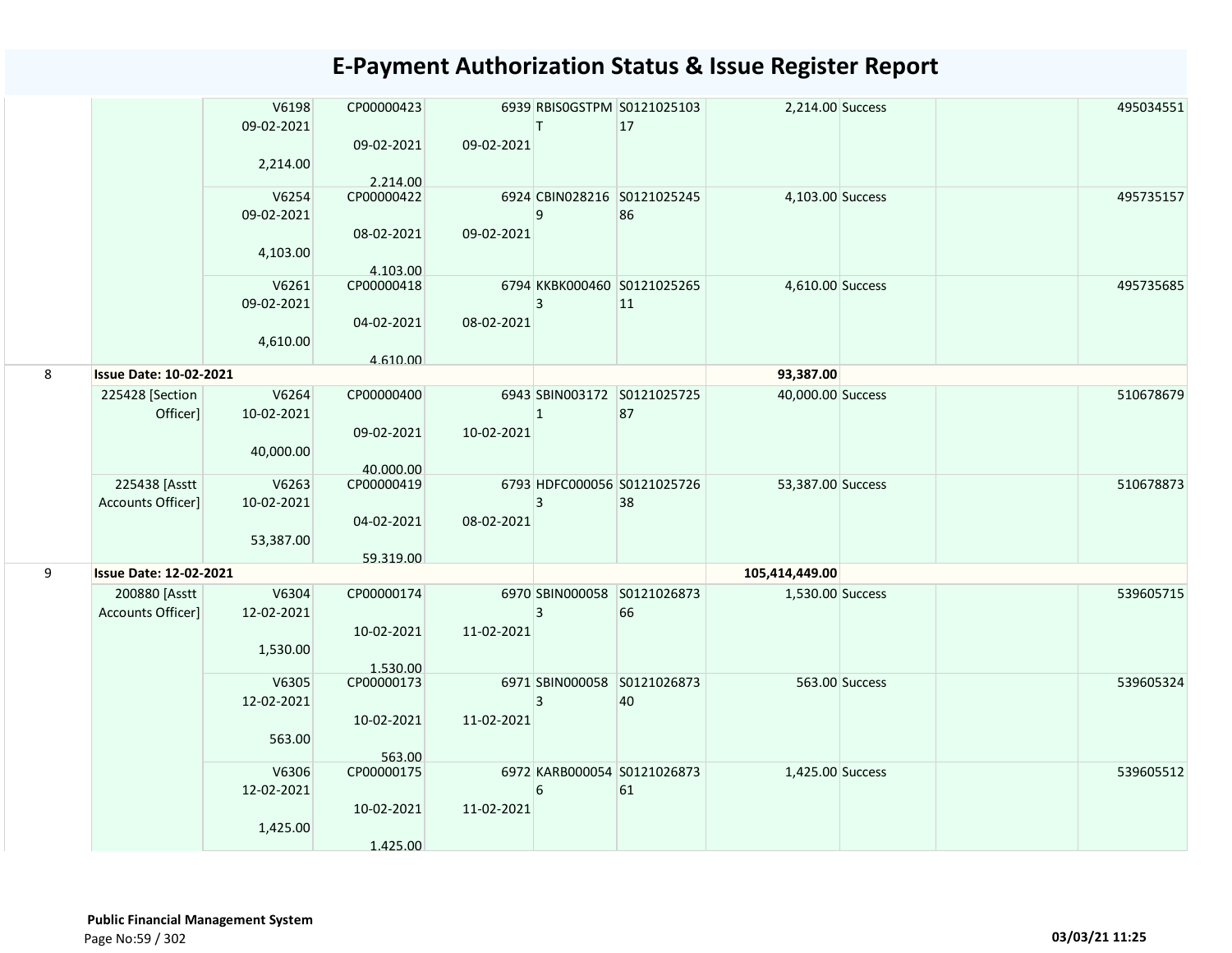|                | V6307<br>12-02-2021 | CP00000176              |            | $\overline{3}$   | 6973 SBIN000058 S0121026873<br>95 | 10,976.00 Success    |  | 539629628 |
|----------------|---------------------|-------------------------|------------|------------------|-----------------------------------|----------------------|--|-----------|
|                | 10,976.00           | 10-02-2021              | 11-02-2021 |                  |                                   |                      |  |           |
|                |                     | 10.976.00               |            |                  |                                   |                      |  |           |
|                | V6326               | CP00000177              |            |                  | 7042 UTIB000178 S0121027859       | 2,000.00 Success     |  | 542947891 |
|                | 12-02-2021          |                         |            | $\boldsymbol{8}$ | 76                                |                      |  |           |
|                |                     | 12-02-2021              | 12-02-2021 |                  |                                   |                      |  |           |
|                | 2,000.00            |                         |            |                  |                                   |                      |  |           |
|                |                     | 2.000.00                |            |                  |                                   |                      |  |           |
| 208873 [Under  | V6364               | CP00000009              |            |                  | 7067 IOBA000026 S0121028187       | 1,820,000.00 Success |  | 544909830 |
| Secretary NPC- | 12-02-2021          |                         |            | 5                | 58                                |                      |  |           |
| QCI & UNIDO    |                     | 08-02-2021              | 12-02-2021 |                  |                                   |                      |  |           |
| Sections,      | 1,820,000.00        |                         |            |                  |                                   |                      |  |           |
| Ministry of    |                     | 1.820.000.00            |            |                  |                                   |                      |  |           |
| 225427 [Under  | V6265               | CP00004508              |            |                  | 6960 UCBA000061 S0121026337       | 33,007.00 Success    |  | 538448510 |
| Secretary]     | 12-02-2021          |                         |            | $\overline{0}$   | 83                                |                      |  |           |
|                |                     | 01-02-2021              | 10-02-2021 |                  |                                   |                      |  |           |
|                | 33,007.00           |                         |            |                  |                                   |                      |  |           |
|                |                     | 33.007.00               |            |                  |                                   |                      |  |           |
|                |                     | V6266 CP00004602(511    |            |                  | 6962 BKDN071006 S0121026299       | 1,721.00 Success     |  | 538430196 |
|                | 12-02-2021          | 687759904717-           |            | 5                | 13                                |                      |  |           |
|                |                     | 1B1)                    | 10-02-2021 |                  |                                   |                      |  |           |
|                | 1,721.00            |                         |            |                  |                                   |                      |  |           |
|                |                     | 04-02-2021              |            |                  |                                   |                      |  |           |
|                |                     |                         |            |                  |                                   |                      |  |           |
|                |                     | 1 750 00                |            |                  |                                   |                      |  |           |
|                | V6267               | CP00004662              |            |                  | 6959 SBIN000377 S0121026305       | 103,950.00 Success   |  | 540707047 |
|                | 12-02-2021          |                         |            | $\mathbf{1}$     | 57                                |                      |  |           |
|                |                     | 05-02-2021              | 10-02-2021 |                  |                                   |                      |  |           |
|                | 103,950.00          |                         |            |                  |                                   |                      |  |           |
|                |                     | 115.500.00              |            |                  |                                   |                      |  |           |
|                |                     | V6268 CP00004754(EPC    |            |                  | 6956 MAHB00011 S0121026336        | 11,606.00 Success    |  | 538445503 |
|                | 12-02-2021          | 2021020009)             |            | 60               | 42                                |                      |  |           |
|                |                     |                         | 10-02-2021 |                  |                                   |                      |  |           |
|                | 11,606.00           | 09-02-2021              |            |                  |                                   |                      |  |           |
|                |                     |                         |            |                  |                                   |                      |  |           |
|                |                     |                         |            |                  |                                   |                      |  |           |
|                | V6269               | 11 606 00<br>CP00004775 |            |                  | 6963 PUNB07544 S0121026336        | 105,187.00 Success   |  | 538445679 |
|                | 12-02-2021          |                         |            | 00               | 80                                |                      |  |           |
|                |                     | 10-02-2021              | 10-02-2021 |                  |                                   |                      |  |           |
|                |                     |                         |            |                  |                                   |                      |  |           |
|                | 105,187.00          |                         |            |                  |                                   |                      |  |           |
|                |                     | 108.877.00              |            |                  |                                   |                      |  |           |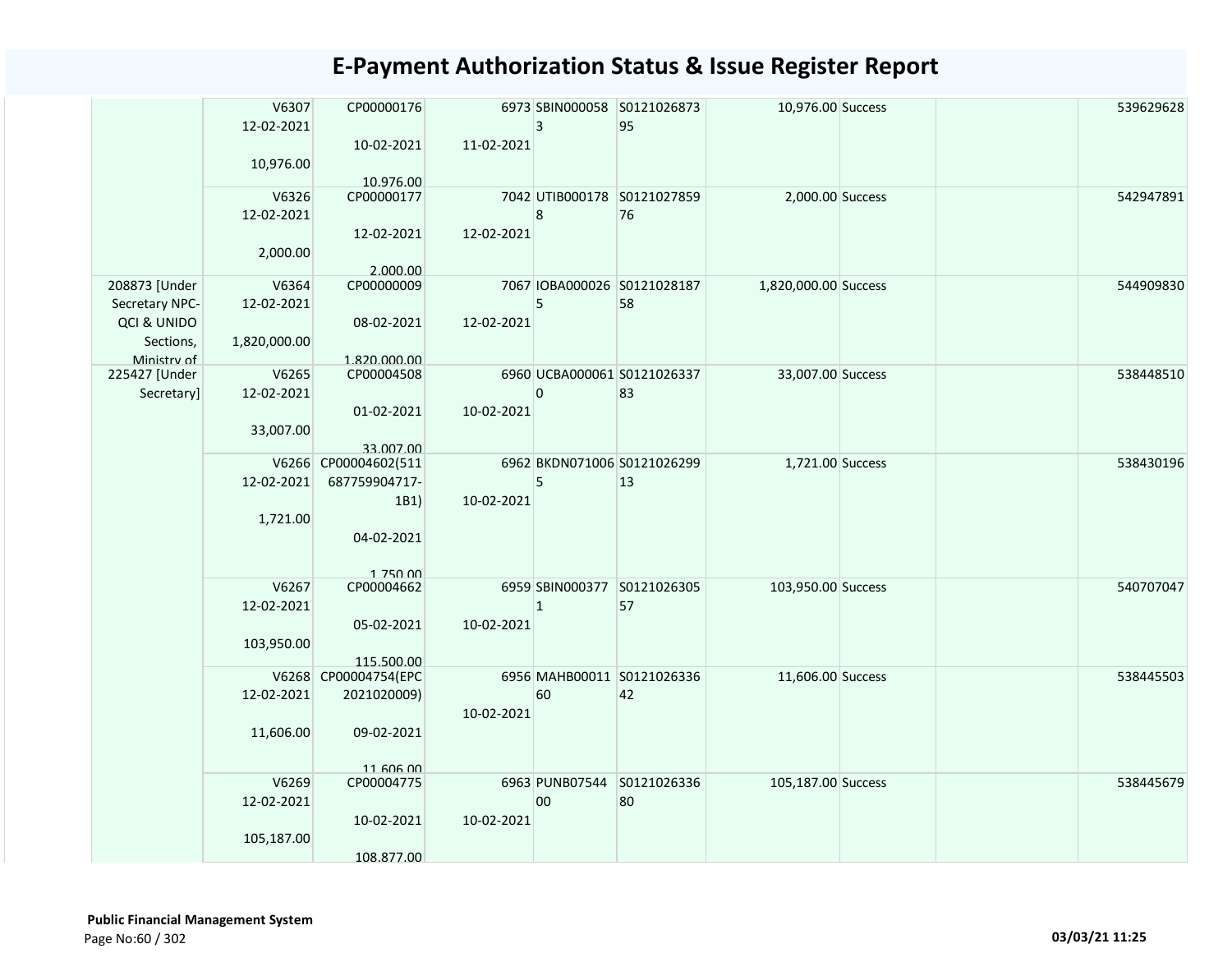| V6272<br>12-02-2021 | CP00004765                 |            | 6  | 6961 CBIN028031 S0121026337<br>69 | 9,089.00 Success   |                | 538448335 |
|---------------------|----------------------------|------------|----|-----------------------------------|--------------------|----------------|-----------|
|                     | 09-02-2021                 | 10-02-2021 |    |                                   |                    |                |           |
| 9,089.00            |                            |            |    |                                   |                    |                |           |
| V6275               | 9.089.00<br>CP00004766(ELE |            |    | 6958 CBIN028216 S0121026336       | 13,767.00 Success  |                | 538430614 |
| 12-02-2021          | 2021020008)                |            | 9  | 66                                |                    |                |           |
|                     |                            | 10-02-2021 |    |                                   |                    |                |           |
| 13,767.00           | 09-02-2021                 |            |    |                                   |                    |                |           |
|                     | 13 767 00                  |            |    |                                   |                    |                |           |
|                     | V6276 CP00004768(511       |            |    | 6965 PUNB01470 S0121026336        | 163,678.00 Success |                | 538445172 |
| 12-02-2021          | 687747553052-              |            | 00 | 08                                |                    |                |           |
|                     | 1B1)                       | 10-02-2021 |    |                                   |                    |                |           |
| 163,678.00          |                            |            |    |                                   |                    |                |           |
|                     | 09-02-2021                 |            |    |                                   |                    |                |           |
|                     | 166 500 00                 |            |    |                                   |                    |                |           |
|                     | V6277 CP00004769(511       |            |    | 6966 PUNB01470 S0121026336        | 191,364.00 Success |                | 538430394 |
| 12-02-2021          | 687755374471-              |            | 00 | 26                                |                    |                |           |
|                     | 1B1)                       | 10-02-2021 |    |                                   |                    |                |           |
| 191,364.00          |                            |            |    |                                   |                    |                |           |
|                     | 09-02-2021                 |            |    |                                   |                    |                |           |
|                     | 194 401 00                 |            |    |                                   |                    |                |           |
|                     | V6278 CP00004770(511       |            |    | 6967 PUNB01470 S0121026336        | 185,551.00 Success |                | 538445346 |
| 12-02-2021          | 687730183146-              |            | 00 | 37                                |                    |                |           |
|                     | 1B1)                       | 10-02-2021 |    |                                   |                    |                |           |
| 185,551.00          |                            |            |    |                                   |                    |                |           |
|                     | 09-02-2021                 |            |    |                                   |                    |                |           |
|                     | 188 750 00                 |            |    |                                   |                    |                |           |
| V6279               | CP00004777                 |            |    | 6955 SBIN000062 S0121026337       |                    | 650.00 Success | 538448011 |
| 12-02-2021          |                            |            | 5  | 22                                |                    |                |           |
|                     | 10-02-2021                 | 10-02-2021 |    |                                   |                    |                |           |
| 650.00              |                            |            |    |                                   |                    |                |           |
| V6280               | 650.00<br>CP00004784       |            |    | 6968 CBIN028216 S0121026336       | 4,722.00 Success   |                | 538430827 |
| 12-02-2021          |                            |            | 9  | 67                                |                    |                |           |
|                     | 10-02-2021                 | 10-02-2021 |    |                                   |                    |                |           |
| 4,722.00            |                            |            |    |                                   |                    |                |           |
|                     | 4.886.00                   |            |    |                                   |                    |                |           |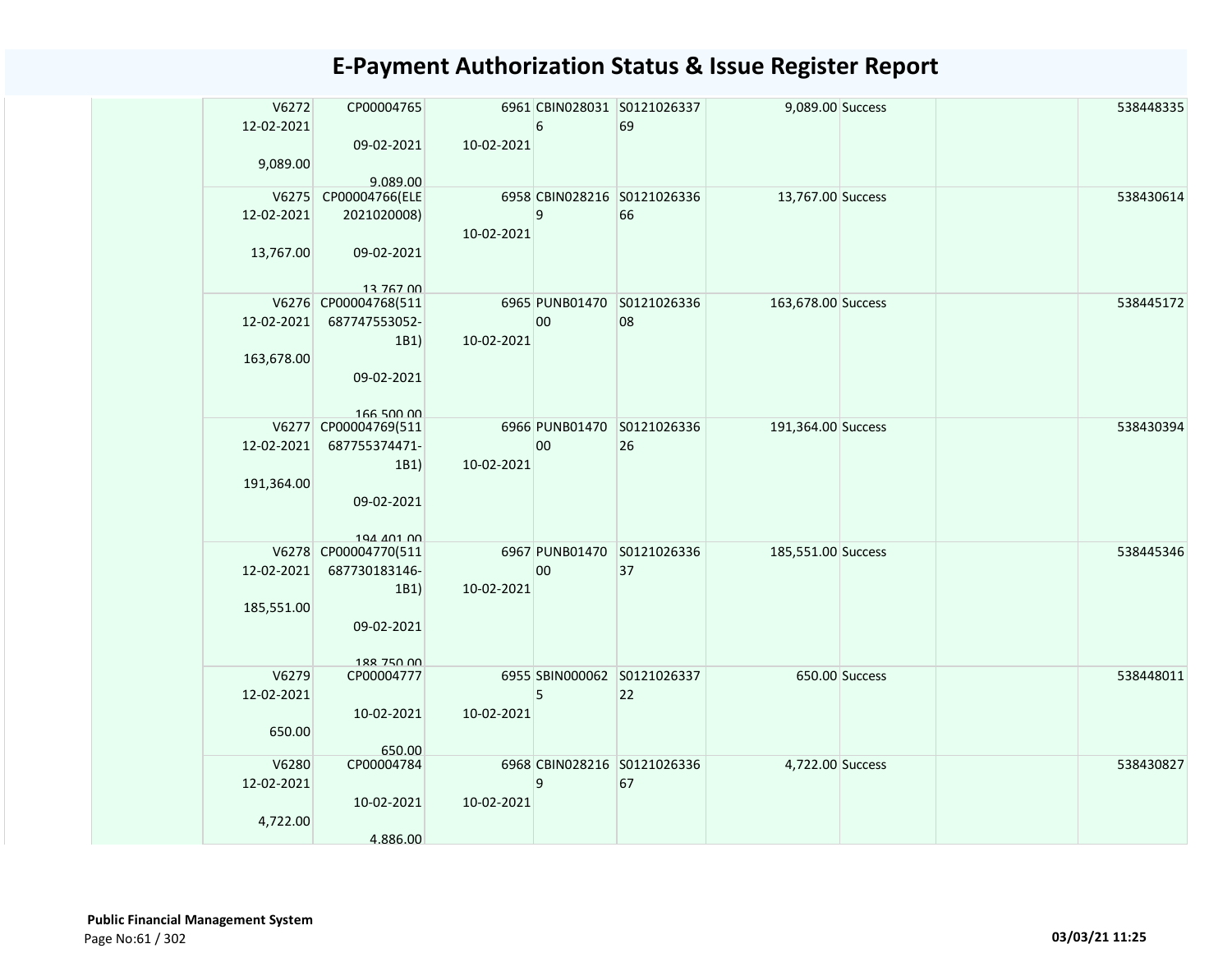| 10-02-2021<br>10-02-2021<br>60,000.00<br>60.000.00<br>V6282<br>CP00004752<br>7015 UTBI0TNM7 S0121027116<br>60,600,000.00 Success<br>538624580<br>44<br>12-02-2021<br>09<br>11-02-2021<br>09-02-2021<br>60,600,000.00<br>60.600.000.00<br>V6283 CP00004767(EPC<br>6957 CBIN028216 S0121026873<br>539602938<br>23,351.00 Success<br>12-02-2021<br>2021020007)<br>9<br>26<br>10-02-2021<br>23,351.00<br>09-02-2021<br>29 484 00<br>CP00004779(511<br>7007 ORBC010028 S0121027024<br>539611722<br>V6284<br>10,624.00 Success<br>12-02-2021<br>687789615413-<br>$\overline{2}$<br>59<br>1B1)<br>11-02-2021<br>10,624.00<br>10-02-2021<br>10 840 00<br>V6285 CP00004780(511<br>7006 ORBC010028 S0121027019<br>18,228.00 Success<br>539611498<br>12-02-2021<br>687799390681-<br>$\overline{2}$<br>52<br>1B1<br>11-02-2021<br>18,228.00<br>10-02-2021<br>$18$ 600 00<br>7004 ORBC010028 S0121027039<br>539615459<br>V6286 CP00004781(511<br>19,581.00 Success<br>12-02-2021<br>687706518510-<br>93<br>$\overline{2}$<br>11-02-2021<br>1B1<br>19,581.00<br>10-02-2021 | V6281<br>12-02-2021 | CP00004778 | q | 6969 CBIN028216 S0121026337<br>46 | 60,000.00 Success |  | 538448165 |
|--------------------------------------------------------------------------------------------------------------------------------------------------------------------------------------------------------------------------------------------------------------------------------------------------------------------------------------------------------------------------------------------------------------------------------------------------------------------------------------------------------------------------------------------------------------------------------------------------------------------------------------------------------------------------------------------------------------------------------------------------------------------------------------------------------------------------------------------------------------------------------------------------------------------------------------------------------------------------------------------------------------------------------------------------------------|---------------------|------------|---|-----------------------------------|-------------------|--|-----------|
|                                                                                                                                                                                                                                                                                                                                                                                                                                                                                                                                                                                                                                                                                                                                                                                                                                                                                                                                                                                                                                                              |                     |            |   |                                   |                   |  |           |
|                                                                                                                                                                                                                                                                                                                                                                                                                                                                                                                                                                                                                                                                                                                                                                                                                                                                                                                                                                                                                                                              |                     |            |   |                                   |                   |  |           |
|                                                                                                                                                                                                                                                                                                                                                                                                                                                                                                                                                                                                                                                                                                                                                                                                                                                                                                                                                                                                                                                              |                     |            |   |                                   |                   |  |           |
|                                                                                                                                                                                                                                                                                                                                                                                                                                                                                                                                                                                                                                                                                                                                                                                                                                                                                                                                                                                                                                                              |                     |            |   |                                   |                   |  |           |
|                                                                                                                                                                                                                                                                                                                                                                                                                                                                                                                                                                                                                                                                                                                                                                                                                                                                                                                                                                                                                                                              |                     |            |   |                                   |                   |  |           |
|                                                                                                                                                                                                                                                                                                                                                                                                                                                                                                                                                                                                                                                                                                                                                                                                                                                                                                                                                                                                                                                              |                     |            |   |                                   |                   |  |           |
|                                                                                                                                                                                                                                                                                                                                                                                                                                                                                                                                                                                                                                                                                                                                                                                                                                                                                                                                                                                                                                                              |                     |            |   |                                   |                   |  |           |
|                                                                                                                                                                                                                                                                                                                                                                                                                                                                                                                                                                                                                                                                                                                                                                                                                                                                                                                                                                                                                                                              |                     |            |   |                                   |                   |  |           |
|                                                                                                                                                                                                                                                                                                                                                                                                                                                                                                                                                                                                                                                                                                                                                                                                                                                                                                                                                                                                                                                              |                     |            |   |                                   |                   |  |           |
|                                                                                                                                                                                                                                                                                                                                                                                                                                                                                                                                                                                                                                                                                                                                                                                                                                                                                                                                                                                                                                                              |                     |            |   |                                   |                   |  |           |
|                                                                                                                                                                                                                                                                                                                                                                                                                                                                                                                                                                                                                                                                                                                                                                                                                                                                                                                                                                                                                                                              |                     |            |   |                                   |                   |  |           |
|                                                                                                                                                                                                                                                                                                                                                                                                                                                                                                                                                                                                                                                                                                                                                                                                                                                                                                                                                                                                                                                              |                     |            |   |                                   |                   |  |           |
|                                                                                                                                                                                                                                                                                                                                                                                                                                                                                                                                                                                                                                                                                                                                                                                                                                                                                                                                                                                                                                                              |                     |            |   |                                   |                   |  |           |
|                                                                                                                                                                                                                                                                                                                                                                                                                                                                                                                                                                                                                                                                                                                                                                                                                                                                                                                                                                                                                                                              |                     |            |   |                                   |                   |  |           |
|                                                                                                                                                                                                                                                                                                                                                                                                                                                                                                                                                                                                                                                                                                                                                                                                                                                                                                                                                                                                                                                              |                     |            |   |                                   |                   |  |           |
|                                                                                                                                                                                                                                                                                                                                                                                                                                                                                                                                                                                                                                                                                                                                                                                                                                                                                                                                                                                                                                                              |                     |            |   |                                   |                   |  |           |
|                                                                                                                                                                                                                                                                                                                                                                                                                                                                                                                                                                                                                                                                                                                                                                                                                                                                                                                                                                                                                                                              |                     |            |   |                                   |                   |  |           |
| 19 980 00                                                                                                                                                                                                                                                                                                                                                                                                                                                                                                                                                                                                                                                                                                                                                                                                                                                                                                                                                                                                                                                    |                     |            |   |                                   |                   |  |           |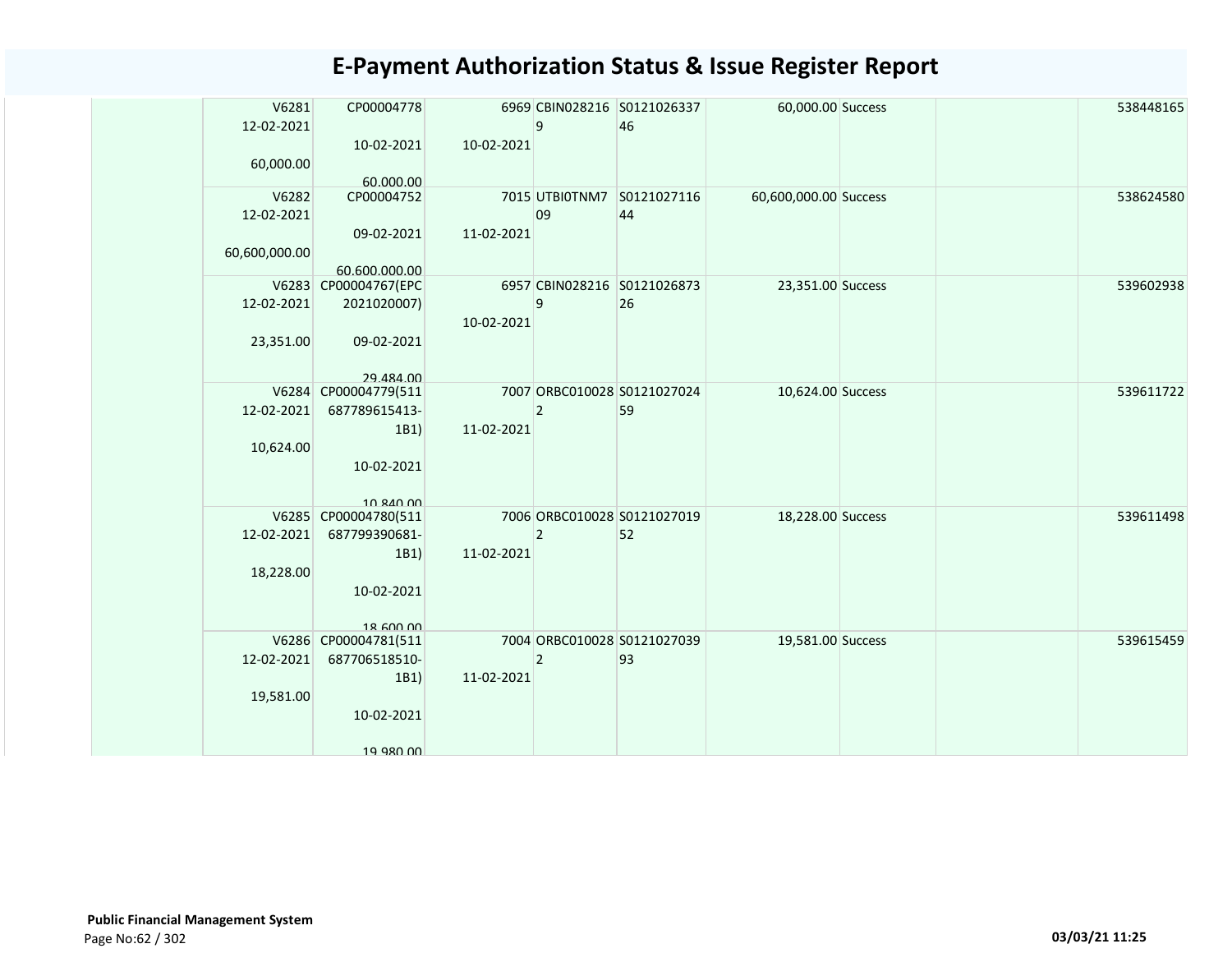| 12-02-2021 | V6287 CP00004782(511<br>687764931780- |            | $\overline{2}$ | 7005 ORBC010028 S0121027018<br>22 | 19,581.00 Success |  | 539633831 |
|------------|---------------------------------------|------------|----------------|-----------------------------------|-------------------|--|-----------|
|            | 1B1                                   | 11-02-2021 |                |                                   |                   |  |           |
| 19,581.00  |                                       |            |                |                                   |                   |  |           |
|            | 10-02-2021                            |            |                |                                   |                   |  |           |
|            |                                       |            |                |                                   |                   |  |           |
|            | 19 980 00<br>V6288 CP00004783(511     |            |                | 7008 ORBC010028 S0121027024       | 24,334.00 Success |  | 539636265 |
| 12-02-2021 | 687750894480-                         |            | $\overline{2}$ | 76                                |                   |  |           |
|            | 1B1)                                  | 11-02-2021 |                |                                   |                   |  |           |
| 24,334.00  |                                       |            |                |                                   |                   |  |           |
|            | 10-02-2021                            |            |                |                                   |                   |  |           |
|            |                                       |            |                |                                   |                   |  |           |
|            | 24 830 00<br>V6289 CP00004785(511     |            |                | 7009 ORBC010028 S0121027040       | 24,461.00 Success |  | 539636695 |
| 12-02-2021 | 687785407445-                         |            | $\overline{2}$ | 11                                |                   |  |           |
|            | 1B1)                                  | 11-02-2021 |                |                                   |                   |  |           |
| 24,461.00  |                                       |            |                |                                   |                   |  |           |
|            | 10-02-2021                            |            |                |                                   |                   |  |           |
|            |                                       |            |                |                                   |                   |  |           |
|            | 24 Q60 00<br>V6290 CP00004786(511     |            |                | 7003 ORBC010028 S0121027035       | 10,312.00 Success |  | 539615269 |
| 12-02-2021 | 687720741168-                         |            | $\overline{2}$ | 48                                |                   |  |           |
|            | 1B1)                                  | 11-02-2021 |                |                                   |                   |  |           |
| 10,312.00  |                                       |            |                |                                   |                   |  |           |
|            | 10-02-2021                            |            |                |                                   |                   |  |           |
|            |                                       |            |                |                                   |                   |  |           |
|            | 10 490 00<br>V6291 CP00004788(511     |            |                | 7000 IDIB000N157 S0121026994      | 1,760.00 Success  |  | 539633471 |
| 12-02-2021 | 687791316025-                         |            |                | 40                                |                   |  |           |
|            | 1B1)                                  | 11-02-2021 |                |                                   |                   |  |           |
| 1,760.00   |                                       |            |                |                                   |                   |  |           |
|            | 10-02-2021                            |            |                |                                   |                   |  |           |
|            |                                       |            |                |                                   |                   |  |           |
| V6292      | 1 790 00<br>CP00004805                |            |                | 6993 BARBOJAWA S0121027025        | 31,154.00 Success |  | 539636487 |
| 12-02-2021 |                                       |            | HA             | 00                                |                   |  |           |
|            | 10-02-2021                            | 11-02-2021 |                |                                   |                   |  |           |
| 31,154.00  |                                       |            |                |                                   |                   |  |           |
|            | 31.154.00                             |            |                |                                   |                   |  |           |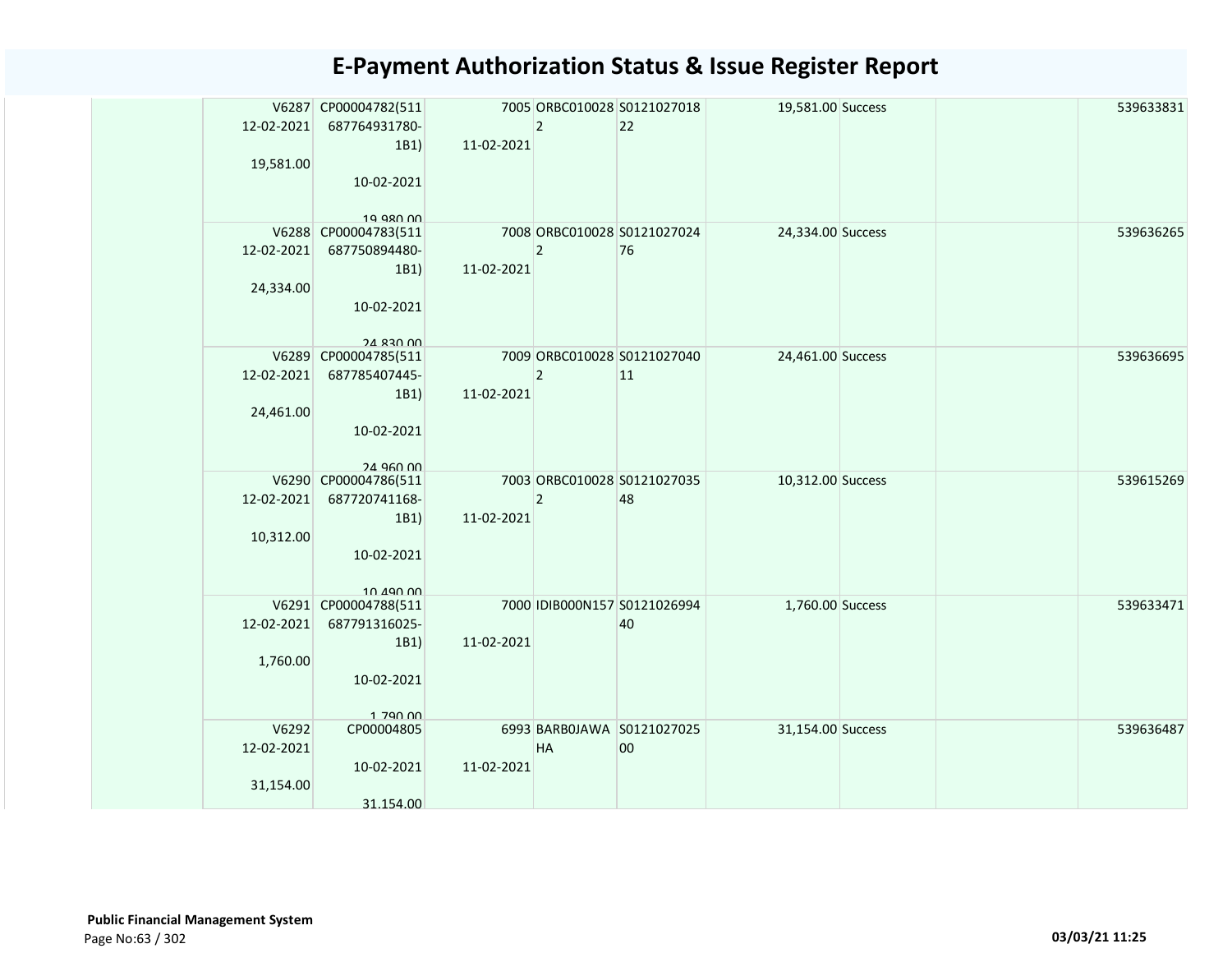|            | V6293 CP00004789(511                  |            |   | 6998 IDIB000N157 S0121026994      | 1,878.00 Success |  | 539611108 |
|------------|---------------------------------------|------------|---|-----------------------------------|------------------|--|-----------|
| 12-02-2021 | 687771296443-                         |            |   | 41                                |                  |  |           |
|            | 1B1                                   | 11-02-2021 |   |                                   |                  |  |           |
| 1,878.00   |                                       |            |   |                                   |                  |  |           |
|            | 10-02-2021                            |            |   |                                   |                  |  |           |
|            | $1$ Q10 $0$                           |            |   |                                   |                  |  |           |
|            | V6294 CP00004791(511                  |            |   | 6995 BKDN071006 S0121027025       | 1,790.00 Success |  | 539611918 |
|            | 12-02-2021 687716850777-              |            | 5 | 77                                |                  |  |           |
|            | 1B1                                   | 11-02-2021 |   |                                   |                  |  |           |
| 1,790.00   |                                       |            |   |                                   |                  |  |           |
|            | 10-02-2021                            |            |   |                                   |                  |  |           |
|            |                                       |            |   |                                   |                  |  |           |
|            | 1.820.00<br>V6295 CP00004792(511      |            |   | 7001 BKDN071006 S0121026994       | 492.00 Success   |  | 539633270 |
|            | 12-02-2021 687724680296-              |            | 5 | 15                                |                  |  |           |
|            | 1B1)                                  | 11-02-2021 |   |                                   |                  |  |           |
| 492.00     |                                       |            |   |                                   |                  |  |           |
|            | 10-02-2021                            |            |   |                                   |                  |  |           |
|            |                                       |            |   |                                   |                  |  |           |
|            | 500.00                                |            |   |                                   |                  |  |           |
| 12-02-2021 | V6296 CP00004795(511<br>687733986605- |            |   | 6986 BKDN071006 S0121026973<br>80 | 1,475.00 Success |  | 539608300 |
|            | 1B1                                   | 11-02-2021 | 5 |                                   |                  |  |           |
| 1,475.00   |                                       |            |   |                                   |                  |  |           |
|            | 10-02-2021                            |            |   |                                   |                  |  |           |
|            |                                       |            |   |                                   |                  |  |           |
|            | 15000                                 |            |   |                                   |                  |  |           |
|            | V6297 CP00004796(511                  |            |   | 6987 BKDN071006 S0121026973       | 1,032.00 Success |  | 539608100 |
| 12-02-2021 | 687787043297-                         |            | 5 | 28                                |                  |  |           |
| 1,032.00   | 1B1                                   | 11-02-2021 |   |                                   |                  |  |           |
|            | 10-02-2021                            |            |   |                                   |                  |  |           |
|            |                                       |            |   |                                   |                  |  |           |
|            | 1 050 00                              |            |   |                                   |                  |  |           |
|            | V6298 CP00004797(511                  |            |   | 6988 ORBC010017 S0121026973       | 197.00 Success   |  | 539581183 |
|            | 12-02-2021 687706058747-              |            | 9 | 29                                |                  |  |           |
|            | 1B1)                                  | 11-02-2021 |   |                                   |                  |  |           |
| 197.00     |                                       |            |   |                                   |                  |  |           |
|            | 10-02-2021                            |            |   |                                   |                  |  |           |
|            | 200.00                                |            |   |                                   |                  |  |           |
|            |                                       |            |   |                                   |                  |  |           |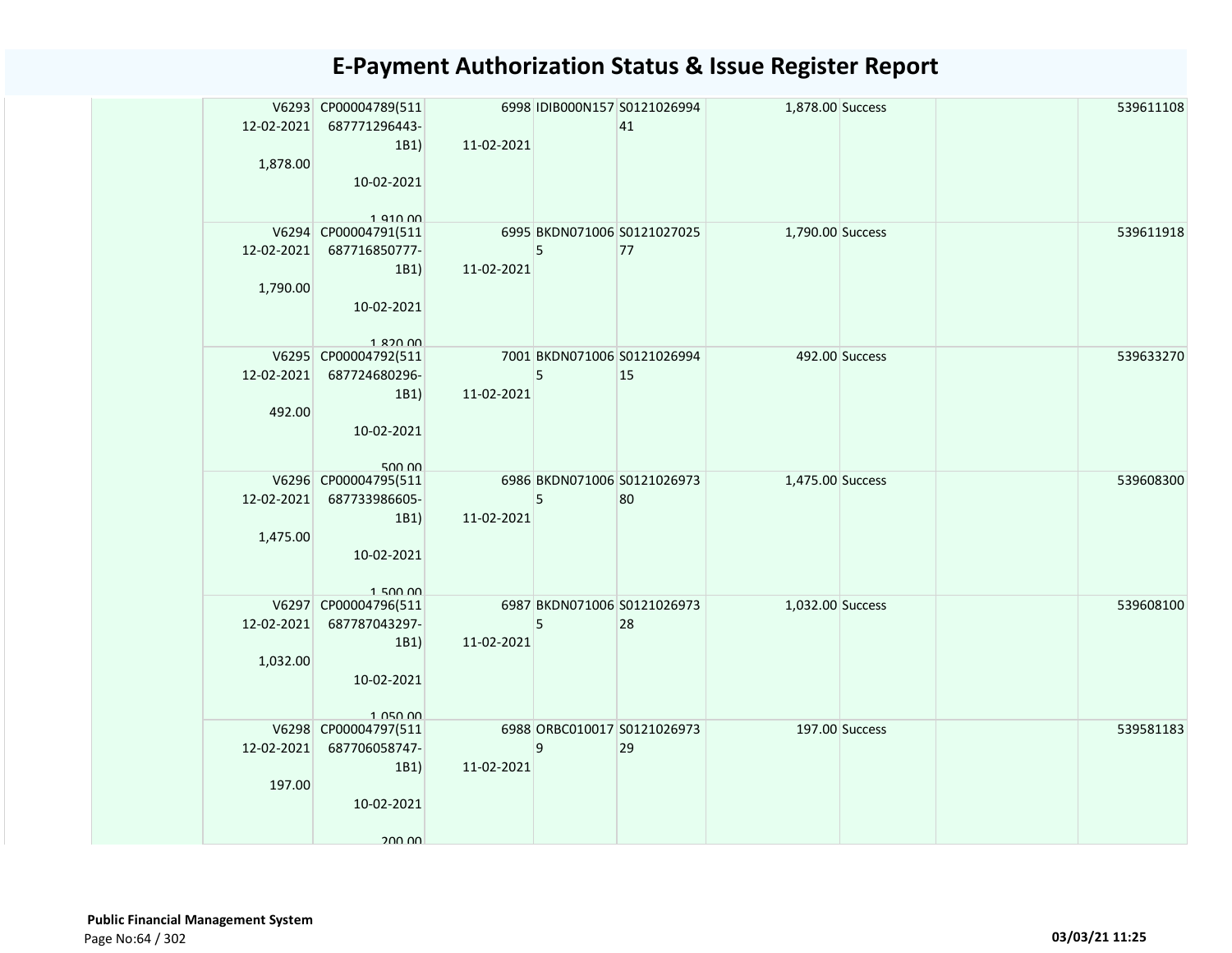| 12-02-2021<br>737.00    | V6299 CP00004798(511<br>687798982175-<br>1B1)<br>10-02-2021<br>750 00         | 11-02-2021 | 9              | 6985 ORBC010017 S0121026872<br>99       |                   | 737.00 Success | 539602783 |
|-------------------------|-------------------------------------------------------------------------------|------------|----------------|-----------------------------------------|-------------------|----------------|-----------|
| 12-02-2021<br>3,687.00  | V6300 CP00004799(511<br>687700832066-<br>1B1)<br>10-02-2021<br>3 750 00       | 11-02-2021 | 9              | 6989 ORBC010017 S0121026973<br>86       | 3,687.00 Success  |                | 539608481 |
| 12-02-2021<br>913.00    | V6301 CP00004800(511<br>687783848724-<br>1B1)<br>10-02-2021<br>929.00         | 11-02-2021 | $\mathbf{1}$   | 6990 CORP000014 S0121026973<br>30       |                   | 913.00 Success | 539581376 |
| 12-02-2021<br>7,875.00  | V6302 CP00004802(511<br>687735228649-<br>1B1)<br>10-02-2021<br>$R$ $010$ $00$ | 11-02-2021 | $\overline{7}$ | 6991 ALLA021235 S0121026974<br>04       | 7,875.00 Success  |                | 539608689 |
| 12-02-2021<br>89,033.00 | V6303 CP00004803(511<br>687732337213-<br>1B1)<br>10-02-2021<br>90 568 00      | 11-02-2021 | $\overline{7}$ | 6996 ALLA021235 S0121026994<br>42       | 89,033.00 Success |                | 539611307 |
| V6314<br>12-02-2021     | CP00004804                                                                    |            | $\mathbf{1}$   | 6992 HDFC000001 S0121026985<br>38       | 27,000.00 Success |                | 539608904 |
| 180,000.00              | 10-02-2021                                                                    |            | $\Omega$       | 11-02-2021 SBIN001612 S0121026985<br>39 | 54,000.00 Success |                | 539608913 |
|                         | 200,000.00                                                                    |            | $\mathbf{1}$   | KKBK000063 S0121026985<br>40            | 54,000.00 Success |                | 539608927 |
|                         |                                                                               |            | 6              | SBIN000432 S0121026985<br>41            | 45,000.00 Success |                | 539608938 |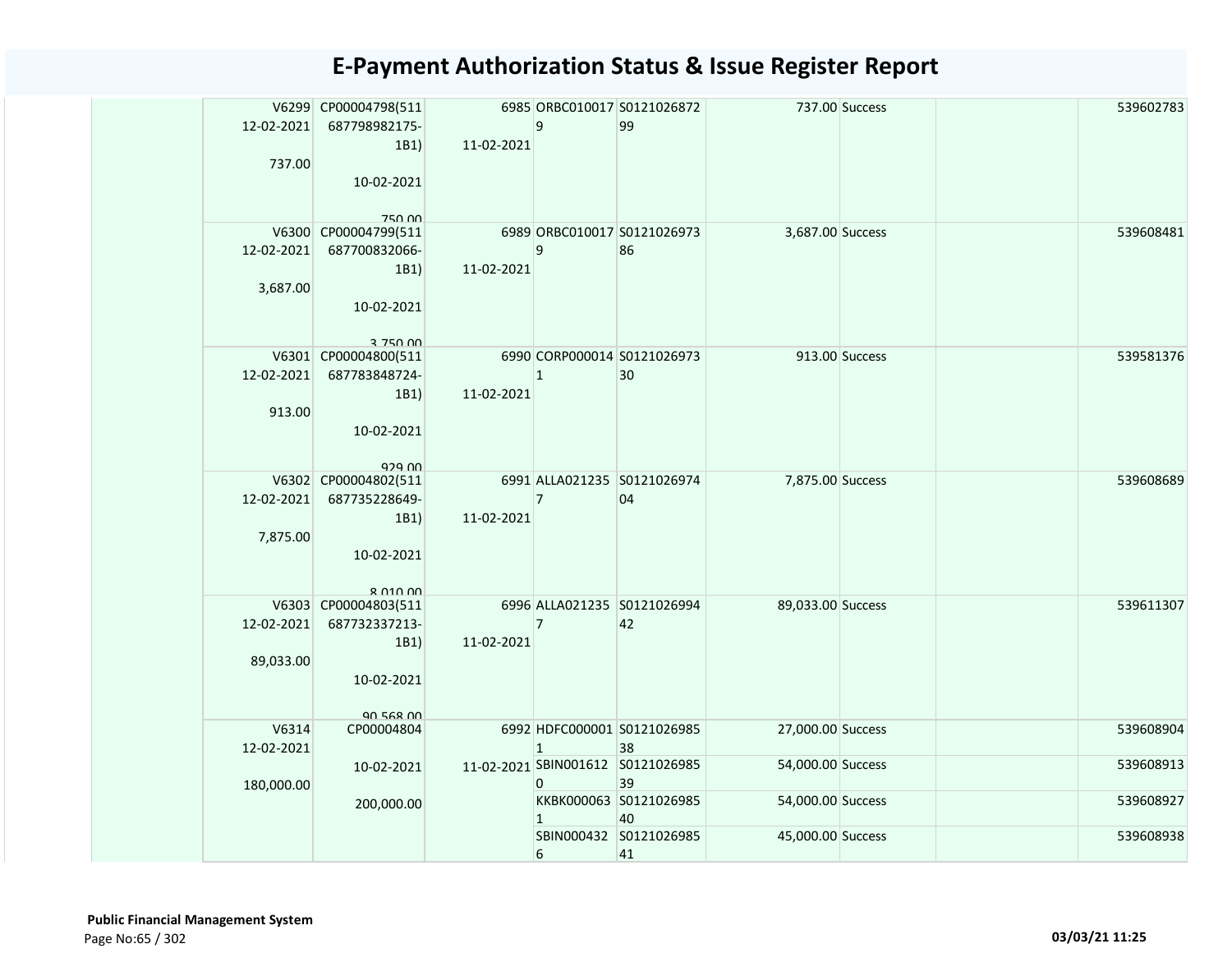| V6315      | CP00004793               |            |    | 6999 IOBA000006 S0121027034  | 141,625.00 Success |                | 539615097 |
|------------|--------------------------|------------|----|------------------------------|--------------------|----------------|-----------|
| 12-02-2021 |                          |            | 5  | 59                           |                    |                |           |
|            | 10-02-2021               | 11-02-2021 |    |                              |                    |                |           |
|            |                          |            |    |                              |                    |                |           |
| 141,625.00 |                          |            |    |                              |                    |                |           |
| V6316      | 141.625.00<br>CP00004787 |            |    | 7002 PUNB00605 S0121027018   | 38,896.00 Success  |                | 539636037 |
| 12-02-2021 |                          |            | 00 | 31                           |                    |                |           |
|            |                          |            |    |                              |                    |                |           |
|            | 10-02-2021               | 11-02-2021 |    |                              |                    |                |           |
| 38,896.00  |                          |            |    |                              |                    |                |           |
|            | 39.690.00                |            |    |                              |                    |                |           |
|            | V6317 CP00004790(511     |            |    | 6997 BKDN071006 S0121026985  |                    | 197.00 Success | 539633065 |
| 12-02-2021 | 687744052978-            |            | 5  | 84                           |                    |                |           |
|            | 1B1)                     | 11-02-2021 |    |                              |                    |                |           |
| 197.00     |                          |            |    |                              |                    |                |           |
|            | 10-02-2021               |            |    |                              |                    |                |           |
|            |                          |            |    |                              |                    |                |           |
|            | 200.00                   |            |    |                              |                    |                |           |
| V6318      | CP00004806               |            |    | 6994 PUNB00357 S0121026994   | 14,819.00 Success  |                | 539633651 |
| 12-02-2021 |                          |            | 20 | 83                           |                    |                |           |
|            | 10-02-2021               | 11-02-2021 |    |                              |                    |                |           |
| 14,819.00  |                          |            |    |                              |                    |                |           |
|            | 14.819.00                |            |    |                              |                    |                |           |
|            | V6319 CP00004794(GPF     |            |    | 7012 CBIN028216 S0121026973  | 100,000.00 Success |                | 539605918 |
| 12-02-2021 | $_2$ 02102215)           |            | 9  | 27                           |                    |                |           |
|            |                          | 11-02-2021 |    |                              |                    |                |           |
| 100,000.00 | 10-02-2021               |            |    |                              |                    |                |           |
|            |                          |            |    |                              |                    |                |           |
|            | 100,000,00               |            |    |                              |                    |                |           |
|            | V6320 CP00004801(GPF     |            |    | 7013 CBIN028216 S0121026971  | 40,000.00 Success  |                | 539629860 |
| 12-02-2021 | $_2$ 02102216)           |            | 9  | 85                           |                    |                |           |
|            |                          | 11-02-2021 |    |                              |                    |                |           |
|            |                          |            |    |                              |                    |                |           |
| 40,000.00  | 10-02-2021               |            |    |                              |                    |                |           |
|            |                          |            |    |                              |                    |                |           |
| V6321      | 40,000,00<br>CP00004776  |            |    | 6964 ICIC0001135 S0121027336 | 45,540.00 Success  |                | 539639110 |
|            |                          |            |    |                              |                    |                |           |
| 12-02-2021 |                          |            |    | 88                           |                    |                |           |
|            | 10-02-2021               | 10-02-2021 |    |                              |                    |                |           |
| 45,540.00  |                          |            |    |                              |                    |                |           |
|            | 46.368.00                |            |    |                              |                    |                |           |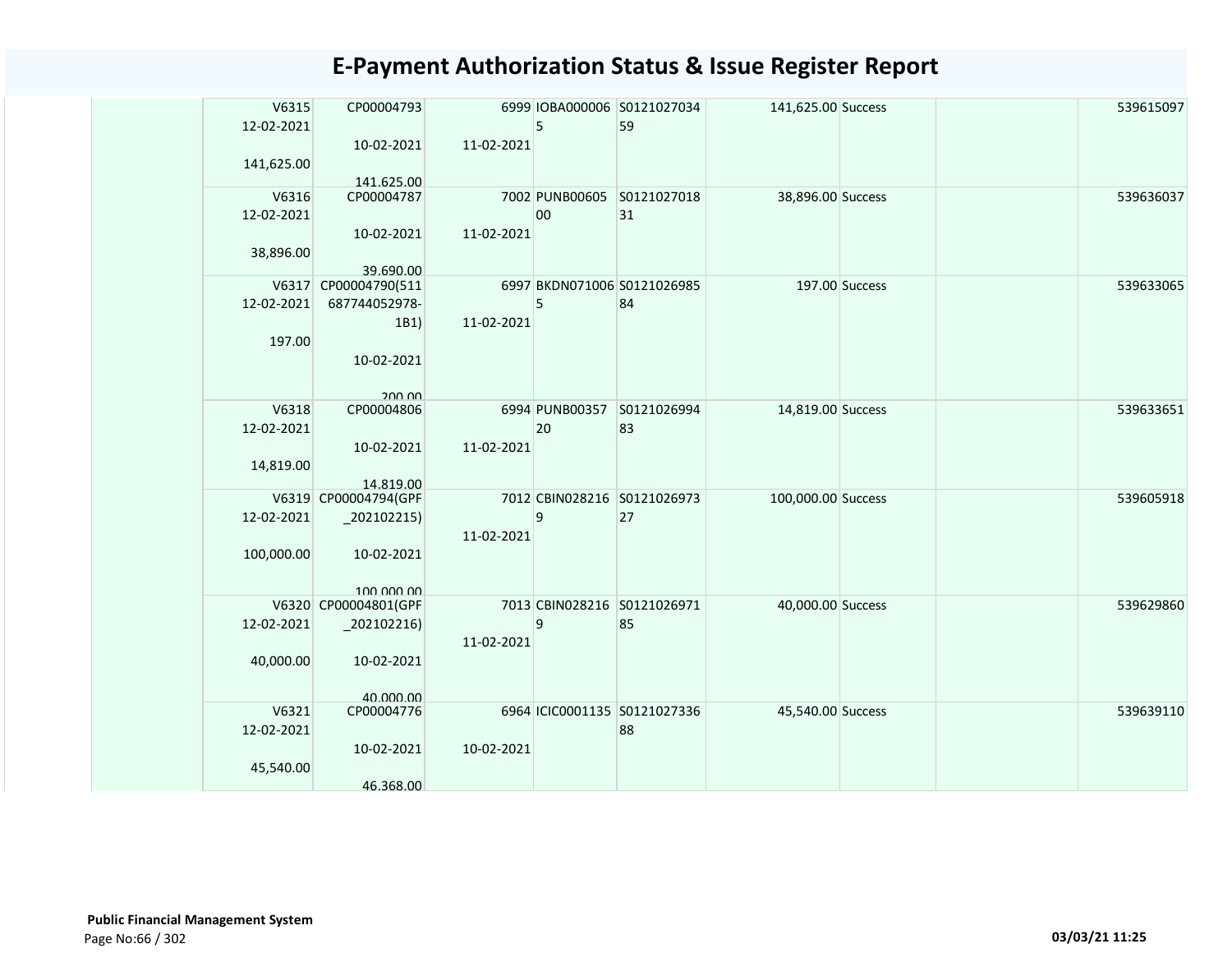| V6327<br>12-02-2021<br>2,400.00 | CP00004811<br>11-02-2021<br>2.400.00 | 12-02-2021 | 9              | 7031 CBIN028216 S0121027957<br>51 | 2,400.00 Success  |  | 543696808 |
|---------------------------------|--------------------------------------|------------|----------------|-----------------------------------|-------------------|--|-----------|
|                                 | V6328 CP00004755(EFR                 |            |                | 7028 PUNB03513 S0121027954        | 54,000.00 Success |  | 543661748 |
| 12-02-2021<br>54,000.00         | 2021020011)<br>09-02-2021            | 12-02-2021 | 00             | 59                                |                   |  |           |
|                                 |                                      |            |                |                                   |                   |  |           |
|                                 | 54 000 00                            |            |                |                                   |                   |  |           |
|                                 | V6329 CP00004756(EFR                 |            |                | 7025 CBIN028216 S0121027954       | 54,000.00 Success |  | 543693082 |
| 12-02-2021<br>54,000.00         | 2021020010)<br>09-02-2021            | 12-02-2021 | 9              | 61                                |                   |  |           |
|                                 | 54 000 00                            |            |                |                                   |                   |  |           |
| V6330                           | CP00004809                           |            |                | 7014 CBIN028216 S0121027957       | 4,350.00 Success  |  | 543696617 |
| 12-02-2021<br>4,350.00          | 11-02-2021                           | 11-02-2021 | 9              | 13                                |                   |  |           |
| V6331                           | 4.350.00<br>CP00004810               |            |                | 7032 HDFC000027 S0121027912       | 7,072.00 Success  |  | 543690665 |
| 12-02-2021<br>7,072.00          | 11-02-2021                           | 12-02-2021 | 3              | 44                                |                   |  |           |
|                                 | 7.072.00                             |            |                |                                   |                   |  |           |
|                                 | V6333 CP00004815(EFR                 |            |                | 7036 SBIN000058 S0121027912       | 27,000.00 Success |  | 543690492 |
| 12-02-2021                      | 2021020014)                          | 12-02-2021 | $\overline{3}$ | 39                                |                   |  |           |
| 27,000.00                       | 11-02-2021<br>27,000,00              |            |                |                                   |                   |  |           |
|                                 | V6334 CP00004817(ELE                 |            |                | 7034 CBIN028216 S0121027912       | 21,528.00 Success |  | 543661377 |
| 12-02-2021                      | 2021020015)                          | 12-02-2021 | 9              | $ 11\rangle$                      |                   |  |           |
| 21,528.00                       | 12-02-2021                           |            |                |                                   |                   |  |           |
|                                 | 21 528 00                            |            |                |                                   |                   |  |           |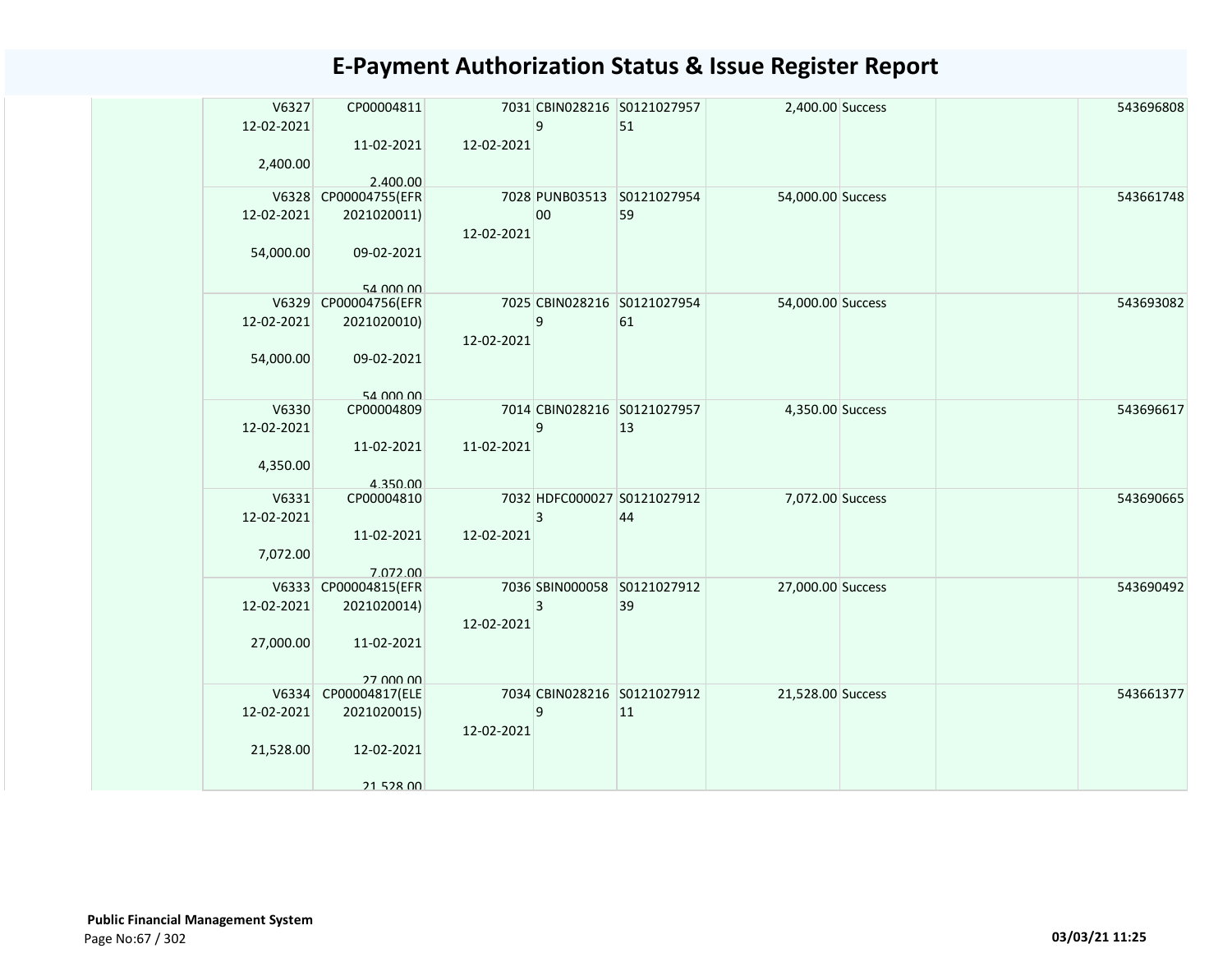|            | V6335 CP00004818(ELE     |            |    | 7029 SBIN001071 S0121027954 | 49,452.00 Success  |                | 543661555 |
|------------|--------------------------|------------|----|-----------------------------|--------------------|----------------|-----------|
| 12-02-2021 | 2021020012)              | 12-02-2021 | 5  | 12                          |                    |                |           |
| 49,452.00  | 12-02-2021               |            |    |                             |                    |                |           |
|            | 49 452 00                |            |    |                             |                    |                |           |
|            | V6336 CP00004819(ELE     |            |    | 7030 SBIN000062 S0121027954 | 33,462.00 Success  |                | 543690881 |
| 12-02-2021 | 2021020016)              | 12-02-2021 | 5  | 06                          |                    |                |           |
| 33,462.00  | 12-02-2021               |            |    |                             |                    |                |           |
|            | 33 462 00                |            |    |                             |                    |                |           |
|            | V6337 CP00004821(ELE     |            |    | 7035 SBIN003193 S0121027912 | 31,551.00 Success  |                | 543690309 |
| 12-02-2021 | 2021020017)              | 12-02-2021 | 6  | 31                          |                    |                |           |
| 31,551.00  | 12-02-2021               |            |    |                             |                    |                |           |
|            | 31 551 00                |            |    |                             |                    |                |           |
| V6338      | CP00004807               |            |    | 7011 CBIN028216 S0121027956 |                    | 300.00 Success | 543696213 |
| 12-02-2021 |                          |            | 9  | 73                          |                    |                |           |
|            | 11-02-2021               | 11-02-2021 |    |                             |                    |                |           |
| 300.00     |                          |            |    |                             |                    |                |           |
|            | 300.00                   |            |    |                             |                    |                |           |
| V6339      | CP00004808               |            |    | 7010 PUNB00758 S0121027957  |                    | 408.00 Success | 543696416 |
| 12-02-2021 |                          |            | 10 | 09                          |                    |                |           |
|            | 11-02-2021               | 11-02-2021 |    |                             |                    |                |           |
| 408.00     |                          |            |    |                             |                    |                |           |
|            | 408.00                   |            |    |                             |                    |                |           |
| V6342      | CP00004813               |            |    | 7039 UBIN056043 S0121027956 | 46,853.00 Success  |                | 543696022 |
| 12-02-2021 |                          |            | 0  | 62                          |                    |                |           |
|            | 11-02-2021               | 12-02-2021 |    |                             |                    |                |           |
| 46,853.00  |                          |            |    |                             |                    |                |           |
|            | 46.853.00                |            |    |                             |                    |                |           |
| V6344      | CP00004812               |            |    | 7038 HDFC000000 S0121027983 | 321,379.00 Success |                | 543661939 |
| 12-02-2021 |                          |            | 3  | 55                          |                    |                |           |
|            | 11-02-2021               | 12-02-2021 |    |                             |                    |                |           |
|            |                          |            |    |                             |                    |                |           |
| 321,379.00 |                          |            |    |                             |                    |                |           |
| V6346      | 321.379.00<br>CP00004831 |            |    | 7053 SBIN000058 S0121028076 | 310,870.00 Success |                | 544507207 |
| 12-02-2021 |                          |            | 3  | 78                          |                    |                |           |
|            |                          |            |    |                             |                    |                |           |
|            | 12-02-2021               | 12-02-2021 |    |                             |                    |                |           |
| 310,870.00 |                          |            |    |                             |                    |                |           |
|            | 316.906.00               |            |    |                             |                    |                |           |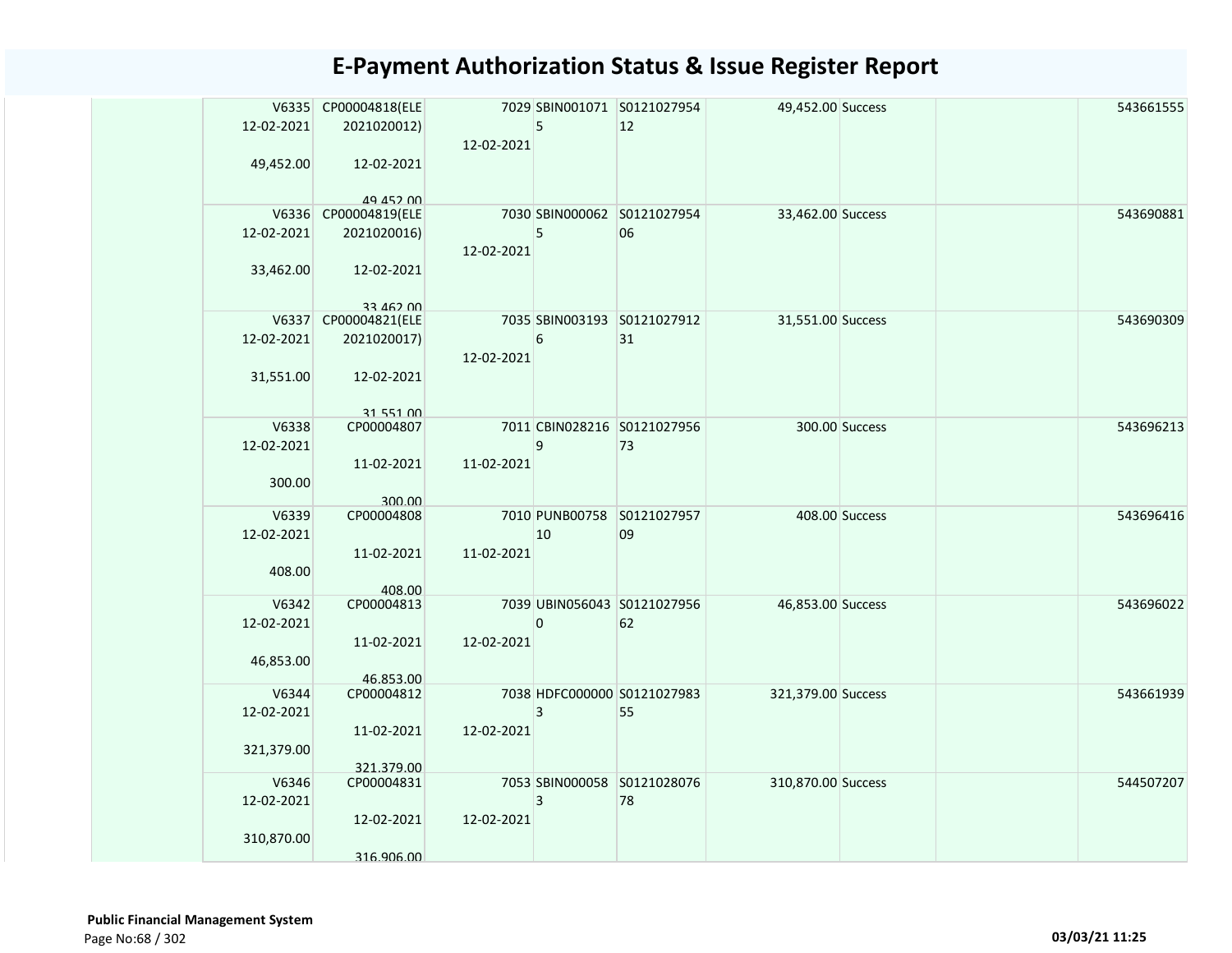| V6347      | CP00004814 |            |                | 7037 SBIN000062 S0121028057 | 40,000.00 Success |                | 544516122 |
|------------|------------|------------|----------------|-----------------------------|-------------------|----------------|-----------|
| 12-02-2021 |            |            | 5              | 15                          |                   |                |           |
|            | 11-02-2021 | 12-02-2021 |                |                             |                   |                |           |
| 40,000.00  |            |            |                |                             |                   |                |           |
|            | 40.000.00  |            |                |                             |                   |                |           |
| V6350      | CP00004845 |            |                | 7065 HDFC000027 S0121028136 |                   | 380.00 Success | 562573128 |
| 12-02-2021 |            |            | 3              | 86                          |                   |                |           |
|            | 12-02-2021 | 12-02-2021 |                |                             |                   |                |           |
| 380.00     | 380.00     |            |                |                             |                   |                |           |
| V6351      | CP00004833 |            |                | 7054 SBIN000404 S0121028108 | 1,727.00 Success  |                | 562573090 |
| 12-02-2021 |            |            | $\mathbf{1}$   | 21                          |                   |                |           |
|            | 12-02-2021 | 12-02-2021 |                |                             |                   |                |           |
| 1,727.00   |            |            |                |                             |                   |                |           |
|            | 1.727.00   |            |                |                             |                   |                |           |
| V6353      | CP00004822 |            |                | 7047 SBIN007071 S0121028213 | 4,014.00 Success  |                | 544911585 |
| 12-02-2021 |            |            | 9              | 52                          |                   |                |           |
|            | 12-02-2021 | 12-02-2021 |                |                             |                   |                |           |
| 4,014.00   | 4.154.00   |            |                |                             |                   |                |           |
| V6354      | CP00004823 |            |                | 7048 CBIN028216 S0121028213 | 4,000.00 Success  |                | 544911473 |
| 12-02-2021 |            |            | 9              | 48                          |                   |                |           |
|            | 12-02-2021 | 12-02-2021 |                |                             |                   |                |           |
| 4,000.00   |            |            |                |                             |                   |                |           |
|            | 4.000.00   |            |                |                             |                   |                |           |
| V6355      | CP00004834 |            |                | 7055 UTIB000073 S0121028214 | 14,826.00 Success |                | 544915046 |
| 12-02-2021 |            |            | 8              | 59                          |                   |                |           |
| 14,826.00  | 12-02-2021 | 12-02-2021 |                |                             |                   |                |           |
|            | 14.826.00  |            |                |                             |                   |                |           |
| V6356      | CP00004836 |            |                | 7057 SYNB000900 S0121028217 | 13,741.00 Success |                | 544915171 |
| 12-02-2021 |            |            | $\overline{7}$ | 55                          |                   |                |           |
|            | 12-02-2021 | 12-02-2021 |                |                             |                   |                |           |
| 13,741.00  |            |            |                |                             |                   |                |           |
|            | 13.741.00  |            |                |                             |                   |                |           |
| V6357      | CP00004835 |            | 89             | 7056 ANDB00010 S0121028217  | 15,600.00 Success |                | 544915291 |
| 12-02-2021 | 12-02-2021 | 12-02-2021 |                | 61                          |                   |                |           |
| 15,600.00  |            |            |                |                             |                   |                |           |
|            | 15.600.00  |            |                |                             |                   |                |           |
|            |            |            |                |                             |                   |                |           |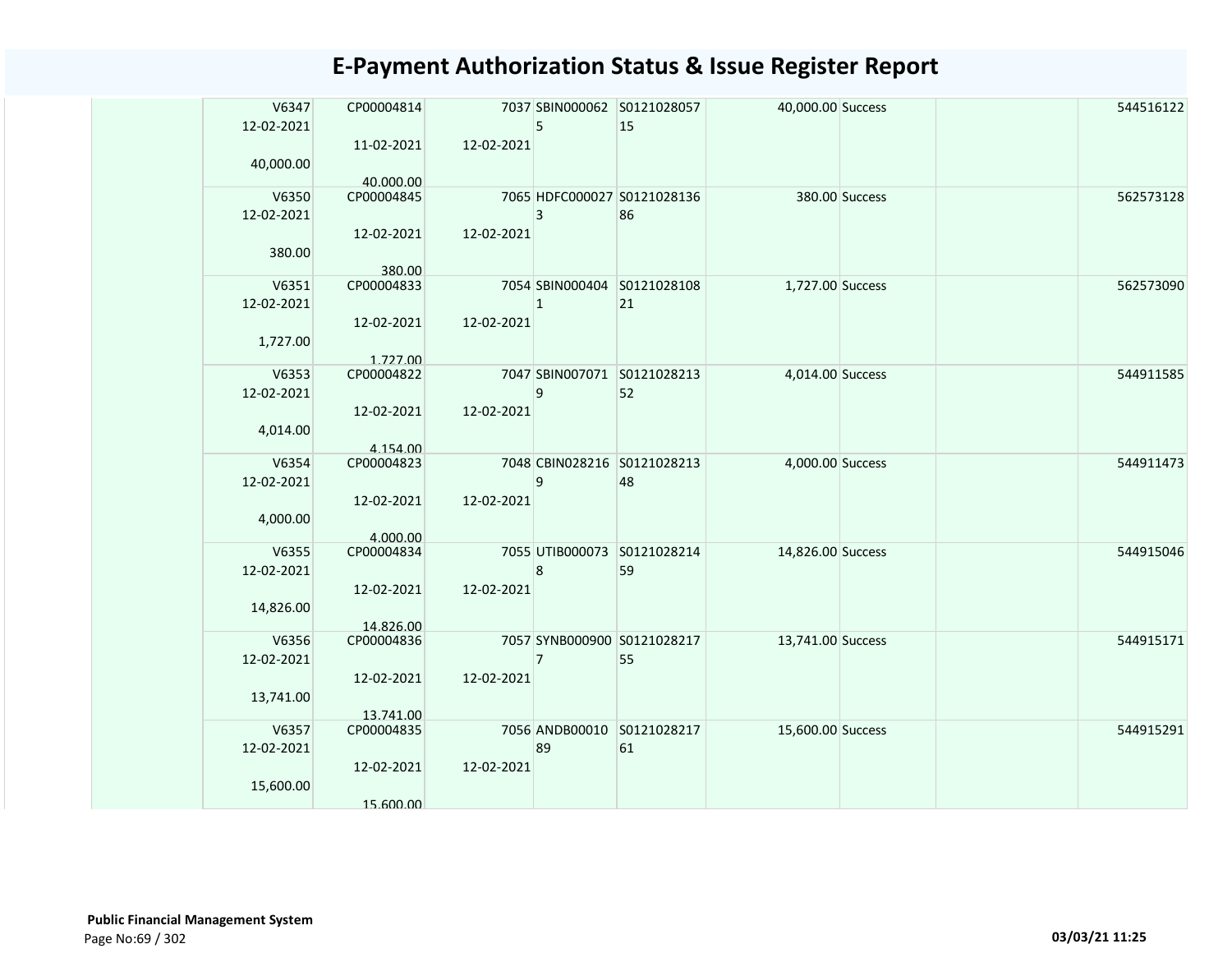| V6359               | CP00004826               |            |              | 7050 PUNB01736 S0121028213        | 257,186.00 Success    |  | 544911801 |
|---------------------|--------------------------|------------|--------------|-----------------------------------|-----------------------|--|-----------|
| 12-02-2021          |                          | 12-02-2021 | 00           | 86                                |                       |  |           |
| 257,186.00          | 12-02-2021               |            |              |                                   |                       |  |           |
|                     | 262.435.00               |            |              |                                   |                       |  |           |
| V6360               | CP00004828               |            |              | 7051 PUNB01736 S0121028213        | 510,480.00 Success    |  | 544911924 |
| 12-02-2021          |                          |            | 00           | 89                                |                       |  |           |
|                     | 12-02-2021               | 12-02-2021 |              |                                   |                       |  |           |
| 510,480.00          |                          |            |              |                                   |                       |  |           |
| V6361               | 520.898.00<br>CP00004824 |            |              | 7049 UBIN054683 S0121028213       | 10,831.00 Success     |  | 544911690 |
| 12-02-2021          |                          |            | 6            | 79                                |                       |  |           |
|                     | 12-02-2021               | 12-02-2021 |              |                                   |                       |  |           |
| 10,831.00           |                          |            |              |                                   |                       |  |           |
|                     | 11.201.00                |            |              |                                   |                       |  |           |
| V6363<br>12-02-2021 | CP00004727               |            | 5            | 7046 IOBA000026 S0121028180<br>40 | 1,333,872.00 Success  |  | 544909677 |
|                     | 08-02-2021               | 12-02-2021 |              |                                   |                       |  |           |
| 1,333,872.00        |                          |            |              |                                   |                       |  |           |
|                     | 1.482.080.00             |            |              |                                   |                       |  |           |
| V6365               | CP00004816               |            |              | 7068 SBIN000770 S0121028206       | 35,413,775.00 Success |  | 544911351 |
| 12-02-2021          |                          |            | $\pmb{0}$    | 28                                |                       |  |           |
| 35,413,775.00       | 12-02-2021               | 12-02-2021 |              |                                   |                       |  |           |
|                     | 35.413.775.00            |            |              |                                   |                       |  |           |
| V6366               | CP00004843               |            |              | 7063 HSBC011000 S0121028180       | 1,672,650.00 Success  |  | 544909513 |
| 12-02-2021          |                          |            | 5            | 14                                |                       |  |           |
|                     | 12-02-2021               | 12-02-2021 |              |                                   |                       |  |           |
| 1,672,650.00        | 1.858.500.00             |            |              |                                   |                       |  |           |
| V6367               | CP00004837               |            |              | 7058 SBIN000160 S0121028225       | 1,200.00 Success      |  | 544915563 |
| 12-02-2021          |                          |            | 5            | 46                                |                       |  |           |
|                     | 12-02-2021               | 12-02-2021 |              |                                   |                       |  |           |
| 1,200.00            |                          |            |              |                                   |                       |  |           |
| V6368               | 1.200.00<br>CP00004839   |            |              | 7060 SBIN000069 S0121028225       | 37,110.00 Success     |  | 544915436 |
| 12-02-2021          |                          |            | $\mathbf{1}$ | 37                                |                       |  |           |
|                     | 12-02-2021               | 12-02-2021 |              |                                   |                       |  |           |
| 37,110.00           |                          |            |              |                                   |                       |  |           |
|                     | 37.110.00                |            |              |                                   |                       |  |           |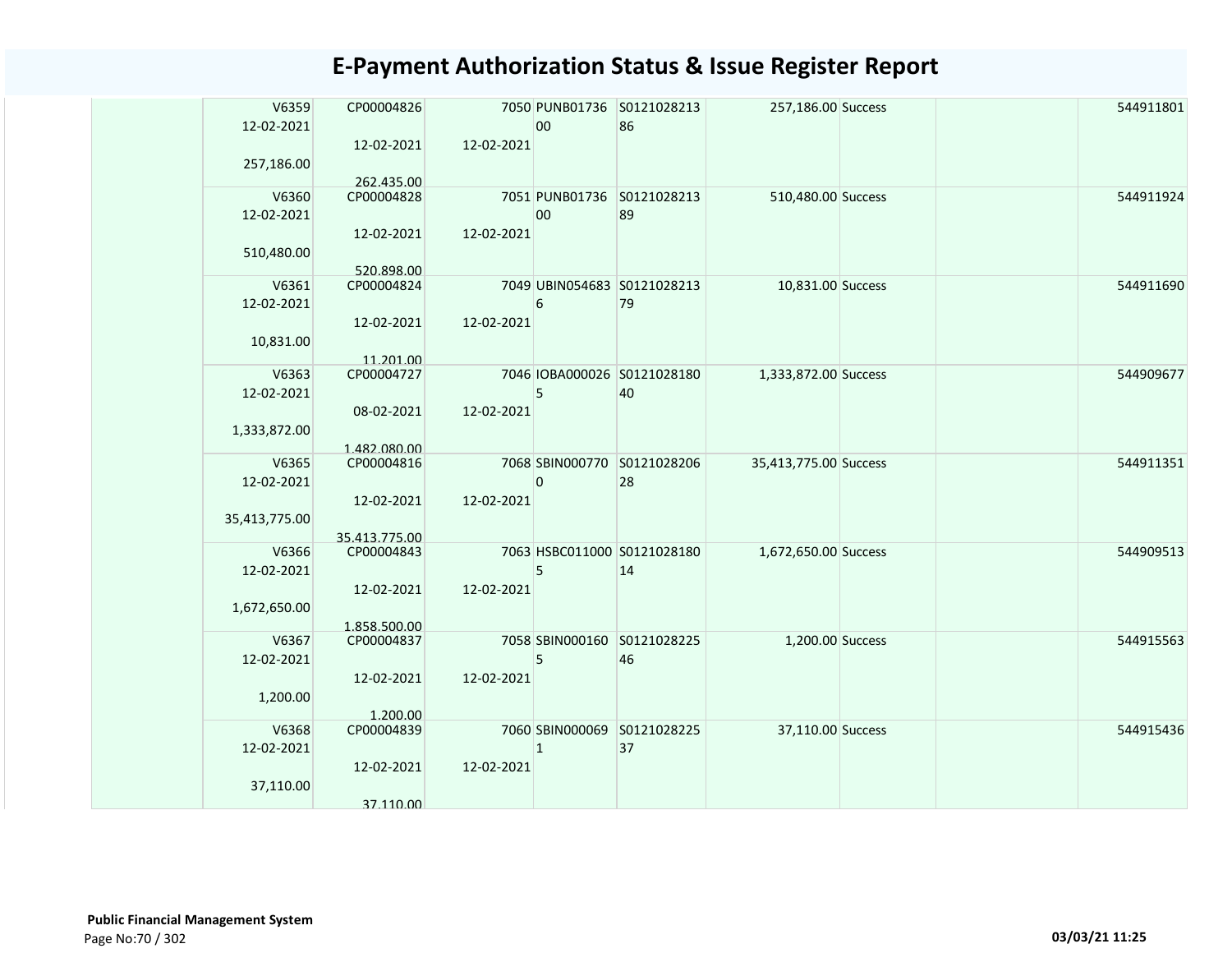| 225429 [Section<br>Officer] | V6270<br>12-02-2021<br>3,086.00  | CP00000519<br>09-02-2021                         | 10-02-2021 | $\mathbf{1}$ | 6951 SBIN000404 S0121026337<br>92 | 3,086.00 Success  |                | 538448677 |
|-----------------------------|----------------------------------|--------------------------------------------------|------------|--------------|-----------------------------------|-------------------|----------------|-----------|
|                             | V6271<br>12-02-2021<br>1,350.00  | 3.086.00<br>CP00000516<br>09-02-2021             | 10-02-2021 | 6            | 6948 BKID000601 S0121026342<br>87 | 1,350.00 Success  |                | 538433035 |
|                             | V6273<br>12-02-2021<br>4,385.00  | 1.350.00<br>CP00000521<br>09-02-2021<br>4.385.00 | 10-02-2021 | 0            | 6953 UBIN056043 S0121026337<br>15 | 4,385.00 Success  |                | 538445851 |
|                             | V6274<br>12-02-2021<br>230.00    | CP00000515<br>09-02-2021<br>230.00               | 10-02-2021 | 9            | 6947 CBIN028216 S0121026342<br>88 |                   | 230.00 Success | 538448844 |
|                             | V6309<br>12-02-2021<br>3,555.00  | CP00000512<br>09-02-2021<br>3.555.00             | 10-02-2021 | 3            | 6944 SBIN000058 S0121026874<br>09 | 3,555.00 Success  |                | 539578935 |
|                             | V6310<br>12-02-2021<br>7,110.00  | CP00000514<br>09-02-2021<br>7.110.00             | 10-02-2021 | 3            | 6946 SBIN000058 S0121026344<br>99 | 7,110.00 Success  |                | 539602602 |
|                             | V6311<br>12-02-2021<br>2,232.00  | CP00000513<br>09-02-2021<br>2.232.00             | 10-02-2021 | 3            | 6945 SBIN000058 S0121026353<br>62 | 2,232.00 Success  |                | 539578732 |
|                             | V6312<br>12-02-2021<br>63,799.00 | CP00000522<br>09-02-2021<br>63.799.00            | 10-02-2021 | 5            | 6954 SBIN000062 S0121027044<br>33 | 63,799.00 Success |                | 539615694 |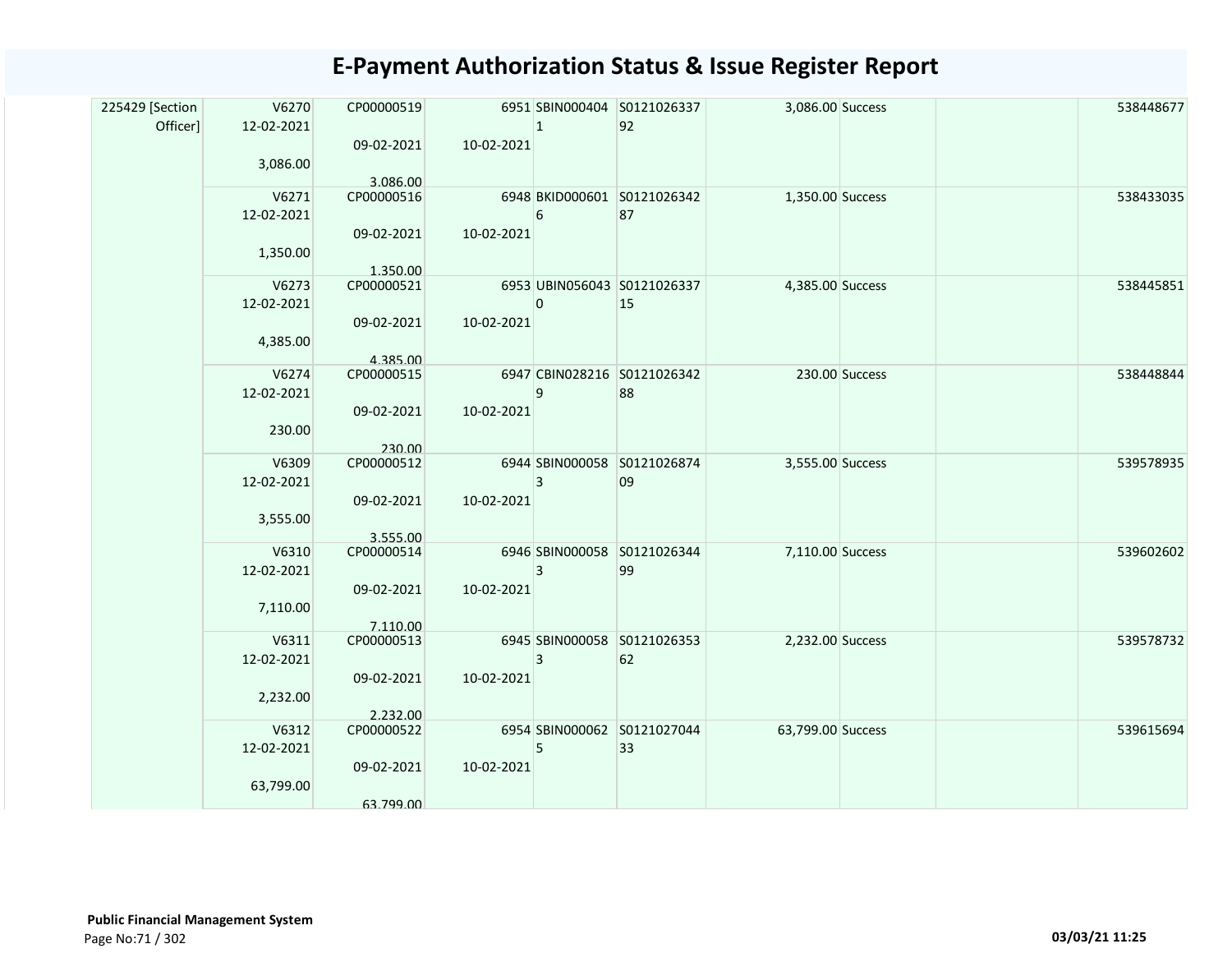|                                    | V6313<br>12-02-2021 | CP00000520<br>09-02-2021 | 10-02-2021 | 6              | 6952 CORP000054 S0121027043<br>92       | 3,749.00 Success  | 539636915 |
|------------------------------------|---------------------|--------------------------|------------|----------------|-----------------------------------------|-------------------|-----------|
|                                    | 3,749.00            | 3.749.00                 |            |                |                                         |                   |           |
|                                    | V6345<br>12-02-2021 | CP00000525               |            | 8              | 7021 SBIN001253 S0121028136<br>84       | 24,000.00 Success | 544499589 |
|                                    | 24,000.00           | 11-02-2021<br>24.000.00  | 12-02-2021 |                |                                         |                   |           |
|                                    | V6348<br>12-02-2021 | CP00000523<br>11-02-2021 | 12-02-2021 | $\overline{7}$ | 7019 SYNB000900 S0121028139<br>29       | 43,663.00 Success | 544516237 |
|                                    | 43,663.00           | 43.663.00                |            |                |                                         |                   |           |
|                                    | V6349<br>12-02-2021 | CP00000524<br>11-02-2021 | 12-02-2021 | 6              | 7020 YESB000063 S0121028136<br>85       | 19,880.00 Success | 544507350 |
|                                    | 19,880.00           | 20.560.00                |            |                |                                         |                   |           |
|                                    | V6352<br>12-02-2021 | CP00000518<br>09-02-2021 | 12-02-2021 | 5              | 7044 SYNB000905 S0121028191<br>49       | 1,870.00 Success  | 544911241 |
|                                    | 1,870.00            | 1.870.00                 |            |                |                                         |                   |           |
|                                    | V6358<br>12-02-2021 | CP00000526               |            | 5              | 7018 IOBA000006 S0121028191<br>03       | 14,996.00 Success | 544911125 |
|                                    | 14,996.00           | 11-02-2021<br>14.996.00  | 12-02-2021 |                |                                         |                   |           |
| 225438 [Asstt<br>Accounts Officer] | V6308<br>12-02-2021 | CP00000431               |            | $\mathbf{1}$   | 6984 SBIN000911 S0121026873<br>42       | 74,908.00 Success | 539605121 |
|                                    | 74,908.00           | 11-02-2021<br>74.908.00  | 11-02-2021 |                |                                         |                   |           |
|                                    | V6322<br>12-02-2021 | CP00000424               |            | $\mathbf{1}$   | 7022 SBIN002105 S0121027864<br>59       | 2,700.00 Success  | 542941303 |
|                                    | 18,600.00           | 10-02-2021               |            | 9              | 12-02-2021 CBIN028216 S0121027864<br>60 | 2,700.00 Success  | 542941311 |
|                                    |                     | 18,600.00                |            | N              | BARBOTRDKI S0121027864<br>61            | 2,700.00 Success  | 542941318 |
|                                    |                     |                          |            | $\mathbf{1}$   | CNRB000220 S0121027864<br>62            | 2,400.00 Success  | 542941329 |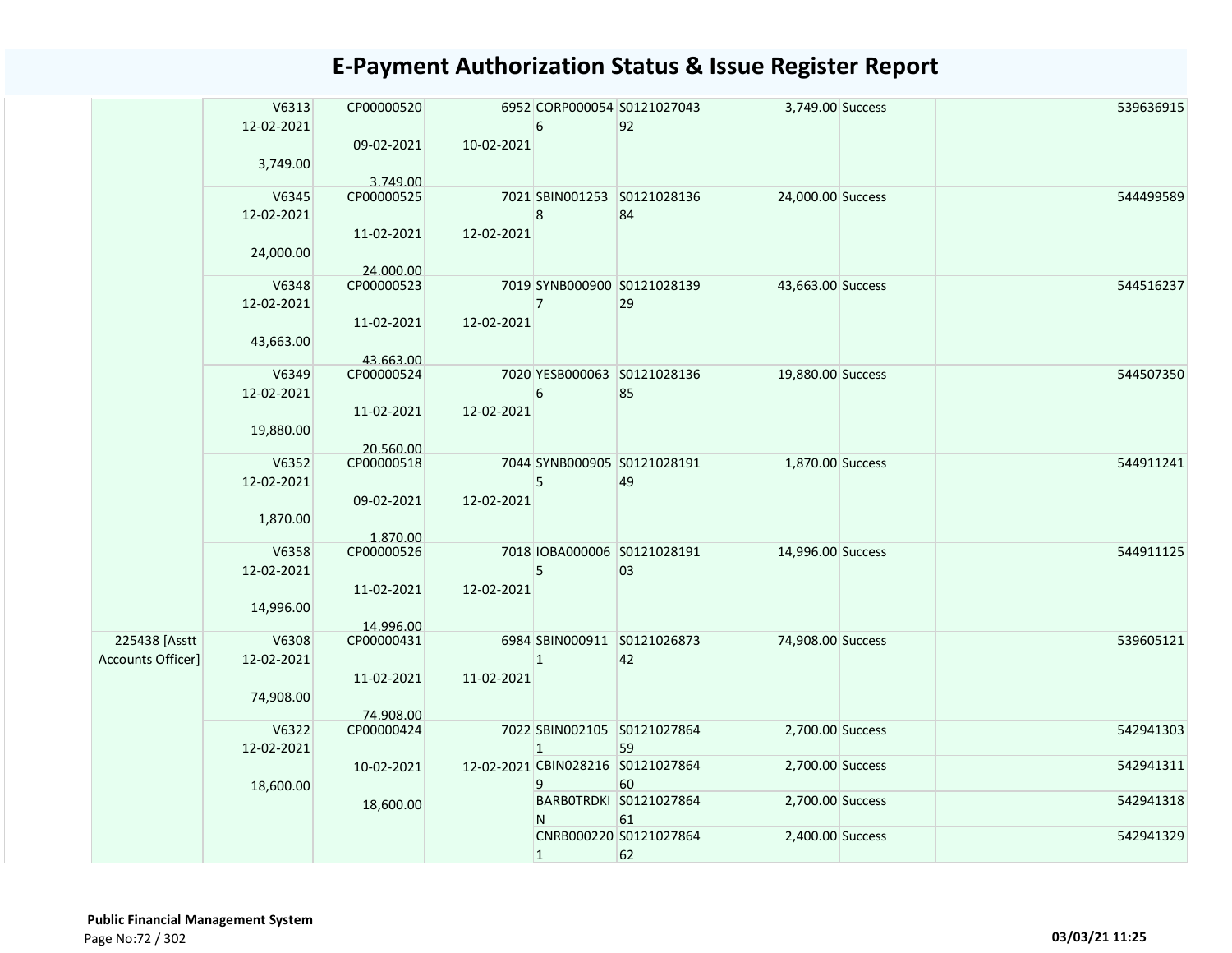|                                  |                                                                           |            | $\overline{3}$ | SBIN000058 S0121027864<br>63      | 2,700.00 Success   |  | 542941348 |
|----------------------------------|---------------------------------------------------------------------------|------------|----------------|-----------------------------------|--------------------|--|-----------|
|                                  |                                                                           |            | $\overline{7}$ | CNRB000241 S0121027864<br>64      | 2,700.00 Success   |  | 542941361 |
|                                  |                                                                           |            | 00             | PUNB04647 S0121027864<br>65       | 2,700.00 Success   |  | 542941368 |
| V6323<br>12-02-2021<br>5,782.00  | CP00000426<br>10-02-2021<br>5.900.00                                      | 12-02-2021 | 8              | 7023 UTIB000178 S0121027861<br>34 | 5,782.00 Success   |  | 542950089 |
| 12-02-2021<br>15,337.00          | V6324 CP00000428(511<br>687765697311-<br>1B1)<br>10-02-2021<br>15 650 00  | 12-02-2021 | $\mathbf{0}$   | 7040 INDB000052 S0121027857<br>12 | 15,337.00 Success  |  | 542940980 |
| 12-02-2021<br>20,205.00          | V6325 CP00000429(511<br>687703690321-<br>1B1)<br>10-02-2021               | 12-02-2021 | $\overline{2}$ | 7041 HDFC000109 S0121027858<br>38 | 20,205.00 Success  |  | 542941151 |
| V6332<br>12-02-2021<br>42,018.00 | 20.617.00<br>CP00000432<br>11-02-2021<br>42.018.00                        | 12-02-2021 | $\overline{3}$ | 7016 SBIN000058 S0121027955<br>77 | 42,018.00 Success  |  | 543693446 |
| 12-02-2021<br>237,903.00         | V6340 CP00000427(511<br>687790740796-<br>2B1)<br>10-02-2021<br>247 031 00 | 12-02-2021 | $\mathbf{1}$   | 7024 BKID000710 S0121027956<br>35 | 237,903.00 Success |  | 543693639 |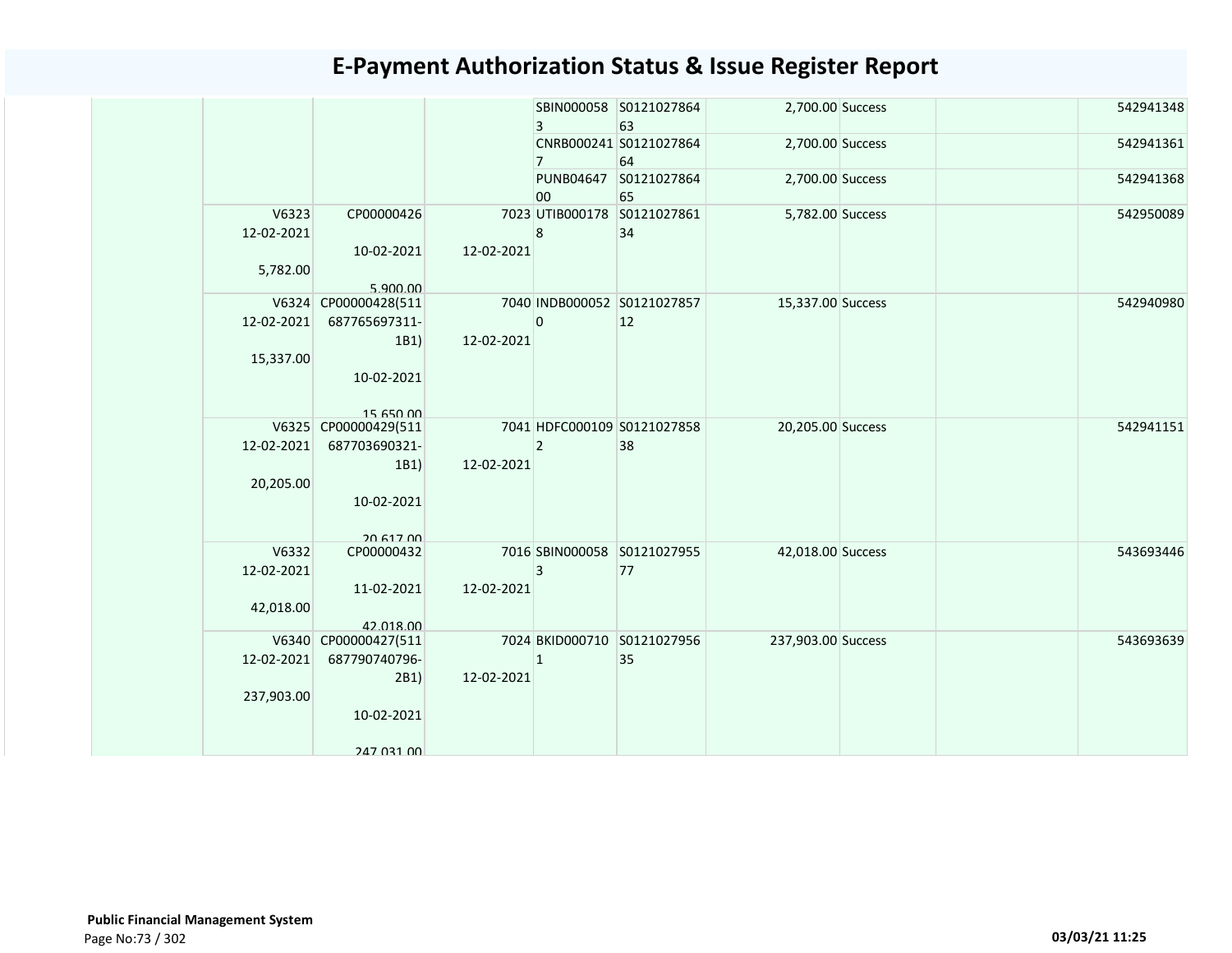|    |                                                                                                                         | 12-02-2021<br>310,848.00         | V6341 CP00000430(511<br>687790740796-<br>1B1)<br>11-02-2021              | 12-02-2021 | $\vert$ 1      | 7026 BKID000710 S0121027956<br>54 | 310,848.00 Success |  | 543693840 |
|----|-------------------------------------------------------------------------------------------------------------------------|----------------------------------|--------------------------------------------------------------------------|------------|----------------|-----------------------------------|--------------------|--|-----------|
|    |                                                                                                                         | V6343<br>12-02-2021<br>21,868.00 | 222 774 00<br>CP00000433<br>11-02-2021<br>22.707.00                      | 12-02-2021 | $\mathbf{1}$   | 7027 BKID000710 S0121027955<br>18 | 21,868.00 Success  |  | 543693271 |
|    |                                                                                                                         | V6362<br>12-02-2021<br>2,700.00  | CP00000434<br>12-02-2021<br>2.700.00                                     | 12-02-2021 | 3              | 7066 KKBK000460 S0121028187<br>99 | 2,700.00 Success   |  | 544910986 |
| 10 | <b>Issue Date: 15-02-2021</b>                                                                                           |                                  |                                                                          |            |                |                                   | 2,684,942.00       |  |           |
|    | 206942 [Under<br>Secretary<br>Department of<br><b>Industrial Policy</b><br>and Promotion<br>Ministry of<br>Commerce and | 15-02-2021<br>13,298.00          | V6374 CP00000099(511<br>687790921997-<br>1B1)<br>08-02-2021<br>13 527 00 | 15-02-2021 | $\overline{7}$ | 7086 SBIN002034 S0121027054<br>37 | 13,298.00 Success  |  | 577666664 |
|    | <b>Industry New</b><br>Delhi]                                                                                           | 15-02-2021<br>11,502.00          | V6375 CP00000100(511<br>687766114755-<br>1B1)<br>08-02-2021<br>11 700 00 | 15-02-2021 | $\overline{7}$ | 7085 SBIN002034 S0121029013<br>48 | 11,502.00 Success  |  | 577679667 |
|    |                                                                                                                         | 15-02-2021<br>15,365.00          | V6376 CP00000101(511<br>687787740328-<br>1B1)<br>08-02-2021<br>15 630 00 | 15-02-2021 | $\overline{7}$ | 7079 SBIN002034 S0121029012<br>15 | 15,365.00 Success  |  | 577669558 |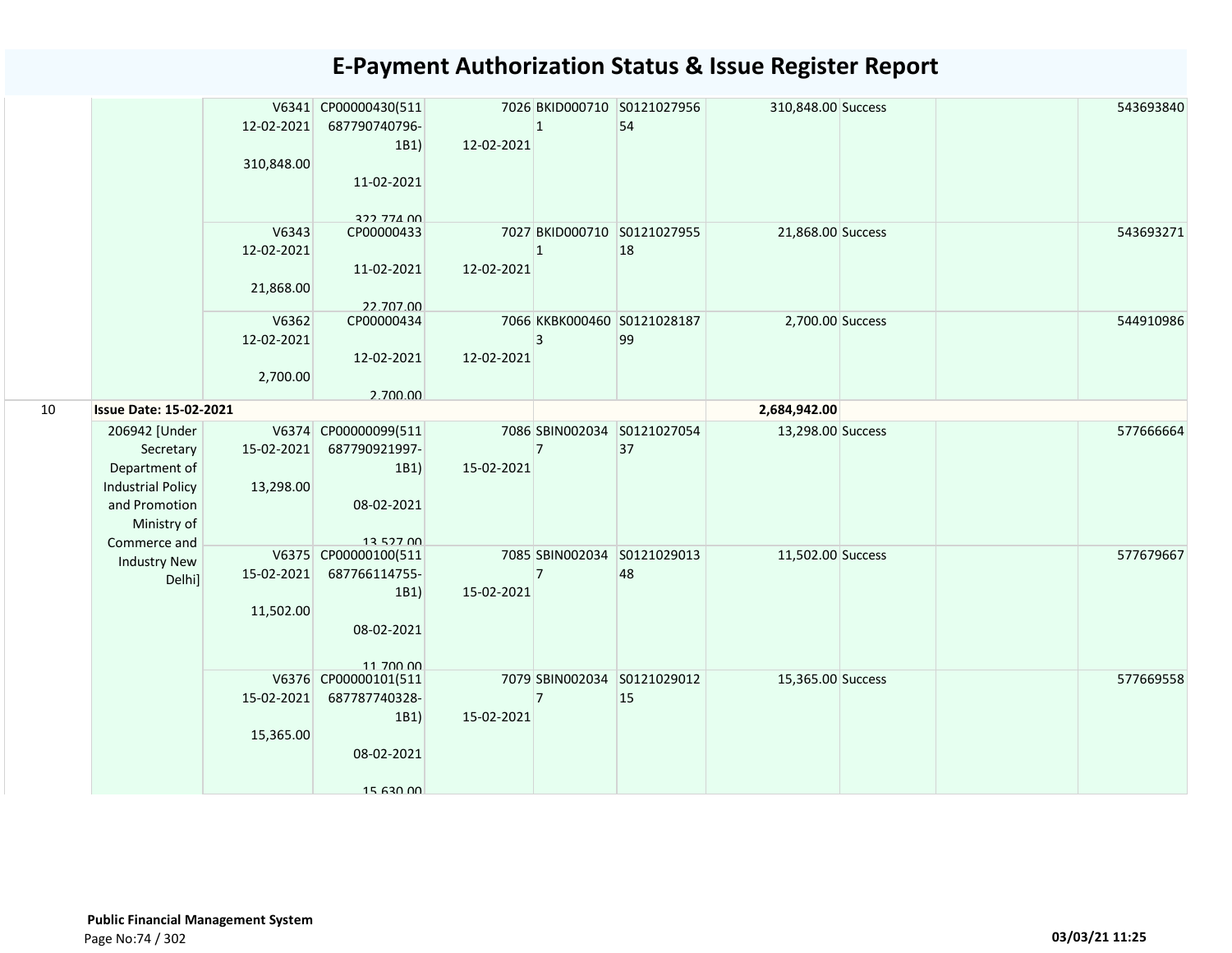| 20,107.00  | V6377 CP00000102(511<br>15-02-2021 687761192573-<br>1B1) | 15-02-2021 | $\overline{7}$ | 7088 SBIN002034 S0121029017<br>80 | 20,107.00 Success |  | 577679790 |
|------------|----------------------------------------------------------|------------|----------------|-----------------------------------|-------------------|--|-----------|
|            | 08-02-2021<br>20 454 00                                  |            |                |                                   |                   |  |           |
|            | V6378 CP00000103(511                                     |            |                | 7080 SBIN002034 S0121029011       | 14,858.00 Success |  | 577669312 |
|            | 15-02-2021 687774753269-<br>1B1)                         | 15-02-2021 | $\overline{7}$ | 47                                |                   |  |           |
| 14,858.00  |                                                          |            |                |                                   |                   |  |           |
|            | 08-02-2021                                               |            |                |                                   |                   |  |           |
|            | 15 114 00<br>V6379 CP00000104(511                        |            |                | 7082 SBIN002034 S0121029014       | 14,584.00 Success |  | 577656409 |
|            | 15-02-2021 687794921691-                                 |            | $\overline{7}$ | 22                                |                   |  |           |
|            | 1B1)                                                     | 15-02-2021 |                |                                   |                   |  |           |
| 14,584.00  | 08-02-2021                                               |            |                |                                   |                   |  |           |
|            |                                                          |            |                |                                   |                   |  |           |
|            | 14 835 00<br>V6380 CP00000105(511                        |            |                | 7083 SBIN002034 S0121029014       | 14,035.00 Success |  | 577672123 |
| 15-02-2021 | 687768321572-                                            |            | $\overline{7}$ | 00                                |                   |  |           |
|            | 1B1)                                                     | 15-02-2021 |                |                                   |                   |  |           |
| 14,035.00  |                                                          |            |                |                                   |                   |  |           |
|            | 08-02-2021                                               |            |                |                                   |                   |  |           |
|            | 14 277 00                                                |            |                |                                   |                   |  |           |
| 15-02-2021 | V6381 CP00000106(511<br>687723327237-                    |            | $\overline{7}$ | 7084 SBIN002034 S0121029013<br>92 | 13,988.00 Success |  | 577656275 |
|            | 1B1)                                                     | 15-02-2021 |                |                                   |                   |  |           |
| 13,988.00  |                                                          |            |                |                                   |                   |  |           |
|            | 08-02-2021                                               |            |                |                                   |                   |  |           |
|            | 14 229 00                                                |            |                |                                   |                   |  |           |
|            | V6382 CP00000107(511                                     |            |                | 7081 SBIN002034 S0121029014       | 23,345.00 Success |  | 577672247 |
|            | 15-02-2021 687725250516-                                 | 15-02-2021 | $\overline{7}$ | 67                                |                   |  |           |
| 23,345.00  | 1B1)                                                     |            |                |                                   |                   |  |           |
|            | 08-02-2021                                               |            |                |                                   |                   |  |           |
|            |                                                          |            |                |                                   |                   |  |           |
|            | 23 748 00                                                |            |                |                                   |                   |  |           |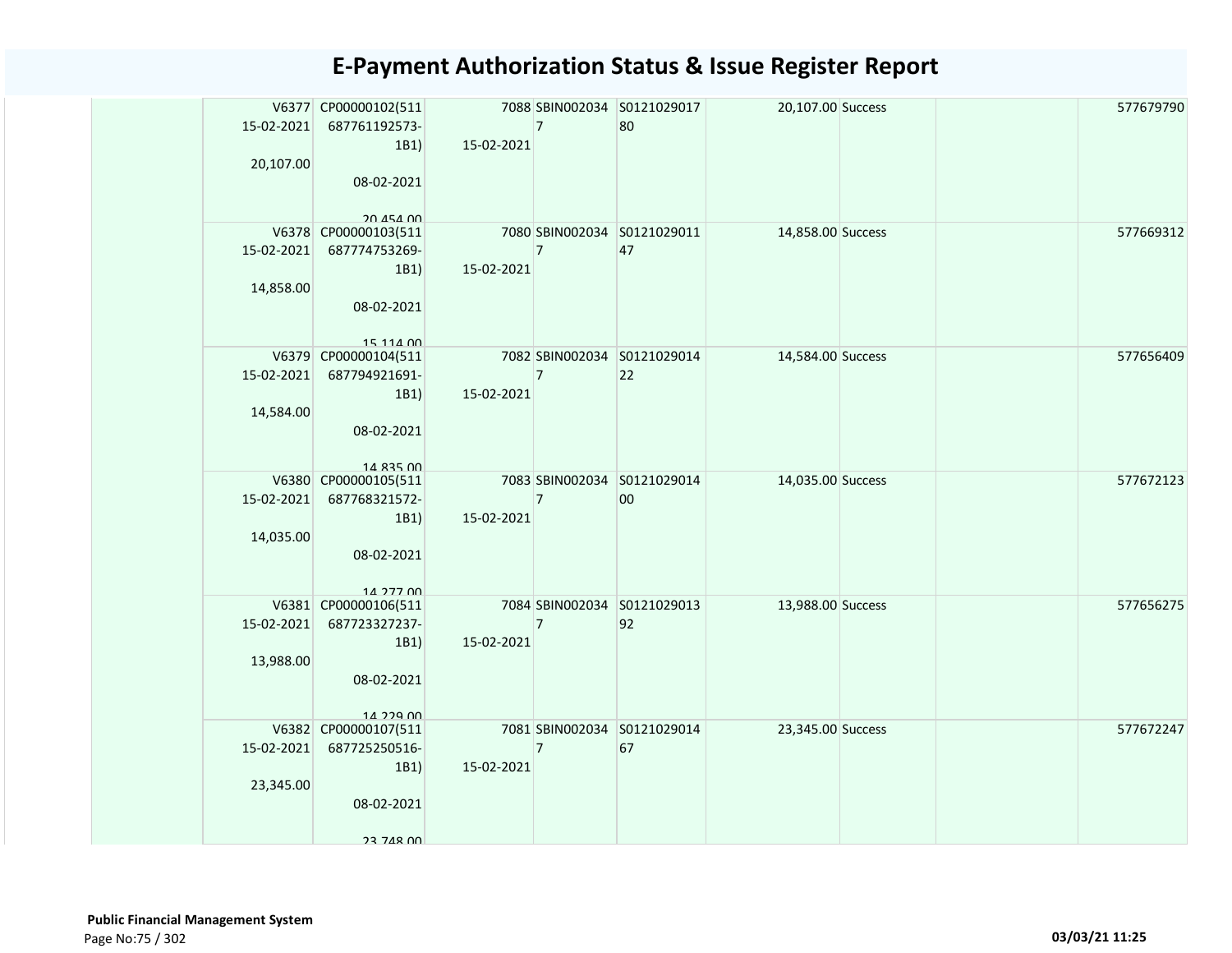|               | 15-02-2021<br>20,199.00 | V6383 CP00000108(511<br>687777262937-<br>1B1)<br>08-02-2021 | 15-02-2021 | $\overline{7}$ | 7087 SBIN002034 S0121029017<br>85 | 20,199.00 Success  |  | 577672337 |
|---------------|-------------------------|-------------------------------------------------------------|------------|----------------|-----------------------------------|--------------------|--|-----------|
| 225427 [Under | V6372                   | 20 547 00<br>CP00004846                                     |            |                | 7072 CBIN028144 S0121028859       | 900,000.00 Success |  | 576698988 |
| Secretary]    | 15-02-2021              |                                                             |            | 3              | 41                                |                    |  |           |
|               | 900,000.00              | 15-02-2021<br>900.000.00                                    | 15-02-2021 |                |                                   |                    |  |           |
|               | V6373                   | CP00004847                                                  |            |                | 7073 CBIN028144 S0121028858       | 200,000.00 Success |  | 576695842 |
|               | 15-02-2021              |                                                             |            | 3              | 98                                |                    |  |           |
|               | 200,000.00              | 15-02-2021                                                  | 15-02-2021 |                |                                   |                    |  |           |
|               |                         | 200.000.00<br>V6384 CP00004825(GPF                          |            |                | 7078 SBIN000058 S0121029009       | 500,000.00 Success |  | 577668992 |
|               | 15-02-2021              | $_2$ 202102217)                                             | 15-02-2021 | 3              | 54                                |                    |  |           |
|               | 500,000.00              | 12-02-2021                                                  |            |                |                                   |                    |  |           |
|               |                         | 500,000,00<br>V6385 CP00004827(GPF                          |            |                | 7076 CBIN028216 S0121029008       | 30,000.00 Success  |  | 577666883 |
|               | 15-02-2021              | $_2$ 02102218)                                              |            | 9              | 61                                |                    |  |           |
|               | 30,000.00               | 12-02-2021                                                  | 15-02-2021 |                |                                   |                    |  |           |
|               |                         |                                                             |            |                |                                   |                    |  |           |
|               |                         | 30,000,00<br>V6386 CP00004832(GPF                           |            |                | 7077 CBIN028216 S0121029007       | 25,000.00 Success  |  | 577666784 |
|               | 15-02-2021              | $_2$ 02102219)                                              |            | 9              | 72                                |                    |  |           |
|               |                         |                                                             | 15-02-2021 |                |                                   |                    |  |           |
|               | 25,000.00               | 12-02-2021                                                  |            |                |                                   |                    |  |           |
|               |                         | 25,000,00                                                   |            |                |                                   |                    |  |           |
|               | V6387                   | CP00004840                                                  |            |                | 7091 CBIN028216 S0121029009       | 476,502.00 Success |  | 577679443 |
|               | 15-02-2021              |                                                             |            | 9              | 76                                |                    |  |           |
|               | 476,502.00              | 12-02-2021                                                  | 15-02-2021 |                |                                   |                    |  |           |
|               |                         | 476.502.00                                                  |            |                |                                   |                    |  |           |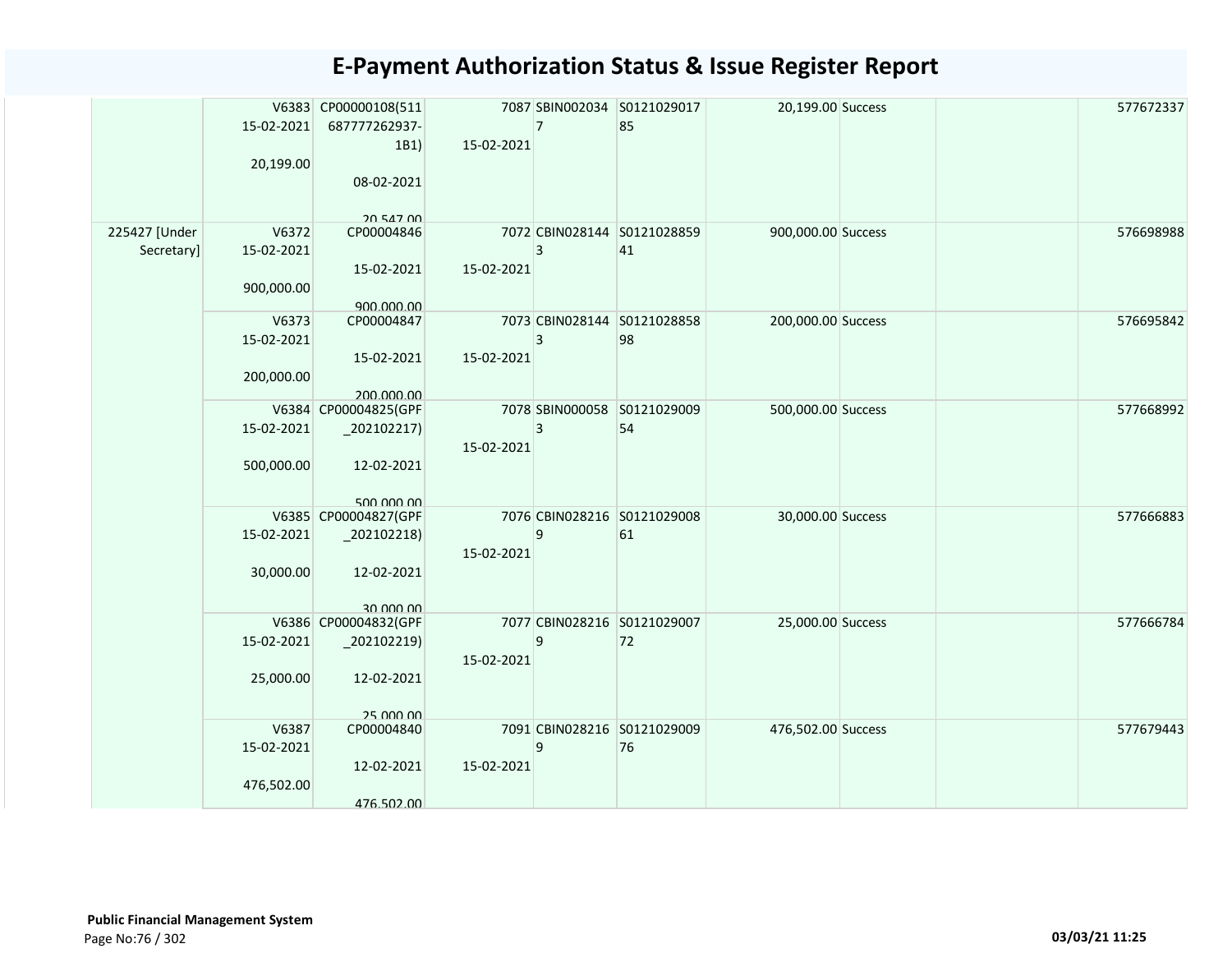|                   | V6389               | CP00004848              |            |              | 7075 SBIN000062 S0121029010       | 63,900.00 Success  | 577669129 |
|-------------------|---------------------|-------------------------|------------|--------------|-----------------------------------|--------------------|-----------|
|                   | 15-02-2021          | 15-02-2021              | 15-02-2021 | 5            | 41                                |                    |           |
|                   | 63,900.00           |                         |            |              |                                   |                    |           |
|                   | V6390               | 63.900.00<br>CP00004849 |            |              | 7074 PUNB00735 S0121029012        | 18,000.00 Success  | 577669700 |
|                   | 15-02-2021          |                         |            | 00           | 71                                |                    |           |
|                   |                     | 15-02-2021              | 15-02-2021 |              |                                   |                    |           |
|                   | 18,000.00           |                         |            |              |                                   |                    |           |
| 225438 [Asstt     | V6369               | 18.000.00<br>CP00000436 |            |              | 7069 CBIN028216 S0121028801       | 4,795.00 Success   | 576427972 |
| Accounts Officer] | 15-02-2021          |                         |            | 9            | 97                                |                    |           |
|                   |                     | 15-02-2021              | 15-02-2021 |              |                                   |                    |           |
|                   | 4,795.00            | 4.795.00                |            |              |                                   |                    |           |
|                   | V6370               | CP00000438              |            |              | 7071 CBIN028216 S0121028801       | 10,030.00 Success  | 576428175 |
|                   | 15-02-2021          |                         |            | 9            | 98                                |                    |           |
|                   | 10,030.00           | 15-02-2021              | 15-02-2021 |              |                                   |                    |           |
|                   |                     | 10.030.00               |            |              |                                   |                    |           |
|                   | V6371               | CP00000437              |            |              | 7070 BKID000600 S0121028783       | 262,419.00 Success | 576424776 |
|                   | 15-02-2021          | 15-02-2021              | 15-02-2021 | $\mathbf{0}$ | 41                                |                    |           |
|                   | 262,419.00          |                         |            |              |                                   |                    |           |
|                   |                     | 262.419.00              |            |              |                                   |                    |           |
|                   | V6388<br>15-02-2021 | CP00000435              |            | 9            | 7089 CBIN028216 S0121029013<br>27 | 1,800.00 Success   | 577669806 |
|                   |                     | 12-02-2021              |            |              | 15-02-2021 SBIN000058 S0121029013 | 2,100.00 Success   | 577669809 |
|                   | 25,500.00           |                         |            | 3            | 28                                |                    |           |
|                   |                     | 25,500.00               |            | 3            | SBIN000058 S0121029013<br>29      | 1,800.00 Success   | 577669812 |
|                   |                     |                         |            |              | CBIN028216 S0121029013            | 2,100.00 Success   | 577669819 |
|                   |                     |                         |            | 9            | 30                                |                    |           |
|                   |                     |                         |            | 9            | CBIN028216 S0121029013<br>31      | 2,700.00 Success   | 577669827 |
|                   |                     |                         |            |              | CBIN028216 S0121029013            | 1,800.00 Success   | 577669834 |
|                   |                     |                         |            | 9            | 32                                |                    |           |
|                   |                     |                         |            | 3            | SBIN000058 S0121029013<br>33      | 2,700.00 Success   | 577669840 |
|                   |                     |                         |            |              | CBIN028216 S0121029013            | 2,700.00 Success   | 577669867 |
|                   |                     |                         |            | 9            | 34                                |                    |           |
|                   |                     |                         |            | 9            | CBIN028216 S0121029013<br>35      | 2,700.00 Success   | 577669873 |
|                   |                     |                         |            |              |                                   |                    |           |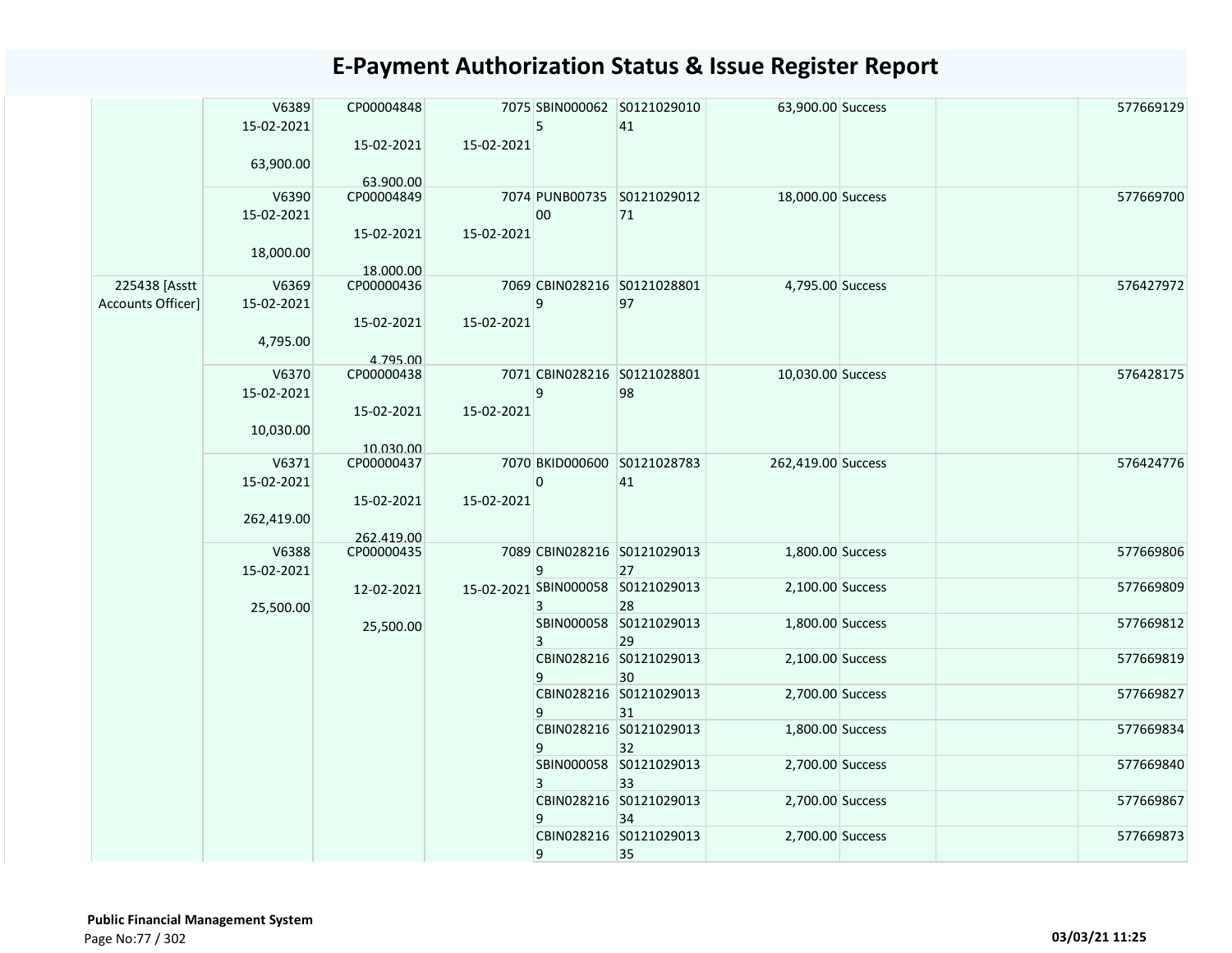|    |                               |            |            |            | 9              | SBIN000681 S0121029013<br>36      | 2,100.00 Success |                | 577669879 |
|----|-------------------------------|------------|------------|------------|----------------|-----------------------------------|------------------|----------------|-----------|
|    |                               |            |            |            |                | CNRB000241 S0121029013            | 1,200.00 Success |                | 577669903 |
|    |                               |            |            |            | $\overline{7}$ | 37<br>CBIN028216 S0121029013      |                  |                | 577669916 |
|    |                               |            |            |            | 9              | 38                                | 1,800.00 Success |                |           |
|    |                               | V6391      | CP00000442 |            |                | 7090 SBIN000069 S0121029011       | 7,515.00 Success |                | 577679549 |
|    |                               | 15-02-2021 |            |            | $\mathbf{1}$   | 60                                |                  |                |           |
|    |                               |            | 15-02-2021 | 15-02-2021 |                |                                   |                  |                |           |
|    |                               | 7,515.00   |            |            |                |                                   |                  |                |           |
|    |                               |            | 7.515.00   |            |                |                                   |                  |                |           |
| 11 | <b>Issue Date: 16-02-2021</b> |            |            |            |                |                                   | 2,201,564.00     |                |           |
|    | 200880 [Asstt                 | V6393      | CP00000178 |            |                | 7093 IOBA000006 S0121029445       | 2,126.00 Success |                | 590919973 |
|    | Accounts Officer]             | 16-02-2021 | 16-02-2021 | 16-02-2021 | 5              | 62                                |                  |                |           |
|    |                               | 2,126.00   |            |            |                |                                   |                  |                |           |
|    |                               |            | 2.126.00   |            |                |                                   |                  |                |           |
|    |                               | V6399      | CP00000179 |            |                | 7099 SBIN000058 S0121029586       | 2,700.00 Success |                | 592396296 |
|    |                               | 16-02-2021 |            |            | 3              | 12                                |                  |                |           |
|    |                               |            | 16-02-2021 |            |                | 16-02-2021 CBIN028216 S0121029586 | 2,700.00 Success |                | 592396301 |
|    |                               | 23,400.00  |            |            | 9              | 13<br>CBIN028216 S0121029586      | 2,700.00 Success |                | 592396306 |
|    |                               |            | 23,400.00  |            | 9              | 14                                |                  |                |           |
|    |                               |            |            |            |                | CBIN028216 S0121029586            |                  | 900.00 Success | 592396314 |
|    |                               |            |            |            | 9              | 15                                |                  |                |           |
|    |                               |            |            |            |                | SBIN000484 S0121029586            |                  | 900.00 Success | 592396318 |
|    |                               |            |            |            | 5              | 16                                |                  |                | 592396327 |
|    |                               |            |            |            |                | SBIN000058 S0121029586<br>17      | 2,700.00 Success |                |           |
|    |                               |            |            |            |                | SBIN000058 S0121029586            | 2,700.00 Success |                | 592396331 |
|    |                               |            |            |            | 3              | 18                                |                  |                |           |
|    |                               |            |            |            |                | SBIN000058 S0121029586            | 2,700.00 Success |                | 592396337 |
|    |                               |            |            |            | 3              | 19                                |                  |                |           |
|    |                               |            |            |            |                | SBIN000058 S0121029586            | 2,700.00 Success |                | 592396342 |
|    |                               |            |            |            |                | 20<br>BARBOPAHA S0121029586       | 2,700.00 Success |                | 592396347 |
|    |                               |            |            |            | RG             | 21                                |                  |                |           |
|    | 206942 [Under                 | V6398      | CP00000110 |            |                | 7098 SYNB000903 S0121029586       | 1,886.00 Success |                | 592396473 |
|    | Secretary                     | 16-02-2021 |            |            | $\mathbf{1}$   | 34                                |                  |                |           |
|    | Department of                 |            | 16-02-2021 | 16-02-2021 |                |                                   |                  |                |           |
|    | <b>Industrial Policy</b>      | 1,886.00   |            |            |                |                                   |                  |                |           |
|    | and Promotion                 |            | 2.056.00   |            |                |                                   |                  |                |           |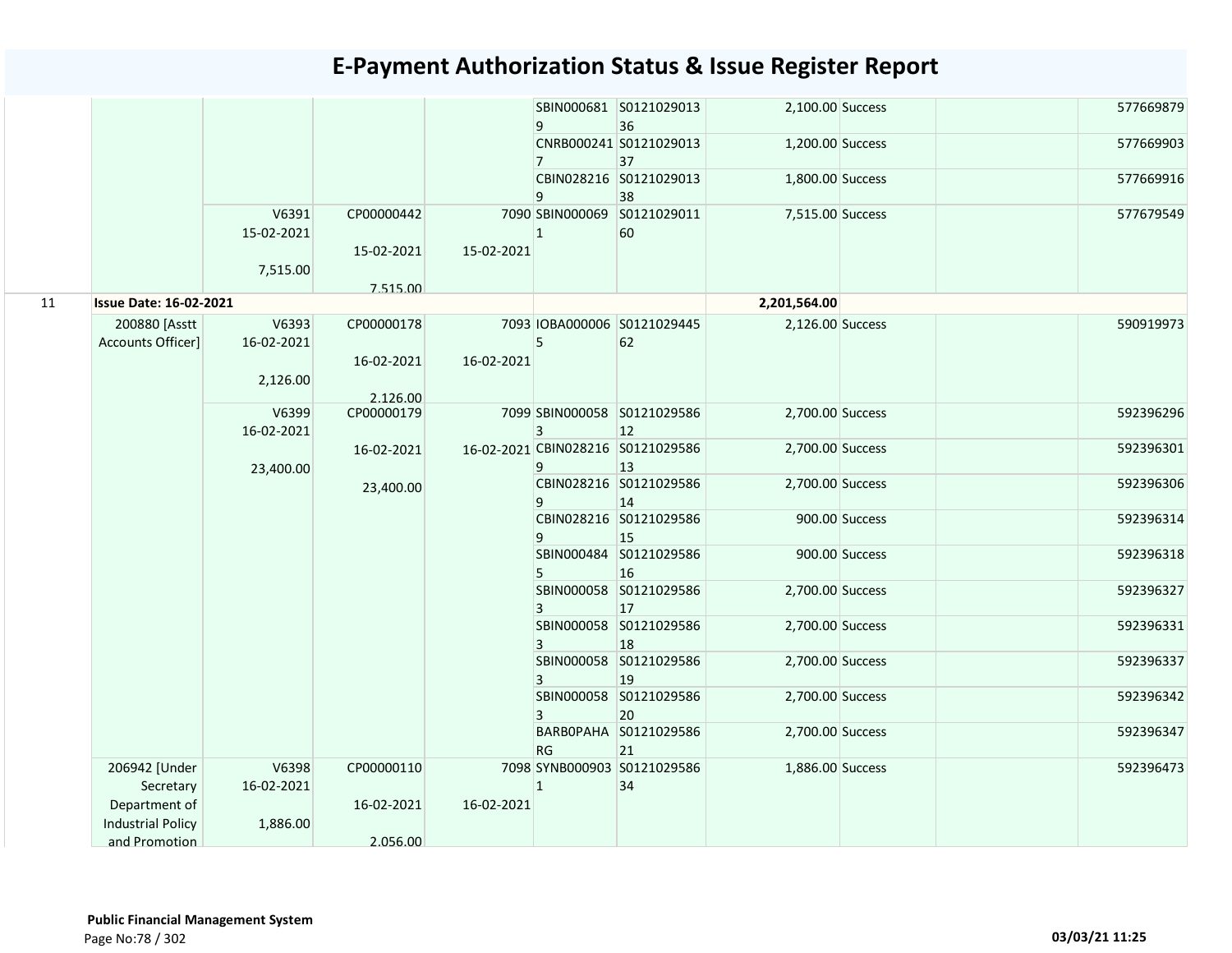| 225427 [Under |                     | V6392 CP00004850(GPF    |            |                | 7092 UBIN056281 S0121029405  | 330,000.00 Success |  | 590917826 |
|---------------|---------------------|-------------------------|------------|----------------|------------------------------|--------------------|--|-----------|
| Secretary]    | 16-02-2021          | $_2$ 02102220)          |            | 5              | 29                           |                    |  |           |
|               |                     |                         | 16-02-2021 |                |                              |                    |  |           |
|               | 330,000.00          | 15-02-2021              |            |                |                              |                    |  |           |
|               |                     |                         |            |                |                              |                    |  |           |
|               |                     | an uuu utt              |            |                |                              |                    |  |           |
|               | V6401               | CP00004844              |            | 7100 PUNB04408 | S0121029633                  | 37,479.00 Success  |  | 592504270 |
|               | 16-02-2021          |                         |            | $00\,$         | 04                           |                    |  |           |
|               |                     | 12-02-2021              | 16-02-2021 |                |                              |                    |  |           |
|               | 37,479.00           |                         |            |                |                              |                    |  |           |
|               |                     | 37.479.00               |            |                |                              |                    |  |           |
|               | V6402               | CP00004859              |            |                | 7103 HDFC000156 S0121029622  | 718,660.00 Success |  | 592519071 |
|               | 16-02-2021          |                         |            | 4              | 63                           |                    |  |           |
|               |                     | 16-02-2021              | 16-02-2021 |                |                              |                    |  |           |
|               | 718,660.00          |                         |            |                |                              |                    |  |           |
|               |                     | 740.628.00              |            |                | 7102 SBIN000073 S0121029632  |                    |  | 593900865 |
|               | V6403<br>16-02-2021 | CP00004857              |            | $\overline{7}$ | 05                           | 22,472.00 Success  |  |           |
|               |                     |                         |            |                |                              |                    |  |           |
|               |                     | 16-02-2021              | 16-02-2021 |                |                              |                    |  |           |
|               | 22,472.00           |                         |            |                |                              |                    |  |           |
|               | V6405               | 23.128.00<br>CP00004858 |            |                | 7101 HDFC000055 S0121029632  | 28,608.00 Success  |  | 592504150 |
|               | 16-02-2021          |                         |            | $\mathbf{1}$   | 36                           |                    |  |           |
|               |                     | 16-02-2021              | 16-02-2021 |                |                              |                    |  |           |
|               | 28,608.00           |                         |            |                |                              |                    |  |           |
|               |                     | 29.698.00               |            |                |                              |                    |  |           |
|               |                     | V6406 CP00004855(511    |            |                | 7104 HDFC000903 S0121029605  | 74,285.00 Success  |  | 592501902 |
|               | 16-02-2021          | 687793092917-           |            | 9              | 83                           |                    |  |           |
|               |                     | 1B1)                    | 16-02-2021 |                |                              |                    |  |           |
|               | 74,285.00           |                         |            |                |                              |                    |  |           |
|               |                     | 15-02-2021              |            |                |                              |                    |  |           |
|               |                     |                         |            |                |                              |                    |  |           |
|               |                     | 75 565 00               |            |                |                              |                    |  |           |
|               | V6407               | CP00004862              |            |                | 7105 BARBOASAF S0121029615   | 10,260.00 Success  |  | 592512506 |
|               | 16-02-2021          |                         |            | <b>AL</b>      | 39                           |                    |  |           |
|               |                     | 16-02-2021              | 16-02-2021 |                |                              |                    |  |           |
|               | 10,260.00           |                         |            |                |                              |                    |  |           |
|               |                     | 10.260.00               |            |                |                              |                    |  |           |
|               | V6408               | CP00004860              |            |                | 7106 ICIC0000171 S0121029605 | 904,306.00 Success |  | 592518931 |
|               | 16-02-2021          |                         |            |                | 84                           |                    |  |           |
|               |                     | 16-02-2021              | 16-02-2021 |                |                              |                    |  |           |
|               | 904,306.00          |                         |            |                |                              |                    |  |           |
|               |                     | 922.761.00              |            |                |                              |                    |  |           |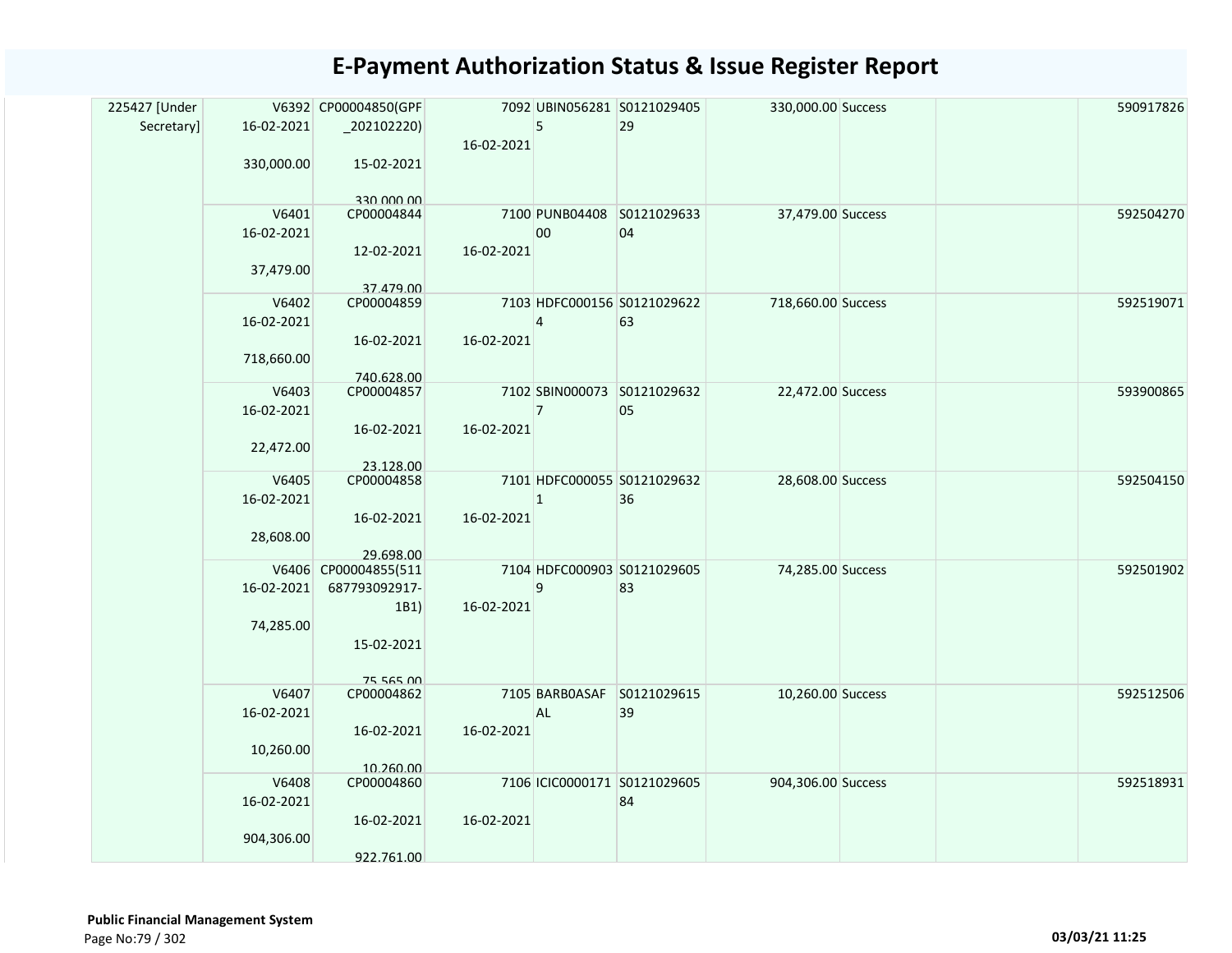| 225428 [Section               | V6400      | CP00000395              |            |                | 7107 CBIN028031 S0121029606       | 1,600.00 Success  |                | 592512406 |
|-------------------------------|------------|-------------------------|------------|----------------|-----------------------------------|-------------------|----------------|-----------|
| Officer]                      | 16-02-2021 |                         |            | 0              | 10                                |                   |                |           |
|                               |            | 08-02-2021              | 16-02-2021 |                |                                   |                   |                |           |
|                               | 1,600.00   |                         |            |                |                                   |                   |                |           |
| 225429 [Section               | V6394      | 1.600.00<br>CP00000529  |            |                | 7095 CBIN028216 S0121029533       | 6,376.00 Success  |                | 591779695 |
| Officer]                      | 16-02-2021 |                         |            | 9              | 04                                |                   |                |           |
|                               |            | 16-02-2021              | 16-02-2021 |                |                                   |                   |                |           |
|                               | 6,376.00   |                         |            |                |                                   |                   |                |           |
|                               |            | 6.376.00                |            |                |                                   |                   |                |           |
|                               | V6395      | CP00000530              |            |                | 7096 ICIC0000155 S0121029533      | 1,200.00 Success  |                | 591779534 |
|                               | 16-02-2021 |                         |            |                | 05                                |                   |                |           |
|                               |            | 16-02-2021              |            |                | 16-02-2021 SBIN001044 S0121029533 | 4,919.00 Success  |                | 591779543 |
|                               | 6.119.00   |                         |            | $\mathbf{1}$   | 06                                |                   |                |           |
| 225438 [Asstt                 | V6396      | CP00000440              |            |                | 7109 SBIN003029 S0121029602       | 18,228.00 Success |                | 592396567 |
| Accounts Officer]             | 16-02-2021 |                         |            | 6              | 20                                |                   |                |           |
|                               |            | 15-02-2021              | 16-02-2021 |                |                                   |                   |                |           |
|                               | 18,228.00  |                         |            |                |                                   |                   |                |           |
|                               | V6397      | 18.600.00<br>CP00000441 |            |                | 7108 KKBK000460 S0121029592       | 4,959.00 Success  |                | 592404288 |
|                               | 16-02-2021 |                         |            | 3              | 78                                |                   |                |           |
|                               |            | 15-02-2021              | 16-02-2021 |                |                                   |                   |                |           |
|                               | 4,959.00   |                         |            |                |                                   |                   |                |           |
|                               |            | 4.959.00                |            |                |                                   |                   |                |           |
|                               | V6404      | CP00000439              |            |                | 7110 SBIN000911 S0121029615       | 2,700.00 Success  |                | 592503988 |
|                               | 16-02-2021 |                         |            | $\mathbf{1}$   | 68                                |                   |                |           |
|                               |            | 15-02-2021              |            |                | 16-02-2021 SBIN000058 S0121029615 |                   | 600.00 Success | 592503993 |
|                               | 10,800.00  |                         |            | 3              | 69                                |                   |                |           |
|                               |            | 10,800.00               |            |                | CBIN028216 S0121029615            |                   | 900.00 Success | 592503999 |
|                               |            |                         |            | 9              | 70<br>CBIN028216 S0121029615      |                   | 600.00 Success | 592504004 |
|                               |            |                         |            | 9              | 71                                |                   |                |           |
|                               |            |                         |            |                | SBIN000681 S0121029615            |                   | 900.00 Success | 592504008 |
|                               |            |                         |            | 9              | 72                                |                   |                |           |
|                               |            |                         |            |                | CBIN028216 S0121029615            | 1,800.00 Success  |                | 592504039 |
|                               |            |                         |            | 9              | 73                                |                   |                |           |
|                               |            |                         |            |                | CNRB000241 S0121029615            | 1,800.00 Success  |                | 592504045 |
|                               |            |                         |            | $\overline{7}$ | 74                                |                   |                |           |
|                               |            |                         |            |                | CBIN028216 S0121029615            |                   | 900.00 Success | 592504053 |
|                               |            |                         |            | 9              | 75                                |                   |                |           |
|                               |            |                         |            |                | SBIN000058 S0121029615            |                   | 600.00 Success | 592504058 |
| 12                            |            |                         |            | 3              | 76                                | 8,451,565.00      |                |           |
| <b>Issue Date: 17-02-2021</b> |            |                         |            |                |                                   |                   |                |           |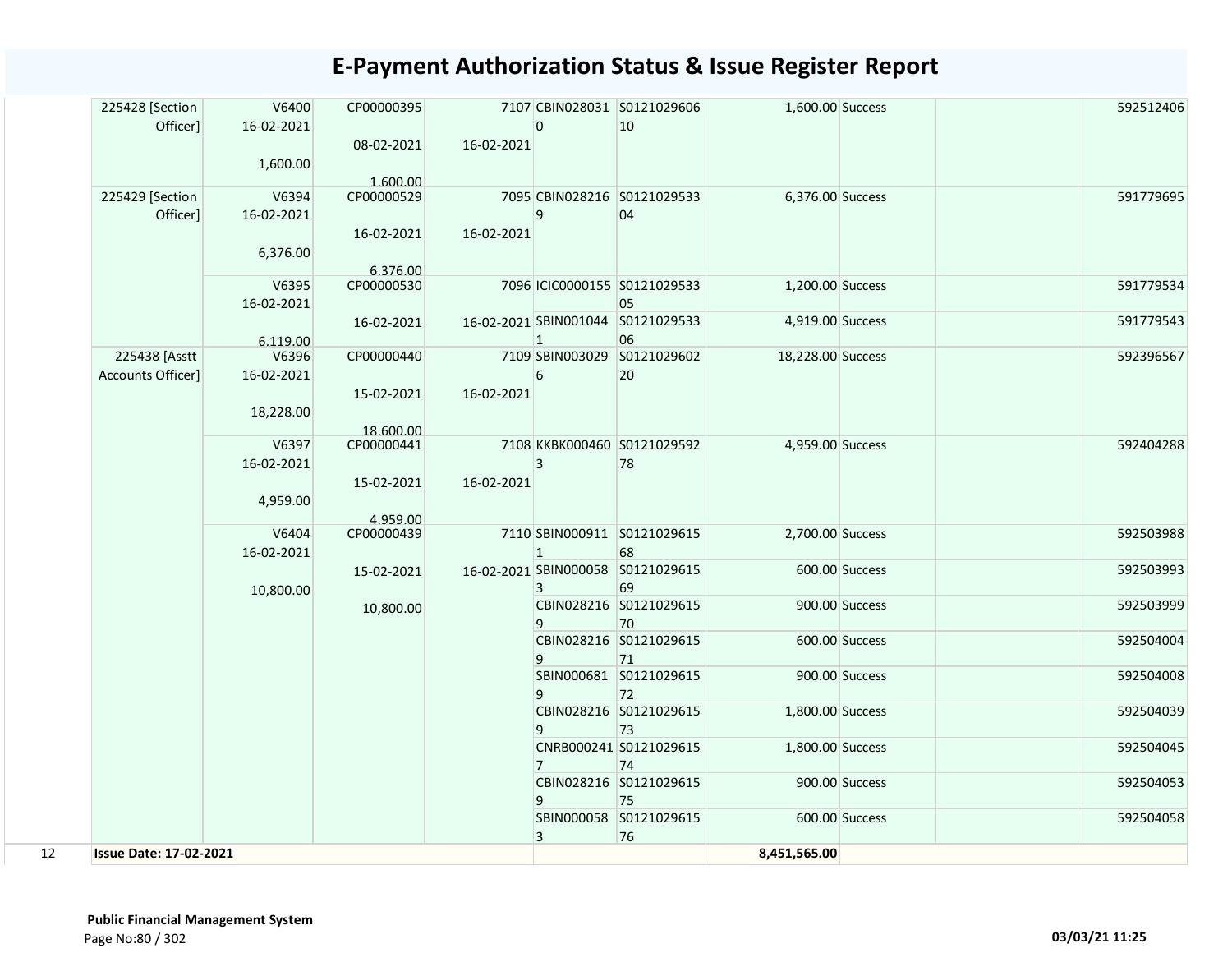| 206942 [Under<br>Secretary<br>Department of | V6412<br>17-02-2021 | CP00000111<br>17-02-2021          | 17-02-2021 |                | 7125 ICIC0000171 S0121023110<br>35 | 42,418.00 Success    |  | 608035014 |
|---------------------------------------------|---------------------|-----------------------------------|------------|----------------|------------------------------------|----------------------|--|-----------|
| <b>Industrial Policy</b><br>and Promotion   | 42,418.00           | 43.149.00                         |            |                |                                    |                      |  |           |
| 225427 [Under                               |                     | V6409 CP00004830(EFR              |            |                | 7112 SBIN000058 S0121023187        | 85,536.00 Success    |  | 608068686 |
| Secretary]                                  | 17-02-2021          | 2021020018)                       |            | $\overline{3}$ | 86                                 |                      |  |           |
|                                             | 85,536.00           | 12-02-2021<br>108 000 00          | 17-02-2021 |                |                                    |                      |  |           |
|                                             |                     | V6410 CP00004870(ELE              |            |                | 7113 CBIN028031 S0121023107        | 73,398.00 Success    |  | 607965772 |
|                                             | 17-02-2021          | 2021020019)                       | 17-02-2021 | 6              | 46                                 |                      |  |           |
|                                             | 73,398.00           | 16-02-2021                        |            |                |                                    |                      |  |           |
|                                             |                     | 73 398 00<br>V6411 CP00004871(ELE |            |                | 7114 IOBA000076 S0121023108        | 60,128.00 Success    |  | 608032837 |
|                                             | 17-02-2021          | 2021020021)                       |            | $\overline{2}$ | 51                                 |                      |  |           |
|                                             | 60,128.00           | 16-02-2021                        | 17-02-2021 |                |                                    |                      |  |           |
|                                             |                     | 87 399 00                         |            |                |                                    |                      |  |           |
|                                             | V6413               | CP00004874                        |            |                | 7130 CBIN028144 S0121023661        | 7,026,000.00 Success |  | 608611650 |
|                                             | 17-02-2021          |                                   |            | 3              | 16                                 |                      |  |           |
|                                             |                     | 17-02-2021                        | 17-02-2021 |                |                                    |                      |  |           |
|                                             | 7,026,000.00        | 7.026.000.00                      |            |                |                                    |                      |  |           |
|                                             | V6414<br>17-02-2021 | CP00004875                        |            | 3              | 7129 CBIN028144 S0121023660<br>80  | 1,000,000.00 Success |  | 608592318 |
|                                             |                     | 17-02-2021                        | 17-02-2021 |                |                                    |                      |  |           |
|                                             | 1,000,000.00        |                                   |            |                |                                    |                      |  |           |
|                                             |                     | 1.000.000.00                      |            |                |                                    |                      |  |           |
|                                             | V6415               | CP00004512                        |            |                | 7121 CBIN028030 S0121023715        | 70,972.00 Success    |  | 608592584 |
|                                             | 17-02-2021          |                                   |            | $\overline{3}$ | 65                                 |                      |  |           |
|                                             |                     | 01-02-2021                        | 17-02-2021 |                |                                    |                      |  |           |
|                                             | 70,972.00           | 70.972.00                         |            |                |                                    |                      |  |           |
|                                             | V6417               | CP00004868                        |            |                | 7118 SBIN000432 S0121023715        | 43,978.00 Success    |  | 608592411 |
|                                             | 17-02-2021          |                                   |            | 4              | 56                                 |                      |  |           |
|                                             |                     | 16-02-2021                        | 17-02-2021 |                |                                    |                      |  |           |
|                                             | 43,978.00           |                                   |            |                |                                    |                      |  |           |
|                                             |                     | 43.978.00                         |            |                |                                    |                      |  |           |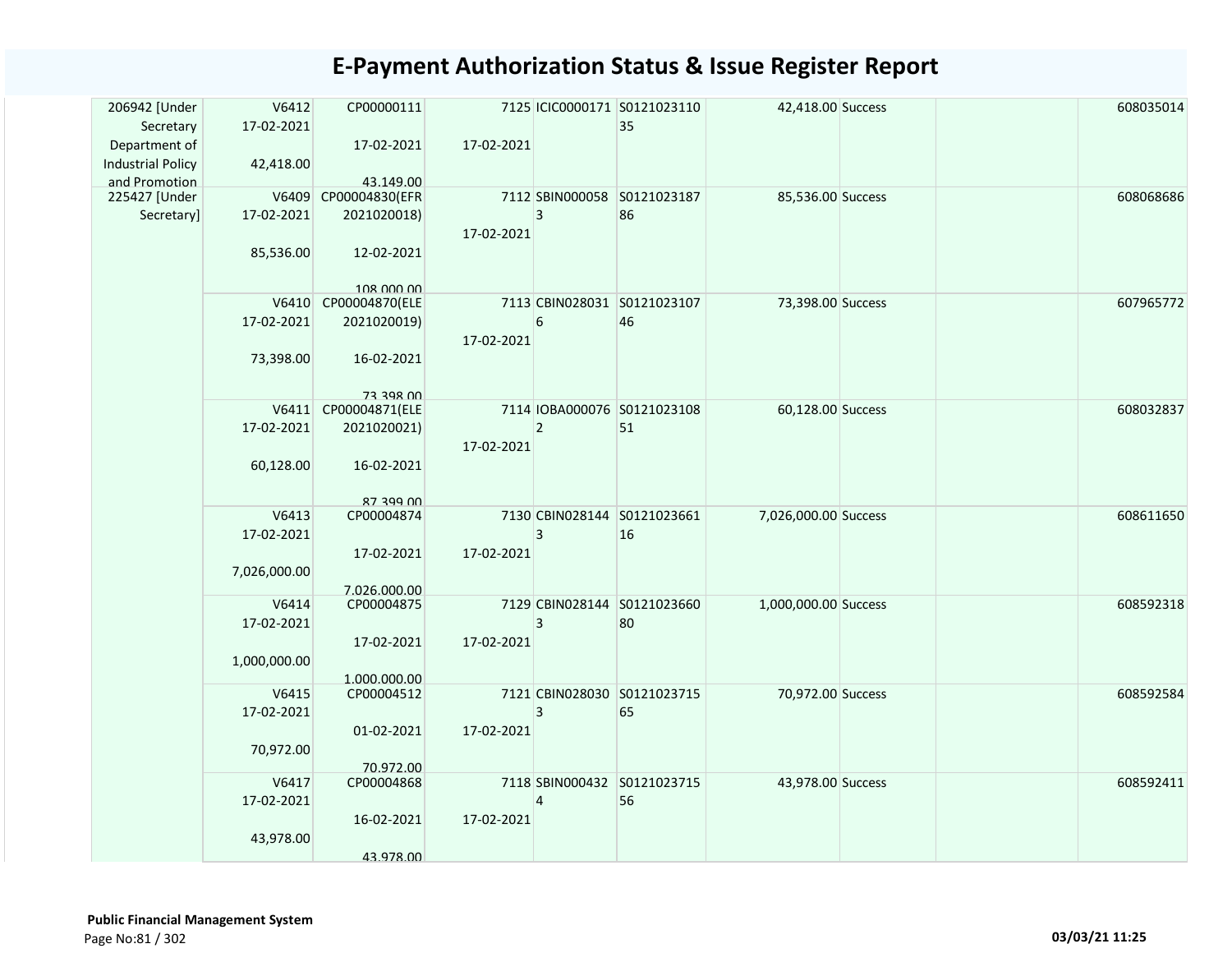|    |                                    | V6418<br>17-02-2021<br>558.00    | CP00004867<br>16-02-2021<br>558.00            | 17-02-2021 | $\overline{3}$ | 7117 SBIN000058 S0121023661<br>50 |                   | 558.00 Success | 608611748 |
|----|------------------------------------|----------------------------------|-----------------------------------------------|------------|----------------|-----------------------------------|-------------------|----------------|-----------|
|    |                                    | V6420<br>17-02-2021<br>4,950.00  | CP00004869<br>16-02-2021<br>5.500.00          | 17-02-2021 | 36             | 7119 MAHB00003 S0121023663<br>92  | 4,950.00 Success  |                | 608644391 |
|    | 225428 [Section<br>Officer]        | V6416<br>17-02-2021<br>40,500.00 | CP00000401<br>12-02-2021<br>45.000.00         | 17-02-2021 | $\overline{0}$ | 7122 CBIN028031 S0121023809<br>92 | 40,500.00 Success |                | 608611959 |
|    |                                    | V6419<br>17-02-2021<br>3,127.00  | CP00000402<br>16-02-2021<br>3.127.00          | 17-02-2021 | $\mathbf{1}$   | 7123 SBIN003172 S0121023809<br>99 | 3,127.00 Success  |                | 608616048 |
| 13 | <b>Issue Date: 18-02-2021</b>      |                                  |                                               |            |                |                                   | 124.00            |                |           |
|    | 225438 [Asstt<br>Accounts Officer] | 18-02-2021<br>124.00             | V6421 CP00000450(202<br>102002)<br>18-02-2021 | 18-02-2021 | $\overline{1}$ | 7156 SBIN000911 S0121028776<br>25 |                   | 124.00 Success | 727391655 |
| 14 | <b>Issue Date: 19-02-2021</b>      |                                  | 46 697 00                                     |            |                |                                   | 18,549,411.00     |                |           |
|    | 225427 [Under<br>Secretary]        | V6424<br>19-02-2021<br>11,299.00 | CP00004842<br>12-02-2021<br>12.555.00         | 18-02-2021 | 8              | 7142 UCBA000007 S0221003545<br>22 | 11,299.00 Success |                | 633740950 |
|    |                                    | V6425<br>19-02-2021<br>8,910.00  | CP00004841<br>12-02-2021<br>9.900.00          | 18-02-2021 | $\overline{3}$ | 7141 UCBA000183 S0221003545<br>24 | 8,910.00 Success  |                | 633728524 |
|    |                                    | V6427<br>19-02-2021<br>4,540.00  | CP00004865<br>16-02-2021<br>4.540.00          | 18-02-2021 | 9              | 7138 CBIN028216 S0221003465<br>71 | 4,540.00 Success  |                | 633728057 |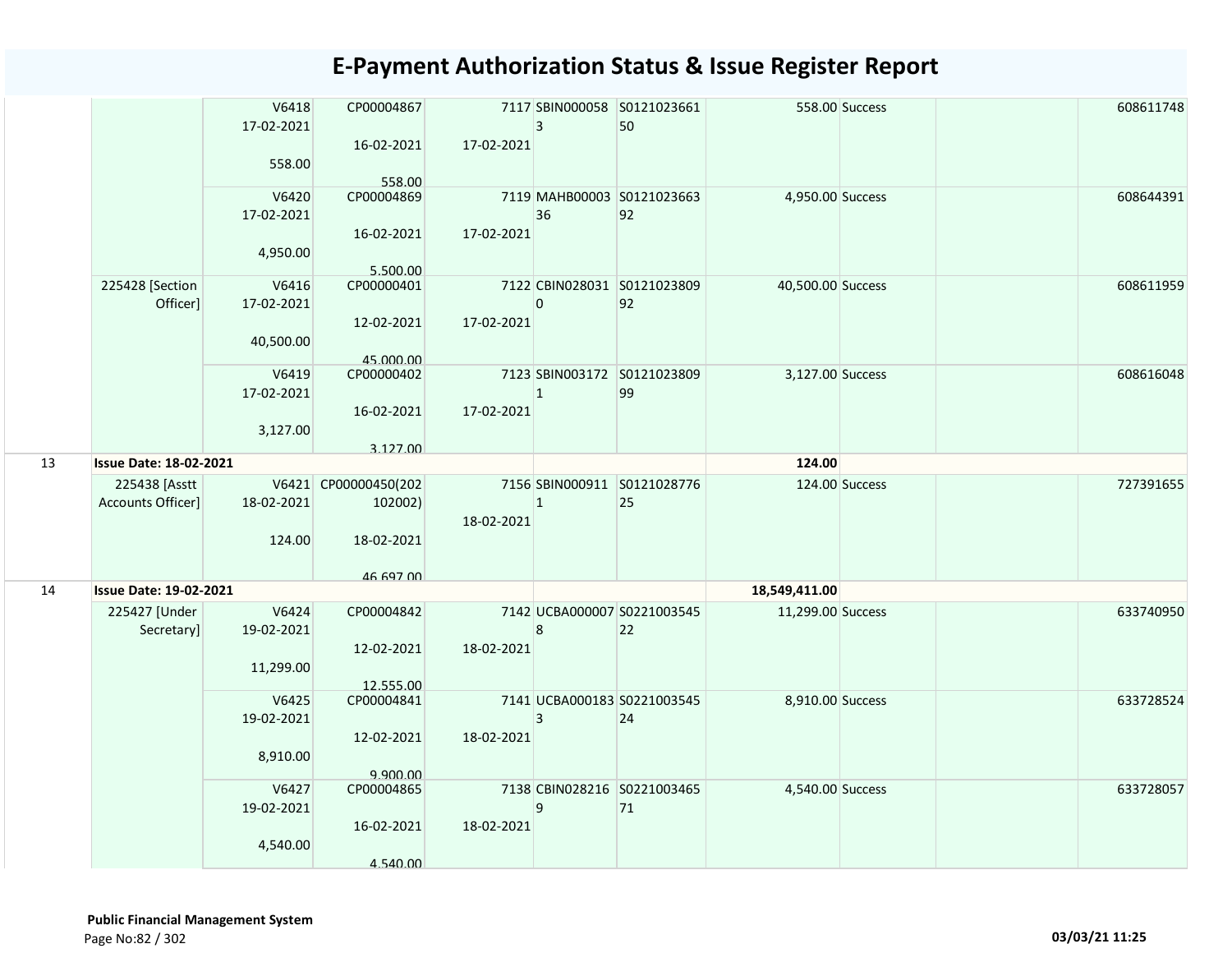| V6428<br>19-02-2021 | CP00004908              |            | 3              | 7140 SBIN000058 S0221003545<br>11 | 45,789.00 Success  |  | 633728373 |
|---------------------|-------------------------|------------|----------------|-----------------------------------|--------------------|--|-----------|
| 45,789.00           | 18-02-2021<br>45.789.00 | 18-02-2021 |                |                                   |                    |  |           |
| V6429               | CP00004907              |            |                | 7139 CBIN028216 S0221003545       | 43,260.00 Success  |  | 633728221 |
| 19-02-2021          |                         |            | 9              | 10                                |                    |  |           |
|                     |                         |            |                |                                   |                    |  |           |
| 43,260.00           | 18-02-2021              | 18-02-2021 |                |                                   |                    |  |           |
|                     | 43.260.00               |            |                |                                   |                    |  |           |
| V6430               | CP00004876              |            |                | 7143 ICIC0001135 S0221003545      | 29,700.00 Success  |  | 633711855 |
| 19-02-2021          |                         |            |                | 13                                |                    |  |           |
|                     | 17-02-2021              | 18-02-2021 |                |                                   |                    |  |           |
| 29,700.00           |                         |            |                |                                   |                    |  |           |
|                     | 30.240.00               |            |                |                                   |                    |  |           |
| V6432               | CP00004883              |            |                | 7149 SBIN007069 S0221003464       | 104,065.00 Success |  | 633740248 |
| 19-02-2021          |                         |            | $\mathbf{1}$   | 67                                |                    |  |           |
|                     | 17-02-2021              | 18-02-2021 |                |                                   |                    |  |           |
|                     |                         |            |                |                                   |                    |  |           |
| 104,065.00          |                         |            |                |                                   |                    |  |           |
|                     | 115.628.00              |            |                |                                   |                    |  |           |
| V6433               | CP00004882              |            |                | 7148 HDFC000166 S0221003464       | 82,498.00 Success  |  | 633740424 |
| 19-02-2021          |                         |            | $\Delta$       | 73                                |                    |  |           |
|                     | 17-02-2021              | 18-02-2021 |                |                                   |                    |  |           |
| 82,498.00           |                         |            |                |                                   |                    |  |           |
|                     | 91.664.00               |            |                |                                   |                    |  |           |
| V6434               | CP00004877              |            |                | 7144 PUNB07544 S0221003465        | 105,363.00 Success |  | 633725862 |
| 19-02-2021          |                         |            | 00             | 72                                |                    |  |           |
|                     | 17-02-2021              | 18-02-2021 |                |                                   |                    |  |           |
| 105,363.00          |                         |            |                |                                   |                    |  |           |
|                     | 109.351.00              |            |                |                                   |                    |  |           |
| V6435               | CP00004878              |            |                | 7145 IOBA000076 S0221003464       | 88,529.00 Success  |  | 633725295 |
| 19-02-2021          |                         |            | $\overline{2}$ | 49                                |                    |  |           |
|                     |                         |            |                |                                   |                    |  |           |
|                     | 17-02-2021              | 18-02-2021 |                |                                   |                    |  |           |
| 88,529.00           |                         |            |                |                                   |                    |  |           |
|                     | 88.529.00               |            |                |                                   |                    |  |           |
|                     | V6436 CP00004872(EPC    |            |                | 7115 PUNB00758 S0221003464        | 41,709.00 Success  |  | 633725112 |
| 19-02-2021          | 2021020020)             |            | 10             | 17                                |                    |  |           |
|                     |                         | 17-02-2021 |                |                                   |                    |  |           |
| 41,709.00           | 16-02-2021              |            |                |                                   |                    |  |           |
|                     |                         |            |                |                                   |                    |  |           |
|                     | 56 364 00               |            |                |                                   |                    |  |           |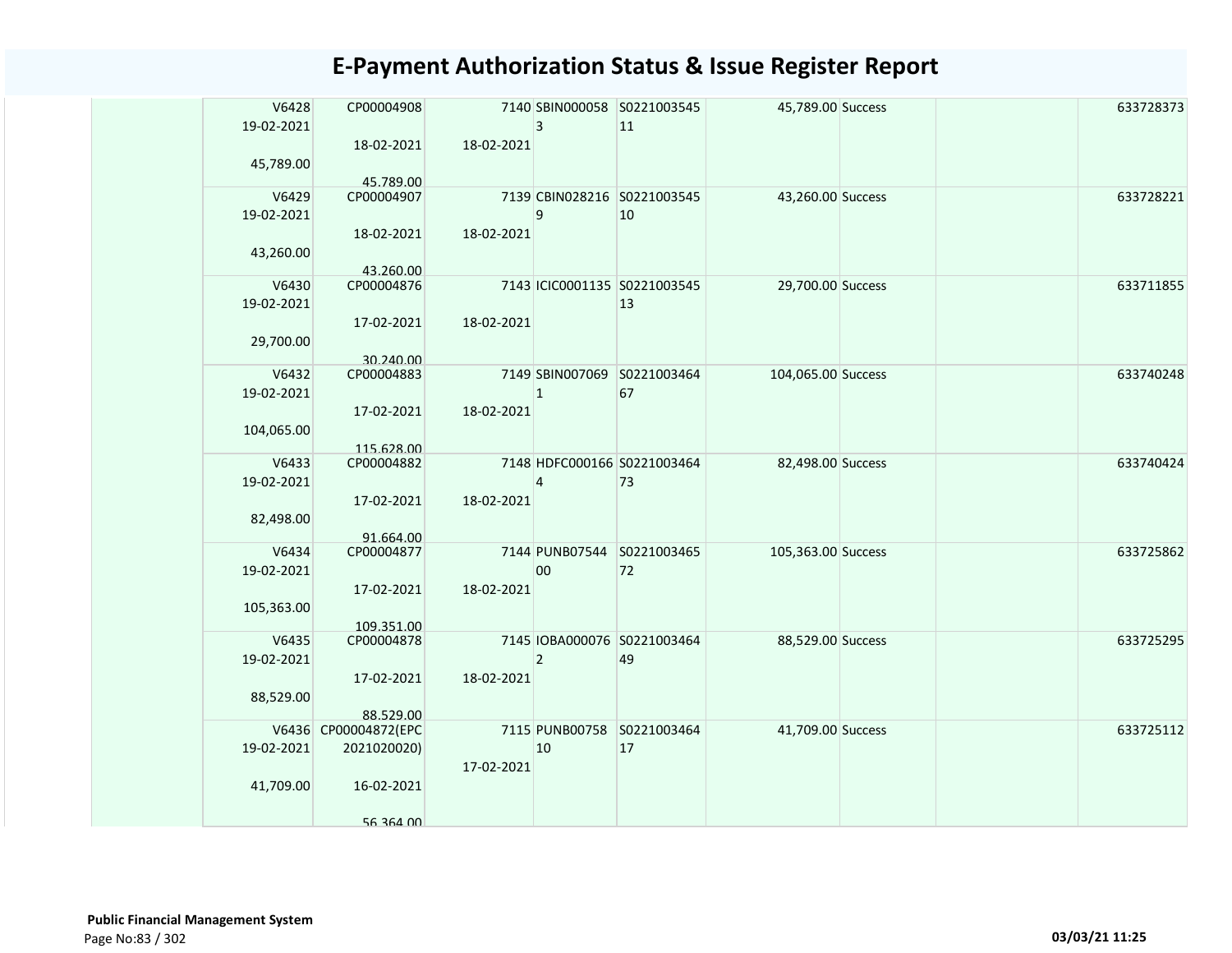| V6437<br>19-02-2021 | CP00004879<br>17-02-2021              | 18-02-2021 | q              | 7146 CBIN028216 S0221003465<br>73       | 4,692.00 Success   |  | 633740794 |
|---------------------|---------------------------------------|------------|----------------|-----------------------------------------|--------------------|--|-----------|
| 4,692.00            | 4.886.00                              |            |                |                                         |                    |  |           |
| V6438<br>19-02-2021 | CP00004880                            |            | 3              | 7147 SBIN000058 S0221003464<br>76       | 29,700.00 Success  |  | 633740616 |
| 59.400.00           | 17-02-2021                            |            | 9              | 18-02-2021 CORP000067 S0221003464<br>77 | 29,700.00 Success  |  | 633740623 |
| V6440<br>19-02-2021 | CP00004881                            |            | 00             | 7154 PUNB08895 S0221003464<br>82        | 27,000.00 Success  |  | 633725469 |
| 108,000.00          | 17-02-2021                            |            | 8              | 18-02-2021 HDFC000032 S0221003464<br>83 | 27,000.00 Success  |  | 633725480 |
|                     | 120,000.00                            |            |                | ICIC0000087 S0221003464<br>84           | 27,000.00 Success  |  | 633725489 |
|                     |                                       |            | $\overline{4}$ | SBIN005120 S0221003464<br>85            | 27,000.00 Success  |  | 633725495 |
| V6441<br>19-02-2021 | CP00004884<br>17-02-2021              | 18-02-2021 | $\overline{2}$ | 7150 KKBK000018 S0221003464<br>33       | 142,543.00 Success |  | 633737887 |
| 142,543.00          | 145.000.00                            |            |                |                                         |                    |  |           |
| V6442<br>19-02-2021 | CP00004885                            |            | 8              | 7151 SBIN003155 S0221003464<br>44       | 2,100.00 Success   |  | 633740044 |
| 9,900.00            | 17-02-2021                            |            | q              | 18-02-2021 CBIN028216 S0221003464<br>45 | 2,100.00 Success   |  | 633740056 |
|                     | 9,900.00                              |            |                | SBIN005020 S0221003464<br>46            | 1,500.00 Success   |  | 633740066 |
|                     |                                       |            |                | SBIN000404 S0221003464<br>47            | 2,100.00 Success   |  | 633740083 |
|                     |                                       |            | 9              | CBIN028216 S0221003464<br>48            | 2,100.00 Success   |  | 633740090 |
| 19-02-2021          | V6453 CP00004889(511<br>687744995342- |            | 9              | 7167 HDFC000903 S0221002943<br>27       | 53,085.00 Success  |  | 639361887 |
| 53,085.00           | 1B1)                                  | 19-02-2021 |                |                                         |                    |  |           |
|                     | 17-02-2021                            |            |                |                                         |                    |  |           |
|                     | 54 000 00                             |            |                |                                         |                    |  |           |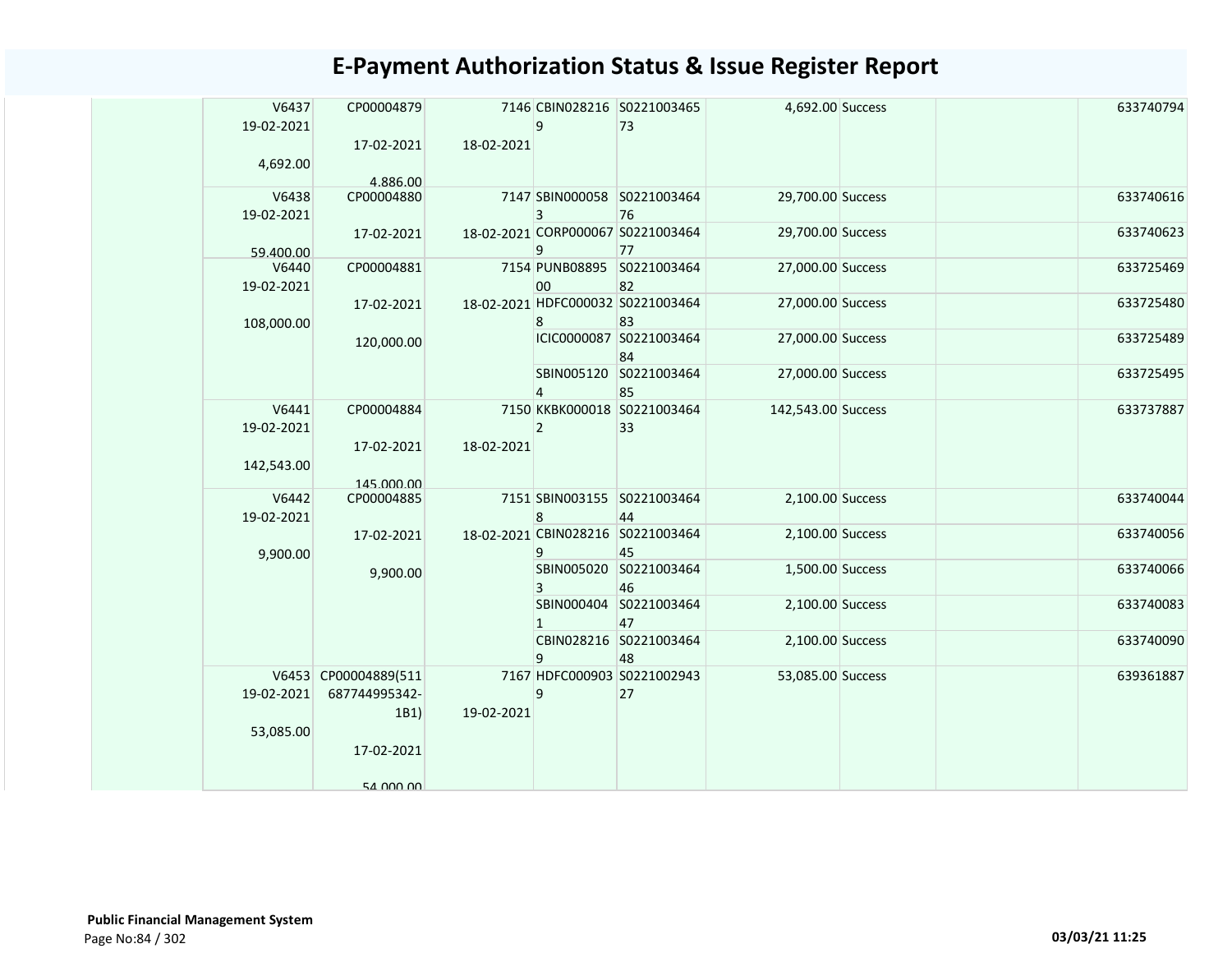|            | V6454 CP00004917(511              |            |                | 7168 ORBC010028 S0221003089 | 18,424.00 Success |  | 639372528 |
|------------|-----------------------------------|------------|----------------|-----------------------------|-------------------|--|-----------|
| 19-02-2021 | 687709050266-                     |            | $ 2\rangle$    | 05                          |                   |  |           |
|            | 1B1)                              | 19-02-2021 |                |                             |                   |  |           |
| 18,424.00  |                                   |            |                |                             |                   |  |           |
|            | 18-02-2021                        |            |                |                             |                   |  |           |
|            |                                   |            |                |                             |                   |  |           |
|            | 18 ROO OO<br>V6455 CP00004918(511 |            |                | 7169 ORBC010028 S0221004971 | 20,463.00 Success |  | 639364277 |
| 19-02-2021 | 687751065391-                     |            | $\overline{2}$ | 90                          |                   |  |           |
|            | 1B1)                              | 19-02-2021 |                |                             |                   |  |           |
| 20,463.00  |                                   |            |                |                             |                   |  |           |
|            | 18-02-2021                        |            |                |                             |                   |  |           |
|            |                                   |            |                |                             |                   |  |           |
|            | 20 880 00                         |            |                |                             |                   |  |           |
|            | V6456 CP00004919(511              |            |                | 7170 PUNB00605 S0221004971  | 20,200.00 Success |  | 639380594 |
| 19-02-2021 | 687737787287-                     |            | 00             | 62                          |                   |  |           |
| 20,200.00  | 1B1)                              | 19-02-2021 |                |                             |                   |  |           |
|            | 18-02-2021                        |            |                |                             |                   |  |           |
|            |                                   |            |                |                             |                   |  |           |
|            | 20 200 00                         |            |                |                             |                   |  |           |
|            | V6457 CP00004920(511              |            |                | 7171 ORBC010028 S0221004969 | 18,600.00 Success |  | 639414990 |
| 19-02-2021 | 687784783016-                     |            | $\overline{2}$ | 97                          |                   |  |           |
|            | 1B1)                              | 19-02-2021 |                |                             |                   |  |           |
| 18,600.00  |                                   |            |                |                             |                   |  |           |
|            | 18-02-2021                        |            |                |                             |                   |  |           |
|            | 18 600 00                         |            |                |                             |                   |  |           |
|            | V6458 CP00004921(511              |            |                | 7172 PUNB00605 S0221004967  | 20,200.00 Success |  | 639412919 |
| 19-02-2021 | 687774686108-                     |            | 00             | 27                          |                   |  |           |
|            | 1B1)                              | 19-02-2021 |                |                             |                   |  |           |
| 20,200.00  |                                   |            |                |                             |                   |  |           |
|            | 18-02-2021                        |            |                |                             |                   |  |           |
|            |                                   |            |                |                             |                   |  |           |
|            | 20 200 00<br>V6459 CP00004922(511 |            |                | 7173 SBIN002034 S0221004971 | 4,000.00 Success  |  | 639415142 |
| 19-02-2021 | 687722531589-                     |            | 7              | 60                          |                   |  |           |
|            | 1B1)                              | 19-02-2021 |                |                             |                   |  |           |
| 4,000.00   |                                   |            |                |                             |                   |  |           |
|            | 18-02-2021                        |            |                |                             |                   |  |           |
|            |                                   |            |                |                             |                   |  |           |
|            | 4 000 00                          |            |                |                             |                   |  |           |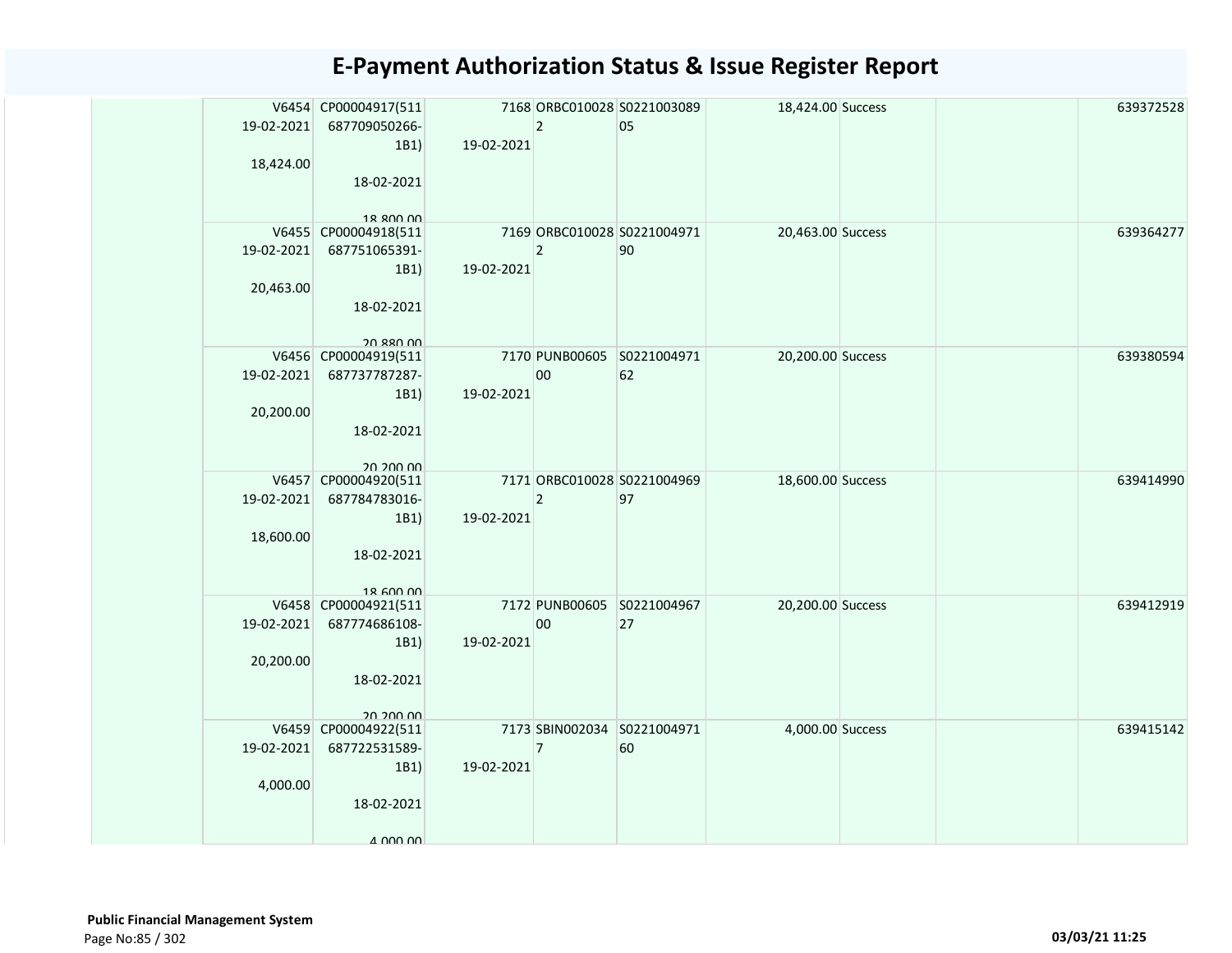| 1,327.00 | V6460 CP00004923(511<br>19-02-2021 687748937082-<br>1B1<br>18-02-2021                         | 19-02-2021                                | 9           | 7174 ORBC010017 S0221004942<br>64 | 1,327.00 Success       |  | 639412777 |
|----------|-----------------------------------------------------------------------------------------------|-------------------------------------------|-------------|-----------------------------------|------------------------|--|-----------|
| 1,966.00 | 1 350 DD<br>V6461 CP00004924(511<br>19-02-2021 687767485658-<br>1B1<br>18-02-2021<br>2.000.00 | 7175 CORP000014 S0221004967<br>19-02-2021 | $ 1\rangle$ | $ 11\rangle$                      | 1,966.00 Success       |  | 639412841 |
| 1,475.00 | V6462 CP00004925(511<br>19-02-2021 687724997331-<br>1B1<br>18-02-2021<br>150000               | 7176 CORP000014 S0221004966<br>19-02-2021 | $ 1\rangle$ | 81                                | 1,475.00 Success       |  | 639419728 |
| 2,457.00 | V6463 CP00004926(511<br>19-02-2021 687743371095-<br>1B1<br>18-02-2021<br>$2.499$ nn           | 7177 CORP000014 S0221004967<br>19-02-2021 | $ 1\rangle$ | 17                                | 2,457.00 Success       |  | 639426298 |
| 725.00   | V6464 CP00004927(511<br>19-02-2021 687707656448-<br>1B1<br>18-02-2021<br>737 00               | 7178 CORP000014 S0221004942<br>19-02-2021 | 1           | 26                                | <b>725.00 Success</b>  |  | 639412690 |
| 543.00   | V6465 CP00004928(511<br>19-02-2021 687730615299-<br>1B1<br>18-02-2021<br>552 00               | 7179 BKDN071006 S0221004941<br>19-02-2021 | 5           | 39                                | Example 543.00 Success |  | 639426124 |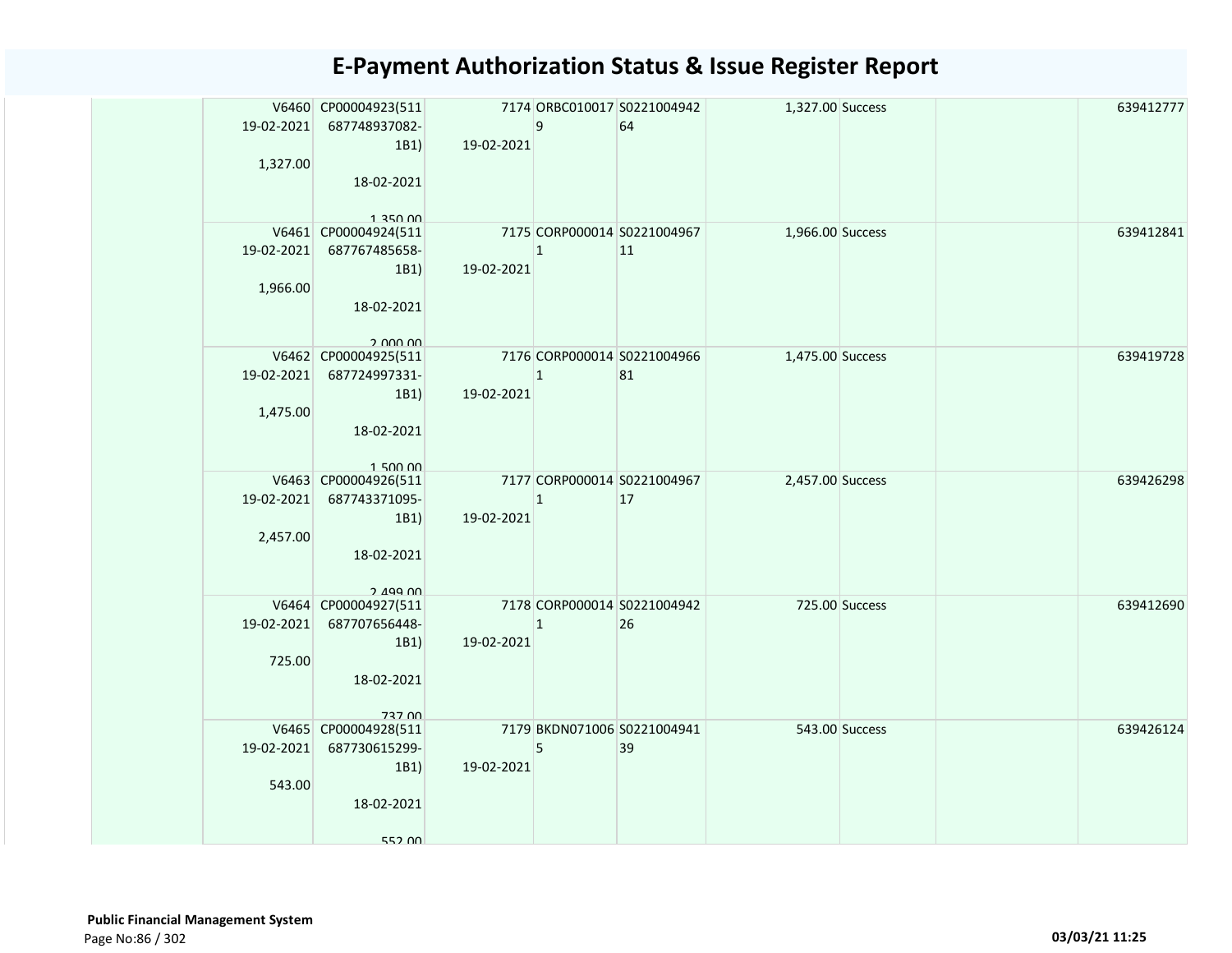| 707.00 | V6466 CP00004929(511<br>19-02-2021 687701615278-<br>1B1<br>18-02-2021<br>719 00         | 19-02-2021                                | 5 <sup>5</sup> | 7180 BKDN071006 S0221004941<br>76 | 707.00 Success                 |                | 639426222 |
|--------|-----------------------------------------------------------------------------------------|-------------------------------------------|----------------|-----------------------------------|--------------------------------|----------------|-----------|
| 688.00 | V6467 CP00004930(511<br>19-02-2021 687752583256-<br>1B1<br>18-02-2021<br>700.00         | 7181 BKDN071006 S0221004971<br>19-02-2021 | 5 <sup>5</sup> | 54                                | 688.00 Success                 |                | 639415072 |
| 245.00 | V6468 CP00004931(511<br>19-02-2021 687735837332-<br>1B1)<br>18-02-2021<br><b>249.00</b> | 19-02-2021                                | 5              | 7182 BKDN071006 S0221005052<br>43 | <b>245.00 Success</b>          |                | 639415241 |
| 540.00 | V6469 CP00004932(511<br>19-02-2021 687784982734-<br>1B1<br>18-02-2021<br>549 00         | 19-02-2021                                | 5              | 7183 BKDN071006 S0221005055<br>55 |                                | 540.00 Success | 639415405 |
| 265.00 | V6470 CP00004933(511<br>19-02-2021 687765652860-<br>1B1)<br>18-02-2021<br>27000         | 7184 BKDN071006 S0221005055<br>19-02-2021 | 5              | 23                                | 265.00 Success                 |                | 639415328 |
| 885.00 | V6471 CP00004934(511<br>19-02-2021 687738767254-<br>1B1)<br>18-02-2021<br>900,00        | 7185 BKDN071006 S0221005164<br>19-02-2021 | 5 <sup>5</sup> | 83                                | <b>Example 2885.00 Success</b> |                | 639415579 |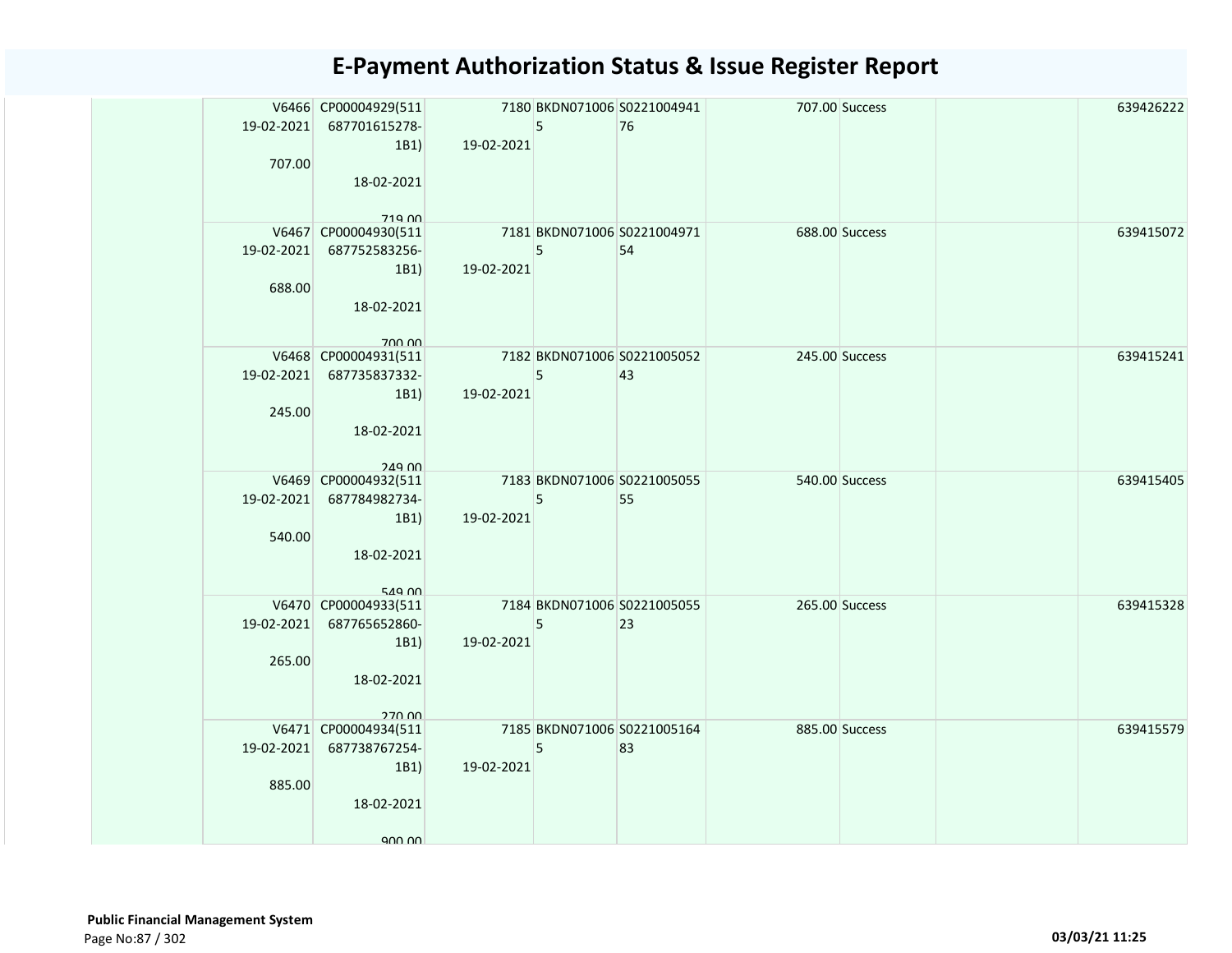| 19-02-2021<br>1,396.00   | V6472 CP00004935(511<br>687764752773-<br>1B1)<br>18-02-2021<br>$1.420$ $00$ | 19-02-2021 | 5                       | 7186 BKDN071006 S0221005164<br>37       | 1,396.00 Success   |  | 639415487 |
|--------------------------|-----------------------------------------------------------------------------|------------|-------------------------|-----------------------------------------|--------------------|--|-----------|
| 19-02-2021<br>4,523.00   | V6473 CP00004938(511<br>687731853317-<br>1B1)<br>18-02-2021<br>$A$ 600 00   | 19-02-2021 | 5                       | 7189 BKDN071006 S0221005255<br>06       | 4,523.00 Success   |  | 639404823 |
| 19-02-2021<br>19,514.00  | V6474 CP00004940(511<br>687760221840-<br>1B1)<br>18-02-2021<br>19 850 00    | 19-02-2021 |                         | 7191 IDIB000N157 S0221005342<br>13      | 19,514.00 Success  |  | 639426462 |
| 19-02-2021<br>170,491.00 | V6475 CP00004941(511<br>687767013535-<br>1B1)<br>18-02-2021<br>173 430 00   | 19-02-2021 | $\bf{0}$                | 7192 KKBK000022 S0221005341<br>73       | 170,491.00 Success |  | 639433330 |
| 19-02-2021<br>171,641.00 | V6476 CP00004942(511<br>687778876379-<br>1B1)<br>18-02-2021<br>174 600 00   | 19-02-2021 | $\overline{0}$          | 7193 KKBK000022 S0221005342<br>06       | 171,641.00 Success |  | 639426378 |
| V6477<br>19-02-2021      | CP00004873                                                                  |            | 5                       | 7196 SBIN000694 S0221005396<br>88       | 2,960.00 Success   |  | 639380779 |
| 5.587.00                 | 17-02-2021                                                                  |            | $\overline{\mathbf{r}}$ | 19-02-2021 SBIN000976 S0221005396<br>89 | 2,627.00 Success   |  | 639380787 |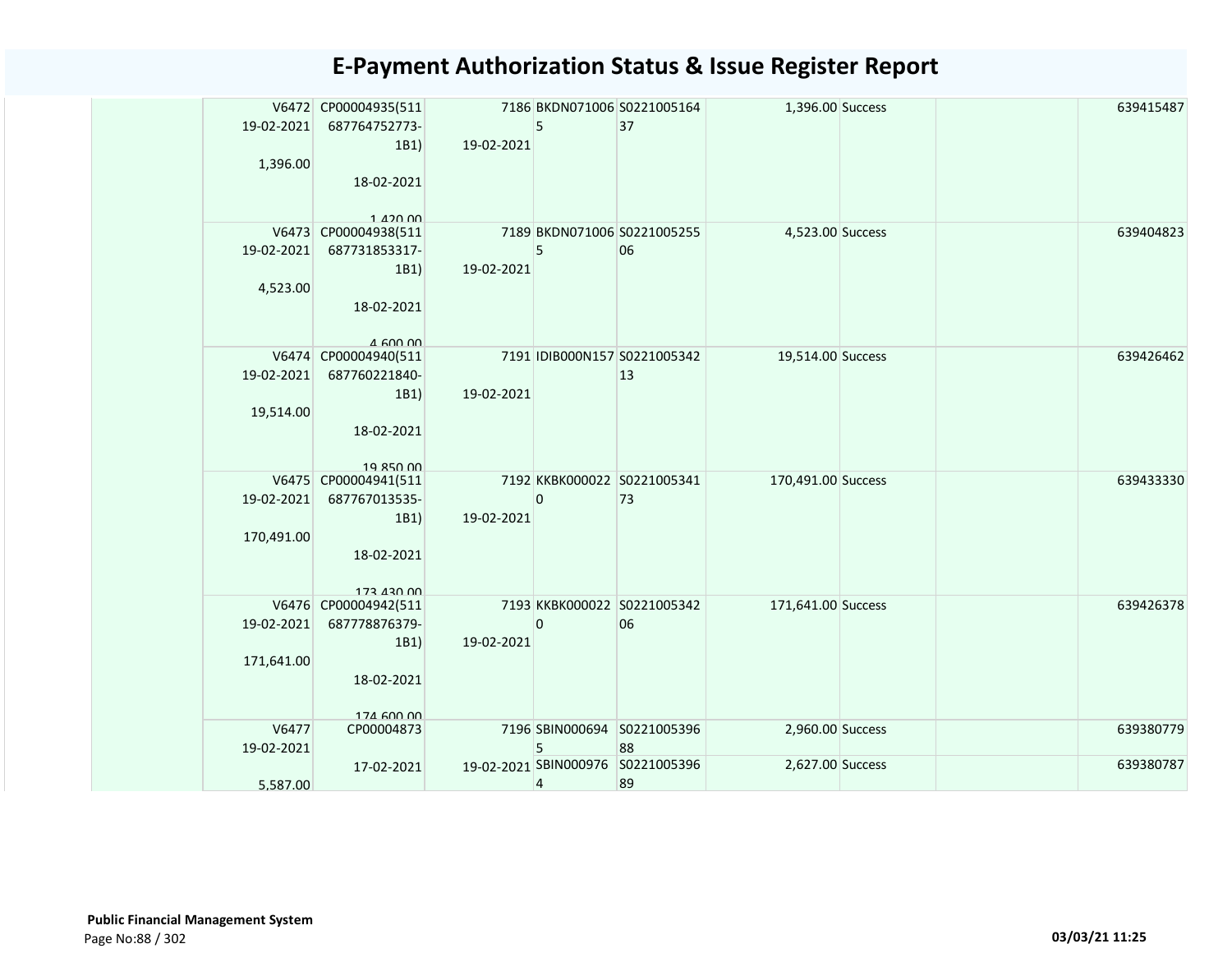|            | V6478 CP00004886(511              |            |                | 7197 UCBA000061 S0221005400  | 188,776.00 Success |  | 639372790 |
|------------|-----------------------------------|------------|----------------|------------------------------|--------------------|--|-----------|
| 19-02-2021 | 687713036035-<br>1B1)             | 19-02-2021 | $\overline{0}$ | 81                           |                    |  |           |
| 188,776.00 |                                   |            |                |                              |                    |  |           |
|            | 17-02-2021                        |            |                |                              |                    |  |           |
|            |                                   |            |                |                              |                    |  |           |
|            | 192 030 00                        |            |                |                              |                    |  |           |
|            | V6479 CP00004887(511              |            |                | 7198 UCBA000061 S0221005686  | 47,194.00 Success  |  | 639364876 |
| 19-02-2021 | 687785845563-                     |            | $\overline{0}$ | 12                           |                    |  |           |
|            | 1B1)                              | 19-02-2021 |                |                              |                    |  |           |
| 47,194.00  | 17-02-2021                        |            |                |                              |                    |  |           |
|            |                                   |            |                |                              |                    |  |           |
|            | <b>48 007 00</b>                  |            |                |                              |                    |  |           |
|            | V6480 CP00004888(511              |            |                | 7199 HDFC000903 S0221005685  | 19,268.00 Success  |  | 639372968 |
| 19-02-2021 | 687735731938-                     |            | 9              | 83                           |                    |  |           |
|            | 1B1)                              | 19-02-2021 |                |                              |                    |  |           |
| 19,268.00  |                                   |            |                |                              |                    |  |           |
|            | 17-02-2021                        |            |                |                              |                    |  |           |
|            | 19.600.00                         |            |                |                              |                    |  |           |
|            | V6481 CP00004890(511              |            |                | 7200 HDFC000903 S0221005685  | 11,795.00 Success  |  | 639355107 |
| 19-02-2021 | 687761845100-                     |            | 9              | 11                           |                    |  |           |
|            | 1B1)                              | 19-02-2021 |                |                              |                    |  |           |
| 11,795.00  |                                   |            |                |                              |                    |  |           |
|            | 17-02-2021                        |            |                |                              |                    |  |           |
|            | 11 QQR 00                         |            |                |                              |                    |  |           |
|            | V6482 CP00004891(511              |            |                | 7201 ICIC0001642 S0221005686 | 28,509.00 Success  |  | 639364603 |
| 19-02-2021 | 687726507452-                     |            |                | 01                           |                    |  |           |
|            | 1B1)                              | 19-02-2021 |                |                              |                    |  |           |
| 28,509.00  |                                   |            |                |                              |                    |  |           |
|            | 17-02-2021                        |            |                |                              |                    |  |           |
|            |                                   |            |                |                              |                    |  |           |
|            | 29 000 00<br>V6483 CP00004892(511 |            |                | 7202 ICIC0001642 S0221005686 | 13,763.00 Success  |  | 639364697 |
| 19-02-2021 | 687732854241-                     |            |                | 07                           |                    |  |           |
|            | 1B1)                              | 19-02-2021 |                |                              |                    |  |           |
| 13,763.00  |                                   |            |                |                              |                    |  |           |
|            | 17-02-2021                        |            |                |                              |                    |  |           |
|            |                                   |            |                |                              |                    |  |           |
|            | 14 000 00                         |            |                |                              |                    |  |           |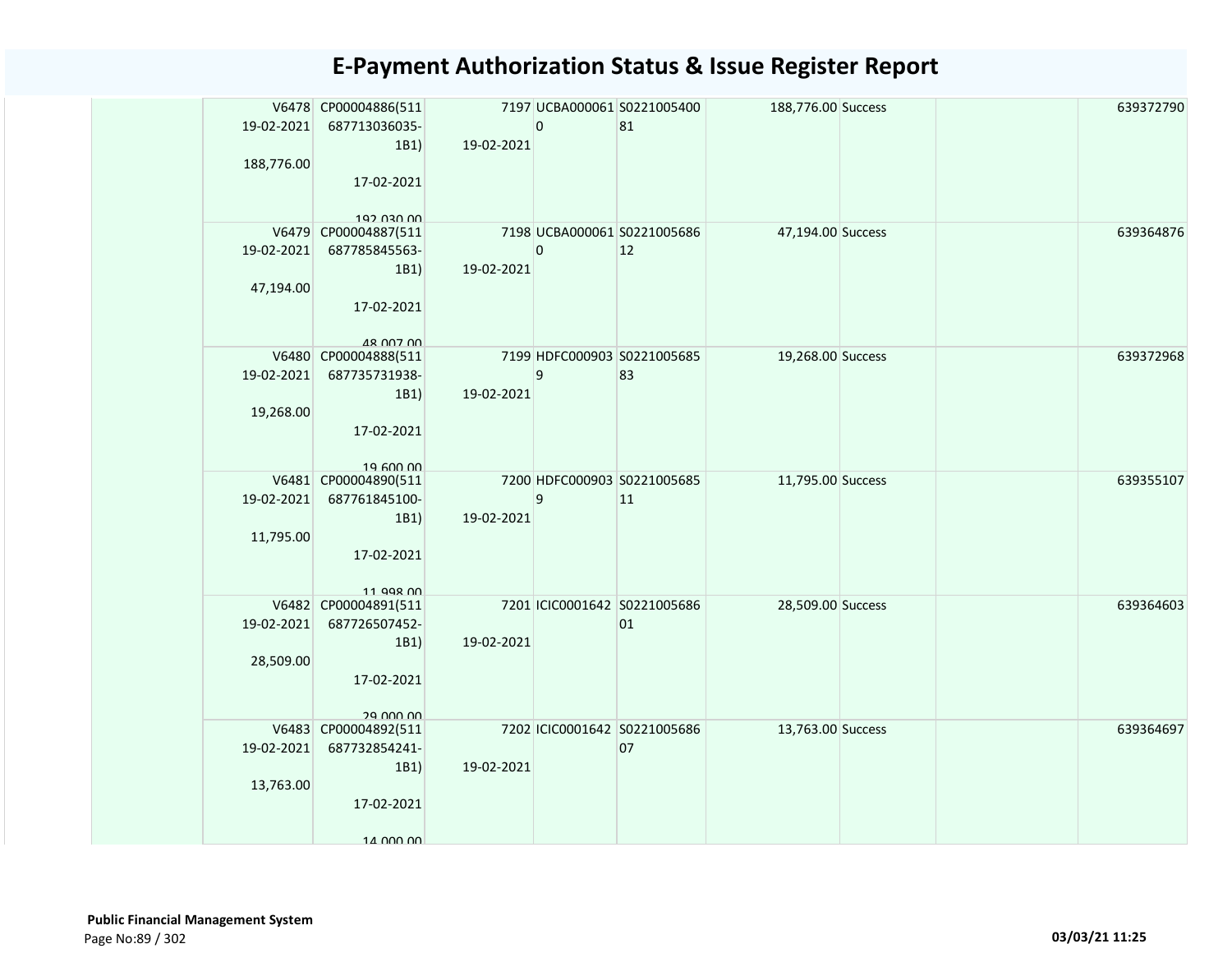| 19-02-2021<br>4,768.00   | V6484 CP00004893(511<br>687706247874-<br>1B1)<br>17-02-2021               | 19-02-2021 | 5              | 7203 CORP000052 S0221005766<br>53  | 4,768.00 Success   |                | 639369065 |
|--------------------------|---------------------------------------------------------------------------|------------|----------------|------------------------------------|--------------------|----------------|-----------|
| 19-02-2021               | 4 850 00<br>V6485 CP00004894(511<br>687751011381-                         |            | $\overline{7}$ | 7204 SBIN002034 S0221005766<br>66  | 8,160.00 Success   |                | 639382977 |
| 8,160.00                 | 1B1)<br>17-02-2021<br>$R$ 200 00                                          | 19-02-2021 |                |                                    |                    |                |           |
| 19-02-2021<br>492.00     | V6486 CP00004949(511<br>687757989104-<br>1B1)<br>18-02-2021<br>500.00     | 19-02-2021 | 5              | 7195 BKDN071006 S0221005370<br>94  |                    | 492.00 Success | 639463834 |
| 19-02-2021<br>136,642.00 | V6487 CP00004895(511<br>687719330554-<br>1B1)<br>17-02-2021<br>138 997 00 | 19-02-2021 |                | 7205 ICIC0002355 S0221006002<br>38 | 136,642.00 Success |                | 639467174 |
| 19-02-2021<br>16,145.00  | V6488 CP00004896(511<br>687714593570-<br>1B1)<br>17-02-2021<br>16 423 00  | 19-02-2021 | 0              | 7206 KKBK000022 S0221006000<br>72  | 16,145.00 Success  |                | 639474539 |
| 19-02-2021<br>161,451.00 | V6489 CP00004897(511<br>687739510231-<br>1B1)<br>17-02-2021<br>164 235 00 | 19-02-2021 | 0              | 7207 KKBK000022 S0221006001<br>67  | 161,451.00 Success |                | 639474723 |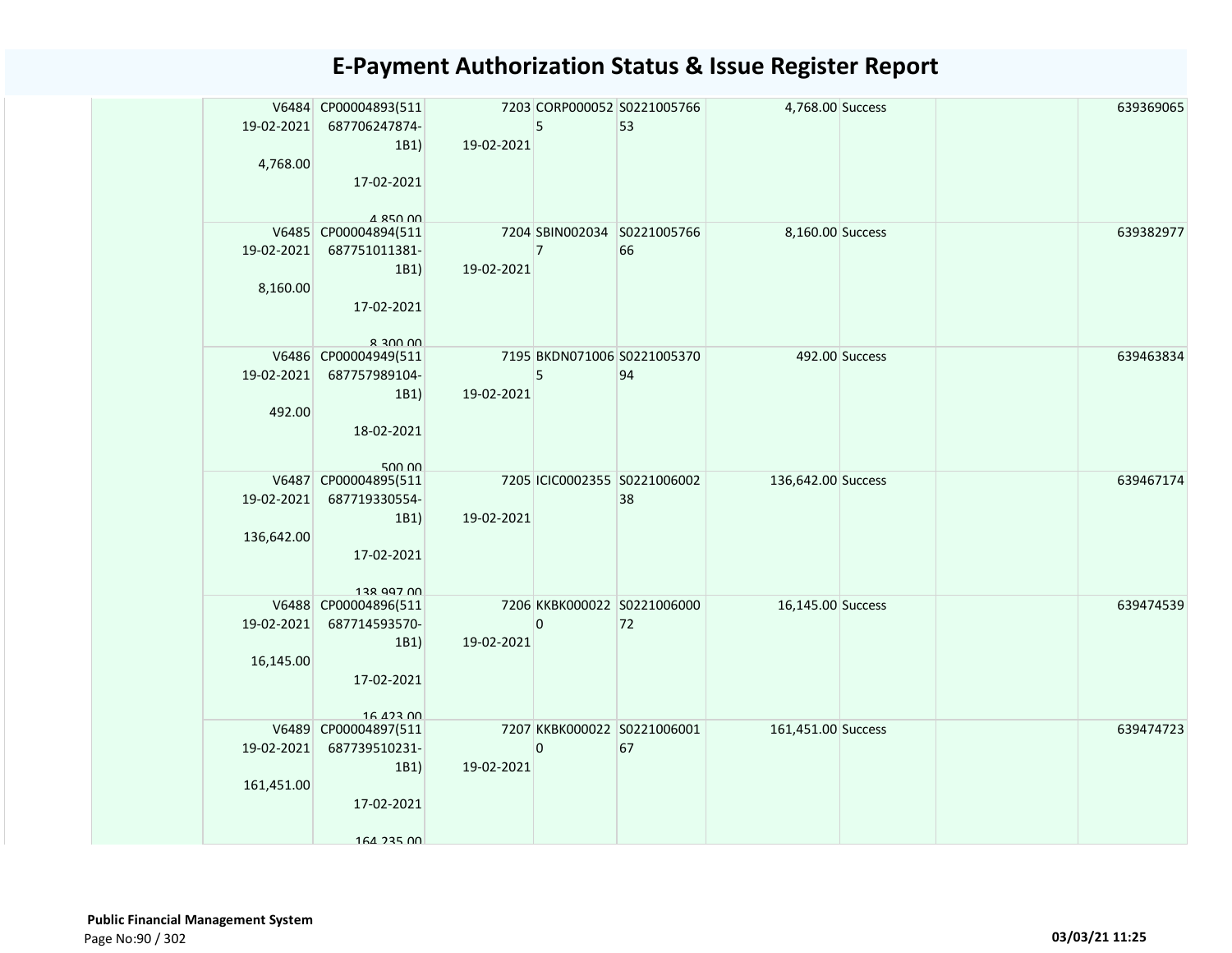| 19-02-2021<br>280,169.00 | V6490 CP00004898(511<br>687736076684-<br>1B1)<br>17-02-2021<br>285 000 00 | 19-02-2021 | 5              | 7208 SBIN000775 S0221006001<br>73  | 280,169.00 Success |  | 639474818 |
|--------------------------|---------------------------------------------------------------------------|------------|----------------|------------------------------------|--------------------|--|-----------|
| 19-02-2021<br>24,478.00  | V6491 CP00004900(511<br>687792419416-<br>1B1)<br>17-02-2021<br>24 Q00 00  | 19-02-2021 | $\overline{2}$ | 7210 ORBC010133 S0221006000<br>77  | 24,478.00 Success  |  | 639481017 |
| 19-02-2021<br>11,943.00  | V6492 CP00004901(511<br>687701274672-<br>1B1)<br>17-02-2021<br>12,160,00  | 19-02-2021 | $\overline{2}$ | 7211 ORBC010133 S0221006000<br>29  | 11,943.00 Success  |  | 639474439 |
| 19-02-2021<br>24,499.00  | V6493 CP00004902(511<br>687769666391-<br>1B1)<br>17-02-2021<br>24 921 00  | 19-02-2021 | $\overline{2}$ | 7212 ORBC010133 S0221006001<br>33  | 24,499.00 Success  |  | 639474631 |
| 19-02-2021<br>11,786.00  | V6494 CP00004903(511<br>687729717063-<br>1B1)<br>17-02-2021<br>12.000.00  | 19-02-2021 | $\mathbf 2$    | 7213 ORBC010133 S0221005999<br>98  | 11,786.00 Success  |  | 639467071 |
| 19-02-2021<br>2,408.00   | V6495 CP00004904(511<br>687795154924-<br>1B1)<br>17-02-2021<br>2.450,00   | 19-02-2021 |                | 7214 IDIB000N157 S0221006003<br>27 | 2,408.00 Success   |  | 639467331 |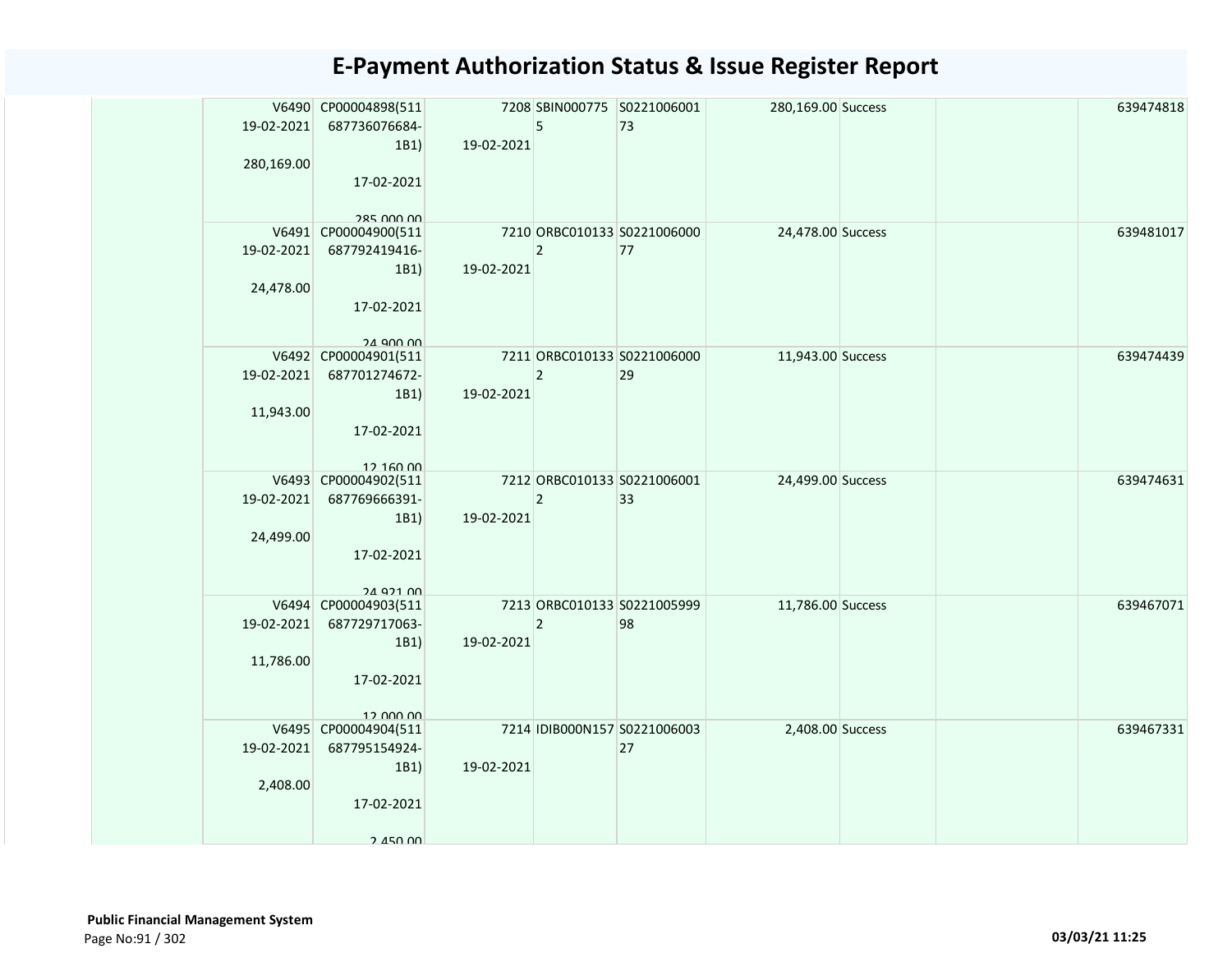| 19-02-2021<br>11,786.00             | V6496 CP00004905(511<br>687748907989-<br>1B1)<br>17-02-2021<br>$12$ $000$ $00$   | 19-02-2021 | $\overline{2}$ | 7215 ORBC010133 S0221006000<br>16 | 11,786.00 Success    |  | 639474348 |
|-------------------------------------|----------------------------------------------------------------------------------|------------|----------------|-----------------------------------|----------------------|--|-----------|
| 19-02-2021<br>4,738.00              | V6497 CP00004906(511<br>687765013408-<br>1B1)<br>17-02-2021<br>$A$ 820 $0$       | 19-02-2021 | $\overline{7}$ | 7216 SBIN002034 S0221006003<br>30 | 4,738.00 Success     |  | 639467401 |
| 19-02-2021<br>4,719.00              | V6498 CP00004936(511<br>687719796225-<br>1B1)<br>18-02-2021<br>$A$ <b>ROO OO</b> | 19-02-2021 | 5              | 7187 BKDN071006 S0221006002<br>30 | 4,719.00 Success     |  | 639477009 |
| 19-02-2021<br>786.00                | V6499 CP00004937(511<br>687746278702-<br>1B1)<br>18-02-2021<br>$R$ $O$ $O$ $O$   | 19-02-2021 | 5              | 7188 BKDN071006 S0221006001<br>88 | 786.00 Success       |  | 639474917 |
| 19-02-2021<br>11,797.00             | V6500 CP00004943(511<br>687711739817-<br>1B1)<br>18-02-2021<br>12 000 00         | 19-02-2021 | 5              | 7194 BKDN071006 S0221006003<br>01 | 11,797.00 Success    |  | 639467249 |
| V6501<br>19-02-2021<br>7,500,000.00 | CP00004966<br>19-02-2021<br>7.500.000.00                                         | 19-02-2021 | 4              | 7245 SBIN000379 S0221006054<br>08 | 7,500,000.00 Success |  | 639517343 |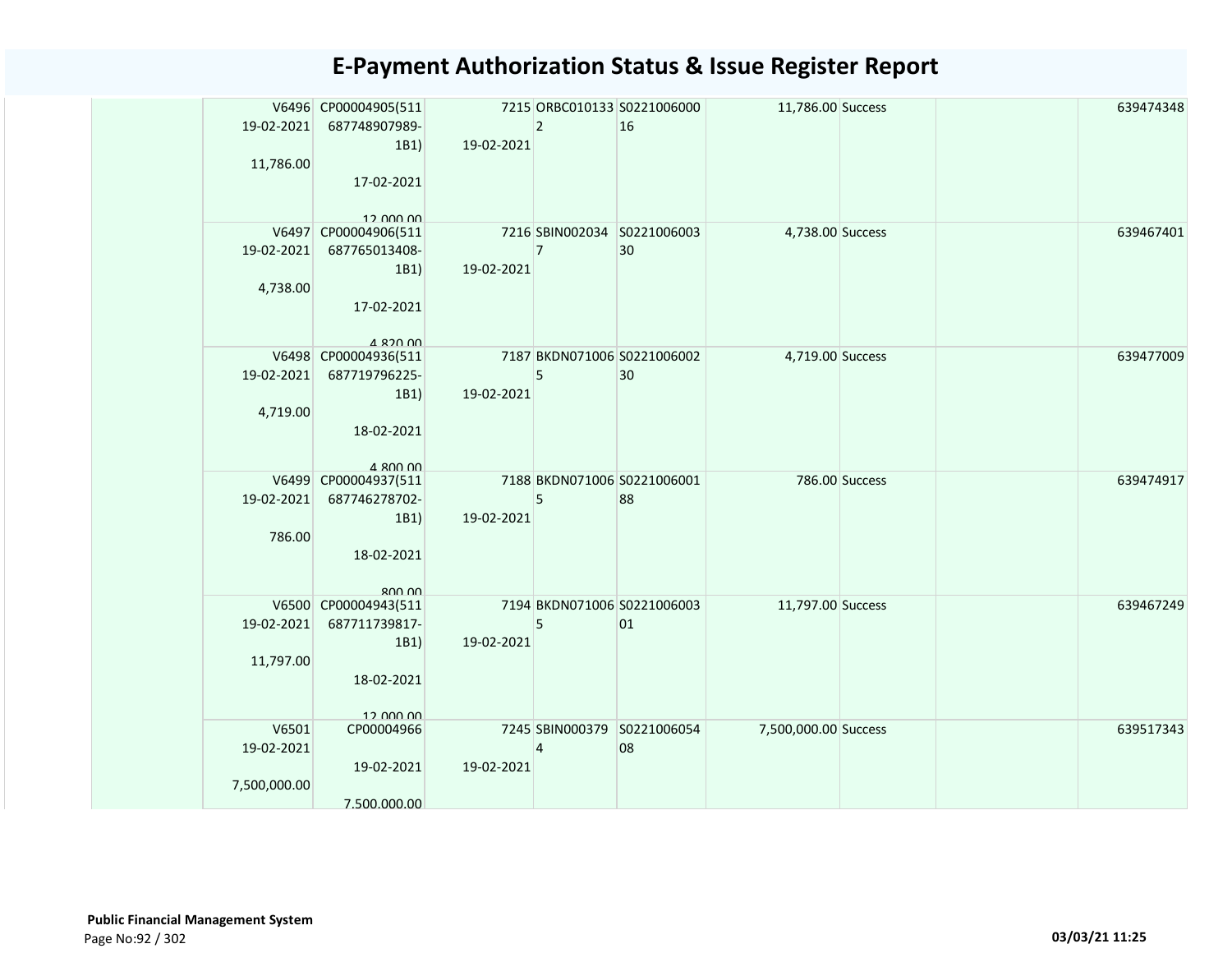| V6502<br>19-02-2021 | CP00004968                           |            | $\overline{4}$ | 7244 SBIN000379 S0221006051<br>74 | 5,625,000.00 Success |  | 639517225 |
|---------------------|--------------------------------------|------------|----------------|-----------------------------------|----------------------|--|-----------|
|                     | 19-02-2021                           | 19-02-2021 |                |                                   |                      |  |           |
| 5,625,000.00        |                                      |            |                |                                   |                      |  |           |
|                     | 5.625.000.00<br>V6503 CP00004958(511 |            |                | 7231 ORBC010017 S0221006289       | 2,949.00 Success     |  | 639575751 |
| 19-02-2021          | 687757048041-                        |            | 9              | 33                                |                      |  |           |
|                     | 1B1                                  | 19-02-2021 |                |                                   |                      |  |           |
| 2,949.00            |                                      |            |                |                                   |                      |  |           |
|                     | 18-02-2021                           |            |                |                                   |                      |  |           |
|                     | 3.000.00                             |            |                |                                   |                      |  |           |
|                     | V6504 CP00004959(511                 |            |                | 7232 ORBC010017 S0221006367       | 19,643.00 Success    |  | 639575933 |
| 19-02-2021          | 687765025043-                        |            | 9              | 91                                |                      |  |           |
| 19,643.00           | 1B1                                  | 19-02-2021 |                |                                   |                      |  |           |
|                     | 18-02-2021                           |            |                |                                   |                      |  |           |
|                     |                                      |            |                |                                   |                      |  |           |
|                     | 20 000 00<br>V6505 CP00004960(511    |            |                | 7233 ORBC010017 S0221006289       | 1,228.00 Success     |  | 639586627 |
| 19-02-2021          | 687764290039-                        |            | 9              | 08                                |                      |  |           |
|                     | 1B1)                                 | 19-02-2021 |                |                                   |                      |  |           |
| 1,228.00            |                                      |            |                |                                   |                      |  |           |
|                     | 18-02-2021                           |            |                |                                   |                      |  |           |
|                     | 1 250 00                             |            |                |                                   |                      |  |           |
|                     | V6506 CP00004961(511                 |            |                | 7234 SYNB000903 S0221006398       | 23,102.00 Success    |  | 639579157 |
| 19-02-2021          | 687779285236-<br>1B1)                | 19-02-2021 | 6              | 94                                |                      |  |           |
| 23,102.00           |                                      |            |                |                                   |                      |  |           |
|                     | 18-02-2021                           |            |                |                                   |                      |  |           |
|                     |                                      |            |                |                                   |                      |  |           |
|                     | 23 500 00<br>V6507 CP00004962(511    |            |                | 7235 SYNB000903 S0221006398       | 2,949.00 Success     |  | 639579012 |
| 19-02-2021          | 687766941909-                        |            | 6              | 58                                |                      |  |           |
|                     | 1B1)                                 | 19-02-2021 |                |                                   |                      |  |           |
| 2,949.00            |                                      |            |                |                                   |                      |  |           |
|                     | 18-02-2021                           |            |                |                                   |                      |  |           |
|                     | 3 UUU UU                             |            |                |                                   |                      |  |           |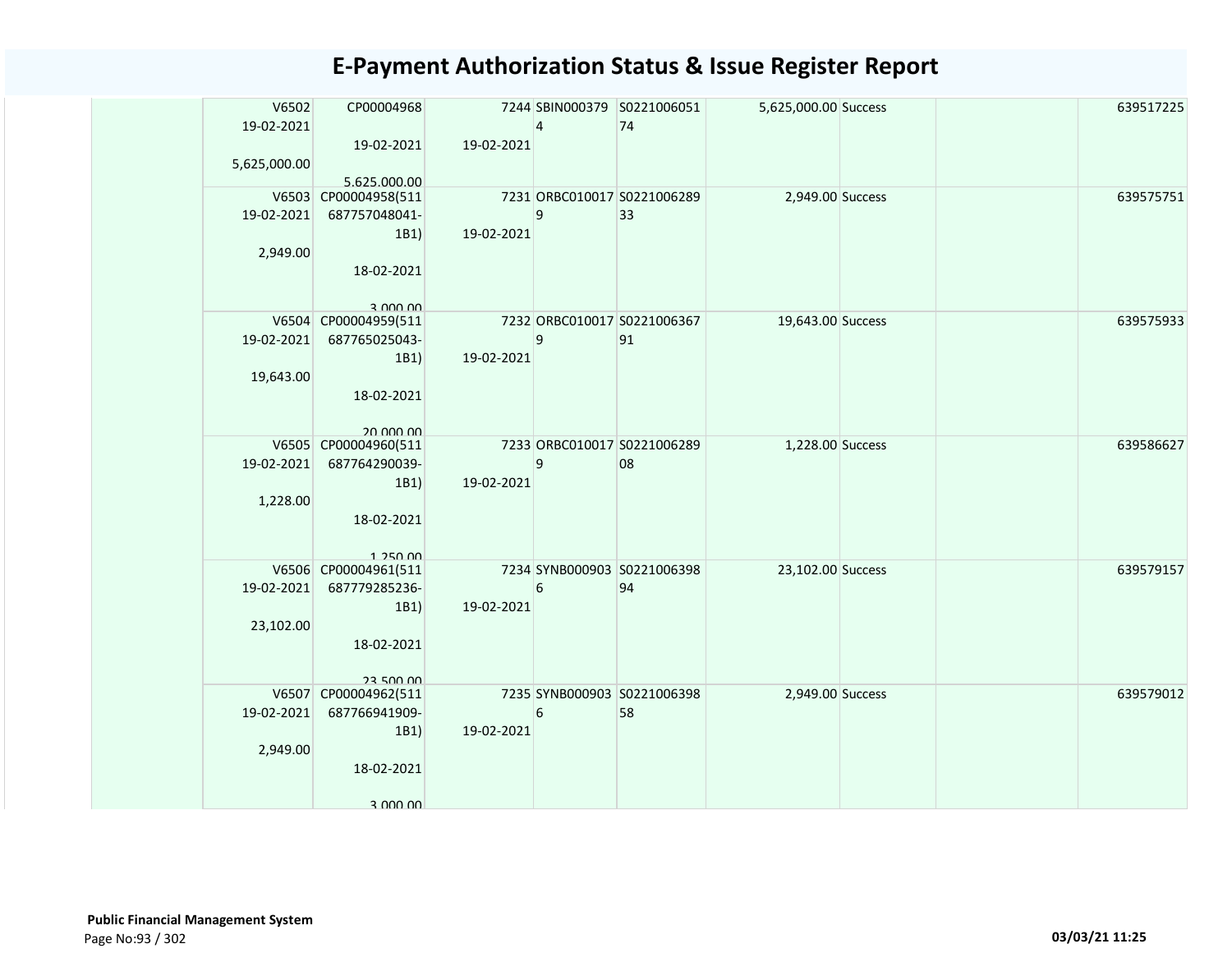| 19-02-2021<br>5,603.00          | V6508 CP00004963(511<br>687719054428-<br>1B1)<br>18-02-2021                                  | 19-02-2021 | $\boldsymbol{6}$ | 7236 SYNB000903 S0221006398<br>83  | 5,603.00 Success  |  | 639579086 |
|---------------------------------|----------------------------------------------------------------------------------------------|------------|------------------|------------------------------------|-------------------|--|-----------|
| 19-02-2021<br>22,834.00         | 5,700,00<br>V6509 CP00004964(511<br>687777512925-<br>1B1)<br>18-02-2021                      | 19-02-2021 | $\overline{2}$   | 7237 ORBC010028 S0221006399<br>01  | 22,834.00 Success |  | 639579230 |
| V6510<br>19-02-2021<br>3,500.00 | <b>UU UUE EC</b><br>CP00004916<br>18-02-2021<br>3.500.00                                     | 19-02-2021 | 00               | 7217 PUNB01215 S0221006051<br>92   | 3,500.00 Success  |  | 639586300 |
| 19-02-2021<br>1,401.00          | V6511 CP00004939(511<br>687785557674-<br>1B1)<br>18-02-2021                                  | 19-02-2021 |                  | 7190 IDIB000N157 S0221006003<br>63 | 1,401.00 Success  |  | 639586170 |
| 2,950.00                        | 142500<br>V6512 CP00004944(511<br>19-02-2021 687724099389-<br>1B1)<br>18-02-2021<br>3 000 00 | 19-02-2021 | 5                | 7218 BKDN071006 S0221006002<br>44  | 2,950.00 Success  |  | 639575139 |
| 19-02-2021<br>4,911.00          | V6513 CP00004945(511<br>687790549041-<br>1B1)<br>18-02-2021<br>5.000,00                      | 19-02-2021 | 5                | 7219 BKDN071006 S0221006002<br>83  | 4,911.00 Success  |  | 639575232 |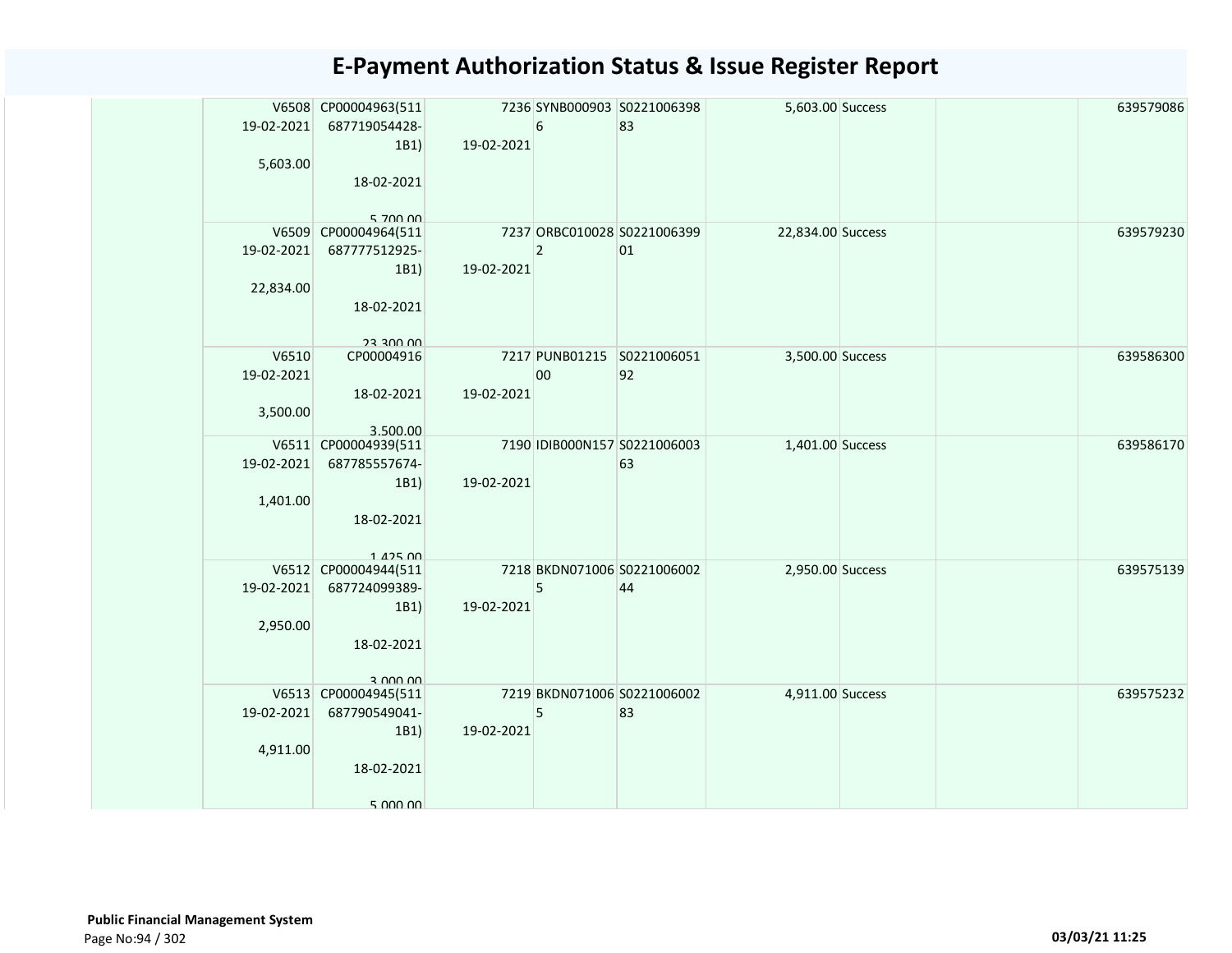| 19-02-2021 | V6514 CP00004946(511<br>687760044824-            |            | 5           | 7220 BKDN071006 S0221006054<br>80 | 10,804.00 Success |  | 639575306 |
|------------|--------------------------------------------------|------------|-------------|-----------------------------------|-------------------|--|-----------|
| 10,804.00  | 1B1                                              | 19-02-2021 |             |                                   |                   |  |           |
|            | 18-02-2021                                       |            |             |                                   |                   |  |           |
|            | 11 000 00                                        |            |             |                                   |                   |  |           |
|            | V6515 CP00004947(511<br>19-02-2021 687743499433- |            | 5           | 7221 BKDN071006 S0221006113<br>72 | 19,097.00 Success |  | 639586372 |
|            | 1B1)                                             | 19-02-2021 |             |                                   |                   |  |           |
| 19,097.00  |                                                  |            |             |                                   |                   |  |           |
|            | 18-02-2021                                       |            |             |                                   |                   |  |           |
|            |                                                  |            |             |                                   |                   |  |           |
|            | 19 467 00                                        |            |             |                                   |                   |  |           |
|            | V6516 CP00004948(511                             |            |             | 7222 BKDN071006 S0221006113       | 13,272.00 Success |  | 639575460 |
|            | 19-02-2021 687758028154-                         |            | 5           | 00                                |                   |  |           |
|            | 1B1)                                             | 19-02-2021 |             |                                   |                   |  |           |
| 13,272.00  |                                                  |            |             |                                   |                   |  |           |
|            | 18-02-2021                                       |            |             |                                   |                   |  |           |
|            | 13 500 00                                        |            |             |                                   |                   |  |           |
|            | V6517 CP00004950(511                             |            |             | 7223 BKDN071006 S0221006113       | 11,796.00 Success |  | 639575534 |
| 19-02-2021 | 687796281485-                                    |            | 5           | 09                                |                   |  |           |
|            | 1B1)                                             | 19-02-2021 |             |                                   |                   |  |           |
| 11,796.00  |                                                  |            |             |                                   |                   |  |           |
|            | 18-02-2021                                       |            |             |                                   |                   |  |           |
|            | 11 999 00                                        |            |             |                                   |                   |  |           |
|            | V6518 CP00004951(511                             |            |             | 7224 BKDN071006 S0221006112       | 6,875.00 Success  |  | 639575393 |
| 19-02-2021 | 687738802992-                                    |            | 5           | 47                                |                   |  |           |
|            | 1B1)                                             | 19-02-2021 |             |                                   |                   |  |           |
| 6,875.00   |                                                  |            |             |                                   |                   |  |           |
|            | 18-02-2021                                       |            |             |                                   |                   |  |           |
|            | 7 000 00                                         |            |             |                                   |                   |  |           |
|            | V6519 CP00004952(511                             |            |             | 7225 CORP000014 S0221006114       | 13,750.00 Success |  | 639575605 |
| 19-02-2021 | 687787638018-                                    |            | $\mathbf 1$ | 03                                |                   |  |           |
|            | 1B1)                                             | 19-02-2021 |             |                                   |                   |  |           |
| 13,750.00  |                                                  |            |             |                                   |                   |  |           |
|            | 18-02-2021                                       |            |             |                                   |                   |  |           |
|            | 14 000 00                                        |            |             |                                   |                   |  |           |
|            |                                                  |            |             |                                   |                   |  |           |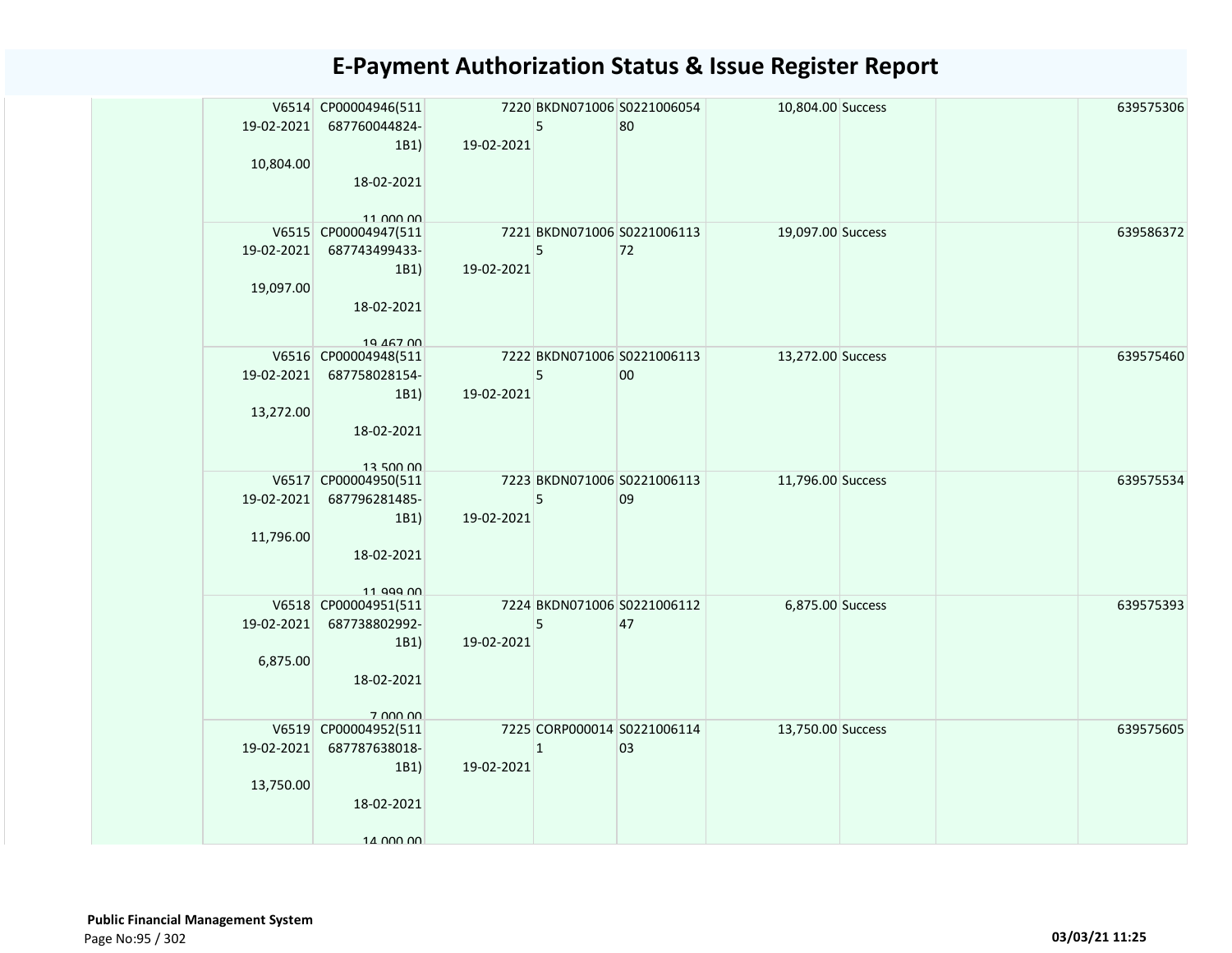|            | V6520 CP00004953(511    |            |                | 7226 CORP000014 S0221006116 | 11,797.00 Success  |                | 639586478 |
|------------|-------------------------|------------|----------------|-----------------------------|--------------------|----------------|-----------|
| 19-02-2021 | 687788881386-           |            | $\overline{1}$ | 47                          |                    |                |           |
|            | 1B1                     | 19-02-2021 |                |                             |                    |                |           |
| 11,797.00  |                         |            |                |                             |                    |                |           |
|            | 18-02-2021              |            |                |                             |                    |                |           |
|            |                         |            |                |                             |                    |                |           |
|            | 12 000 00               |            |                |                             |                    |                |           |
|            | V6521 CP00004954(511    |            |                | 7227 CORP000014 S0221006116 |                    | 884.00 Success | 639586423 |
| 19-02-2021 | 687796350875-           |            | $\mathbf{1}$   | 37                          |                    |                |           |
|            | 1B1)                    | 19-02-2021 |                |                             |                    |                |           |
| 884.00     |                         |            |                |                             |                    |                |           |
|            | 18-02-2021              |            |                |                             |                    |                |           |
|            |                         |            |                |                             |                    |                |           |
|            | V6522 CP00004955(511    |            |                | 7228 CORP000014 S0221006288 |                    | 836.00 Success | 639575677 |
| 19-02-2021 | 687727371184-           |            | $\mathbf{1}$   | 92                          |                    |                |           |
|            | 1B1)                    | 19-02-2021 |                |                             |                    |                |           |
| 836.00     |                         |            |                |                             |                    |                |           |
|            | 18-02-2021              |            |                |                             |                    |                |           |
|            |                         |            |                |                             |                    |                |           |
|            | $R5$ $\cap$             |            |                |                             |                    |                |           |
|            | V6523 CP00004956(511    |            |                | 7229 CORP000014 S0221006288 |                    | 883.00 Success | 639586555 |
| 19-02-2021 | 687756451836-           |            | $\mathbf{1}$   | 98                          |                    |                |           |
|            | 1B1)                    | 19-02-2021 |                |                             |                    |                |           |
| 883.00     |                         |            |                |                             |                    |                |           |
|            | 18-02-2021              |            |                |                             |                    |                |           |
|            |                         |            |                |                             |                    |                |           |
|            |                         |            |                |                             |                    |                |           |
|            | V6524 CP00004957(511    |            |                | 7230 ORBC010017 S0221006367 | 19,619.00 Success  |                | 639575852 |
| 19-02-2021 | 687758131249-           |            | 9              | 90                          |                    |                |           |
|            | 1B1)                    | 19-02-2021 |                |                             |                    |                |           |
| 19,619.00  |                         |            |                |                             |                    |                |           |
|            | 18-02-2021              |            |                |                             |                    |                |           |
|            |                         |            |                |                             |                    |                |           |
| V6525      | 20 000 00<br>CP00004967 |            |                | 7243 SBIN000379 S0221006051 | 475,000.00 Success |                | 639586243 |
| 19-02-2021 |                         |            | $\Delta$       | 82                          |                    |                |           |
|            | 19-02-2021              | 19-02-2021 |                |                             |                    |                |           |
| 475,000.00 |                         |            |                |                             |                    |                |           |
|            | 475.000.00              |            |                |                             |                    |                |           |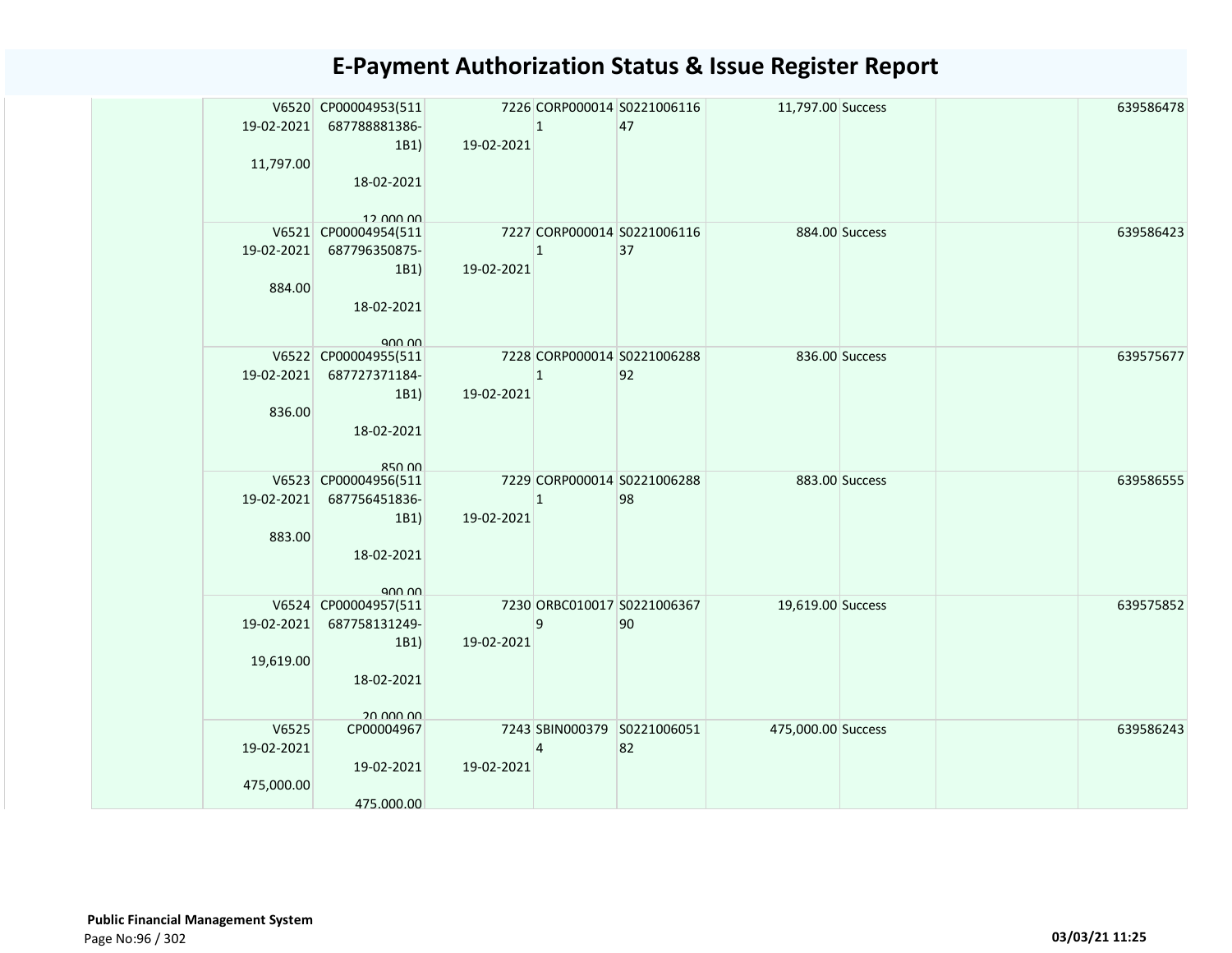| Officer]<br>19-02-2021<br>$2^{\circ}$<br>08<br>102001)<br>18-02-2021<br>17-02-2021<br>33,241.00<br>58 231 00<br>727406320<br>V6445 CP00000404(202<br>7134 CBIN028031 S0221002944<br>42,858.00 Success<br>19-02-2021<br>$\mathbf{0}$<br>66<br>102002)<br>18-02-2021 SBIN006032 S0221002944<br>8,896.00 Success<br>67<br>$\mathbf{1}$<br>309,069.00<br>17-02-2021<br>SYNB000904 S0221002944<br>727406322<br>12,234.00 Success<br>68<br>$\overline{3}$<br>532,475.00<br>727406323<br>SYNB000904 S0221002944<br>33,282.00 Success<br>69<br>3<br>BARB0TRDUJ S0221002944<br>44,608.00 Success<br>W<br>70<br>SYNB000904 S0221002944<br>727406325<br>37,446.00 Success<br>3<br>71<br>UTIB000012 S0221002944<br>727406326<br>20,833.00 Success<br>$\mathbf{0}$<br>72<br>SYNB000904 S0221002944<br>42,328.00 Success<br>3<br>73<br>BKID000600 S0221002944<br>727406328<br>34,462.00 Success<br>74<br>$7^{\circ}$<br>CBIN028031 S0221002944<br>32,122.00 Success<br>75<br>$\Omega$<br>V6446 CP00000405(202<br>7135 SBIN000058 S0221002571<br>48,604.00 Success<br>727406266<br>19-02-2021<br>102003)<br>3<br>85<br>18-02-2021 BKID000600 S0221002571<br>727406267<br>58,868.00 Success<br>86<br>156,299.00<br>17-02-2021<br>$7^{\circ}$<br>UBIN053078 S0221002571<br>48,827.00 Success<br>6<br>87<br>304 169 00<br>727406313<br>V6447 CP00000406(202<br>7136 SBIN000058 S0221002944<br>23,962.00 Success<br>19-02-2021<br>102004)<br>3<br>02<br>18-02-2021 CBIN028216 S0221002944<br>727406315<br>39,252.00 Success<br>9<br>03<br>63.214.00<br>17-02-2021<br>7137 SBIN003172 S0221002596<br>V6448 CP00000407(202<br>77,802.00 Success<br>19-02-2021<br>102005)<br>$\mathbf{1}$<br>65<br>18-02-2021 SBIN000783 S0221002596<br>727406284<br>54,503.00 Success<br>66<br>17-02-2021<br>$\overline{7}$<br>402,895.00<br>SBIN003102 S0221002596<br>727406286<br>83,750.00 Success<br>67<br>8<br>466.491.00 |  | 225428 [Section |  | V6439 CP00000408(202 |  | 7133 BKID000605 S0221003464 | 33,241.00 Success |  | 727406351 |  |
|-------------------------------------------------------------------------------------------------------------------------------------------------------------------------------------------------------------------------------------------------------------------------------------------------------------------------------------------------------------------------------------------------------------------------------------------------------------------------------------------------------------------------------------------------------------------------------------------------------------------------------------------------------------------------------------------------------------------------------------------------------------------------------------------------------------------------------------------------------------------------------------------------------------------------------------------------------------------------------------------------------------------------------------------------------------------------------------------------------------------------------------------------------------------------------------------------------------------------------------------------------------------------------------------------------------------------------------------------------------------------------------------------------------------------------------------------------------------------------------------------------------------------------------------------------------------------------------------------------------------------------------------------------------------------------------------------------------------------------------------------------------------------------------------------------------------------------------------------------------------------------------------|--|-----------------|--|----------------------|--|-----------------------------|-------------------|--|-----------|--|
|                                                                                                                                                                                                                                                                                                                                                                                                                                                                                                                                                                                                                                                                                                                                                                                                                                                                                                                                                                                                                                                                                                                                                                                                                                                                                                                                                                                                                                                                                                                                                                                                                                                                                                                                                                                                                                                                                           |  |                 |  |                      |  |                             |                   |  |           |  |
|                                                                                                                                                                                                                                                                                                                                                                                                                                                                                                                                                                                                                                                                                                                                                                                                                                                                                                                                                                                                                                                                                                                                                                                                                                                                                                                                                                                                                                                                                                                                                                                                                                                                                                                                                                                                                                                                                           |  |                 |  |                      |  |                             |                   |  |           |  |
|                                                                                                                                                                                                                                                                                                                                                                                                                                                                                                                                                                                                                                                                                                                                                                                                                                                                                                                                                                                                                                                                                                                                                                                                                                                                                                                                                                                                                                                                                                                                                                                                                                                                                                                                                                                                                                                                                           |  |                 |  |                      |  |                             |                   |  |           |  |
|                                                                                                                                                                                                                                                                                                                                                                                                                                                                                                                                                                                                                                                                                                                                                                                                                                                                                                                                                                                                                                                                                                                                                                                                                                                                                                                                                                                                                                                                                                                                                                                                                                                                                                                                                                                                                                                                                           |  |                 |  |                      |  |                             |                   |  |           |  |
|                                                                                                                                                                                                                                                                                                                                                                                                                                                                                                                                                                                                                                                                                                                                                                                                                                                                                                                                                                                                                                                                                                                                                                                                                                                                                                                                                                                                                                                                                                                                                                                                                                                                                                                                                                                                                                                                                           |  |                 |  |                      |  |                             |                   |  |           |  |
|                                                                                                                                                                                                                                                                                                                                                                                                                                                                                                                                                                                                                                                                                                                                                                                                                                                                                                                                                                                                                                                                                                                                                                                                                                                                                                                                                                                                                                                                                                                                                                                                                                                                                                                                                                                                                                                                                           |  |                 |  |                      |  |                             |                   |  | 727406321 |  |
|                                                                                                                                                                                                                                                                                                                                                                                                                                                                                                                                                                                                                                                                                                                                                                                                                                                                                                                                                                                                                                                                                                                                                                                                                                                                                                                                                                                                                                                                                                                                                                                                                                                                                                                                                                                                                                                                                           |  |                 |  |                      |  |                             |                   |  |           |  |
|                                                                                                                                                                                                                                                                                                                                                                                                                                                                                                                                                                                                                                                                                                                                                                                                                                                                                                                                                                                                                                                                                                                                                                                                                                                                                                                                                                                                                                                                                                                                                                                                                                                                                                                                                                                                                                                                                           |  |                 |  |                      |  |                             |                   |  |           |  |
|                                                                                                                                                                                                                                                                                                                                                                                                                                                                                                                                                                                                                                                                                                                                                                                                                                                                                                                                                                                                                                                                                                                                                                                                                                                                                                                                                                                                                                                                                                                                                                                                                                                                                                                                                                                                                                                                                           |  |                 |  |                      |  |                             |                   |  |           |  |
|                                                                                                                                                                                                                                                                                                                                                                                                                                                                                                                                                                                                                                                                                                                                                                                                                                                                                                                                                                                                                                                                                                                                                                                                                                                                                                                                                                                                                                                                                                                                                                                                                                                                                                                                                                                                                                                                                           |  |                 |  |                      |  |                             |                   |  |           |  |
|                                                                                                                                                                                                                                                                                                                                                                                                                                                                                                                                                                                                                                                                                                                                                                                                                                                                                                                                                                                                                                                                                                                                                                                                                                                                                                                                                                                                                                                                                                                                                                                                                                                                                                                                                                                                                                                                                           |  |                 |  |                      |  |                             |                   |  | 727406324 |  |
|                                                                                                                                                                                                                                                                                                                                                                                                                                                                                                                                                                                                                                                                                                                                                                                                                                                                                                                                                                                                                                                                                                                                                                                                                                                                                                                                                                                                                                                                                                                                                                                                                                                                                                                                                                                                                                                                                           |  |                 |  |                      |  |                             |                   |  |           |  |
|                                                                                                                                                                                                                                                                                                                                                                                                                                                                                                                                                                                                                                                                                                                                                                                                                                                                                                                                                                                                                                                                                                                                                                                                                                                                                                                                                                                                                                                                                                                                                                                                                                                                                                                                                                                                                                                                                           |  |                 |  |                      |  |                             |                   |  |           |  |
|                                                                                                                                                                                                                                                                                                                                                                                                                                                                                                                                                                                                                                                                                                                                                                                                                                                                                                                                                                                                                                                                                                                                                                                                                                                                                                                                                                                                                                                                                                                                                                                                                                                                                                                                                                                                                                                                                           |  |                 |  |                      |  |                             |                   |  |           |  |
|                                                                                                                                                                                                                                                                                                                                                                                                                                                                                                                                                                                                                                                                                                                                                                                                                                                                                                                                                                                                                                                                                                                                                                                                                                                                                                                                                                                                                                                                                                                                                                                                                                                                                                                                                                                                                                                                                           |  |                 |  |                      |  |                             |                   |  |           |  |
|                                                                                                                                                                                                                                                                                                                                                                                                                                                                                                                                                                                                                                                                                                                                                                                                                                                                                                                                                                                                                                                                                                                                                                                                                                                                                                                                                                                                                                                                                                                                                                                                                                                                                                                                                                                                                                                                                           |  |                 |  |                      |  |                             |                   |  | 727406327 |  |
|                                                                                                                                                                                                                                                                                                                                                                                                                                                                                                                                                                                                                                                                                                                                                                                                                                                                                                                                                                                                                                                                                                                                                                                                                                                                                                                                                                                                                                                                                                                                                                                                                                                                                                                                                                                                                                                                                           |  |                 |  |                      |  |                             |                   |  |           |  |
|                                                                                                                                                                                                                                                                                                                                                                                                                                                                                                                                                                                                                                                                                                                                                                                                                                                                                                                                                                                                                                                                                                                                                                                                                                                                                                                                                                                                                                                                                                                                                                                                                                                                                                                                                                                                                                                                                           |  |                 |  |                      |  |                             |                   |  |           |  |
|                                                                                                                                                                                                                                                                                                                                                                                                                                                                                                                                                                                                                                                                                                                                                                                                                                                                                                                                                                                                                                                                                                                                                                                                                                                                                                                                                                                                                                                                                                                                                                                                                                                                                                                                                                                                                                                                                           |  |                 |  |                      |  |                             |                   |  | 727406329 |  |
|                                                                                                                                                                                                                                                                                                                                                                                                                                                                                                                                                                                                                                                                                                                                                                                                                                                                                                                                                                                                                                                                                                                                                                                                                                                                                                                                                                                                                                                                                                                                                                                                                                                                                                                                                                                                                                                                                           |  |                 |  |                      |  |                             |                   |  |           |  |
|                                                                                                                                                                                                                                                                                                                                                                                                                                                                                                                                                                                                                                                                                                                                                                                                                                                                                                                                                                                                                                                                                                                                                                                                                                                                                                                                                                                                                                                                                                                                                                                                                                                                                                                                                                                                                                                                                           |  |                 |  |                      |  |                             |                   |  |           |  |
|                                                                                                                                                                                                                                                                                                                                                                                                                                                                                                                                                                                                                                                                                                                                                                                                                                                                                                                                                                                                                                                                                                                                                                                                                                                                                                                                                                                                                                                                                                                                                                                                                                                                                                                                                                                                                                                                                           |  |                 |  |                      |  |                             |                   |  |           |  |
|                                                                                                                                                                                                                                                                                                                                                                                                                                                                                                                                                                                                                                                                                                                                                                                                                                                                                                                                                                                                                                                                                                                                                                                                                                                                                                                                                                                                                                                                                                                                                                                                                                                                                                                                                                                                                                                                                           |  |                 |  |                      |  |                             |                   |  |           |  |
|                                                                                                                                                                                                                                                                                                                                                                                                                                                                                                                                                                                                                                                                                                                                                                                                                                                                                                                                                                                                                                                                                                                                                                                                                                                                                                                                                                                                                                                                                                                                                                                                                                                                                                                                                                                                                                                                                           |  |                 |  |                      |  |                             |                   |  | 727406268 |  |
|                                                                                                                                                                                                                                                                                                                                                                                                                                                                                                                                                                                                                                                                                                                                                                                                                                                                                                                                                                                                                                                                                                                                                                                                                                                                                                                                                                                                                                                                                                                                                                                                                                                                                                                                                                                                                                                                                           |  |                 |  |                      |  |                             |                   |  |           |  |
|                                                                                                                                                                                                                                                                                                                                                                                                                                                                                                                                                                                                                                                                                                                                                                                                                                                                                                                                                                                                                                                                                                                                                                                                                                                                                                                                                                                                                                                                                                                                                                                                                                                                                                                                                                                                                                                                                           |  |                 |  |                      |  |                             |                   |  |           |  |
|                                                                                                                                                                                                                                                                                                                                                                                                                                                                                                                                                                                                                                                                                                                                                                                                                                                                                                                                                                                                                                                                                                                                                                                                                                                                                                                                                                                                                                                                                                                                                                                                                                                                                                                                                                                                                                                                                           |  |                 |  |                      |  |                             |                   |  |           |  |
|                                                                                                                                                                                                                                                                                                                                                                                                                                                                                                                                                                                                                                                                                                                                                                                                                                                                                                                                                                                                                                                                                                                                                                                                                                                                                                                                                                                                                                                                                                                                                                                                                                                                                                                                                                                                                                                                                           |  |                 |  |                      |  |                             |                   |  |           |  |
|                                                                                                                                                                                                                                                                                                                                                                                                                                                                                                                                                                                                                                                                                                                                                                                                                                                                                                                                                                                                                                                                                                                                                                                                                                                                                                                                                                                                                                                                                                                                                                                                                                                                                                                                                                                                                                                                                           |  |                 |  |                      |  |                             |                   |  | 727406282 |  |
|                                                                                                                                                                                                                                                                                                                                                                                                                                                                                                                                                                                                                                                                                                                                                                                                                                                                                                                                                                                                                                                                                                                                                                                                                                                                                                                                                                                                                                                                                                                                                                                                                                                                                                                                                                                                                                                                                           |  |                 |  |                      |  |                             |                   |  |           |  |
|                                                                                                                                                                                                                                                                                                                                                                                                                                                                                                                                                                                                                                                                                                                                                                                                                                                                                                                                                                                                                                                                                                                                                                                                                                                                                                                                                                                                                                                                                                                                                                                                                                                                                                                                                                                                                                                                                           |  |                 |  |                      |  |                             |                   |  |           |  |
|                                                                                                                                                                                                                                                                                                                                                                                                                                                                                                                                                                                                                                                                                                                                                                                                                                                                                                                                                                                                                                                                                                                                                                                                                                                                                                                                                                                                                                                                                                                                                                                                                                                                                                                                                                                                                                                                                           |  |                 |  |                      |  |                             |                   |  |           |  |
|                                                                                                                                                                                                                                                                                                                                                                                                                                                                                                                                                                                                                                                                                                                                                                                                                                                                                                                                                                                                                                                                                                                                                                                                                                                                                                                                                                                                                                                                                                                                                                                                                                                                                                                                                                                                                                                                                           |  |                 |  |                      |  |                             |                   |  |           |  |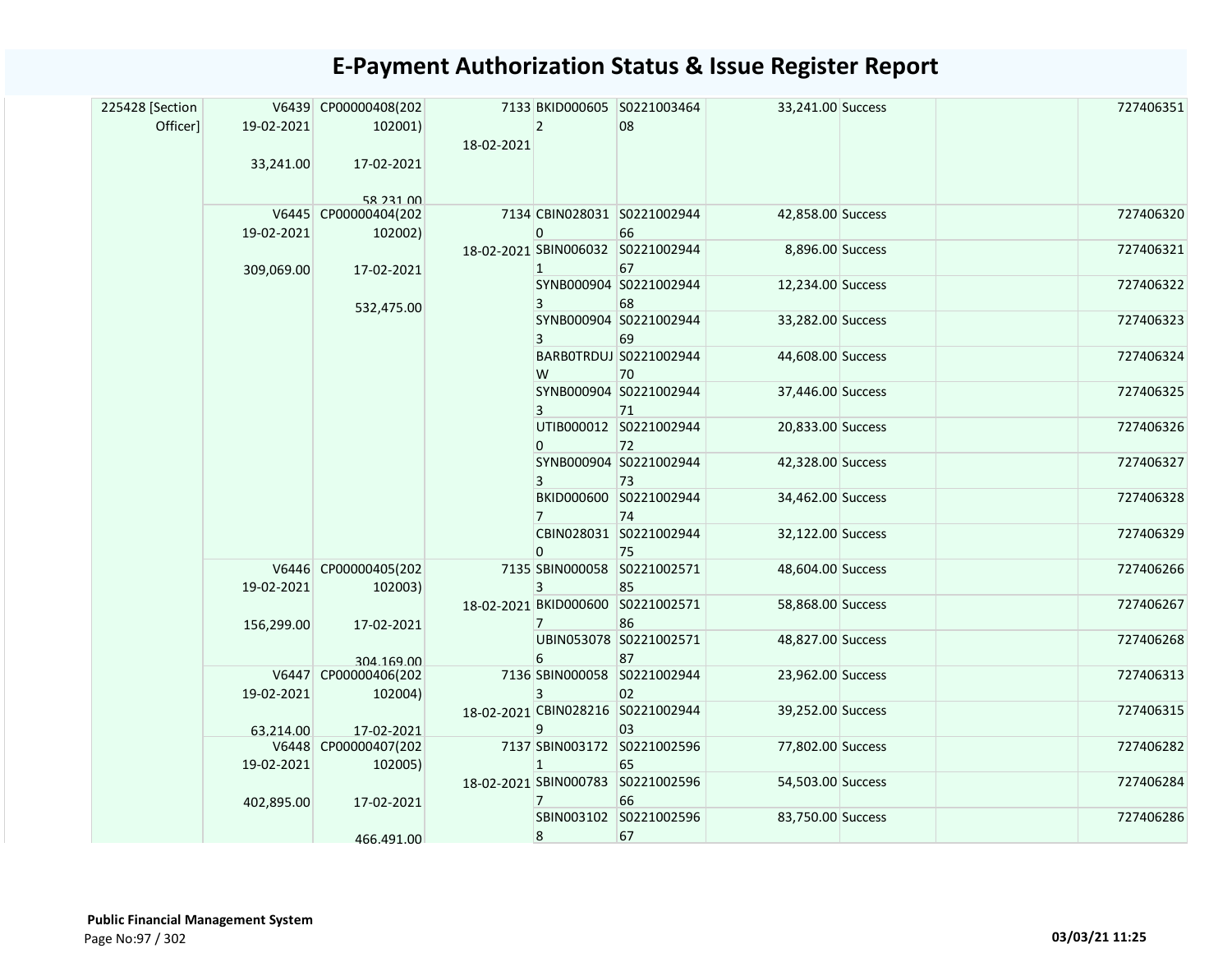|                             |                     |                                 |            | 00 <sup>1</sup> | PUNB01519 S0221002596<br>68             | 42,205.00 Success  |  | 727406287 |
|-----------------------------|---------------------|---------------------------------|------------|-----------------|-----------------------------------------|--------------------|--|-----------|
|                             |                     |                                 |            | 7 <sup>7</sup>  | BKID000600 S0221002596<br>69            | 44,144.00 Success  |  | 727406289 |
|                             |                     |                                 |            | 3               | SYNB000358 S0221002596<br>70            | 100,491.00 Success |  | 727406290 |
|                             | 19-02-2021          | V6449 CP00000409(202<br>102006) |            | $\overline{4}$  | 7132 SBIN000171 S0221002943<br>40       | 35,156.00 Success  |  | 727406292 |
|                             | 1,185,368.00        | 18-02-2021                      |            | 3               | 18-02-2021 SBIN005020 S0221002943<br>41 | 84,664.00 Success  |  | 727406293 |
|                             |                     | 2,042,044.00                    |            |                 | ICIC0001133 S0221002943<br>42           | 160,452.00 Success |  | 727406294 |
|                             |                     |                                 |            | 6               | IOBA000153 S0221002943<br>43            | 139,292.00 Success |  | 727406295 |
|                             |                     |                                 |            | $\mathbf{0}$    | CBIN028031 S0221002943<br>44            | 85,114.00 Success  |  | 727406296 |
|                             |                     |                                 |            | $\mathbf{3}$    | SBIN005020 S0221002943<br>45            | 86,050.00 Success  |  | 727406298 |
|                             |                     |                                 |            | 6               | SBIN000632 S0221002943<br>46            | 87,208.00 Success  |  | 727406301 |
|                             |                     |                                 |            | 5               | SBIN000062 S0221002943<br>47            | 92,982.00 Success  |  | 727406303 |
|                             |                     |                                 |            | $\overline{4}$  | SBIN000162 S0221002943<br>48            | 97,156.00 Success  |  | 727406304 |
|                             |                     |                                 |            | 60              | MAHB00011 S0221002943<br>49             | 81,697.00 Success  |  | 727406305 |
|                             |                     |                                 |            | 00              | PUNB00149 S0221002943<br>50             | 71,403.00 Success  |  | 727406306 |
|                             |                     |                                 |            | 8               | SBIN000175 S0221002943<br>51            | 164,194.00 Success |  | 727406307 |
| 225429 [Section<br>Officer] | V6423<br>19-02-2021 | CP00000517                      |            | 9               | 7111 CBIN028216 S0221003545<br>54       | 1,528.00 Success   |  | 633728677 |
|                             | 1,528.00            | 09-02-2021                      | 17-02-2021 |                 |                                         |                    |  |           |
|                             |                     | 1.528.00                        |            |                 |                                         |                    |  |           |
|                             | V6426<br>19-02-2021 | CP00000527                      |            | 5               | 7126 SBIN000062 S0221003545<br>29       | 3,000.00 Success   |  | 633743138 |
|                             | 81,520.00           | 12-02-2021                      |            | 3               | 17-02-2021 SBIN000058 S0221003545<br>30 | 3,000.00 Success   |  | 633743150 |
|                             |                     | 81,520.00                       |            | $\overline{7}$  | SBIN000196 S0221003545<br>31            | 3,000.00 Success   |  | 633743161 |
|                             |                     |                                 |            | $\mathbf{0}$    | SBIN000878 S0221003545<br>32            | 5,100.00 Success   |  | 633743176 |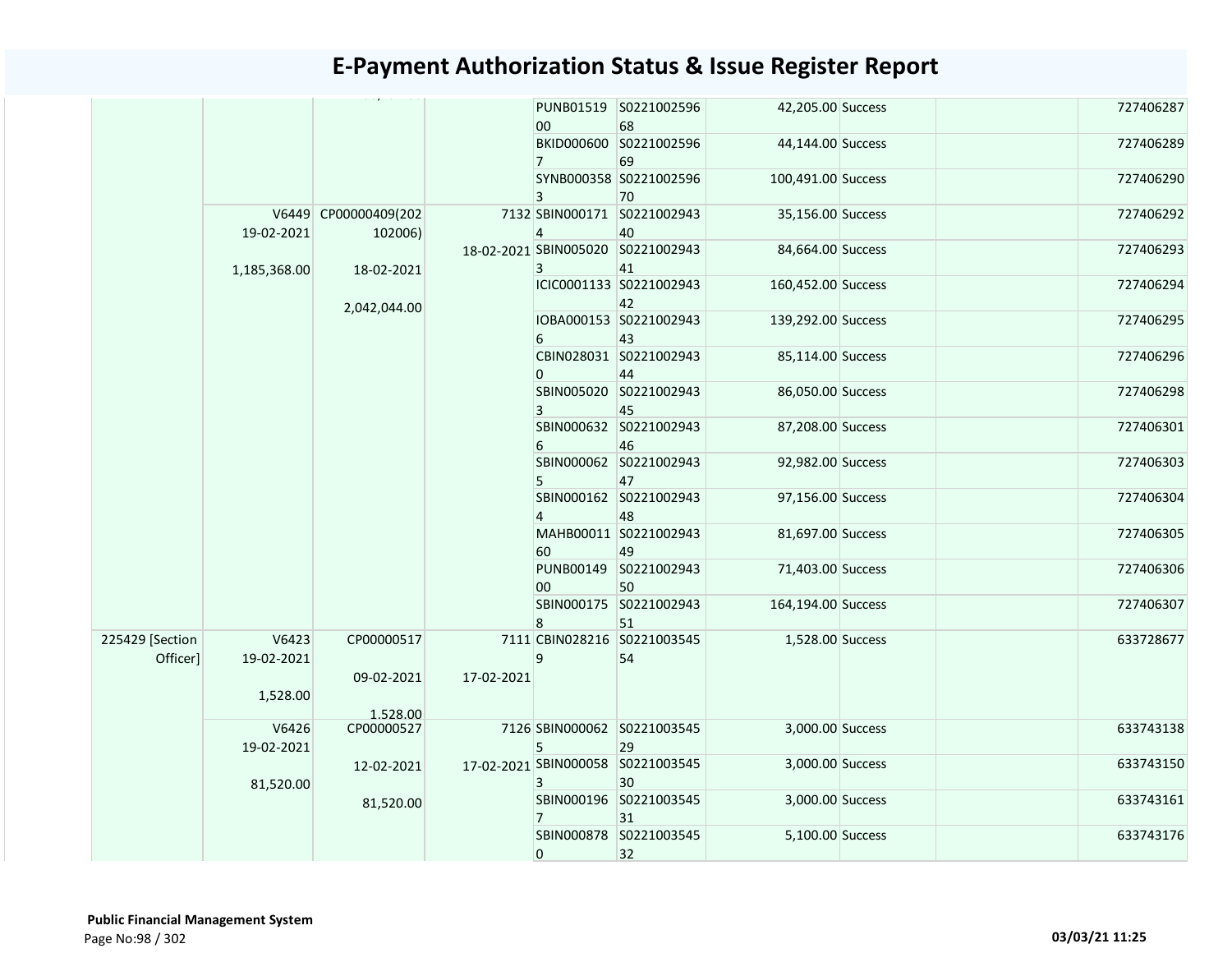|                | ICIC0001642 S0221003545<br>33 | 3,000.00 Success | 633743202 |
|----------------|-------------------------------|------------------|-----------|
| 0              | UBIN056043 S0221003545<br>34  | 3,000.00 Success | 633743216 |
| L              | BARBONIRDE S0221003545<br>35  | 3,000.00 Success | 633743234 |
| $\mathbf{1}$   | CORP000037 S0221003545<br>36  | 3,000.00 Success | 633743253 |
| $\overline{7}$ | SBIN000783 S0221003545<br>37  | 3,000.00 Success | 633743273 |
| 3              | SBIN005020 S0221003545<br>38  | 3,000.00 Success | 633743286 |
| $\mathbf{1}$   | SBIN000377 S0221003545<br>39  | 3,000.00 Success | 633743298 |
| 5              | UBIN056281 S0221003545<br>40  | 3,000.00 Success | 633743312 |
| 5              | SBIN000143 S0221003545<br>41  | 3,000.00 Success | 633743329 |
| $\mathbf{2}$   | SBIN006043 S0221003545<br>42  | 3,000.00 Success | 633743348 |
| 0              | CNRB000201 S0221003545<br>43  | 3,000.00 Success | 633743367 |
| $\mathbf{1}$   | SBIN001044 S0221003545<br>44  | 3,000.00 Success | 633743386 |
| $\mathbf{1}$   | SBIN001044 S0221003545<br>45  | 3,000.00 Success | 633743399 |
| 6              | CORP000054 S0221003545<br>46  | 3,000.00 Success | 633743418 |
| AT             | BARBOTRDP S0221003545<br>47   | 3,000.00 Success | 633743437 |
| 6              | BKID000601 S0221003545<br>48  | 3,400.00 Success | 633743453 |
| 3              | SBIN000058 S0221003545<br>49  | 5,100.00 Success | 633743471 |
| 5              | SYNB000905 S0221003545<br>50  | 4,920.00 Success | 633743493 |
| 60             | MAHB00011 S0221003545<br>51   | 3,000.00 Success | 633743509 |
|                | ICIC0000155 S0221003545<br>52 | 3,000.00 Success | 633743520 |
|                | CBIN028216 S0221003545        | 3,000.00 Success | 633743535 |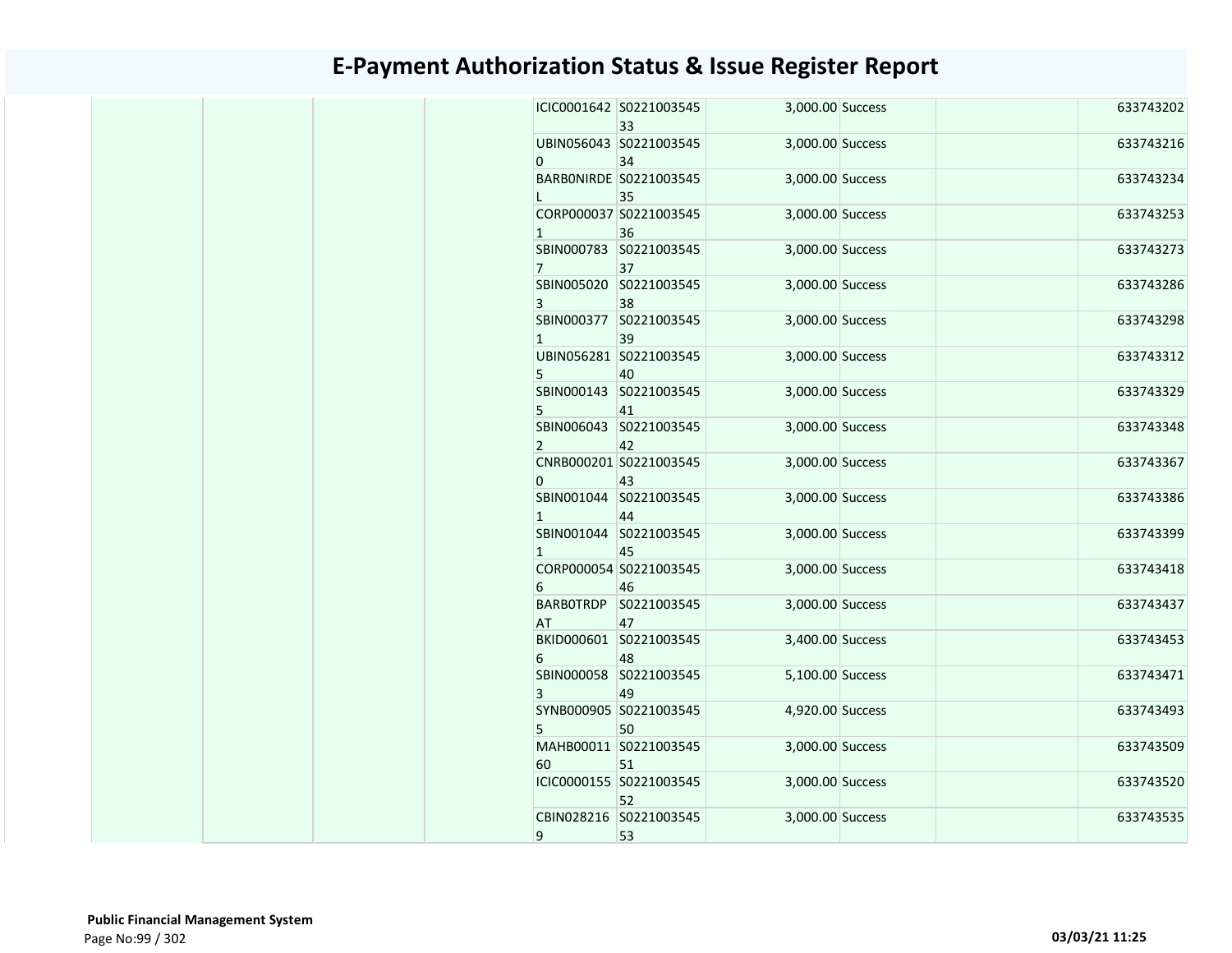|    |                               | V6431<br>19-02-2021 | CP00000528              |            | $\mathbf{1}$    | 7127 SBIN000404 S0221003464<br>88       | 3,629.00 Success  |                | 633725655 |
|----|-------------------------------|---------------------|-------------------------|------------|-----------------|-----------------------------------------|-------------------|----------------|-----------|
|    |                               |                     | 16-02-2021              |            |                 | 17-02-2021 BKID000601 S0221003464       | 2,700.00 Success  |                | 633725669 |
|    |                               | 7,673.00            |                         |            | 6               | 89                                      |                   |                |           |
|    |                               |                     | 7,673.00                |            | 3               | SBIN000058 S0221003464<br>90            | 1,344.00 Success  |                | 633725678 |
|    | 225430 [Under                 | V6452               | CP00000007              |            |                 | 7166 CBIN028216 S0221002597             | 16,463.00 Success |                | 638898104 |
|    | Secretary]                    | 19-02-2021          |                         |            | 9               | 08                                      |                   |                |           |
|    |                               |                     | 19-02-2021              | 19-02-2021 |                 |                                         |                   |                |           |
|    |                               | 16,463.00           |                         |            |                 |                                         |                   |                |           |
|    | 225438 [Asstt                 |                     | 16.463.00<br>CP00000445 |            |                 | 7157 SBIN000058 S0221000505             |                   |                | 637169907 |
|    | Accounts Officer]             | V6443<br>19-02-2021 |                         |            | 3               | 92                                      | 1,533.00 Success  |                |           |
|    |                               |                     | 18-02-2021              | 19-02-2021 |                 |                                         |                   |                |           |
|    |                               | 1,533.00            |                         |            |                 |                                         |                   |                |           |
|    |                               |                     | 1.533.00                |            |                 |                                         |                   |                |           |
|    |                               | V6444               | CP00000446              |            |                 | 7158 ORBC010123 S0221000505             | 3,000.00 Success  |                | 637184637 |
|    |                               | 19-02-2021          |                         |            | 6               | 87                                      |                   |                |           |
|    |                               |                     | 18-02-2021              |            | 3               | 19-02-2021 SBIN005020 S0221000505<br>88 | 3,000.00 Success  |                | 637184639 |
|    |                               | 6.000.00<br>V6450   | CP00000447              |            |                 | 7159 CBIN028216 S0221002597             | 26,825.00 Success |                | 638875736 |
|    |                               | 19-02-2021          |                         |            | 9               | 54                                      |                   |                |           |
|    |                               |                     | 18-02-2021              | 19-02-2021 |                 |                                         |                   |                |           |
|    |                               | 26,825.00           |                         |            |                 |                                         |                   |                |           |
|    |                               |                     | 26.825.00               |            |                 |                                         |                   |                |           |
|    |                               | V6451               | CP00000451              |            |                 | 7164 CBIN028216 S0221002945             |                   | 884.00 Success | 638866711 |
|    |                               | 19-02-2021          | 18-02-2021              | 19-02-2021 | 9               | 11                                      |                   |                |           |
|    |                               | 884.00              |                         |            |                 |                                         |                   |                |           |
|    |                               |                     | 884.00                  |            |                 |                                         |                   |                |           |
| 15 | <b>Issue Date: 22-02-2021</b> |                     |                         |            |                 |                                         | 5,446.00          |                |           |
|    | 225438 [Asstt                 | V6526               | CP00000454              |            |                 | 7296 SBIN000162 S0221000983             | 5,446.00 Success  |                | 676989185 |
|    | Accounts Officer]             | 22-02-2021          |                         |            | 4               | 09                                      |                   |                |           |
|    |                               |                     | 22-02-2021              | 22-02-2021 |                 |                                         |                   |                |           |
|    |                               | 5,446.00            |                         |            |                 |                                         |                   |                |           |
| 16 | <b>Issue Date: 23-02-2021</b> |                     | 5.446.00                |            |                 |                                         | 46,522,216.00     |                |           |
|    | 225427 [Under                 | V6527               | CP00004911              |            | 7259 SBIN000058 | S0221002344                             | 12,000.00 Success |                | 688041140 |
|    | Secretary]                    | 23-02-2021          |                         |            | 3               | 61                                      |                   |                |           |
|    |                               |                     | 18-02-2021              | 22-02-2021 |                 |                                         |                   |                |           |
|    |                               | 12,000.00           |                         |            |                 |                                         |                   |                |           |
|    |                               |                     | 12.000.00               |            |                 |                                         |                   |                |           |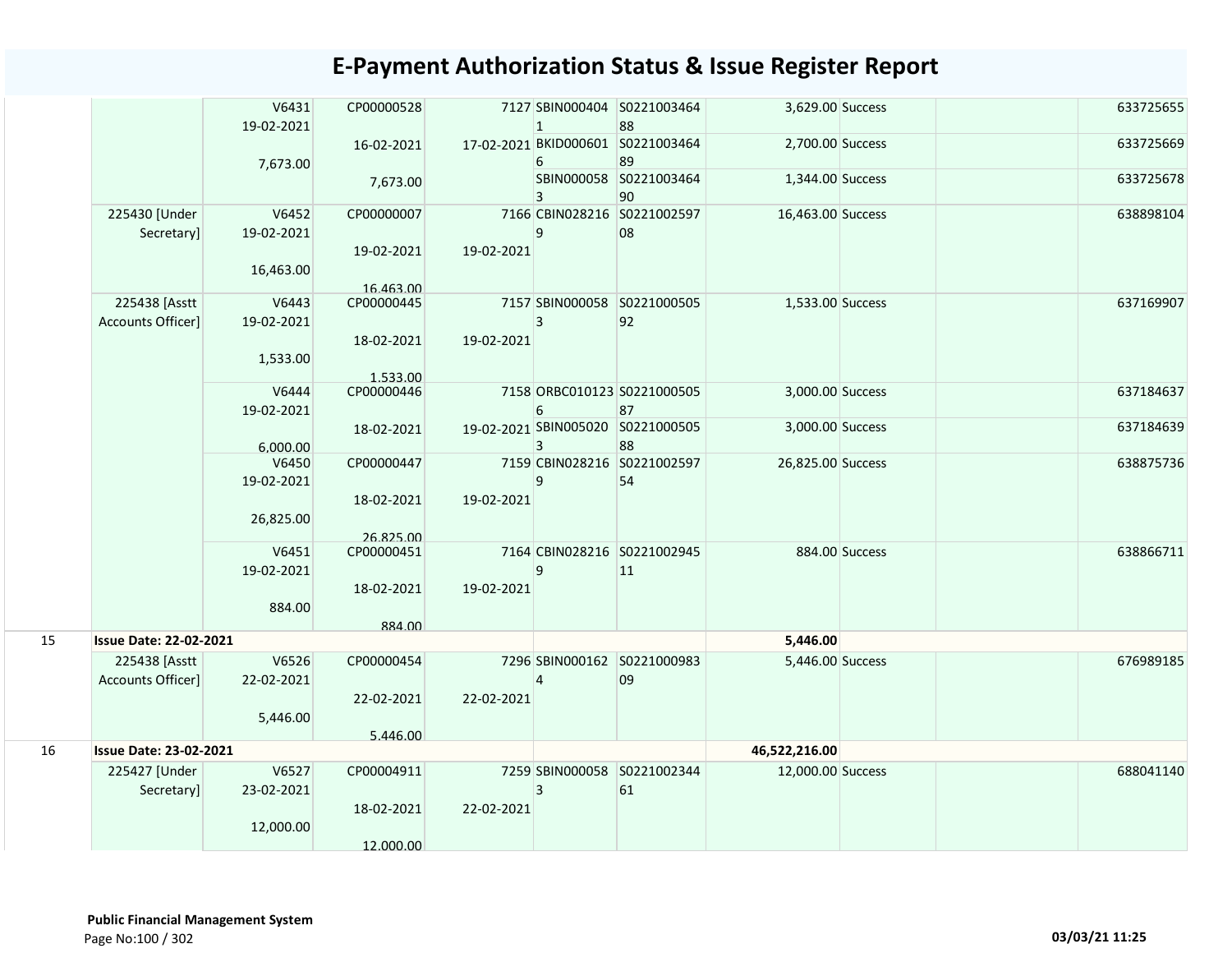| V6528               | CP00004982                 |            |                | 7297 SBIN000689 S0221002297 | 2,958,356.00 Success  |  | 688192945 |
|---------------------|----------------------------|------------|----------------|-----------------------------|-----------------------|--|-----------|
| 23-02-2021          |                            |            | 4              | 20                          |                       |  |           |
|                     | 22-02-2021                 | 22-02-2021 |                |                             |                       |  |           |
| 2,958,356.00        |                            |            |                |                             |                       |  |           |
| V6529               | 2.958.356.00<br>CP00004983 |            |                | 7298 SBIN000689 S0221002297 | 25,940,117.00 Success |  | 688195103 |
| 23-02-2021          |                            |            | 4              | 74                          |                       |  |           |
|                     | 22-02-2021                 | 22-02-2021 |                |                             |                       |  |           |
| 25,940,117.00       |                            |            |                |                             |                       |  |           |
|                     | 25.940.117.00              |            |                |                             |                       |  |           |
| V6530               | CP00004829                 |            |                | 7255 SBIN000473 S0221002468 | 32,760.00 Success     |  | 689910599 |
| 23-02-2021          |                            |            | $\overline{0}$ | 59                          |                       |  |           |
|                     | 12-02-2021                 | 22-02-2021 |                |                             |                       |  |           |
| 32,760.00           |                            |            |                |                             |                       |  |           |
|                     | 32.760.00                  |            |                | 7257 CBIN028216 S0221002619 |                       |  | 689913146 |
| V6531<br>23-02-2021 | CP00004909                 |            | 9              | 33                          | 9,011.00 Success      |  |           |
|                     | 18-02-2021                 | 22-02-2021 |                |                             |                       |  |           |
| 9,011.00            |                            |            |                |                             |                       |  |           |
|                     | 9.011.00                   |            |                |                             |                       |  |           |
| V6532               | CP00004910                 |            |                | 7258 CBIN028216 S0221002358 | 72,000.00 Success     |  | 689923520 |
| 23-02-2021          |                            |            | 9              | 21                          |                       |  |           |
|                     | 18-02-2021                 | 22-02-2021 |                |                             |                       |  |           |
| 72,000.00           |                            |            |                |                             |                       |  |           |
| V6533               | 72.000.00<br>CP00004913    |            |                | 7261 CBIN028216 S0221002620 | 18,000.00 Success     |  | 689913322 |
| 23-02-2021          |                            |            | 9              | 11                          |                       |  |           |
|                     | 18-02-2021                 | 22-02-2021 |                |                             |                       |  |           |
| 18,000.00           |                            |            |                |                             |                       |  |           |
|                     | 18.000.00                  |            |                |                             |                       |  |           |
| V6534               | CP00004912                 |            |                | 7260 CBIN028216 S0221002468 | 18,000.00 Success     |  | 689910785 |
| 23-02-2021          |                            |            | 9              | 70                          |                       |  |           |
|                     | 18-02-2021                 | 22-02-2021 |                |                             |                       |  |           |
| 18,000.00           |                            |            |                |                             |                       |  |           |
| V6535               | 18.000.00<br>CP00004915    |            |                | 7262 CBIN028216 S0221002643 | 18,000.00 Success     |  | 689900219 |
| 23-02-2021          |                            |            | $\mathsf g$    | 68                          |                       |  |           |
|                     | 18-02-2021                 | 22-02-2021 |                |                             |                       |  |           |
| 18,000.00           |                            |            |                |                             |                       |  |           |
|                     | 18.000.00                  |            |                |                             |                       |  |           |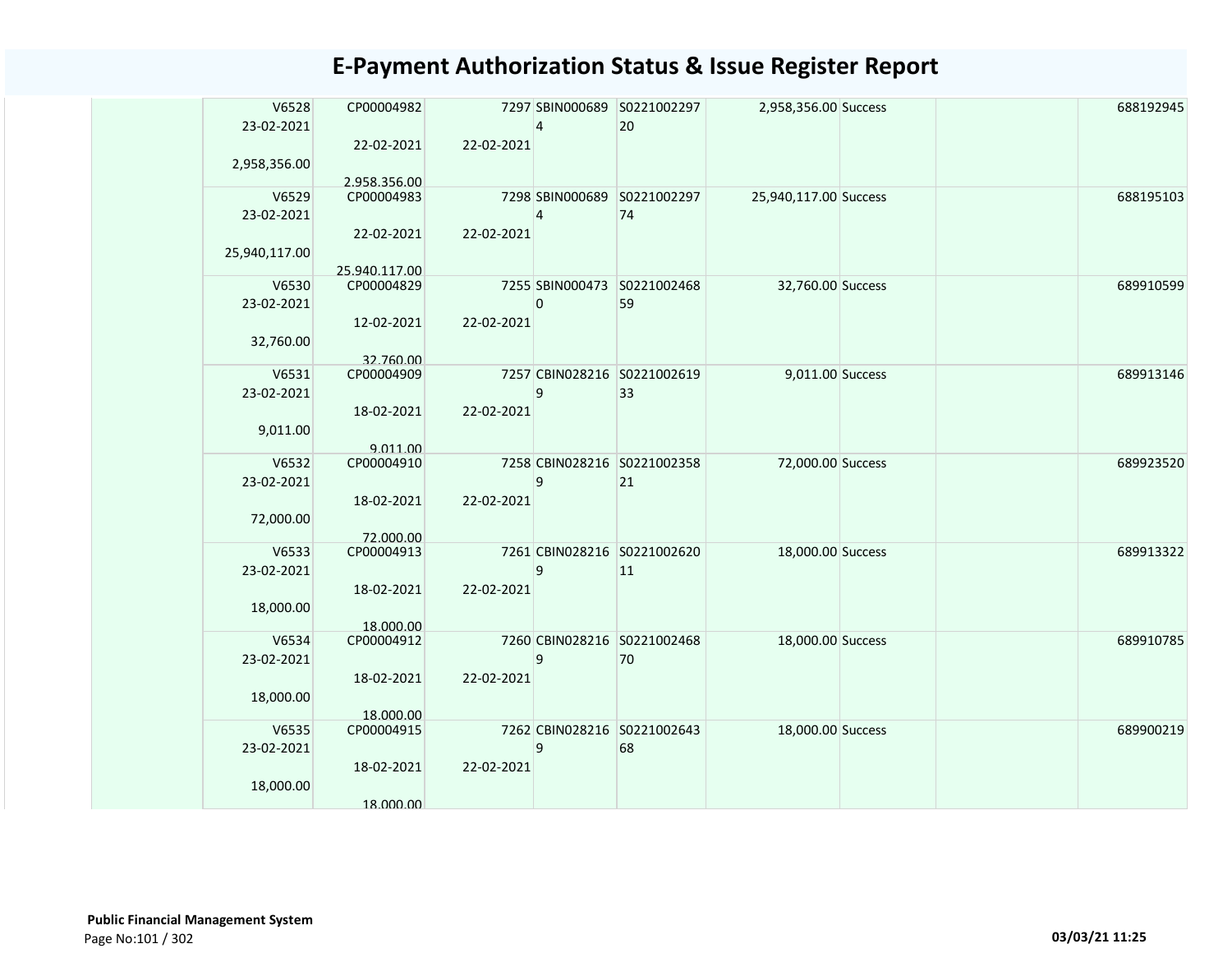| V6536      | CP00004914           |            |    | 7263 SBIN001062 S0221002619       | 4,863.00 Success   |  | 689910956 |
|------------|----------------------|------------|----|-----------------------------------|--------------------|--|-----------|
|            |                      |            |    |                                   |                    |  |           |
| 23-02-2021 |                      |            | 6  | 08                                |                    |  |           |
|            | 18-02-2021           | 22-02-2021 |    |                                   |                    |  |           |
| 4,863.00   |                      |            |    |                                   |                    |  |           |
|            | 4.863.00             |            |    |                                   |                    |  |           |
| V6540      | CP00005000           |            |    | 7290 ICIC0000171 S0221002757      | 122,544.00 Success |  | 689913483 |
| 23-02-2021 |                      |            |    | 65                                |                    |  |           |
|            | 22-02-2021           | 22-02-2021 |    |                                   |                    |  |           |
|            |                      |            |    |                                   |                    |  |           |
| 122,544.00 |                      |            |    |                                   |                    |  |           |
|            | 124.657.00           |            |    |                                   |                    |  |           |
| V6541      | CP00004999           |            |    | 7289 ICIC0000171 S0221002758      | 163,848.00 Success |  | 689926384 |
| 23-02-2021 |                      |            |    | 20                                |                    |  |           |
|            | 22-02-2021           | 22-02-2021 |    |                                   |                    |  |           |
| 163,848.00 |                      |            |    |                                   |                    |  |           |
|            | 166.673.00           |            |    |                                   |                    |  |           |
| V6542      | CP00004997           |            |    | 7288 ICIC0000171 S0221002758      | 258,665.00 Success |  | 689900391 |
| 23-02-2021 |                      |            |    | 41                                |                    |  |           |
|            | 22-02-2021           | 22-02-2021 |    |                                   |                    |  |           |
|            |                      |            |    |                                   |                    |  |           |
| 258,665.00 |                      |            |    |                                   |                    |  |           |
|            | 263.125.00           |            |    | 7249 SBIN000062 S0221002451       |                    |  | 689923725 |
| V6543      | CP00004975(ELE       |            |    |                                   | 22,781.00 Success  |  |           |
| 23-02-2021 | 2021020022)          |            | 5  | 79                                |                    |  |           |
|            |                      | 22-02-2021 |    |                                   |                    |  |           |
| 22,781.00  | 19-02-2021           |            |    |                                   |                    |  |           |
|            |                      |            |    |                                   |                    |  |           |
|            | 33 111 00            |            |    |                                   |                    |  |           |
|            | V6548 CP00004852(202 |            |    | 7284 SBIN005020 S0221004429       | 35,568.00 Success  |  | 727566112 |
| 23-02-2021 | 102024)              |            | 3  | 10                                |                    |  |           |
|            |                      |            |    | 22-02-2021 SBIN003162 S0221004429 | 40,653.00 Success  |  | 727566113 |
| 113,771.00 | 15-02-2021           |            | 4  | 11                                |                    |  |           |
|            |                      |            |    | CBIN028216 S0221004429            | 37,550.00 Success  |  | 727566114 |
|            | 124 674 00           |            | 9  | 12                                |                    |  |           |
|            | V6549 CP00004853(202 |            |    | 7273 MAHB00011 S0221004440        | 38,342.00 Success  |  | 727566142 |
| 23-02-2021 | 102023)              |            | 60 | 36                                |                    |  |           |
|            |                      |            |    | 22-02-2021 CBIN028216 S0221004440 | 36,532.00 Success  |  | 727566143 |
|            |                      |            |    |                                   |                    |  |           |
| 185,993.00 | 15-02-2021           |            | 9  | 37                                |                    |  | 727566145 |
|            |                      |            |    | CBIN028216 S0221004440            | 45,462.00 Success  |  |           |
|            | 233,730.00           |            | 9  | 38                                |                    |  |           |
|            |                      |            |    | MAHB00011 S0221004440             | 28,515.00 Success  |  | 727566146 |
|            |                      |            | 60 | 39                                |                    |  |           |
|            |                      |            |    | SBIN000062 S0221004440            | 37,142.00 Success  |  | 727566147 |
|            |                      |            | 5  | 40                                |                    |  |           |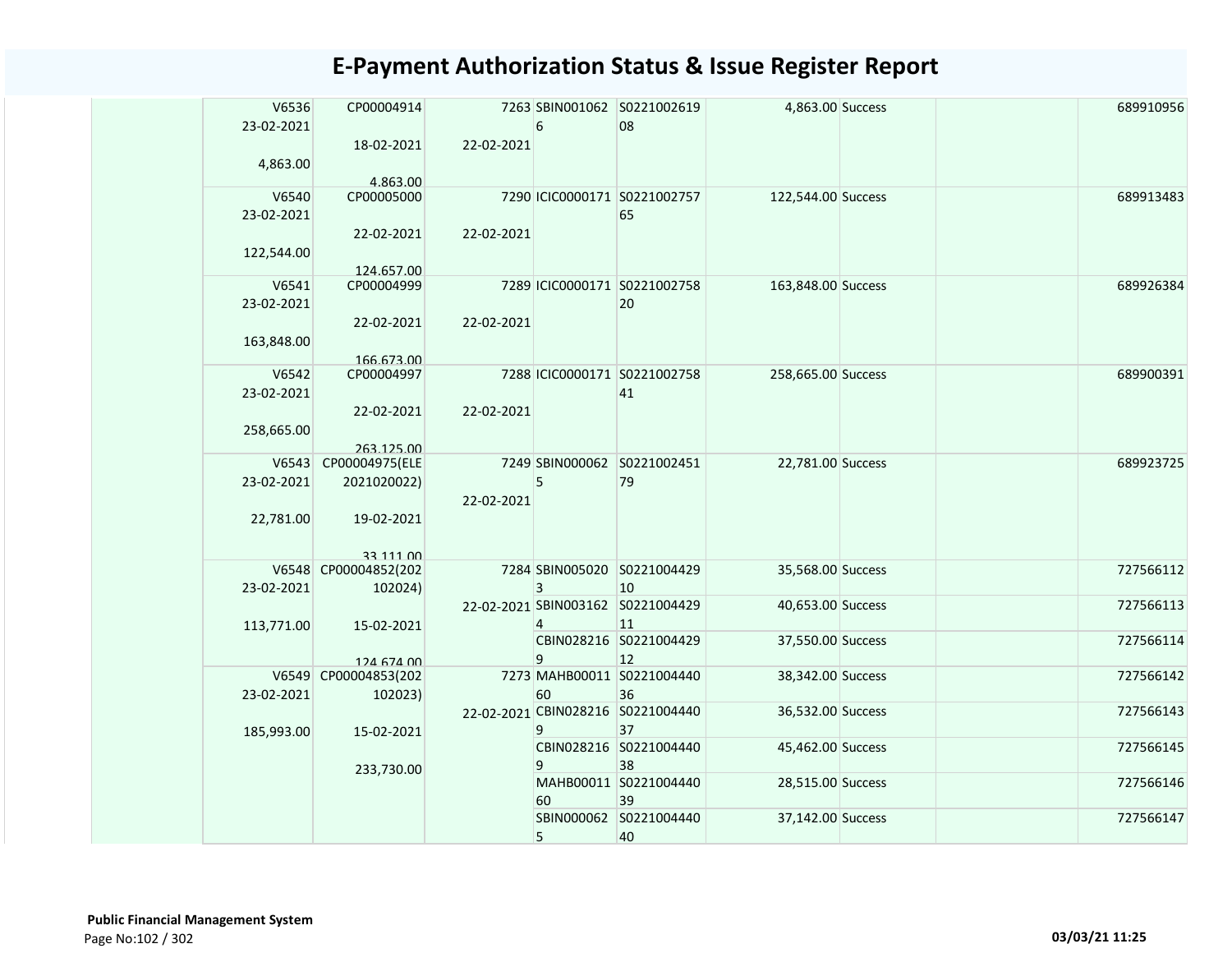|              | V6550 CP00004854(202 |              | 7275 CBIN028216 S0221004440       | 38,282.00 Success |  | 727566157 |
|--------------|----------------------|--------------|-----------------------------------|-------------------|--|-----------|
| 23-02-2021   | 102016               | 9            | 51                                |                   |  |           |
|              |                      |              | 22-02-2021 CBIN028216 S0221004440 | 40,774.00 Success |  | 727566158 |
| 1,436,027.00 | 15-02-2021           | 9            | 52                                |                   |  |           |
|              |                      |              | CBIN028216 S0221004440            | 29,512.00 Success |  | 727566159 |
|              | 2,066,892.00         | 9            | 53                                |                   |  |           |
|              |                      |              | CBIN028216 S0221004440            | 25,724.00 Success |  | 727566160 |
|              |                      | 9            | 54                                |                   |  |           |
|              |                      |              | CBIN028216 S0221004440            | 33,724.00 Success |  | 727566161 |
|              |                      | 9            | 55                                |                   |  |           |
|              |                      |              | CBIN028216 S0221004440            | 32,057.00 Success |  | 727566162 |
|              |                      | 9            | 56                                |                   |  |           |
|              |                      |              | CBIN028216 S0221004440            | 23,724.00 Success |  | 727566163 |
|              |                      | 9            | 57                                |                   |  |           |
|              |                      |              | SBIN000058 S0221004440            | 34,437.00 Success |  | 727566164 |
|              |                      | $\mathbf{3}$ | 58                                |                   |  |           |
|              |                      |              | CBIN028216 S0221004440            | 35,799.00 Success |  | 727566165 |
|              |                      | 9            | 59                                |                   |  |           |
|              |                      |              | CBIN028216 S0221004440            | 30,989.00 Success |  | 727566166 |
|              |                      | 9            | 60                                |                   |  |           |
|              |                      |              | CBIN028216 S0221004440            | 20,318.00 Success |  | 727566167 |
|              |                      | 9            | 61                                |                   |  |           |
|              |                      |              | CBIN028216 S0221004440            | 38,282.00 Success |  | 727566168 |
|              |                      | 9            | 62<br>CBIN028216 S0221004440      | 33,532.00 Success |  | 727566169 |
|              |                      | 9            |                                   |                   |  |           |
|              |                      |              | 63<br>SBIN000058 S0221004440      | 33,532.00 Success |  | 727566170 |
|              |                      | $\mathbf{3}$ | 64                                |                   |  |           |
|              |                      |              | SBIN000058 S0221004440            | 43,532.00 Success |  | 727566171 |
|              |                      | $\mathbf{3}$ | 65                                |                   |  |           |
|              |                      |              | SBIN000058 S0221004440            | 40,282.00 Success |  | 727566172 |
|              |                      | 3            | 66                                |                   |  |           |
|              |                      |              | SBIN000058 S0221004440            | 42,627.00 Success |  | 727566174 |
|              |                      | 3            | 67                                |                   |  |           |
|              |                      |              | CBIN028216 S0221004440            | 28,342.00 Success |  | 727566176 |
|              |                      | 9            | 68                                |                   |  |           |
|              |                      |              | SBIN000058 S0221004440            | 38,532.00 Success |  | 727566177 |
|              |                      | $\mathbf{3}$ | 69                                |                   |  |           |
|              |                      |              | CBIN028216 S0221004440            | 33,282.00 Success |  | 727566178 |
|              |                      | 9            | 70                                |                   |  |           |
|              |                      |              | CBIN028216 S0221004440            | 38,512.00 Success |  | 727566180 |
|              |                      | 9            | 71                                |                   |  |           |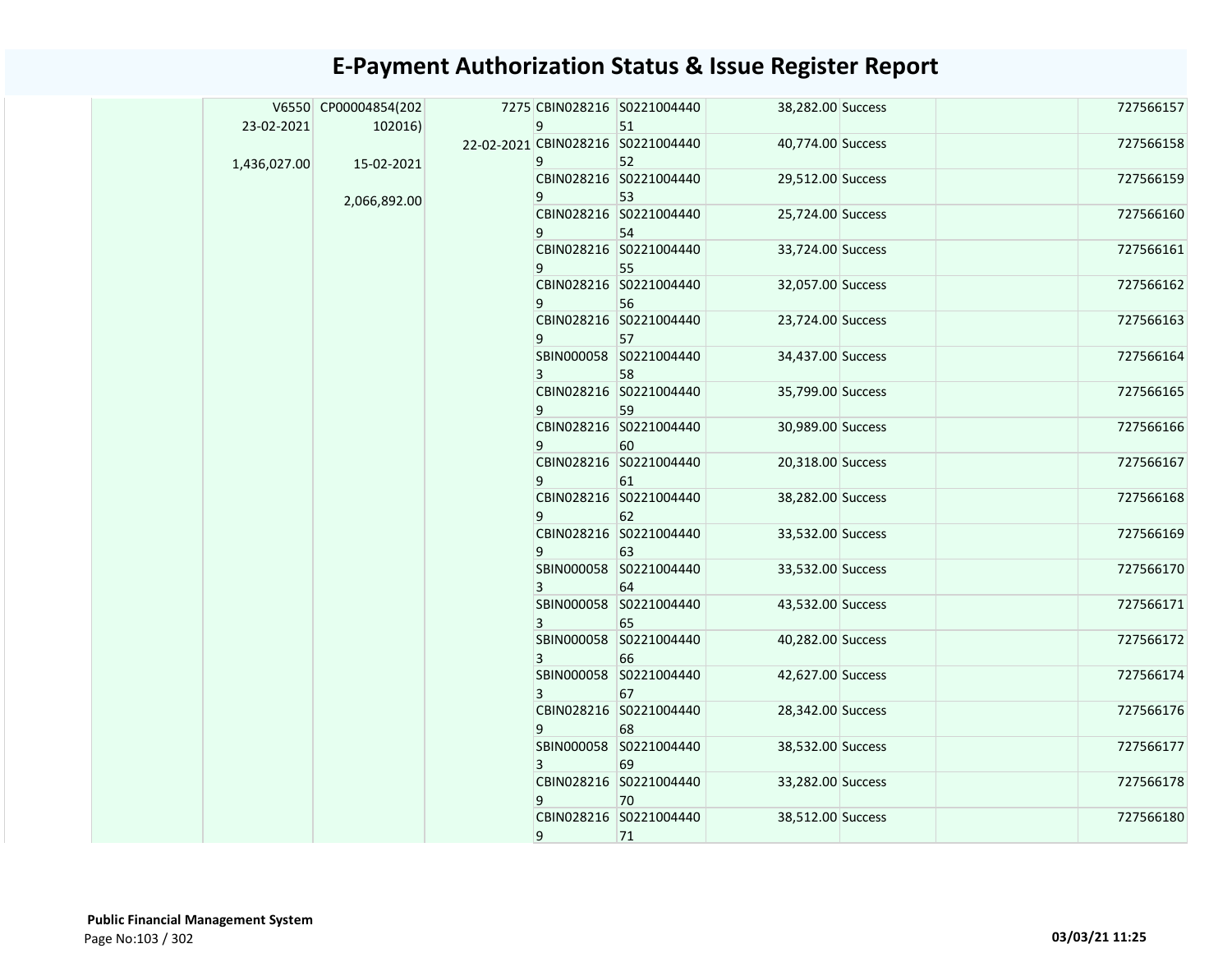|            |                      |   | CBIN028216 S0221004440       | 37,122.00 Success  |  | 727566181 |
|------------|----------------------|---|------------------------------|--------------------|--|-----------|
|            |                      | 9 | 72                           |                    |  |           |
|            |                      |   | CBIN028216 S0221004440       | 19,512.00 Success  |  | 727566182 |
|            |                      | 9 | 73<br>CBIN028216 S0221004440 |                    |  | 727566183 |
|            |                      |   |                              | 38,282.00 Success  |  |           |
|            |                      | 9 | 74<br>CBIN028216 S0221004440 |                    |  | 727566185 |
|            |                      | 9 |                              | 29,512.00 Success  |  |           |
|            |                      |   | 75<br>CBIN028216 S0221004440 | 35,083.00 Success  |  | 727566186 |
|            |                      | 9 | 76                           |                    |  |           |
|            |                      |   | CBIN028216 S0221004440       | 32,799.00 Success  |  | 727566188 |
|            |                      | 9 | 77                           |                    |  |           |
|            |                      |   | CBIN028216 S0221004440       | 50,532.00 Success  |  | 727566189 |
|            |                      | 9 | 78                           |                    |  |           |
|            |                      |   | SBIN000058 S0221004440       | 33,570.00 Success  |  | 727566190 |
|            |                      | 3 | 79                           |                    |  |           |
|            |                      |   | CBIN028216 S0221004440       | 41,417.00 Success  |  | 727566191 |
|            |                      | 9 | 80                           |                    |  |           |
|            |                      |   | SBIN000058 S0221004440       | 26,491.00 Success  |  | 727566192 |
|            |                      | 3 | 81                           |                    |  |           |
|            |                      |   | IOBA000173 S0221004440       | 24,512.00 Success  |  | 727566193 |
|            |                      | 6 | 82                           |                    |  |           |
|            |                      |   | CBIN028216 S0221004440       | 38,282.00 Success  |  | 727566194 |
|            |                      | 9 | 83                           |                    |  |           |
|            |                      |   | CBIN028216 S0221004440       | 34,833.00 Success  |  | 727566196 |
|            |                      | 9 | 84                           |                    |  |           |
|            |                      |   | CBIN028216 S0221004440       | 38,512.00 Success  |  | 727566197 |
|            |                      | 9 | 85                           |                    |  |           |
|            |                      |   | SBIN000058 S0221004440       | 30,799.00 Success  |  | 727566198 |
|            |                      | 3 | 86                           |                    |  |           |
|            |                      |   | CBIN028216 S0221004440       | 27,437.00 Success  |  | 727566200 |
|            |                      | 9 | 87                           |                    |  |           |
|            |                      |   | CBIN028216 S0221004440       | 29,416.00 Success  |  | 727566201 |
|            |                      | 9 | 88                           |                    |  |           |
|            |                      |   | CBIN028216 S0221004440       | 52,936.00 Success  |  | 727566202 |
|            |                      | 9 | 89                           |                    |  |           |
|            |                      |   | CBIN028216 S0221004440       | 50,494.00 Success  |  | 727566205 |
|            |                      | 9 | 90                           |                    |  |           |
|            |                      |   | SBIN000058 S0221004440       | 48,691.00 Success  |  | 727566206 |
|            |                      | 3 | 91                           |                    |  |           |
|            | V6551 CP00004861(202 |   | 7280 HDFC000027 S0221004427  | 128,697.00 Success |  | 727566074 |
| 23-02-2021 | 102032)              | 3 | 71                           |                    |  |           |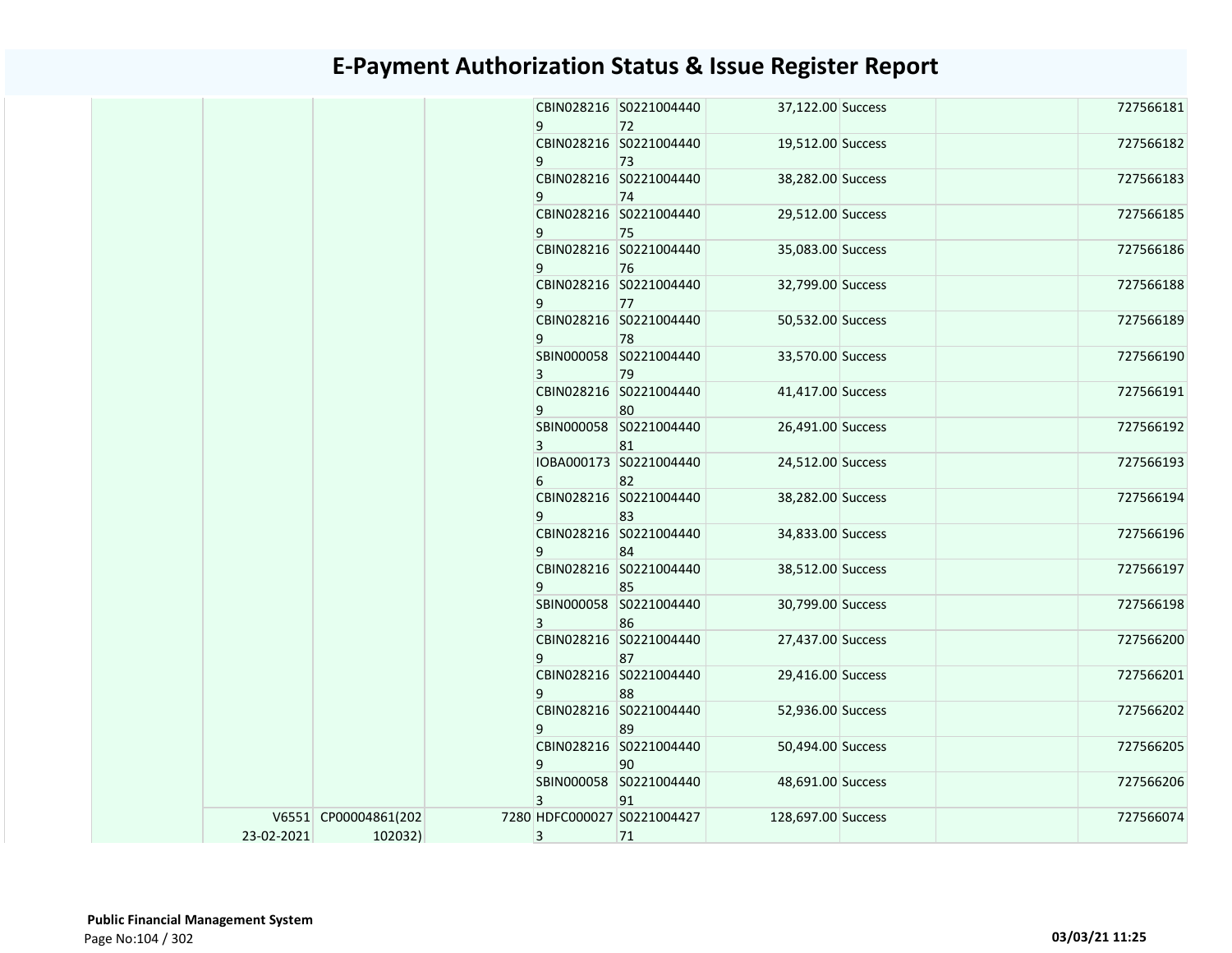| 520,660.00<br>16-02-2021 |                      | 4                                 | 22-02-2021 SBIN000976 S0221004427<br>72 | 25,647.00 Success            |                        | 727566075         |           |           |  |                        |                   |  |           |  |  |  |  |  |  |    |  |  |  |
|--------------------------|----------------------|-----------------------------------|-----------------------------------------|------------------------------|------------------------|-------------------|-----------|-----------|--|------------------------|-------------------|--|-----------|--|--|--|--|--|--|----|--|--|--|
|                          |                      |                                   |                                         | CLBL000000 S0221004427       | 55,677.00 Success      |                   | 727566077 |           |  |                        |                   |  |           |  |  |  |  |  |  |    |  |  |  |
|                          | 610,129.00           |                                   | 3                                       | 73                           |                        |                   |           |           |  |                        |                   |  |           |  |  |  |  |  |  |    |  |  |  |
|                          |                      |                                   |                                         | PSIB0000013 S0221004427      | 28,375.00 Success      |                   | 727566078 |           |  |                        |                   |  |           |  |  |  |  |  |  |    |  |  |  |
|                          |                      |                                   |                                         | 74                           |                        |                   |           |           |  |                        |                   |  |           |  |  |  |  |  |  |    |  |  |  |
|                          |                      |                                   |                                         | CBIN028216 S0221004427       | 28,375.00 Success      |                   | 727566079 |           |  |                        |                   |  |           |  |  |  |  |  |  |    |  |  |  |
|                          |                      |                                   | 9                                       | 75                           |                        |                   |           |           |  |                        |                   |  |           |  |  |  |  |  |  |    |  |  |  |
|                          |                      |                                   |                                         | UTIB000057 S0221004427       | 50,626.00 Success      |                   | 727566080 |           |  |                        |                   |  |           |  |  |  |  |  |  |    |  |  |  |
|                          |                      |                                   | 8                                       | 76                           |                        |                   |           |           |  |                        |                   |  |           |  |  |  |  |  |  |    |  |  |  |
|                          |                      |                                   |                                         | UCBA000093 S0221004427<br>77 | 30,715.00 Success      |                   | 727566081 |           |  |                        |                   |  |           |  |  |  |  |  |  |    |  |  |  |
|                          |                      |                                   | 9                                       | SBIN001154 S0221004427       | 68,704.00 Success      |                   | 727566083 |           |  |                        |                   |  |           |  |  |  |  |  |  |    |  |  |  |
|                          |                      |                                   | 6                                       | 78                           |                        |                   |           |           |  |                        |                   |  |           |  |  |  |  |  |  |    |  |  |  |
|                          |                      |                                   |                                         | SBIN000370 S0221004427       | 29,077.00 Success      |                   | 727566084 |           |  |                        |                   |  |           |  |  |  |  |  |  |    |  |  |  |
|                          |                      |                                   | $\mathbf{2}$                            | 79                           |                        |                   |           |           |  |                        |                   |  |           |  |  |  |  |  |  |    |  |  |  |
|                          |                      |                                   |                                         | SBIN000383 S0221004427       | 74,767.00 Success      |                   | 727566085 |           |  |                        |                   |  |           |  |  |  |  |  |  |    |  |  |  |
|                          |                      | 22-02-2021 CBIN028216 S0221004428 | $\overline{7}$                          | 80                           |                        |                   |           |           |  |                        |                   |  |           |  |  |  |  |  |  |    |  |  |  |
|                          | V6552 CP00004864(202 |                                   |                                         | 7274 CBIN028216 S0221004428  | 30,139.00 Success      |                   | 727566089 |           |  |                        |                   |  |           |  |  |  |  |  |  |    |  |  |  |
| 23-02-2021               | 102021)              |                                   |                                         | 9                            | 47                     | 21,532.00 Success |           | 727566090 |  |                        |                   |  |           |  |  |  |  |  |  |    |  |  |  |
| 506,881.00               | 16-02-2021           |                                   |                                         |                              | 9                      | 48                |           |           |  |                        |                   |  |           |  |  |  |  |  |  |    |  |  |  |
|                          |                      |                                   |                                         |                              | CBIN028216 S0221004428 | 44,749.00 Success |           | 727566091 |  |                        |                   |  |           |  |  |  |  |  |  |    |  |  |  |
|                          | 837,352.00           |                                   |                                         | 9                            | 49                     |                   |           |           |  |                        |                   |  |           |  |  |  |  |  |  |    |  |  |  |
|                          |                      |                                   |                                         | CBIN028216 S0221004428       | 31,128.00 Success      |                   | 727566092 |           |  |                        |                   |  |           |  |  |  |  |  |  |    |  |  |  |
|                          |                      |                                   | 9                                       | 50                           |                        |                   |           |           |  |                        |                   |  |           |  |  |  |  |  |  |    |  |  |  |
|                          |                      |                                   |                                         | CBIN028216 S0221004428       | 40,050.00 Success      |                   | 727566093 |           |  |                        |                   |  |           |  |  |  |  |  |  |    |  |  |  |
|                          |                      |                                   | 9                                       | 51<br>UCBA000024 S0221004428 | 38,894.00 Success      |                   | 727566094 |           |  |                        |                   |  |           |  |  |  |  |  |  |    |  |  |  |
|                          |                      |                                   | 0                                       | 52                           |                        |                   |           |           |  |                        |                   |  |           |  |  |  |  |  |  |    |  |  |  |
|                          |                      |                                   |                                         | CBIN028216 S0221004428       | 35,437.00 Success      |                   | 727566095 |           |  |                        |                   |  |           |  |  |  |  |  |  |    |  |  |  |
|                          |                      |                                   | 9                                       | 53                           |                        |                   |           |           |  |                        |                   |  |           |  |  |  |  |  |  |    |  |  |  |
|                          |                      |                                   |                                         | CBIN028216 S0221004428       | 31,807.00 Success      |                   | 727566096 |           |  |                        |                   |  |           |  |  |  |  |  |  |    |  |  |  |
|                          |                      | 9<br>9<br>9<br>9                  |                                         | 54                           |                        |                   |           |           |  |                        |                   |  |           |  |  |  |  |  |  |    |  |  |  |
|                          |                      |                                   |                                         | CBIN028216 S0221004428       | 46,672.00 Success      |                   | 727566097 |           |  |                        |                   |  |           |  |  |  |  |  |  |    |  |  |  |
|                          |                      |                                   |                                         | 55<br>CBIN028216 S0221004428 |                        |                   | 727566098 |           |  |                        |                   |  |           |  |  |  |  |  |  |    |  |  |  |
|                          |                      |                                   |                                         | 56                           | 20,220.00 Success      |                   |           |           |  |                        |                   |  |           |  |  |  |  |  |  |    |  |  |  |
|                          |                      |                                   |                                         | CBIN028216 S0221004428       | 26,949.00 Success      |                   | 727566099 |           |  |                        |                   |  |           |  |  |  |  |  |  |    |  |  |  |
|                          |                      |                                   |                                         |                              |                        |                   |           |           |  |                        |                   |  |           |  |  |  |  |  |  | 57 |  |  |  |
|                          |                      |                                   |                                         |                              |                        |                   |           |           |  | CBIN028216 S0221004428 | 26,053.00 Success |  | 727566100 |  |  |  |  |  |  |    |  |  |  |
|                          |                      |                                   |                                         | 58                           |                        |                   |           |           |  |                        |                   |  |           |  |  |  |  |  |  |    |  |  |  |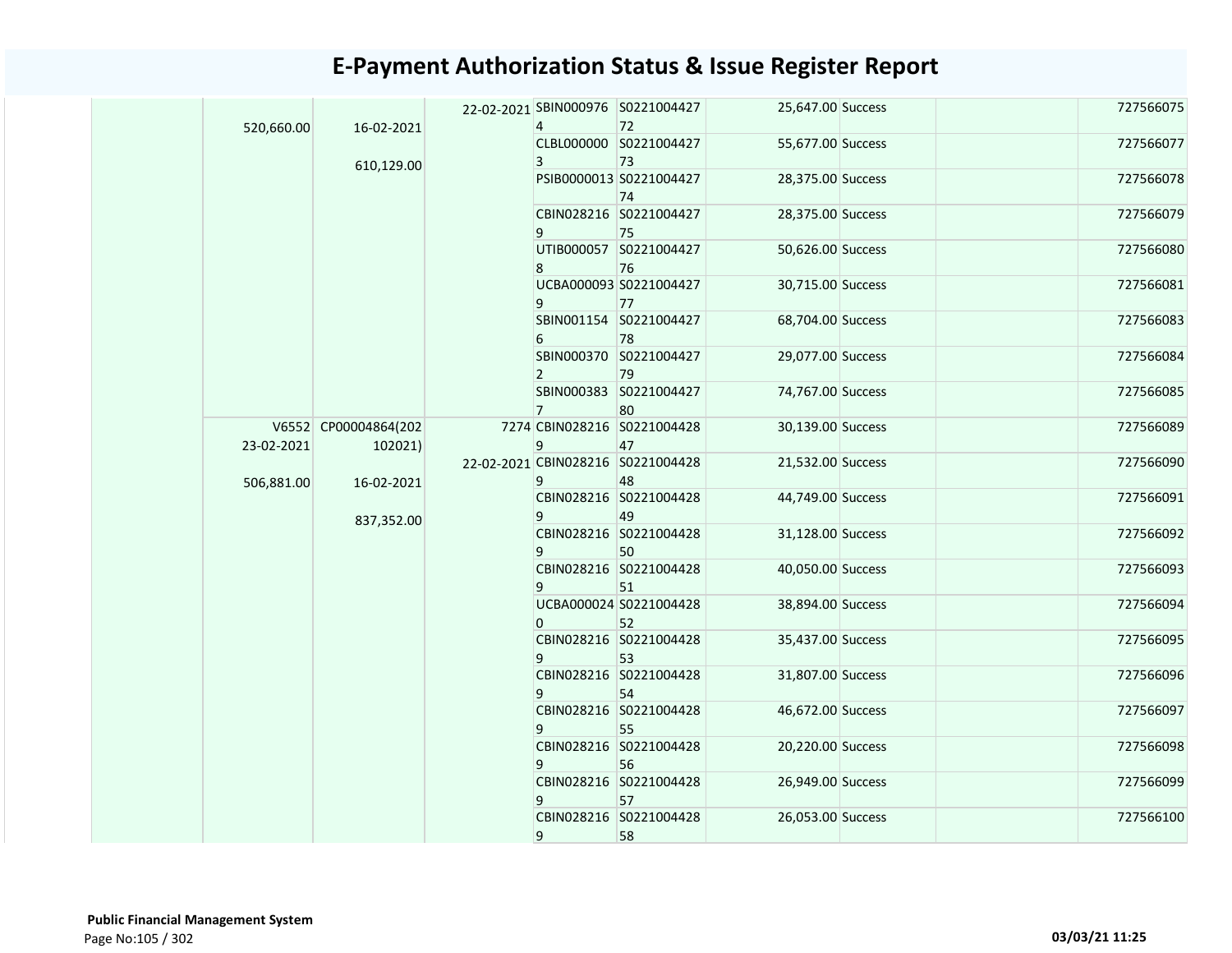|                     |                                 |            | 9              | CBIN028216 S0221004428<br>59            | 27,437.00 Success  |  | 727566101 |
|---------------------|---------------------------------|------------|----------------|-----------------------------------------|--------------------|--|-----------|
|                     |                                 |            | 9              | CBIN028216 S0221004428<br>60            | 36,514.00 Success  |  | 727566102 |
|                     |                                 |            | 9              | CBIN028216 S0221004428<br>61            | 27,404.00 Success  |  | 727566104 |
|                     |                                 |            | 3              | SBIN000058 S0221004428<br>62            | 21,896.00 Success  |  | 727566105 |
| V6553<br>23-02-2021 | CP00004969                      |            | 00             | 7239 PUNB01736 S0221004446<br>27        | 235,200.00 Success |  | 693921520 |
| 235,200.00          | 19-02-2021<br>240.000.00        | 19-02-2021 |                |                                         |                    |  |           |
| V6554<br>23-02-2021 | CP00004971                      |            | 9              | 7241 SBIN000163 S0221004446<br>17       | 15,807.00 Success  |  | 693907877 |
| 15,807.00           | 19-02-2021<br>15.807.00         | 19-02-2021 |                |                                         |                    |  |           |
| V6555<br>23-02-2021 | CP00004970                      |            | 6              | 7240 UBIN054683 S0221004444<br>93       | 4,820.00 Success   |  | 693915335 |
| 4,820.00            | 19-02-2021<br>4.984.00          | 19-02-2021 |                |                                         |                    |  |           |
| V6556<br>23-02-2021 | CP00004973                      |            |                | 7242 ICIC0000171 S0221004441<br>32      | 46,990.00 Success  |  | 693921391 |
| 46,990.00           | 19-02-2021<br>47.800.00         | 19-02-2021 |                |                                         |                    |  |           |
| 23-02-2021          | V6557 CP00004977(202<br>102030) |            | $\overline{2}$ | 7264 SBIN001324 S0221004426<br>68       | 137,411.00 Success |  | 727566041 |
| 3,269,936.00        | 22-02-2021                      |            | 3              | 22-02-2021 SBIN000058 S0221004426<br>69 | 146,773.00 Success |  | 727566042 |
|                     | 5,834,708.00                    |            | 3              | SBIN000058 S0221004426<br>70            | 146,288.00 Success |  | 727566043 |
|                     |                                 |            | $\overline{2}$ | IOBA000076 S0221004426<br>71            | 49,587.00 Success  |  | 727566044 |
|                     |                                 |            | $\overline{2}$ | KKBK000460 S0221004426<br>72            | 82,271.00 Success  |  | 727566045 |
|                     |                                 |            | 5              | SBIN000106 S0221004426<br>73            | 176,713.00 Success |  | 727566046 |
|                     |                                 |            | 5              | SBIN000062 S0221004426<br>74            | 67,031.00 Success  |  | 727566047 |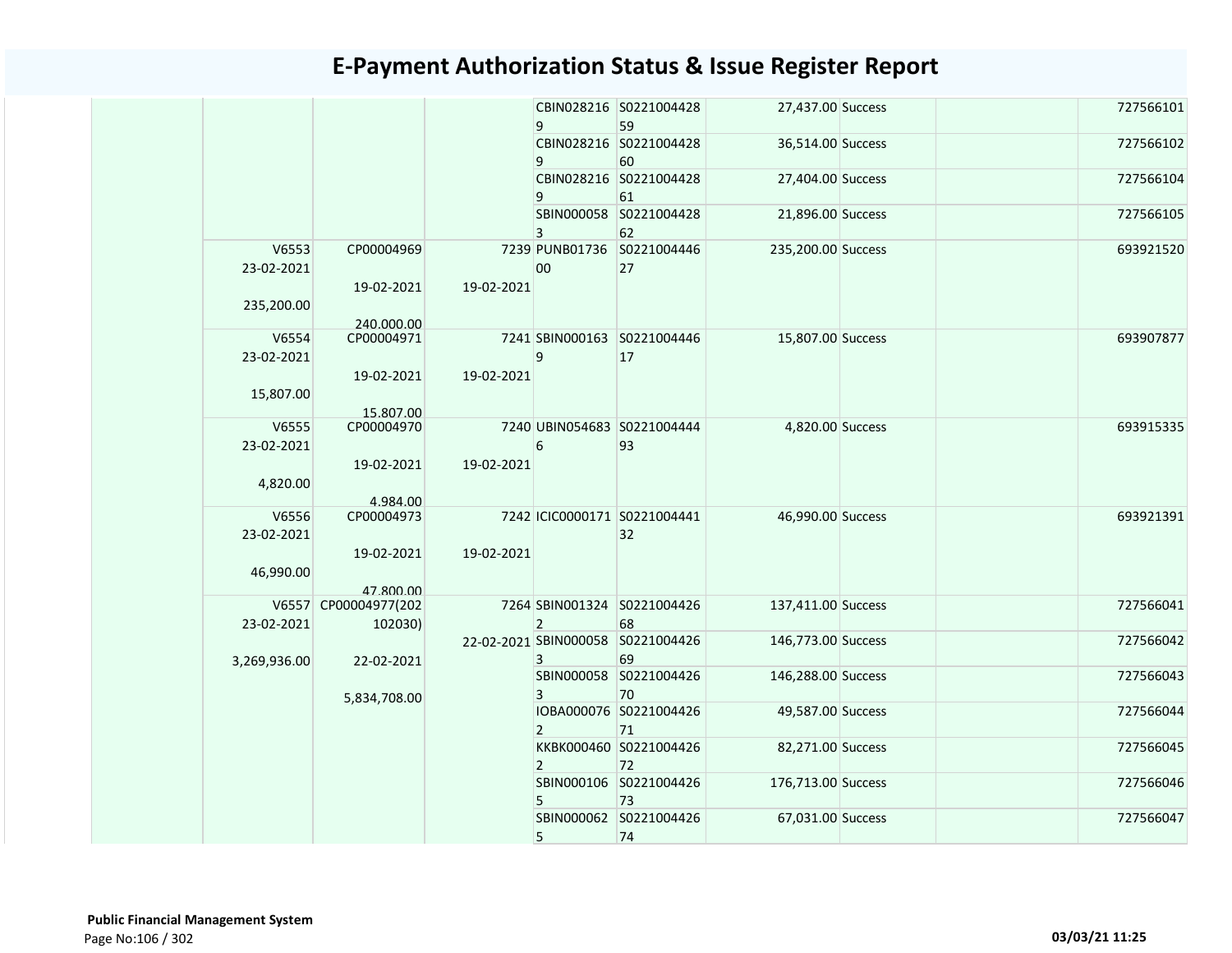|  | $\overline{3}$ | SBIN000058 S0221004426<br>75  | 45,225.00 Success  | 727566048 |
|--|----------------|-------------------------------|--------------------|-----------|
|  | 6              | HDFC000081 S0221004426<br>76  | 145,107.00 Success | 727566049 |
|  | $\mathbf{1}$   | SBIN000377 S0221004426<br>77  | 87,091.00 Success  | 727566050 |
|  | $7^{\circ}$    | SBIN000196 S0221004426<br>78  | 81,121.00 Success  | 727566051 |
|  | 9              | CBIN028216 S0221004426<br>79  | 101,525.00 Success | 727566052 |
|  | $\mathbf{1}$   | SBIN007069 S0221004426<br>80  | 163,651.00 Success | 727566054 |
|  | $\mathbf{1}$   | IOBA000030 S0221004426<br>81  | 132,067.00 Success | 727566055 |
|  | $\overline{4}$ | CBIN028110 S0221004426<br>82  | 158,397.00 Success | 727566056 |
|  | 3              | SBIN005020 S0221004426<br>83  | 21,710.00 Success  | 727566057 |
|  | 5 <sup>1</sup> | SBIN000062 S0221004426<br>84  | 105,166.00 Success | 727566058 |
|  | $7^{\circ}$    | SBIN000740 S0221004426<br>85  | 74,285.00 Success  | 727566059 |
|  | $\Omega$       | SBIN001044 S0221004426<br>86  | 186,839.00 Success | 727566060 |
|  | 7 <sup>7</sup> | SBIN000334 S0221004426<br>87  | 170,488.00 Success | 727566061 |
|  | $\mathbf{1}$   | SBIN000788 S0221004426<br>88  | 60,090.00 Success  | 727566062 |
|  | 6              | SBIN000593 S0221004426<br>89  | 150,889.00 Success | 727566064 |
|  | 6              | SBIN003193 S0221004426<br>90  | 111,796.00 Success | 727566065 |
|  | 6              | CBIN028031 S0221004426<br>91  | 111,395.00 Success | 727566066 |
|  | 9              | CBIN028216 S0221004426<br>92  | 80,850.00 Success  | 727566067 |
|  | 7 <sup>1</sup> | SBIN000783 S0221004426<br>93  | 164,866.00 Success | 727566068 |
|  | 5              | SBIN000140 S0221004426<br>94  | 150,797.00 Success | 727566069 |
|  |                | IDIB000J033 S0221004426<br>95 | 160,507.00 Success | 727566070 |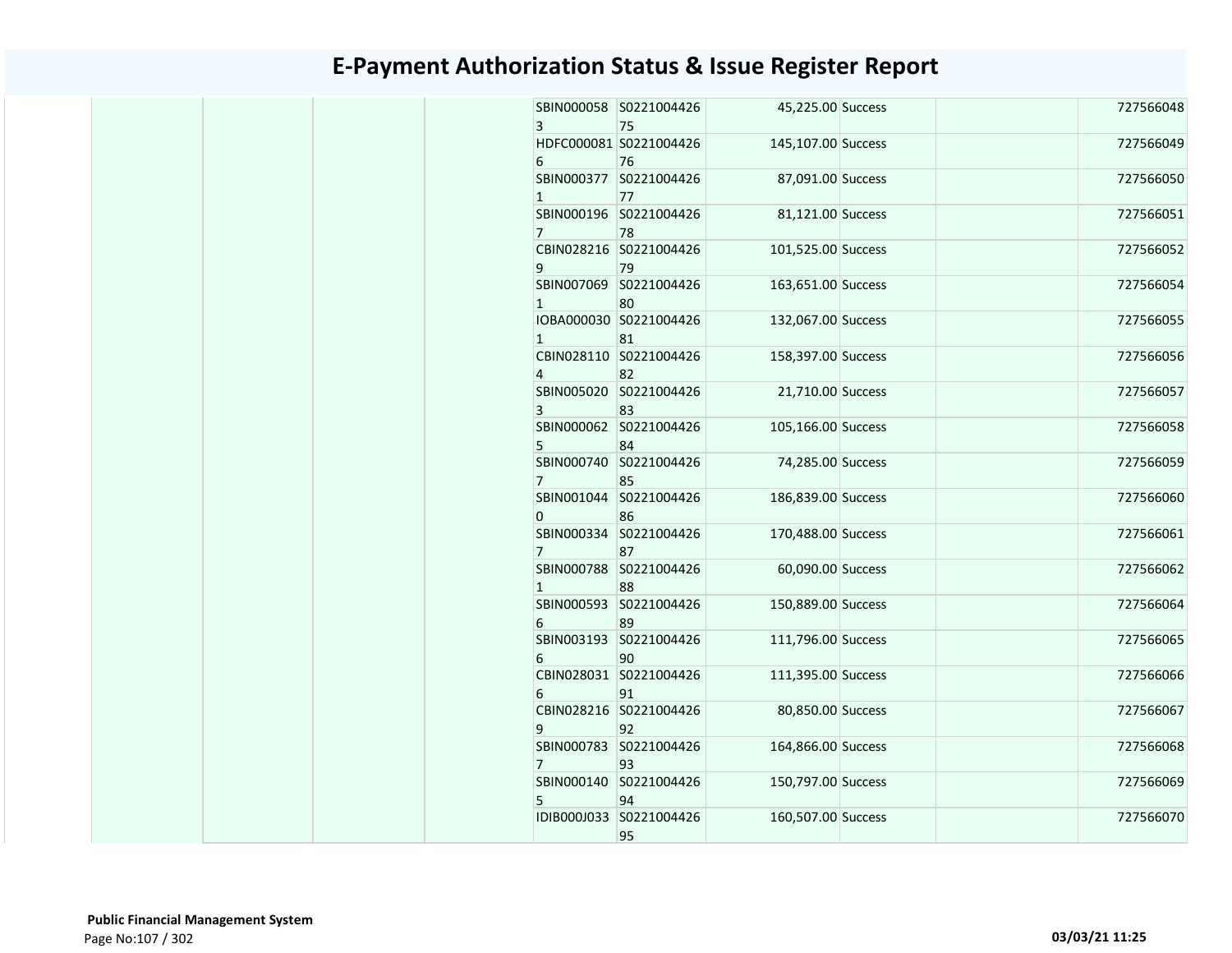|            | V6558 CP00004984(202 | 7279 CBIN028216 S0221004425       |                        | 43,722.00 Success | 727554840 |
|------------|----------------------|-----------------------------------|------------------------|-------------------|-----------|
| 23-02-2021 | 102033               | 9                                 | 04                     |                   |           |
|            |                      | 22-02-2021 CBIN028216 S0221004425 |                        | 30,092.00 Success | 727554842 |
| 739,784.00 | 22-02-2021           | 9                                 | 05                     |                   |           |
|            |                      |                                   | CBIN028216 S0221004425 | 30,982.00 Success | 727554843 |
|            | 978,435.00           | 9                                 | 06                     |                   |           |
|            |                      |                                   | CBIN028216 S0221004425 | 40,702.00 Success | 727554844 |
|            |                      | 9                                 | 07                     |                   |           |
|            |                      |                                   | CBIN028216 S0221004425 | 35,995.00 Success | 727554845 |
|            |                      | 9                                 | 08                     |                   |           |
|            |                      |                                   | CBIN028216 S0221004425 | 41,224.00 Success | 727554846 |
|            |                      | 9                                 | 09                     |                   |           |
|            |                      |                                   | CBIN028216 S0221004425 | 40,283.00 Success | 727554848 |
|            |                      | 9                                 | 10 <sup>°</sup>        |                   |           |
|            |                      |                                   | CBIN028216 S0221004425 | 38,732.00 Success | 727554850 |
|            |                      | 9                                 | $ 11\rangle$           |                   |           |
|            |                      |                                   | SBIN000058 S0221004425 | 41,519.00 Success | 727554851 |
|            |                      | 3                                 | $ 12\rangle$           |                   |           |
|            |                      |                                   | CBIN028216 S0221004425 | 35,912.00 Success | 727554853 |
|            |                      | 9                                 | $ 13\rangle$           |                   |           |
|            |                      |                                   | CBIN028216 S0221004425 | 40,592.00 Success | 727554854 |
|            |                      | 9                                 | 14                     |                   |           |
|            |                      |                                   | CBIN028216 S0221004425 | 40,912.00 Success | 727554855 |
|            |                      | 9                                 | 15                     |                   |           |
|            |                      |                                   | CBIN028216 S0221004425 | 34,502.00 Success | 727554856 |
|            |                      | 9                                 | 16                     |                   |           |
|            |                      |                                   | CBIN028216 S0221004425 | 38,233.00 Success | 727554857 |
|            |                      | 9                                 | <b>17</b>              |                   |           |
|            |                      |                                   | CBIN028216 S0221004425 | 25,648.00 Success | 727554858 |
|            |                      | 9                                 | 18                     |                   |           |
|            |                      |                                   | CBIN028216 S0221004425 | 29,786.00 Success | 727554859 |
|            |                      | 9                                 | $ 19\rangle$           |                   |           |
|            |                      |                                   | CBIN028216 S0221004425 | 22,857.00 Success | 727554860 |
|            |                      | 9                                 | 20                     |                   |           |
|            |                      |                                   | CBIN028216 S0221004425 | 32,347.00 Success | 727554861 |
|            |                      | 9                                 | 21                     |                   |           |
|            |                      |                                   | CBIN028216 S0221004425 | 47,052.00 Success | 727554862 |
|            |                      | 9                                 | 22                     |                   |           |
|            |                      |                                   | CBIN028216 S0221004425 | 48,692.00 Success | 727554863 |
|            |                      | 9                                 | 23                     |                   |           |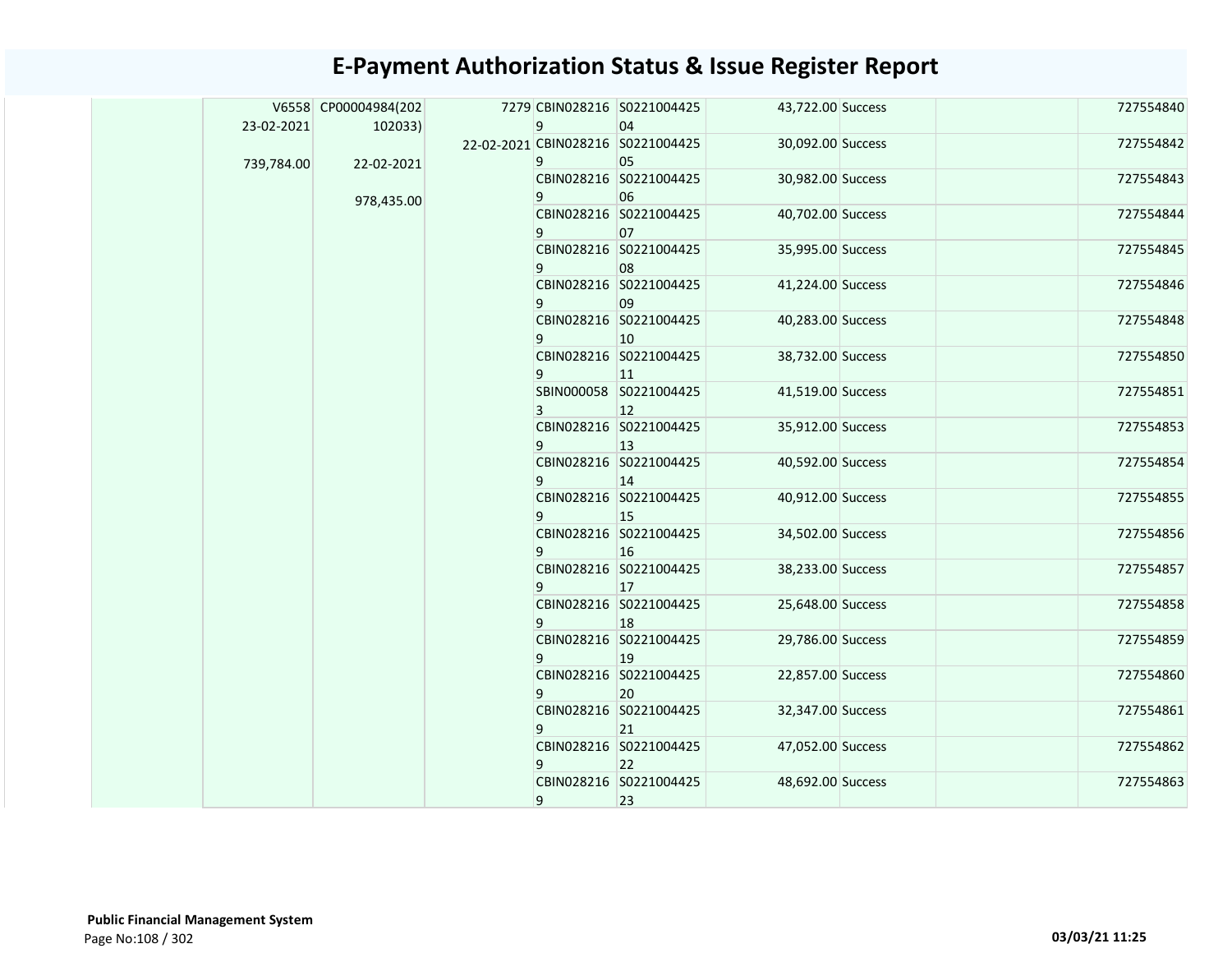|  | 23-02-2021   | V6559 CP00004985(202<br>102028) |            | $\overline{3}$ | 7269 SBIN000058 S0221004416<br>02       | 66,521.00 Success  | 727554704 |
|--|--------------|---------------------------------|------------|----------------|-----------------------------------------|--------------------|-----------|
|  |              |                                 | 22-02-2021 |                |                                         |                    |           |
|  | 66,521.00    | 22-02-2021                      |            |                |                                         |                    |           |
|  |              | <b>00 002 BR</b>                |            |                |                                         |                    |           |
|  | 23-02-2021   | V6560 CP00004987(202<br>102019) |            | 3              | 7278 SBIN007061 S0221004426<br>38       | 78,920.00 Success  | 727566010 |
|  | 2,023,137.00 | 22-02-2021                      |            | 3              | 22-02-2021 SBIN000250 S0221004426<br>39 | 63,470.00 Success  | 727566012 |
|  |              |                                 |            | 5              | SBIN000547 S0221004426<br>40            | 89,157.00 Success  | 727566013 |
|  |              | 2,476,595.00                    |            |                | SBIN000062 S0221004426                  | 98,549.00 Success  | 727566014 |
|  |              |                                 |            | 5              | 41                                      |                    |           |
|  |              |                                 |            | 5              | SBIN000115 S0221004426<br>42            | 85,598.00 Success  | 727566015 |
|  |              |                                 |            | $\overline{2}$ | SBIN001156 S0221004426<br>43            | 100,491.00 Success | 727566016 |
|  |              |                                 |            | 6              | UBIN053078 S0221004426<br>44            | 61,910.00 Success  | 727566017 |
|  |              |                                 |            | $\overline{4}$ | SBIN000162 S0221004426<br>45            | 76,219.00 Success  | 727566018 |
|  |              |                                 |            | $\mathbf{1}$   | SBIN005038 S0221004426<br>46            | 80,153.00 Success  | 727566019 |
|  |              |                                 |            | 9 <sup>1</sup> | CBIN028216 S0221004426<br>47            | 101,416.00 Success | 727566020 |
|  |              |                                 |            | 9              | CBIN028216 S0221004426<br>48            | 92,094.00 Success  | 727566021 |
|  |              |                                 |            | 9              | CBIN028216 S0221004426<br>49            | 76,186.00 Success  | 727566022 |
|  |              |                                 |            | $\overline{4}$ | SBIN000162 S0221004426<br>50            | 86,661.00 Success  | 727566023 |
|  |              |                                 |            | 3              | SBIN000058 S0221004426<br>51            | 86,835.00 Success  | 727566024 |
|  |              |                                 |            | 8              | BKID000604 S0221004426<br>52            | 87,437.00 Success  | 727566025 |
|  |              |                                 |            | 9              | CBIN028216 S0221004426<br>53            | 74,389.00 Success  | 727566026 |
|  |              |                                 |            | $7^{\circ}$    | SBIN000783 S0221004426<br>54            | 68,119.00 Success  | 727566027 |
|  |              |                                 |            | $7^{\circ}$    | SBIN000118 S0221004426<br>55            | 86,189.00 Success  | 727566028 |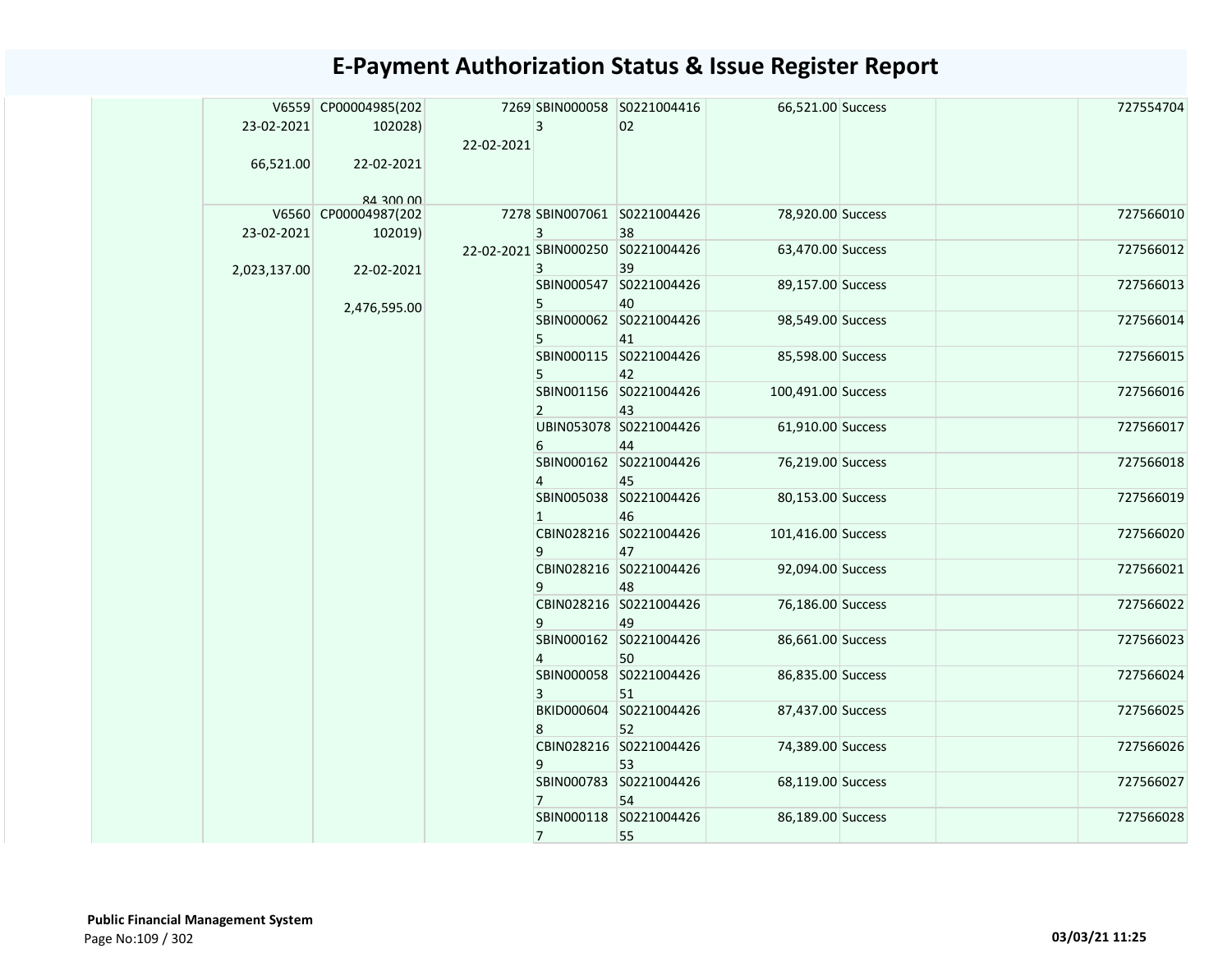|  |            |                      |   |                | SBIN000058 S0221004426            | 86,327.00 Success  | 727566029 |  |  |  |  |  |  |  |  |  |  |  |  |  |  |                        |                   |           |
|--|------------|----------------------|---|----------------|-----------------------------------|--------------------|-----------|--|--|--|--|--|--|--|--|--|--|--|--|--|--|------------------------|-------------------|-----------|
|  |            |                      |   | 3              | 56<br>SBIN000162 S0221004426      | 85,730.00 Success  | 727566030 |  |  |  |  |  |  |  |  |  |  |  |  |  |  |                        |                   |           |
|  |            |                      |   | $\overline{4}$ | 57                                |                    |           |  |  |  |  |  |  |  |  |  |  |  |  |  |  |                        |                   |           |
|  |            |                      |   |                | UBIN056281 S0221004426            | 72,876.00 Success  | 727566031 |  |  |  |  |  |  |  |  |  |  |  |  |  |  |                        |                   |           |
|  |            |                      |   | 5              | 58                                |                    |           |  |  |  |  |  |  |  |  |  |  |  |  |  |  |                        |                   |           |
|  |            |                      |   |                | SBIN001817 S0221004426            | 85,140.00 Success  | 727566032 |  |  |  |  |  |  |  |  |  |  |  |  |  |  |                        |                   |           |
|  |            |                      |   | 5              | 59                                |                    |           |  |  |  |  |  |  |  |  |  |  |  |  |  |  |                        |                   |           |
|  |            |                      |   |                | UBIN056043 S0221004426            | 88,191.00 Success  | 727566033 |  |  |  |  |  |  |  |  |  |  |  |  |  |  |                        |                   |           |
|  |            |                      |   | $\Omega$       | 60                                |                    |           |  |  |  |  |  |  |  |  |  |  |  |  |  |  |                        |                   |           |
|  |            |                      |   |                | HDFC000135 S0221004426            | 111,080.00 Success | 727566035 |  |  |  |  |  |  |  |  |  |  |  |  |  |  |                        |                   |           |
|  |            |                      |   | 9              | 61                                |                    |           |  |  |  |  |  |  |  |  |  |  |  |  |  |  |                        |                   |           |
|  |            | V6561 CP00004988(202 |   |                | 7285 CBIN028216 S0221004424       | 27,062.00 Success  | 727554796 |  |  |  |  |  |  |  |  |  |  |  |  |  |  |                        |                   |           |
|  | 23-02-2021 | 102017)              |   | 9              | 59                                |                    |           |  |  |  |  |  |  |  |  |  |  |  |  |  |  |                        |                   |           |
|  | 825,756.00 |                      |   |                | 22-02-2021 CBIN028040 S0221004424 | 26,812.00 Success  | 727554798 |  |  |  |  |  |  |  |  |  |  |  |  |  |  |                        |                   |           |
|  |            | 22-02-2021           |   | 5              | 60                                |                    |           |  |  |  |  |  |  |  |  |  |  |  |  |  |  |                        |                   |           |
|  |            |                      |   |                | PUNB04908 S0221004424             | 26,812.00 Success  | 727554799 |  |  |  |  |  |  |  |  |  |  |  |  |  |  |                        |                   |           |
|  |            | 915,711.00           |   | 00             | 61                                |                    |           |  |  |  |  |  |  |  |  |  |  |  |  |  |  |                        |                   |           |
|  |            |                      |   |                | CBIN028332 S0221004424            | 26,812.00 Success  | 727554801 |  |  |  |  |  |  |  |  |  |  |  |  |  |  |                        |                   |           |
|  |            |                      |   | $\mathbf{1}$   | 62                                |                    |           |  |  |  |  |  |  |  |  |  |  |  |  |  |  |                        |                   |           |
|  |            |                      |   |                | SBIN001062 S0221004424            | 21,208.00 Success  | 727554802 |  |  |  |  |  |  |  |  |  |  |  |  |  |  |                        |                   |           |
|  |            |                      |   | 6              | 63                                |                    |           |  |  |  |  |  |  |  |  |  |  |  |  |  |  |                        |                   |           |
|  |            |                      |   |                | CBIN028216 S0221004424            | 26,812.00 Success  | 727554804 |  |  |  |  |  |  |  |  |  |  |  |  |  |  |                        |                   |           |
|  |            |                      |   |                | 9                                 | 64                 |           |  |  |  |  |  |  |  |  |  |  |  |  |  |  |                        |                   |           |
|  |            |                      |   |                | BKID000608 S0221004424            | 26,812.00 Success  | 727554805 |  |  |  |  |  |  |  |  |  |  |  |  |  |  |                        |                   |           |
|  |            |                      |   | $\mathbf{0}$   | 65                                |                    |           |  |  |  |  |  |  |  |  |  |  |  |  |  |  |                        |                   |           |
|  |            |                      |   |                | CBIN028216 S0221004424            | 26,812.00 Success  | 727554807 |  |  |  |  |  |  |  |  |  |  |  |  |  |  |                        |                   |           |
|  |            |                      |   | 9              | 66                                |                    |           |  |  |  |  |  |  |  |  |  |  |  |  |  |  |                        |                   |           |
|  |            |                      |   |                | SBIN000312 S0221004424            | 26,812.00 Success  | 727554808 |  |  |  |  |  |  |  |  |  |  |  |  |  |  |                        |                   |           |
|  |            |                      |   | 3              | 67                                |                    |           |  |  |  |  |  |  |  |  |  |  |  |  |  |  |                        |                   |           |
|  |            |                      |   |                | CBIN028216 S0221004424            | 26,812.00 Success  | 727554809 |  |  |  |  |  |  |  |  |  |  |  |  |  |  |                        |                   |           |
|  |            |                      |   | 9              | 68                                |                    |           |  |  |  |  |  |  |  |  |  |  |  |  |  |  |                        |                   |           |
|  |            |                      |   |                | CBIN028216 S0221004424            | 26,812.00 Success  | 727554810 |  |  |  |  |  |  |  |  |  |  |  |  |  |  |                        |                   |           |
|  |            |                      |   | 9              | 69                                |                    |           |  |  |  |  |  |  |  |  |  |  |  |  |  |  |                        |                   |           |
|  |            |                      |   |                | CBIN028216 S0221004424            | 26,812.00 Success  | 727554811 |  |  |  |  |  |  |  |  |  |  |  |  |  |  |                        |                   |           |
|  |            |                      |   | 9              | 70                                |                    |           |  |  |  |  |  |  |  |  |  |  |  |  |  |  |                        |                   |           |
|  |            |                      |   |                | CBIN028216 S0221004424            | 26,812.00 Success  | 727554812 |  |  |  |  |  |  |  |  |  |  |  |  |  |  |                        |                   |           |
|  |            |                      |   | 9              | 71                                |                    |           |  |  |  |  |  |  |  |  |  |  |  |  |  |  |                        |                   |           |
|  |            |                      | 9 |                |                                   |                    |           |  |  |  |  |  |  |  |  |  |  |  |  |  |  | CBIN028216 S0221004424 | 26,812.00 Success | 727554813 |
|  |            |                      |   |                |                                   |                    |           |  |  |  |  |  |  |  |  |  |  |  |  |  |  |                        |                   |           |
|  |            |                      |   |                | CBIN028216 S0221004424            | 26,812.00 Success  | 727554814 |  |  |  |  |  |  |  |  |  |  |  |  |  |  |                        |                   |           |
|  |            |                      |   | 9              | 73                                |                    |           |  |  |  |  |  |  |  |  |  |  |  |  |  |  |                        |                   |           |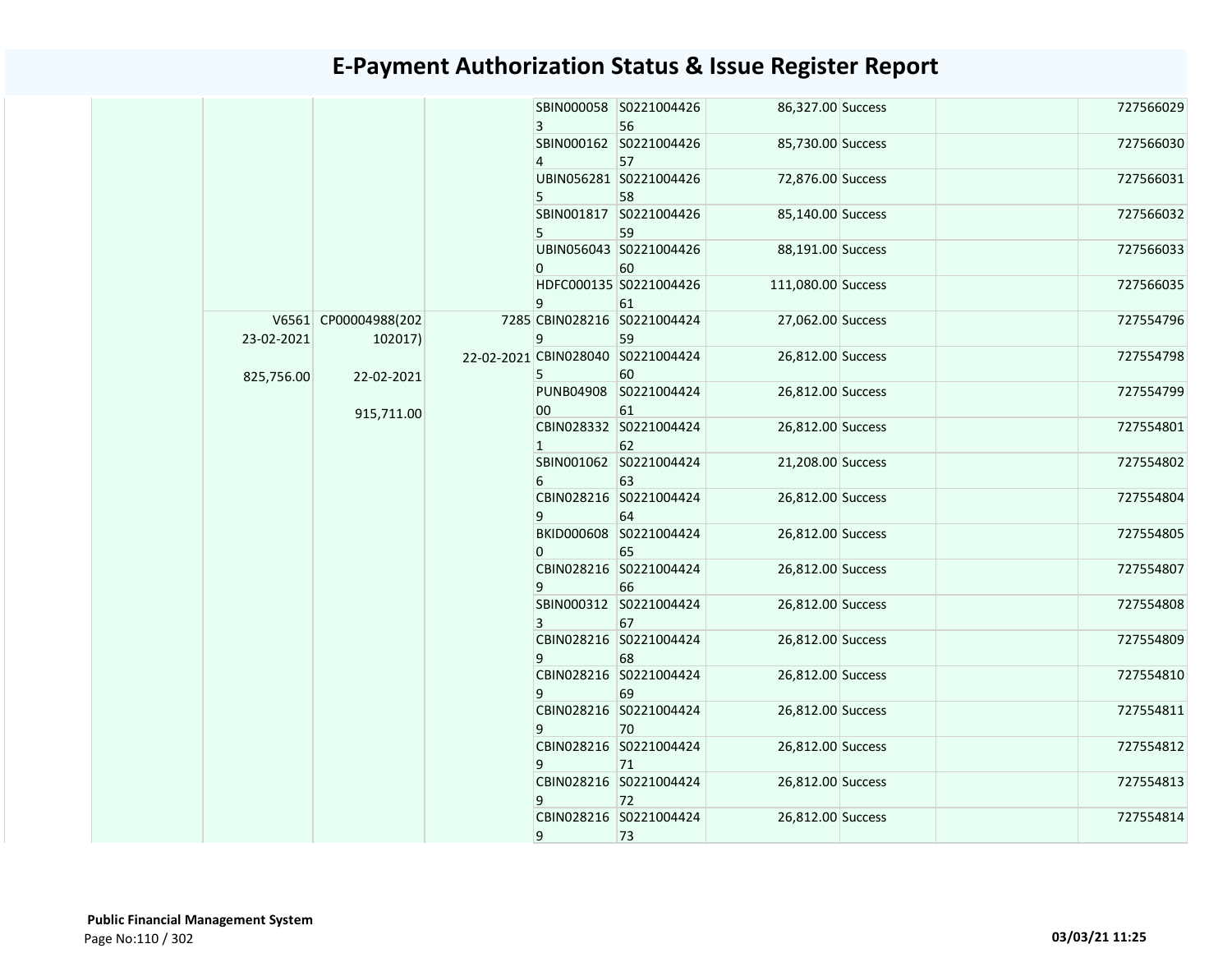|  |            |                      | 5. | SBIN003108 S0221004424<br>74      | 26,812.00 Success |  | 727554815 |
|--|------------|----------------------|----|-----------------------------------|-------------------|--|-----------|
|  |            |                      |    | CBIN028216 S0221004424            | 26,812.00 Success |  | 727554816 |
|  |            |                      | 9  | 75                                |                   |  |           |
|  |            |                      |    | CBIN028216 S0221004424            | 26,812.00 Success |  | 727554817 |
|  |            |                      | 9  | 76                                |                   |  |           |
|  |            |                      |    | CBIN028216 S0221004424            | 26,812.00 Success |  | 727554819 |
|  |            |                      | 9  | 77                                |                   |  |           |
|  |            |                      |    | CBIN028216 S0221004424            | 26,812.00 Success |  | 727554820 |
|  |            |                      | 9  | 78                                |                   |  |           |
|  |            |                      |    | CBIN028216 S0221004424            | 21,236.00 Success |  | 727554821 |
|  |            |                      | 9  | 79                                |                   |  |           |
|  |            |                      |    | CBIN028216 S0221004424            | 20,492.00 Success |  | 727554822 |
|  |            |                      | 9  | 80                                |                   |  |           |
|  |            |                      |    | CBIN028216 S0221004424            | 26,812.00 Success |  | 727554823 |
|  |            |                      | 9  | 81                                |                   |  |           |
|  |            |                      |    | CBIN028216 S0221004424            | 26,812.00 Success |  | 727554824 |
|  |            |                      | 9  | 82                                |                   |  |           |
|  |            |                      |    | CBIN028216 S0221004424            | 26,812.00 Success |  | 727554826 |
|  |            |                      | 9  | 83                                |                   |  |           |
|  |            |                      |    | CBIN028216 S0221004424            | 26,812.00 Success |  | 727554827 |
|  |            |                      | 9  | 84                                |                   |  |           |
|  |            |                      |    | SBIN000058 S0221004424            | 26,812.00 Success |  | 727554828 |
|  |            |                      | 3  | 85                                |                   |  |           |
|  |            |                      |    | CBIN028216 S0221004424            | 26,180.00 Success |  | 727554829 |
|  |            |                      | 9  | 86                                |                   |  |           |
|  |            |                      |    | CBIN028216 S0221004424            | 20,576.00 Success |  | 727554831 |
|  |            |                      | 9  | 87                                |                   |  |           |
|  |            |                      |    | CBIN028216 S0221004424            | 26,812.00 Success |  | 727554832 |
|  |            |                      | 9  | 88                                |                   |  |           |
|  |            |                      |    | HDFC000019 S0221004424            | 26,180.00 Success |  | 727554833 |
|  |            |                      | 1  | 89                                |                   |  |           |
|  |            |                      |    | CBIN028216 S0221004424            | 19,334.00 Success |  | 727554834 |
|  |            |                      | 9  | 90                                |                   |  |           |
|  |            | V6562 CP00004989(202 |    | 7276 CBIN028216 S0221004416       | 60,050.00 Success |  | 727554708 |
|  | 23-02-2021 | 102015)              | 9  | 08                                |                   |  |           |
|  |            |                      |    | 22-02-2021 SBIN000058 S0221004416 | 40,030.00 Success |  | 727554709 |
|  | 127,637.00 | 22-02-2021           | 3  | 09                                |                   |  |           |
|  |            |                      |    | SBIN000058 S0221004416            | 27,557.00 Success |  | 727554710 |
|  |            | 178 059 00           | 3  | 10                                |                   |  |           |
|  |            | V6563 CP00004990(202 |    | 7277 PSIB0021252 S0221004425      | 24,707.00 Success |  | 727554876 |
|  | 23-02-2021 | 102005)              |    | 37                                |                   |  |           |
|  |            |                      |    |                                   |                   |  |           |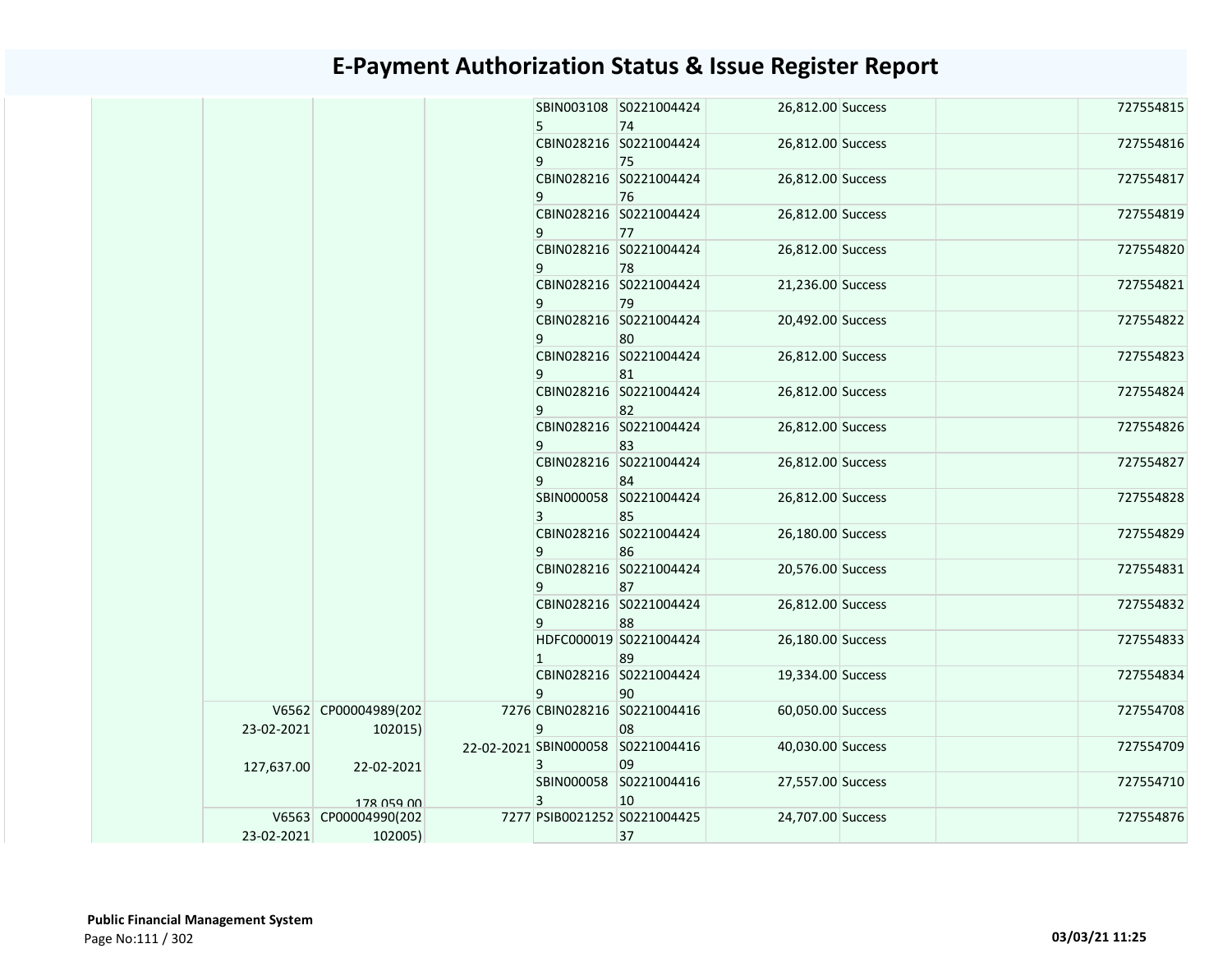|              | 22-02-2021   | 22-02-2021 CBIN028216 S0221004425<br>9 | 38                           | 29,339.00 Success | 727554880 |
|--------------|--------------|----------------------------------------|------------------------------|-------------------|-----------|
| 1,104,313.00 |              |                                        | CBIN028216 S0221004425       | 29,339.00 Success | 727554881 |
|              | 1,220,882.00 | 9                                      | 39                           |                   |           |
|              |              |                                        | CBIN028216 S0221004425       | 28,708.00 Success | 727554886 |
|              |              | 9                                      | 40                           |                   |           |
|              |              |                                        | CBIN028216 S0221004425       | 30,653.00 Success | 727554889 |
|              |              | 9                                      | 41                           |                   |           |
|              |              |                                        | CBIN028216 S0221004425       | 39,869.00 Success | 727554890 |
|              |              | 9                                      | 42                           |                   |           |
|              |              |                                        | CBIN028216 S0221004425       | 39,869.00 Success | 727554892 |
|              |              | 9                                      | 43                           |                   |           |
|              |              |                                        | CBIN028216 S0221004425       | 32,815.00 Success | 727554895 |
|              |              | 9                                      | 44                           |                   |           |
|              |              |                                        | CBIN028216 S0221004425       | 32,815.00 Success | 727554897 |
|              |              | 9                                      | 45                           |                   |           |
|              |              |                                        | CBIN028216 S0221004425       | 29,339.00 Success | 727554898 |
|              |              | 9                                      | 46<br>CBIN028216 S0221004425 |                   |           |
|              |              | 9                                      | 47                           | 29,339.00 Success | 727554900 |
|              |              |                                        | UBIN054487 S0221004425       | 29,589.00 Success | 727554902 |
|              |              | 6                                      | 48                           |                   |           |
|              |              |                                        | PUNB04908 S0221004425        | 31,168.00 Success | 727554905 |
|              |              | 00                                     | 49                           |                   |           |
|              |              |                                        | SBIN001073 S0221004425       | 29,589.00 Success | 727554908 |
|              |              | 3                                      | 50                           |                   |           |
|              |              |                                        | PUNB00656 S0221004425        | 29,339.00 Success | 727554911 |
|              |              | 00                                     | 51                           |                   |           |
|              |              |                                        | CBIN028216 S0221004425       | 29,339.00 Success | 727554912 |
|              |              | 9                                      | 52                           |                   |           |
|              |              |                                        | CBIN028216 S0221004425       | 29,339.00 Success | 727554914 |
|              |              | 9                                      | 53                           |                   |           |
|              |              |                                        | CBIN028216 S0221004425       | 27,444.00 Success | 727554916 |
|              |              | 9                                      | 54                           |                   |           |
|              |              |                                        | CBIN028216 S0221004425       | 29,339.00 Success | 727554919 |
|              |              | 9                                      | 55                           |                   |           |
|              |              |                                        | CBIN028216 S0221004425       | 23,939.00 Success | 727554921 |
|              |              | 9                                      | 56                           |                   |           |
|              |              |                                        | CBIN028216 S0221004425       | 29,339.00 Success | 727554923 |
|              |              | 9                                      | 57                           |                   |           |
|              |              |                                        | CBIN028216 S0221004425       | 23,738.00 Success | 727554926 |
|              |              | 9                                      | 58                           |                   |           |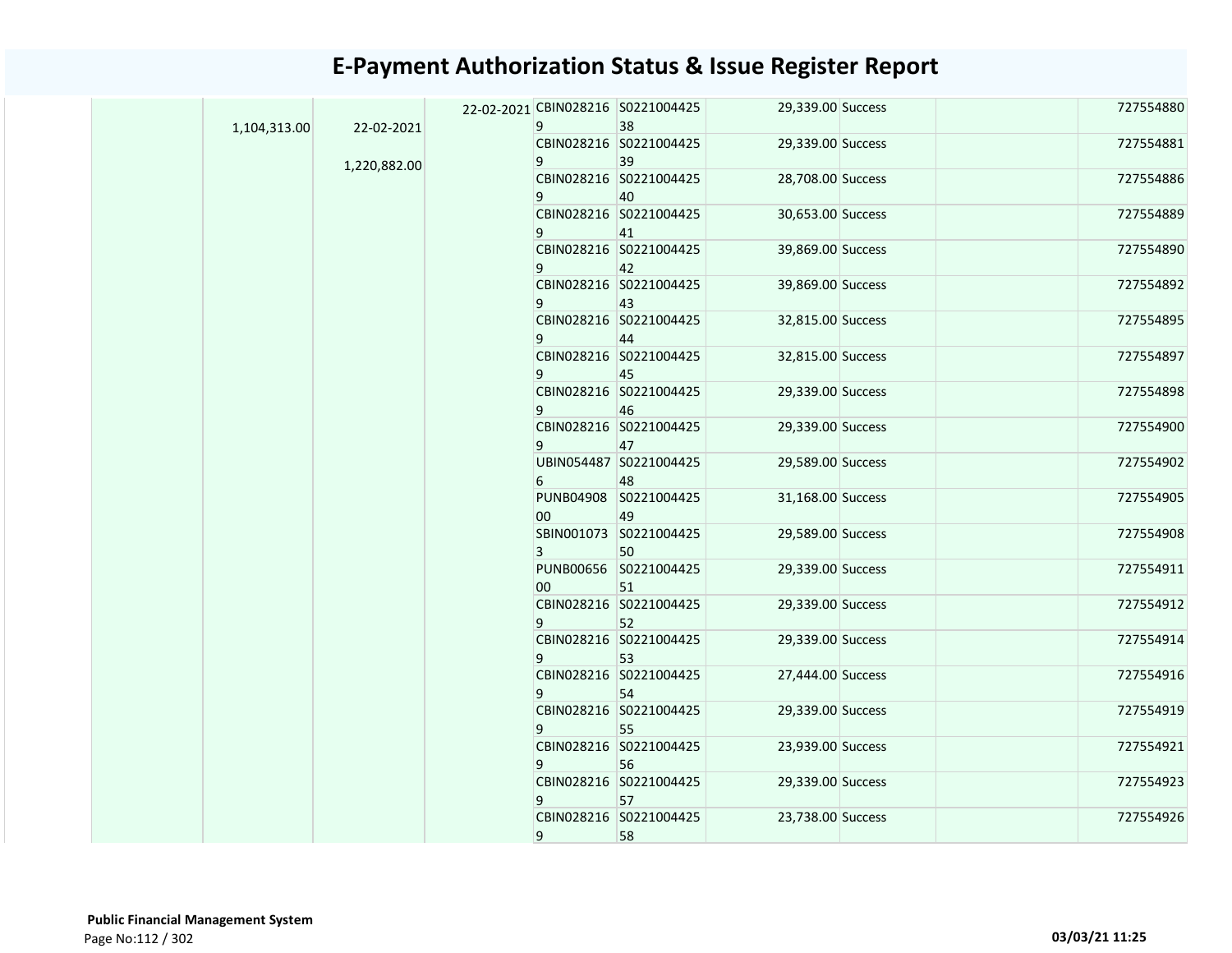|  |            |                      | 9              | CBIN028216 S0221004425<br>59      | 23,759.00 Success |  | 727554929 |
|--|------------|----------------------|----------------|-----------------------------------|-------------------|--|-----------|
|  |            |                      |                | SBIN003155 S0221004425            | 29,339.00 Success |  | 727554930 |
|  |            |                      | 8              | 60                                |                   |  |           |
|  |            |                      |                | CBIN028216 S0221004425            | 29,339.00 Success |  | 727554933 |
|  |            |                      | 9              | 61                                |                   |  |           |
|  |            |                      |                | CBIN028216 S0221004425            | 28,708.00 Success |  | 727554936 |
|  |            |                      | 9              | 62                                |                   |  |           |
|  |            |                      |                | CBIN028216 S0221004425            | 29,339.00 Success |  | 727554939 |
|  |            |                      | 9              | 63                                |                   |  |           |
|  |            |                      |                | UBIN055000 S0221004425            | 29,339.00 Success |  | 727554940 |
|  |            |                      | $\mathbf{1}$   | 64<br>CBIN028216 S0221004425      | 29,589.00 Success |  | 727554945 |
|  |            |                      | 9              | 65                                |                   |  |           |
|  |            |                      |                | CBIN028216 S0221004425            | 29,655.00 Success |  | 727554947 |
|  |            |                      | 9              | 66                                |                   |  |           |
|  |            |                      |                | CBIN028216 S0221004425            | 29,339.00 Success |  | 727554949 |
|  |            |                      | 9              | 67                                |                   |  |           |
|  |            |                      |                | CBIN028216 S0221004425            | 39,619.00 Success |  | 727554953 |
|  |            |                      | 9              | 68                                |                   |  |           |
|  |            |                      |                | CBIN028216 S0221004425            | 41,539.00 Success |  | 727554959 |
|  |            |                      | 9              | 69                                |                   |  |           |
|  |            |                      |                | CBIN028216 S0221004425            | 39,619.00 Success |  | 727554961 |
|  |            |                      | 9              | 70                                |                   |  |           |
|  |            |                      |                | SBIN001427 S0221004425            | 29,339.00 Success |  | 727554965 |
|  |            |                      | $\overline{2}$ | 71<br>CBIN028216 S0221004425      | 36,837.00 Success |  | 727554967 |
|  |            |                      | 9              | 72                                |                   |  |           |
|  |            | V6564 CP00004991(202 |                | 7266 CBIN028216 S0221004417       | 29,959.00 Success |  | 727554735 |
|  | 23-02-2021 | 102013               | 9              | 31                                |                   |  |           |
|  |            |                      |                | 22-02-2021 CBIN028216 S0221004417 | 31,532.00 Success |  | 727554736 |
|  | 237,604.00 | 22-02-2021           | 9              | 32                                |                   |  |           |
|  |            |                      |                | CBIN028216 S0221004417            | 37,410.00 Success |  | 727554737 |
|  |            | 395,694.00           | 9              | 33                                |                   |  |           |
|  |            |                      |                | CBIN028216 S0221004417            | 39,618.00 Success |  | 727554738 |
|  |            |                      | 9              | 34                                |                   |  |           |
|  |            |                      |                | CBIN028216 S0221004417            | 34,903.00 Success |  | 727554739 |
|  |            |                      | 9              | 35                                |                   |  |           |
|  |            |                      |                | CBIN028216 S0221004417<br>36      | 10,427.00 Success |  | 727554741 |
|  |            |                      | 9              | CBIN028216 S0221004417            | 22,753.00 Success |  | 727554742 |
|  |            |                      | 9              | 37                                |                   |  |           |
|  |            |                      |                |                                   |                   |  |           |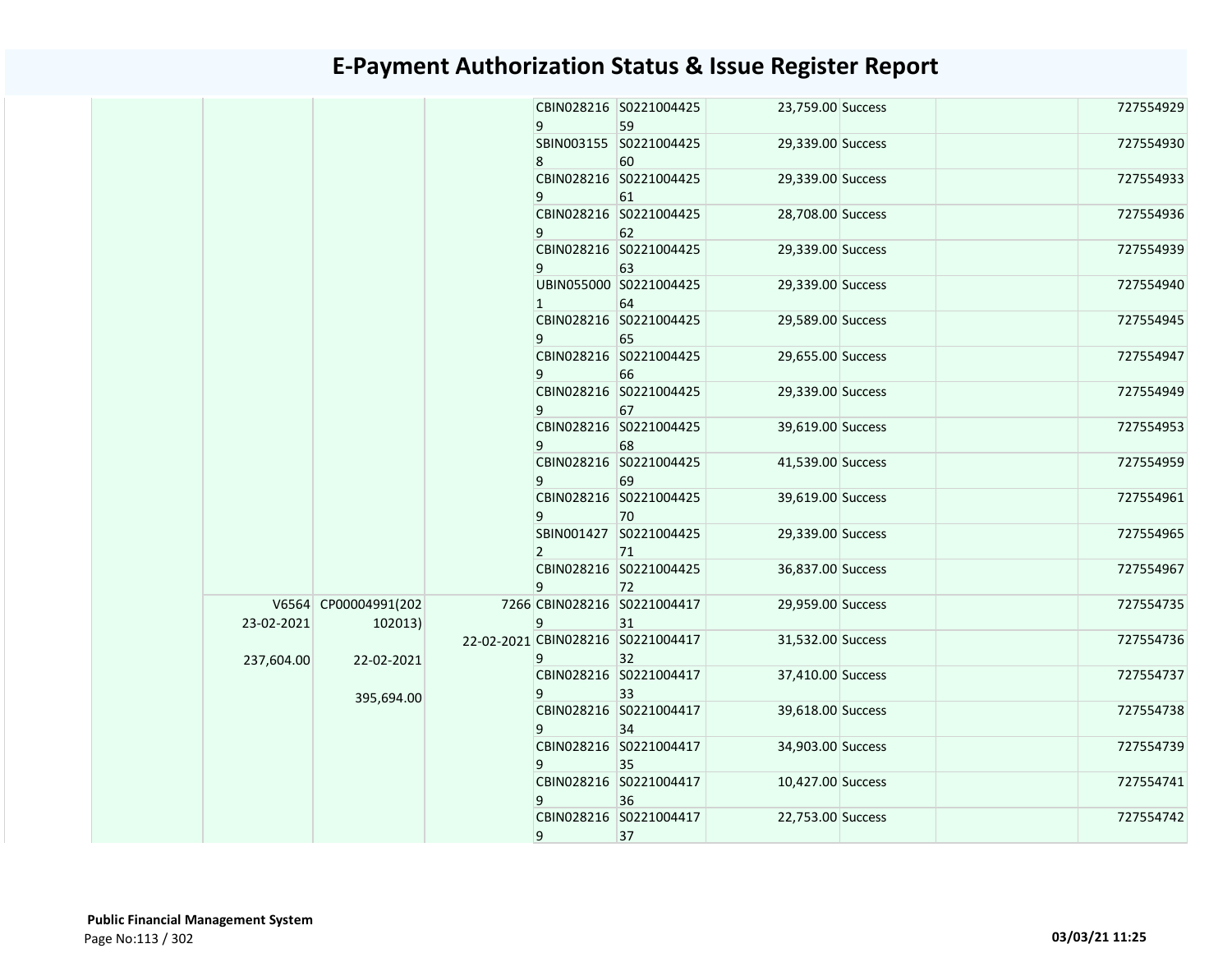|                        |                                                           |            | 9              | CBIN028216 S0221004417<br>38            | 31,002.00 Success |  | 727554743 |
|------------------------|-----------------------------------------------------------|------------|----------------|-----------------------------------------|-------------------|--|-----------|
| 23-02-2021<br>4,558.00 | V6565 CP00004992(202<br>102012)<br>22-02-2021<br>5 237 00 | 22-02-2021 | 3              | 7286 SBIN003148 S0221004414<br>60       | 4,558.00 Success  |  | 727554683 |
| 23-02-2021             | V6566 CP00004993(202<br>102008)                           |            | 3              | 7272 SBIN005020 S0221004418<br>76       | 26,125.00 Success |  | 727554777 |
| 494,947.00             | 22-02-2021                                                |            | 9              | 22-02-2021 CBIN028216 S0221004418<br>77 | 46,256.00 Success |  | 727554778 |
|                        | 707,070.00                                                |            | 5              | UBIN056281 S0221004418<br>78            | 37,756.00 Success |  | 727554779 |
|                        |                                                           |            | 9              | CBIN028216 S0221004418<br>79            | 37,629.00 Success |  | 727554780 |
|                        |                                                           |            | 3              | SBIN005020 S0221004418<br>80            | 41,421.00 Success |  | 727554781 |
|                        |                                                           |            | 9              | CBIN028216 S0221004418<br>81            | 33,315.00 Success |  | 727554782 |
|                        |                                                           |            | 6              | SBIN003193 S0221004418<br>82            | 45,107.00 Success |  | 727554783 |
|                        |                                                           |            | 9              | CBIN028216 S0221004418<br>83            | 26,120.00 Success |  | 727554786 |
|                        |                                                           |            | 9              | CBIN028216 S0221004418<br>84            | 35,256.00 Success |  | 727554787 |
|                        |                                                           |            | $\overline{2}$ | SYNB000906 S0221004418<br>85            | 30,150.00 Success |  | 727554788 |
|                        |                                                           |            | 3              | SBIN000058 S0221004418<br>86            | 26,150.00 Success |  | 727554789 |
|                        |                                                           |            | 6              | SBIN003193 S0221004418<br>87            | 25,256.00 Success |  | 727554790 |
|                        |                                                           |            | 9              | CBIN028216 S0221004418<br>88            | 45,256.00 Success |  | 727554791 |
|                        |                                                           |            | $\overline{2}$ | SYNB000906 S0221004418<br>89            | 39,150.00 Success |  | 727554792 |
| 23-02-2021             | V6567 CP00004994(202<br>102006)                           |            | 9              | 7265 CBIN028216 S0221004426<br>05       | 60,870.00 Success |  | 727565985 |
| 1,210,365.00           | 22-02-2021                                                |            | 3              | 22-02-2021 SBIN005020 S0221004426<br>06 | 77,901.00 Success |  | 727565986 |
|                        | 2.100.515.00                                              |            | $\overline{2}$ | IOBA000076 S0221004426<br>07            | 46,574.00 Success |  | 727565987 |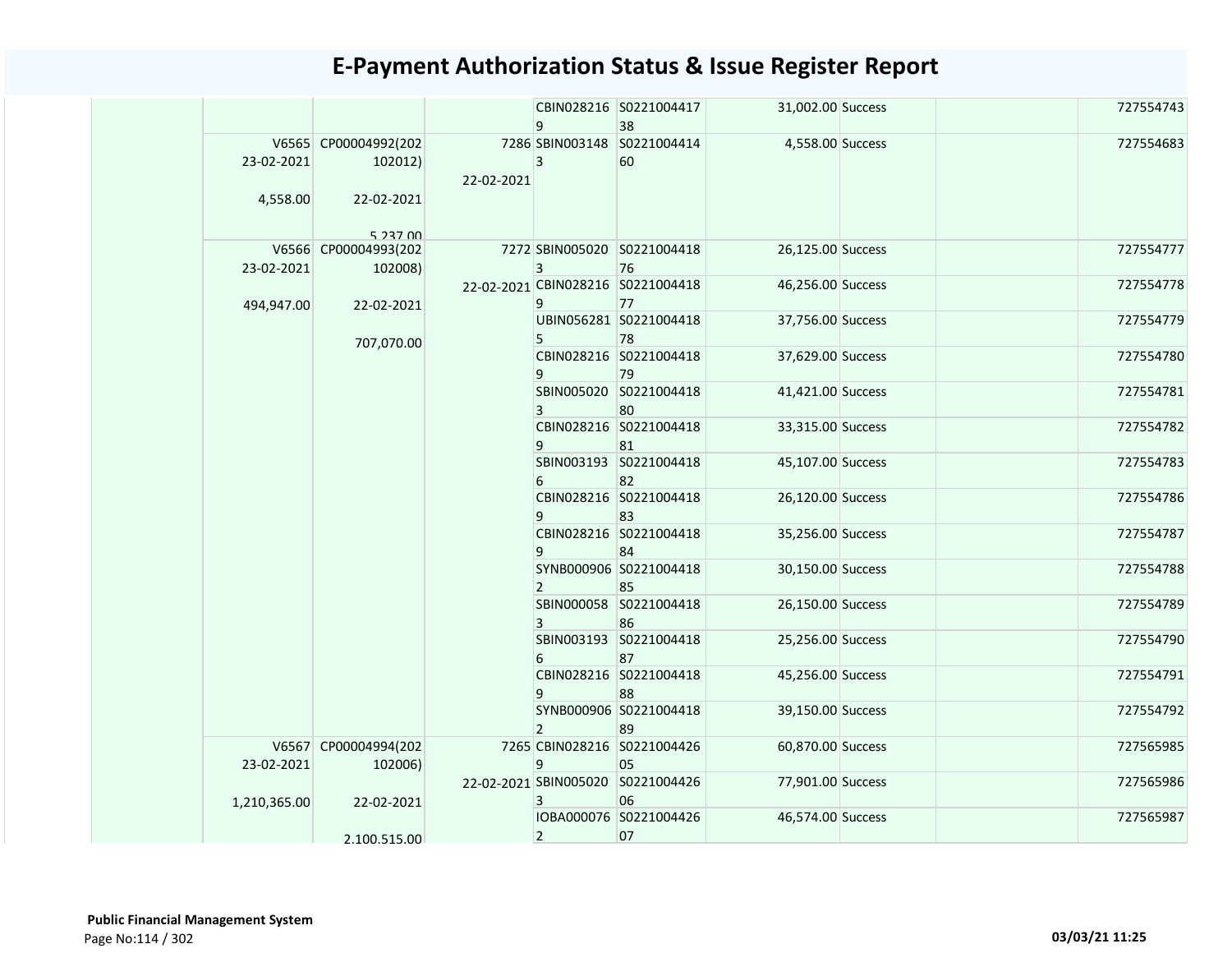|            |                                     |            | $\mathbf{1}$   | SBIN000377 S0221004426<br>08            | 85,237.00 Success  |  | 727565988 |
|------------|-------------------------------------|------------|----------------|-----------------------------------------|--------------------|--|-----------|
|            |                                     |            | 00             | PUNB00153 S0221004426<br>09             | 135,462.00 Success |  | 727565990 |
|            |                                     |            | 5              | UBIN056281 S0221004426<br>10            | 64,818.00 Success  |  | 727565991 |
|            |                                     |            | $\overline{4}$ | SBIN000681 S0221004426<br>11            | 79,234.00 Success  |  | 727565992 |
|            |                                     |            | 6              | SBIN000107 S0221004426<br>12            | 48,673.00 Success  |  | 727565993 |
|            |                                     |            | 3              | SBIN000058 S0221004426<br>13            | 72,902.00 Success  |  | 727565994 |
|            |                                     |            | $\overline{2}$ | IOBA000181 S0221004426<br>14            | 50,842.00 Success  |  | 727565995 |
|            |                                     |            | 7              | UTIB000000 S0221004426<br>15            | 74,077.00 Success  |  | 727565997 |
|            |                                     |            | 8              | CNRB000109 S0221004426<br>16            | 46,669.00 Success  |  | 727565999 |
|            |                                     |            | 9              | CBIN028216 S0221004426<br>17            | 84,703.00 Success  |  | 727566001 |
|            |                                     |            | 9              | CBIN028216 S0221004426<br>18            | 126,543.00 Success |  | 727566002 |
|            |                                     |            | 5              | SBIN000062 S0221004426<br>19            | 74,737.00 Success  |  | 727566004 |
|            |                                     |            | 3              | SBIN000058 S0221004426<br>20            | 81,123.00 Success  |  | 727566005 |
| 23-02-2021 | V6568 CP00004995(202<br>102004)     |            | 9              | 7267 CBIN028216 S0221004416<br>60       | 50,252.00 Success  |  | 727554725 |
| 202,133.00 | 22-02-2021                          |            | 1              | 22-02-2021 SBIN007069 S0221004416<br>61 | 47,929.00 Success  |  | 727554726 |
|            | 365,088.00                          |            | 9              | CBIN028216 S0221004416<br>62            | 68,533.00 Success  |  | 727554727 |
|            |                                     |            | 9              | CBIN028216 S0221004416<br>63            | 35,419.00 Success  |  | 727554728 |
| 23-02-2021 | V6569 CP00005001(ELE<br>2021020024) | 22-02-2021 | 00             | 7270 PUNB01609 S0221004415<br>34        | 18,657.00 Success  |  | 693921267 |
| 18,657.00  | 22-02-2021<br>23 556 00             |            |                |                                         |                    |  |           |
|            |                                     |            |                |                                         |                    |  |           |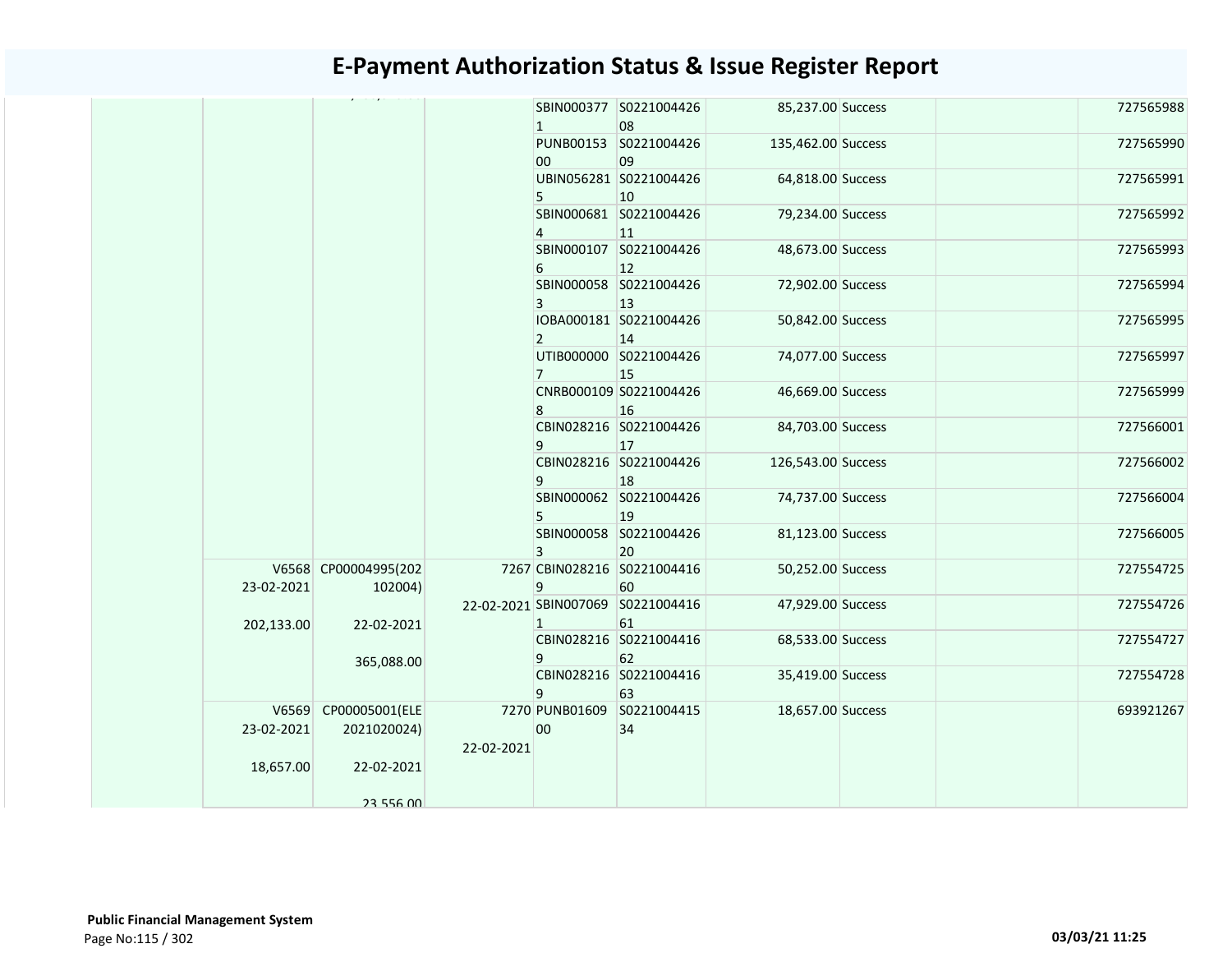| V6570<br>23-02-2021 | CP00004773               |            | $\overline{7}$ | 7162 SBIN001755 S0221004405<br>52       | 974,903.00 Success |  | 759788480 |
|---------------------|--------------------------|------------|----------------|-----------------------------------------|--------------------|--|-----------|
|                     | 10-02-2021               | 19-02-2021 |                |                                         |                    |  |           |
| 974,903.00          |                          |            |                |                                         |                    |  |           |
| V6571               | 974.903.00<br>CP00004774 |            |                | 7163 SBIN001755 S0221004407             | 993,113.00 Success |  | 759788632 |
| 23-02-2021          |                          |            | $\overline{7}$ | 74                                      |                    |  |           |
|                     | 10-02-2021               | 19-02-2021 |                |                                         |                    |  |           |
| 993,113.00          |                          |            |                |                                         |                    |  |           |
|                     | 993.113.00               |            |                |                                         |                    |  |           |
|                     | V6572 CP00004851(202     |            |                | 7283 SBIN001064 S0221004439             | 26,812.00 Success  |  | 727566132 |
| 23-02-2021          | 102025)                  |            | 9              | 80<br>22-02-2021 SBIN000058 S0221004439 | 29,339.00 Success  |  | 727566133 |
| 144,418.00          | 15-02-2021               |            | 3              | 81                                      |                    |  |           |
|                     |                          |            |                | CBIN028216 S0221004439                  | 29,589.00 Success  |  | 727566135 |
|                     | 157,867.00               |            | 9              | 82                                      |                    |  |           |
|                     |                          |            |                | CBIN028031 S0221004439                  | 29,339.00 Success  |  | 727566136 |
|                     |                          |            | $\Omega$       | 83<br>PUNB01538 S0221004439             | 29,339.00 Success  |  | 727566137 |
|                     |                          |            | 00             | 84                                      |                    |  |           |
| V6573               | CP00004965               |            |                | 7238 SBIN000106 S0221004446             | 1,927.00 Success   |  | 695825598 |
| 23-02-2021          |                          |            | 5              | 56                                      |                    |  |           |
|                     | 19-02-2021               | 19-02-2021 |                |                                         |                    |  |           |
| 1,927.00            | 1.927.00                 |            |                |                                         |                    |  |           |
|                     | V6574 CP00004976(202     |            |                | 7282 SBIN000683 S0221004417             | 125,541.00 Success |  | 727554751 |
| 23-02-2021          | 102020)                  |            | $\mathbf{1}$   | 70                                      |                    |  |           |
|                     |                          |            |                | 22-02-2021 SBIN000473 S0221004417       | 71,477.00 Success  |  | 727554752 |
| 419,567.00          | 22-02-2021               |            | $\Omega$       | 71                                      |                    |  |           |
|                     |                          |            |                | SBIN001817 S0221004417                  | 93,011.00 Success  |  | 727554753 |
|                     | 547,642.00               |            | 5              | 72<br>SBIN001071 S0221004417            | 129,538.00 Success |  | 727554754 |
|                     |                          |            | 5              | 73                                      |                    |  |           |
|                     | V6575 CP00004986(202     |            |                | 7281 SBIN000058 S0221004417             | 38,020.00 Success  |  | 727554760 |
| 23-02-2021          | 102027)                  |            | 3              | 79                                      |                    |  |           |
|                     |                          |            |                | 22-02-2021 CBIN028216 S0221004417       | 31,149.00 Success  |  | 727554761 |
| 425,769.00          | 22-02-2021               |            | 9              | 80<br>CBIN028216 S0221004417            | 36,833.00 Success  |  | 727554762 |
|                     |                          |            | 9              | 81                                      |                    |  |           |
|                     | 604,455.00               |            |                | CBIN028216 S0221004417                  | 38,982.00 Success  |  | 727554763 |
|                     |                          |            | 9              | 82                                      |                    |  |           |
|                     |                          |            |                | CBIN028216 S0221004417                  | 39,176.00 Success  |  | 727554764 |
|                     |                          |            | 9              | 83                                      |                    |  |           |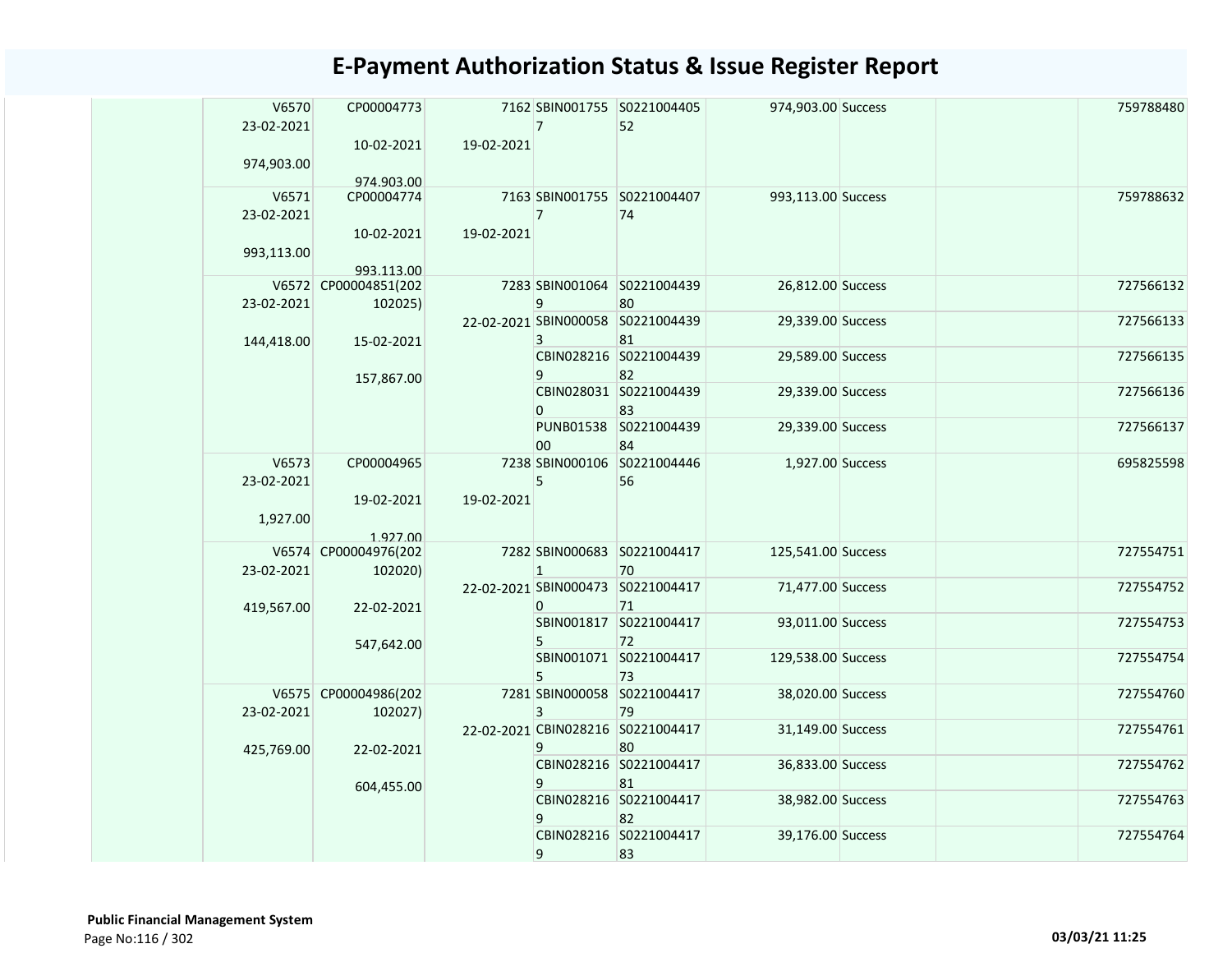|                   |            |                                     |            | $\overline{3}$ | SBIN000058 S0221004417<br>84      | 38,158.00 Success  |  | 727554765 |
|-------------------|------------|-------------------------------------|------------|----------------|-----------------------------------|--------------------|--|-----------|
|                   |            |                                     |            | 9              | CBIN028216 S0221004417<br>85      | 30,462.00 Success  |  | 727554766 |
|                   |            |                                     |            | 3              | SBIN000058 S0221004417<br>86      | 31,052.00 Success  |  | 727554767 |
|                   |            |                                     |            | 3              | SBIN000058 S0221004417<br>87      | 33,302.00 Success  |  | 727554768 |
|                   |            |                                     |            | 9              | CBIN028216 S0221004417<br>88      | 31,701.00 Success  |  | 727554769 |
|                   |            |                                     |            | 9              | CBIN028216 S0221004417<br>89      | 36,732.00 Success  |  | 727554770 |
|                   |            |                                     |            | 9              | CBIN028216 S0221004417<br>90      | 40,202.00 Success  |  | 727554771 |
|                   | 23-02-2021 | V6576 CP00005002(EOT<br>2021020023) | 22-02-2021 | 9              | 7271 CBIN028216 S0221004415<br>00 | 7,062.00 Success   |  | 693907768 |
|                   | 7,062.00   | 22-02-2021                          |            |                |                                   |                    |  |           |
|                   |            | 7,062.00                            |            |                |                                   |                    |  |           |
| 225428 [Section   | V6546      | CP00000410                          |            |                | 7251 PSIB0021326 S0221003015      | 24,272.00 Success  |  | 691674617 |
| Officer]          | 23-02-2021 |                                     |            |                | 30                                |                    |  |           |
|                   |            | 18-02-2021                          | 22-02-2021 |                |                                   |                    |  |           |
|                   | 24,272.00  |                                     |            |                |                                   |                    |  |           |
|                   |            | 25.204.00                           |            |                |                                   |                    |  |           |
| 225429 [Section   |            | V6547 CP00000543(GPF                |            |                | 7287 SBIN000058 S0221003013       | 250,000.00 Success |  | 691674512 |
| Officer]          | 23-02-2021 | $_2$ 02102020)                      |            | 3              | 70                                |                    |  |           |
|                   |            |                                     | 22-02-2021 |                |                                   |                    |  |           |
|                   | 250,000.00 | 22-02-2021                          |            |                |                                   |                    |  |           |
|                   |            | 250.000.00                          |            |                |                                   |                    |  |           |
| 225438 [Asstt     | V6537      | CP00000448                          |            |                | 7254 CNRB000200 S0221002465       | 8,700.00 Success   |  | 689926122 |
| Accounts Officer] | 23-02-2021 |                                     |            | $\overline{7}$ | 56                                |                    |  |           |
|                   |            | 18-02-2021                          | 22-02-2021 |                |                                   |                    |  |           |
|                   | 8,700.00   |                                     |            |                |                                   |                    |  |           |
|                   |            | 8.700.00                            |            |                |                                   |                    |  |           |
|                   | V6538      | CP00000449                          |            |                | 7252 ANDB00015 S0221002460        | 187,051.00 Success |  | 689923922 |
|                   | 23-02-2021 |                                     |            | 97             | 77                                |                    |  |           |
|                   |            | 18-02-2021                          | 22-02-2021 |                |                                   |                    |  |           |
|                   | 187,051.00 |                                     |            |                |                                   |                    |  |           |
|                   |            | 194.228.00                          |            |                |                                   |                    |  |           |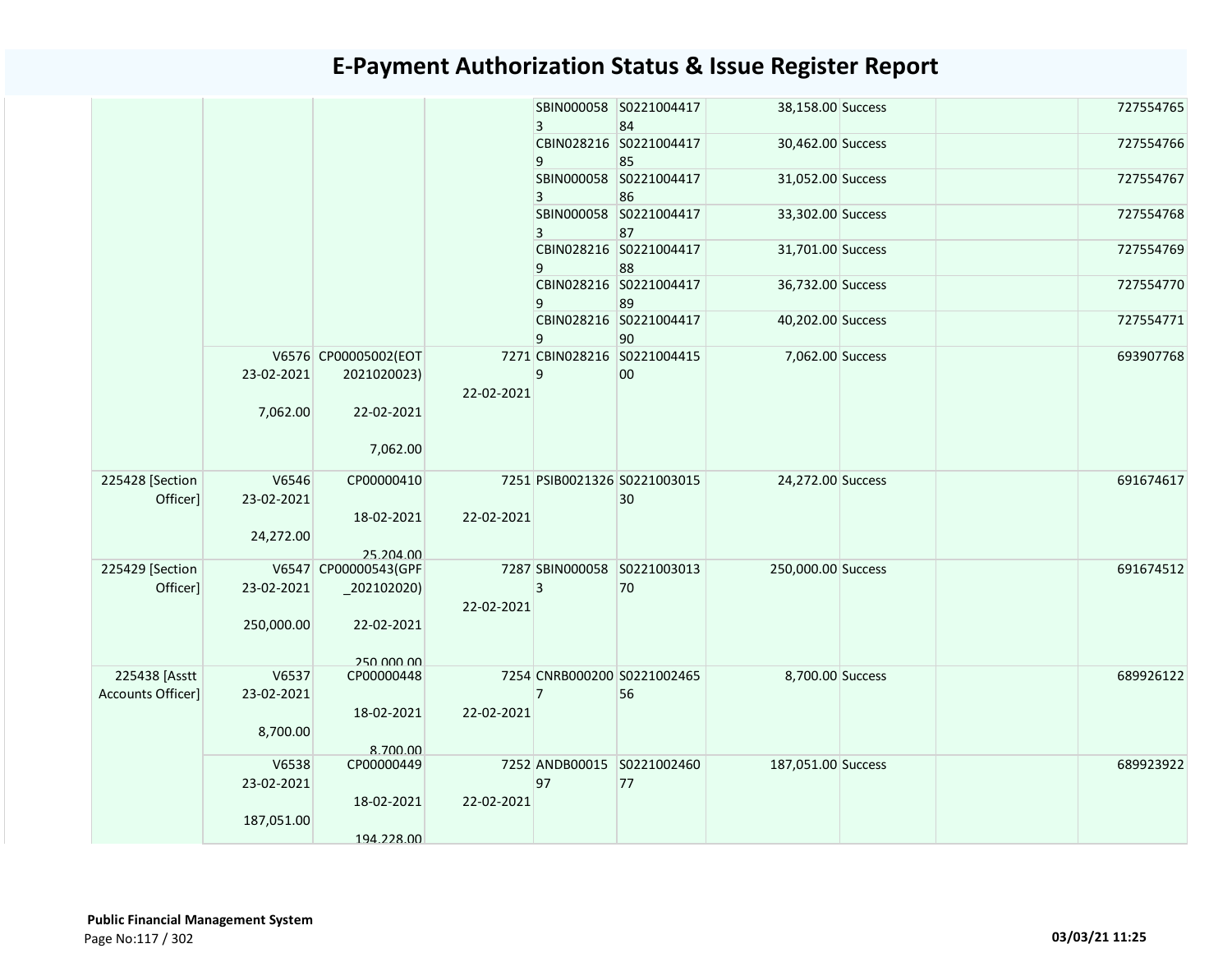|    |                                    | 23-02-2021<br>18,992.00          | V6539 CP00000453(511<br>687720841120-<br>1B1<br>19-02-2021 | 22-02-2021 | $\mathbf{1}$   | 7253 KKBK000020 S0221002451<br>53       | 18,992.00 Success |                | 689900037 |
|----|------------------------------------|----------------------------------|------------------------------------------------------------|------------|----------------|-----------------------------------------|-------------------|----------------|-----------|
|    |                                    | V6545<br>23-02-2021<br>24,000.00 | 10 210 00<br>CP00000443<br>17-02-2021<br>24.000.00         | 22-02-2021 | 9              | 7256 CBIN028216 S0221002466<br>02       | 24,000.00 Success |                | 691680174 |
| 17 | <b>Issue Date: 24-02-2021</b>      |                                  |                                                            |            |                |                                         | 19,037,095.00     |                |           |
|    | 200880 [Asstt<br>Accounts Officer] | 24-02-2021                       | V6580 CP00000180(202<br>102003)                            |            | 9              | 7247 CBIN028216 S0221005699<br>33       | 53,661.00 Success |                | 727620661 |
|    |                                    | 373,299.00                       | 19-02-2021                                                 |            | 9              | 22-02-2021 CBIN028216 S0221005699<br>34 | 41,157.00 Success |                | 727620662 |
|    |                                    |                                  | 425,996.00                                                 |            | 9              | CBIN028216 S0221005699<br>35            | 27,595.00 Success |                | 727620663 |
|    |                                    |                                  |                                                            |            | $\overline{7}$ | SYNB000901 S0221005699<br>36            |                   | 560.00 Success | 727620664 |
|    |                                    |                                  |                                                            |            | 9              | CBIN028216 S0221005699<br>37            | 28,304.00 Success |                | 727620665 |
|    |                                    |                                  |                                                            |            | 3              | SBIN000058 S0221005699<br>38            | 59,074.00 Success |                | 727620666 |
|    |                                    |                                  |                                                            |            | 4              | CBIN028063 S0221005699<br>39            | 40,608.00 Success |                | 727620667 |
|    |                                    |                                  |                                                            |            | 3              | SBIN000058 S0221005699<br>40            | 61,678.00 Success |                | 727620673 |
|    |                                    |                                  |                                                            |            | 3              | SBIN000058 S0221005699<br>41            | 60,662.00 Success |                | 727620676 |
|    |                                    | 24-02-2021                       | V6581 CP00000181(202<br>102002)                            |            | 9              | 7246 CBIN028216 S0221005759<br>74       | 33,004.00 Success |                | 727636937 |
|    |                                    | 133,626.00                       | 19-02-2021                                                 |            | 7              | 22-02-2021 SYNB000901 S0221005759<br>75 |                   | 240.00 Success | 727636938 |
|    |                                    |                                  | 221,031.00                                                 |            | 3              | SBIN000058 S0221005759<br>76            | 63,629.00 Success |                | 727636939 |
|    |                                    |                                  |                                                            |            |                | BARBONAJDE S0221005759<br>77            | 36,753.00 Success |                | 727636940 |
|    |                                    | 24-02-2021                       | V6582 CP00000182(202<br>102001)                            |            | 3              | 7248 SBIN000058 S0221005675<br>52       | 65,648.00 Success |                | 727620650 |
|    |                                    | 112,856.00                       | 19-02-2021                                                 |            | 00             | 22-02-2021 PUNB03083 S0221005675<br>53  |                   | 50.00 Success  | 727620652 |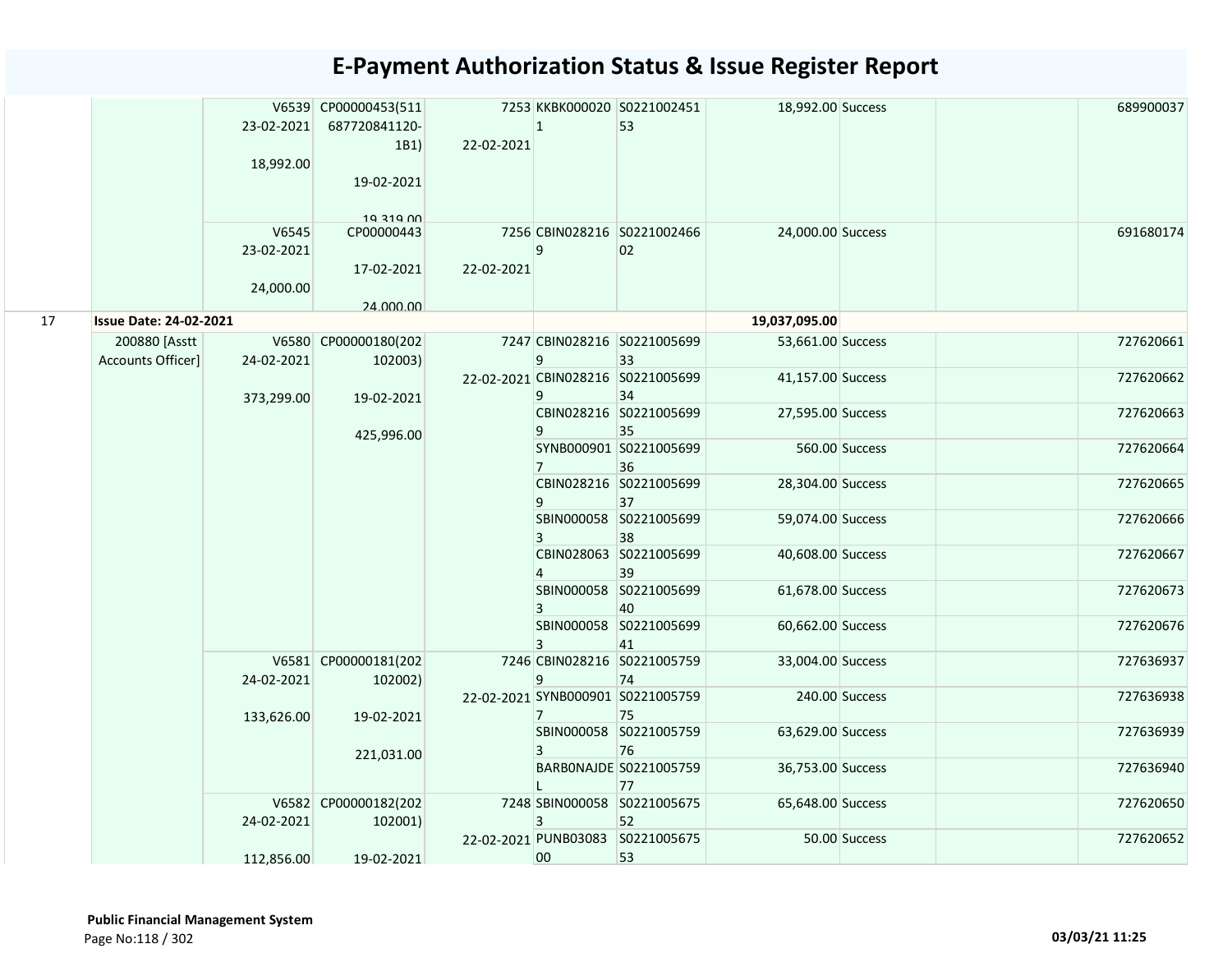|                                        |                     |                         |            |              | BARBONIRDE S0221005675<br>54            |                   | 50.00 Success  | 727620653 |
|----------------------------------------|---------------------|-------------------------|------------|--------------|-----------------------------------------|-------------------|----------------|-----------|
|                                        |                     | 220,287.00              |            |              | IDIB000D076 S0221005675<br>55           | 47,108.00 Success |                | 727620654 |
|                                        | V6615<br>24-02-2021 | CP00000183              |            | 9            | 7328 CBIN028216 S0221007613<br>49       |                   | 900.00 Success | 709365654 |
|                                        | 5,400.00            | 24-02-2021              |            | 9            | 24-02-2021 CBIN028216 S0221007613<br>50 | 2,700.00 Success  |                | 709365662 |
|                                        |                     | 5,400.00                |            | 9            | CBIN028216 S0221007613<br>51            | 1,800.00 Success  |                | 709365670 |
| 206886 [Asst<br>Administrative         | V6592<br>24-02-2021 | CP00000126              |            | 4            | 7299 SBIN001144 S0221007085<br>43       | 27,000.00 Success |                | 708961574 |
| Officer Copyright<br>Office New Delhi] | 27,000.00           | 03-02-2021<br>27.000.00 | 23-02-2021 |              |                                         |                   |                |           |
|                                        | V6593<br>24-02-2021 | CP00000128              |            | 5            | 7300 IOBA000006 S0221007084<br>05       | 3,365.00 Success  |                | 708961425 |
|                                        | 3,365.00            | 10-02-2021<br>3.365.00  | 23-02-2021 |              |                                         |                   |                |           |
|                                        | V6594<br>24-02-2021 | CP00000129              |            | $\mathbf{0}$ | 7301 UTIB000197 S0221007083<br>30       | 34,262.00 Success |                | 708980462 |
|                                        | 34,262.00           | 11-02-2021<br>35.998.00 | 23-02-2021 |              |                                         |                   |                |           |
|                                        | V6595<br>24-02-2021 | CP00000130              |            | 8            | 7302 SBIN000175 S0221007082<br>24       | 12,121.00 Success |                | 708980309 |
|                                        | 12,121.00           | 16-02-2021<br>12.121.00 | 23-02-2021 |              |                                         |                   |                |           |
|                                        | V6596<br>24-02-2021 | CP00000132              |            | 8            | 7304 UTIB000178 S0221007081<br>78       | 3,420.00 Success  |                | 708969937 |
|                                        | 3,420.00            | 16-02-2021<br>3.540.00  | 23-02-2021 |              |                                         |                   |                |           |
|                                        | V6597<br>24-02-2021 | CP00000131              |            | $\mathbf{0}$ | 7303 UTIB000197 S0221007081<br>86       | 7,065.00 Success  |                | 708972116 |
|                                        | 7,065.00            | 16-02-2021<br>7.065.00  | 23-02-2021 |              |                                         |                   |                |           |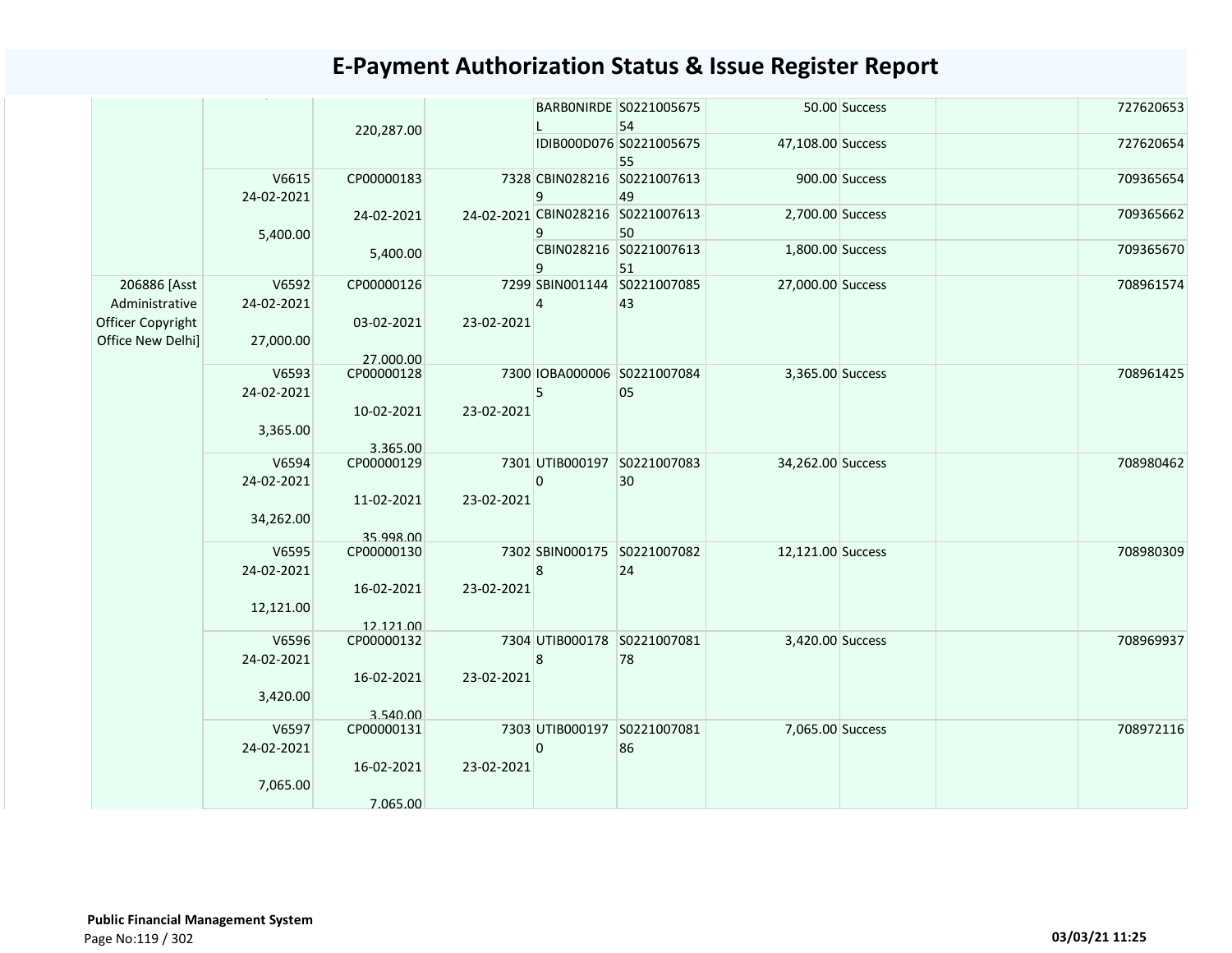|                             | V6601<br>24-02-2021     | CP00000133                        |            | 5      | 7305 UTIB000005 S0221007081<br>73       | 46,601.00 Success    | 708969792 |
|-----------------------------|-------------------------|-----------------------------------|------------|--------|-----------------------------------------|----------------------|-----------|
|                             | 46,601.00               | 22-02-2021                        | 23-02-2021 |        |                                         |                      |           |
|                             |                         | 48.237.00<br>V6612 CP00000127(202 |            |        | 7329 SBIN001144 S0221007599             | 93,941.00 Success    | 727606257 |
|                             | 24-02-2021<br>93,941.00 | 102001)<br>10-02-2021             | 24-02-2021 | 4      | 25                                      |                      |           |
|                             |                         | 278 286 00                        |            |        |                                         |                      |           |
| 225427 [Under<br>Secretary] | V6577<br>24-02-2021     | CP00004771                        |            | 9      | 7160 SBIN000756 S0221004410<br>80       | 1,638,995.00 Success | 759788747 |
|                             | 1,638,995.00            | 10-02-2021<br>1.638.995.00        | 19-02-2021 |        |                                         |                      |           |
|                             | V6578<br>24-02-2021     | CP00004772                        |            | 9      | 7161 SBIN000756 S0221004412<br>32       | 1,669,610.00 Success | 759788871 |
|                             | 1,669,610.00            | 10-02-2021                        | 19-02-2021 |        |                                         |                      |           |
|                             | V6579<br>24-02-2021     | 1.669.610.00<br>CP00004546        |            | 9      | 7316 CBIN028216 S0221005756<br>86       | 14,752.00 Success    | 707791741 |
|                             | 14,752.00               | 02-02-2021                        | 23-02-2021 |        |                                         |                      |           |
|                             |                         | 14.752.00<br>V6583 CP00005017(202 |            |        | 7308 SBIN000058 S0221005748             | 95,546.00 Success    | 727636839 |
|                             | 24-02-2021              | 102007)                           |            | 3      | 97<br>23-02-2021 SBIN001762 S0221005748 | 107,950.00 Success   | 727636840 |
|                             | 469,952.00              | 22-02-2021                        |            | 5<br>3 | 98<br>SBIN000058 S0221005748<br>99      | 121,473.00 Success   | 727636841 |
|                             |                         | 980,370.00                        |            | 3      | SBIN000058 S0221005749<br>00            | 95,047.00 Success    | 727636843 |
|                             |                         |                                   |            |        | ICIC0000250 S0221005749<br>01           | 49,936.00 Success    | 727636844 |
|                             | 24-02-2021              | V6584 CP00005018(202<br>102009)   |            | 5      | 7312 SBIN000687 S0221005706<br>24       | 63,392.00 Success    | 727620680 |
|                             | 2,071,594.00            | 22-02-2021                        |            | 9      | 23-02-2021 SBIN000375 S0221005706<br>25 | 66,859.00 Success    | 727620681 |
|                             |                         | 2.543.132.00                      |            | 8      | SBIN001155 S0221005706<br>26            | 61,507.00 Success    | 727620683 |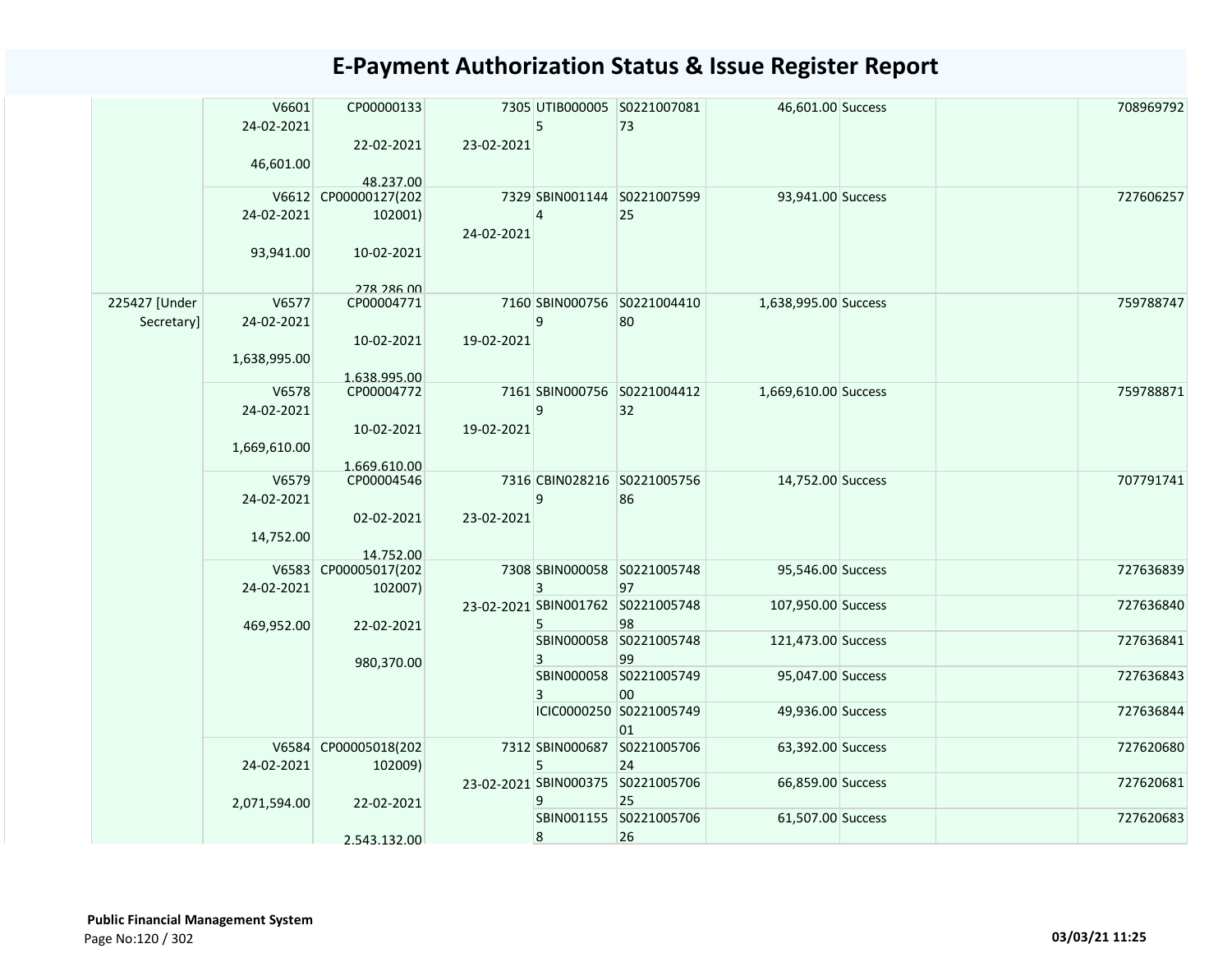| . - , - - - . - | ICIC0001343 S0221005706<br>27 | 53,528.00 Success |  | 727620685 |
|-----------------|-------------------------------|-------------------|--|-----------|
| 9               | CBIN028216 S0221005706<br>28  | 48,657.00 Success |  | 727620686 |
| 9               | UTIB000000 S0221005706<br>29  | 69,868.00 Success |  | 727620687 |
| 3               | HDFC000062 S0221005706<br>30  | 59,027.00 Success |  | 727620688 |
| 7 <sup>1</sup>  | CNRB000862 S0221005706<br>31  | 61,619.00 Success |  | 727620689 |
| 00              | PUNB04447 S0221005706<br>32   | 75,072.00 Success |  | 727620690 |
| 00              | PUNB06576 S0221005706<br>33   | 77,281.00 Success |  | 727620691 |
| 00              | PUNB01609 S0221005706<br>34   | 75,459.00 Success |  | 727620692 |
| 5               | SBIN000260 S0221005706<br>35  | 64,019.00 Success |  | 727620694 |
| $\overline{4}$  | SBIN000160 S0221005706<br>36  | 73,899.00 Success |  | 727620695 |
| 00              | PUNB00735 S0221005706<br>37   | 80,191.00 Success |  | 727620696 |
| 3               | SBIN000058 S0221005706<br>38  | 69,631.00 Success |  | 727620697 |
| 3               | SBIN003020 S0221005706<br>39  | 72,859.00 Success |  | 727620698 |
| 5               | SBIN000064 S0221005706<br>40  | 67,792.00 Success |  | 727620699 |
| $\overline{4}$  | SBIN000399 S0221005706<br>41  | 57,321.00 Success |  | 727620700 |
|                 | ICIC0000827 S0221005706<br>42 | 65,385.00 Success |  | 727620701 |
| 00              | PUNB00649 S0221005706<br>43   | 63,282.00 Success |  | 727620702 |
| 5 <sup>1</sup>  | SBIN000789 S0221005706<br>44  | 62,928.00 Success |  | 727620704 |
| 00              | PUNB02978 S0221005706<br>45   | 62,098.00 Success |  | 727620706 |
| $7^{\circ}$     | SBIN001154 S0221005706<br>46  | 50,346.00 Success |  | 727620707 |
| 00              | PUNB01215 S0221005706<br>47   | 44,957.00 Success |  | 727620708 |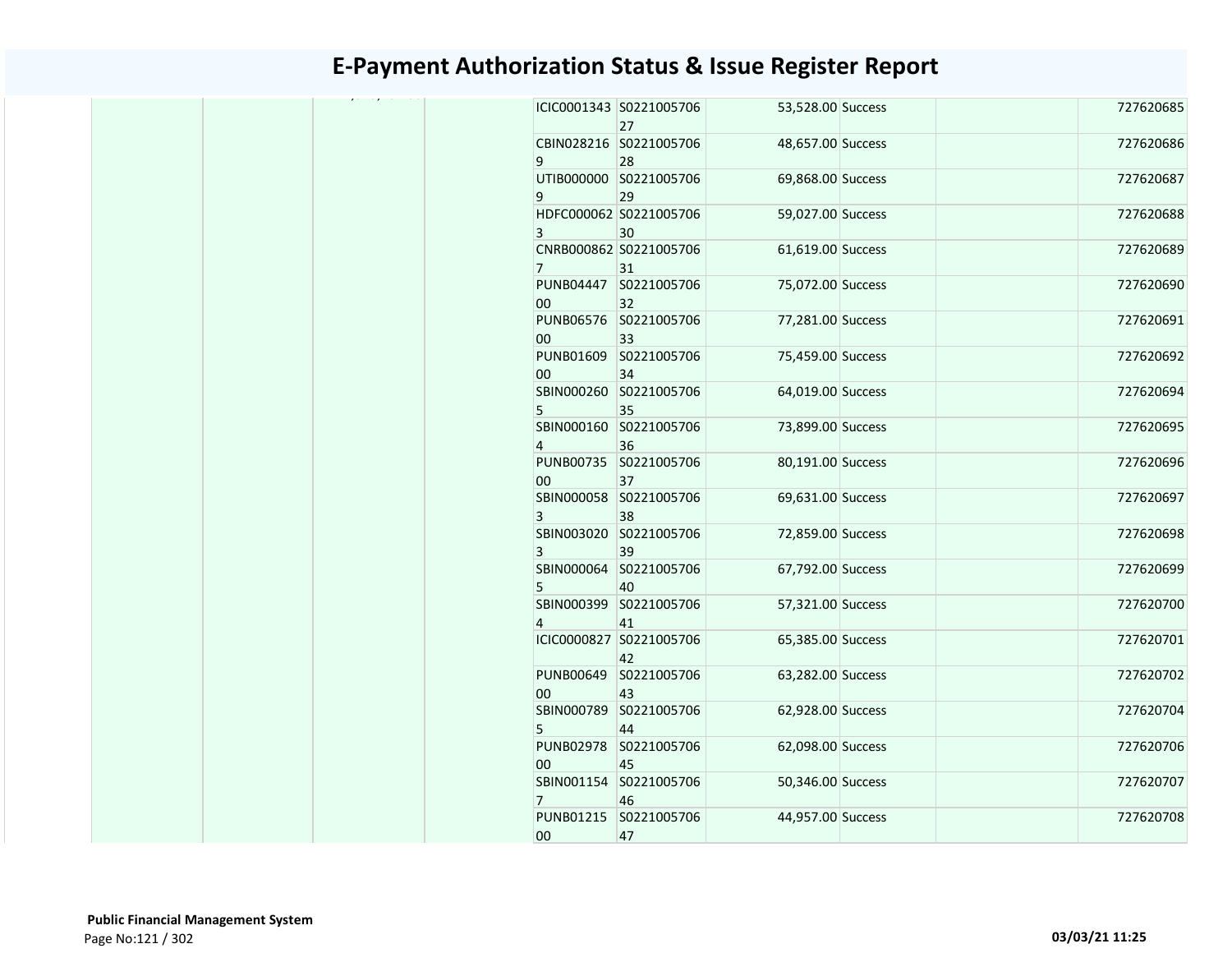|              |                                 |  | 9              | SBIN000586 S0221005706<br>48      | 68,798.00 Success                       | 727620709         |           |
|--------------|---------------------------------|--|----------------|-----------------------------------|-----------------------------------------|-------------------|-----------|
|              |                                 |  | 8              | HDFC000043 S0221005706<br>49      | 64,488.00 Success                       | 727620711         |           |
|              |                                 |  | 6              | HDFC000099 S0221005706<br>50      | 69,448.00 Success                       | 727620712         |           |
|              |                                 |  | $\mathbf{3}$   | SBIN000073 S0221005706<br>51      | 66,568.00 Success                       | 727620713         |           |
|              |                                 |  | 8              | SBIN003036 S0221005706<br>52      | 62,720.00 Success                       | 727620714         |           |
|              |                                 |  | 00             | PUNB03347 S0221005706<br>53       | 62,117.00 Success                       | 727620715         |           |
|              |                                 |  | $\overline{4}$ | SBIN000613 S0221005706<br>54      | 64,280.00 Success                       | 727620716         |           |
|              |                                 |  | 9              | SBIN001194 S0221005706<br>55      | 66,198.00 Success                       | 727620717         |           |
| 24-02-2021   | V6585 CP00005019(202<br>102010) |  | 9              | 7311 CBIN028216 S0221005725<br>42 | 69,135.00 Success                       | 727636753         |           |
| 1,750,539.00 | 22-02-2021                      |  |                | 5                                 | 23-02-2021 SBIN000160 S0221005725<br>43 | 72,243.00 Success | 727636755 |
|              | 2,121,393.00                    |  | 9              | CBIN028216 S0221005725<br>44      | 86,383.00 Success                       | 727636756         |           |
|              |                                 |  | 0              | UTIB000012 S0221005725<br>45      | 73,479.00 Success                       | 727636757         |           |
|              |                                 |  | $\overline{3}$ | HDFC000184 S0221005725<br>46      | 83,927.00 Success                       | 727636759         |           |
|              |                                 |  | 9              | BKID000606 S0221005725<br>47      | 65,153.00 Success                       | 727636762         |           |
|              |                                 |  |                | 5                                 | CNRB001916 S0221005725<br>48            | 79,665.00 Success | 727636763 |
|              |                                 |  | 8              | SBIN000062 S0221005725<br>49      | 75,363.00 Success                       | 727636764         |           |
|              |                                 |  | 3              | SBIN000170 S0221005725<br>50      | 81,179.00 Success                       | 727636766         |           |
|              |                                 |  | $\overline{2}$ | SBIN000533 S0221005725<br>51      | 69,379.00 Success                       | 727636767         |           |
|              |                                 |  | 3              | SBIN001035 S0221005725<br>52      | 73,891.00 Success                       | 727636768         |           |
|              |                                 |  | 0              | SBIN001719 S0221005725<br>53      | 56,092.00 Success                       | 727636769         |           |
|              |                                 |  | 8              | CBIN028361 S0221005725<br>54      | 76,195.00 Success                       | 727636771         |           |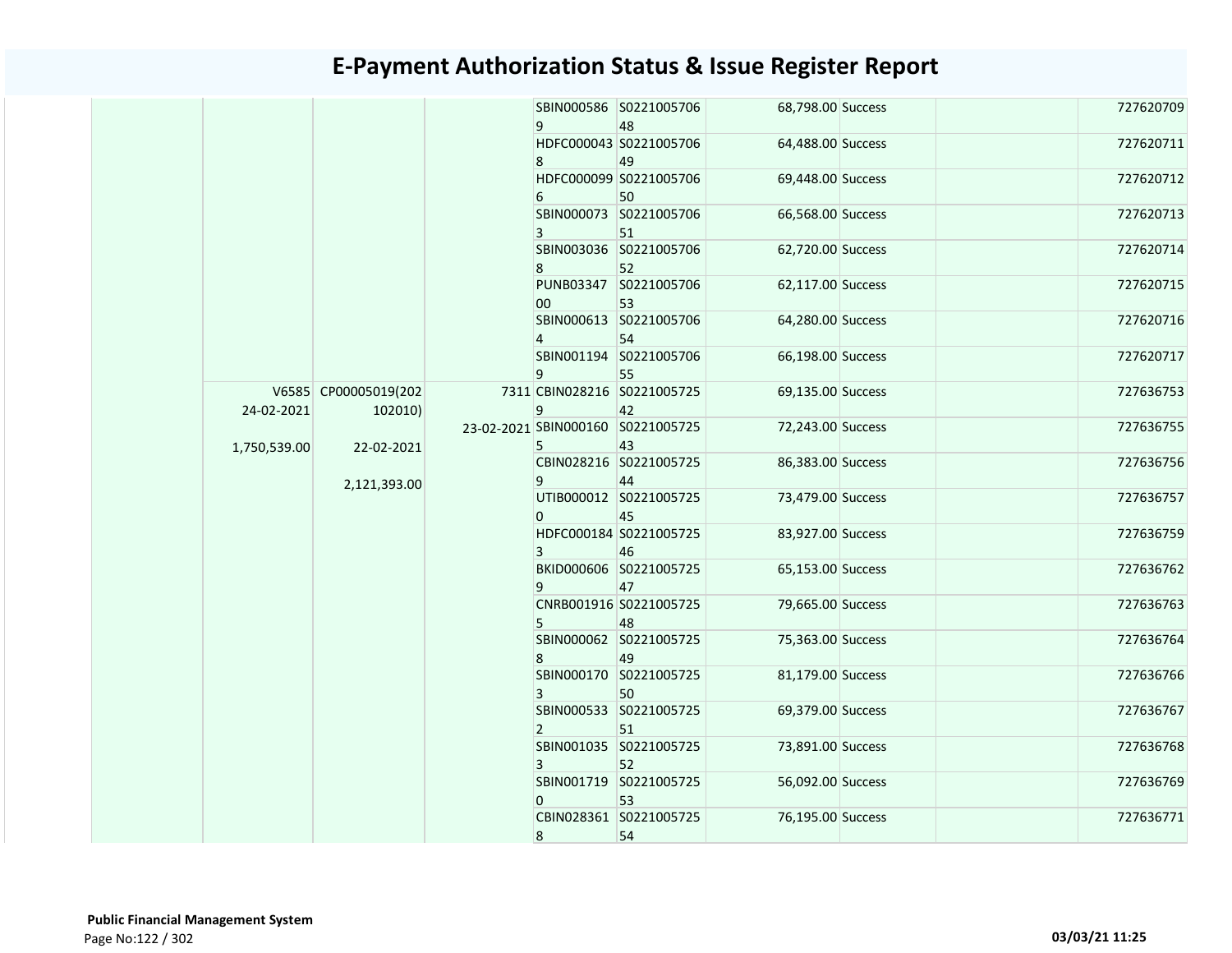|  |              |                      |  | 3              | SBIN000058 S0221005725<br>55      | 74,552.00 Success      | 727636772         |              |    |    |  |   |    |  |  |                        |                   |           |  |  |  |  |  |   |    |  |                        |                   |           |  |  |  |  |  |    |  |  |
|--|--------------|----------------------|--|----------------|-----------------------------------|------------------------|-------------------|--------------|----|----|--|---|----|--|--|------------------------|-------------------|-----------|--|--|--|--|--|---|----|--|------------------------|-------------------|-----------|--|--|--|--|--|----|--|--|
|  |              |                      |  |                | SBIN000937 S0221005725            | 75,087.00 Success      | 727636773         |              |    |    |  |   |    |  |  |                        |                   |           |  |  |  |  |  |   |    |  |                        |                   |           |  |  |  |  |  |    |  |  |
|  |              |                      |  | 0              | 56                                |                        |                   |              |    |    |  |   |    |  |  |                        |                   |           |  |  |  |  |  |   |    |  |                        |                   |           |  |  |  |  |  |    |  |  |
|  |              |                      |  |                | PUNB04061 S0221005725             | 60,284.00 Success      | 727636774         |              |    |    |  |   |    |  |  |                        |                   |           |  |  |  |  |  |   |    |  |                        |                   |           |  |  |  |  |  |    |  |  |
|  |              |                      |  | 00             | 57                                |                        |                   |              |    |    |  |   |    |  |  |                        |                   |           |  |  |  |  |  |   |    |  |                        |                   |           |  |  |  |  |  |    |  |  |
|  |              |                      |  |                | PUNB03342 S0221005725             | 71,137.00 Success      | 727636776         |              |    |    |  |   |    |  |  |                        |                   |           |  |  |  |  |  |   |    |  |                        |                   |           |  |  |  |  |  |    |  |  |
|  |              |                      |  | 00             | 58                                |                        |                   |              |    |    |  |   |    |  |  |                        |                   |           |  |  |  |  |  |   |    |  |                        |                   |           |  |  |  |  |  |    |  |  |
|  |              |                      |  |                | SBIN001598 S0221005725            | 73,899.00 Success      | 727636777         |              |    |    |  |   |    |  |  |                        |                   |           |  |  |  |  |  |   |    |  |                        |                   |           |  |  |  |  |  |    |  |  |
|  |              |                      |  | 6              | 59                                |                        |                   |              |    |    |  |   |    |  |  |                        |                   |           |  |  |  |  |  |   |    |  |                        |                   |           |  |  |  |  |  |    |  |  |
|  |              |                      |  | $\overline{0}$ | UCBA000061 S0221005725            | 75,359.00 Success      | 727636778         |              |    |    |  |   |    |  |  |                        |                   |           |  |  |  |  |  |   |    |  |                        |                   |           |  |  |  |  |  |    |  |  |
|  |              |                      |  |                | 60<br>PUNB04172 S0221005725       | 78,816.00 Success      | 727636779         |              |    |    |  |   |    |  |  |                        |                   |           |  |  |  |  |  |   |    |  |                        |                   |           |  |  |  |  |  |    |  |  |
|  |              |                      |  | $00\,$         | 61                                |                        |                   |              |    |    |  |   |    |  |  |                        |                   |           |  |  |  |  |  |   |    |  |                        |                   |           |  |  |  |  |  |    |  |  |
|  |              |                      |  |                |                                   | SBIN000058 S0221005725 | 74,169.00 Success | 727636780    |    |    |  |   |    |  |  |                        |                   |           |  |  |  |  |  |   |    |  |                        |                   |           |  |  |  |  |  |    |  |  |
|  |              |                      |  |                |                                   |                        |                   | $\mathbf{3}$ | 62 |    |  |   |    |  |  |                        |                   |           |  |  |  |  |  |   |    |  |                        |                   |           |  |  |  |  |  |    |  |  |
|  |              |                      |  |                | BARBONIRDE S0221005725            | 74,485.00 Success      | 727636781         |              |    |    |  |   |    |  |  |                        |                   |           |  |  |  |  |  |   |    |  |                        |                   |           |  |  |  |  |  |    |  |  |
|  |              |                      |  |                |                                   |                        | 63                |              |    |    |  |   |    |  |  |                        |                   |           |  |  |  |  |  |   |    |  |                        |                   |           |  |  |  |  |  |    |  |  |
|  |              |                      |  |                | SBIN000609 S0221005725            | 68,722.00 Success      | 727636782         |              |    |    |  |   |    |  |  |                        |                   |           |  |  |  |  |  |   |    |  |                        |                   |           |  |  |  |  |  |    |  |  |
|  |              |                      |  | 1              | 64                                |                        |                   |              |    |    |  |   |    |  |  |                        |                   |           |  |  |  |  |  |   |    |  |                        |                   |           |  |  |  |  |  |    |  |  |
|  |              |                      |  |                | SBIN000404 S0221005725            | 61,945.00 Success      | 727636783         |              |    |    |  |   |    |  |  |                        |                   |           |  |  |  |  |  |   |    |  |                        |                   |           |  |  |  |  |  |    |  |  |
|  |              | V6586 CP00005020(202 |  | $\mathbf{1}$   | 65<br>7309 SBIN003193 S0221005752 | 83,666.00 Success      | 727636855         |              |    |    |  |   |    |  |  |                        |                   |           |  |  |  |  |  |   |    |  |                        |                   |           |  |  |  |  |  |    |  |  |
|  | 24-02-2021   | 102026)              |  | 6              | 62                                |                        |                   |              |    |    |  |   |    |  |  |                        |                   |           |  |  |  |  |  |   |    |  |                        |                   |           |  |  |  |  |  |    |  |  |
|  |              |                      |  |                | 23-02-2021 PUNB00758 S0221005752  | 96,902.00 Success      | 727636856         |              |    |    |  |   |    |  |  |                        |                   |           |  |  |  |  |  |   |    |  |                        |                   |           |  |  |  |  |  |    |  |  |
|  | 1,616,061.00 | 22-02-2021           |  | 10             | 63                                |                        |                   |              |    |    |  |   |    |  |  |                        |                   |           |  |  |  |  |  |   |    |  |                        |                   |           |  |  |  |  |  |    |  |  |
|  |              |                      |  |                | CNRB001905 S0221005752            | 44,204.00 Success      | 727636858         |              |    |    |  |   |    |  |  |                        |                   |           |  |  |  |  |  |   |    |  |                        |                   |           |  |  |  |  |  |    |  |  |
|  |              | 2,553,504.00         |  |                |                                   |                        |                   |              |    |    |  | 5 | 64 |  |  |                        |                   |           |  |  |  |  |  |   |    |  |                        |                   |           |  |  |  |  |  |    |  |  |
|  |              |                      |  |                |                                   |                        |                   |              |    |    |  |   |    |  |  | SBIN000062 S0221005752 | 49,748.00 Success | 727636859 |  |  |  |  |  |   |    |  |                        |                   |           |  |  |  |  |  |    |  |  |
|  |              |                      |  |                |                                   |                        |                   |              |    |    |  |   |    |  |  |                        |                   |           |  |  |  |  |  | 5 | 65 |  |                        |                   |           |  |  |  |  |  |    |  |  |
|  |              |                      |  |                |                                   |                        |                   |              |    |    |  |   |    |  |  |                        |                   |           |  |  |  |  |  |   |    |  | CBIN028216 S0221005752 | 29,545.00 Success | 727636860 |  |  |  |  |  |    |  |  |
|  |              |                      |  |                |                                   |                        |                   |              | 9  | 66 |  |   |    |  |  |                        |                   |           |  |  |  |  |  |   |    |  |                        |                   |           |  |  |  |  |  |    |  |  |
|  |              |                      |  |                | CBIN028216 S0221005752            | 36,548.00 Success      | 727636861         |              |    |    |  |   |    |  |  |                        |                   |           |  |  |  |  |  |   |    |  |                        |                   |           |  |  |  |  |  |    |  |  |
|  |              |                      |  | 9              | 67<br>SBIN000058 S0221005752      | 48,562.00 Success      | 727636862         |              |    |    |  |   |    |  |  |                        |                   |           |  |  |  |  |  |   |    |  |                        |                   |           |  |  |  |  |  |    |  |  |
|  |              |                      |  | 3              | 68                                |                        |                   |              |    |    |  |   |    |  |  |                        |                   |           |  |  |  |  |  |   |    |  |                        |                   |           |  |  |  |  |  |    |  |  |
|  |              |                      |  |                | SBIN000058 S0221005752            | 87,208.00 Success      | 727636863         |              |    |    |  |   |    |  |  |                        |                   |           |  |  |  |  |  |   |    |  |                        |                   |           |  |  |  |  |  |    |  |  |
|  |              |                      |  | 3              | 69                                |                        |                   |              |    |    |  |   |    |  |  |                        |                   |           |  |  |  |  |  |   |    |  |                        |                   |           |  |  |  |  |  |    |  |  |
|  |              |                      |  |                | UTIB000000 S0221005752            | 80,792.00 Success      | 727636864         |              |    |    |  |   |    |  |  |                        |                   |           |  |  |  |  |  |   |    |  |                        |                   |           |  |  |  |  |  |    |  |  |
|  |              |                      |  | $7^{\circ}$    |                                   |                        |                   |              |    |    |  |   |    |  |  |                        |                   |           |  |  |  |  |  |   |    |  |                        |                   |           |  |  |  |  |  | 70 |  |  |
|  |              |                      |  |                | SBIN000062 S0221005752            | 38,324.00 Success      | 727636866         |              |    |    |  |   |    |  |  |                        |                   |           |  |  |  |  |  |   |    |  |                        |                   |           |  |  |  |  |  |    |  |  |
|  |              |                      |  | 5              | 71                                |                        |                   |              |    |    |  |   |    |  |  |                        |                   |           |  |  |  |  |  |   |    |  |                        |                   |           |  |  |  |  |  |    |  |  |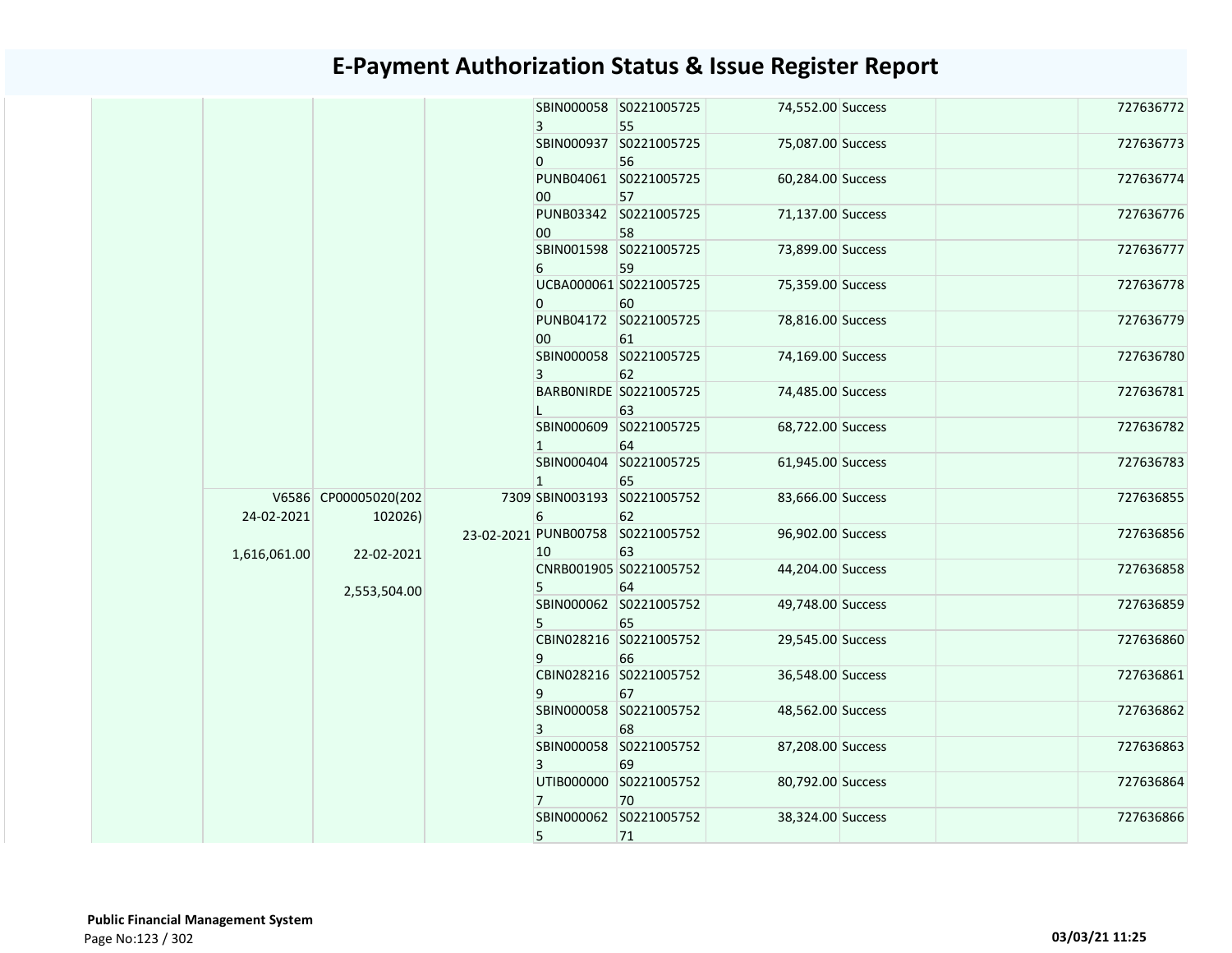|              |                      |                | PUNB00117 S0221005752             | 69,094.00 Success  |  | 727636867 |
|--------------|----------------------|----------------|-----------------------------------|--------------------|--|-----------|
|              |                      | 00             | 72<br>CBIN028216 S0221005752      |                    |  | 727636868 |
|              |                      |                |                                   | 52,222.00 Success  |  |           |
|              |                      | 9              | 73                                |                    |  |           |
|              |                      |                | SBIN000062 S0221005752            | 71,729.00 Success  |  | 727636869 |
|              |                      | 5              | 74                                |                    |  |           |
|              |                      |                | IDIB000M61 S0221005752            | 63,859.00 Success  |  | 727636870 |
|              |                      | $\vert$ 1      | 75                                |                    |  |           |
|              |                      |                | MAHB00012 S0221005752             | 26,788.00 Success  |  | 727636871 |
|              |                      | 39             | 76                                |                    |  |           |
|              |                      |                | CBIN028216 S0221005752            | 46,247.00 Success  |  | 727636872 |
|              |                      | 9              | 77                                |                    |  |           |
|              |                      |                | SBIN000062 S0221005752            | 85,937.00 Success  |  | 727636873 |
|              |                      | 5              | 78                                |                    |  |           |
|              |                      |                | CNRB001905 S0221005752            | 67,548.00 Success  |  | 727636874 |
|              |                      | 5              | 79                                |                    |  |           |
|              |                      |                | SBIN000062 S0221005752            | 109,531.00 Success |  | 727636875 |
|              |                      | 5              | 80                                |                    |  |           |
|              |                      |                | SBIN000058 S0221005752            | 61,508.00 Success  |  | 727636877 |
|              |                      | 3              | 81                                |                    |  |           |
|              |                      |                | SBIN000162 S0221005752            | 73,129.00 Success  |  | 727636878 |
|              |                      | $\overline{4}$ | 82                                |                    |  |           |
|              |                      |                | IOBA000076 S0221005752            | 91,403.00 Success  |  | 727636879 |
|              |                      | $\overline{2}$ | 83                                |                    |  |           |
|              |                      |                | CBIN028216 S0221005752            | 65,001.00 Success  |  | 727636880 |
|              |                      | 9              | 84                                |                    |  |           |
|              |                      |                | CBIN028216 S0221005752            | 48,650.00 Success  |  | 727636882 |
|              |                      | 9              | 85                                |                    |  |           |
|              |                      |                | SBIN003193 S0221005752            | 87,916.00 Success  |  | 727636883 |
|              |                      | 6              | 86                                |                    |  |           |
|              | V6587 CP00005021(202 |                | 7313 CBIN028216 S0221005721       | 36,267.00 Success  |  | 727636687 |
| 24-02-2021   | 102035)              | 9              | 06                                |                    |  |           |
|              |                      |                | 23-02-2021 CBIN028216 S0221005721 | 57,324.00 Success  |  | 727636689 |
|              |                      | 9              | 07                                |                    |  |           |
| 2,014,050.00 | 22-02-2021           |                | SBIN005020 S0221005721            | 75,446.00 Success  |  | 727636690 |
|              |                      |                |                                   |                    |  |           |
|              | 3,118,497.00         | 3              | 08<br>CBIN028216 S0221005721      |                    |  | 727636693 |
|              |                      |                | 09                                | 44,969.00 Success  |  |           |
|              |                      | 9              |                                   |                    |  |           |
|              |                      |                | CBIN028216 S0221005721            | 40,507.00 Success  |  | 727636694 |
|              |                      | 9              | 10                                |                    |  |           |
|              |                      |                | SBIN000058 S0221005721            | 62,799.00 Success  |  | 727636696 |
|              |                      | 3              | 11                                |                    |  |           |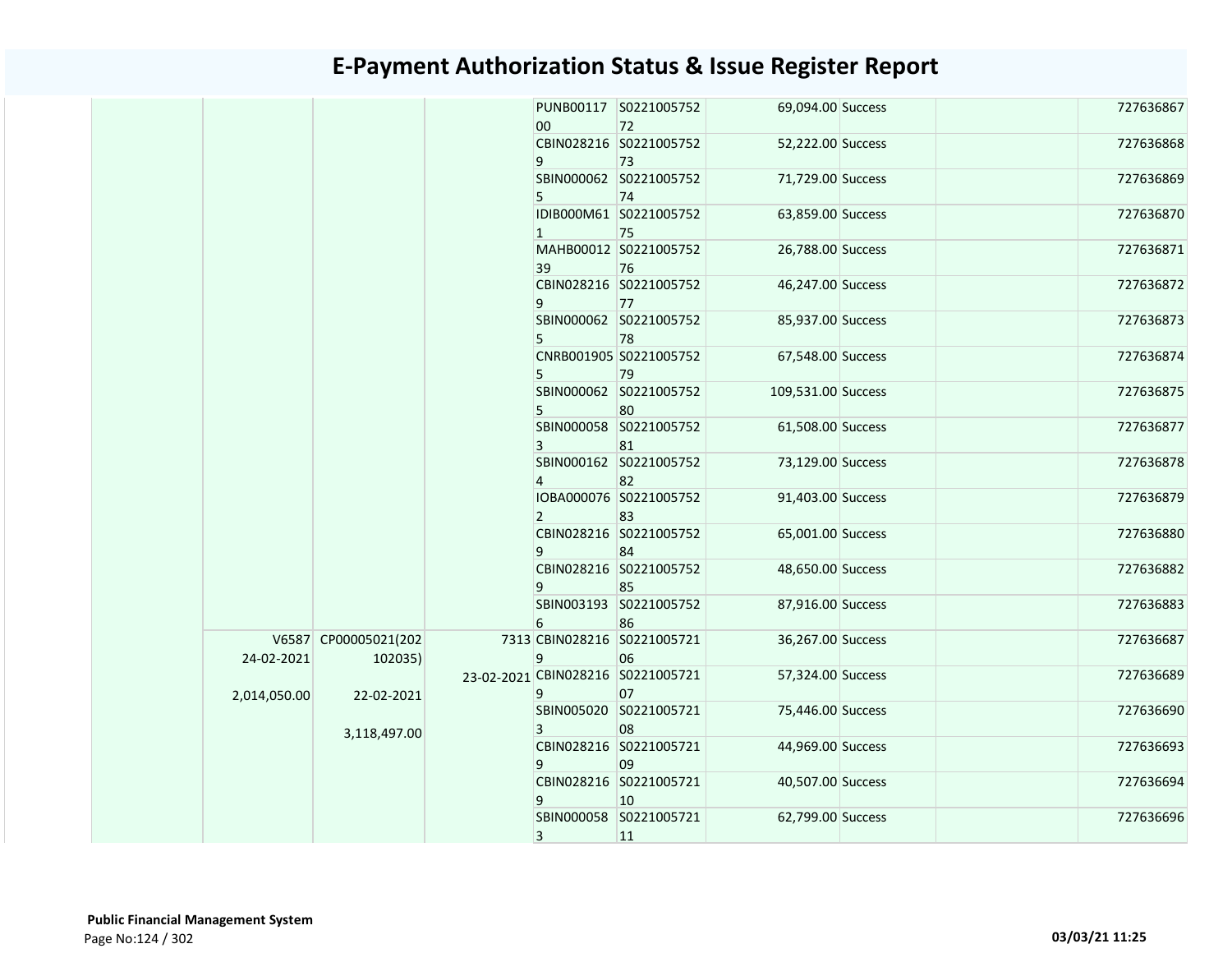| 5              | CNRB000179 S0221005721<br>12  | 47,331.00 Success | 727636699 |
|----------------|-------------------------------|-------------------|-----------|
| 9              | CBIN028216 S0221005721<br>13  | 27,243.00 Success | 727636700 |
| 3              | SBIN000058 S0221005721<br>14  | 32,511.00 Success | 727636701 |
| 9              | CBIN028216 S0221005721<br>15  | 41,681.00 Success | 727636704 |
| 5              | SBIN000062 S0221005721<br>16  | 66,767.00 Success | 727636706 |
| 9              | CBIN028216 S0221005721<br>17  | 52,351.00 Success | 727636708 |
| $\mathbf{1}$   | SBIN007069 S0221005721<br>18  | 47,856.00 Success | 727636709 |
| 9              | CBIN028216 S0221005721<br>19  | 68,484.00 Success | 727636710 |
| 3              | SBIN000058 S0221005721<br>20  | 35,396.00 Success | 727636711 |
| 3              | SBIN000058 S0221005721<br>21  | 17,722.00 Success | 727636712 |
| 9              | CBIN028216 S0221005721<br>22  | 36,619.00 Success | 727636714 |
| 3              | SBIN000058 S0221005721<br>23  | 49,830.00 Success | 727636716 |
| 9              | CBIN028216 S0221005721<br>24  | 52,188.00 Success | 727636717 |
|                | IBKL0000040 S0221005721<br>25 | 46,267.00 Success | 727636719 |
| $\overline{3}$ | SBIN000058 S0221005721<br>26  | 53,936.00 Success | 727636723 |
| 9              | CBIN028216 S0221005721<br>27  | 48,994.00 Success | 727636725 |
| 3              | SBIN000058 S0221005721<br>28  | 55,576.00 Success | 727636726 |
| 9              | CBIN028216 S0221005721<br>29  | 54,790.00 Success | 727636727 |
| 9              | CBIN028216 S0221005721<br>30  | 53,927.00 Success | 727636728 |
| 9              | CBIN028216 S0221005721<br>31  | 41,508.00 Success | 727636729 |
|                | CBIN028216 S0221005721<br>32  | 49,609.00 Success | 727636731 |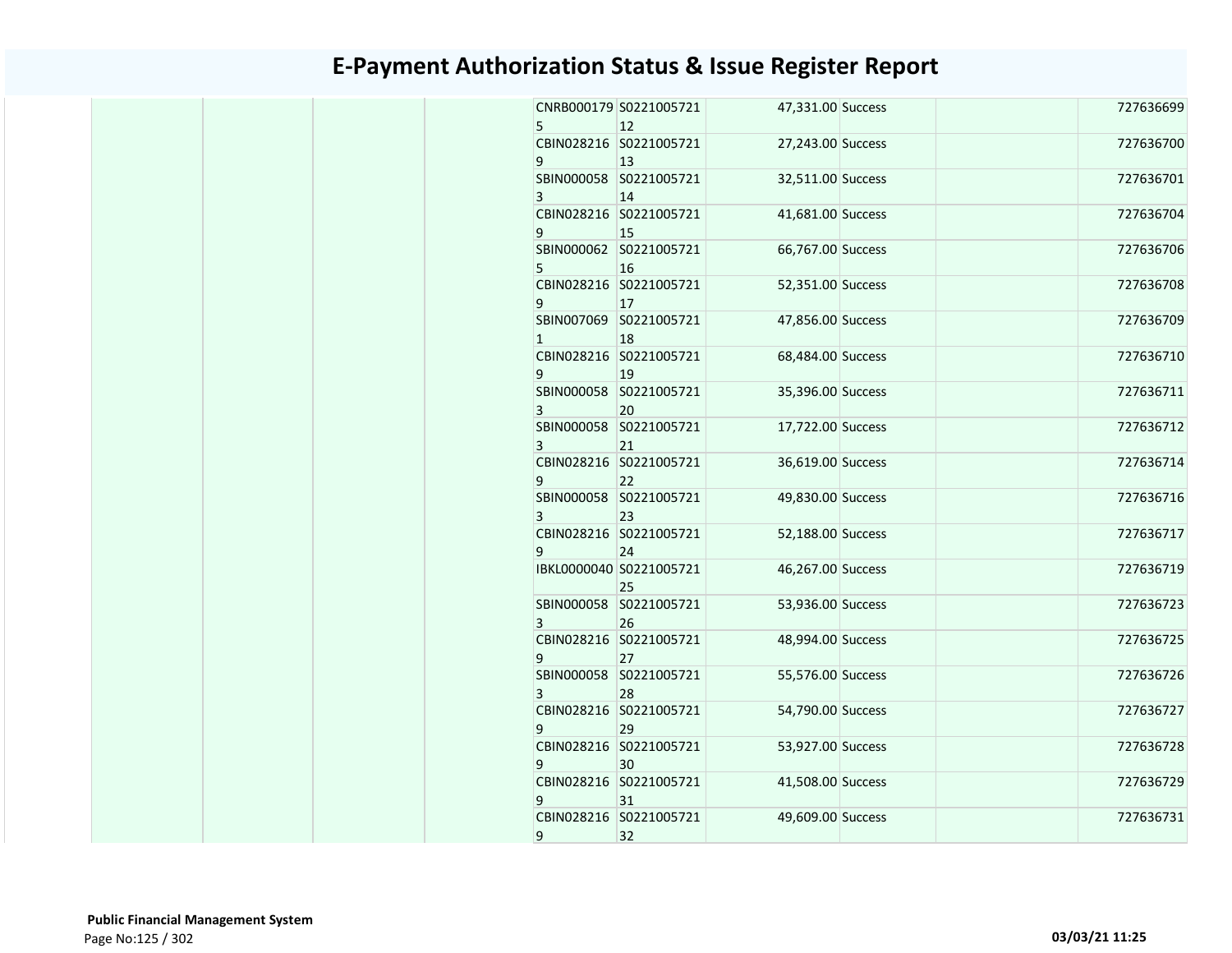|  |            |                      |            |                | CBIN028216 S0221005721            | 61,209.00 Success |  | 727636732 |
|--|------------|----------------------|------------|----------------|-----------------------------------|-------------------|--|-----------|
|  |            |                      |            | 9              | 33<br>SBIN000062 S0221005721      |                   |  | 727636733 |
|  |            |                      |            | 5              | 34                                | 49,879.00 Success |  |           |
|  |            |                      |            |                | CBIN028216 S0221005721            | 42,517.00 Success |  | 727636734 |
|  |            |                      |            | 9              | 35                                |                   |  |           |
|  |            |                      |            |                | CBIN028216 S0221005721            | 47,485.00 Success |  | 727636736 |
|  |            |                      |            |                |                                   |                   |  |           |
|  |            |                      |            | 9              | 36<br>SBIN000404 S0221005721      |                   |  | 727636737 |
|  |            |                      |            |                |                                   | 58,918.00 Success |  |           |
|  |            |                      |            | 1              | 37                                |                   |  |           |
|  |            |                      |            |                | CBIN028216 S0221005721            | 60,754.00 Success |  | 727636738 |
|  |            |                      |            | 9              | 38                                |                   |  |           |
|  |            |                      |            |                | SBIN000058 S0221005721            | 47,002.00 Success |  | 727636739 |
|  |            |                      |            | 3              | 39                                |                   |  |           |
|  |            |                      |            |                | SBIN000058 S0221005721            | 70,453.00 Success |  | 727636740 |
|  |            |                      |            | 3              | 40                                |                   |  |           |
|  |            |                      |            |                | CBIN028216 S0221005721            | 40,561.00 Success |  | 727636742 |
|  |            |                      |            | 9              | 41                                |                   |  |           |
|  |            |                      |            |                | SBIN000058 S0221005721            | 48,974.00 Success |  | 727636744 |
|  |            |                      |            | 3              | 42                                |                   |  |           |
|  |            |                      |            |                | CBIN028216 S0221005721            | 79,398.00 Success |  | 727636747 |
|  |            |                      |            | 9              | 43                                |                   |  |           |
|  |            |                      |            |                | CBIN028216 S0221005721            | 54,267.00 Success |  | 727636748 |
|  |            |                      |            | 9              | 44                                |                   |  |           |
|  |            |                      |            |                | CBIN028216 S0221005721            | 54,735.00 Success |  | 727636749 |
|  |            |                      |            | 9              | 45                                |                   |  |           |
|  |            | V6588 CP00005022(202 |            |                | 7315 CBIN028216 S0221005664       | 18,592.00 Success |  | 727620643 |
|  | 24-02-2021 | 102036)              |            | 9              | 97                                |                   |  |           |
|  |            |                      | 23-02-2021 |                |                                   |                   |  |           |
|  | 18,592.00  | 22-02-2021           |            |                |                                   |                   |  |           |
|  |            |                      |            |                |                                   |                   |  |           |
|  |            | 42,900,00            |            |                |                                   |                   |  |           |
|  |            | V6589 CP00005024(202 |            |                | 7314 MAHB00011 S0221005717        | 47,419.00 Success |  | 727636683 |
|  | 24-02-2021 | 102018)              |            | 60             | 95                                |                   |  |           |
|  |            |                      |            |                | 23-02-2021 SBIN003193 S0221005717 | 89,912.00 Success |  | 727636685 |
|  | 137.331.00 | 22-02-2021           |            | 6              | 96                                |                   |  |           |
|  |            | V6590 CP00005025(202 |            |                | 7307 BARBONIRDE S0221005755       | 48,216.00 Success |  | 727636912 |
|  | 24-02-2021 | 102003)              |            | L              | 73                                |                   |  |           |
|  |            |                      |            |                | 23-02-2021 SBIN000062 S0221005755 | 46,220.00 Success |  | 727636915 |
|  | 899,274.00 | 22-02-2021           |            | 5              | 74                                |                   |  |           |
|  |            |                      |            |                | SBIN005051 S0221005755            | 45,454.00 Success |  | 727636916 |
|  |            | 1.467.488.00         |            | $\overline{2}$ | 75                                |                   |  |           |
|  |            |                      |            |                |                                   |                   |  |           |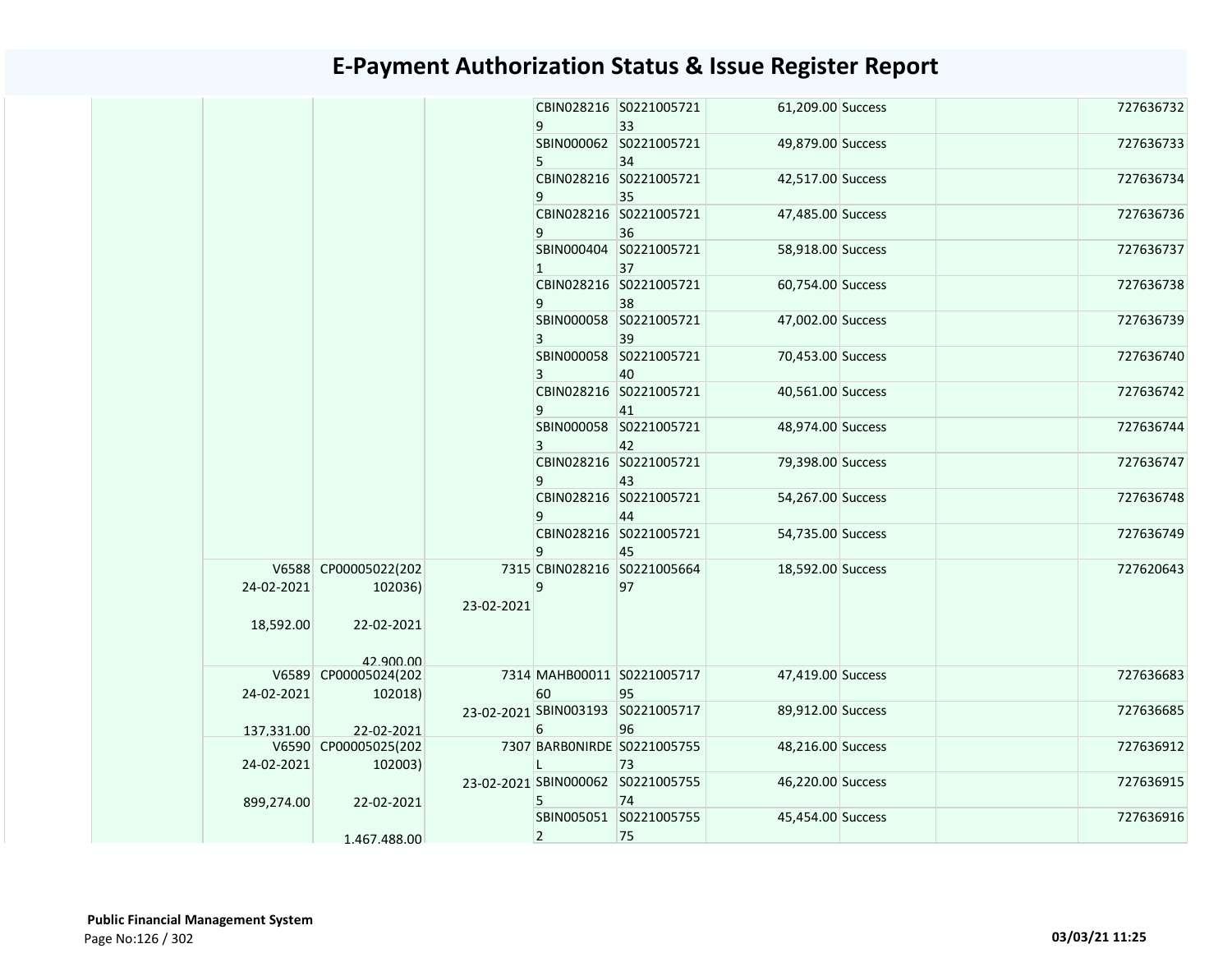|              |                                 | $\overline{3}$ | CNRB001906 S0221005755<br>76            | 93,778.00 Success |  | 727636917 |
|--------------|---------------------------------|----------------|-----------------------------------------|-------------------|--|-----------|
|              |                                 | 9              | CBIN028216 S0221005755<br>77            | 65,213.00 Success |  | 727636919 |
|              |                                 | $\overline{0}$ | BKID000604 S0221005755<br>78            | 70,052.00 Success |  | 727636920 |
|              |                                 | 9              | CBIN028216 S0221005755<br>79            | 88,646.00 Success |  | 727636921 |
|              |                                 | 6              | BKID000601 S0221005755<br>80            | 85,938.00 Success |  | 727636922 |
|              |                                 | 9              | CBIN028216 S0221005755<br>81            | 73,818.00 Success |  | 727636923 |
|              |                                 | 9              | CBIN028216 S0221005755<br>82            | 49,944.00 Success |  | 727636924 |
|              |                                 | 9              | CBIN028216 S0221005755<br>83            | 68,804.00 Success |  | 727636925 |
|              |                                 | 9              | CBIN028216 S0221005755<br>84            | 48,505.00 Success |  | 727636926 |
|              |                                 | $\overline{2}$ | IOBA000181 S0221005755<br>85            | 52,988.00 Success |  | 727636927 |
|              |                                 | 3              | SBIN005020 S0221005755<br>86            | 61,698.00 Success |  | 727636928 |
| 24-02-2021   | V6591 CP00005028(202<br>102034) | 9              | 7310 UBIN053040 S0221005742<br>15       | 42,110.00 Success |  | 727636790 |
| 1,674,587.00 | 22-02-2021                      | 8              | 23-02-2021 SBIN000409 S0221005742<br>16 | 56,844.00 Success |  | 727636792 |
|              | 1,937,802.00                    | $\overline{2}$ | SBIN003026 S0221005742<br>17            | 40,007.00 Success |  | 727636793 |
|              |                                 | 5              | BKID000601 S0221005742<br>18            | 45,179.00 Success |  | 727636795 |
|              |                                 | 9              | CBIN028216 S0221005742<br>19            | 41,041.00 Success |  | 727636799 |
|              |                                 | 00             | PUNB03513 S0221005742<br>20             | 54,892.00 Success |  | 727636800 |
|              |                                 | $\overline{0}$ | SBIN001611 S0221005742<br>21            | 49,964.00 Success |  | 727636801 |
|              |                                 | $\overline{2}$ | SBIN001619 S0221005742<br>22            | 49,964.00 Success |  | 727636802 |
|              |                                 | $\overline{0}$ | UTIB000333 S0221005742<br>23            | 49,514.00 Success |  | 727636803 |
|              |                                 | 9              | CBIN028216 S0221005742<br>24            | 36,795.00 Success |  | 727636804 |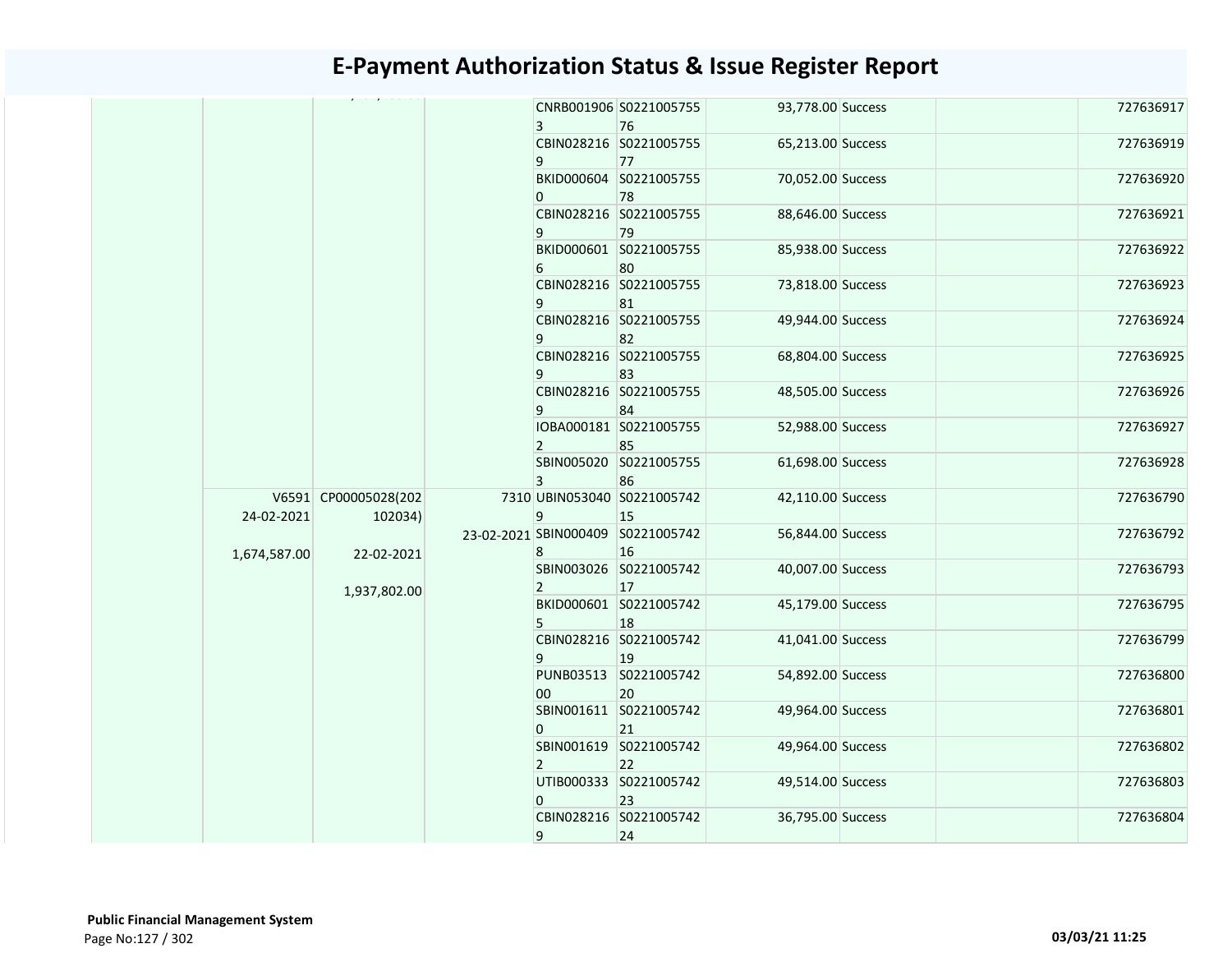| 9              | CBIN028216 S0221005742<br>25 | 43,368.00 Success | 727636805 |
|----------------|------------------------------|-------------------|-----------|
| 4              | SBIN000162 S0221005742<br>26 | 47,580.00 Success | 727636806 |
| 88             | MAHB00011 S0221005742<br>27  | 58,366.00 Success | 727636807 |
| $\overline{3}$ | SBIN000058 S0221005742<br>28 | 55,954.00 Success | 727636808 |
| 3              | SBIN000058 S0221005742<br>29 | 49,363.00 Success | 727636809 |
| 9              | CBIN028216 S0221005742<br>30 | 56,283.00 Success | 727636810 |
| 3              | SBIN000840 S0221005742<br>31 | 42,759.00 Success | 727636811 |
| 9              | CBIN028216 S0221005742<br>32 | 45,352.00 Success | 727636812 |
| 3              | SBIN000058 S0221005742<br>33 | 47,173.00 Success | 727636813 |
| $\mathbf{1}$   | SBIN000377 S0221005742<br>34 | 54,221.00 Success | 727636814 |
| 00             | PUNB04550 S0221005742<br>35  | 44,532.00 Success | 727636816 |
| 3              | SBIN000058 S0221005742<br>36 | 44,532.00 Success | 727636818 |
| 3              | SBIN000058 S0221005742<br>37 | 31,436.00 Success | 727636820 |
| 9              | CBIN028216 S0221005742<br>38 | 35,678.00 Success | 727636821 |
| 9              | CBIN028216 S0221005742<br>39 | 61,056.00 Success | 727636822 |
| 9              | CBIN028216 S0221005742<br>40 | 51,706.00 Success | 727636823 |
| 6              | SBIN001610 S0221005742<br>41 | 41,041.00 Success | 727636824 |
| $\overline{2}$ | BKID000605 S0221005742<br>42 | 33,783.00 Success | 727636825 |
| $\mathbf{1}$   | SBIN002051 S0221005742<br>43 | 41,041.00 Success | 727636826 |
| 9              | UTIB000003 S0221005742<br>44 | 41,291.00 Success | 727636827 |
| 0              | SBIN003140 S0221005742<br>45 | 40,007.00 Success | 727636828 |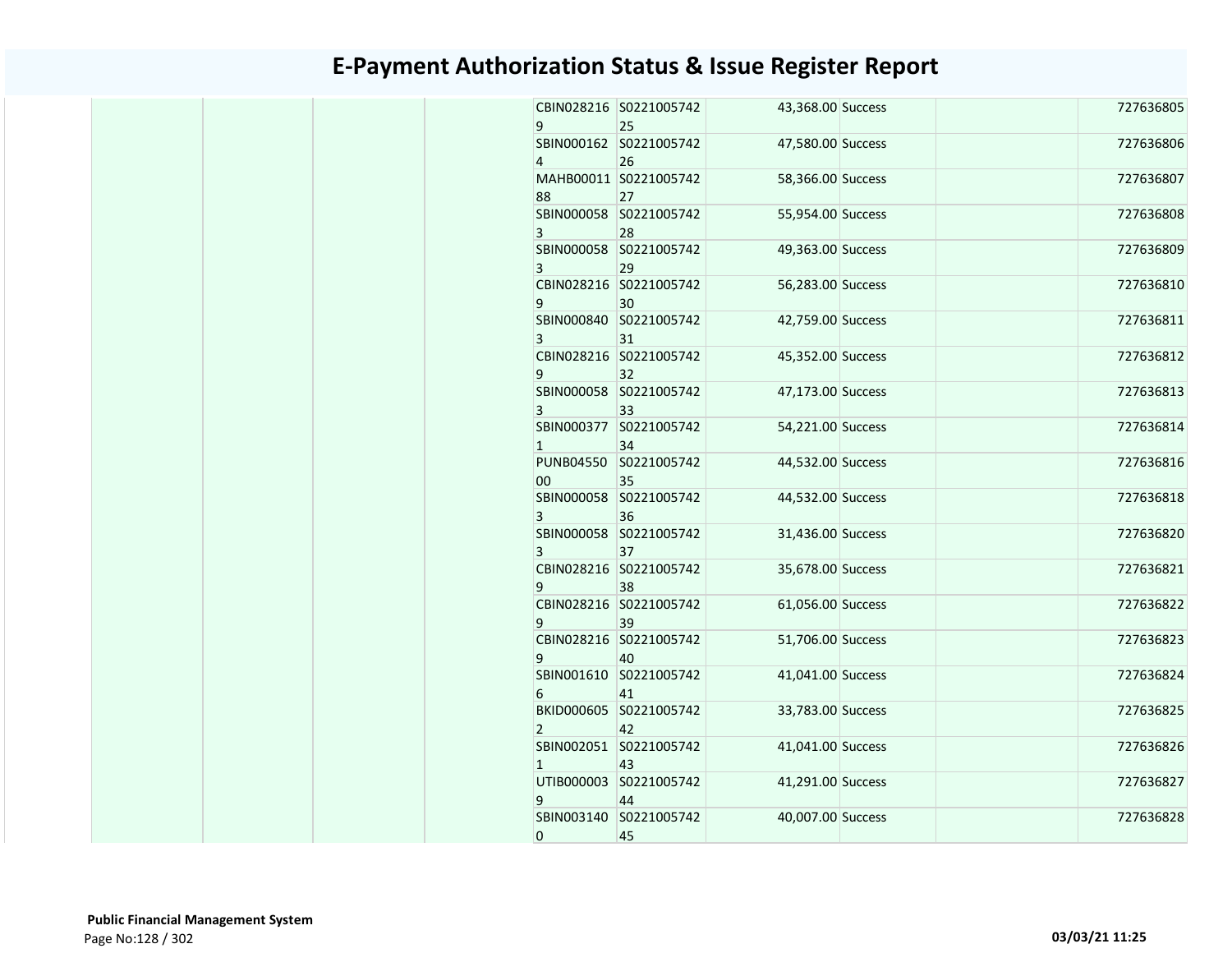|                     |                         |            | 9              | CBIN028216 S0221005742<br>46            | 50,537.00 Success  |  | 727636829 |
|---------------------|-------------------------|------------|----------------|-----------------------------------------|--------------------|--|-----------|
|                     |                         |            | 6              | SBIN001154 S0221005742<br>47            | 44,532.00 Success  |  | 727636831 |
|                     |                         |            | $\overline{2}$ | UBIN090506 S0221005742<br>48            | 63,061.00 Success  |  | 727636833 |
|                     |                         |            | 9              | CBIN028216 S0221005742<br>49            | 43,618.00 Success  |  | 727636834 |
|                     |                         |            | 8              | SBIN001154 S0221005742<br>50            | 40,007.00 Success  |  | 727636835 |
| V6598<br>24-02-2021 | CP00004979              |            | 9              | 7291 CBIN028216 S0221007079<br>70       | 20,206.00 Success  |  | 727606092 |
| 20,206.00           | 22-02-2021<br>20.206.00 | 22-02-2021 |                |                                         |                    |  |           |
| V6599<br>24-02-2021 | CP00004980              |            | 9              | 7292 CBIN028216 S0221007080<br>00       | 22,581.00 Success  |  | 727606098 |
| 22,581.00           | 22-02-2021<br>22.581.00 | 22-02-2021 |                |                                         |                    |  |           |
| V6600<br>24-02-2021 | CP00004981              |            | 0              | 7293 SBIN000937 S0221007080<br>96       | 22,642.00 Success  |  | 727606103 |
| 22,642.00           | 22-02-2021<br>22.642.00 | 22-02-2021 |                |                                         |                    |  |           |
| V6602<br>24-02-2021 | CP00004996              |            | 9              | 7294 CBIN028216 S0221007081<br>07       | 31,257.00 Success  |  | 727606117 |
| 31,257.00           | 22-02-2021              | 22-02-2021 |                |                                         |                    |  |           |
| V6603               | 31.257.00               |            | 7295 BARBOTRDP | S0221007080                             |                    |  | 727606106 |
| 24-02-2021          | CP00004998              | 22-02-2021 | AT             | 99                                      | 23,543.00 Success  |  |           |
| 23,543.00           | 22-02-2021<br>23.543.00 |            |                |                                         |                    |  |           |
|                     | V6604 CP00005027(202    |            |                | 7306 UBIN090452 S0221007079             | 55,151.00 Success  |  | 727606062 |
| 24-02-2021          | 102022)                 |            | $\mathbf{0}$   | 44                                      |                    |  |           |
| 1,492,748.00        | 22-02-2021              |            | 9              | 23-02-2021 CBIN028216 S0221007079<br>45 | 119,528.00 Success |  | 727606064 |
|                     | 2,542,806.00            |            | 9              | CBIN028216 S0221007079<br>46            | 63,950.00 Success  |  | 727606065 |
|                     |                         |            | 3              | SBIN005020 S0221007079<br>47            | 79,748.00 Success  |  | 727606066 |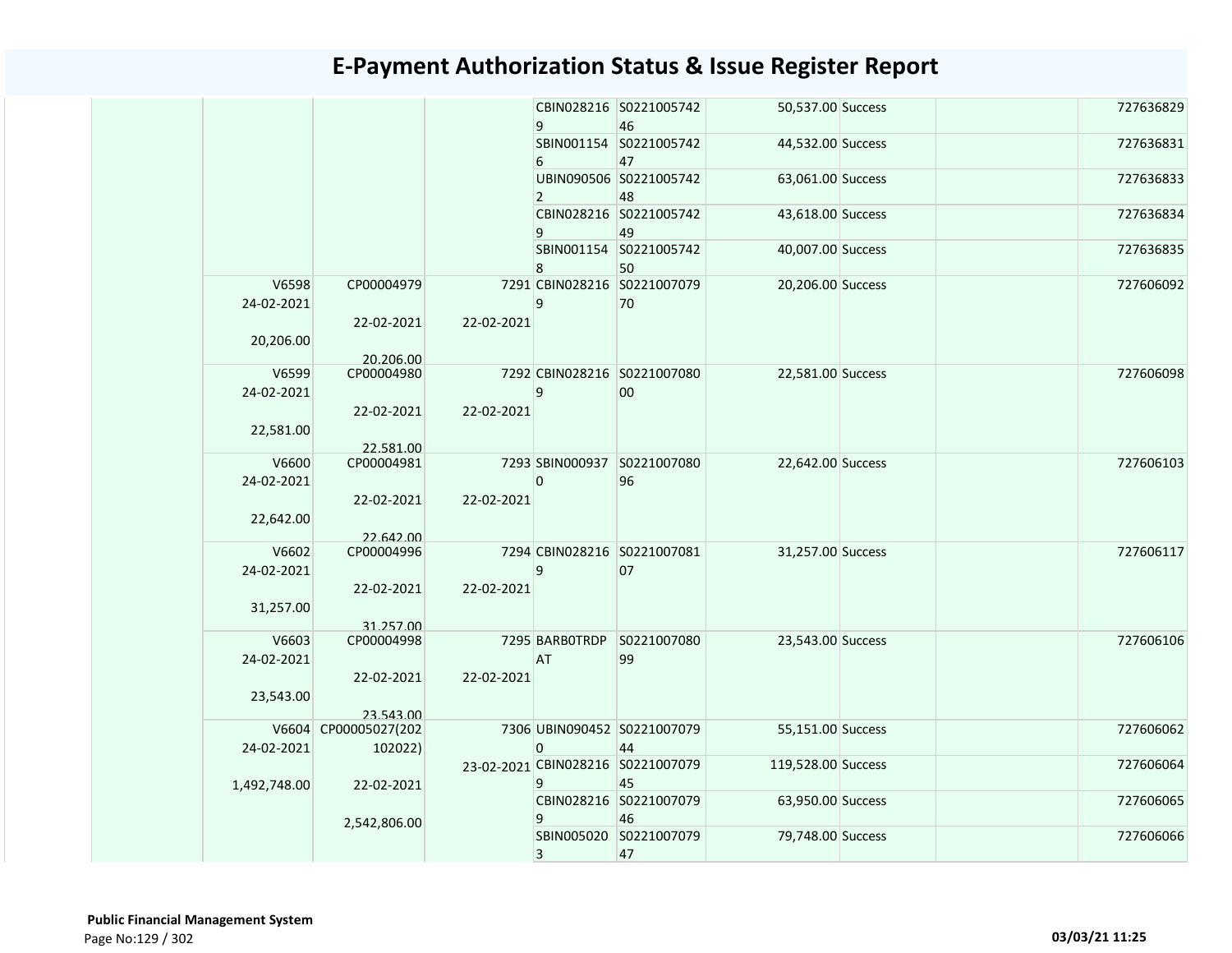|  |            |                      |            |                 | SBIN000404 S0221007079      | 65,511.00 Success  |  | 727606067 |
|--|------------|----------------------|------------|-----------------|-----------------------------|--------------------|--|-----------|
|  |            |                      |            | $\mathbf{1}$    | 48                          |                    |  |           |
|  |            |                      |            |                 | PUNB01527 S0221007079       | 74,538.00 Success  |  | 727606068 |
|  |            |                      |            | 00 <sub>o</sub> | 49                          |                    |  |           |
|  |            |                      |            |                 | UBIN056281 S0221007079      | 86,787.00 Success  |  | 727606069 |
|  |            |                      |            | 5               | 50                          |                    |  |           |
|  |            |                      |            |                 | SBIN000062 S0221007079      | 76,587.00 Success  |  | 727606070 |
|  |            |                      |            | 5               | 51                          |                    |  |           |
|  |            |                      |            |                 | ICIC0000286 S0221007079     | 102,053.00 Success |  | 727606071 |
|  |            |                      |            |                 | 52                          |                    |  |           |
|  |            |                      |            |                 | UBIN090600 S0221007079      | 67,446.00 Success  |  | 727606072 |
|  |            |                      |            | 0               | 53                          |                    |  |           |
|  |            |                      |            |                 | CBIN028216 S0221007079      | 96,990.00 Success  |  | 727606073 |
|  |            |                      |            | 9               | 54                          |                    |  |           |
|  |            |                      |            |                 | CNRB001905 S0221007079      | 69,296.00 Success  |  | 727606074 |
|  |            |                      |            | 5               | 55                          |                    |  |           |
|  |            |                      |            |                 | CBIN028216 S0221007079      | 64,583.00 Success  |  | 727606075 |
|  |            |                      |            | 9               | 56                          |                    |  |           |
|  |            |                      |            |                 | UBIN053499 S0221007079      | 61,451.00 Success  |  | 727606076 |
|  |            |                      |            | $\overline{4}$  | 57                          |                    |  |           |
|  |            |                      |            |                 | UBIN053499 S0221007079      | 19,009.00 Success  |  | 727606078 |
|  |            |                      |            | $\overline{4}$  | 58                          |                    |  |           |
|  |            |                      |            |                 | PUNB00153 S0221007079       | 109,997.00 Success |  | 727606079 |
|  |            |                      |            | 00 <sub>1</sub> | 59                          |                    |  |           |
|  |            |                      |            |                 | IOBA000044 S0221007079      | 67,542.00 Success  |  | 727606080 |
|  |            |                      |            | $2^{\circ}$     | 60                          |                    |  |           |
|  |            |                      |            |                 | SBIN000377 S0221007079      | 96,072.00 Success  |  | 727606081 |
|  |            |                      |            | $\mathbf{1}$    | 61                          |                    |  |           |
|  |            |                      |            |                 | ICIC0000286 S0221007079     | 46,704.00 Success  |  | 727606084 |
|  |            |                      |            |                 | 62                          |                    |  |           |
|  |            |                      |            |                 | SBIN000062 S0221007079      | 69,805.00 Success  |  | 727606085 |
|  |            |                      |            | 5               | 63                          |                    |  |           |
|  | V6611      | CP00004838           |            |                 | 7325 CNRB000034 S0221007618 | 900,000.00 Success |  | 709357910 |
|  | 24-02-2021 |                      |            | 8               | 20                          |                    |  |           |
|  |            | 12-02-2021           | 24-02-2021 |                 |                             |                    |  |           |
|  | 900,000.00 |                      |            |                 |                             |                    |  |           |
|  |            | 1.000.000.00         |            |                 |                             |                    |  |           |
|  |            | V6614 CP00005003(202 |            |                 | 7331 SBIN000377 S0221007599 | 94,670.00 Success  |  | 727606241 |
|  | 24-02-2021 | 102038)              |            | $\mathbf{1}$    | 02                          |                    |  |           |
|  |            |                      | 24-02-2021 |                 |                             |                    |  |           |
|  | 94,670.00  | 22-02-2021           |            |                 |                             |                    |  |           |
|  |            |                      |            |                 |                             |                    |  |           |
|  |            | 112 764 00           |            |                 |                             |                    |  |           |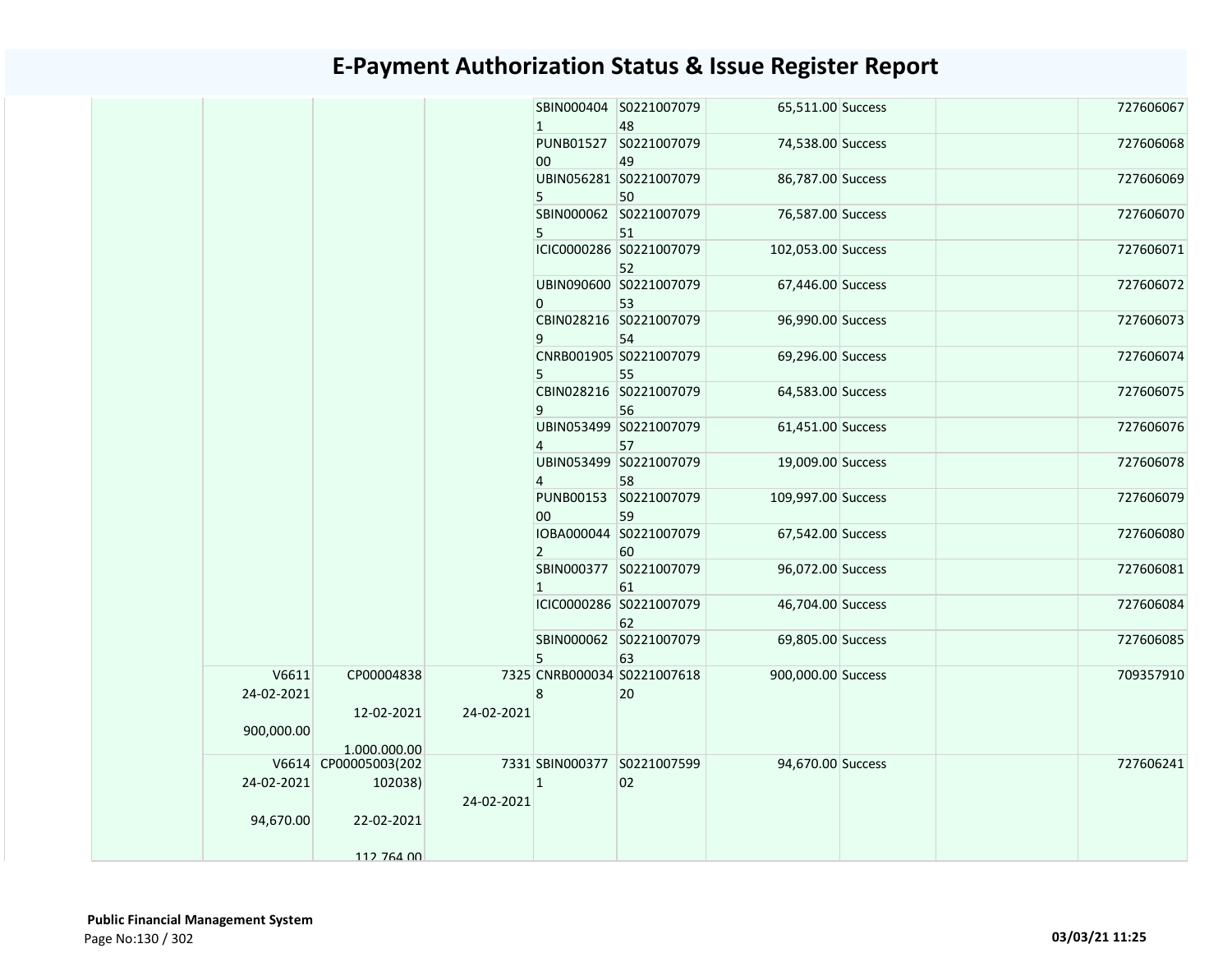#### 7322 SBIN000162 S0221007077 4 24 57,256.00 Success 727595914 PUNB03083 S0221007077 24-02-2021 00 25 50.00 Success 727595916 SBIN001178 S0221007077  $\overline{0}$ 26 70,688.00 Success 727595918 BKID000600 S0221007077  $\overline{0}$ 27 59,180.00 Success 727595919 7324 SBIN005020 S0221007077 3 83 100,468.00 Success 727605980 BARB0NIRDE S0221007077 24-02-2021 L 84 50.00 Success 727605985 PUNB01236 S0221007077 10 85 69,937.00 Success 727605992 SBIN002051 S0221007077 1 86 57,286.00 Success 727605995 CBIN028216 S0221007079 7321 9 23 61,678.00 Success 727606035 CBIN028216 S0221007079 24-02-2021 9 24 61,678.00 Success 727606036 SBIN000360 S0221007079 3 25 45,369.00 Success 727606037 SBIN000681 S0221007079 9 26 45,369.00 Success 727606038 CNRB000220 S0221007079 1 27 28,838.00 Success 727606040 SBIN000058 S0221007079 3 28 28,338.00 Success 727606041 CBIN028216 S0221007079  $\overline{9}$ 29 26,732.00 Success 727606042 CBIN028216 S0221007079  $|q|$ 30 26,732.00 Success 727606043 CBIN028216 S0221007079 9 31 41,358.00 Success 727606044 CBIN028216 S0221007079 9 32 28,338.00 Success 727606045 SBIN000058 S0221007079 3 33 27,655.00 Success 727606046 SBIN000410 S0221007079  $\overline{0}$ 34 56,328.00 Success 727606047 CNRB001901 S0221007079 7 35 1,200.00 Success 727606048 225438 [Asstt Accounts Officer] V6605 CP00000458(202 24-02-2021 187,174.00 102010) 24-02-2021 244,491.00 V6606 CP00000459(202 24-02-2021 227,741.00 102009) 24-02-2021 398,922.00 V6607 CP00000460(202 24-02-2021 680,110.00 102008) 24-02-2021 760,668.00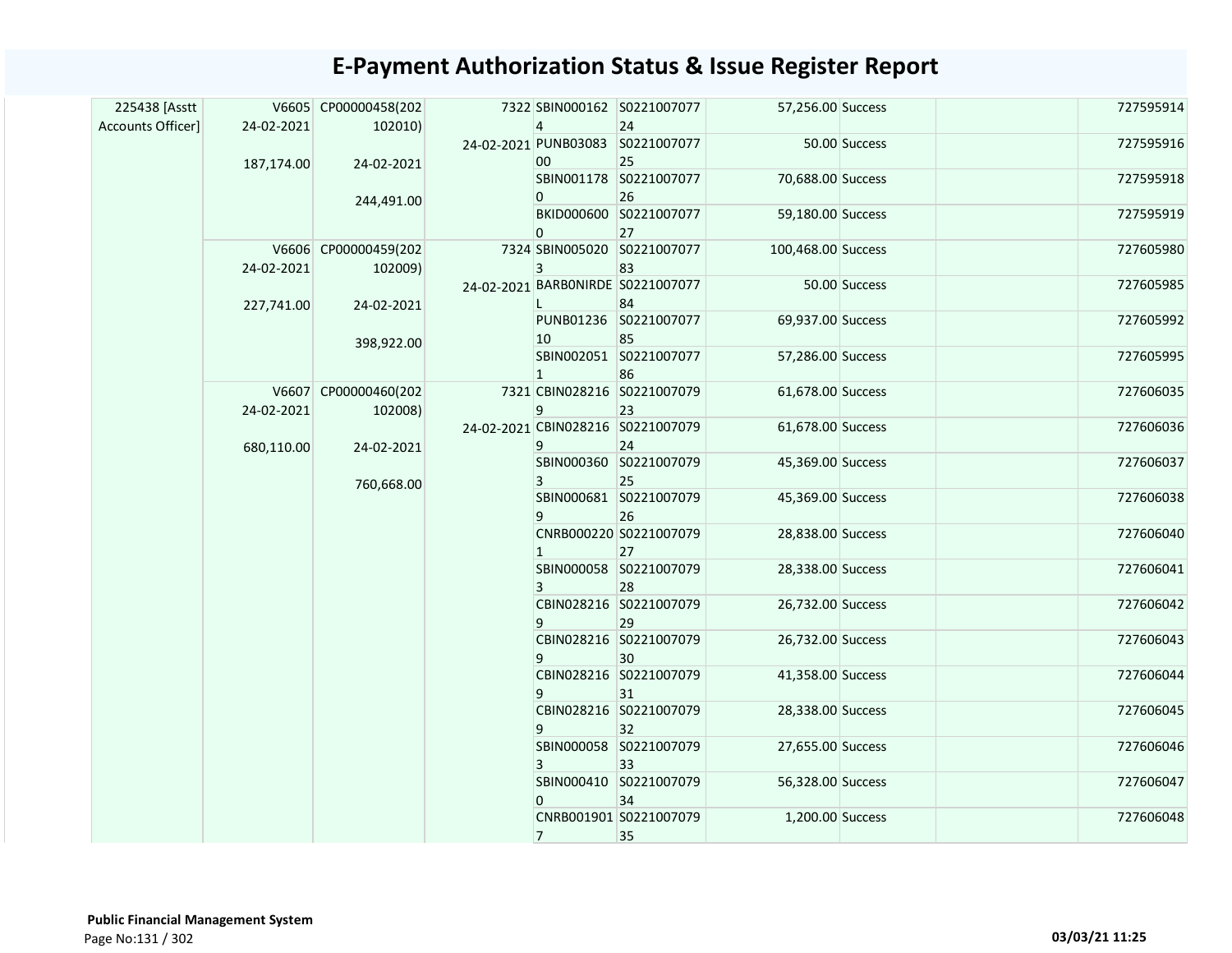|            |                                 |                                    | 9                            | CBIN028216 S0221007079<br>36            | 41,852.00 Success            |                              | 727606049                    |                   |           |           |  |  |  |  |  |                              |                              |                   |           |           |
|------------|---------------------------------|------------------------------------|------------------------------|-----------------------------------------|------------------------------|------------------------------|------------------------------|-------------------|-----------|-----------|--|--|--|--|--|------------------------------|------------------------------|-------------------|-----------|-----------|
|            |                                 |                                    | 3                            | SBIN000058 S0221007079<br>37            | 61,678.00 Success            |                              | 727606050                    |                   |           |           |  |  |  |  |  |                              |                              |                   |           |           |
|            |                                 |                                    | $\overline{2}$               | CNRB001910 S0221007079<br>38            | 42,935.00 Success            |                              | 727606051                    |                   |           |           |  |  |  |  |  |                              |                              |                   |           |           |
|            |                                 |                                    | 3                            | SBIN000058 S0221007079<br>39            | 54,032.00 Success            |                              | 727606052                    |                   |           |           |  |  |  |  |  |                              |                              |                   |           |           |
| 24-02-2021 | V6608 CP00000461(202<br>102003) |                                    | 00                           | 7323 PUNB03083 S0221007076<br>20        |                              | 50.00 Success                | 727595874                    |                   |           |           |  |  |  |  |  |                              |                              |                   |           |           |
| 66,122.00  | 24-02-2021                      |                                    | 6                            | 24-02-2021 SBIN001598 S0221007076<br>21 | 14,970.00 Success            |                              | 727595875                    |                   |           |           |  |  |  |  |  |                              |                              |                   |           |           |
|            | 214 989 00                      |                                    | 9                            | CNRB001910 S0221007076<br>22            | 51,102.00 Success            |                              | 727595876                    |                   |           |           |  |  |  |  |  |                              |                              |                   |           |           |
| 24-02-2021 | V6609 CP00000462(202<br>102004) |                                    | $\overline{4}$               | 7320 SBIN001148 S0221007078<br>40       | 34,437.00 Success            |                              | 727606009                    |                   |           |           |  |  |  |  |  |                              |                              |                   |           |           |
| 372,713.00 | 24-02-2021                      |                                    | 4                            | 24-02-2021 SBIN001148 S0221007078<br>41 | 25,137.00 Success            |                              | 727606010                    |                   |           |           |  |  |  |  |  |                              |                              |                   |           |           |
|            | 714,864.00                      |                                    | 3                            | SBIN000058 S0221007078<br>42            | 46,956.00 Success            |                              | 727606012                    |                   |           |           |  |  |  |  |  |                              |                              |                   |           |           |
|            |                                 |                                    | 3                            | SBIN000058 S0221007078<br>43            | 46,456.00 Success            |                              | 727606013                    |                   |           |           |  |  |  |  |  |                              |                              |                   |           |           |
|            |                                 |                                    | 9                            | CBIN028216 S0221007078<br>44            | 46,284.00 Success            |                              | 727606014                    |                   |           |           |  |  |  |  |  |                              |                              |                   |           |           |
|            |                                 | 9<br>$\overline{7}$<br>3<br>9<br>9 |                              |                                         |                              |                              |                              |                   |           |           |  |  |  |  |  | 3                            | SBIN000058 S0221007078<br>45 | 27,469.00 Success |           | 727606016 |
|            |                                 |                                    |                              |                                         |                              |                              |                              |                   |           |           |  |  |  |  |  | CBIN028216 S0221007078<br>46 | 31,935.00 Success            |                   | 727606017 |           |
|            |                                 |                                    |                              |                                         | CNRB001901 S0221007078<br>47 |                              | 800.00 Success               | 727606018         |           |           |  |  |  |  |  |                              |                              |                   |           |           |
|            |                                 |                                    |                              | SBIN000058 S0221007078<br>48            | 8,982.00 Success             |                              | 727606021                    |                   |           |           |  |  |  |  |  |                              |                              |                   |           |           |
|            |                                 |                                    |                              |                                         |                              |                              | CBIN028216 S0221007078<br>49 | 40,873.00 Success |           | 727606022 |  |  |  |  |  |                              |                              |                   |           |           |
|            |                                 |                                    |                              |                                         |                              | CBIN028216 S0221007078<br>50 | 29,405.00 Success            |                   | 727606027 |           |  |  |  |  |  |                              |                              |                   |           |           |
|            |                                 | 9                                  | CBIN028216 S0221007078<br>51 | 33,979.00 Success                       |                              | 727606028                    |                              |                   |           |           |  |  |  |  |  |                              |                              |                   |           |           |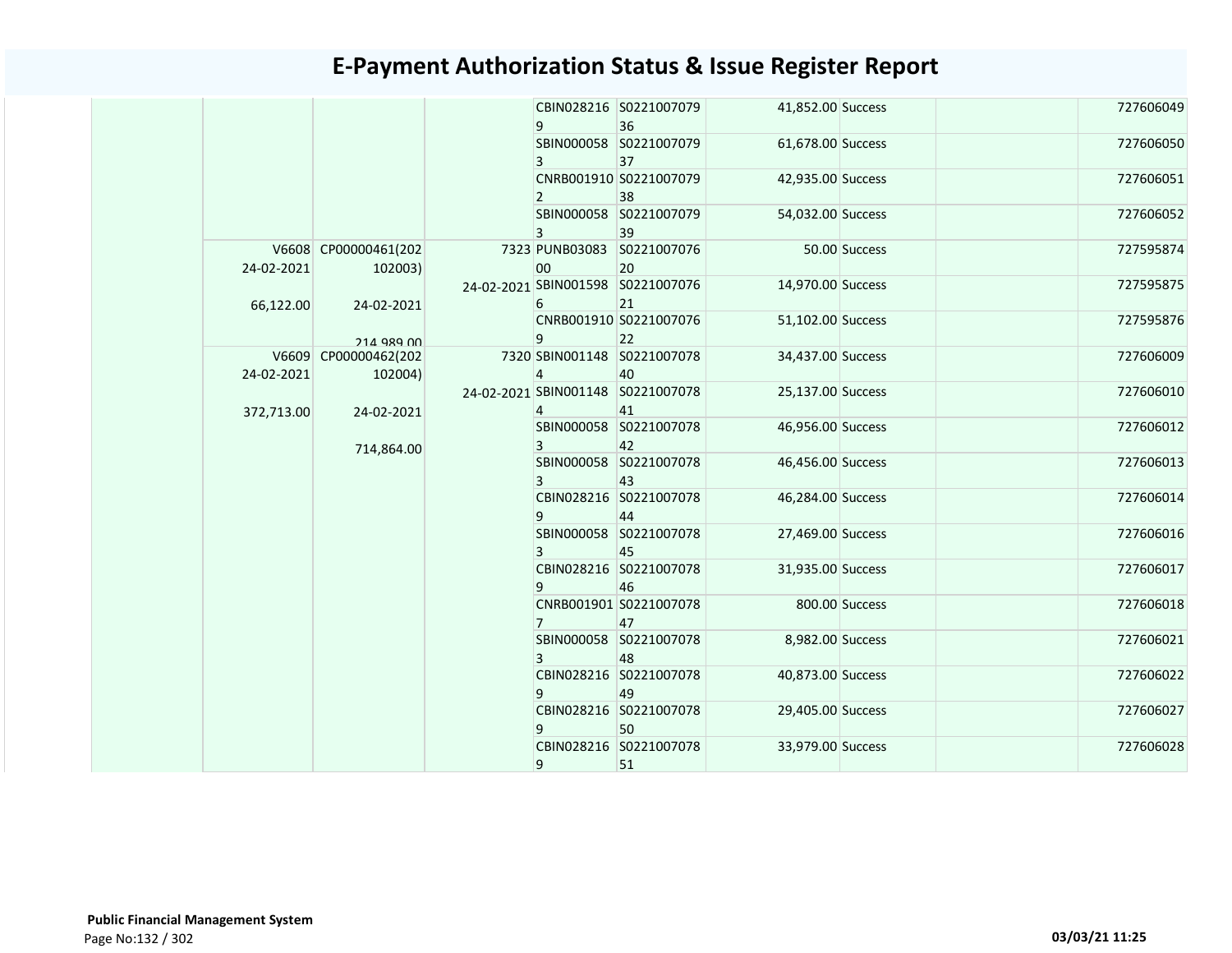|    |                                    | 24-02-2021<br>49,295.00<br>V6613<br>24-02-2021<br>18,000.00 | V6610 CP00000463(202<br>102005)<br>24-02-2021<br>262 197 00<br>CP00000455<br>22-02-2021 | 24-02-2021<br>24-02-2021 | 3<br>9         | 7319 SBIN000058 S0221007077<br>31<br>7327 CBIN028216 S0221007607<br>00 | 49,295.00 Success<br>18,000.00 Success |  | 727595945<br>709431338 |
|----|------------------------------------|-------------------------------------------------------------|-----------------------------------------------------------------------------------------|--------------------------|----------------|------------------------------------------------------------------------|----------------------------------------|--|------------------------|
| 18 | <b>Issue Date: 25-02-2021</b>      |                                                             | 18.000.00                                                                               |                          |                |                                                                        | 15,397,553.00                          |  |                        |
|    | 200880 [Asstt<br>Accounts Officer] | V6646<br>25-02-2021<br>12,000.00                            | CP00000185<br>24-02-2021                                                                | 24-02-2021               | 9              | 7365 CBIN028216 S0221008734<br>30                                      | 12,000.00 Success                      |  | 721211009              |
|    | 225427 [Under<br>Secretary]        | V6616<br>25-02-2021<br>9,000.00                             | 12.000.00<br>CP00003376<br>26-11-2020<br>10.000.00                                      | 24-02-2021               |                | 7330 ICIC0000322 S0221008026<br>36                                     | 9,000.00 Success                       |  | 727645428              |
|    |                                    | 25-02-2021<br>20,271.00                                     | V6617 CP00004899(511<br>687743456520-<br>1B1)<br>17-02-2021<br>20 620 00                | 19-02-2021               | $\overline{2}$ | 7209 ORBC010133 S0221007907<br>92                                      | 20,271.00 Success                      |  | 727673540              |
|    |                                    | V6618<br>25-02-2021<br>24,664.00                            | CP00004978<br>22-02-2021<br>24.664.00                                                   | 24-02-2021               | 9              | 7332 CBIN028216 S0221008022<br>14                                      | 24,664.00 Success                      |  | 727686251              |
|    |                                    | V6619<br>25-02-2021<br>2,501.00                             | CP00005005<br>22-02-2021<br>2.501.00                                                    | 24-02-2021               | 9              | 7336 HDFC000135 S0221008537<br>59                                      | 2,501.00 Success                       |  | 727748816              |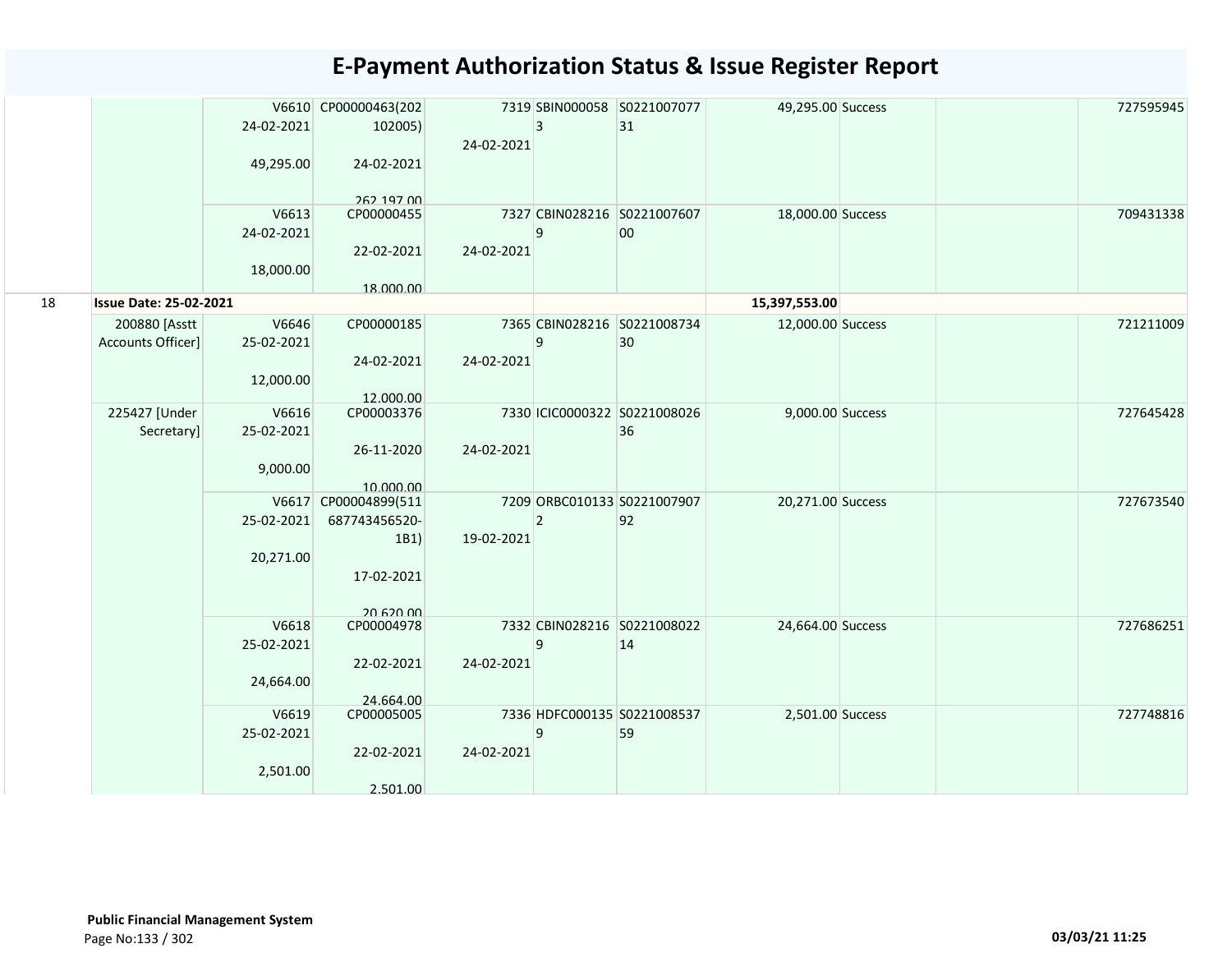| V6620      | CP00005004               |            |                | 7364 SBIN000058 S0221008587  |                   | 588.00 Success | 727748945 |
|------------|--------------------------|------------|----------------|------------------------------|-------------------|----------------|-----------|
| 25-02-2021 |                          |            | $\overline{3}$ | 60                           |                   |                |           |
|            | 22-02-2021               | 24-02-2021 |                |                              |                   |                |           |
| 588.00     |                          |            |                |                              |                   |                |           |
|            | 588.00                   |            |                |                              |                   |                |           |
| V6621      | CP00005006               |            |                | 7337 PUNB00605 S0221008021   | 80,906.00 Success |                | 727754946 |
| 25-02-2021 |                          |            | 00             | 49                           |                   |                |           |
|            | 22-02-2021               | 24-02-2021 |                |                              |                   |                |           |
| 80,906.00  |                          |            |                |                              |                   |                |           |
|            | 82.557.00                |            |                |                              |                   |                |           |
|            | V6622 CP00005009(511     |            |                | 7339 IDIB000N157 S0221008279 | 11,285.00 Success |                | 727774375 |
|            | 25-02-2021 687787944286- |            |                | 44                           |                   |                |           |
|            | 1B1)                     | 24-02-2021 |                |                              |                   |                |           |
| 11,285.00  |                          |            |                |                              |                   |                |           |
|            | 22-02-2021               |            |                |                              |                   |                |           |
|            | 11 490 00                |            |                |                              |                   |                |           |
|            | V6623 CP00005010(511     |            |                | 7340 ORBC010017 S0221008279  | 8,829.00 Success  |                | 727766571 |
| 25-02-2021 | 687751977720-            |            | 9              | 30                           |                   |                |           |
|            | 1B1)                     | 24-02-2021 |                |                              |                   |                |           |
| 8,829.00   |                          |            |                |                              |                   |                |           |
|            | 22-02-2021               |            |                |                              |                   |                |           |
|            |                          |            |                |                              |                   |                |           |
|            | 9.000.00                 |            |                |                              |                   |                |           |
|            | V6624 CP00005011(511     |            |                | 7341 ORBC010017 S0221008281  | 12,779.00 Success |                | 727766668 |
| 25-02-2021 | 687760654582-            |            | 9              | 10                           |                   |                |           |
|            | 1B1)                     | 24-02-2021 |                |                              |                   |                |           |
| 12,779.00  |                          |            |                |                              |                   |                |           |
|            | 22-02-2021               |            |                |                              |                   |                |           |
|            | 12 999 NO                |            |                |                              |                   |                |           |
|            | V6625 CP00005012(511     |            |                | 7342 BKDN071006 S0221008279  | 4,910.00 Success  |                | 727766469 |
|            | 25-02-2021 687734652863- |            | 5              | $ 12\rangle$                 |                   |                |           |
|            | 1B1)                     | 24-02-2021 |                |                              |                   |                |           |
| 4,910.00   |                          |            |                |                              |                   |                |           |
|            | 22-02-2021               |            |                |                              |                   |                |           |
|            |                          |            |                |                              |                   |                |           |
|            | A 999 NO                 |            |                |                              |                   |                |           |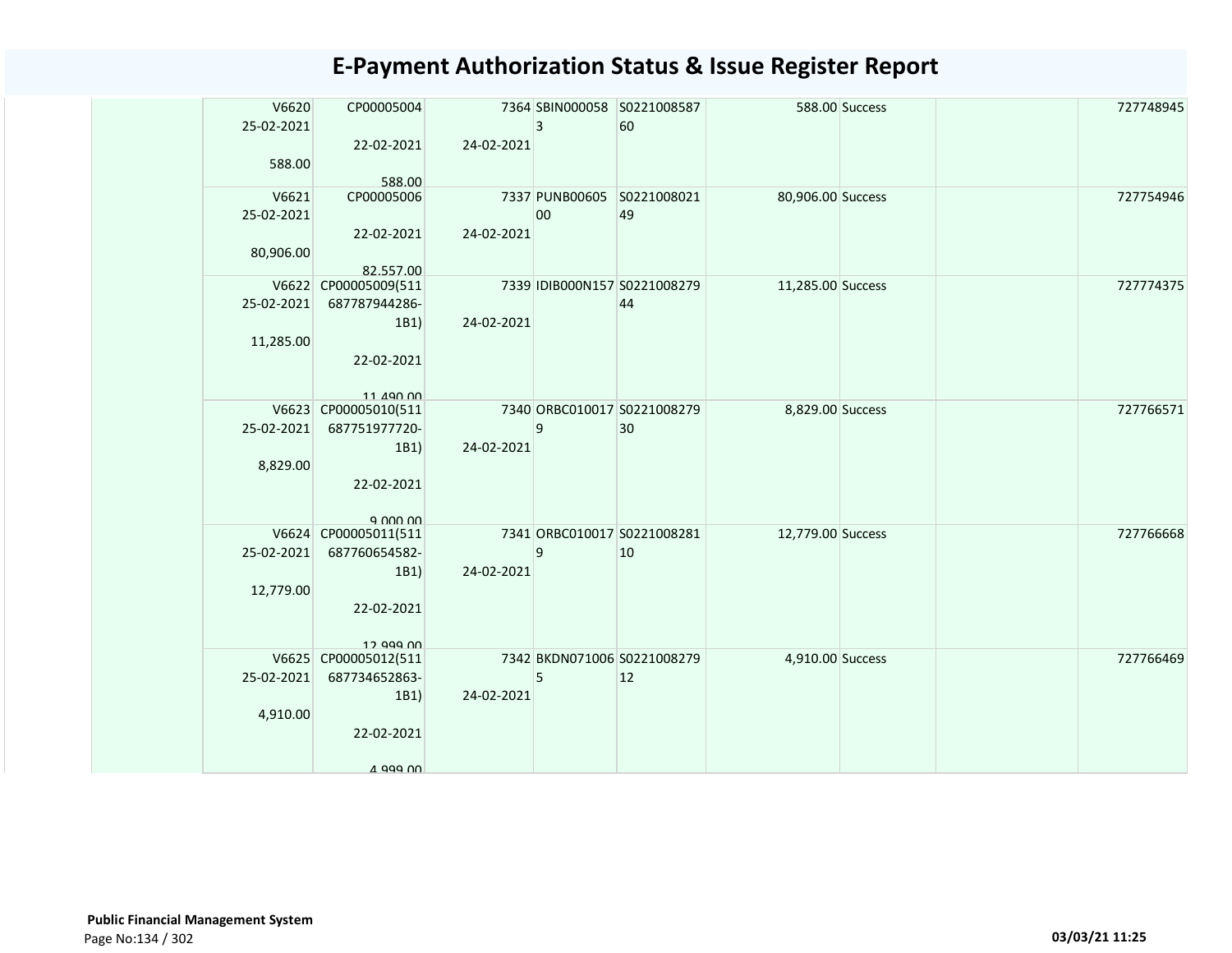|           | V6626 CP00005013(511<br>25-02-2021 687731662591- |            | 5 | 7343 BKDN071006 S0221008281<br>89 | 21,468.00 Success |  | 727766766 |
|-----------|--------------------------------------------------|------------|---|-----------------------------------|-------------------|--|-----------|
|           | 1B1                                              | 24-02-2021 |   |                                   |                   |  |           |
| 21,468.00 |                                                  |            |   |                                   |                   |  |           |
|           | 22-02-2021                                       |            |   |                                   |                   |  |           |
|           |                                                  |            |   |                                   |                   |  |           |
|           | <b>21 838 00</b>                                 |            |   |                                   |                   |  |           |
|           | V6627 CP00005014(511                             |            |   | 7344 BKDN071006 S0221008535       | 7,078.00 Success  |  | 731352228 |
|           | 25-02-2021 687742592161-                         |            | 5 | 66                                |                   |  |           |
|           | 1B1                                              | 24-02-2021 |   |                                   |                   |  |           |
| 7,078.00  |                                                  |            |   |                                   |                   |  |           |
|           | 22-02-2021                                       |            |   |                                   |                   |  |           |
|           |                                                  |            |   |                                   |                   |  |           |
|           | 7 200 00<br>V6630 CP00005015(511                 |            |   | 7345 BKDN071006 S0221008538       | 14,746.00 Success |  | 727761228 |
|           | 25-02-2021 687724316191-                         |            | 5 | 76                                |                   |  |           |
|           | 1B1                                              | 24-02-2021 |   |                                   |                   |  |           |
| 14,746.00 |                                                  |            |   |                                   |                   |  |           |
|           | 22-02-2021                                       |            |   |                                   |                   |  |           |
|           |                                                  |            |   |                                   |                   |  |           |
|           | $15$ $000$ $00$                                  |            |   |                                   |                   |  |           |
|           | V6631 CP00005029(511                             |            |   | 7348 BKDN071006 S0221008579       | 851.00 Success    |  | 727783126 |
|           | 25-02-2021 687744049199-                         |            | 5 | 23                                |                   |  |           |
|           | 1B1)                                             | 24-02-2021 |   |                                   |                   |  |           |
| 851.00    |                                                  |            |   |                                   |                   |  |           |
|           | 22-02-2021                                       |            |   |                                   |                   |  |           |
|           | $RFA$ $M$                                        |            |   |                                   |                   |  |           |
|           | V6632 CP00005033(511                             |            |   | 7352 IDIB000N157 S0221008594      | 3,917.00 Success  |  | 727786457 |
|           | 25-02-2021 687736098965-                         |            |   | 45                                |                   |  |           |
|           | 1B1)                                             | 24-02-2021 |   |                                   |                   |  |           |
| 3,917.00  |                                                  |            |   |                                   |                   |  |           |
|           | 22-02-2021                                       |            |   |                                   |                   |  |           |
|           |                                                  |            |   |                                   |                   |  |           |
|           | 3 985 00                                         |            |   |                                   |                   |  |           |
|           | V6635 CP00005016(511<br>25-02-2021 687718894790- |            |   | 7346 BKDN071006 S0221008579       | 8,829.00 Success  |  | 727761351 |
|           |                                                  | 24-02-2021 | 5 | 94                                |                   |  |           |
| 8,829.00  | 1B1)                                             |            |   |                                   |                   |  |           |
|           | 22-02-2021                                       |            |   |                                   |                   |  |           |
|           |                                                  |            |   |                                   |                   |  |           |
|           | 9 000 00                                         |            |   |                                   |                   |  |           |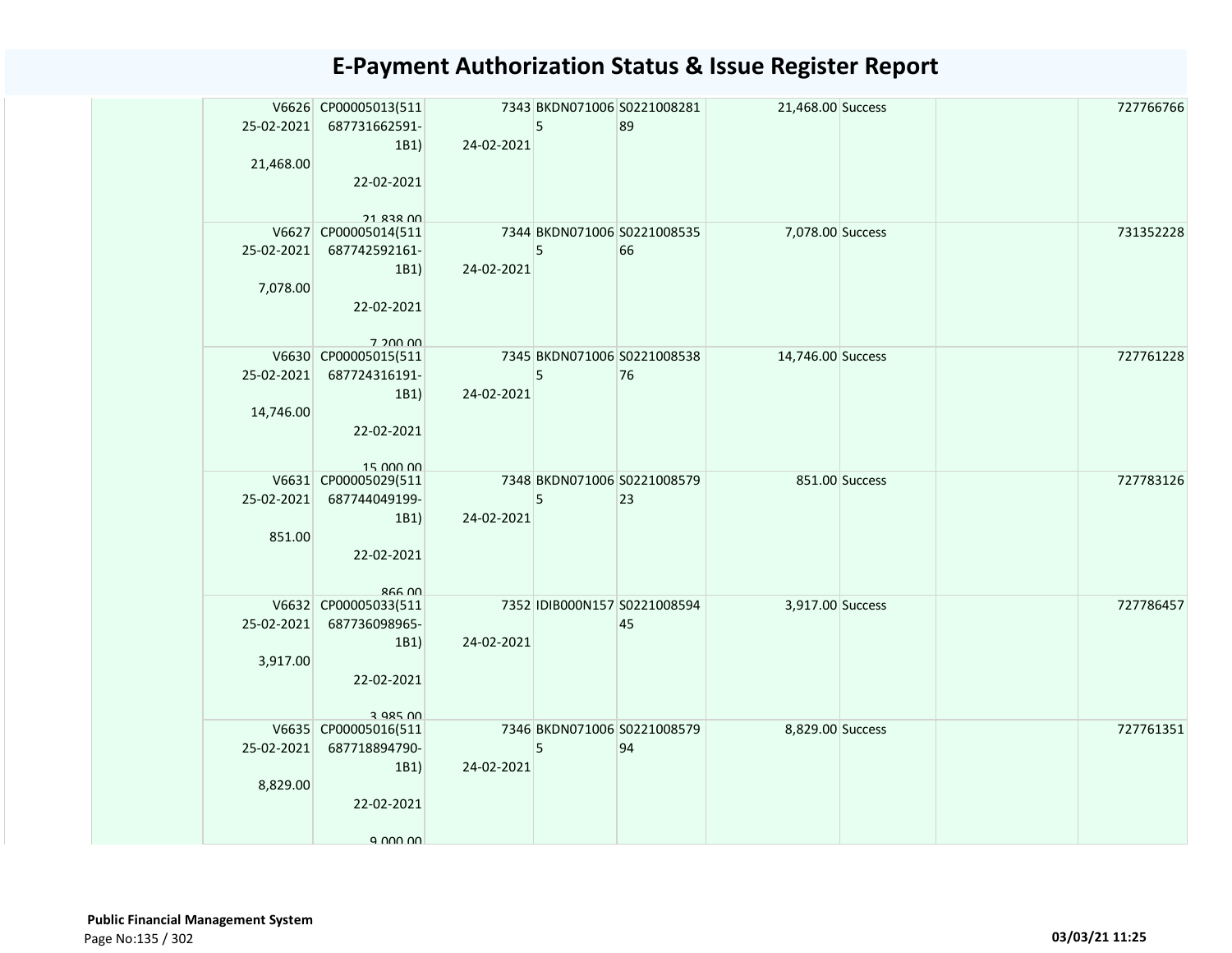| <b>E-Payment Authorization Status &amp; Issue Register Report</b> |  |  |  |
|-------------------------------------------------------------------|--|--|--|
|-------------------------------------------------------------------|--|--|--|

| 62,228.00  | V6636 CP00005026(511<br>25-02-2021 687737313808-<br>3B1 | 24-02-2021 | 00 | 7347 PUNB01120 S0221008586<br>95  | 62,228.00 Success |  | 727766868 |
|------------|---------------------------------------------------------|------------|----|-----------------------------------|-------------------|--|-----------|
|            | 22-02-2021<br><b>63 359 00</b>                          |            |    |                                   |                   |  |           |
|            | V6637 CP00005030(511                                    |            |    | 7349 BKDN071006 S0221008584       | 8,822.00 Success  |  | 727783178 |
|            | 25-02-2021 687763327003-                                |            | 5  | 47                                |                   |  |           |
|            | 1B1                                                     | 24-02-2021 |    |                                   |                   |  |           |
| 8,822.00   |                                                         |            |    |                                   |                   |  |           |
|            | 22-02-2021                                              |            |    |                                   |                   |  |           |
|            | <b>R Q74 00</b>                                         |            |    |                                   |                   |  |           |
|            | V6638 CP00005031(511                                    |            |    | 7350 BKDN071006 S0221008592       | 1,396.00 Success  |  | 727786383 |
|            | 25-02-2021 687704503672-                                |            | 5  | 16                                |                   |  |           |
| 1,396.00   | 1B1                                                     | 24-02-2021 |    |                                   |                   |  |           |
|            | 22-02-2021                                              |            |    |                                   |                   |  |           |
|            |                                                         |            |    |                                   |                   |  |           |
|            | $1.420$ 00                                              |            |    |                                   |                   |  |           |
|            | V6639 CP00005032(511                                    |            |    | 7351 BKDN071006 S0221008592       | 206.00 Success    |  | 727830149 |
| 25-02-2021 | 687765259300-                                           | 24-02-2021 | 5  | 04                                |                   |  |           |
| 206.00     | 1B1                                                     |            |    |                                   |                   |  |           |
|            | 22-02-2021                                              |            |    |                                   |                   |  |           |
|            |                                                         |            |    |                                   |                   |  |           |
|            | 21000                                                   |            |    |                                   |                   |  |           |
|            | V6640 CP00005034(511<br>25-02-2021 687702698751-        |            | 9  | 7353 ORBC010017 S0221008644<br>13 | 6,857.00 Success  |  | 727786659 |
|            | 1B1)                                                    | 24-02-2021 |    |                                   |                   |  |           |
| 6,857.00   |                                                         |            |    |                                   |                   |  |           |
|            | 23-02-2021                                              |            |    |                                   |                   |  |           |
|            |                                                         |            |    |                                   |                   |  |           |
|            | 6 975 00                                                |            |    |                                   |                   |  |           |
|            | V6641 CP00005035(511<br>25-02-2021 687771723180-        |            | 9  | 7354 ORBC010017 S0221008645<br>62 | 10,183.00 Success |  | 727786725 |
|            | 1B1                                                     | 24-02-2021 |    |                                   |                   |  |           |
| 10,183.00  |                                                         |            |    |                                   |                   |  |           |
|            | 23-02-2021                                              |            |    |                                   |                   |  |           |
|            |                                                         |            |    |                                   |                   |  |           |
|            | 10 359 00                                               |            |    |                                   |                   |  |           |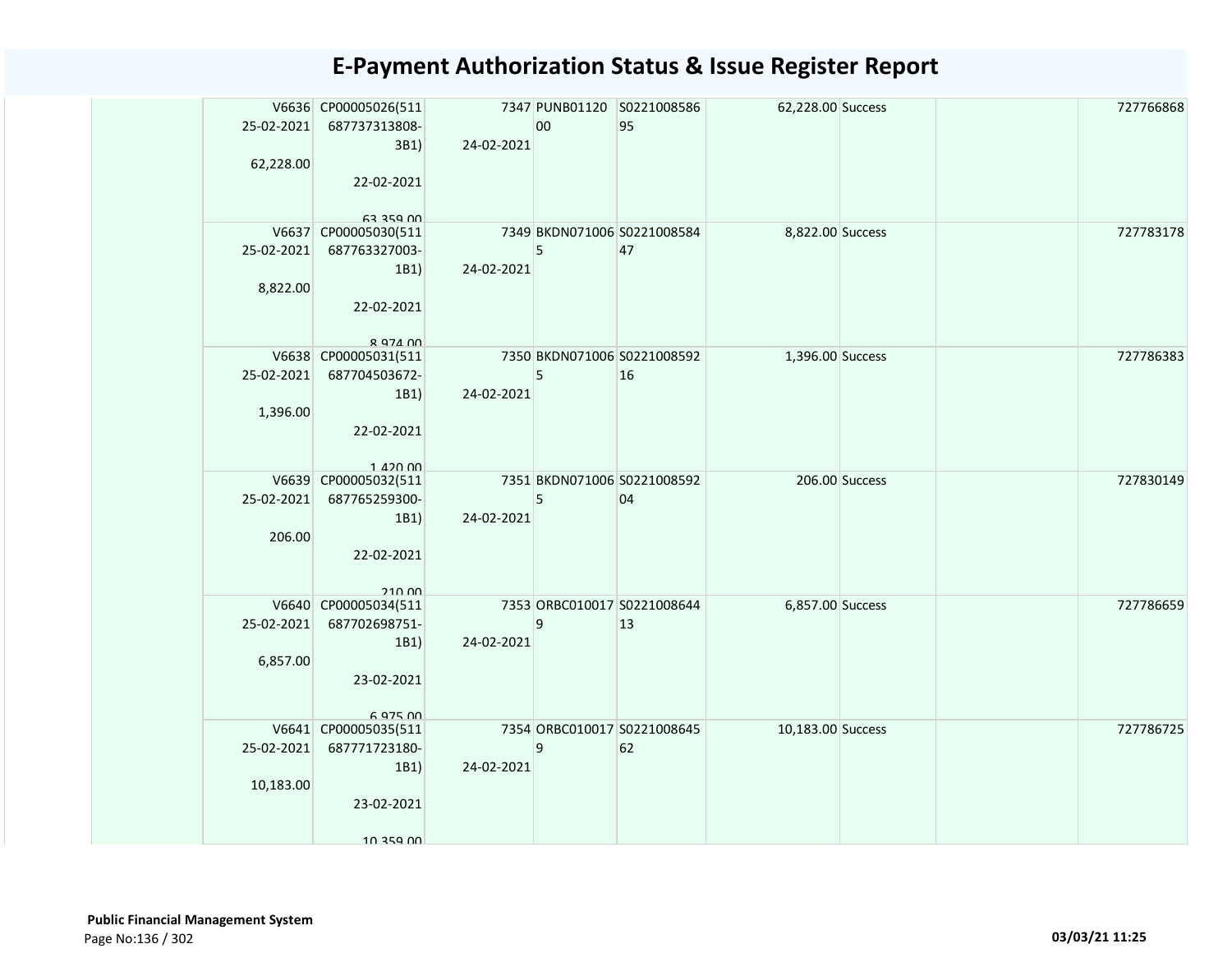| 25-02-2021<br>2,260.00              | V6642 CP00005036(511<br>687785708564-<br>1B1)<br>23-02-2021             | 24-02-2021 | 9            | 7355 ORBC010017 S0221008644<br>03 | 2,260.00 Success     |  | 727786599 |
|-------------------------------------|-------------------------------------------------------------------------|------------|--------------|-----------------------------------|----------------------|--|-----------|
| V6644<br>25-02-2021<br>20,600.00    | 2.299.00<br>CP00005042<br>23-02-2021<br>21.000.00                       | 24-02-2021 | $\mathbf{1}$ | 7357 UCBA000230 S0221008645<br>73 | 20,600.00 Success    |  | 727766971 |
| 25-02-2021<br>1,768.00              | V6645 CP00005037(511<br>687725213017-<br>1B1)<br>23-02-2021<br>1 799 00 | 24-02-2021 | 9            | 7356 ORBC010017 S0221008642<br>79 | 1,768.00 Success     |  | 727786524 |
| V6663<br>25-02-2021<br>1,279,641.00 | CP00005007<br>22-02-2021<br>1.318.757.00                                | 24-02-2021 | 4            | 7338 HDFC000156 S0221008539<br>55 | 1,279,641.00 Success |  | 727755045 |
| 25-02-2021<br>3,528.00              | V6674 CP00005054(511<br>687755852367-<br>1B1)<br>24-02-2021<br>3 589 NO | 25-02-2021 | 5            | 7400 BKDN071006 S0221013972<br>72 | 3,528.00 Success     |  | 727855219 |
| 25-02-2021<br>3,185.00              | V6675 CP00005055(511<br>687727837798-<br>1B1)<br>24-02-2021<br>3 240 00 | 25-02-2021 | 5            | 7401 BKDN071006 S0221013973<br>00 | 3,185.00 Success     |  | 727855327 |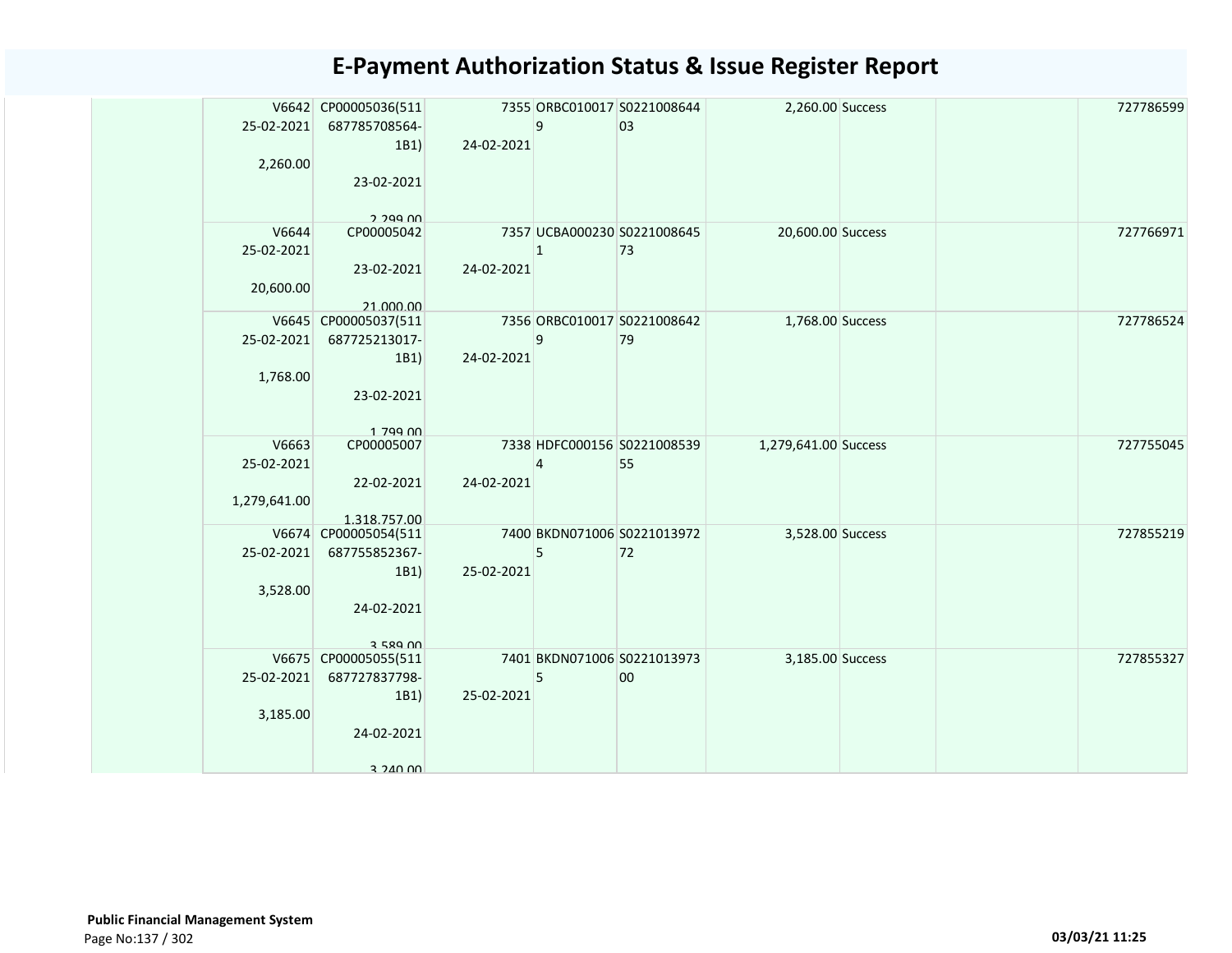| 25-02-2021 | V6676 CP00005056(511<br>687755113762-    |            | 9               | 7402 HDFC000903 S0221013987<br>91 | 24,429.00 Success  |  | 727855825 |
|------------|------------------------------------------|------------|-----------------|-----------------------------------|--------------------|--|-----------|
| 24,429.00  | 1B1)                                     | 25-02-2021 |                 |                                   |                    |  |           |
|            | 24-02-2021                               |            |                 |                                   |                    |  |           |
|            | <b>24 850 00</b><br>V6677 CP00005057(511 |            |                 | 7403 HDFC000903 S0221013989       | 42,468.00 Success  |  | 727850694 |
| 25-02-2021 | 687730016950-                            |            | 9               | 78                                |                    |  |           |
|            | 1B1)                                     | 25-02-2021 |                 |                                   |                    |  |           |
| 42,468.00  |                                          |            |                 |                                   |                    |  |           |
|            | 24-02-2021                               |            |                 |                                   |                    |  |           |
|            |                                          |            |                 |                                   |                    |  |           |
|            | <b>AR 200 00</b>                         |            |                 |                                   |                    |  |           |
|            | V6678 CP00005058(511                     |            |                 | 7404 ICIC0001642 S0221013975      | 28,509.00 Success  |  | 727855595 |
|            | 25-02-2021 687744231565-                 |            |                 | 47                                |                    |  |           |
|            | 1B1)                                     | 25-02-2021 |                 |                                   |                    |  |           |
| 28,509.00  | 24-02-2021                               |            |                 |                                   |                    |  |           |
|            |                                          |            |                 |                                   |                    |  |           |
|            | 29 UUU UU                                |            |                 |                                   |                    |  |           |
|            | V6679 CP00005059(511                     |            |                 | 7405 IOBA000181 S0221013975       | 70,385.00 Success  |  | 727850518 |
| 25-02-2021 | 687769435164-                            |            | $\overline{2}$  | 04                                |                    |  |           |
|            | 1B1)                                     | 25-02-2021 |                 |                                   |                    |  |           |
| 70,385.00  |                                          |            |                 |                                   |                    |  |           |
|            | 24-02-2021                               |            |                 |                                   |                    |  |           |
|            | 71 598 00                                |            |                 |                                   |                    |  |           |
|            | V6680 CP00005060(511                     |            |                 | 7406 SBIN000073 S0221013989       | 188,632.00 Success |  | 727857266 |
| 25-02-2021 | 687740968769-                            |            | $\overline{7}$  | 70                                |                    |  |           |
|            | 1B1)                                     | 25-02-2021 |                 |                                   |                    |  |           |
| 188,632.00 |                                          |            |                 |                                   |                    |  |           |
|            | 24-02-2021                               |            |                 |                                   |                    |  |           |
|            |                                          |            |                 |                                   |                    |  |           |
|            | 191 884 00<br>V6681 CP00005061(511       |            |                 | 7407 PUNB00605 S0221013989        | 18,718.00 Success  |  | 727857178 |
| 25-02-2021 | 687770308000-                            |            | 00 <sub>o</sub> | 47                                |                    |  |           |
|            | 1B1)                                     | 25-02-2021 |                 |                                   |                    |  |           |
| 18,718.00  |                                          |            |                 |                                   |                    |  |           |
|            | 24-02-2021                               |            |                 |                                   |                    |  |           |
|            |                                          |            |                 |                                   |                    |  |           |
|            | 19 100 00                                |            |                 |                                   |                    |  |           |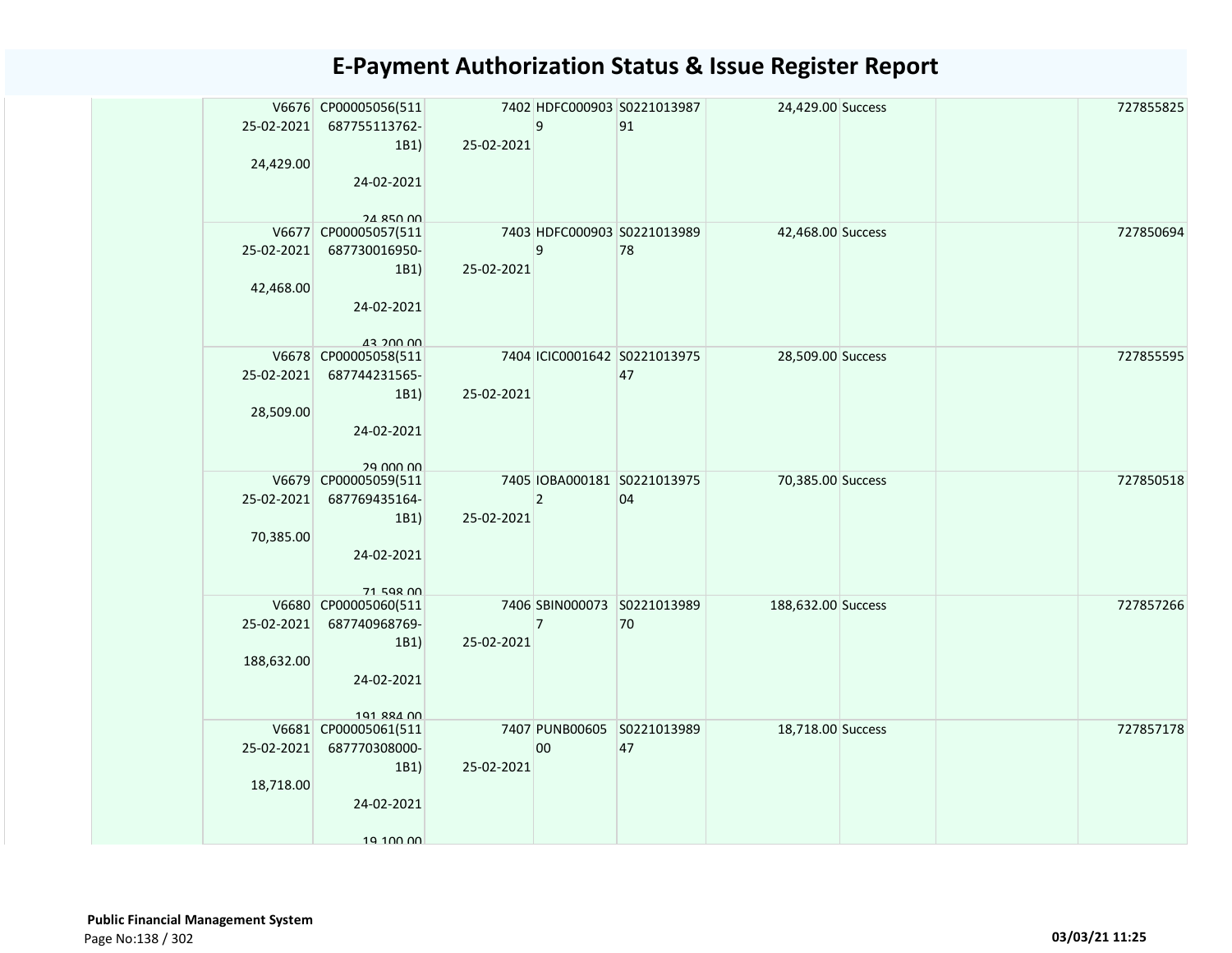| 25-02-2021       | V6682 CP00005062(511<br>687748859653- |            | $ 2\rangle$    | 7408 ORBC010028 S0221013989<br>01 | 9,771.00 Success   |  | 727850610 |
|------------------|---------------------------------------|------------|----------------|-----------------------------------|--------------------|--|-----------|
|                  | 1B1)                                  | 25-02-2021 |                |                                   |                    |  |           |
| 9,771.00         |                                       |            |                |                                   |                    |  |           |
|                  | 24-02-2021                            |            |                |                                   |                    |  |           |
|                  |                                       |            |                |                                   |                    |  |           |
|                  | <b>9 970 PD</b>                       |            |                |                                   |                    |  |           |
| 25-02-2021       | V6683 CP00005063(511                  |            |                | 7409 ORBC010028 S0221013975       | 18,473.00 Success  |  | 727855694 |
|                  | 687727515531-                         |            | $\overline{2}$ | 75                                |                    |  |           |
| 18,473.00        | 1B1)                                  | 25-02-2021 |                |                                   |                    |  |           |
|                  | 24-02-2021                            |            |                |                                   |                    |  |           |
|                  |                                       |            |                |                                   |                    |  |           |
|                  | 18 850 00                             |            |                |                                   |                    |  |           |
|                  | V6684 CP00005064(511                  |            |                | 7410 ORBC010028 S0221013989       | 12,407.00 Success  |  | 727857104 |
|                  | 25-02-2021 687790247989-              |            | $\overline{2}$ | $ 12\rangle$                      |                    |  |           |
|                  | 1B1)                                  | 25-02-2021 |                |                                   |                    |  |           |
| 12,407.00        |                                       |            |                |                                   |                    |  |           |
|                  | 24-02-2021                            |            |                |                                   |                    |  |           |
|                  |                                       |            |                |                                   |                    |  |           |
|                  | 126000<br>V6685 CP00005065(511        |            |                | 7411 HDFC000903 S0221013974       | 70,072.00 Success  |  | 727855457 |
| 25-02-2021       | 687780359775-                         |            | 9              | 62                                |                    |  |           |
|                  | 1B1)                                  | 25-02-2021 |                |                                   |                    |  |           |
| 70,072.00        |                                       |            |                |                                   |                    |  |           |
|                  | 24-02-2021                            |            |                |                                   |                    |  |           |
|                  |                                       |            |                |                                   |                    |  |           |
|                  | 71 280 00                             |            |                |                                   |                    |  |           |
|                  | V6686 CP00005066(511                  |            |                | 7412 SBIN000073 S0221013988       | 141,474.00 Success |  | 727855969 |
| 25-02-2021       | 687728623234-                         |            | $\overline{7}$ | 06                                |                    |  |           |
|                  | 1B1)                                  | 25-02-2021 |                |                                   |                    |  |           |
| 141,474.00       |                                       |            |                |                                   |                    |  |           |
|                  | 24-02-2021                            |            |                |                                   |                    |  |           |
|                  | 143 913 00                            |            |                |                                   |                    |  |           |
|                  | V6687 CP00005067(511                  |            |                | 7413 SBIN000073 S0221013973       | 12,289.00 Success  |  | 727855389 |
| $25 - 02 - 2021$ | 687721379586-                         |            | $\overline{7}$ | 74                                |                    |  |           |
|                  | 1B1)                                  | 25-02-2021 |                |                                   |                    |  |           |
| 12,289.00        |                                       |            |                |                                   |                    |  |           |
|                  | 24-02-2021                            |            |                |                                   |                    |  |           |
|                  |                                       |            |                |                                   |                    |  |           |
|                  | 12 500 00                             |            |                |                                   |                    |  |           |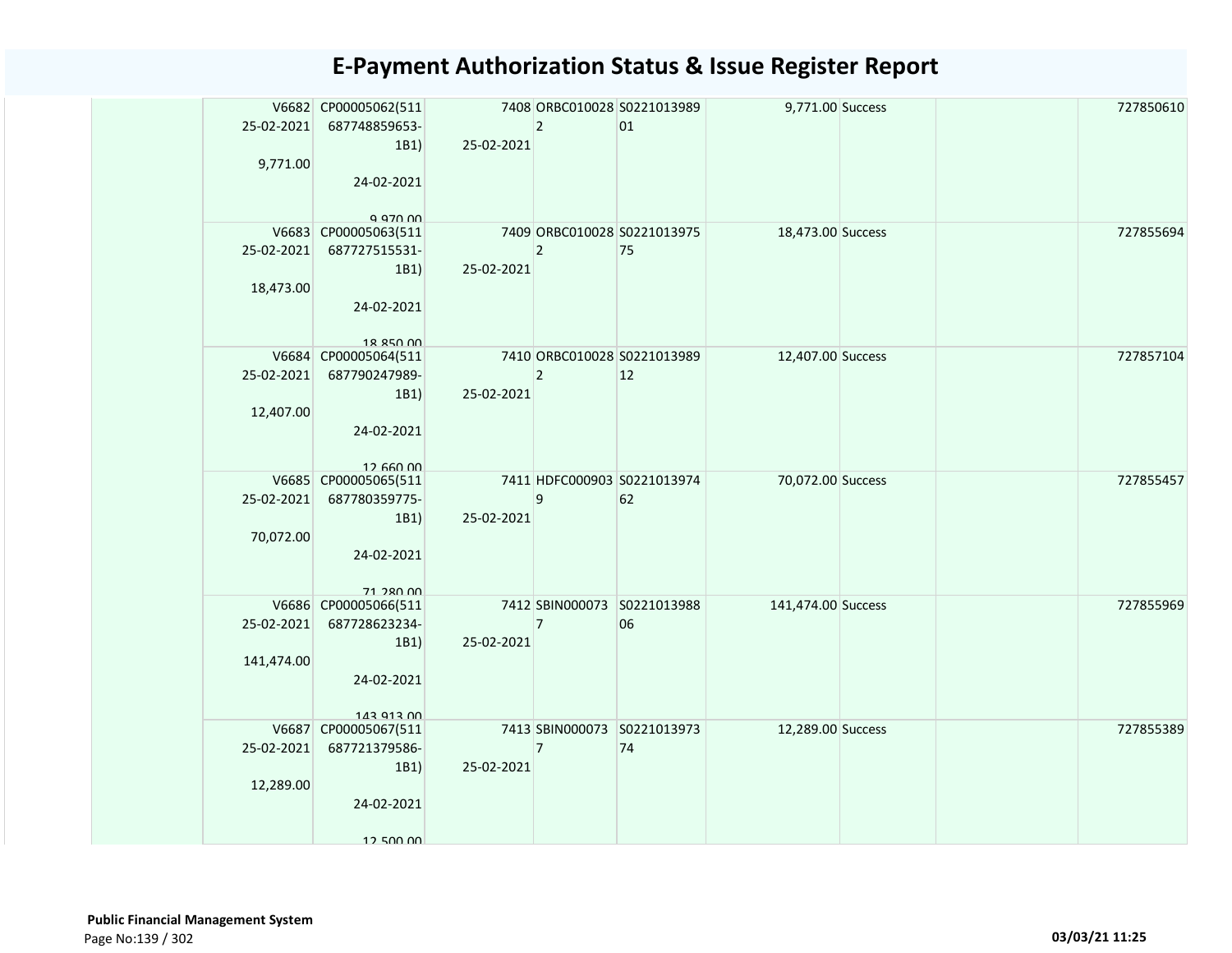| V6688<br>25-02-2021 | CP00005072               |            |   | 7414 HDFC000014 S0221014020<br>11 | 4,758.00 Success     |  | 727660737 |
|---------------------|--------------------------|------------|---|-----------------------------------|----------------------|--|-----------|
| 4,758.00            | 25-02-2021<br>4.850.00   | 25-02-2021 |   |                                   |                      |  |           |
| V6694<br>25-02-2021 | CP00005075               |            | 4 | 7426 HDFC000014 S0221014257<br>62 | 4,259.00 Success     |  | 727756982 |
| 4,259.00            | 25-02-2021               | 25-02-2021 |   |                                   |                      |  |           |
| V6698<br>25-02-2021 | 4.345.00<br>CP00005040   |            | 9 | 7429 CBIN028216 S0221014278<br>96 | 814,671.00 Success   |  | 759802493 |
| 814,671.00          | 23-02-2021               | 25-02-2021 |   |                                   |                      |  |           |
| V6699               | 814.671.00<br>CP00005041 |            |   | 7430 CBIN028216 S0221014420       | 829,889.00 Success   |  | 759802618 |
| 25-02-2021          |                          |            | 9 | 62                                |                      |  |           |
|                     | 23-02-2021               | 25-02-2021 |   |                                   |                      |  |           |
| 829,889.00          | 829.889.00               |            |   |                                   |                      |  |           |
| V6700               | CP00005083               |            |   | 7427 ICIC0000171 S0221014257      | 20,792.00 Success    |  | 727904457 |
| 25-02-2021          |                          |            |   | 49                                |                      |  |           |
|                     | 25-02-2021               | 25-02-2021 |   |                                   |                      |  |           |
| 20,792.00           |                          |            |   |                                   |                      |  |           |
|                     | 21.151.00                |            |   |                                   |                      |  |           |
| V6701               | CP00005086               |            |   | 7428 SBIN000788 S0221014274       | 313,600.00 Success   |  | 727904631 |
| 25-02-2021          |                          |            |   | 91                                |                      |  |           |
|                     | 25-02-2021               | 25-02-2021 |   |                                   |                      |  |           |
| 313,600.00          |                          |            |   |                                   |                      |  |           |
|                     | 320.000.00               |            |   |                                   |                      |  |           |
| V6702               | CP00005080               |            | 5 | 7432 SBIN000661 S0221015073<br>96 | 2,900,000.00 Success |  | 727957528 |
| 25-02-2021          | 25-02-2021               | 25-02-2021 |   |                                   |                      |  |           |
| 2,900,000.00        |                          |            |   |                                   |                      |  |           |
|                     | 2.900.000.00             |            |   |                                   |                      |  |           |
| V6703               | CP00005081               |            |   | 7433 SBIN000479 S0221015074       | 3,300,000.00 Success |  | 727957572 |
| 25-02-2021          |                          |            | 3 | 22                                |                      |  |           |
|                     | 25-02-2021               | 25-02-2021 |   |                                   |                      |  |           |
| 3,300,000.00        |                          |            |   |                                   |                      |  |           |
|                     | 3.300.000.00             |            |   |                                   |                      |  |           |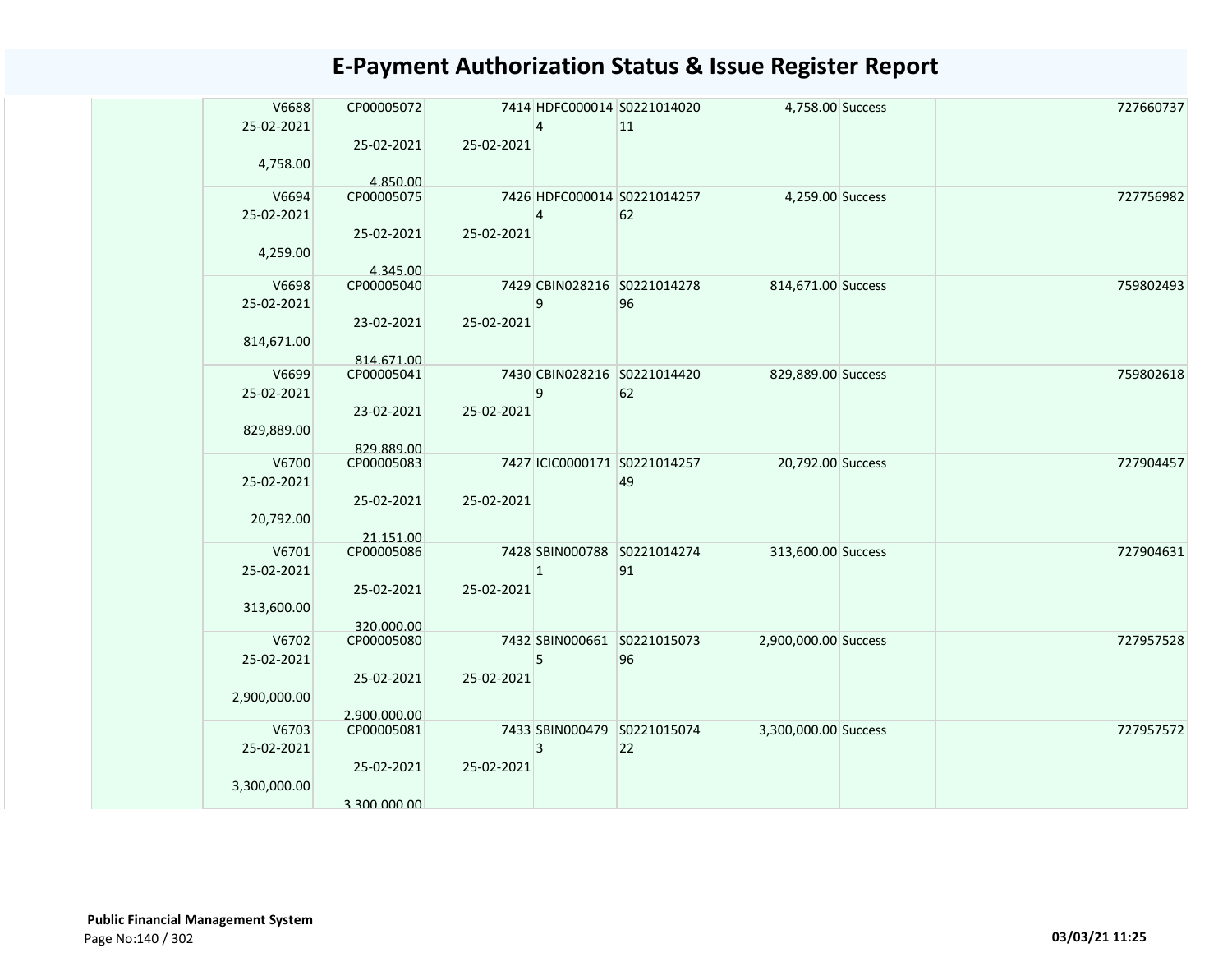|                             | V6704<br>25-02-2021<br>1,181,000.00 | CP00005089<br>25-02-2021<br>1.181.000.00 | 25-02-2021 | $\overline{4}$ | 7431 SBIN001014 S0221015074<br>29       | 1,181,000.00 Success |  | 728054351 |
|-----------------------------|-------------------------------------|------------------------------------------|------------|----------------|-----------------------------------------|----------------------|--|-----------|
| 225429 [Section<br>Officer] | 25-02-2021                          | V6628 CP00000544(202<br>102003)          |            | 9              | 7359 CBIN028216 S0221008282<br>33       | 32,761.00 Success    |  | 727781619 |
|                             | 286,331.00                          | 23-02-2021                               |            | $\Omega$       | 24-02-2021 CNRB000201 S0221008282<br>34 | 28,003.00 Success    |  | 727781622 |
|                             |                                     |                                          |            | 9              | CBIN028216 S0221008282<br>35            | 43,469.00 Success    |  | 727781627 |
|                             |                                     | 518,272.00                               |            |                | SBIN000058 S0221008282<br>36            | 34,754.00 Success    |  | 727781631 |
|                             |                                     |                                          |            | 10             | PUNB00029 S0221008282<br>37             | 25,807.00 Success    |  | 727781636 |
|                             |                                     |                                          |            |                | SBIN000058 S0221008282<br>38            | 59,795.00 Success    |  | 727781642 |
|                             |                                     |                                          |            | 9              | CBIN028216 S0221008282<br>39            | 61,742.00 Success    |  | 727781645 |
|                             | 25-02-2021                          | V6629 CP00000545(202<br>102004)          |            | 3              | 7362 SBIN000058 S0221008282<br>00       | 24,763.00 Success    |  | 727781551 |
|                             | 137,715.00                          | 23-02-2021                               |            | 9              | 24-02-2021 CBIN028216 S0221008282<br>01 | 30,784.00 Success    |  | 727781556 |
|                             |                                     | 245,397.00                               |            | 9              | CBIN028216 S0221008282<br>02            | 36,497.00 Success    |  | 727781560 |
|                             |                                     |                                          |            | 3              | SBIN000058 S0221008282<br>03            | 19,838.00 Success    |  | 727781563 |
|                             |                                     |                                          |            | 9              | CBIN028216 S0221008282<br>04            | 25,833.00 Success    |  | 727781566 |
|                             | 25-02-2021                          | V6633 CP00000547(202<br>102001)          |            | $\mathbf{1}$   | 7360 UBIN090546 S0221008535<br>34       | 105,622.00 Success   |  | 727783006 |
|                             | 1,157,420.00                        | 23-02-2021                               |            | AT             | 24-02-2021 BARBOTRDP S0221008535<br>35  | 87,514.00 Success    |  | 727783009 |
|                             |                                     |                                          |            | 0              | UBIN090371 S0221008535<br>36            | 64,800.00 Success    |  | 727783013 |
|                             |                                     | 1,777,426.00                             |            |                | BARBONIRDE S0221008535<br>37            | 106,146.00 Success   |  | 727783016 |
|                             |                                     |                                          |            |                | CNRB001905 S0221008535<br>38            | 138,049.00 Success   |  | 727783019 |
|                             |                                     |                                          |            |                | SBIN000404 S0221008535<br>39            | 76,583.00 Success    |  | 727783023 |
|                             |                                     |                                          |            | 6              | BKID000601 S0221008535<br>40            | 175,246.00 Success   |  | 727783026 |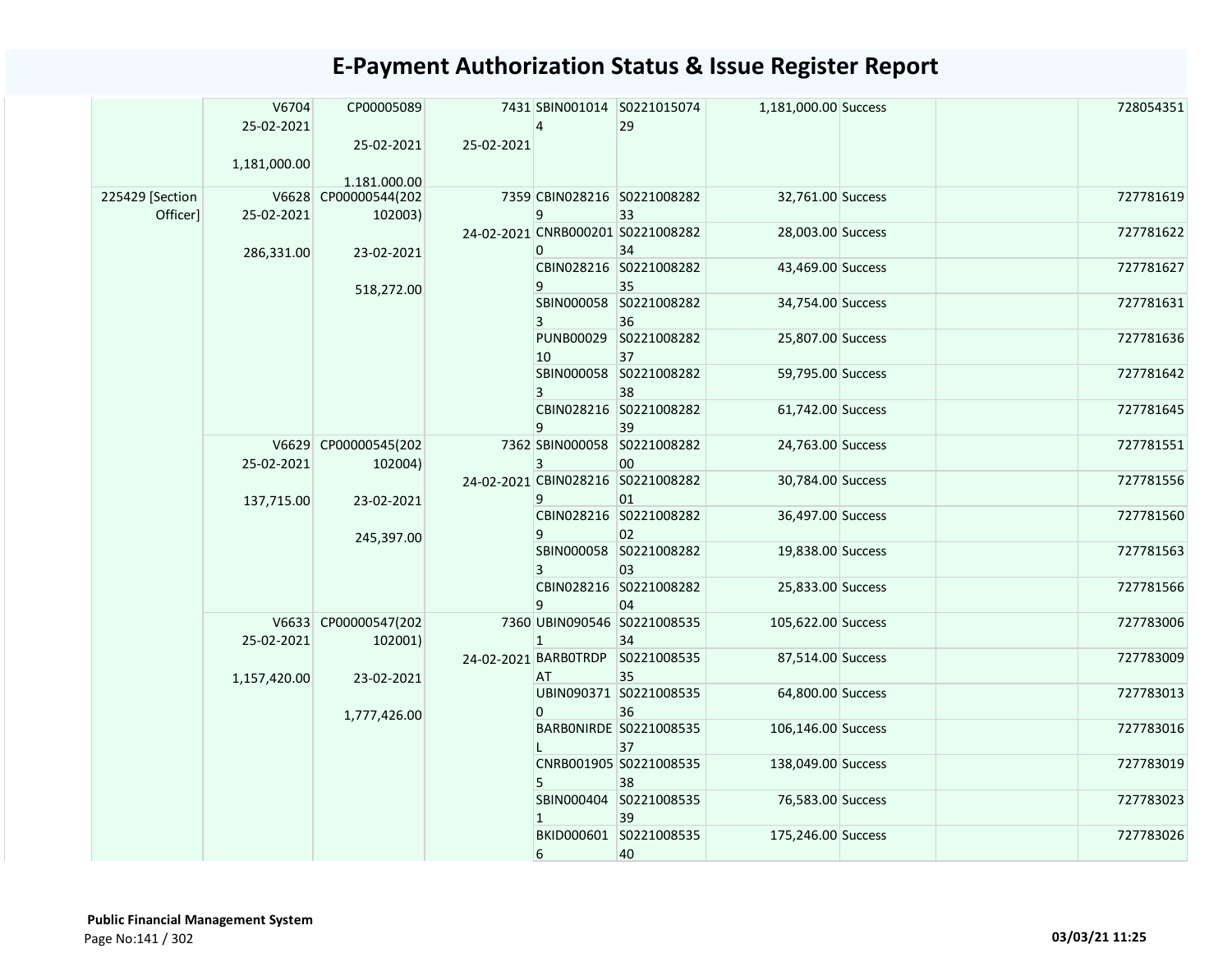|              |                                 | 60             | MAHB00011 S0221008535<br>41             | 84,107.00 Success  |  | 727783029 |
|--------------|---------------------------------|----------------|-----------------------------------------|--------------------|--|-----------|
|              |                                 | 3              | SBIN000058 S0221008535<br>42            | 180,579.00 Success |  | 727783033 |
|              |                                 | 3              | SBIN000058 S0221008535<br>43            | 57,271.00 Success  |  | 727783036 |
|              |                                 | 9              | CBIN028216 S0221008535<br>44            | 81,503.00 Success  |  | 727783040 |
| 25-02-2021   | V6634 CP00000548(202<br>102006) | $\mathbf{1}$   | 7358 SBIN001044 S0221008283<br>19       | 69,270.00 Success  |  | 727781887 |
| 1,068,396.00 | 23-02-2021                      | $\overline{0}$ | 24-02-2021 UBIN056043 S0221008283<br>20 | 67,888.00 Success  |  | 727781891 |
|              |                                 | $\overline{2}$ | SBIN006043 S0221008283<br>21            | 61,963.00 Success  |  | 727781897 |
|              | 1,244,949.00                    | 8              | SBIN001253 S0221008283<br>22            | 62,860.00 Success  |  | 727781900 |
|              |                                 | 5              | SBIN000062 S0221008283<br>23            | 82,787.00 Success  |  | 727781904 |
|              |                                 | 3              | SBIN000058 S0221008283<br>24            | 87,681.00 Success  |  | 727781908 |
|              |                                 | 5              | SBIN000062 S0221008283<br>25            | 98,328.00 Success  |  | 727781912 |
|              |                                 | $\mathbf{1}$   | SBIN000377 S0221008283<br>26            | 74,876.00 Success  |  | 727781920 |
|              |                                 | $\overline{7}$ | SBIN000196 S0221008283<br>27            | 82,925.00 Success  |  | 727781925 |
|              |                                 | 5              | UBIN056281 S0221008283<br>28            | 51,648.00 Success  |  | 727781932 |
|              |                                 | $\mathbf{3}$   | SBIN005020 S0221008283<br>29            | 59,059.00 Success  |  | 727781937 |
|              |                                 | $\mathbf{1}$   | SBIN001044 S0221008283<br>30            | 71,395.00 Success  |  | 727781941 |
|              |                                 | 3              | SBIN000058 S0221008283<br>31            | 69,269.00 Success  |  | 727781949 |
|              |                                 | 3              | SBIN001620 S0221008283<br>32            | 61,588.00 Success  |  | 727781954 |
|              |                                 |                | ICIC0000155 S0221008283<br>33           | 66,859.00 Success  |  | 727781958 |
| 25-02-2021   | V6643 CP00000546(202<br>102005) | 5              | 7361 SBIN000012 S0221008282<br>92       | 45,517.00 Success  |  | 727781700 |
| 683,559.00   | 23-02-2021                      | 00             | 24-02-2021 PUNB02978 S0221008282<br>93  | 26,812.00 Success  |  | 727781704 |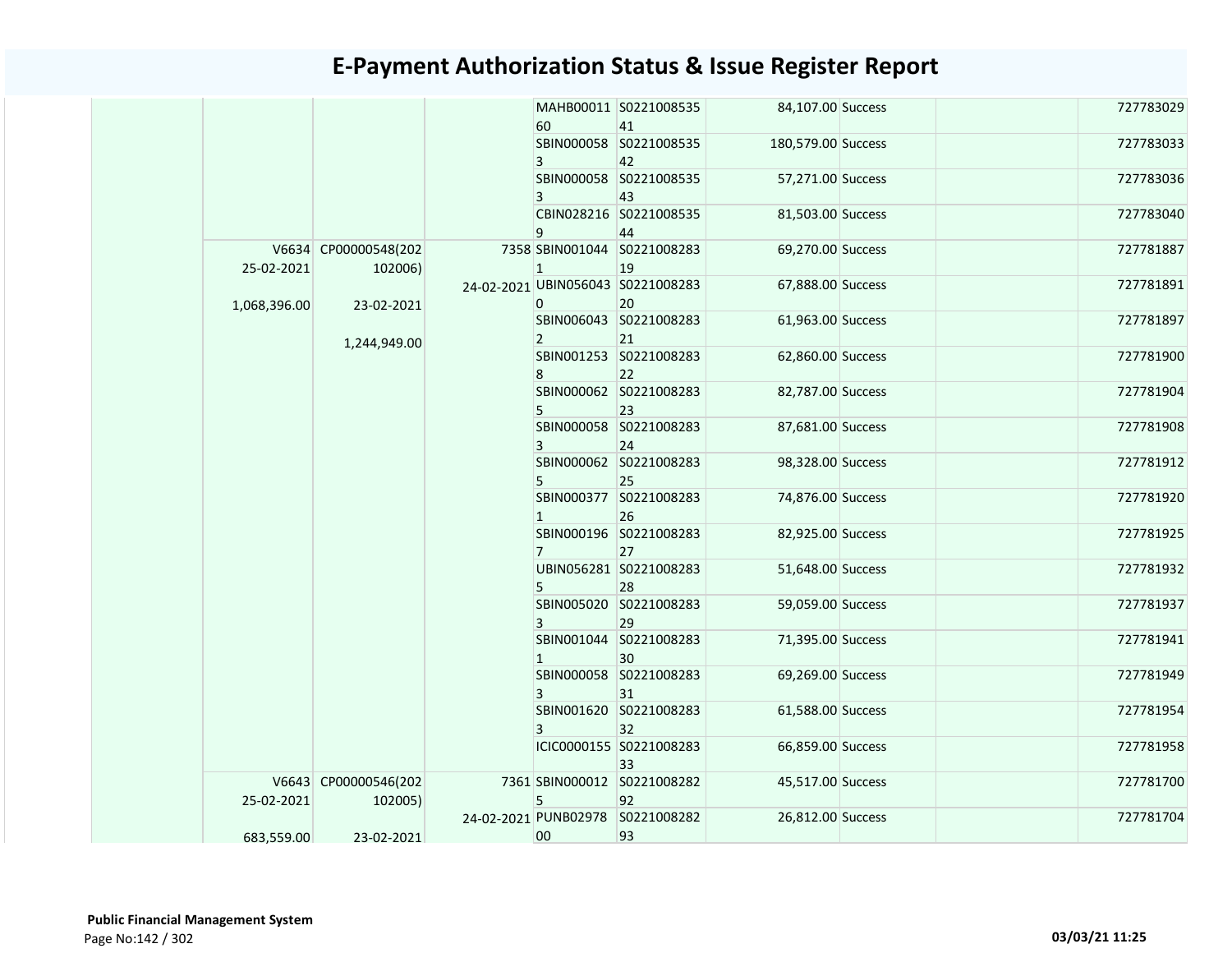|            |                      |            |                | SBIN000687 S0221008282             | 16,018.00 Success |  | 727781707 |
|------------|----------------------|------------|----------------|------------------------------------|-------------------|--|-----------|
|            | 776,223.00           |            | 5              | 94                                 |                   |  |           |
|            |                      |            | 3              | SBIN000058 S0221008282<br>95       | 26,812.00 Success |  | 727781711 |
|            |                      |            | $\overline{1}$ | SBIN005142 S0221008282<br>96       | 26,180.00 Success |  | 727781714 |
|            |                      |            |                | SBIN000058 S0221008282             | 25,812.00 Success |  | 727781718 |
|            |                      |            | 3              | 97<br>PUNB04867 S0221008282        | 19,884.00 Success |  | 727781721 |
|            |                      |            | 00             | 98                                 |                   |  |           |
|            |                      |            | 3              | SBIN000058 S0221008282<br>99       | 51,287.00 Success |  | 727781724 |
|            |                      |            | 4              | UCBA000003 S0221008283<br>00       | 55,874.00 Success |  | 727781728 |
|            |                      |            | 3              | SBIN000058 S0221008283<br>01       | 45,426.00 Success |  | 727781732 |
|            |                      |            | 3              | UBIN056279 S0221008283<br>02       | 50,176.00 Success |  | 727781735 |
|            |                      |            | 9              | CBIN028216 S0221008283<br>03       | 41,041.00 Success |  | 727781772 |
|            |                      |            | $\overline{7}$ | UBIN056778 S0221008283<br>04       | 28,076.00 Success |  | 727781777 |
|            |                      |            | 3              | SBIN000058 S0221008283<br>05       | 32,845.00 Success |  | 727781782 |
|            |                      |            | $\mathbf{0}$   | SBIN001156 S0221008283<br>06       | 48,841.00 Success |  | 727781787 |
|            |                      |            | 3              | SBIN000058 S0221008283<br>07       | 58,473.00 Success |  | 727781792 |
|            |                      |            | $\Omega$       | BKID000601 S0221008283<br>08       | 29,971.00 Success |  | 727781798 |
|            |                      |            | $\overline{1}$ | UBIN092099 S0221008283<br>09       | 54,514.00 Success |  | 727781804 |
|            | V6662 CP00000558(ELE |            |                | 7382 UCBA000003 S0221012074        | 16,029.00 Success |  | 727895975 |
| 25-02-2021 | 2021020003)          |            | $\overline{4}$ | 37                                 |                   |  |           |
|            |                      |            |                | 25-02-2021 ICIC0000155 S0221012074 | 19,110.00 Success |  | 727895979 |
| 35.139.00  | 24-02-2021           |            |                | 38                                 |                   |  |           |
|            | V6664 CP00000537(511 |            |                | 7371 SBIN001318 S0221014175        | 8,674.00 Success  |  | 727693225 |
| 25-02-2021 | 687744799949-        |            | $\overline{3}$ | 63                                 |                   |  |           |
| 8,674.00   | 1B1)                 | 25-02-2021 |                |                                    |                   |  |           |
|            | 18-02-2021           |            |                |                                    |                   |  |           |
|            | 8 674 00             |            |                |                                    |                   |  |           |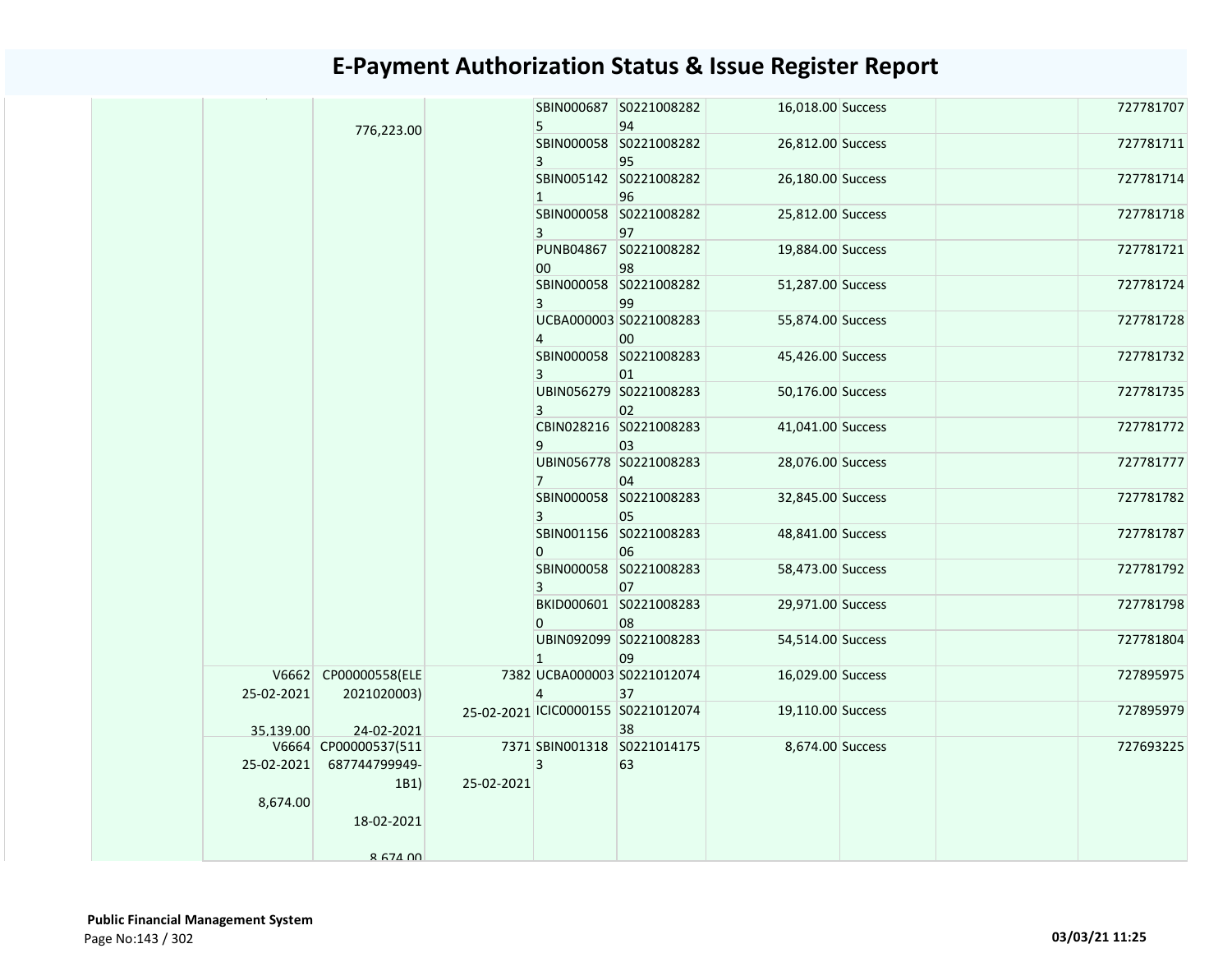|            | V6665 CP00000538(511    |            |                | 7372 ANDB00027 S0221014175  | 15,299.00 Success |                | 727687976 |
|------------|-------------------------|------------|----------------|-----------------------------|-------------------|----------------|-----------|
| 25-02-2021 | 687766097439-           |            | 79             | 93                          |                   |                |           |
|            | 1B1)                    | 25-02-2021 |                |                             |                   |                |           |
| 15,299.00  | 18-02-2021              |            |                |                             |                   |                |           |
|            |                         |            |                |                             |                   |                |           |
|            | 15 299 nn               |            |                |                             |                   |                |           |
|            | V6666 CP00000539(511    |            |                | 7373 SBIN001318 S0221014175 | 12,920.00 Success |                | 727693154 |
| 25-02-2021 | 687720262485-           |            | 3              | 51                          |                   |                |           |
|            | 1B1)                    | 25-02-2021 |                |                             |                   |                |           |
| 12,920.00  |                         |            |                |                             |                   |                |           |
|            | 18-02-2021              |            |                |                             |                   |                |           |
|            | 12 920 00               |            |                |                             |                   |                |           |
|            | V6667 CP00000540(511    |            |                | 7374 BKID000605 S0221014175 | 13,798.00 Success |                | 727686903 |
| 25-02-2021 | 687709780507-           |            | $\overline{2}$ | 30                          |                   |                |           |
|            | 1B1)                    | 25-02-2021 |                |                             |                   |                |           |
| 13,798.00  |                         |            |                |                             |                   |                |           |
|            | 18-02-2021              |            |                |                             |                   |                |           |
|            |                         |            |                |                             |                   |                |           |
| V6668      | 12 708 00<br>CP00000551 |            |                | 7376 SBIN000058 S0221014132 | 3,685.00 Success  |                | 727789327 |
| 25-02-2021 |                         |            | 3              | 81                          |                   |                |           |
|            | 24-02-2021              | 25-02-2021 |                |                             |                   |                |           |
| 3,685.00   |                         |            |                |                             |                   |                |           |
|            | 3.685.00                |            |                |                             |                   |                |           |
| V6669      | CP00000552              |            |                | 7377 SBIN000069 S0221014132 | 1,968.00 Success  |                | 727789274 |
| 25-02-2021 |                         |            | $\mathbf{1}$   | 34                          |                   |                |           |
|            | 24-02-2021              | 25-02-2021 |                |                             |                   |                |           |
| 1,968.00   | 1.968.00                |            |                |                             |                   |                |           |
| V6670      | CP00000553              |            |                | 7378 IOBA000076 S0221014019 | 6,006.00 Success  |                | 727776020 |
| 25-02-2021 |                         |            | $\overline{2}$ | 71                          |                   |                |           |
|            | 24-02-2021              | 25-02-2021 |                |                             |                   |                |           |
| 6,006.00   |                         |            |                |                             |                   |                |           |
|            | 6.006.00                |            |                |                             |                   |                |           |
| V6671      | CP00000554              |            |                | 7379 SBIN000783 S0221014019 |                   | 620.00 Success | 727775946 |
| 25-02-2021 |                         |            | 7              | 42                          |                   |                |           |
| 620.00     | 24-02-2021              | 25-02-2021 |                |                             |                   |                |           |
|            | 620.00                  |            |                |                             |                   |                |           |
|            |                         |            |                |                             |                   |                |           |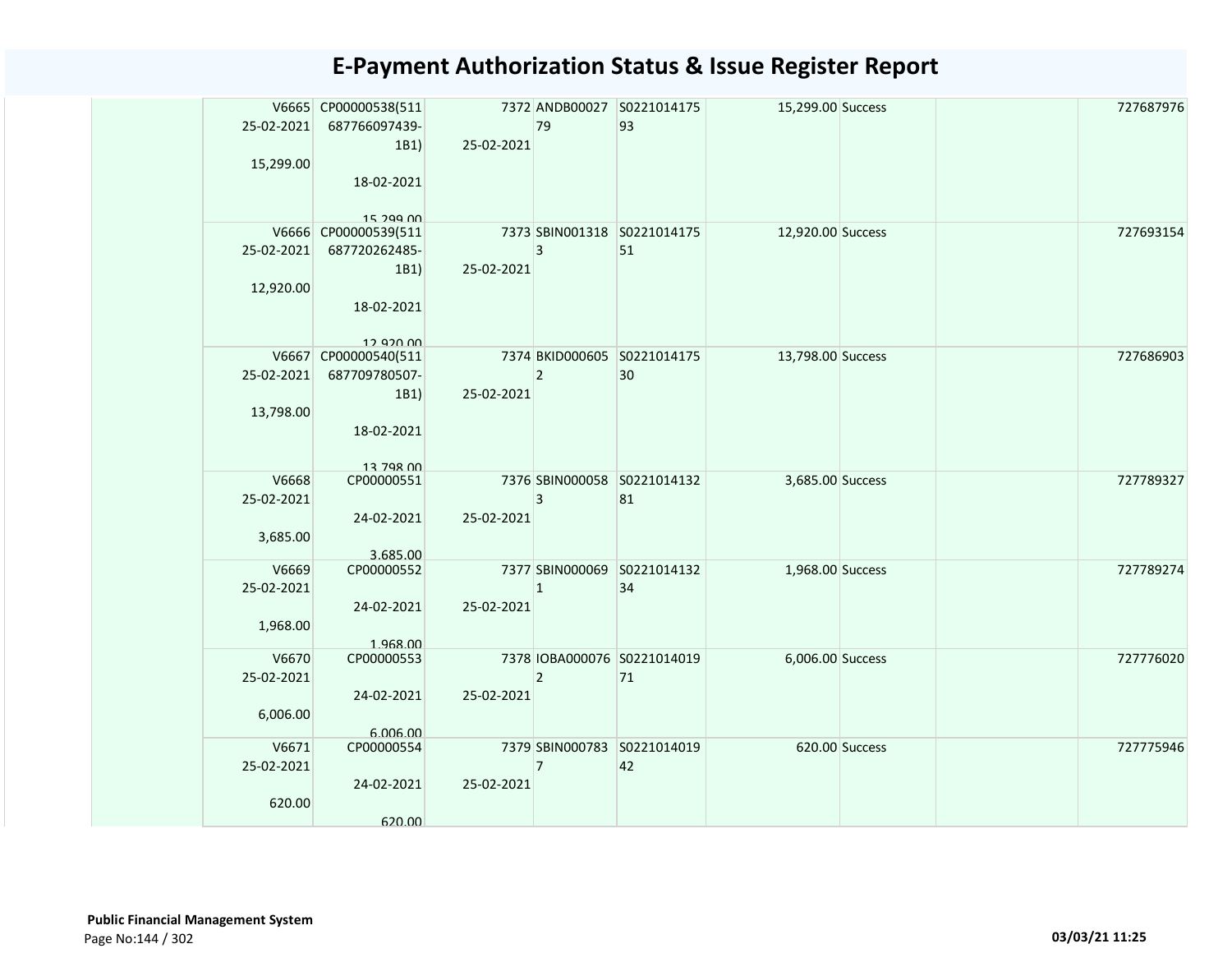| V6672      | CP00000555                            |            |                | 7380 SYNB000905 S0221014019       |                   | 630.00 Success | 727789228 |
|------------|---------------------------------------|------------|----------------|-----------------------------------|-------------------|----------------|-----------|
| 25-02-2021 |                                       |            | 5              | 51                                |                   |                |           |
|            | 24-02-2021                            | 25-02-2021 |                |                                   |                   |                |           |
| 630.00     |                                       |            |                |                                   |                   |                |           |
| V6673      | 630.00<br>CP00000556                  |            |                | 7381 CORP000054 S0221014132       | 7,445.00 Success  |                | 727789407 |
| 25-02-2021 |                                       |            | 6              | 96                                |                   |                |           |
|            | 24-02-2021                            | 25-02-2021 |                |                                   |                   |                |           |
| 7,445.00   |                                       |            |                |                                   |                   |                |           |
|            | 7.445.00                              |            |                |                                   |                   |                |           |
|            | V6689 CP00000531(511                  |            |                | 7366 BKID000605 S0221014238       | 24,900.00 Success |                | 727693506 |
| 25-02-2021 | 687777896326-                         |            | $\overline{2}$ | 98                                |                   |                |           |
| 24,900.00  | 1B1)                                  | 25-02-2021 |                |                                   |                   |                |           |
|            | 18-02-2021                            |            |                |                                   |                   |                |           |
|            |                                       |            |                |                                   |                   |                |           |
|            | $24$ 900 00                           |            |                |                                   |                   |                |           |
|            | V6690 CP00000532(511                  |            |                | 7367 BKID000605 S0221014238       | 23,778.00 Success |                | 727717195 |
| 25-02-2021 | 687796024588-                         |            | $\overline{2}$ | 86                                |                   |                |           |
| 23,778.00  | 1B1)                                  | 25-02-2021 |                |                                   |                   |                |           |
|            | 18-02-2021                            |            |                |                                   |                   |                |           |
|            |                                       |            |                |                                   |                   |                |           |
|            | 23 778 00                             |            |                |                                   |                   |                |           |
| 25-02-2021 | V6691 CP00000533(511                  |            |                | 7368 SBIN001318 S0221014238       | 15,368.00 Success |                | 727693352 |
|            | 687740539660-<br>1B1)                 | 25-02-2021 | 3              | 40                                |                   |                |           |
| 15,368.00  |                                       |            |                |                                   |                   |                |           |
|            | 18-02-2021                            |            |                |                                   |                   |                |           |
|            |                                       |            |                |                                   |                   |                |           |
|            | $15.368$ $00$                         |            |                |                                   |                   |                |           |
| 25-02-2021 | V6692 CP00000534(511<br>687705901252- |            | $\overline{2}$ | 7369 BKID000605 S0221014238<br>81 | 20,822.00 Success |                | 727693433 |
|            | 1B1)                                  | 25-02-2021 |                |                                   |                   |                |           |
| 20,822.00  |                                       |            |                |                                   |                   |                |           |
|            | 18-02-2021                            |            |                |                                   |                   |                |           |
|            |                                       |            |                |                                   |                   |                |           |
|            | 20 822 UU                             |            |                |                                   |                   |                |           |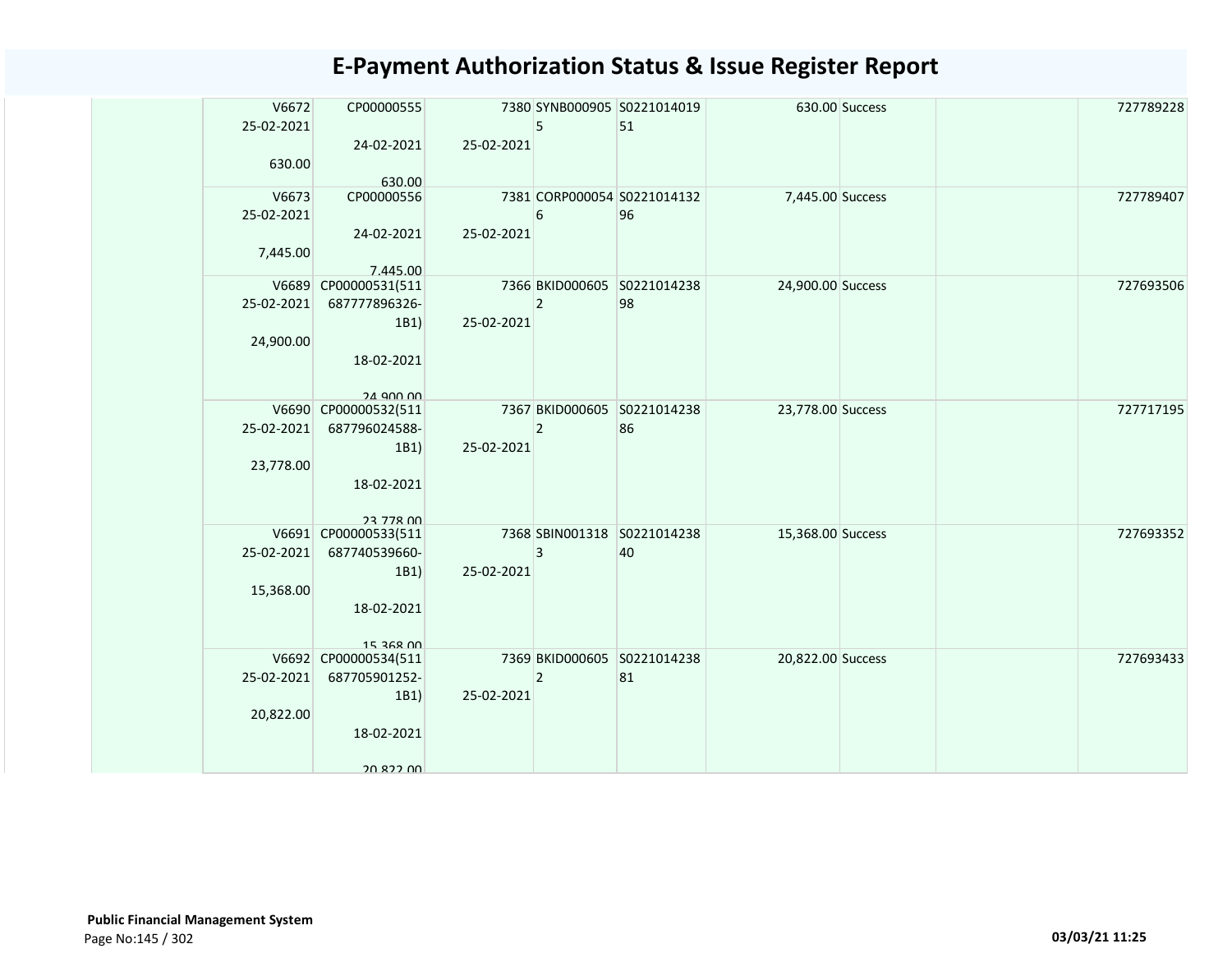|    |                                        | 25-02-2021<br>12,200.00           | V6693 CP00000536(511<br>687761026047-<br>1B1)<br>18-02-2021 | 25-02-2021 | $\overline{2}$ | 7370 BKID000605 S0221014213<br>36       | 12,200.00 Success  |  | 727693283            |
|----|----------------------------------------|-----------------------------------|-------------------------------------------------------------|------------|----------------|-----------------------------------------|--------------------|--|----------------------|
|    |                                        | V6695<br>25-02-2021<br>45,877.00  | 12.200.00<br>CP00000549<br>23-02-2021<br>45.877.00          | 24-02-2021 |                | 7318 IDIB000S117 S0221014175<br>98      | 45,877.00 Success  |  | 727789563            |
|    |                                        | V6696<br>25-02-2021<br>149,111.00 | CP00000550<br>24-02-2021<br>149.111.00                      | 25-02-2021 | 3              | 7375 SBIN000058 S0221014135<br>47       | 149,111.00 Success |  | 727789482            |
|    |                                        | 25-02-2021<br>14,000.00           | V6697 CP00000535(511<br>687708382576-<br>1B1)<br>18-02-2021 | 25-02-2021 | $\overline{2}$ | 7418 BKID000605 S0221013988<br>38       | 14,000.00 Success  |  | 727686831            |
| 19 | <b>Issue Date: 26-02-2021</b>          |                                   | 14 000 00                                                   |            |                |                                         | 14,021,113,013.00  |  |                      |
|    | 200880 [Asstt<br>Accounts Officer]     | V6715<br>26-02-2021<br>25,120.00  | CP00000187<br>26-02-2021<br>25.120.00                       | 26-02-2021 | 6              | 7438 SBIN001023 S0221018426<br>23       | 25,120.00 Success  |  | 735235341            |
|    |                                        | V6730<br>26-02-2021<br>1,800.00   | CP00000188<br>26-02-2021<br>1.800.00                        | 26-02-2021 | $\overline{2}$ | 7450 SYNB000910 S0221010514<br>99       | 1,800.00 Success   |  | CBINH21057670<br>027 |
|    | 206886 [Asst<br>Administrative         | V6707<br>26-02-2021               | CP00000125                                                  |            | 4              | 7415 SBIN001144 S0221018426<br>76       | 5,500.00 Success   |  | 735245217            |
|    | Officer Copyright<br>Office New Delhil | 8.000.00                          | 03-02-2021                                                  |            | 3              | 25-02-2021 SBIN005020 S0221018426<br>77 | 2,500.00 Success   |  | 735245222            |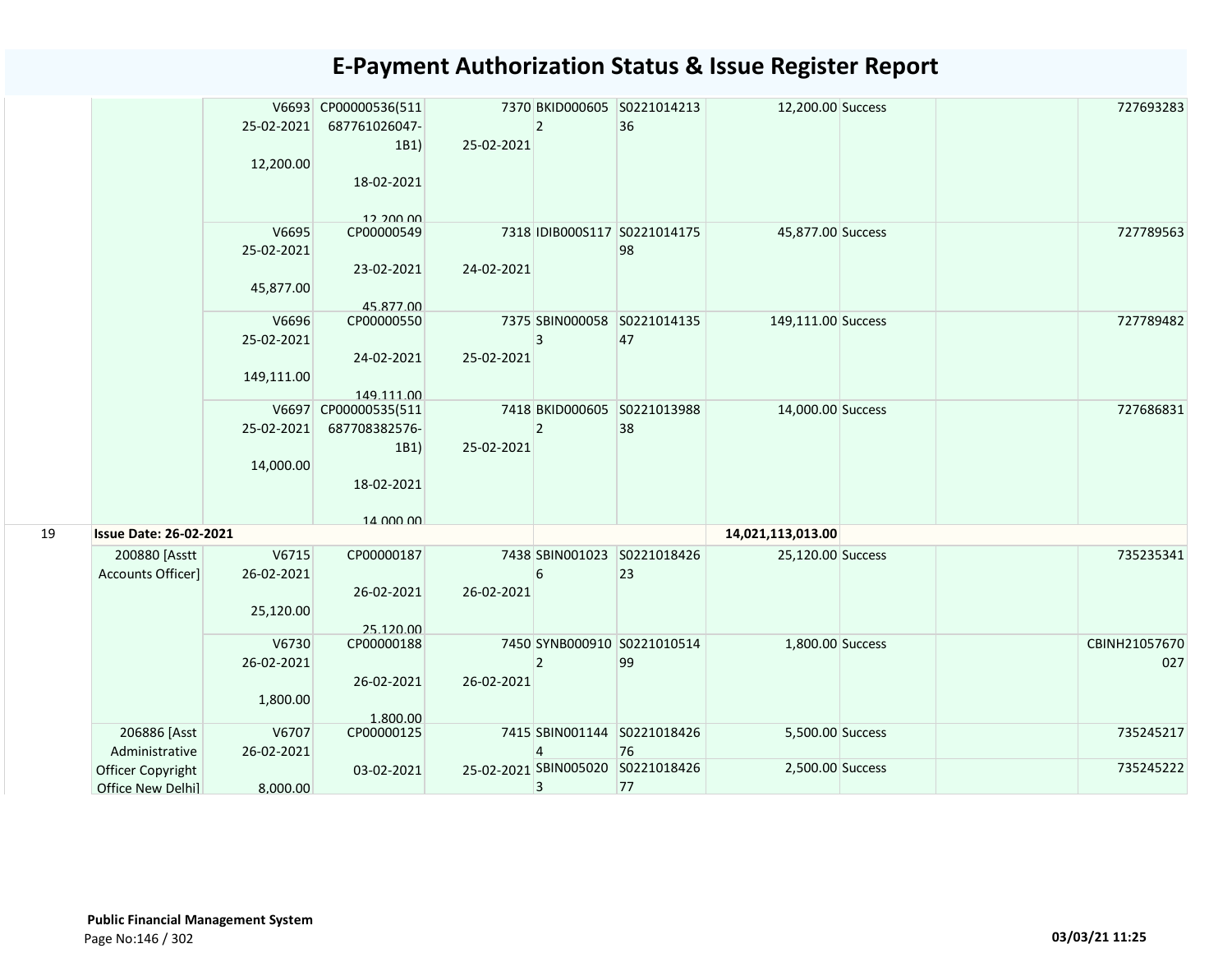| 225427 [Under<br>Secretary] | V6708<br>26-02-2021<br>2,970.00         | CP00005077<br>25-02-2021<br>3.030.00                       | 25-02-2021 | 9            | 7422 CBIN028216 S0221018426<br>67  | 2,970.00 Success          |  | 735235861            |
|-----------------------------|-----------------------------------------|------------------------------------------------------------|------------|--------------|------------------------------------|---------------------------|--|----------------------|
|                             | V6709<br>26-02-2021<br>3,247.00         | CP00005078<br>25-02-2021<br>3.313.00                       | 25-02-2021 | 9            | 7423 CBIN028216 S0221018426<br>69  | 3,247.00 Success          |  | 735245032            |
|                             | 26-02-2021<br>49,474.00                 | V6710 CP00005023(202<br>102037)<br>22-02-2021<br>54 126 00 | 25-02-2021 | 5            | 7424 SBIN000473 S0221018426<br>08  | 49,474.00 Success         |  | 735235141            |
|                             | V6717<br>26-02-2021<br>88,500.00        | CP00005074<br>25-02-2021<br>88.500.00                      | 25-02-2021 | 1            | 7425 SBIN000069 S0221019079<br>69  | 88,500.00 Success         |  | 737276723            |
|                             | V6718<br>26-02-2021<br>801,147.00       | CP00005087<br>25-02-2021<br>801.147.00                     | 26-02-2021 |              | 7439 ICIC0000322 S0221010045<br>32 | 801,147.00 Success        |  | 739065478            |
|                             | V6719<br>26-02-2021<br>19,600,000.00    | CP00005082<br>25-02-2021<br>19.600.000.00                  | 26-02-2021 | $\mathbf{1}$ | 7437 BKID000201 S0221019079<br>99  | 19,600,000.00 Success     |  | 739181171            |
|                             | V6720<br>26-02-2021<br>54,000.00        | CP00005088<br>25-02-2021<br>54.000.00                      | 26-02-2021 | 9            | 7440 CBIN028216 S0221010132<br>47  | 54,000.00 Success         |  | 740132648            |
|                             | V6721<br>26-02-2021<br>14,000,000,000.0 | CP00005090<br>25-02-2021<br>0 14,000,000,000.0<br>$\Omega$ | 26-02-2021 | 9            | 7448 CBIN028216 S0221010332<br>73  | 14,000,000,000.00 Success |  | U000000847529<br>854 |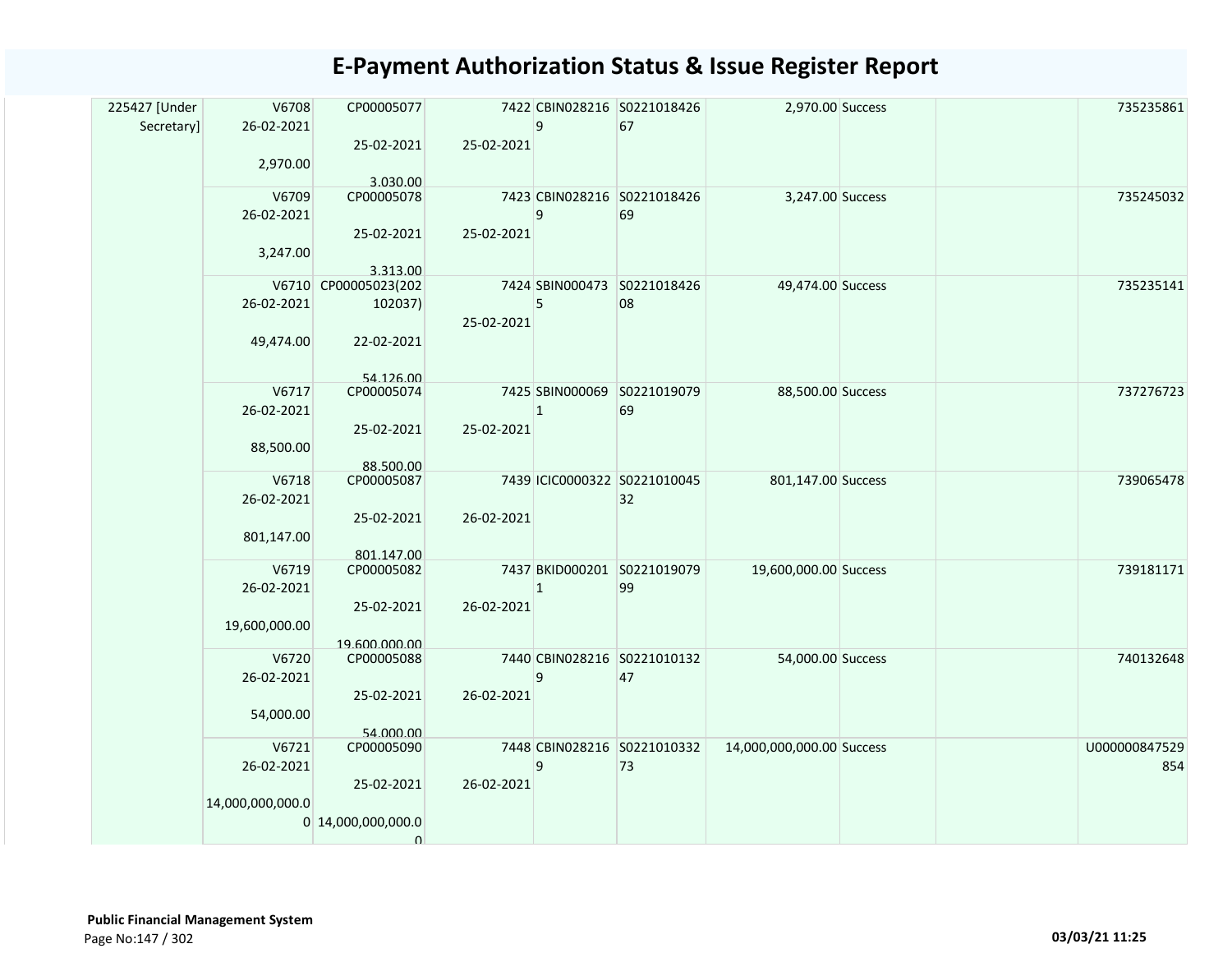|                 | V6722<br>26-02-2021<br>15,316.00 | CP00004972<br>19-02-2021 | 26-02-2021 | 00             | 7443 PUNB00115 S0221010333<br>23  | 15,316.00 Success |  | CBINH21057660<br>066 |
|-----------------|----------------------------------|--------------------------|------------|----------------|-----------------------------------|-------------------|--|----------------------|
|                 |                                  | 15.316.00                |            |                |                                   |                   |  |                      |
|                 |                                  | V6723 CP00005093(202     |            |                | 7444 SBIN000062 S0221010333       | 80,934.00 Success |  | CBINH21057660        |
|                 | 26-02-2021                       | 102039)                  | 26-02-2021 | 5              | 16                                |                   |  | 064                  |
|                 | 80,934.00                        | 26-02-2021               |            |                |                                   |                   |  |                      |
|                 |                                  | 00 233 00                |            |                |                                   |                   |  |                      |
|                 | V6725<br>26-02-2021              | CP00005008               |            | $\overline{2}$ | 7442 KKBK000460 S0221010449<br>72 | 1,000.00 Success  |  | CBINH21057669<br>563 |
|                 |                                  | 22-02-2021               |            |                | 26-02-2021 HDFC000048 S0221010449 | 4,884.00 Success  |  | CBINH21057669        |
|                 | 5.884.00                         |                          |            | 5 <sup>1</sup> | 73                                |                   |  | 565                  |
|                 | V6726                            | CP00005038               |            |                | 7441 SBIN007069 S0221010515       | 99,830.00 Success |  | CBINH21057670        |
|                 | 26-02-2021                       |                          |            | $\mathbf{1}$   | 13                                |                   |  | 033                  |
|                 | 99,830.00                        | 23-02-2021               | 26-02-2021 |                |                                   |                   |  |                      |
| 225428 [Section | V6713                            | 99.830.00<br>CP00000413  |            |                | 7419 PUNB00175 S0221018426        | 17,884.00 Success |  | 735172346            |
| Officer]        | 26-02-2021                       |                          |            | 00             | 25                                |                   |  |                      |
|                 |                                  | 25-02-2021               | 25-02-2021 |                |                                   |                   |  |                      |
|                 | 17,884.00                        | 17.884.00                |            |                |                                   |                   |  |                      |
|                 | V6724                            | CP00000403               |            |                | 7447 IOBA000006 S0221010446       | 16,276.00 Success |  | CBINH21057669        |
|                 | 26-02-2021                       | 17-02-2021               | 26-02-2021 | 5              | 82                                |                   |  | 553                  |
|                 | 16,276.00                        | 16.276.00                |            |                |                                   |                   |  |                      |
|                 |                                  | V6727 CP00000414(ELE     |            |                | 7445 IOBA000153 S0221010449       | 50,498.00 Success |  | CBINH21057669        |
|                 | 26-02-2021                       | 2021020002)              | 26-02-2021 | 6              | 55                                |                   |  | 466                  |
|                 | 50,498.00                        | 26-02-2021               |            |                |                                   |                   |  |                      |
|                 |                                  | 73 398 00                |            |                |                                   |                   |  |                      |
|                 | V6728                            | CP00000415               |            |                | 7446 SBIN000062 S0221010514       | 4,613.00 Success  |  | CBINH21057670        |
|                 | 26-02-2021                       | 26-02-2021               | 26-02-2021 | 5              | 63                                |                   |  | 089                  |
|                 | 4,613.00                         | 4.613.00                 |            |                |                                   |                   |  |                      |
|                 |                                  |                          |            |                |                                   |                   |  |                      |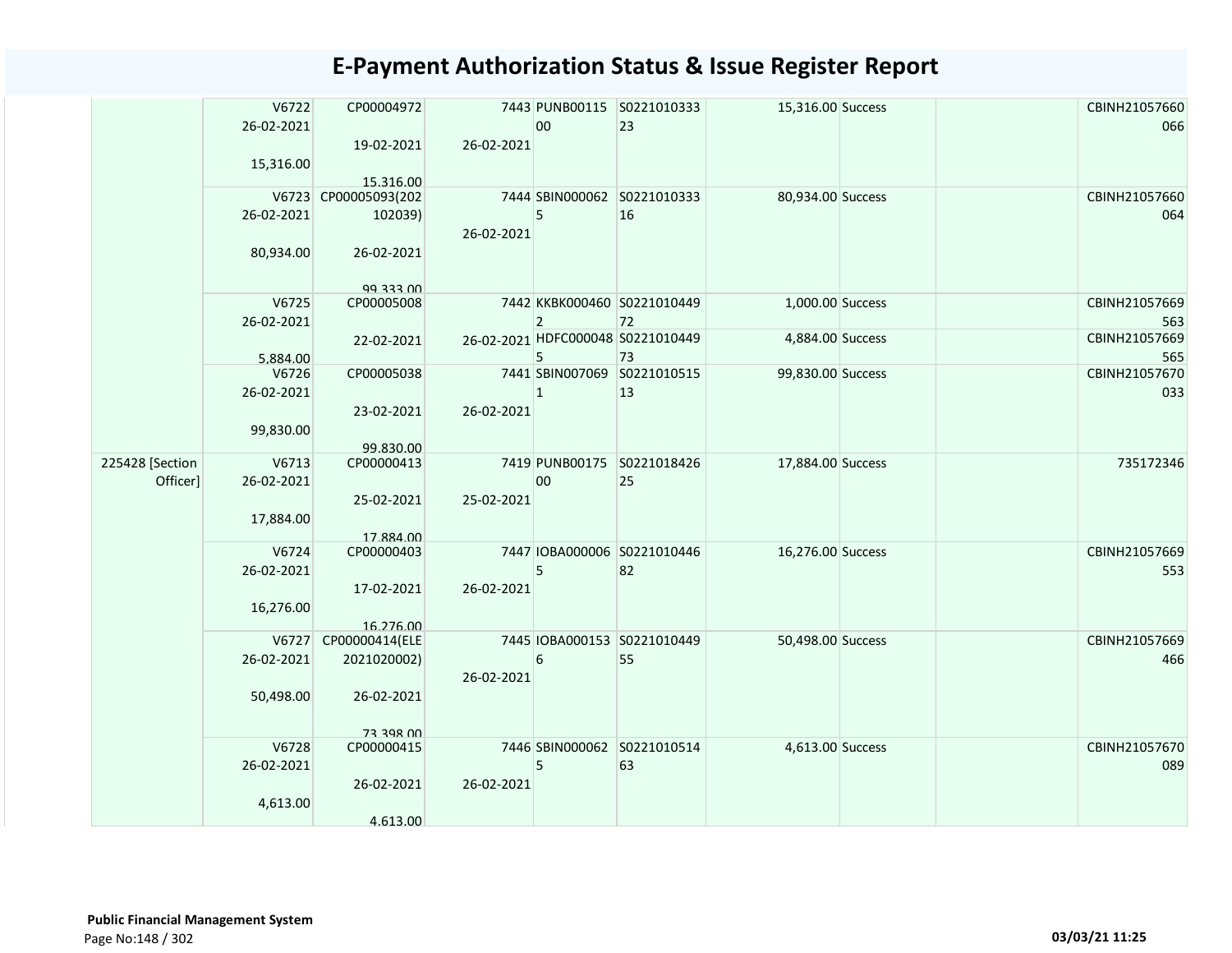| 225429 [Section<br>Officer] | V6711<br>26-02-2021<br>20,651.00 | CP00000559<br>24-02-2021 | 25-02-2021 | 3              | 7383 SBIN000058 S0221018426<br>45 | 20,651.00 Success |  | 735235695            |
|-----------------------------|----------------------------------|--------------------------|------------|----------------|-----------------------------------|-------------------|--|----------------------|
|                             |                                  | 20.651.00                |            |                |                                   |                   |  |                      |
|                             |                                  | V6714 CP00000560(202     |            |                | 7436 UBIN054121 S0221018426       | 42,654.00 Success |  | 735225936            |
|                             | 26-02-2021                       | 102007)                  | 26-02-2021 | $\overline{4}$ | 03                                |                   |  |                      |
|                             | 42,654.00                        | 25-02-2021               |            |                |                                   |                   |  |                      |
| 225438 [Asstt               | V6712                            | 60 972 00<br>CP00000465  |            |                | 7421 PUNB01236 S0221018426        | 36,915.00 Success |  | 735235508            |
| Accounts Officer]           | 26-02-2021                       |                          |            | 10             | 27                                |                   |  |                      |
|                             | 36,915.00                        | 24-02-2021               | 25-02-2021 |                |                                   |                   |  |                      |
|                             |                                  | 36.915.00                |            |                |                                   |                   |  |                      |
|                             | V6729                            | CP00000474               |            |                | 7449 IOBA000006 S0221010514       | 7,351.00 Success  |  | CBINH21057670        |
|                             | 26-02-2021                       |                          |            | 5              | 34                                |                   |  | 026                  |
|                             | 7,351.00                         | 26-02-2021               | 26-02-2021 |                |                                   |                   |  |                      |
|                             | V6731                            | 7.351.00<br>CP00000452   |            |                | 7451 SBIN000058 S0221010822       | 19,240.00 Success |  | CBINH21057678        |
|                             | 26-02-2021                       |                          |            | 3              | 36                                |                   |  | 163                  |
|                             |                                  |                          | 26-02-2021 |                |                                   |                   |  |                      |
|                             | 19,240.00                        | 18-02-2021               |            |                |                                   |                   |  |                      |
|                             |                                  | 19.240.00                |            |                |                                   |                   |  |                      |
|                             | V6732                            | CP00000456               |            |                | 7452 KKBK000460 S0221010822       | 4,895.00 Success  |  | CBINH21057678        |
|                             | 26-02-2021                       |                          |            | 3              | 29                                |                   |  | 209                  |
|                             | 4,895.00                         | 22-02-2021               | 26-02-2021 |                |                                   |                   |  |                      |
|                             |                                  | 4.895.00                 |            |                |                                   |                   |  |                      |
|                             | V6733<br>26-02-2021              | CP00000457               |            | 6              | 7453 ORBC010123 S0221010856<br>27 | 4,736.00 Success  |  | CBINH21057678<br>210 |
|                             |                                  | 22-02-2021               | 26-02-2021 |                |                                   |                   |  |                      |
|                             | 4,736.00                         |                          |            |                |                                   |                   |  |                      |
|                             |                                  | 4.736.00                 |            |                |                                   |                   |  |                      |
|                             |                                  | V6734 CP00000464(511     |            |                | 7454 ICIC0000333 S0221010814      | 11,466.00 Success |  | CBINH21057678        |
|                             | 26-02-2021                       | 687750639037-            |            |                | 76                                |                   |  | 206                  |
|                             |                                  | 1B1)                     | 26-02-2021 |                |                                   |                   |  |                      |
|                             | 11,466.00                        |                          |            |                |                                   |                   |  |                      |
|                             |                                  | 24-02-2021               |            |                |                                   |                   |  |                      |
|                             |                                  | 11 700 00                |            |                |                                   |                   |  |                      |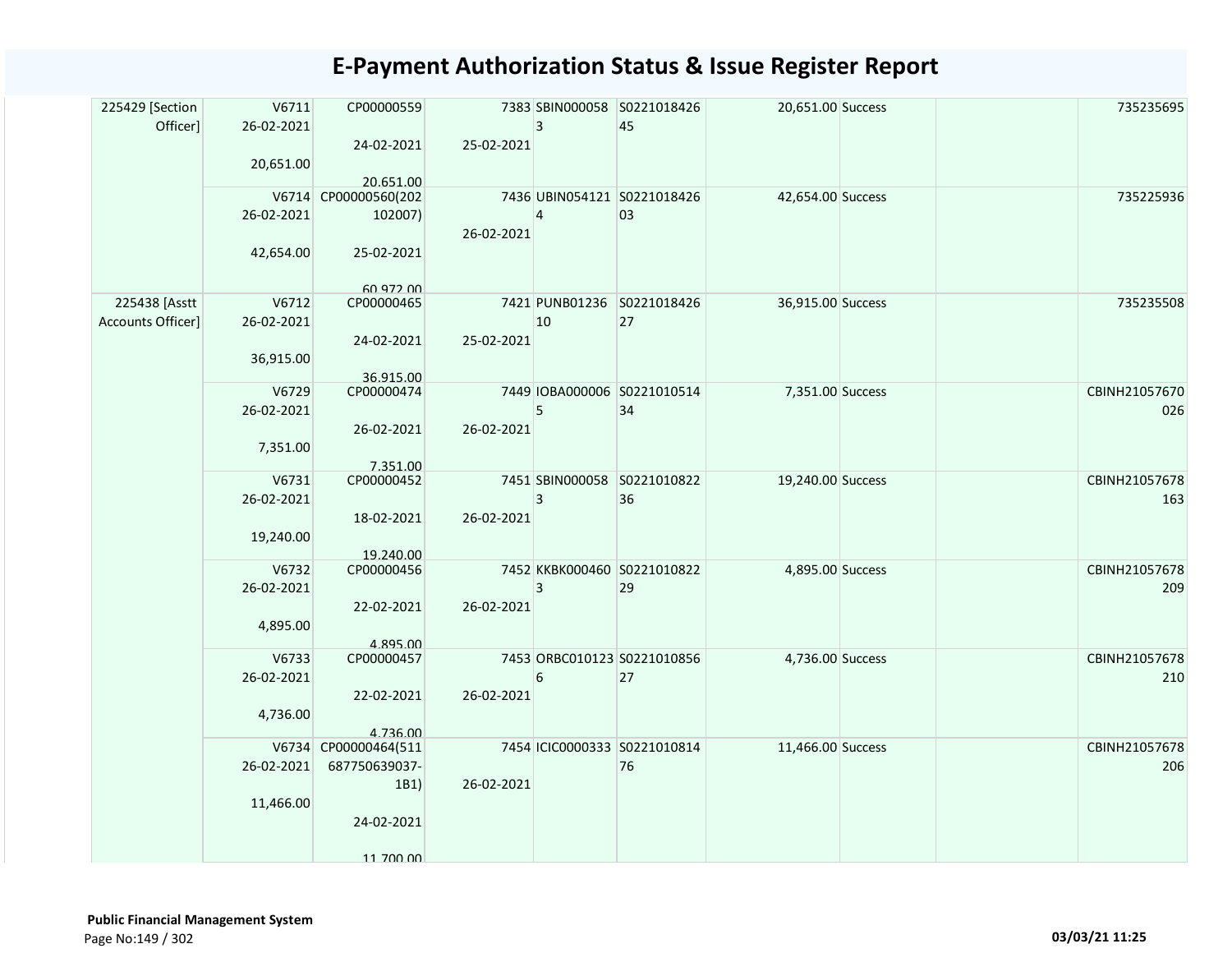|    |                               | V6735<br>26-02-2021<br>23,682.00      | CP00000469<br>26-02-2021<br>24.165.00      | 26-02-2021 | $\overline{0}$ | 7456 INDB000052 S0221010775<br>12 | 23,682.00 Success      | CBINH21057678<br>160 |
|----|-------------------------------|---------------------------------------|--------------------------------------------|------------|----------------|-----------------------------------|------------------------|----------------------|
|    |                               | V6736<br>26-02-2021<br>7,029.00       | CP00000468<br>26-02-2021<br>7.172.00       | 26-02-2021 | $\overline{2}$ | 7455 HDFC000109 S0221010814<br>83 | 7,029.00 Success       | CBINH21057678<br>161 |
|    |                               | V6737<br>26-02-2021<br>3,595.00       | CP00000471<br>26-02-2021<br>3.595.00       | 26-02-2021 | $\overline{1}$ | 7458 SBIN000911 S0221010823<br>48 | 3,595.00 Success       | CBINH21057678<br>164 |
|    |                               | V6738<br>26-02-2021<br>5,306.00       | CP00000470<br>26-02-2021<br>5.306.00       | 26-02-2021 | 3              | 7457 SBIN000058 S0221010828<br>31 | 5,306.00 Success       | CBINH21057678<br>083 |
| 20 | <b>Issue Date: 27-02-2021</b> |                                       |                                            |            |                |                                   | 1,390,746,024.00       |                      |
|    | 225427 [Under<br>Secretary]   | V6739<br>27-02-2021<br>2,447,894.00   | CP00005106<br>27-02-2021<br>2.447.894.00   | 27-02-2021 | $\mathbf 0$    | 7459 SBIN000770 S0221011614<br>53 | 2,447,894.00 Success   | 759847610            |
|    |                               | V6740<br>27-02-2021<br>341,683,652.00 | CP00005108<br>27-02-2021<br>341.683.652.00 | 27-02-2021 | 0              | 7461 SBIN000770 S0221012147<br>51 | 341,683,652.00 Success | 759835253            |
|    |                               | V6741<br>27-02-2021<br>138,242,756.00 | CP00005107<br>27-02-2021<br>138.242.756.00 | 27-02-2021 | $\Omega$       | 7460 SBIN000770 S0221012147<br>35 | 138,242,756.00 Success | 759835115            |
|    |                               | V6742<br>27-02-2021<br>758,371,722.00 | CP00005109<br>27-02-2021<br>758.371.722.00 | 27-02-2021 | $\mathbf 0$    | 7463 SBIN000770 S0221012158<br>52 | 758,371,722.00 Success | 793709674            |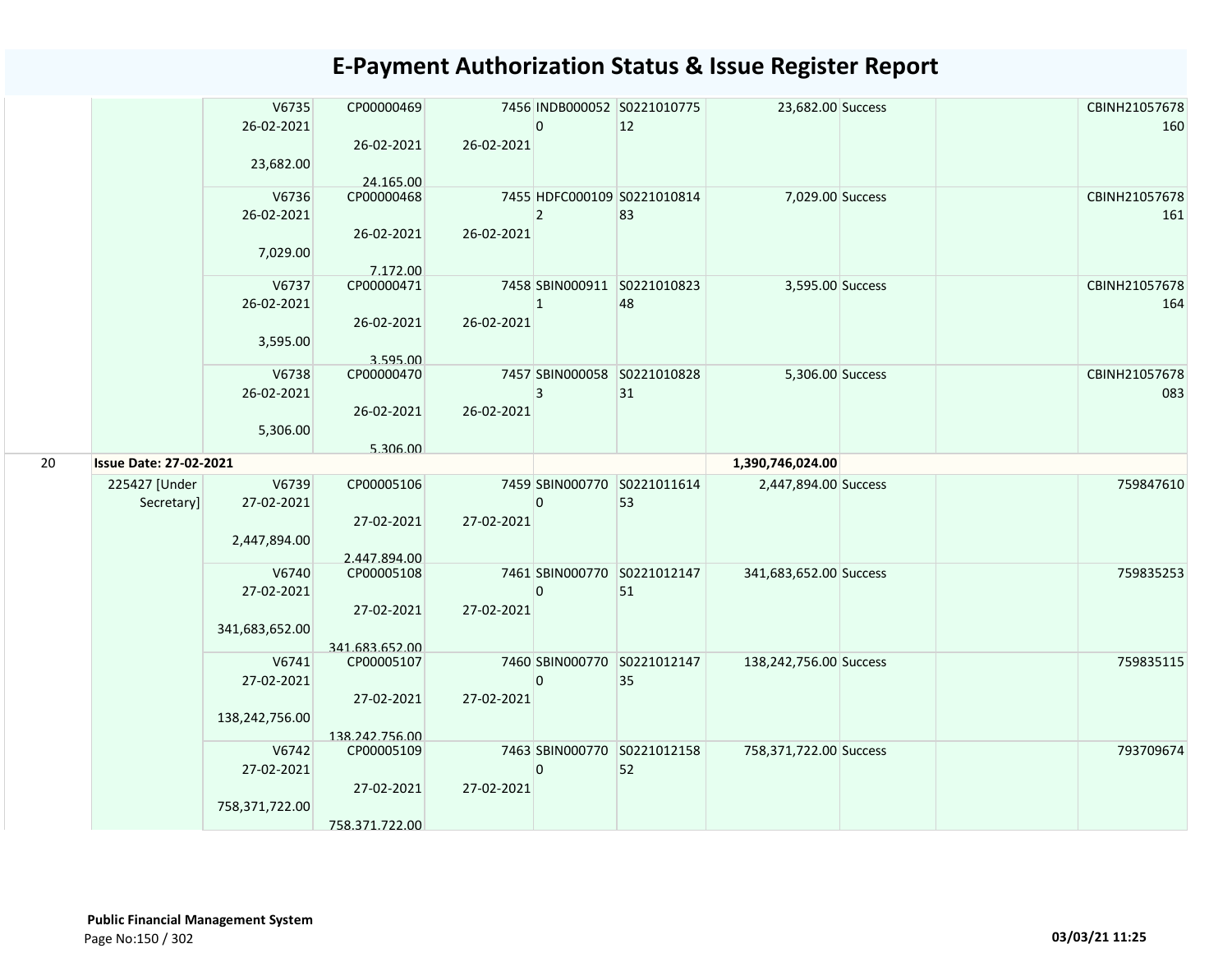|  | V6743          | CP00005110     |            | 7464 SBIN000770 S0221012162 | 150,000,000.00 Success |  | 759835469 |
|--|----------------|----------------|------------|-----------------------------|------------------------|--|-----------|
|  | 27-02-2021     |                |            | 41                          |                        |  |           |
|  |                | 27-02-2021     | 27-02-2021 |                             |                        |  |           |
|  | 150,000,000.00 |                |            |                             |                        |  |           |
|  |                | 150.000.000.00 |            |                             |                        |  |           |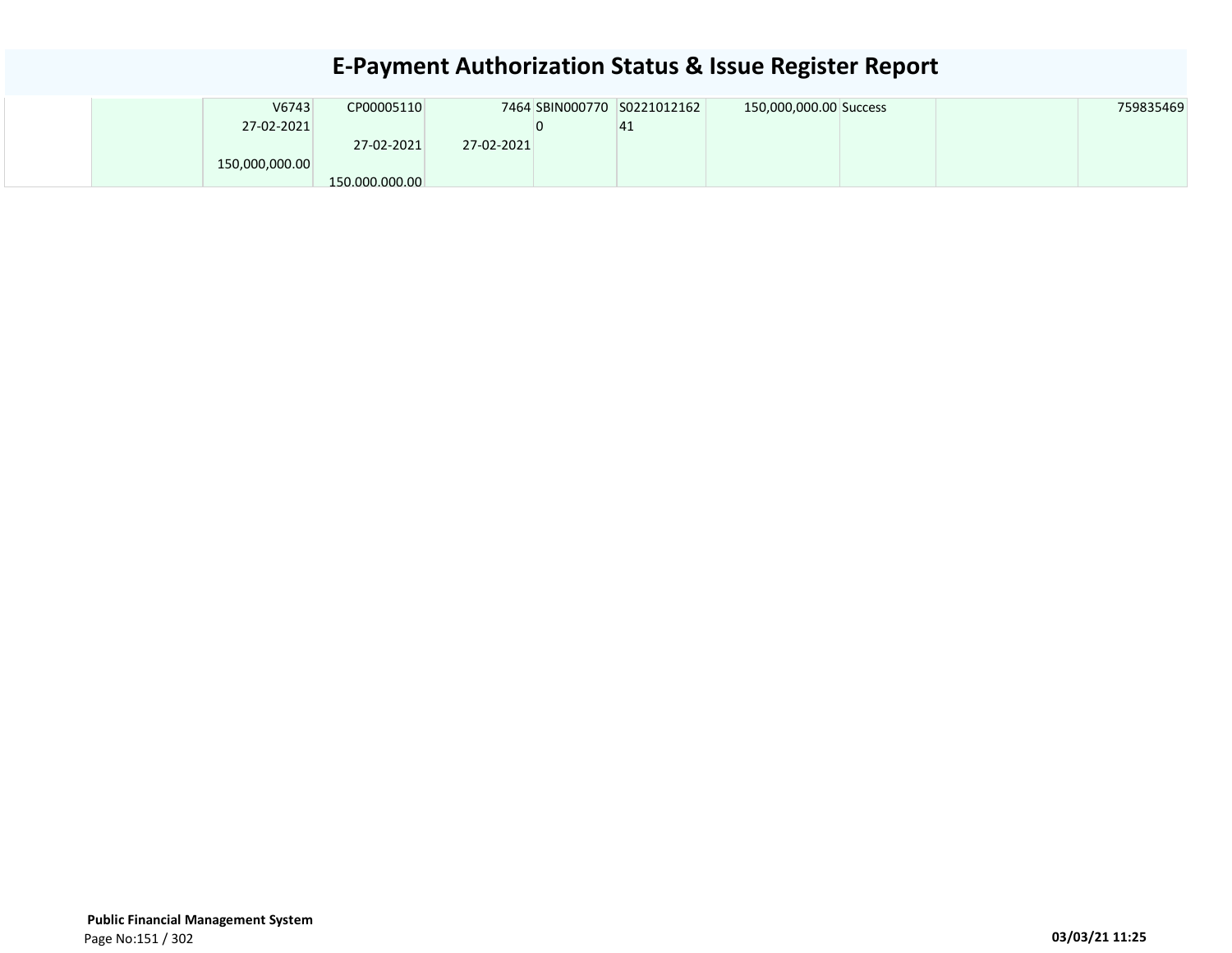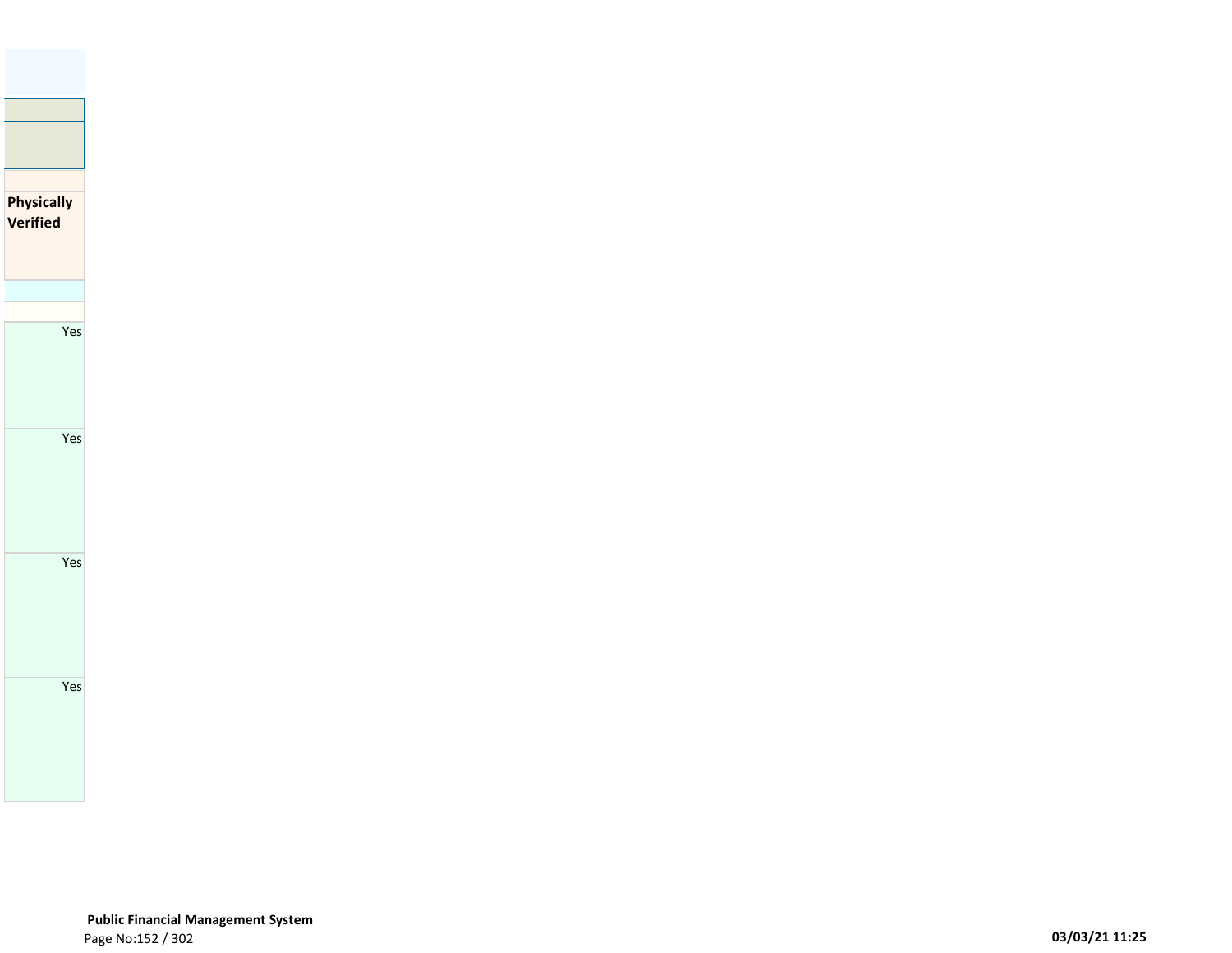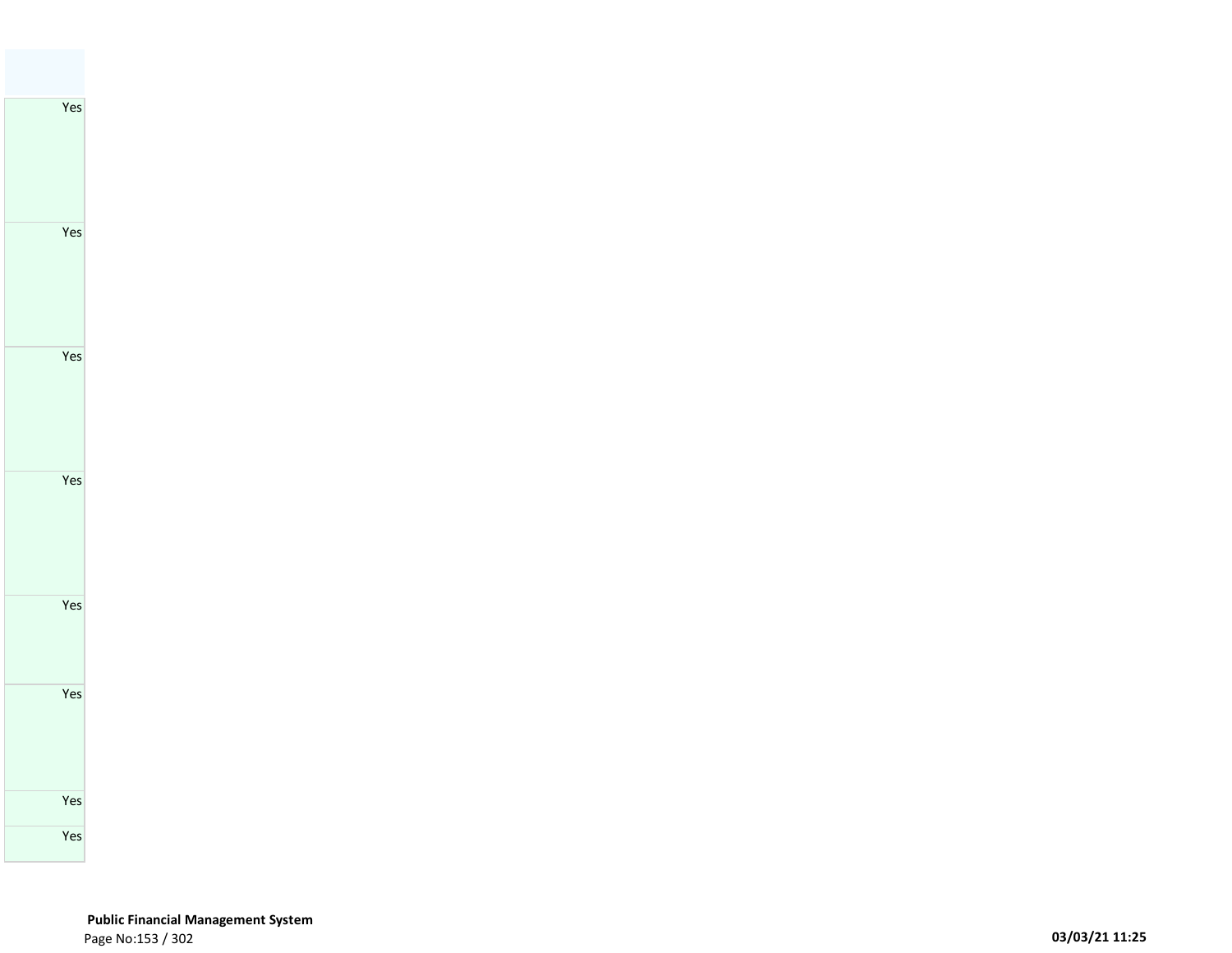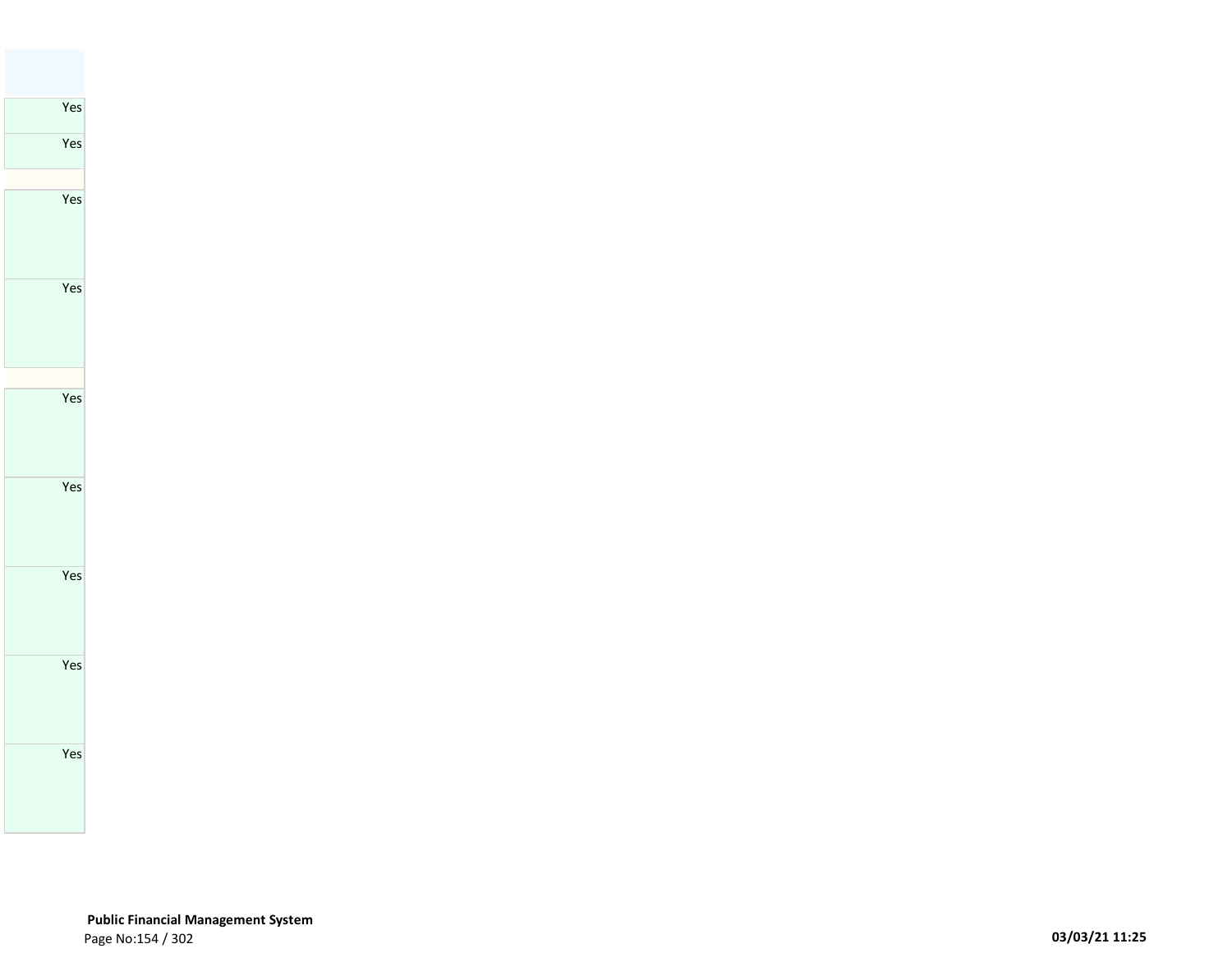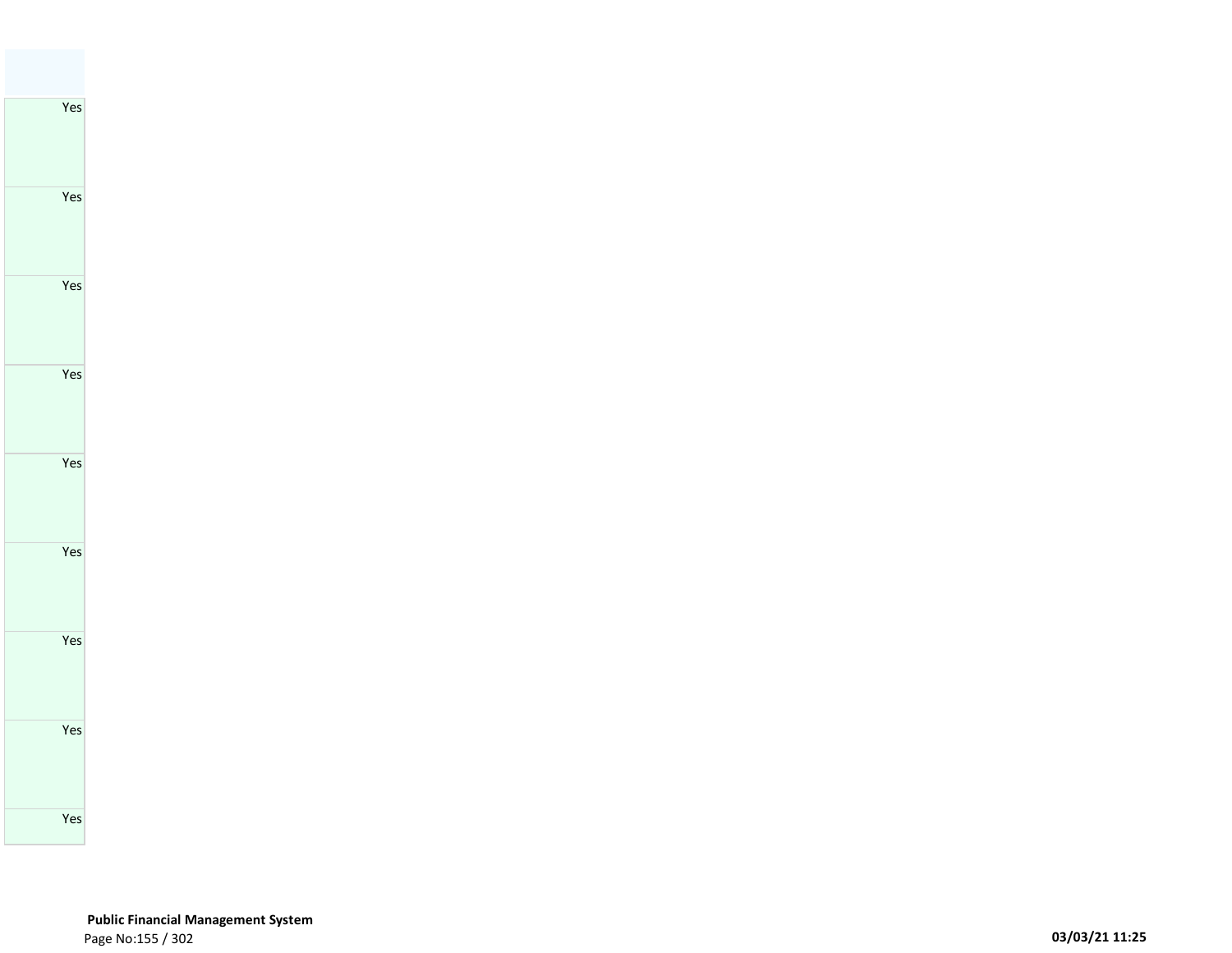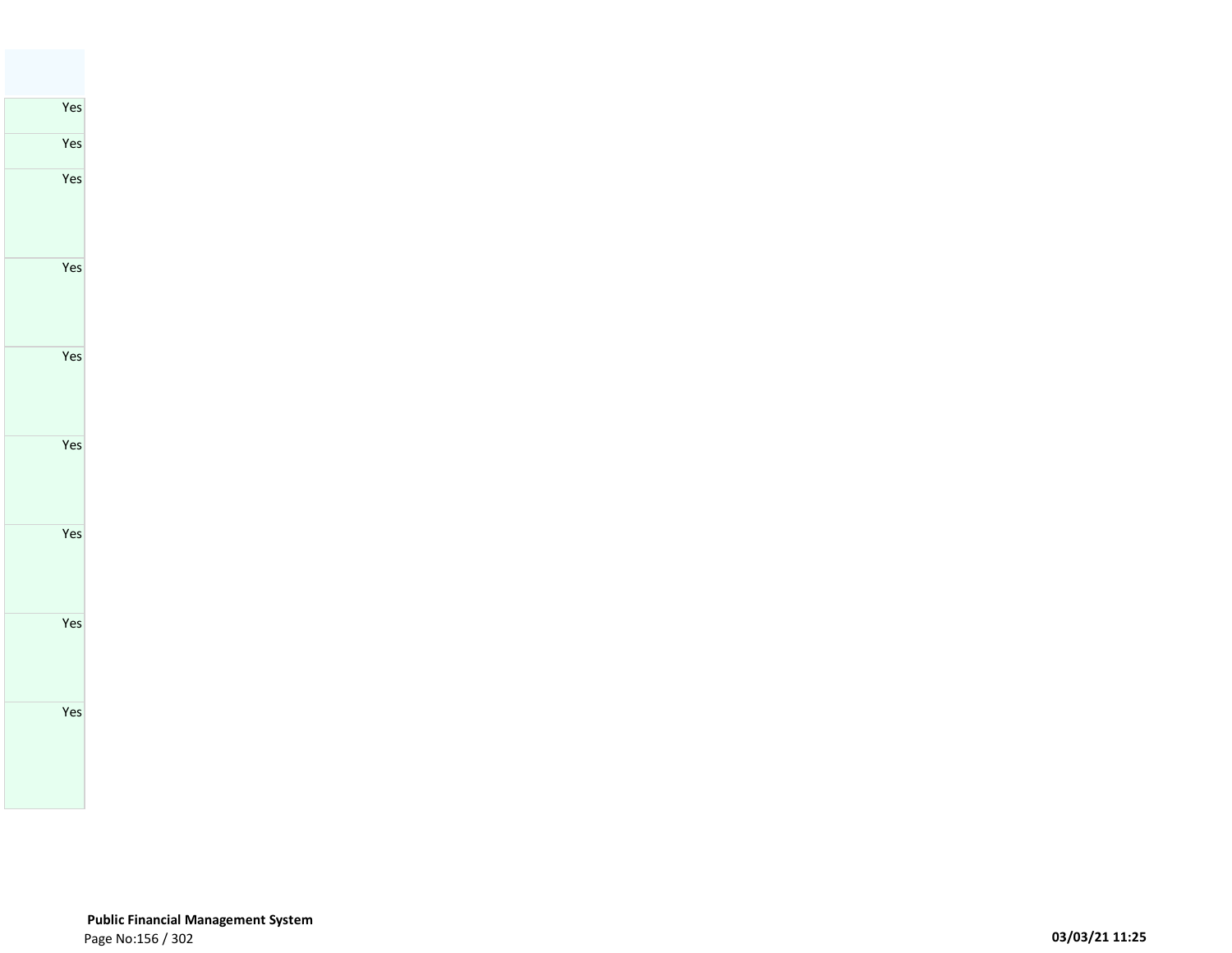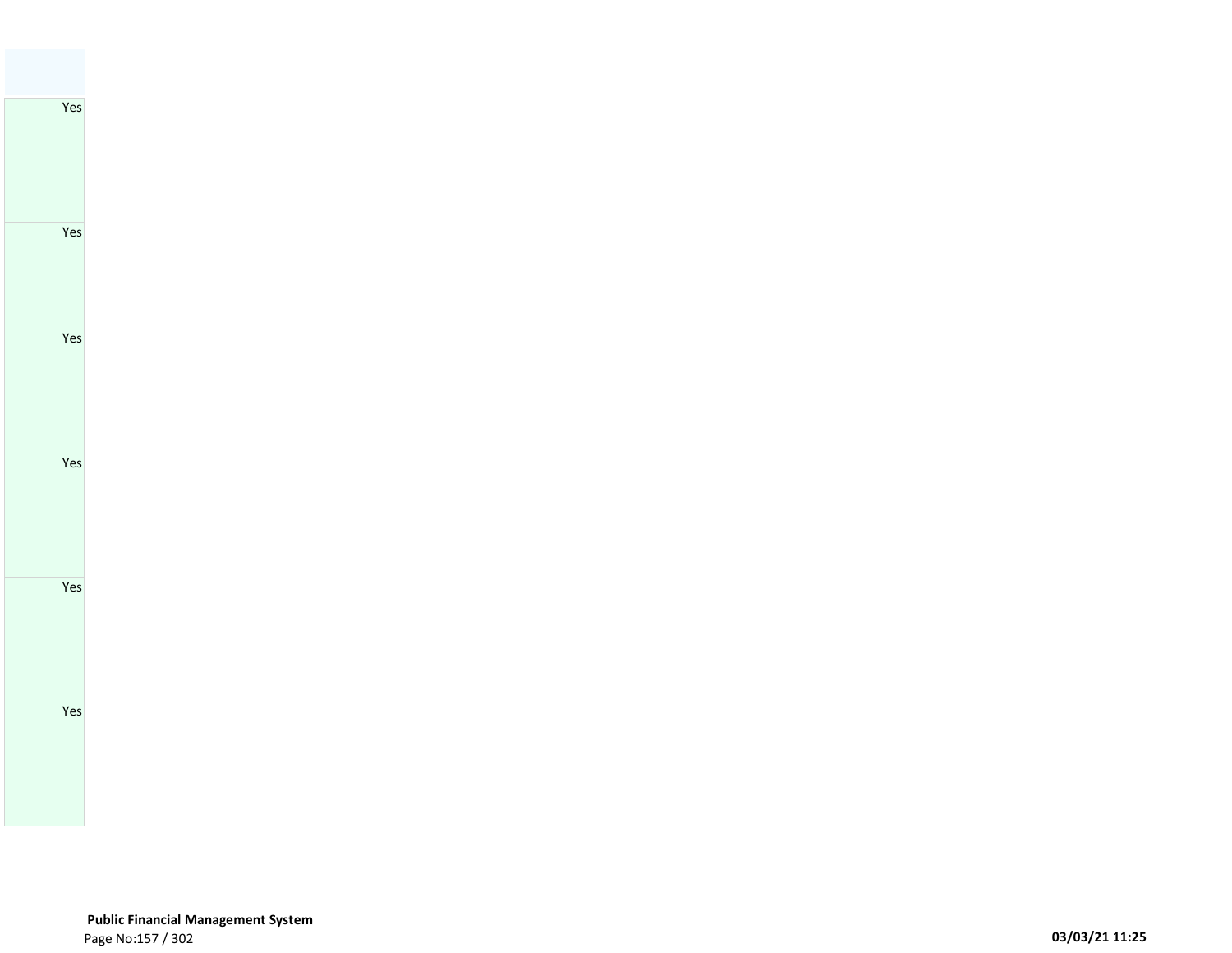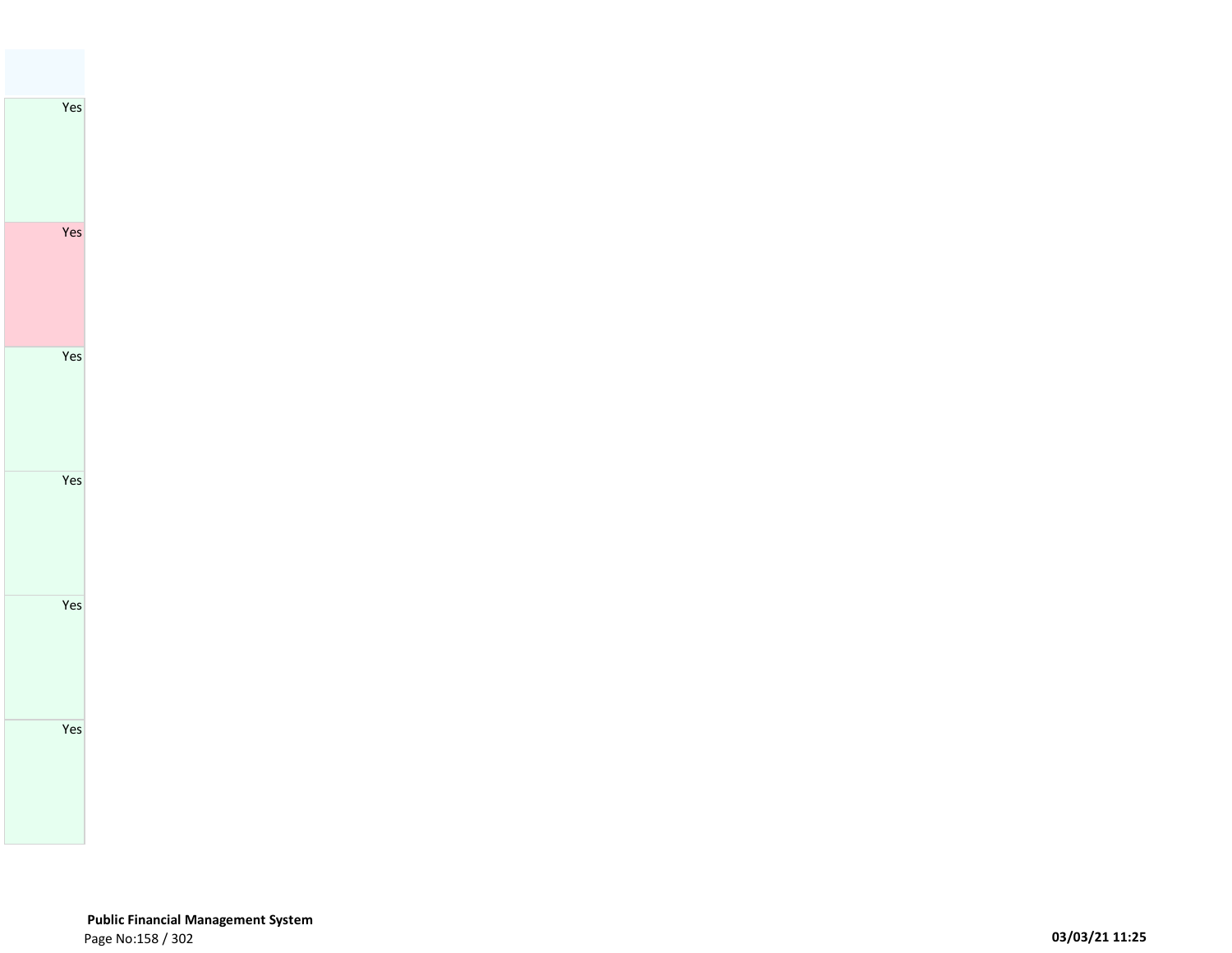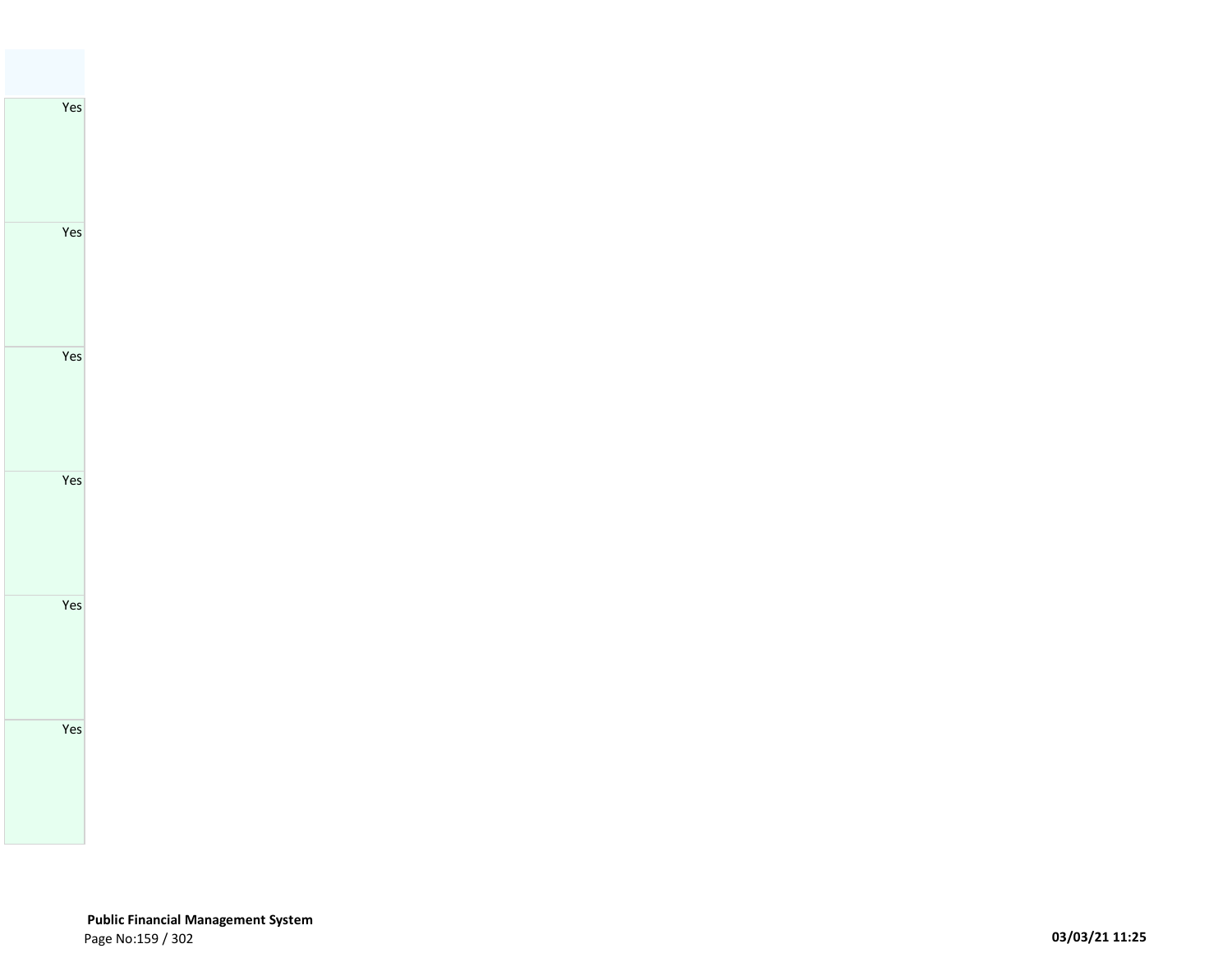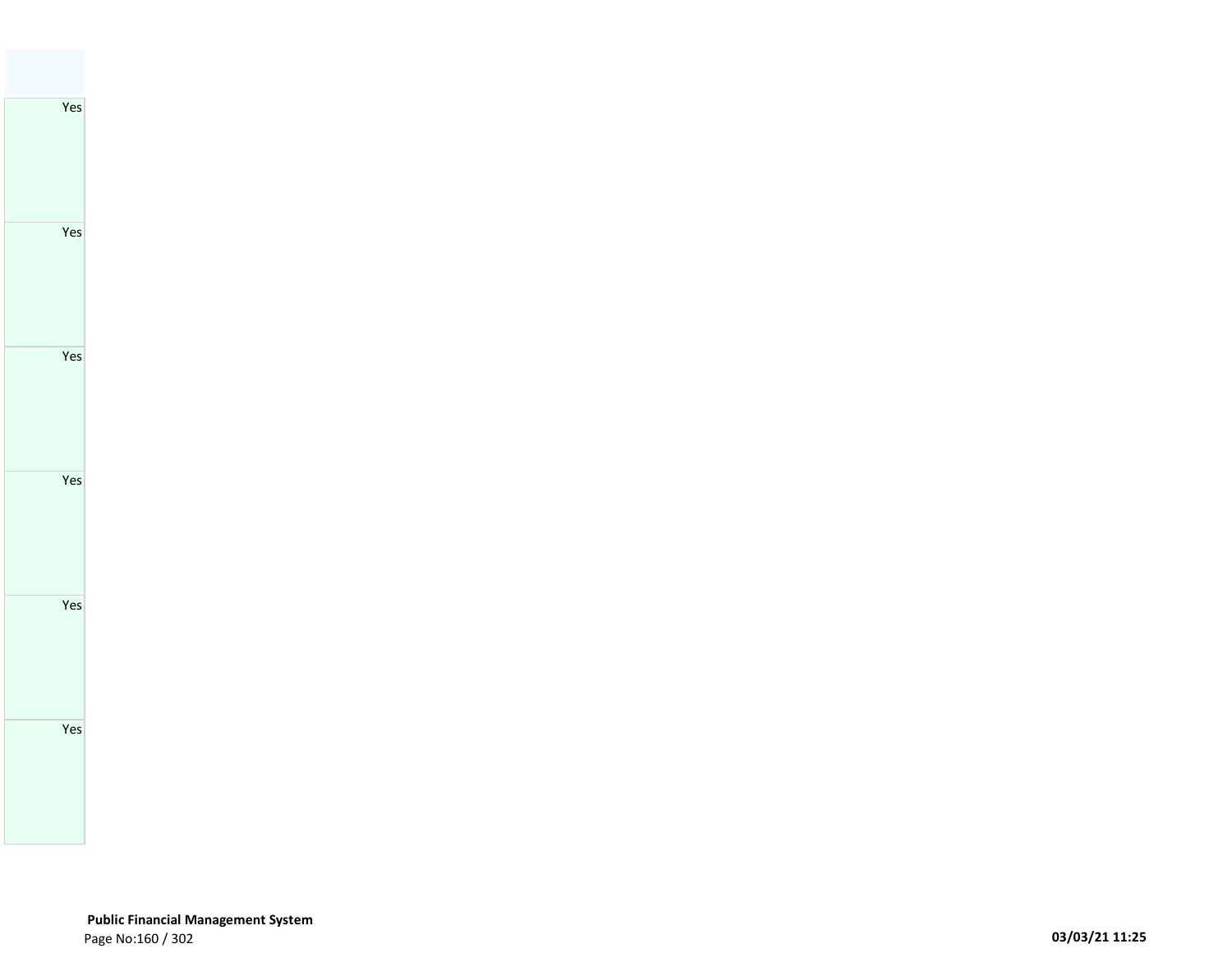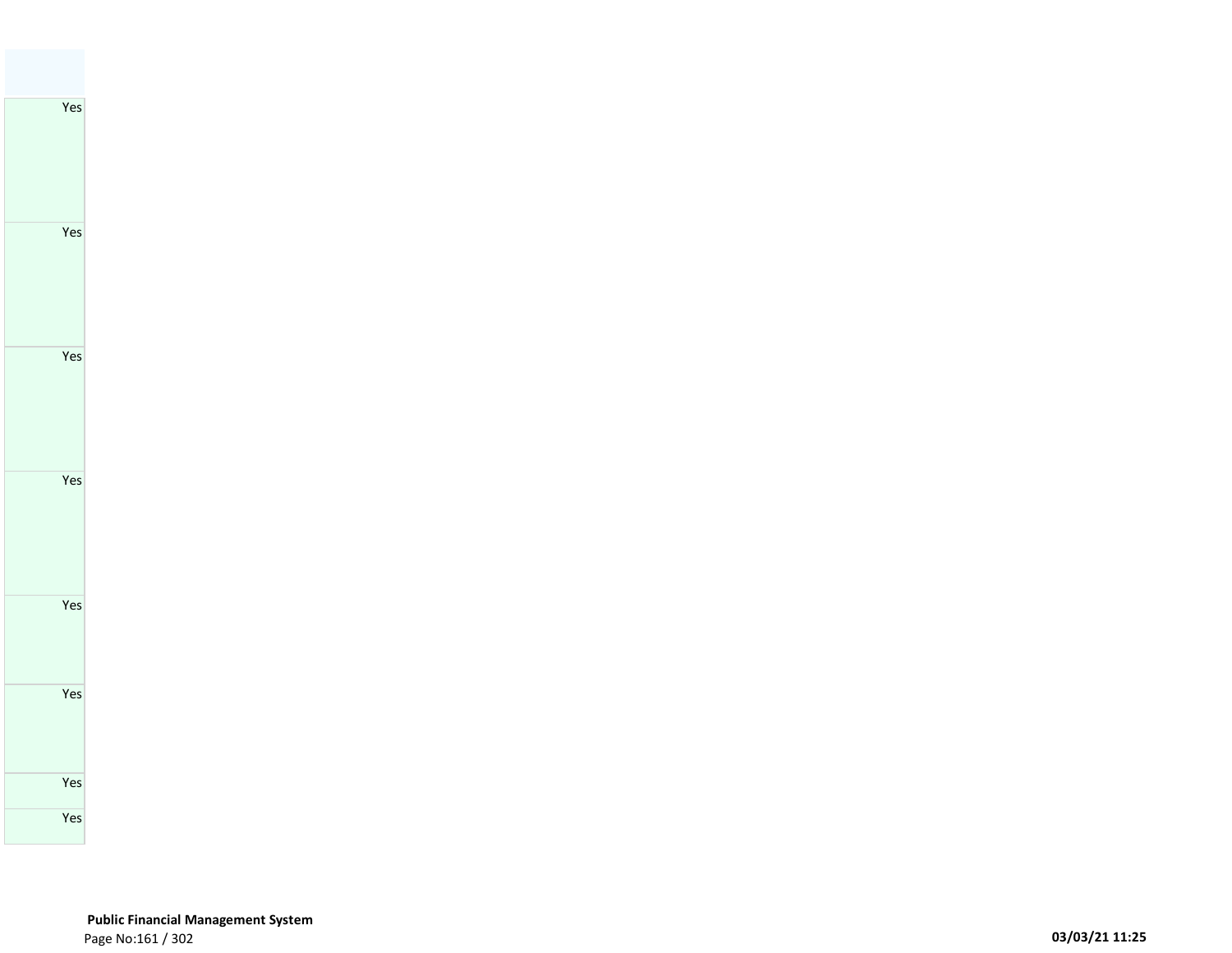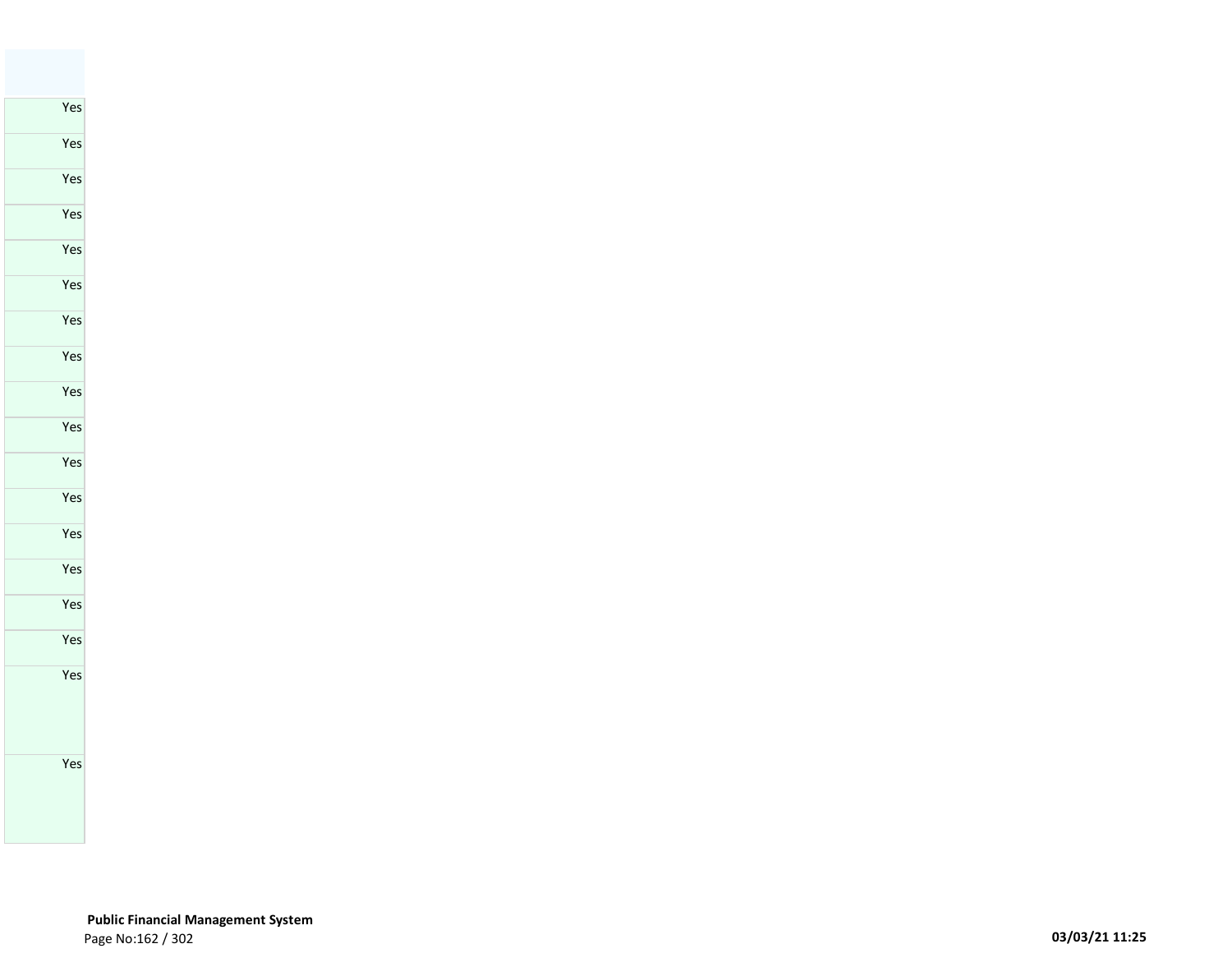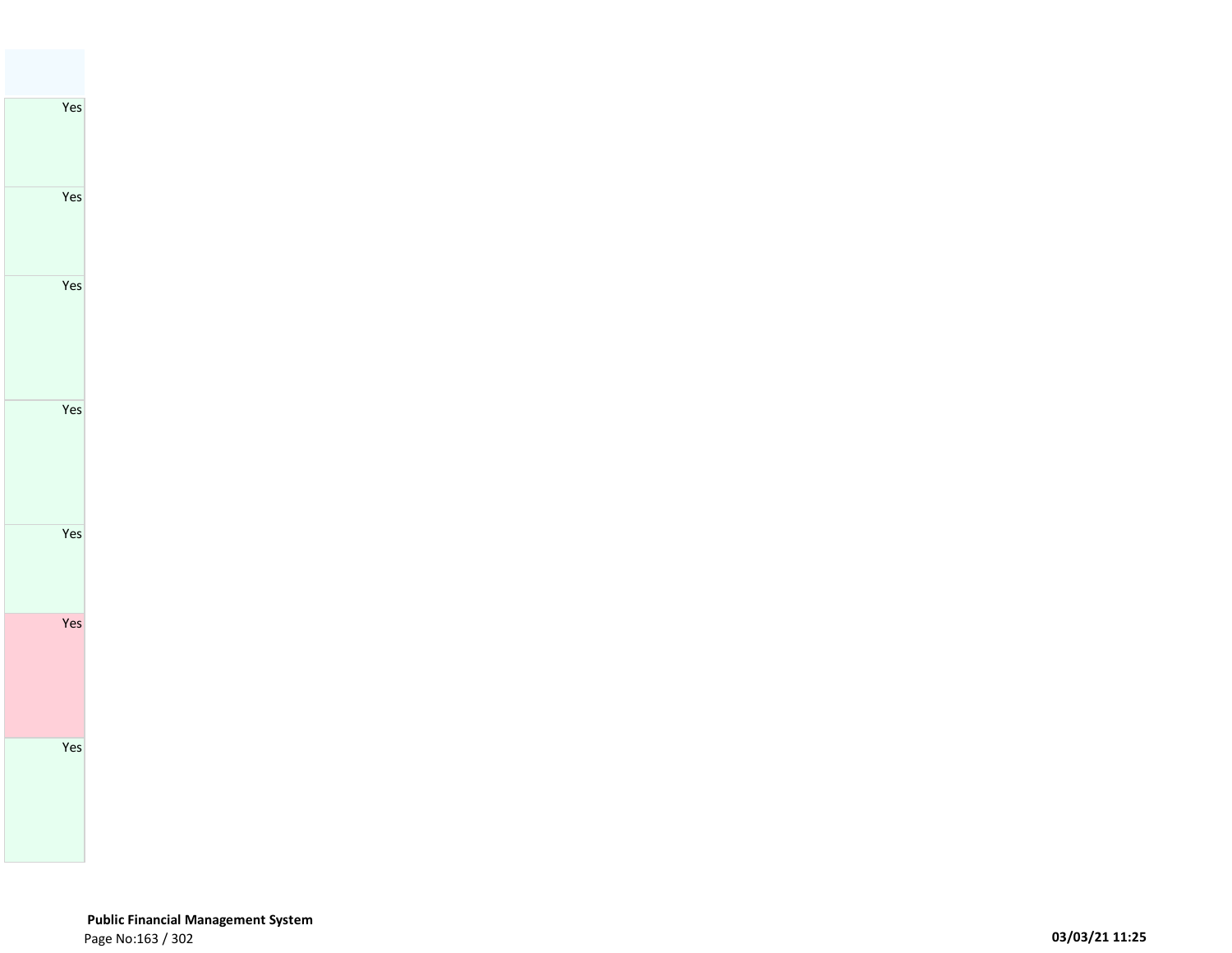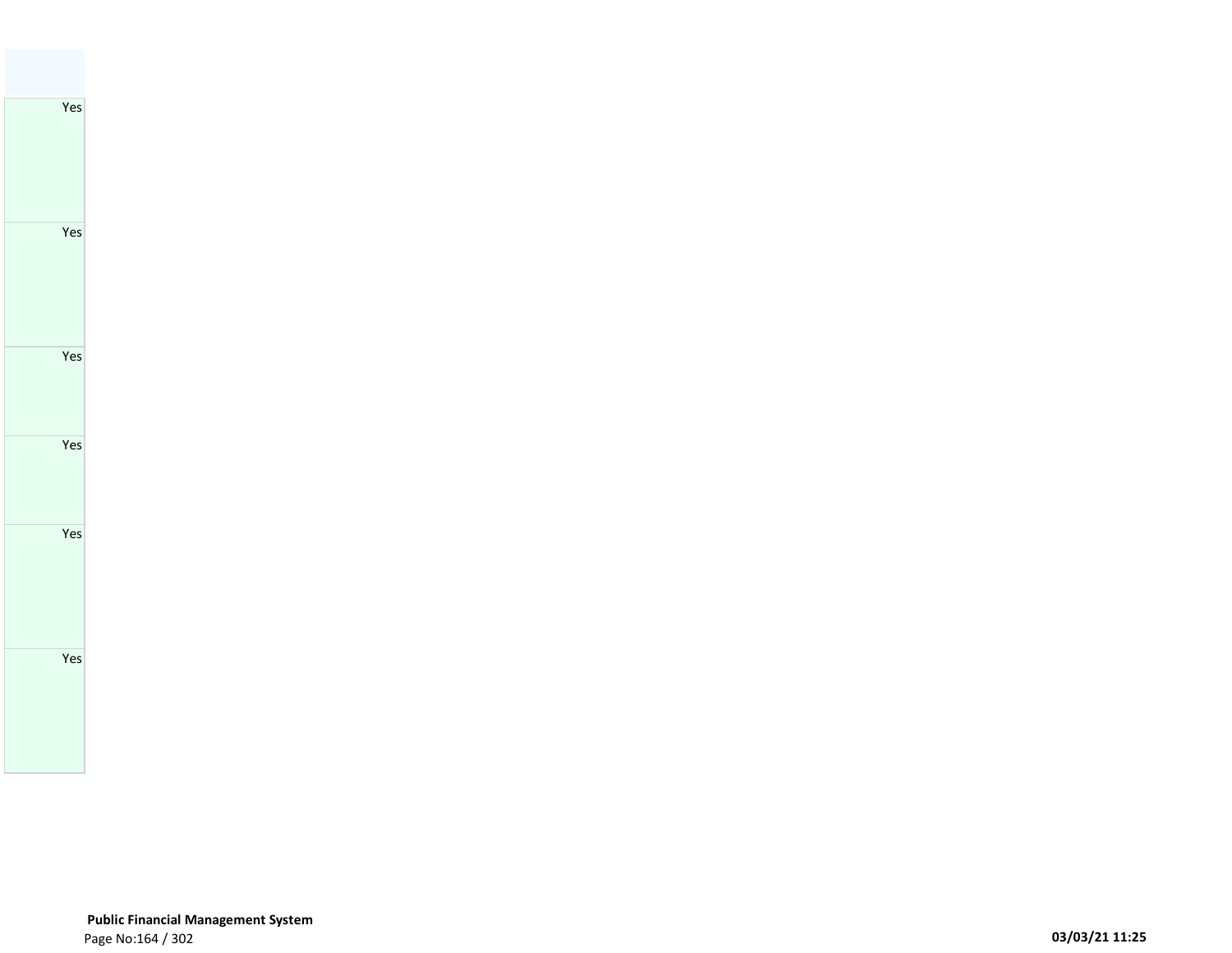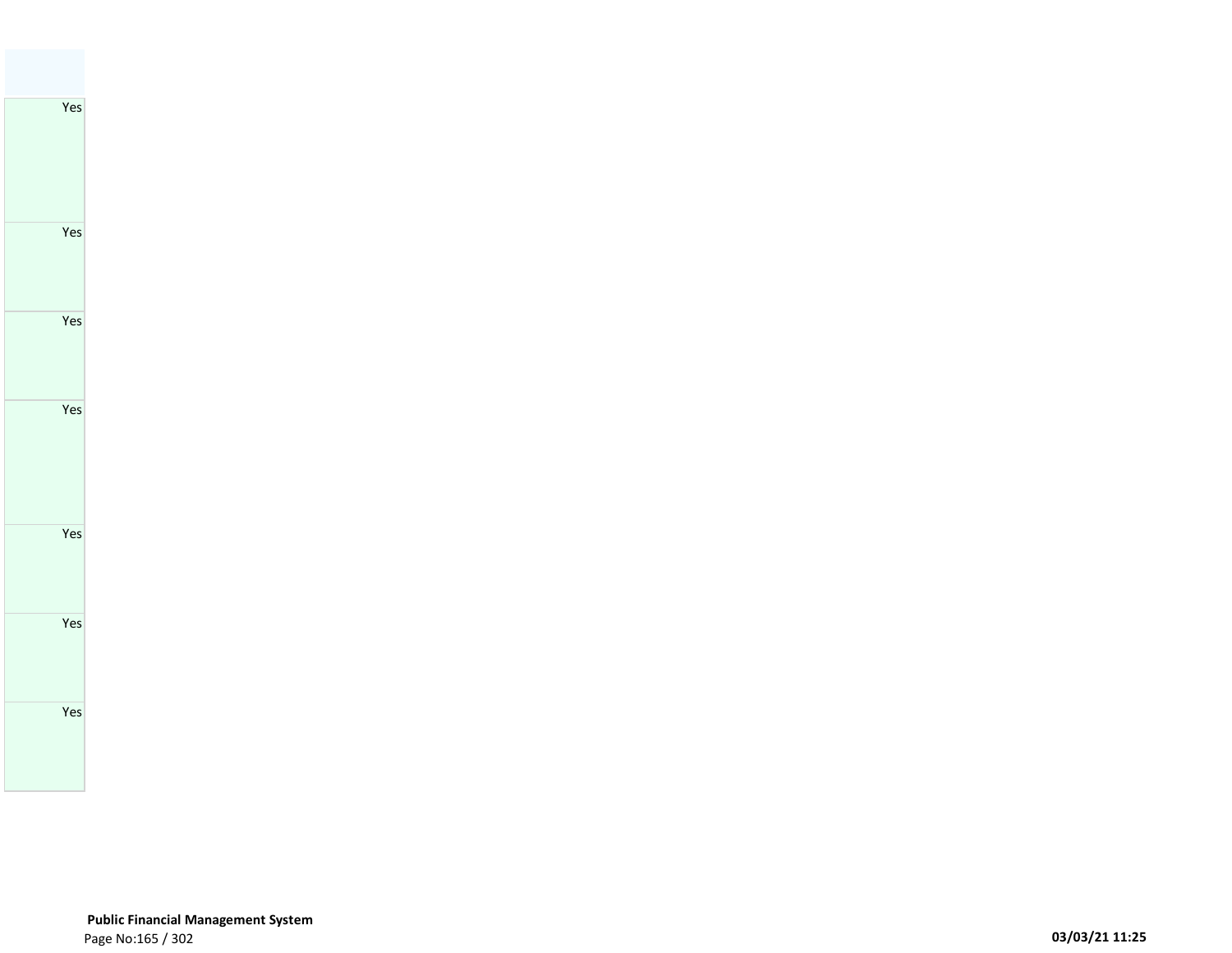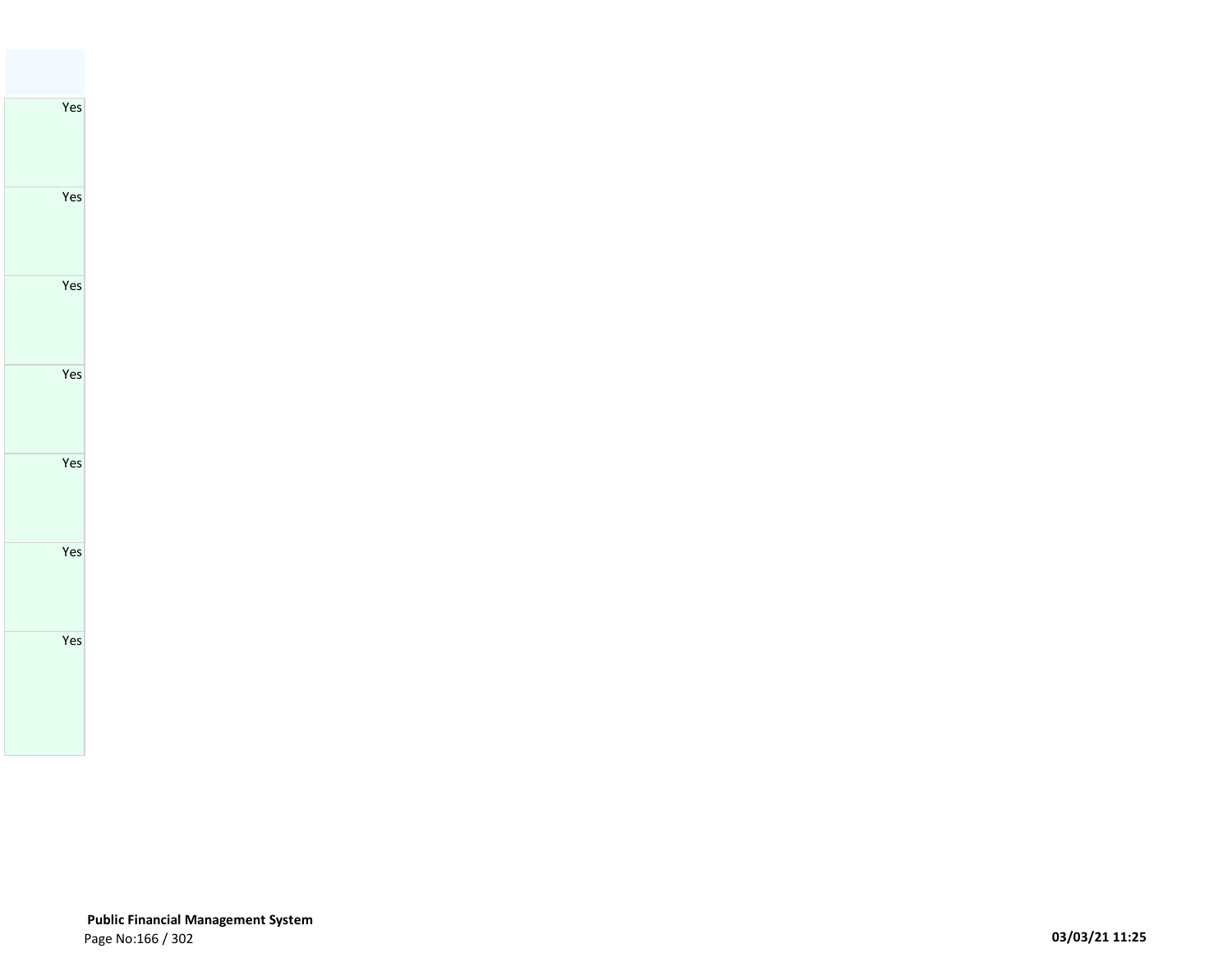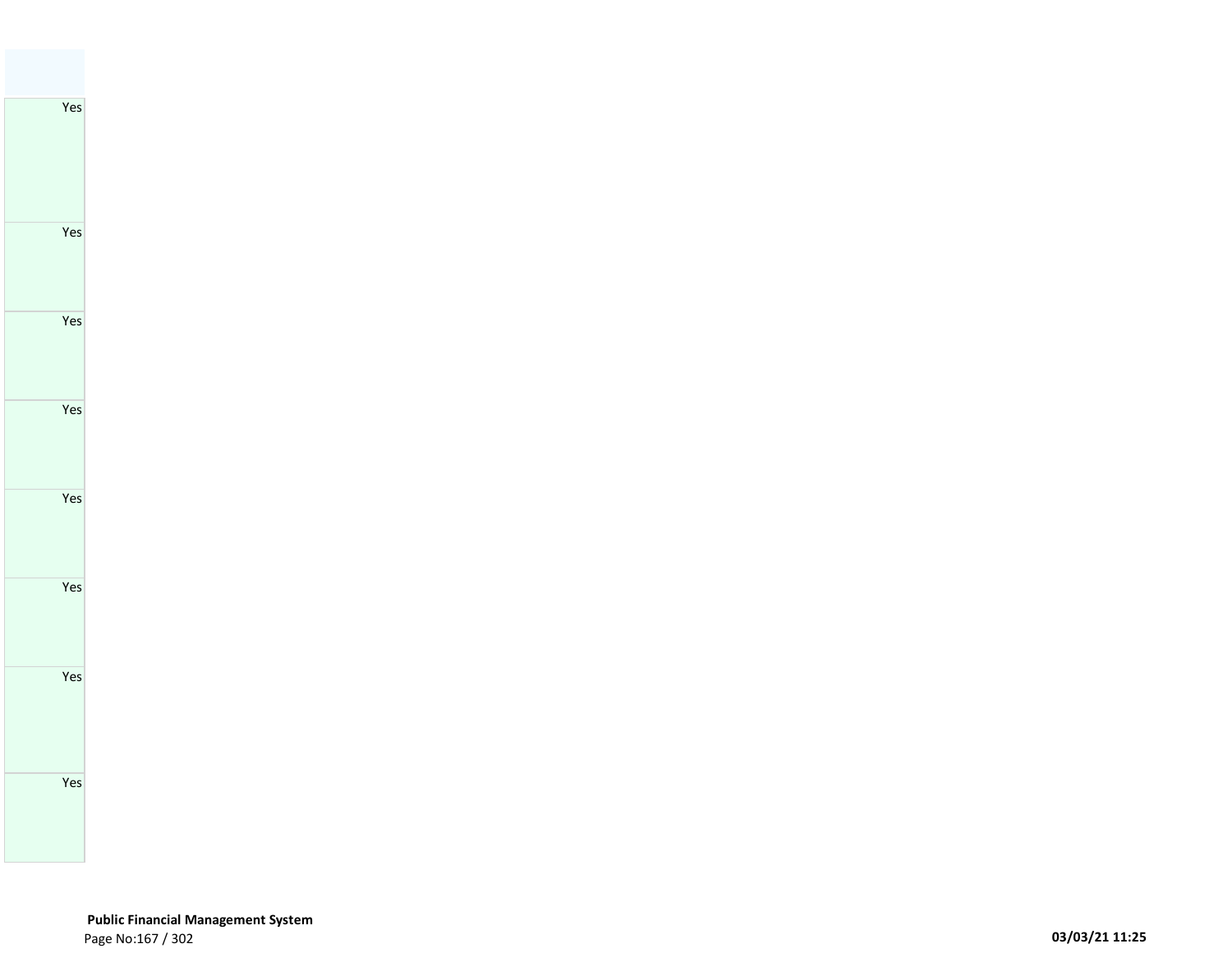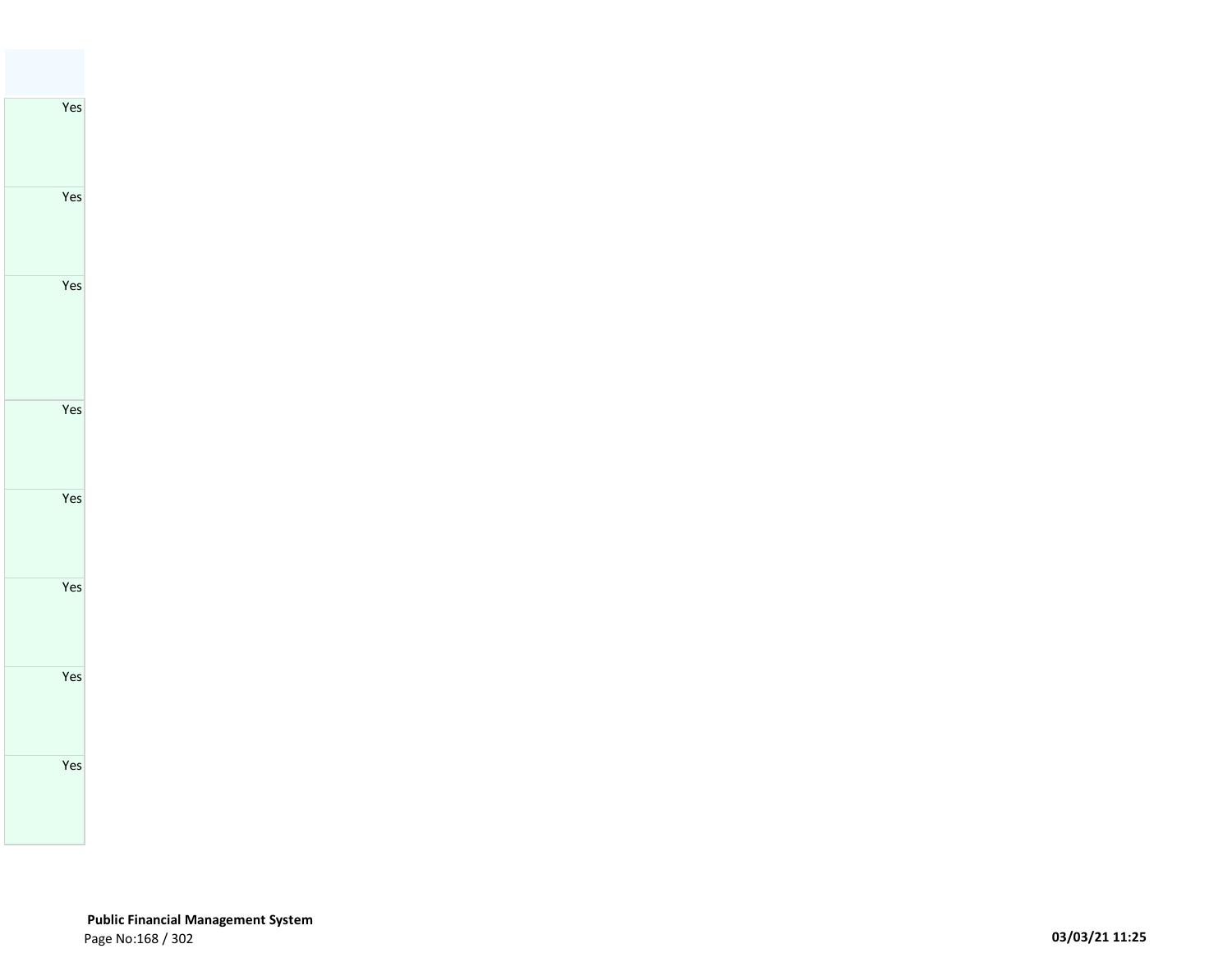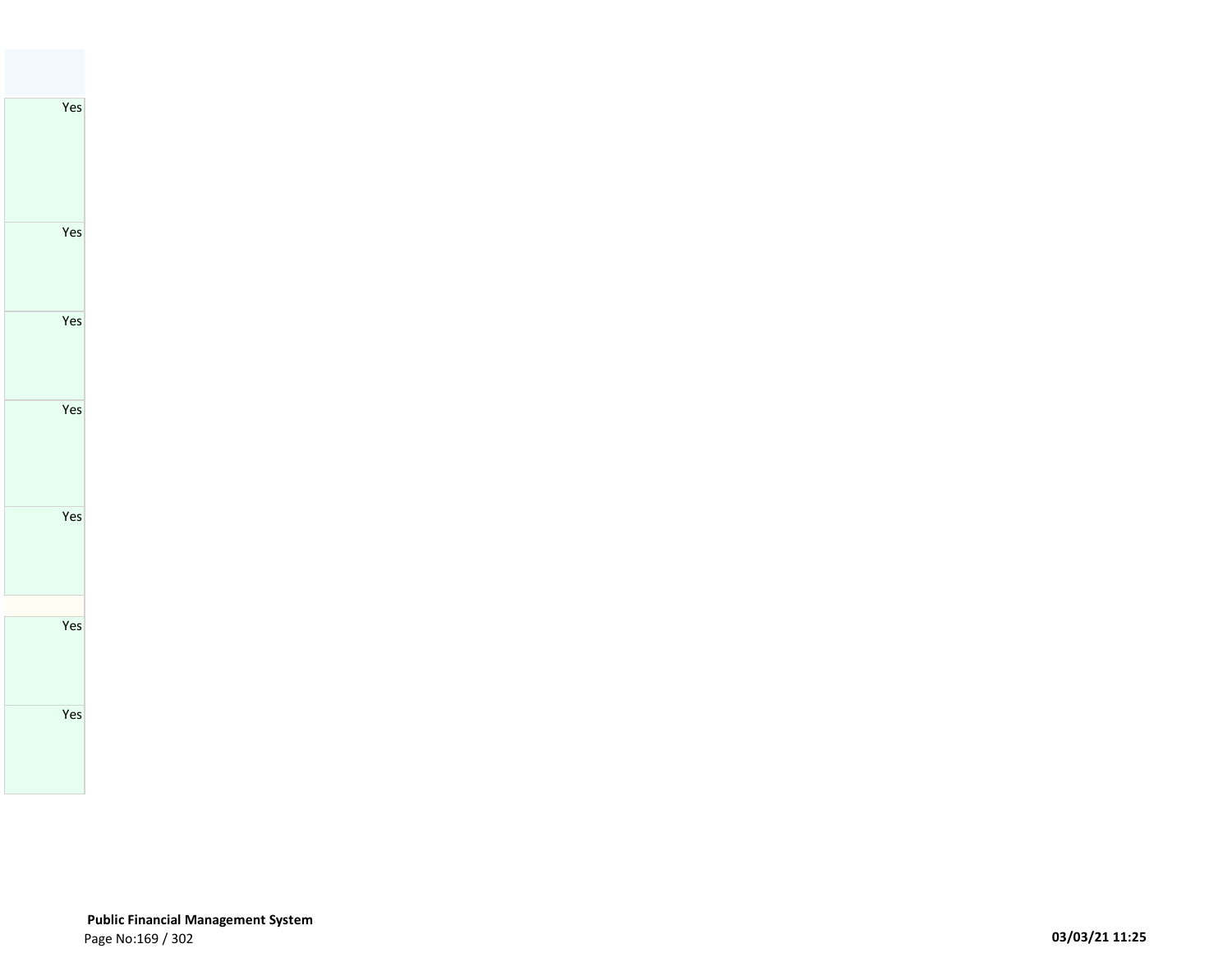Yes

### **Public Financial Management System**  Page No:170 / 302 **03/03/21 11:25**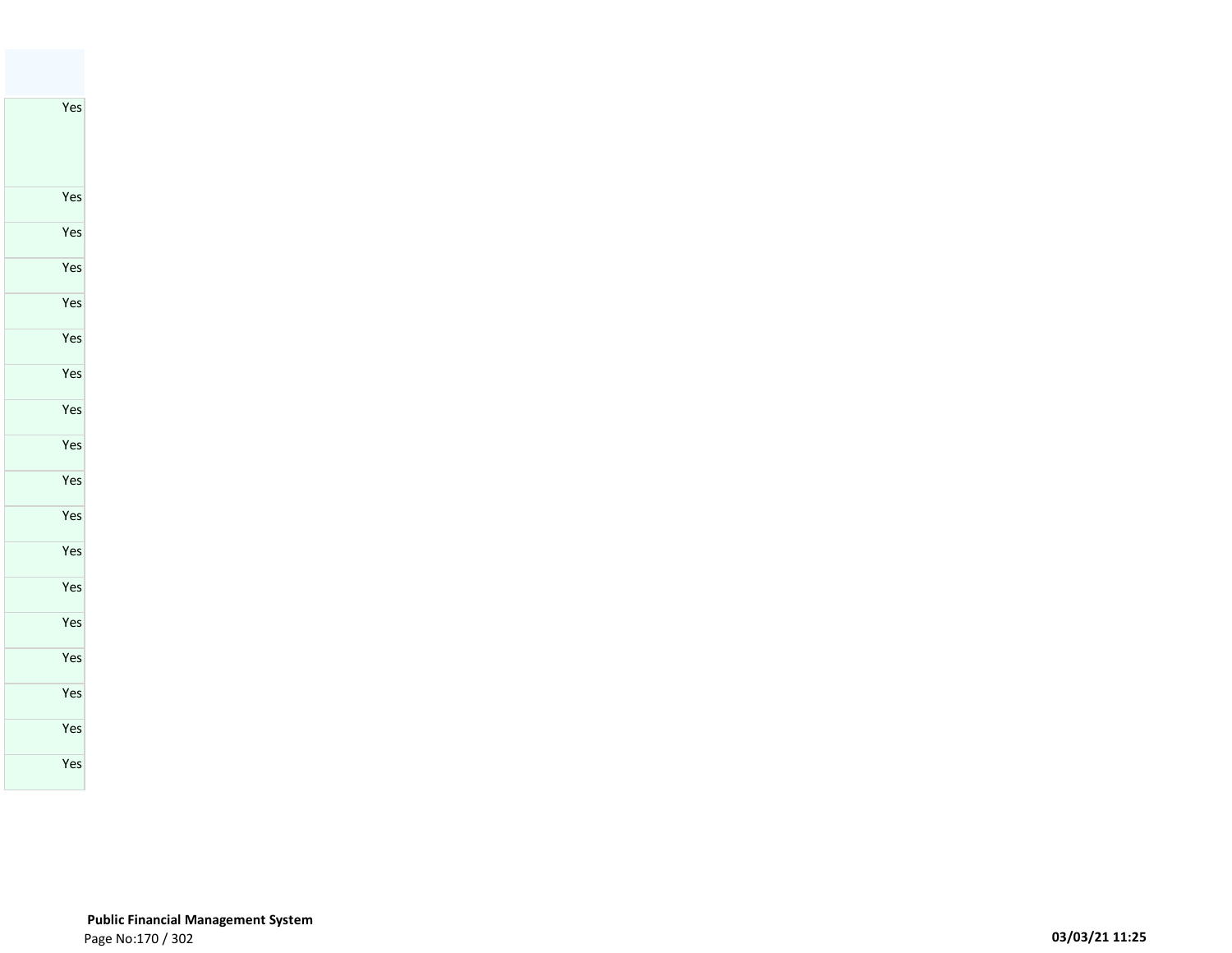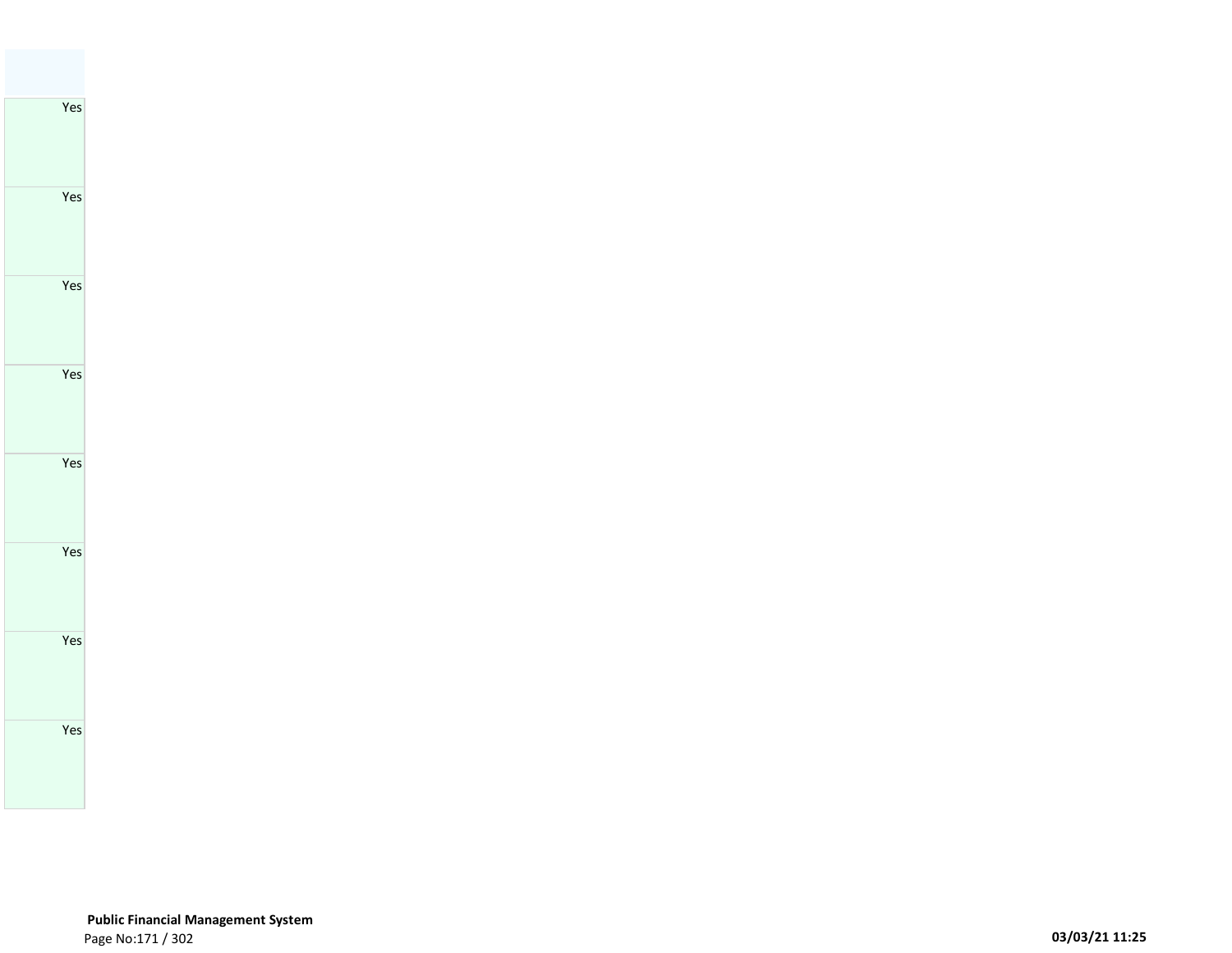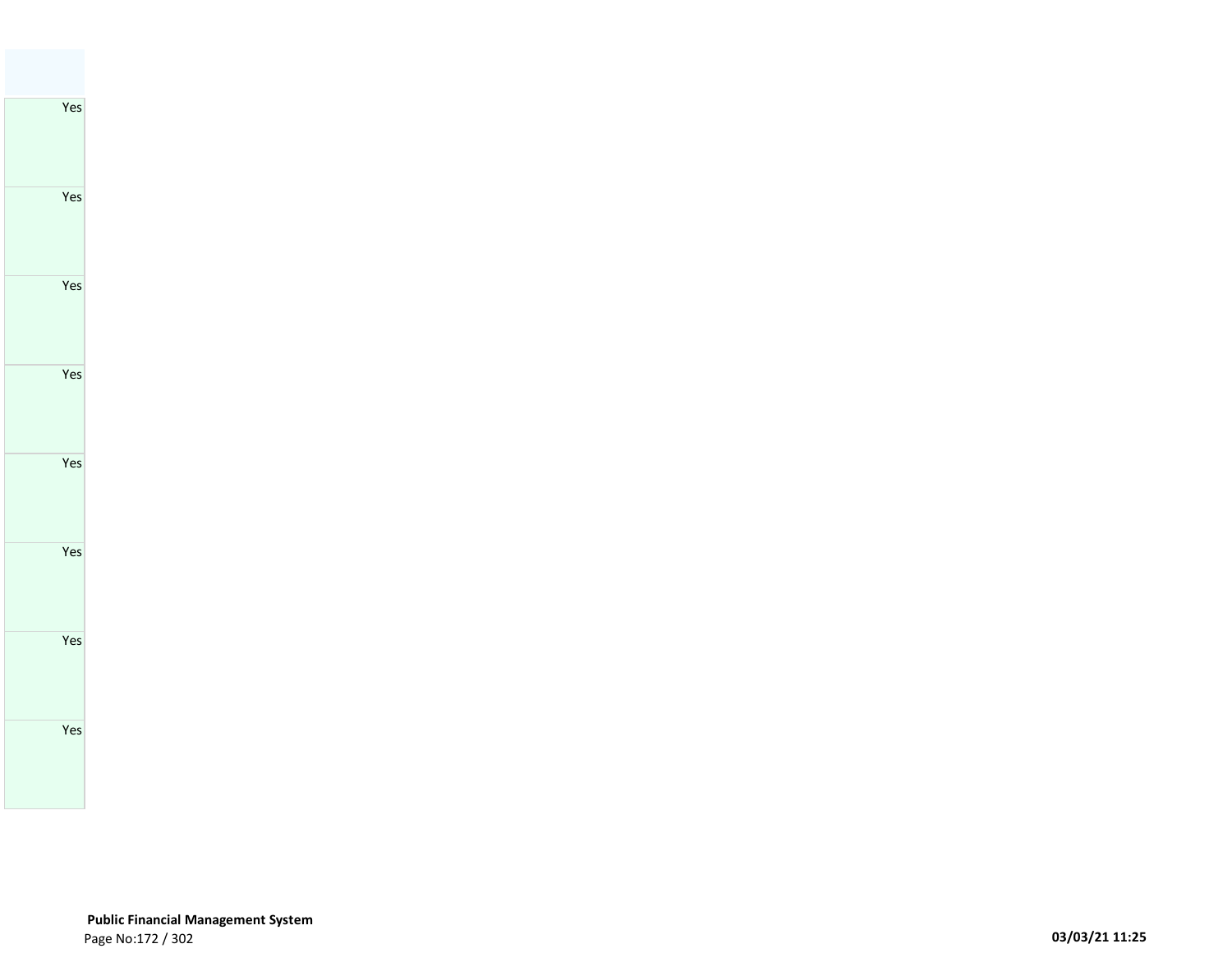Yes

### **Public Financial Management System**  Page No:173 / 302 **03/03/21 11:25**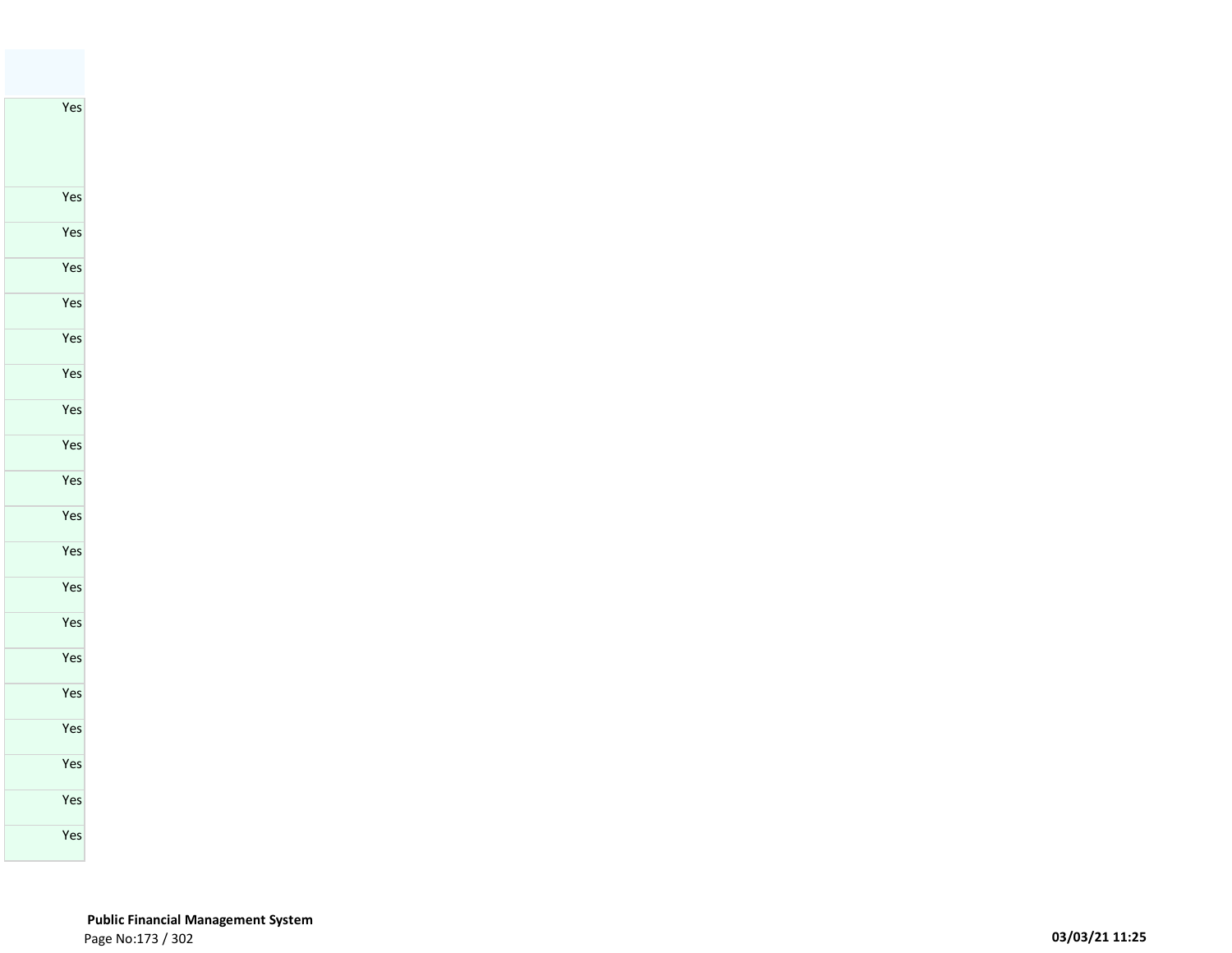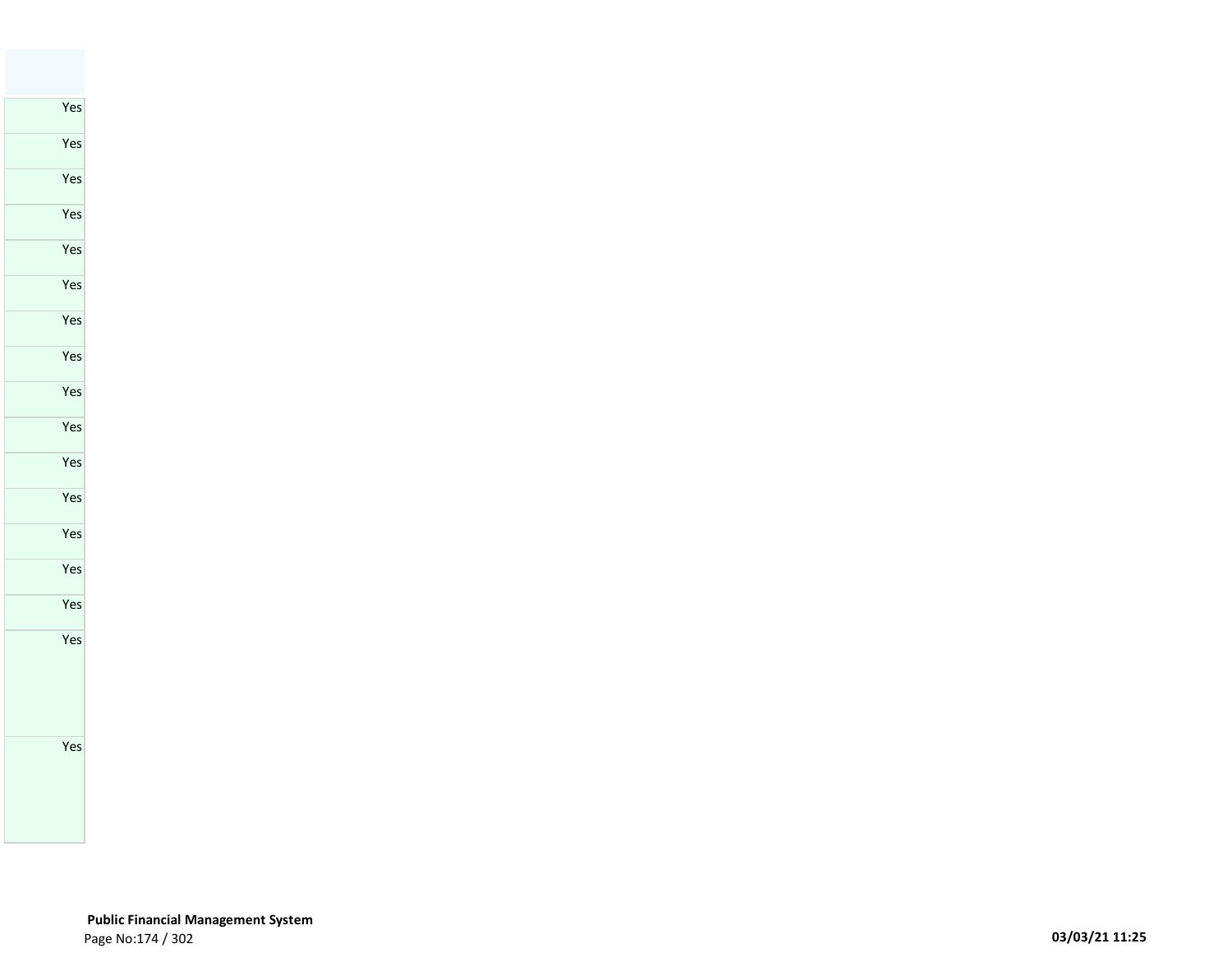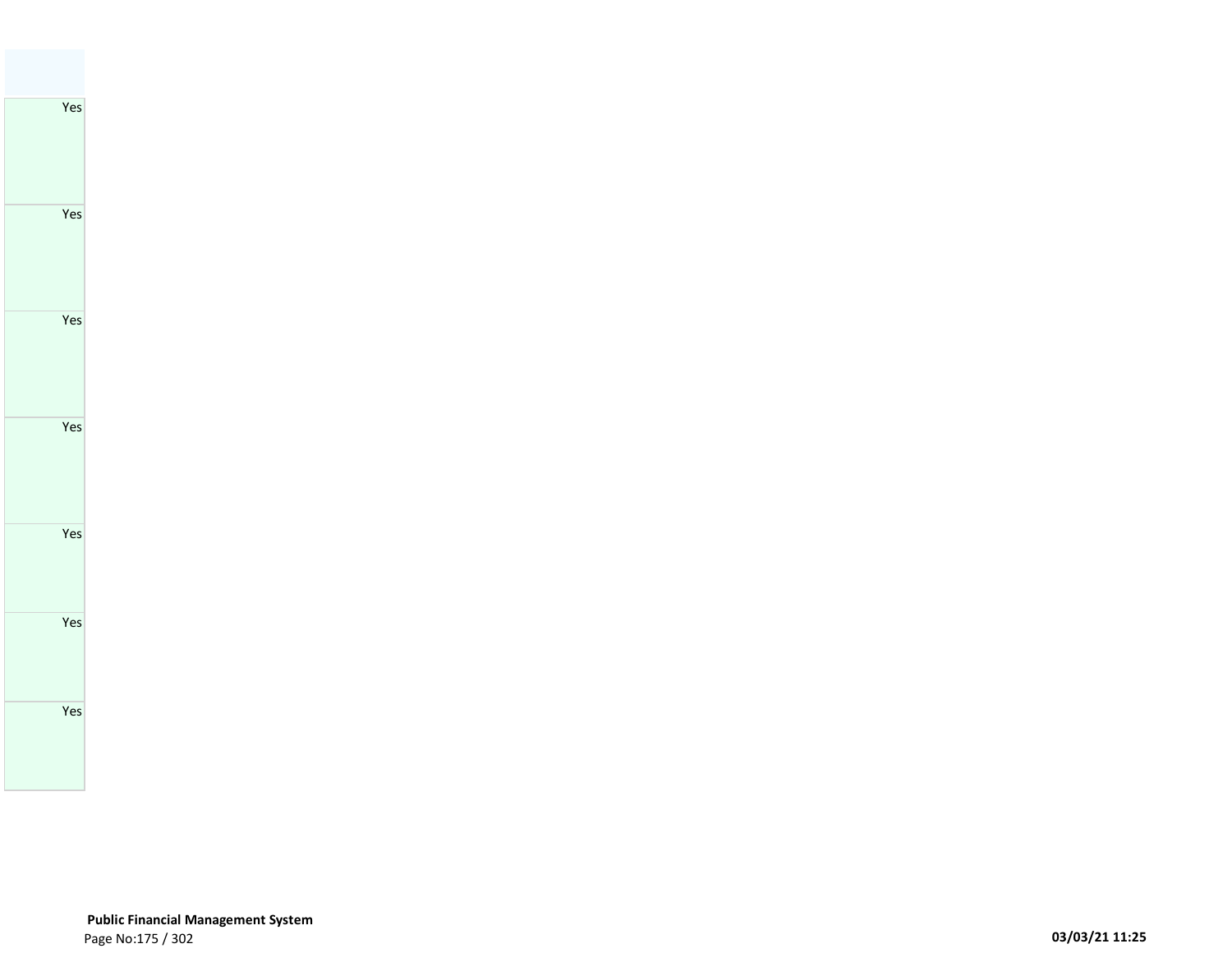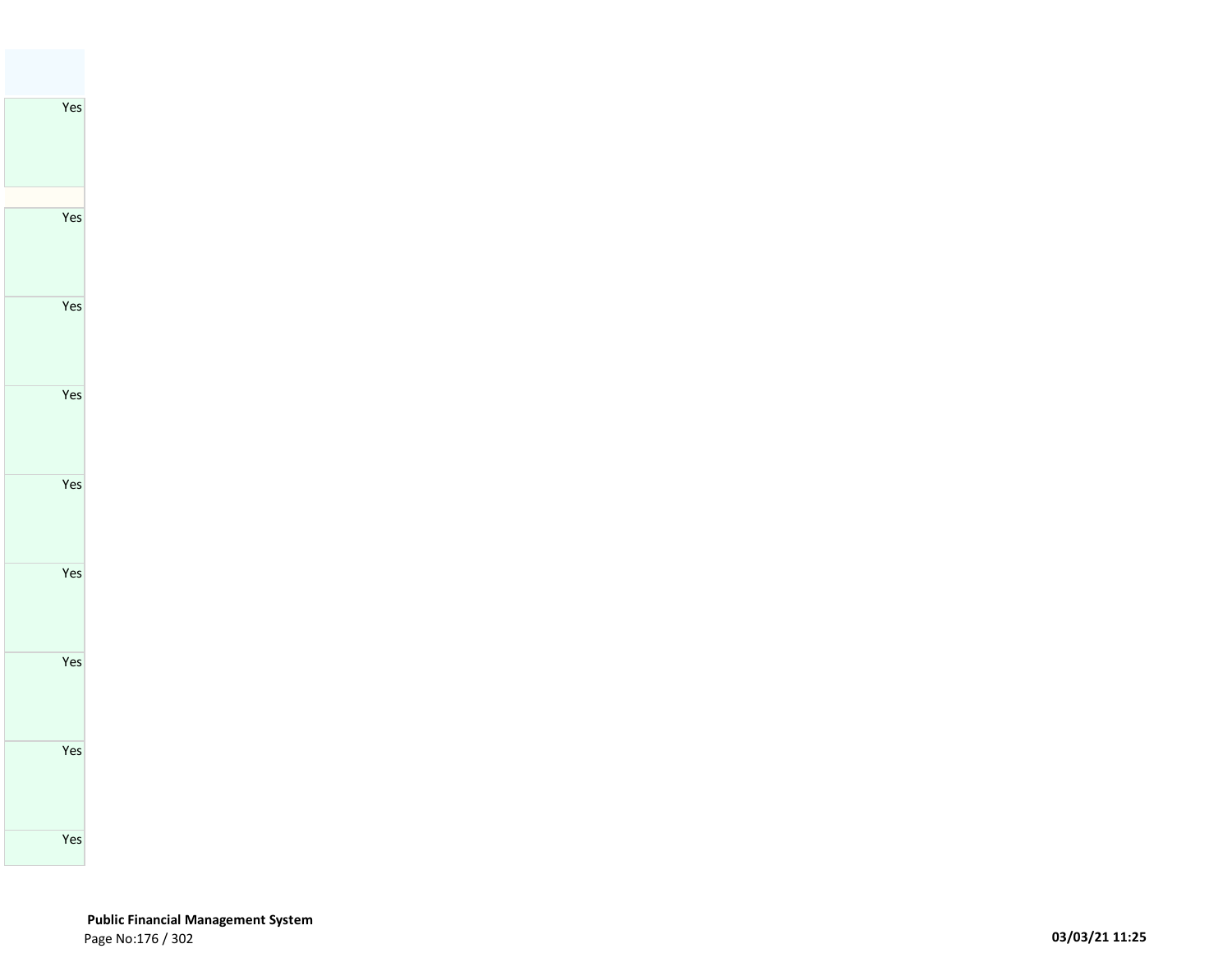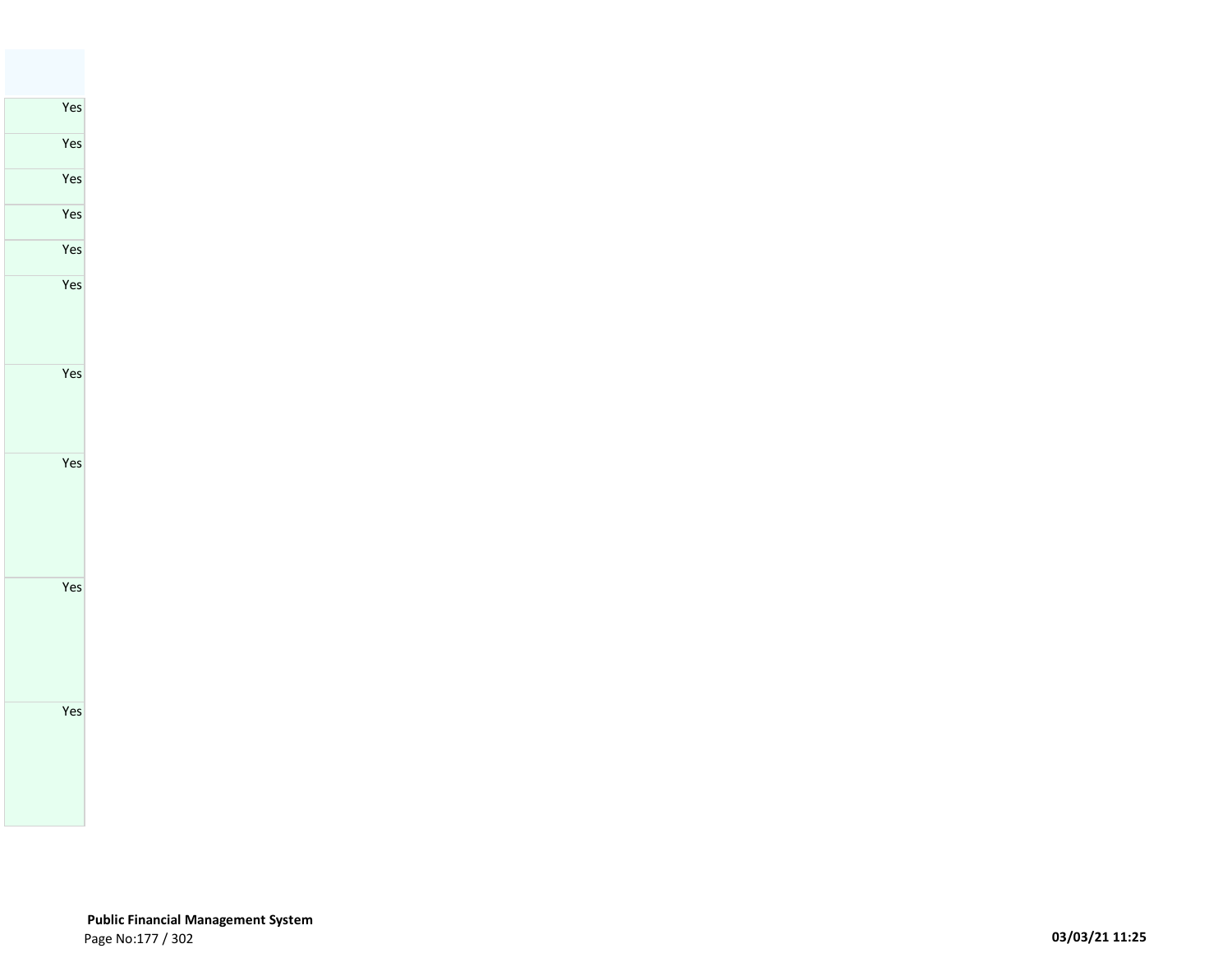Yes

 **Public Financial Management System**  Page No:178 / 302 **03/03/21 11:25**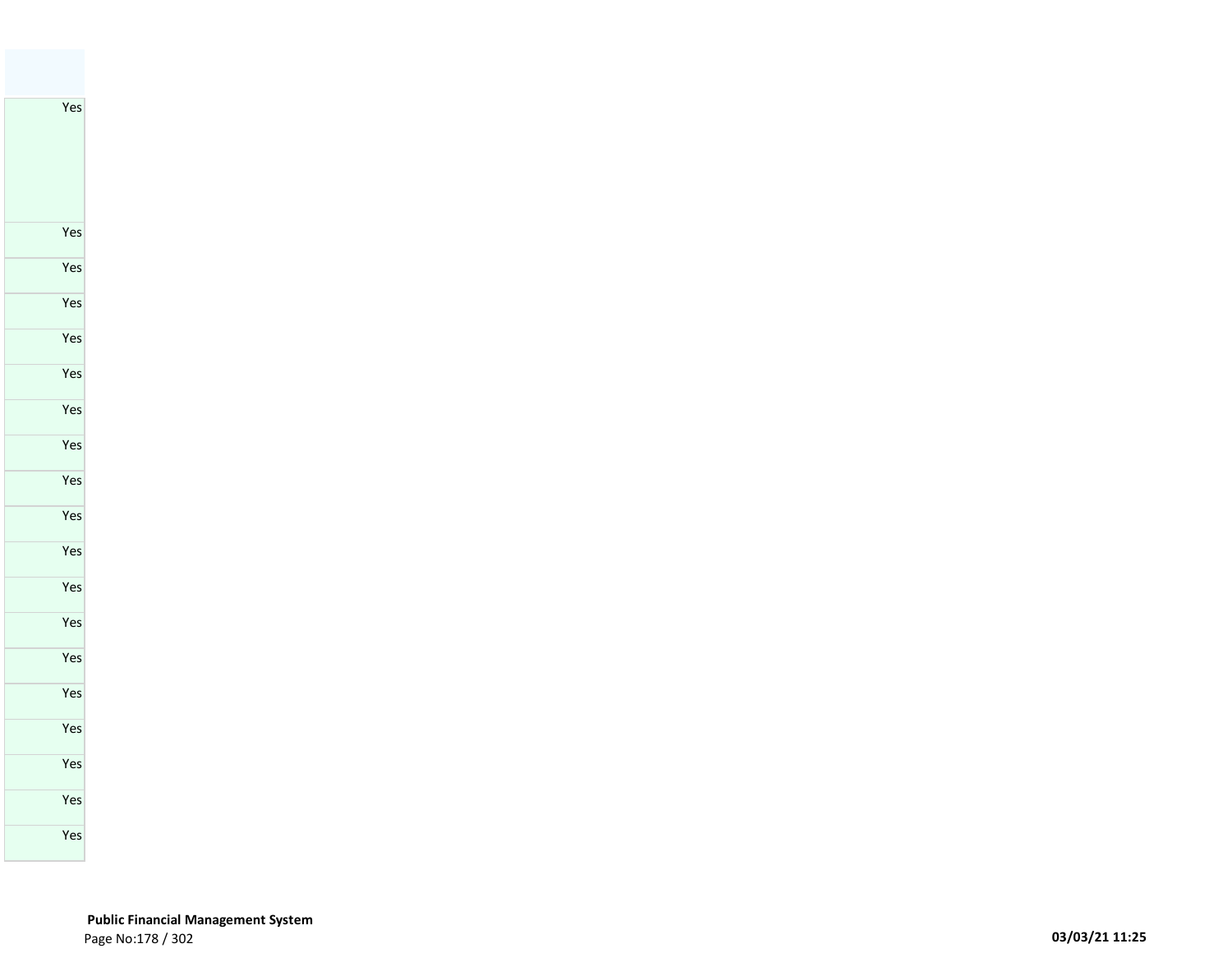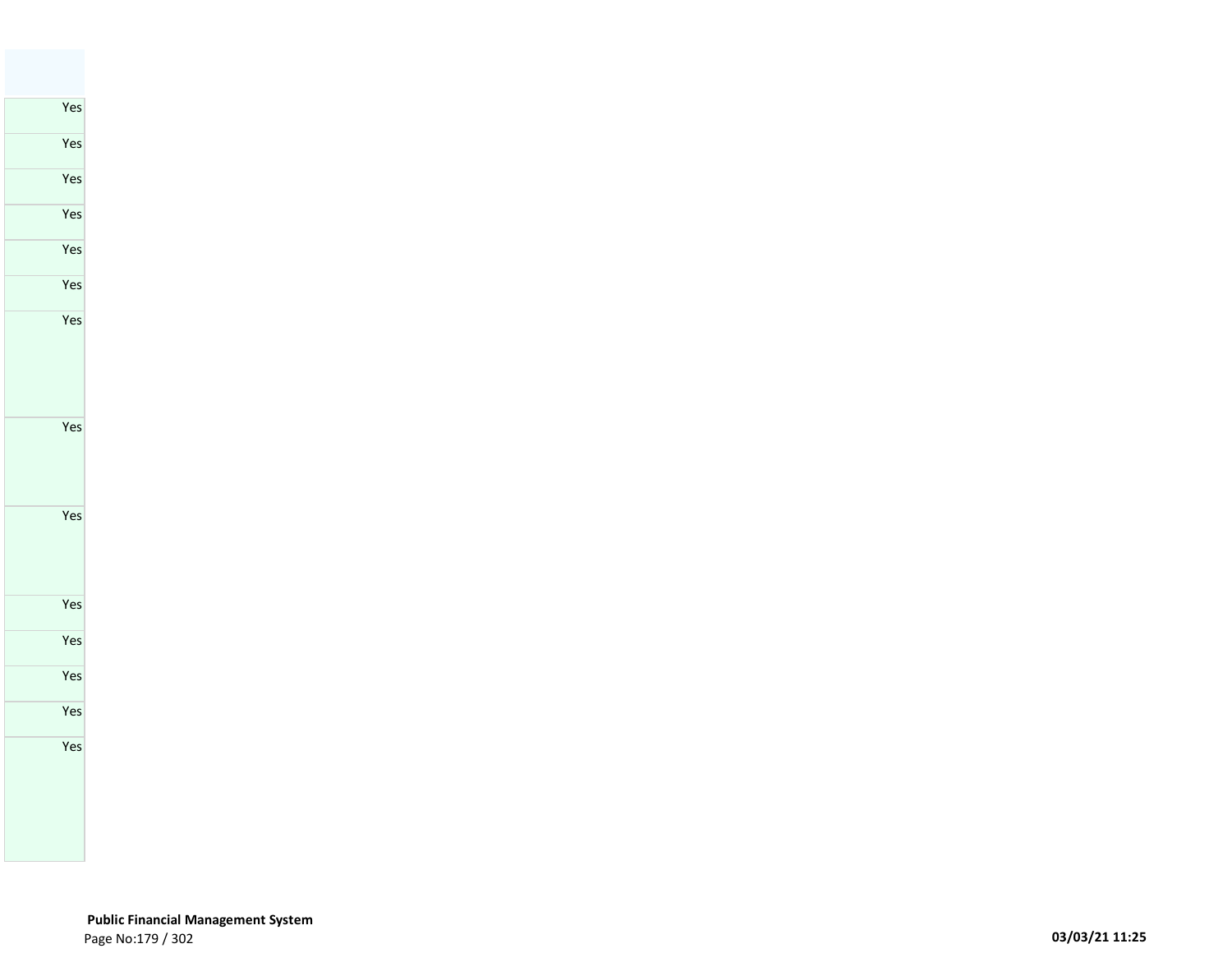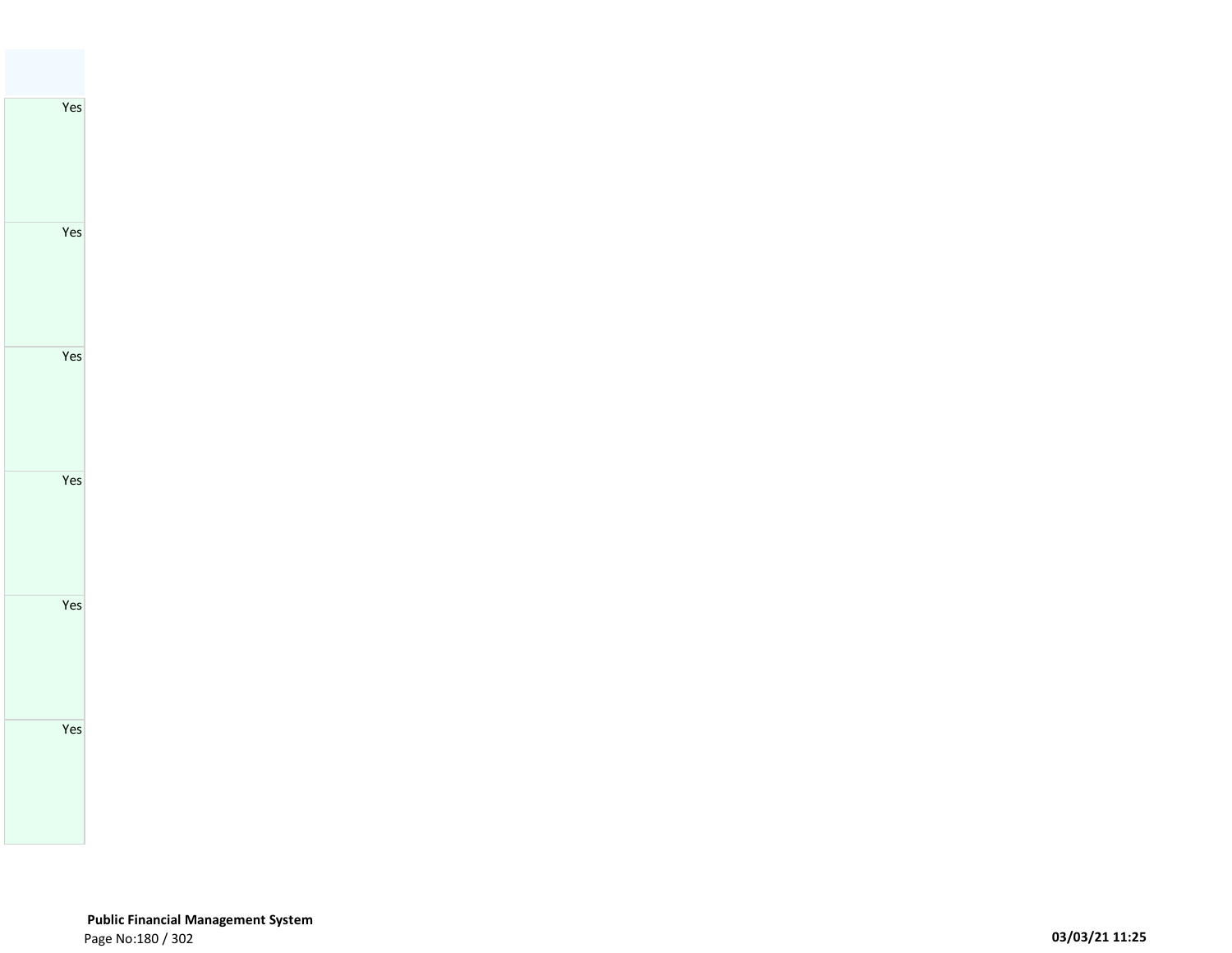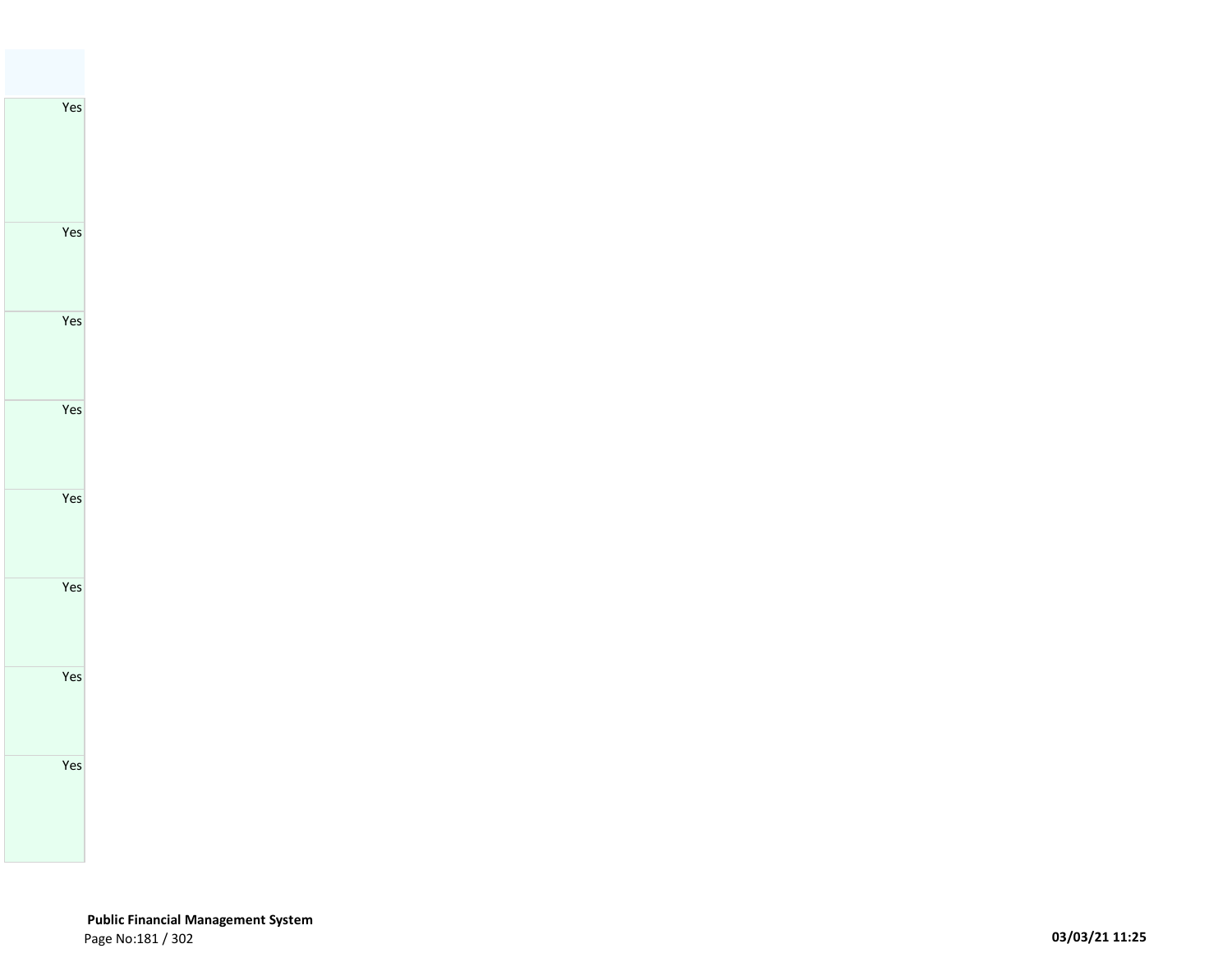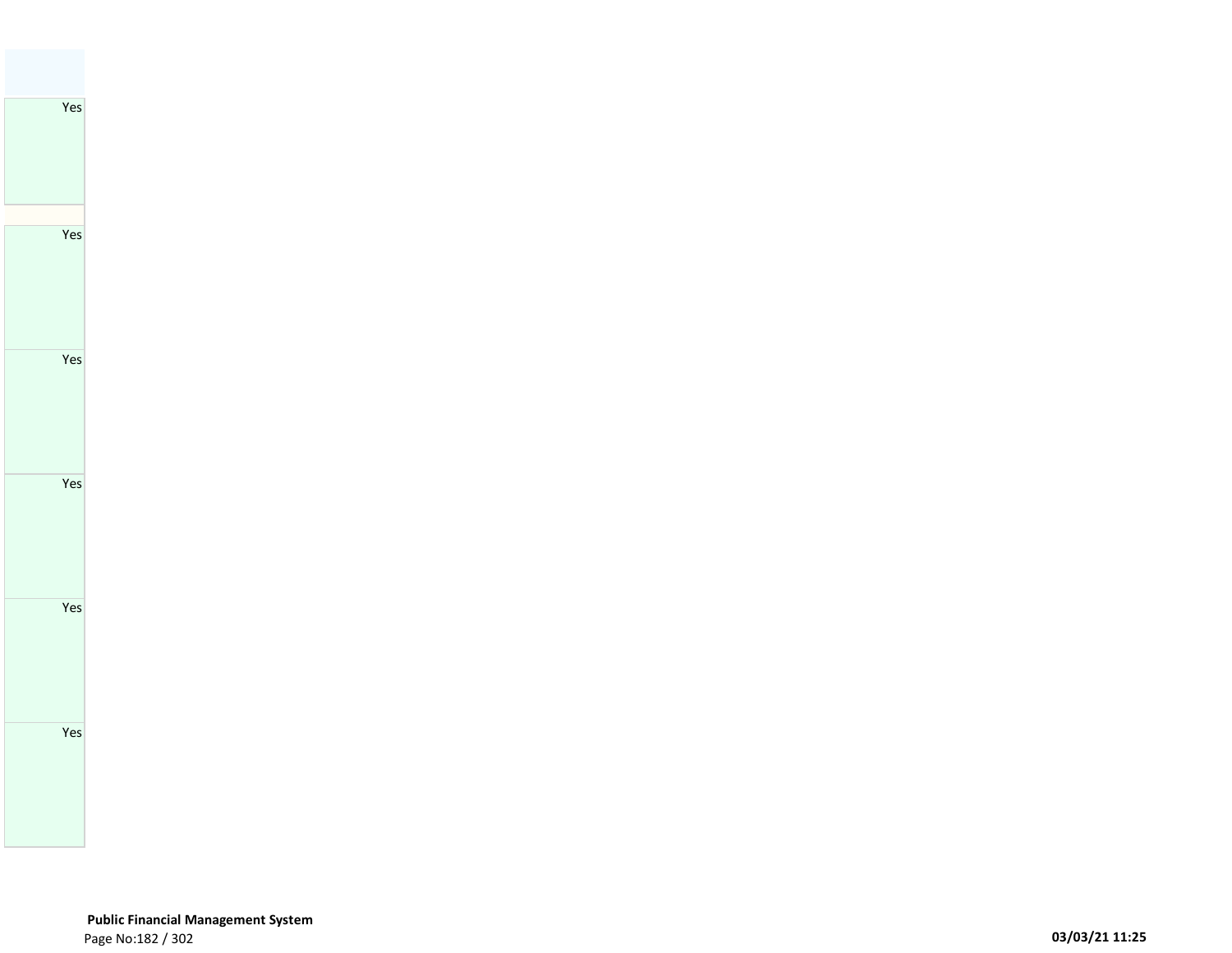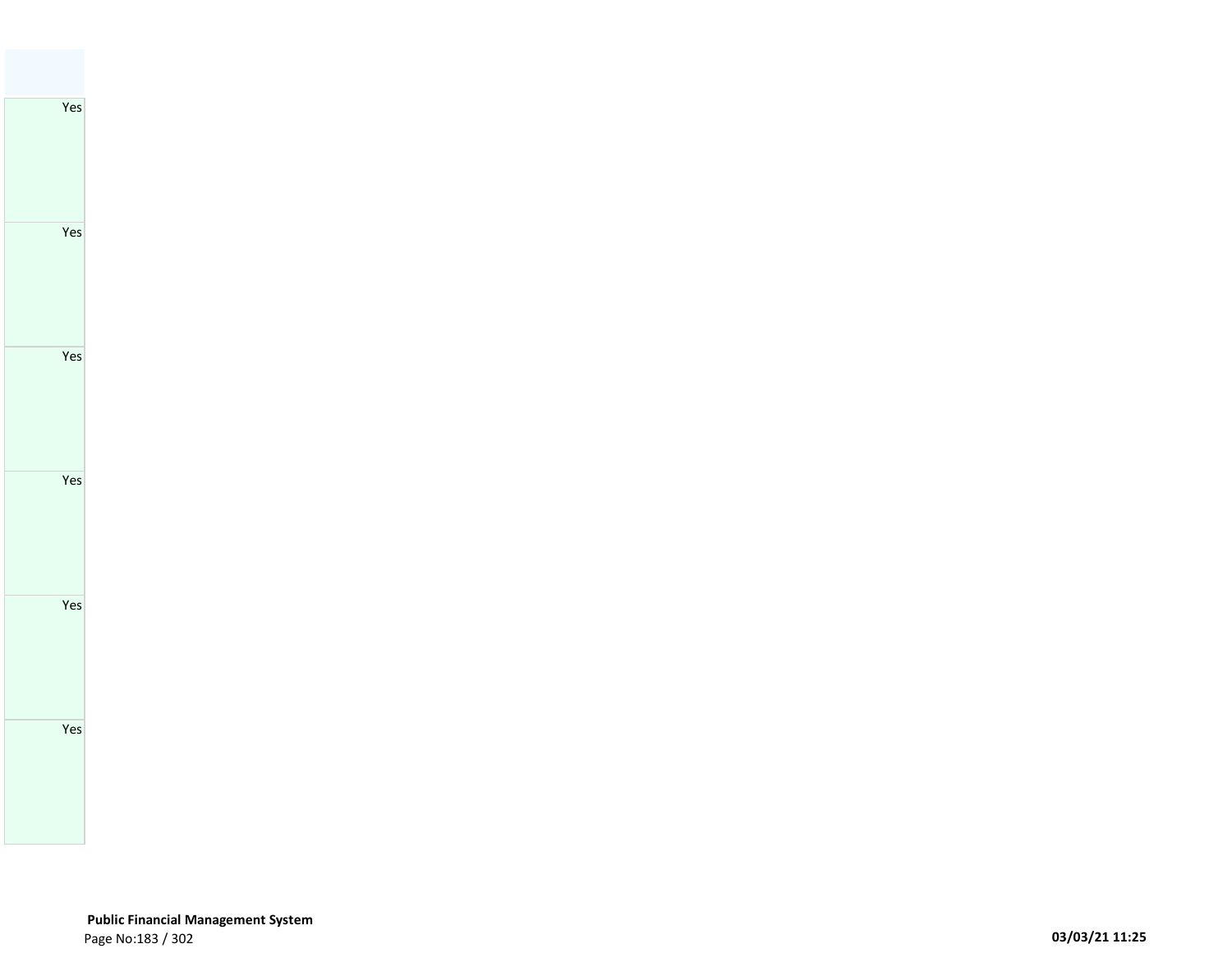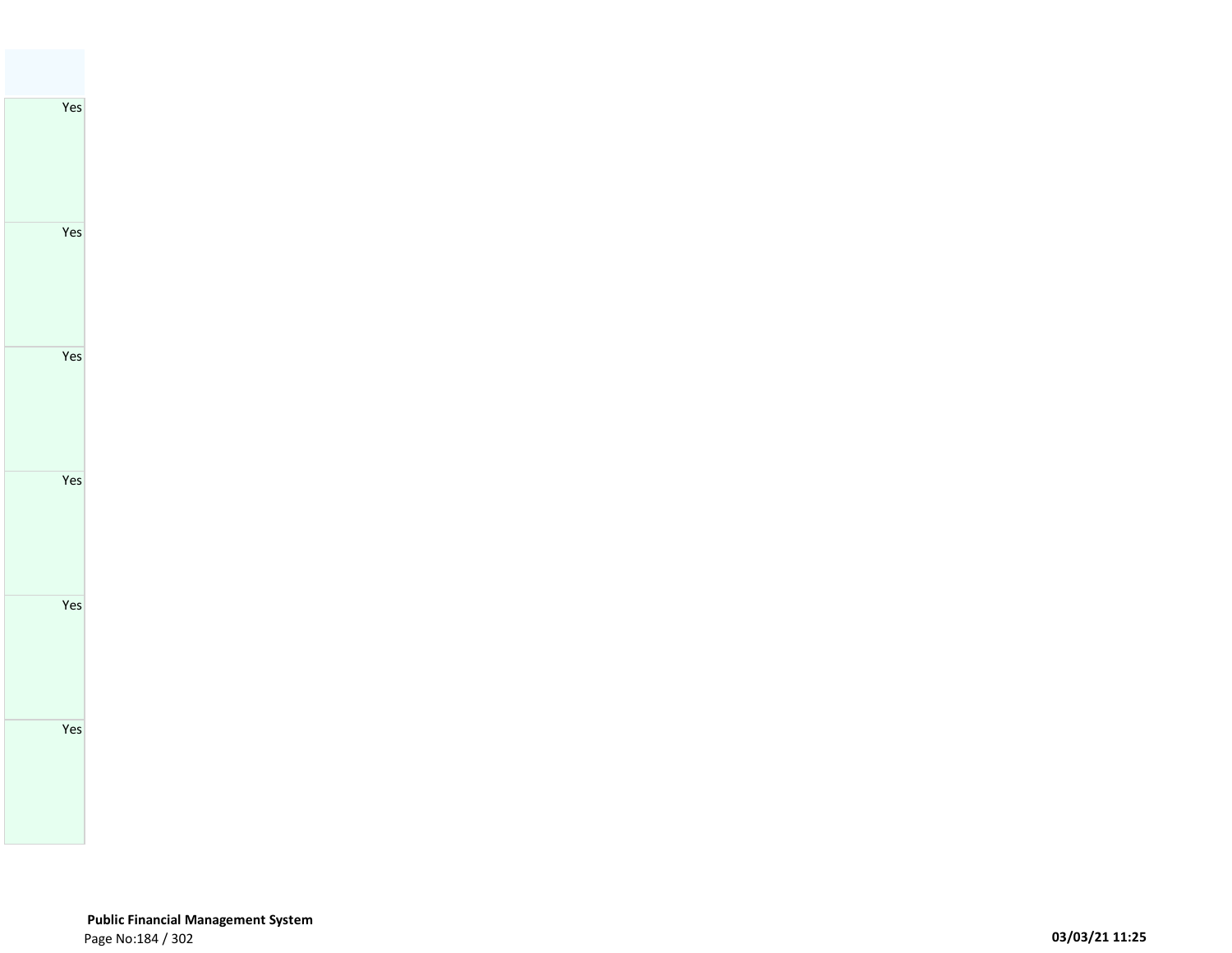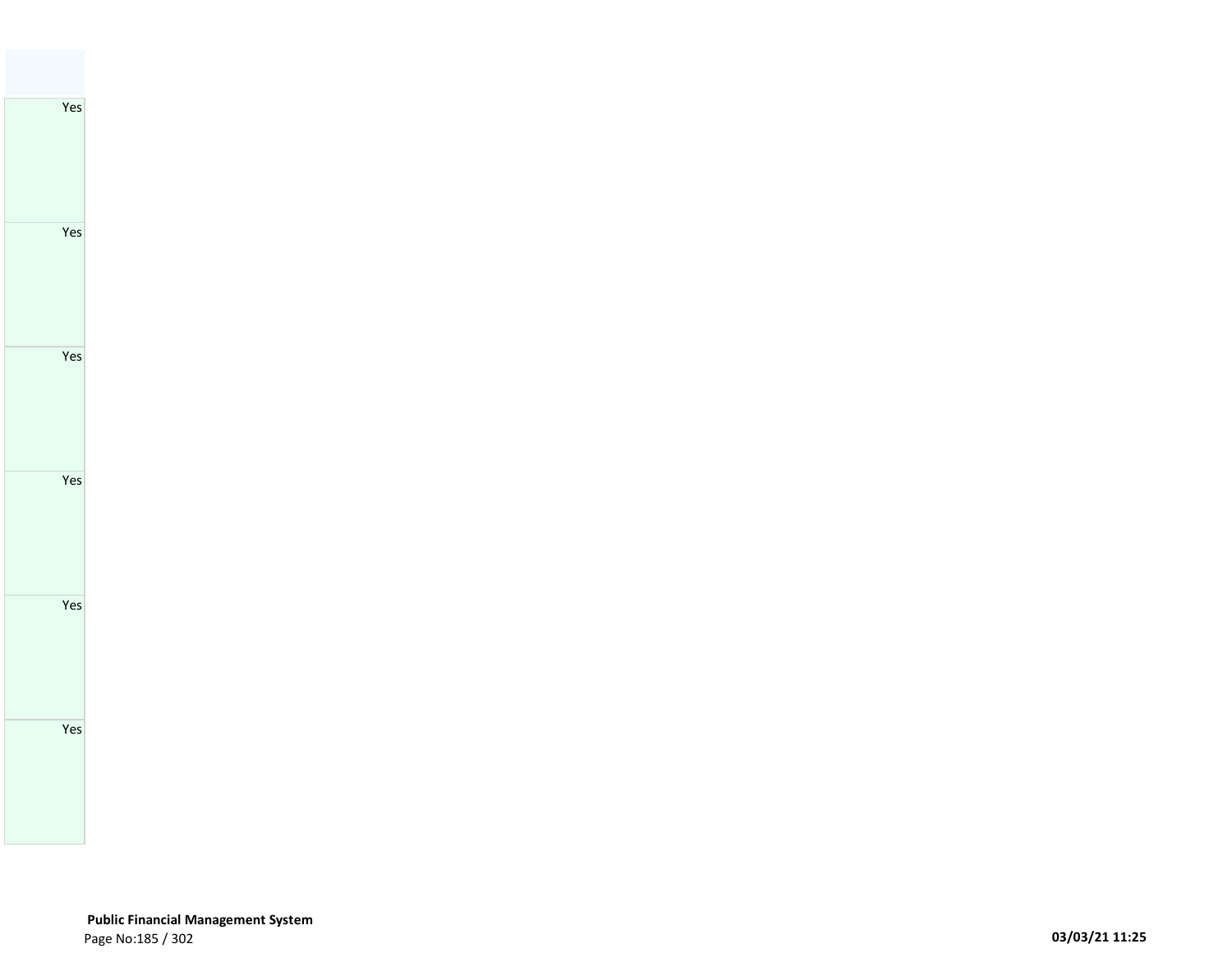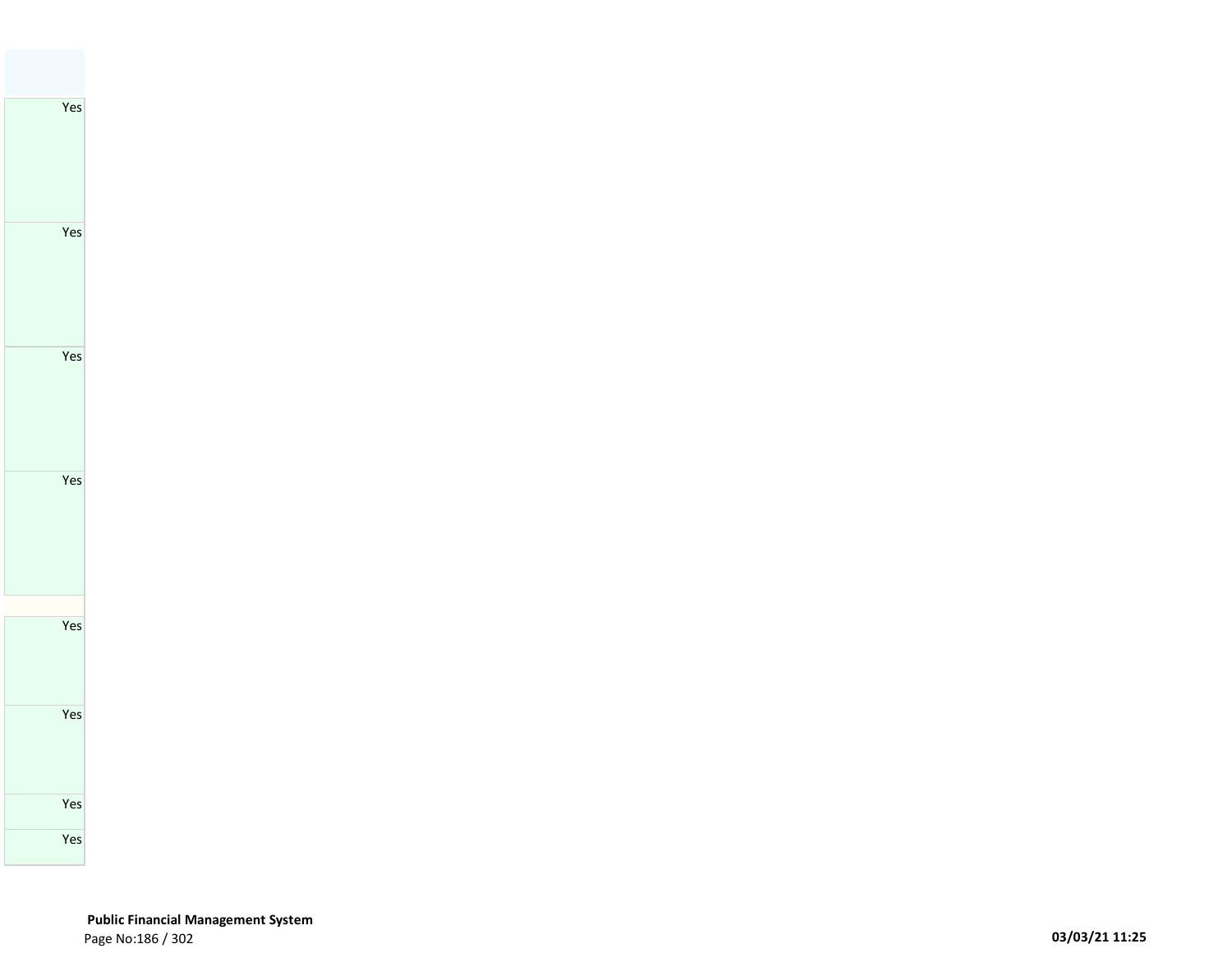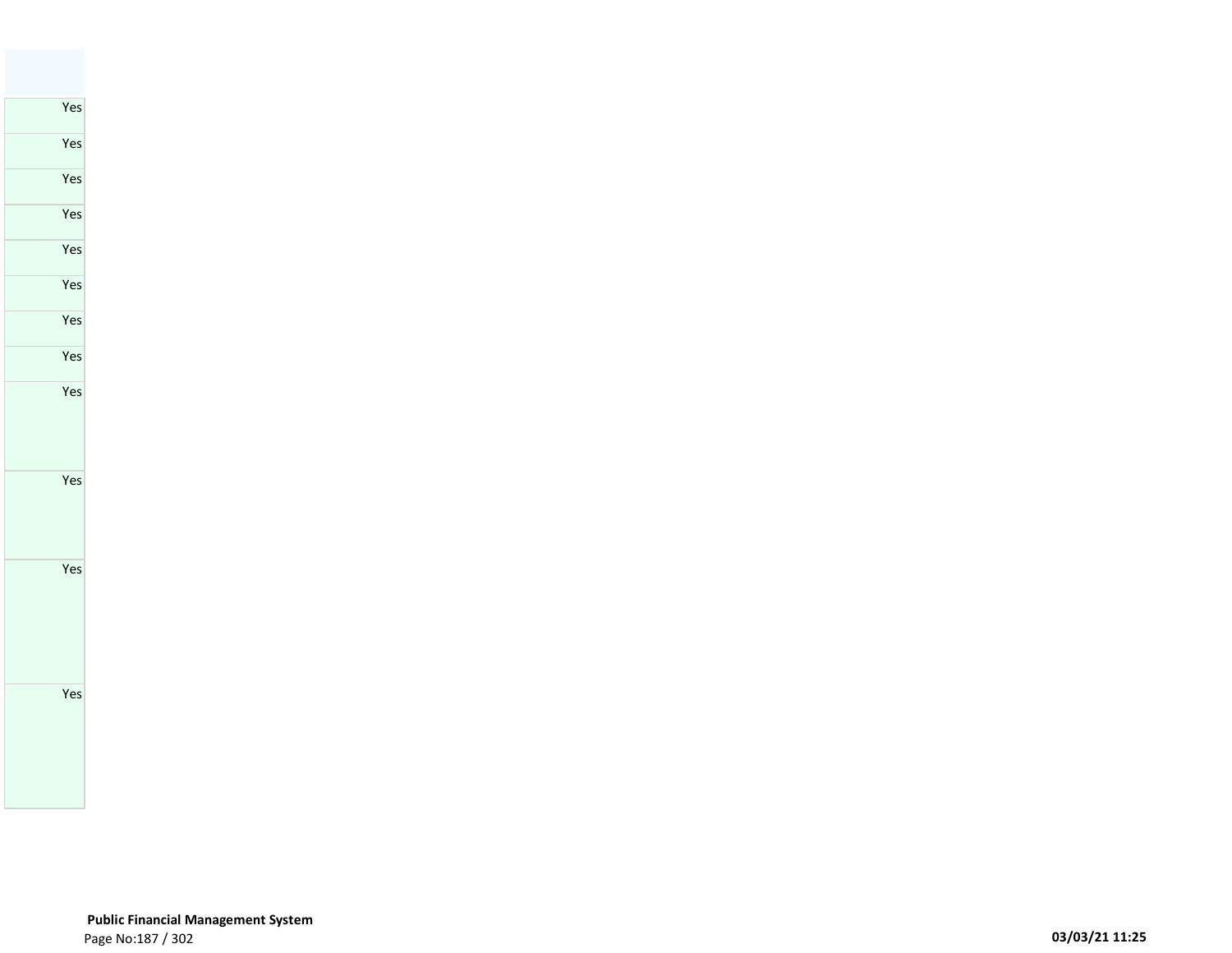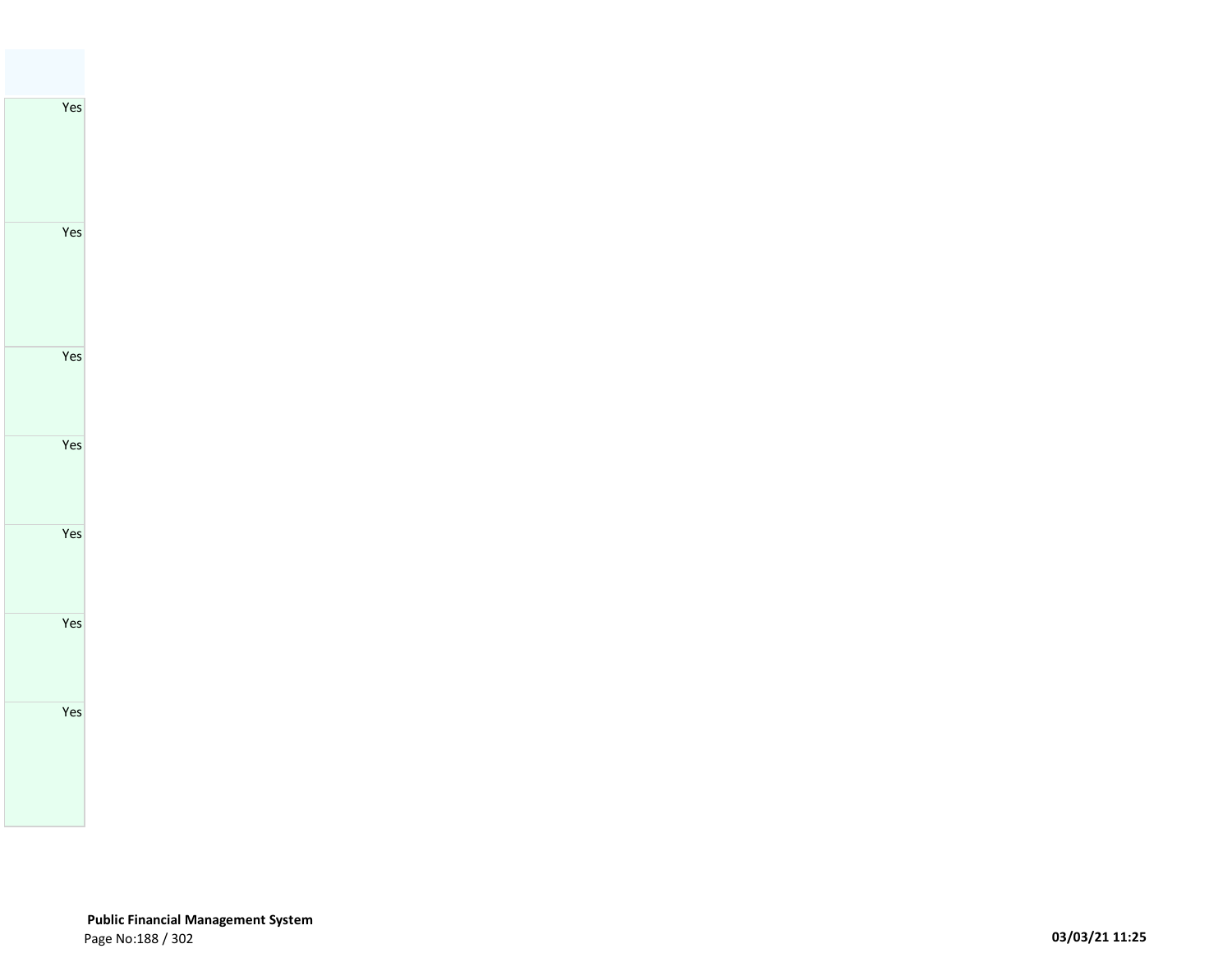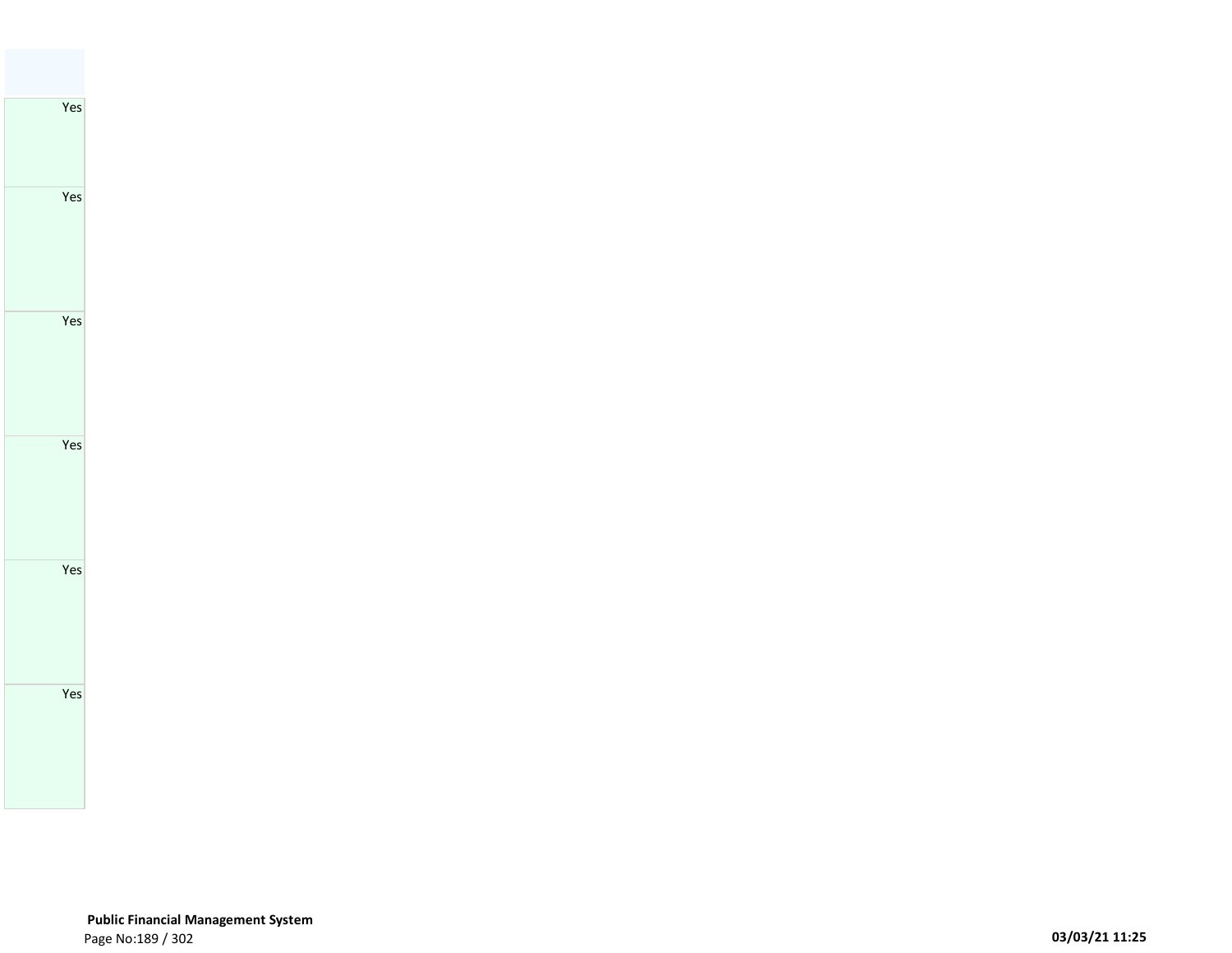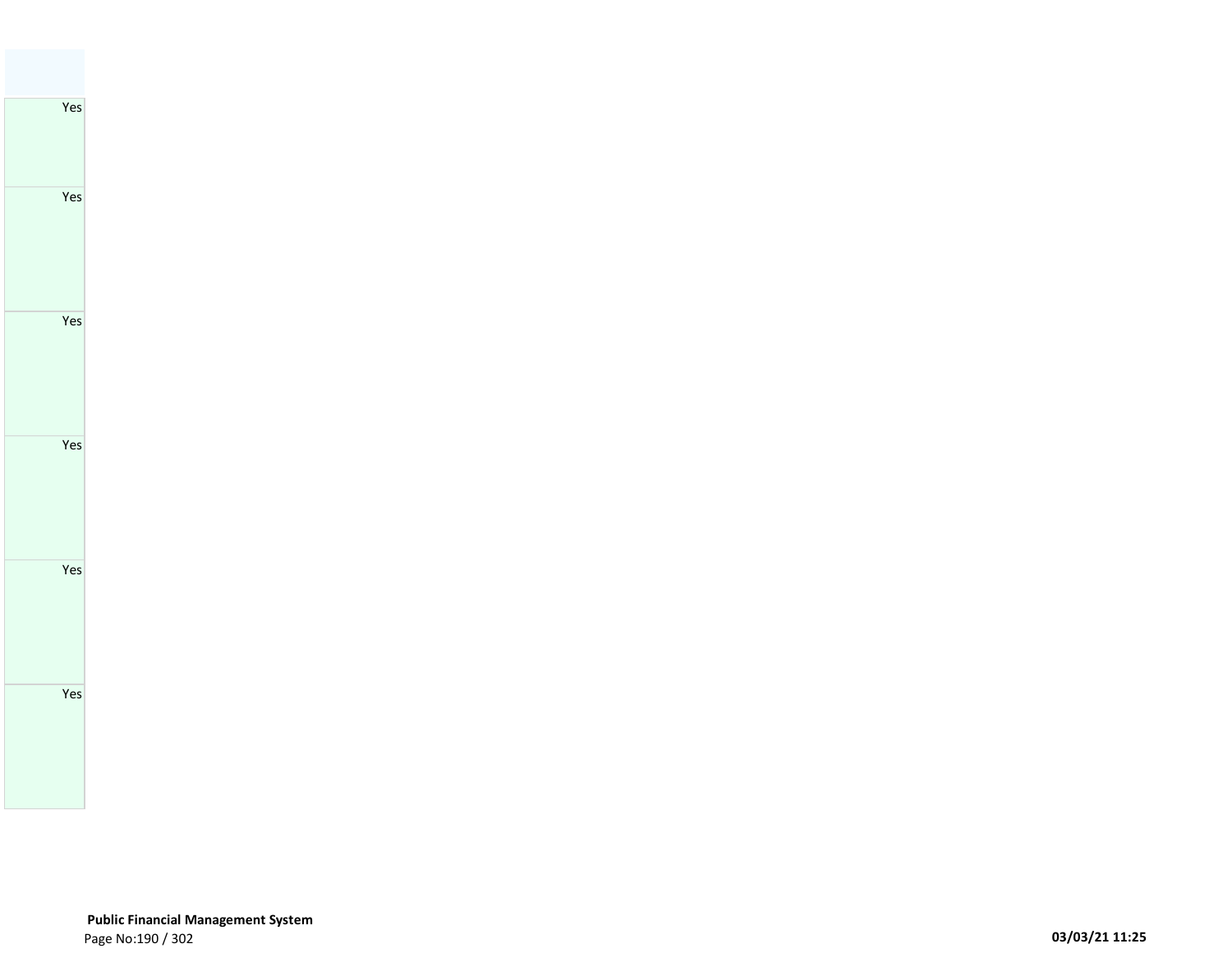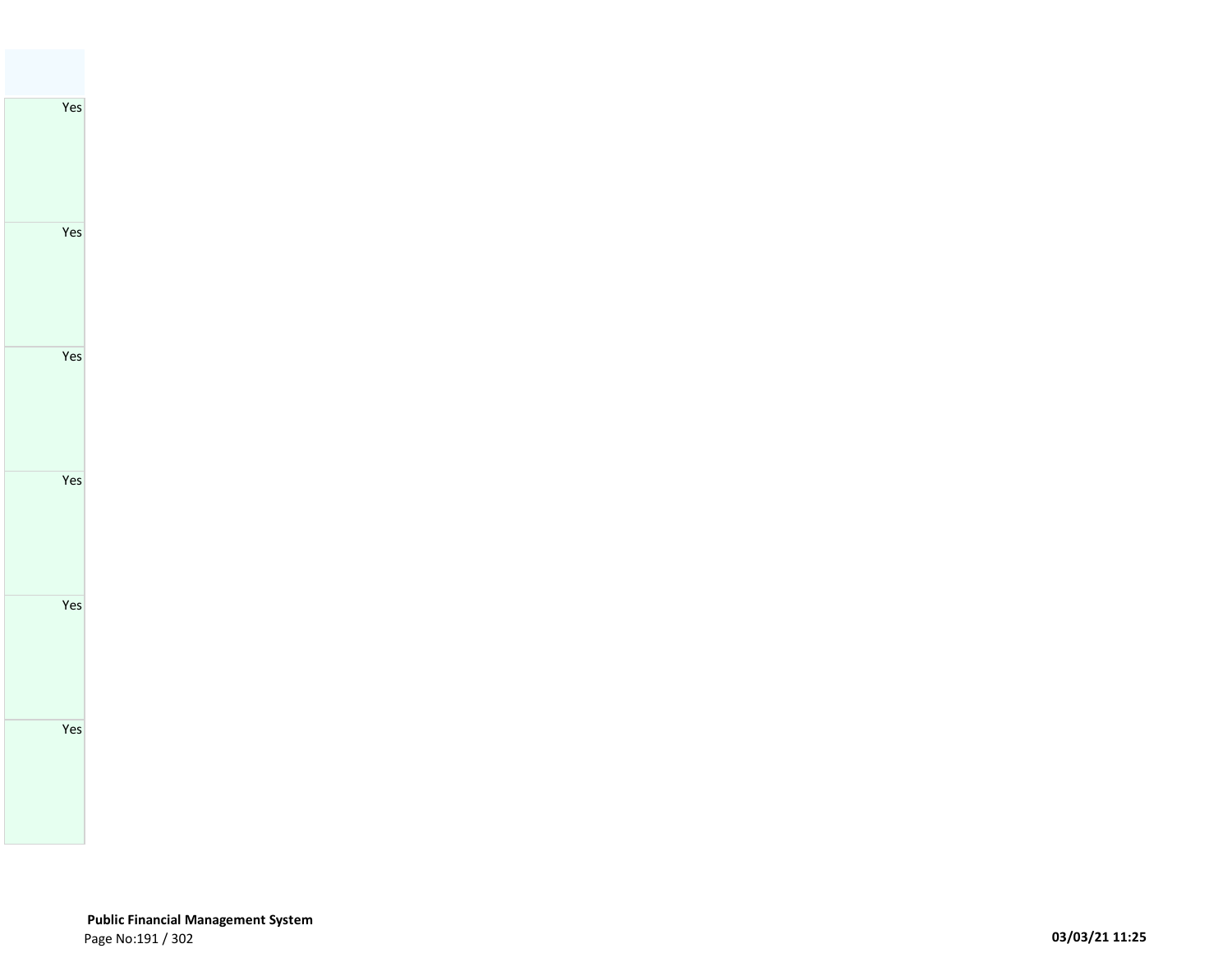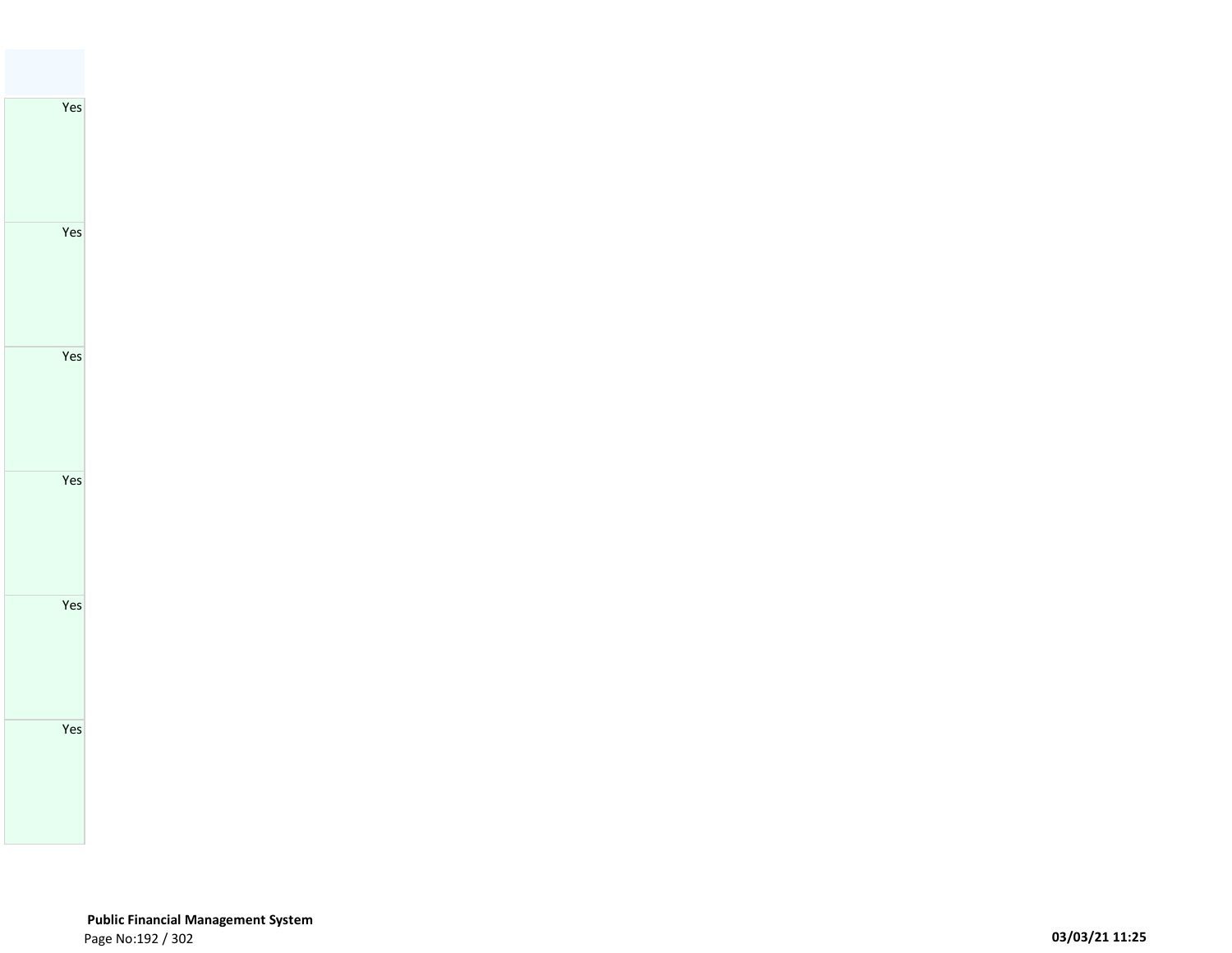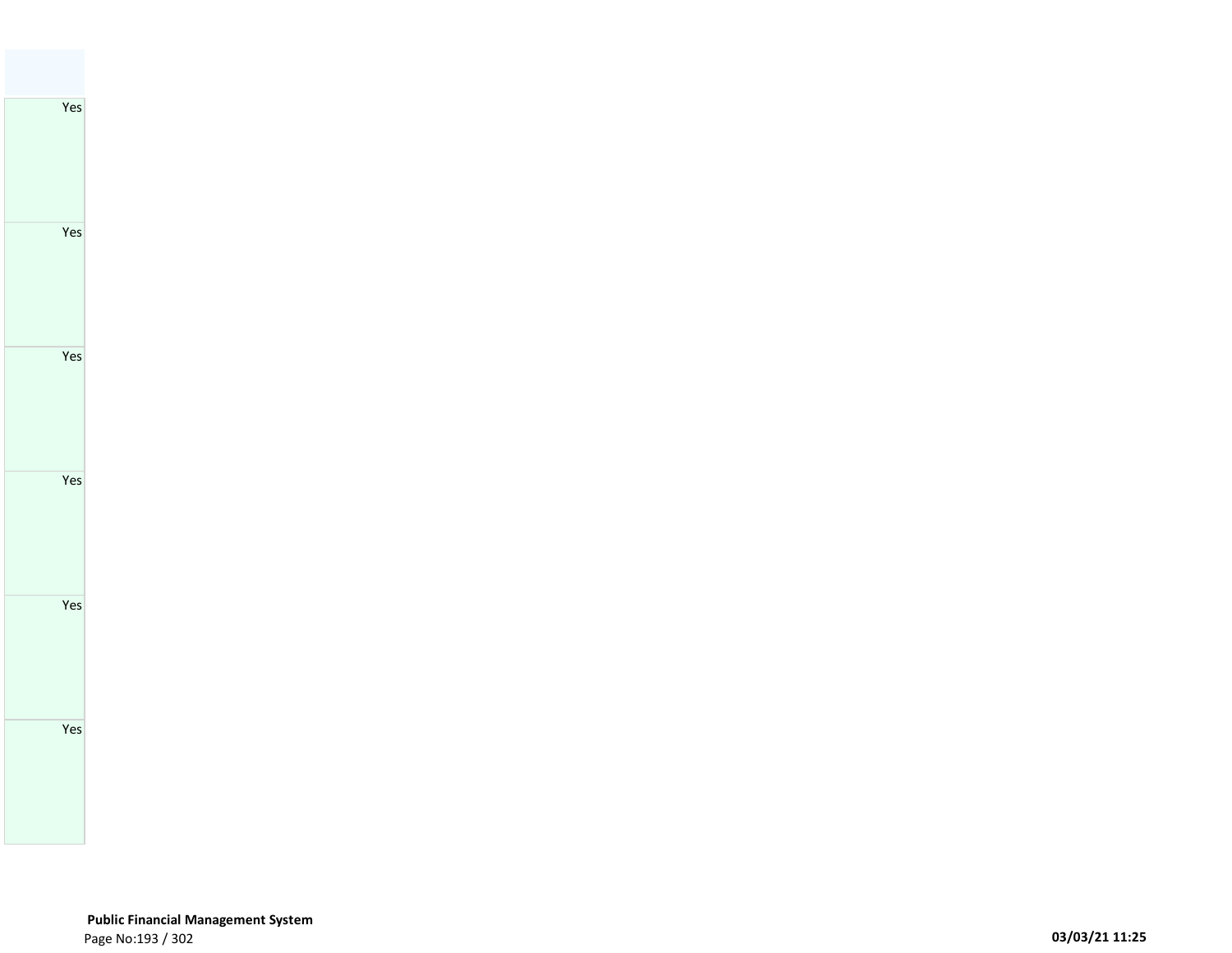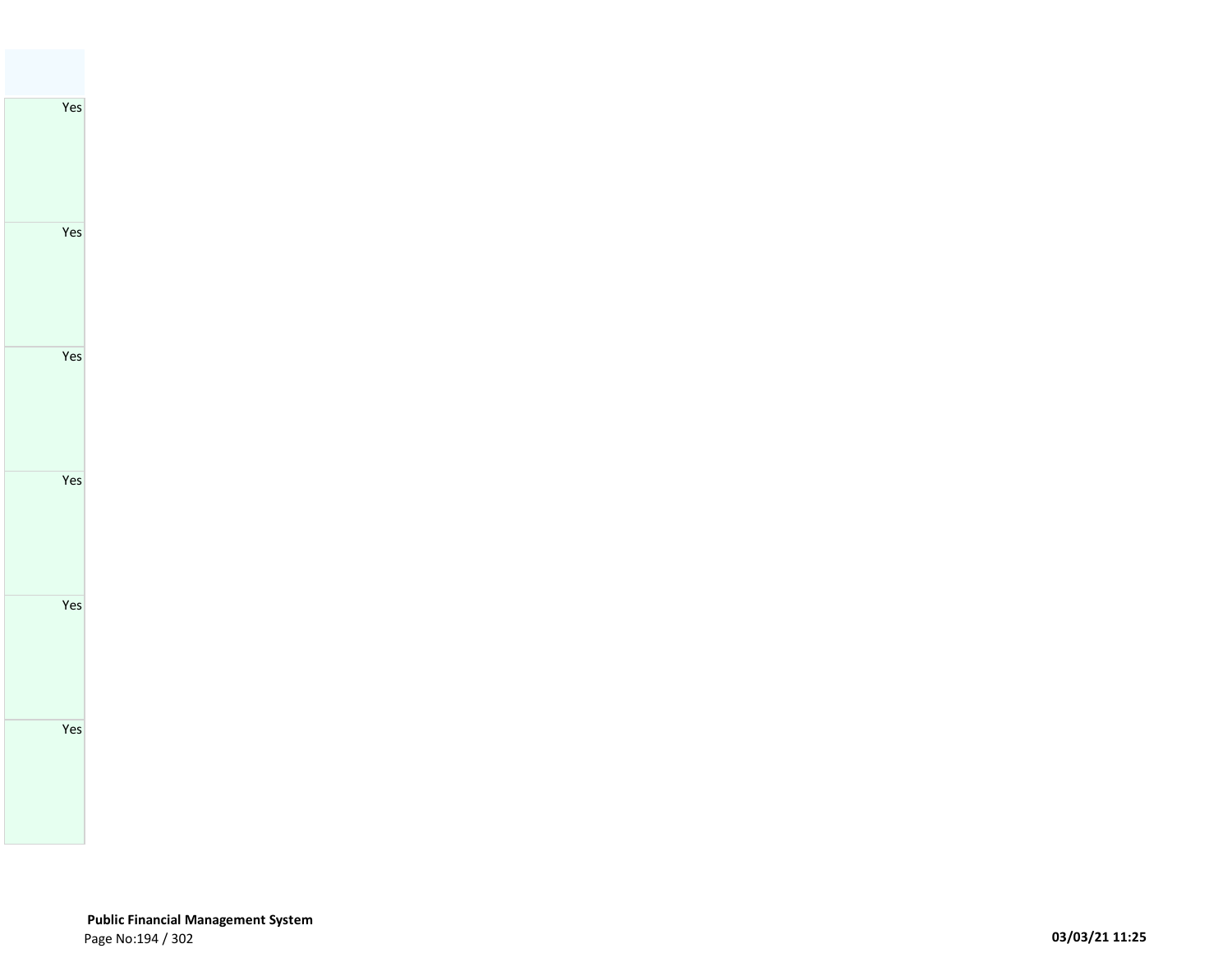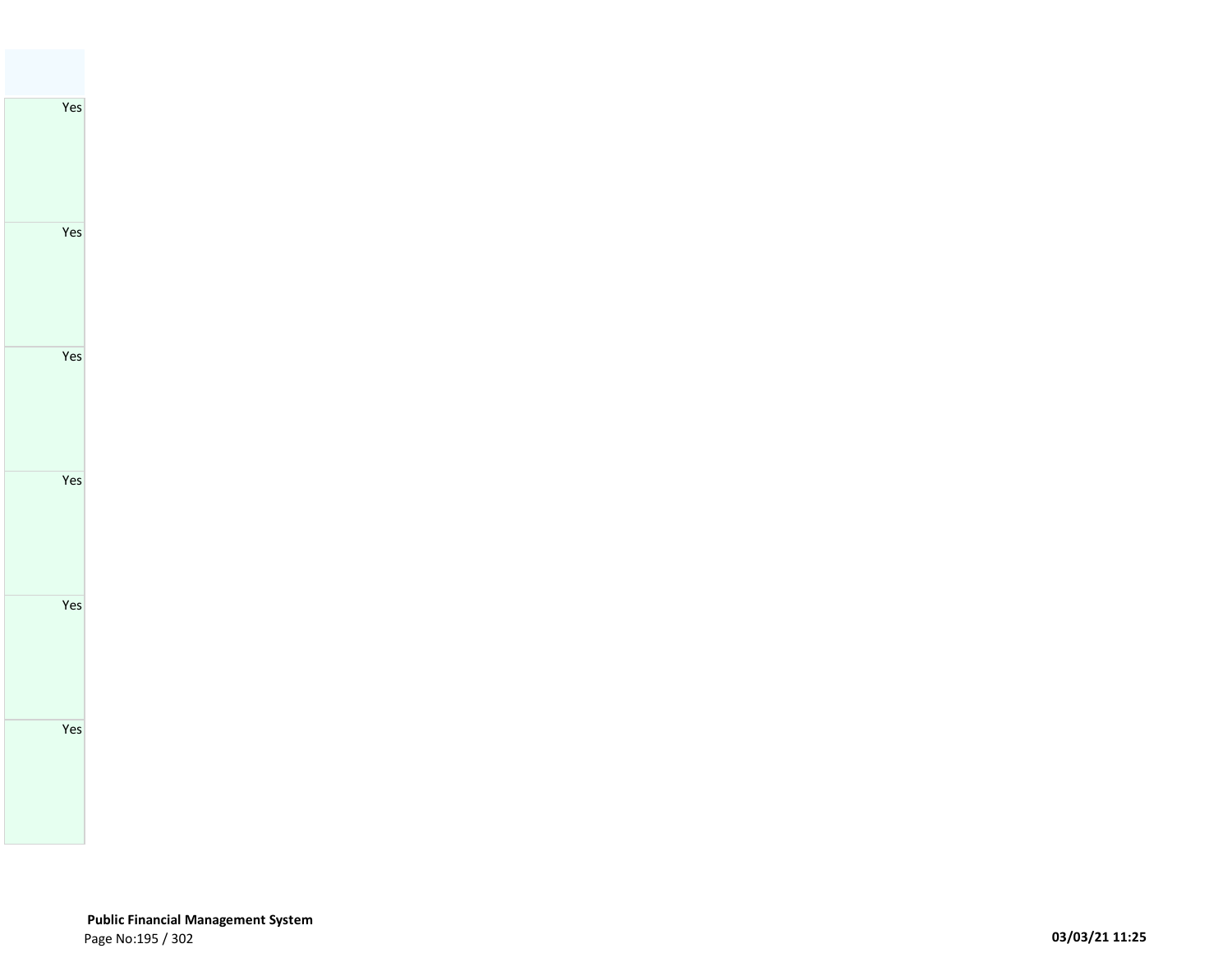Yes

## **Public Financial Management System**  Page No:196 / 302 **03/03/21 11:25**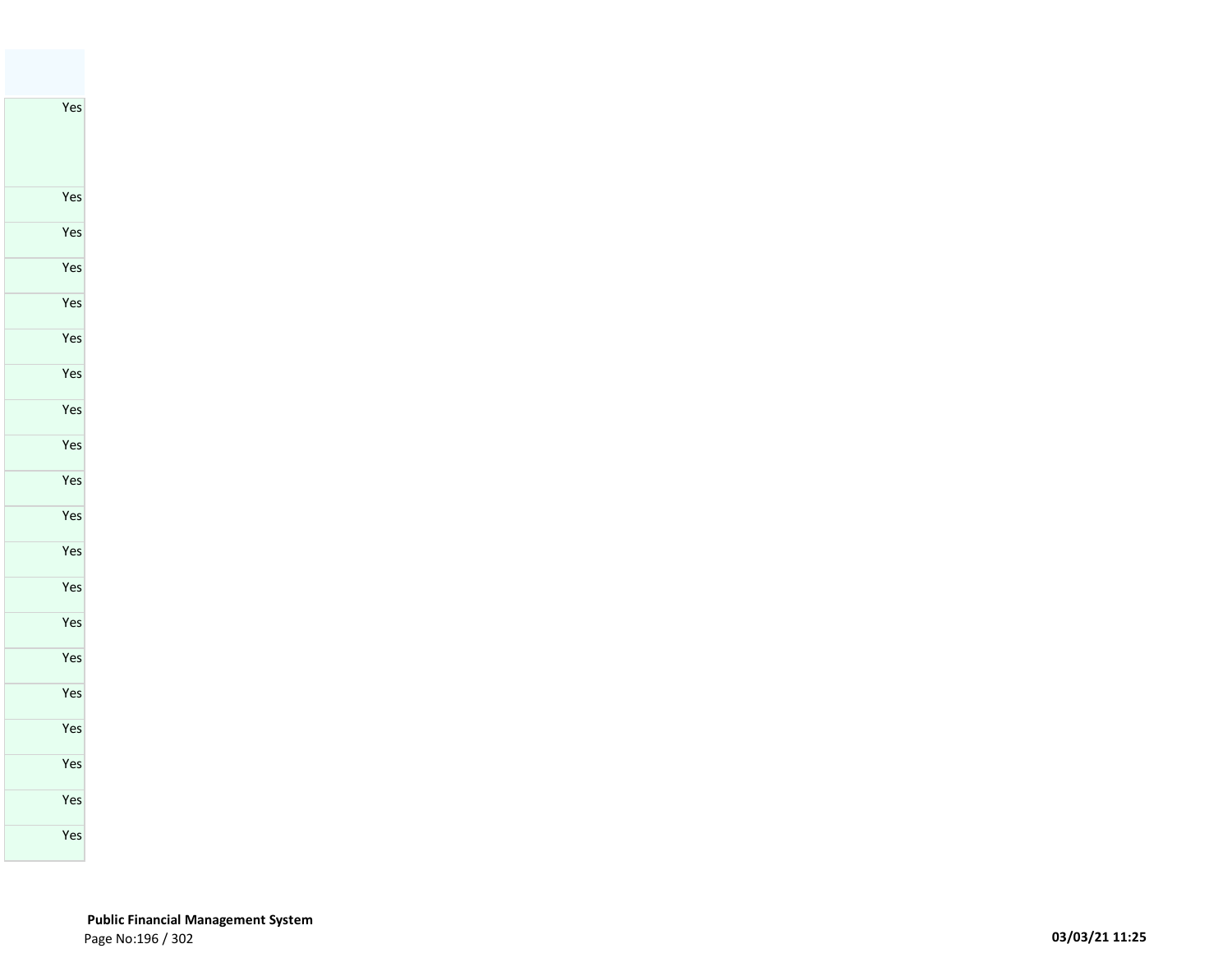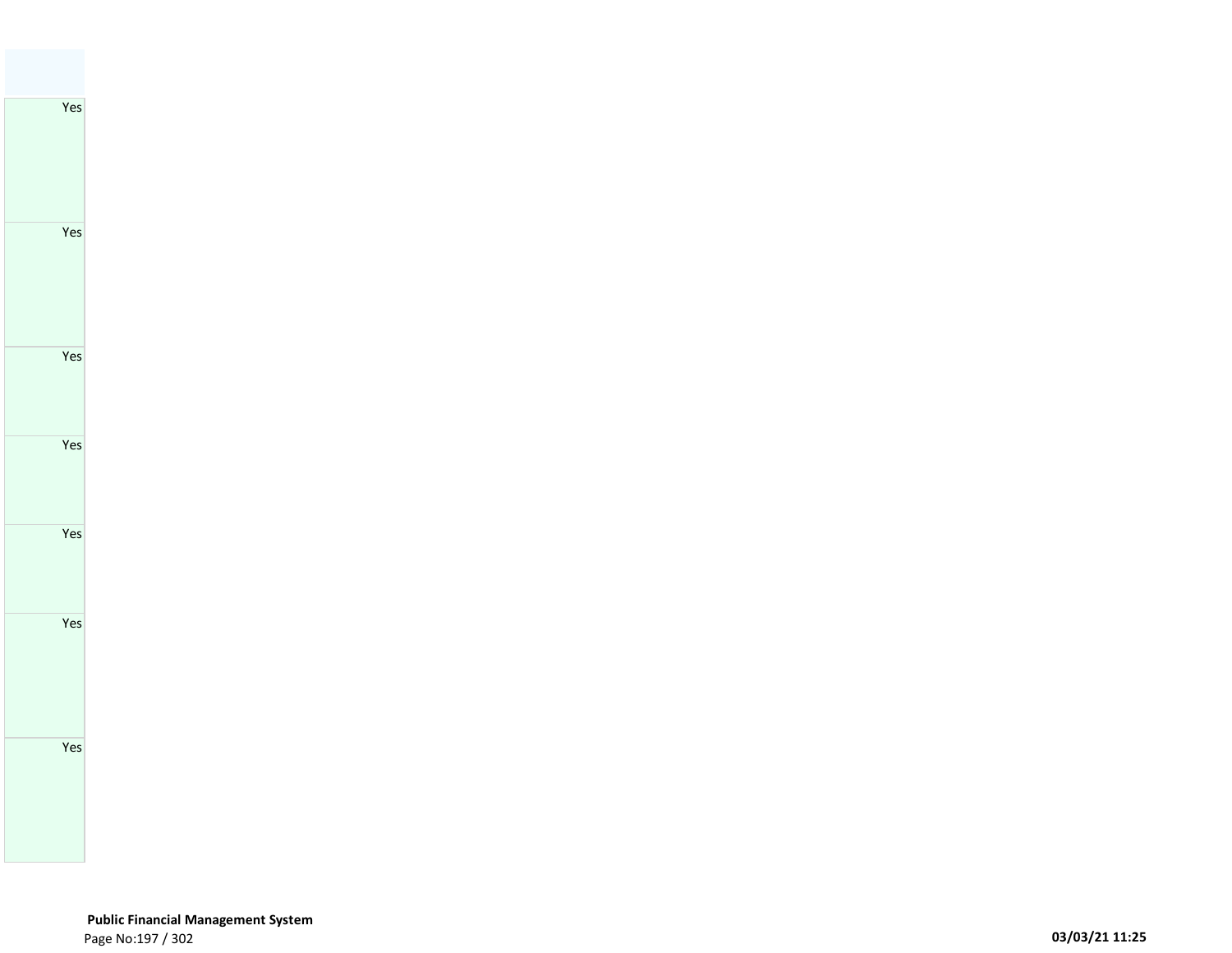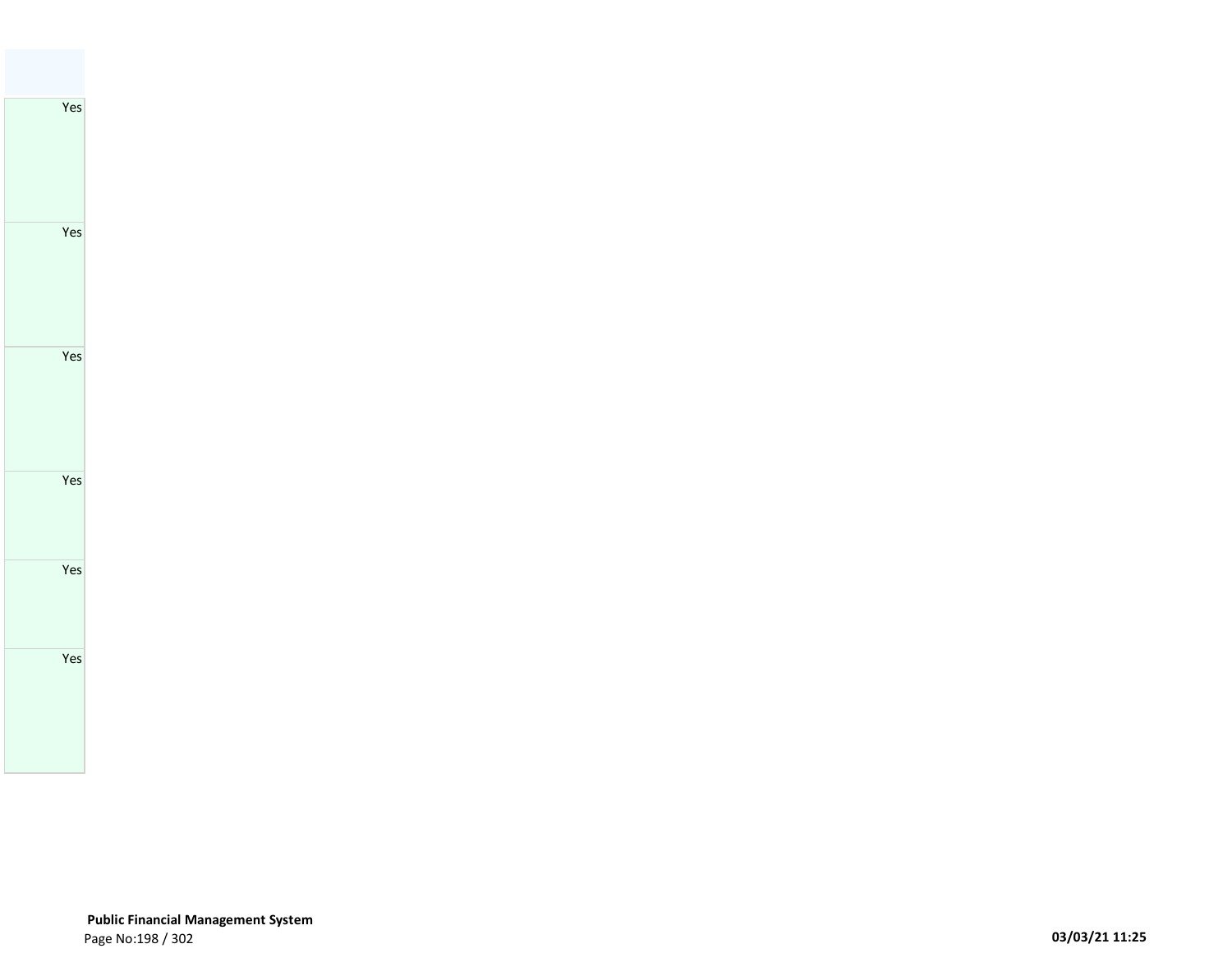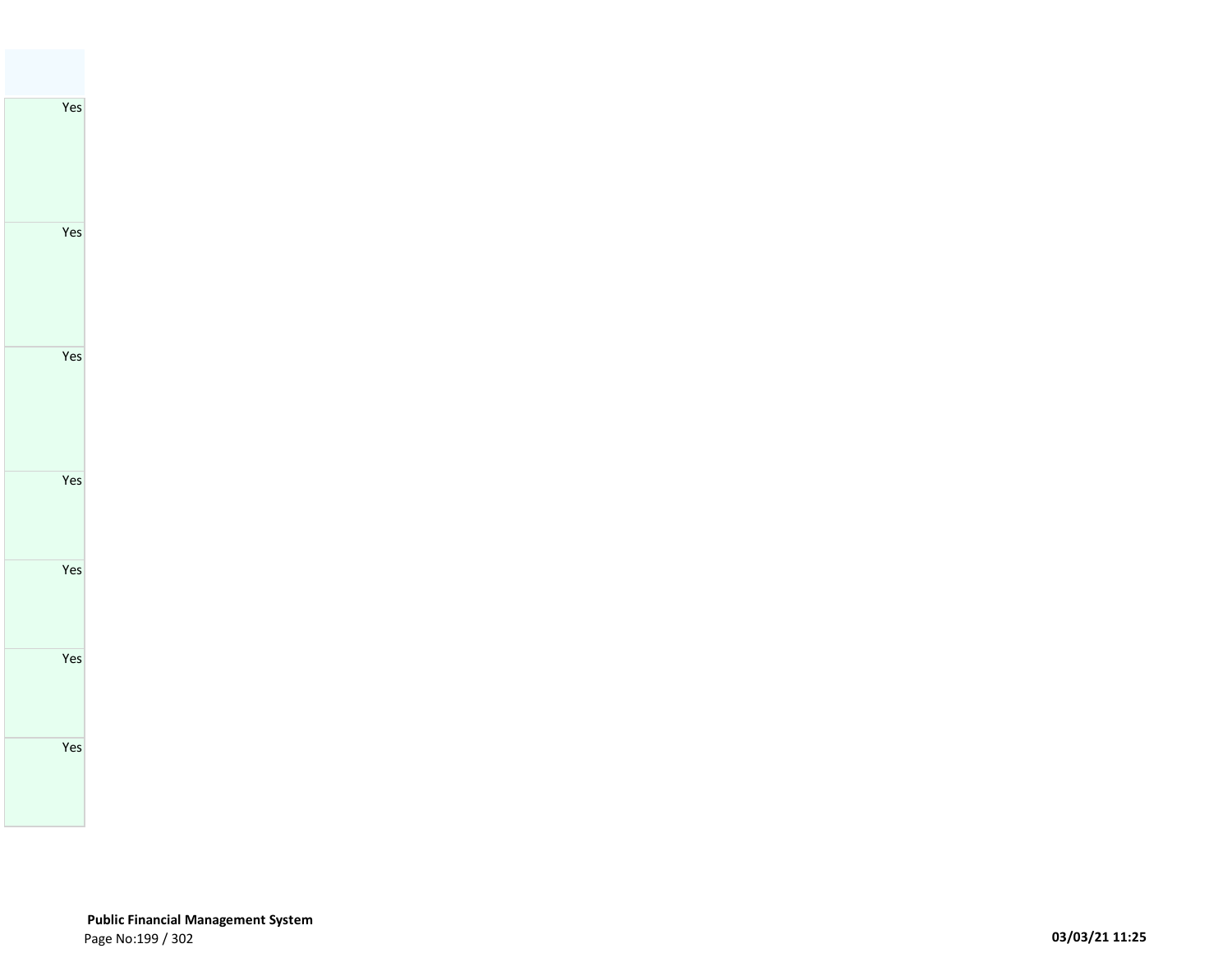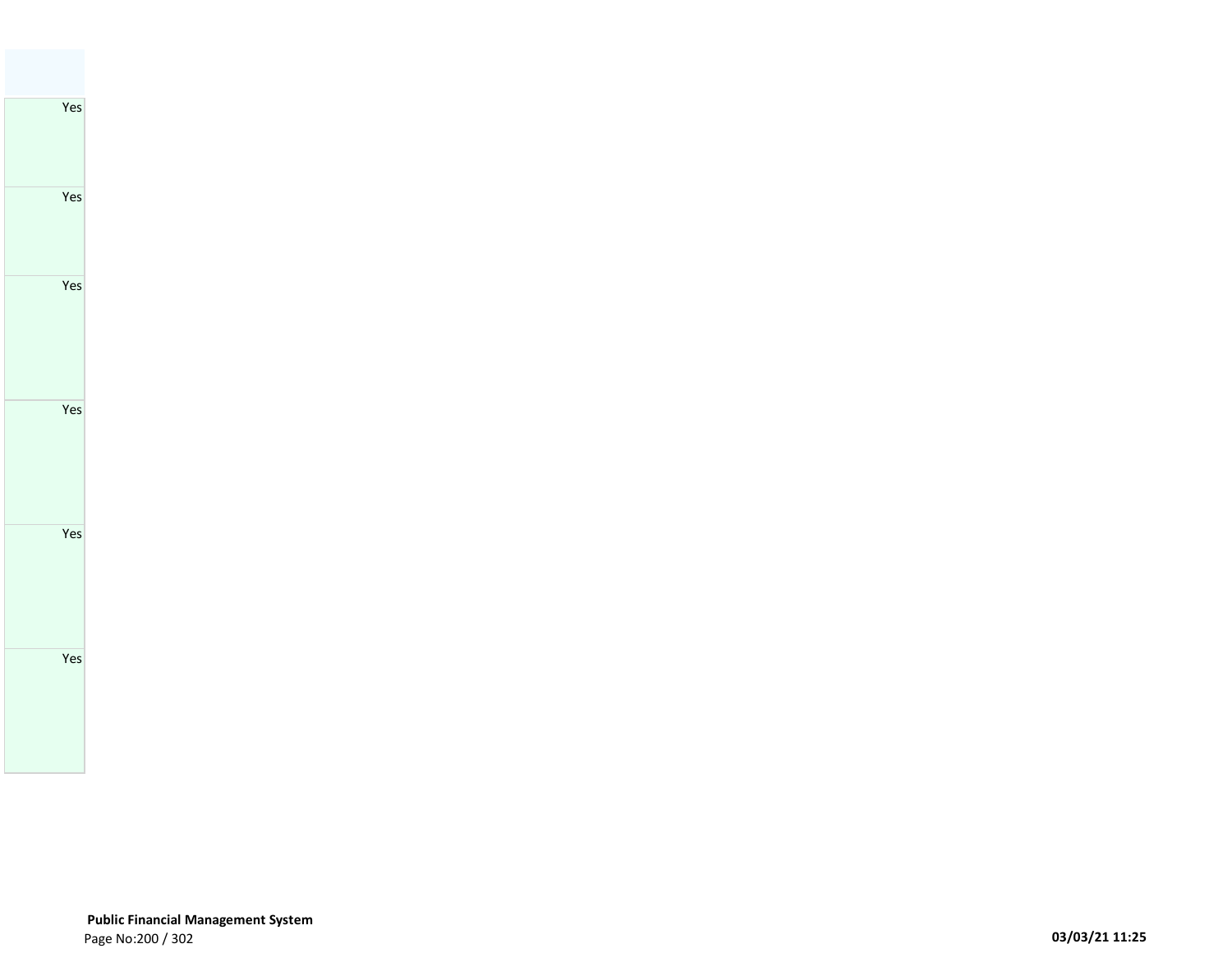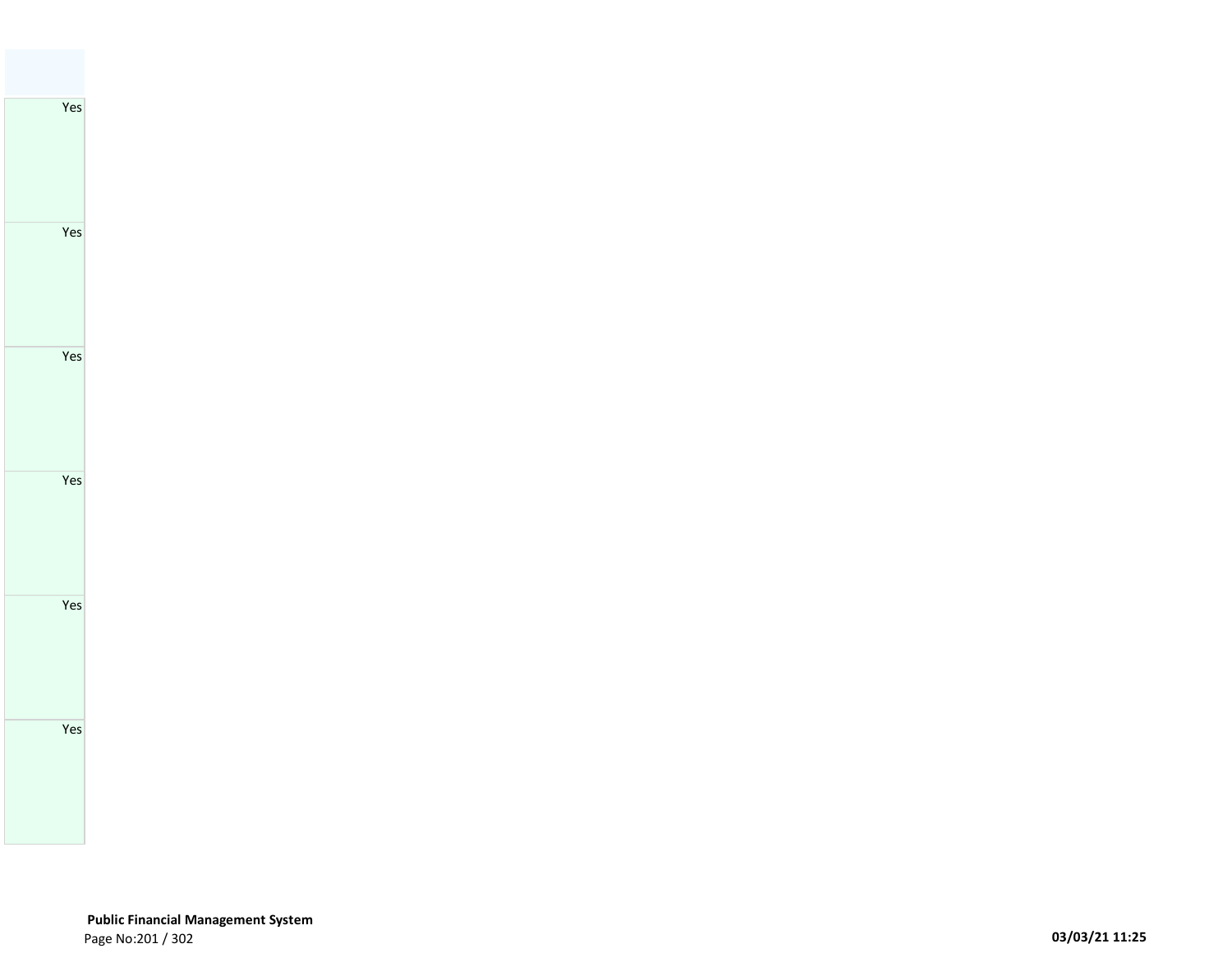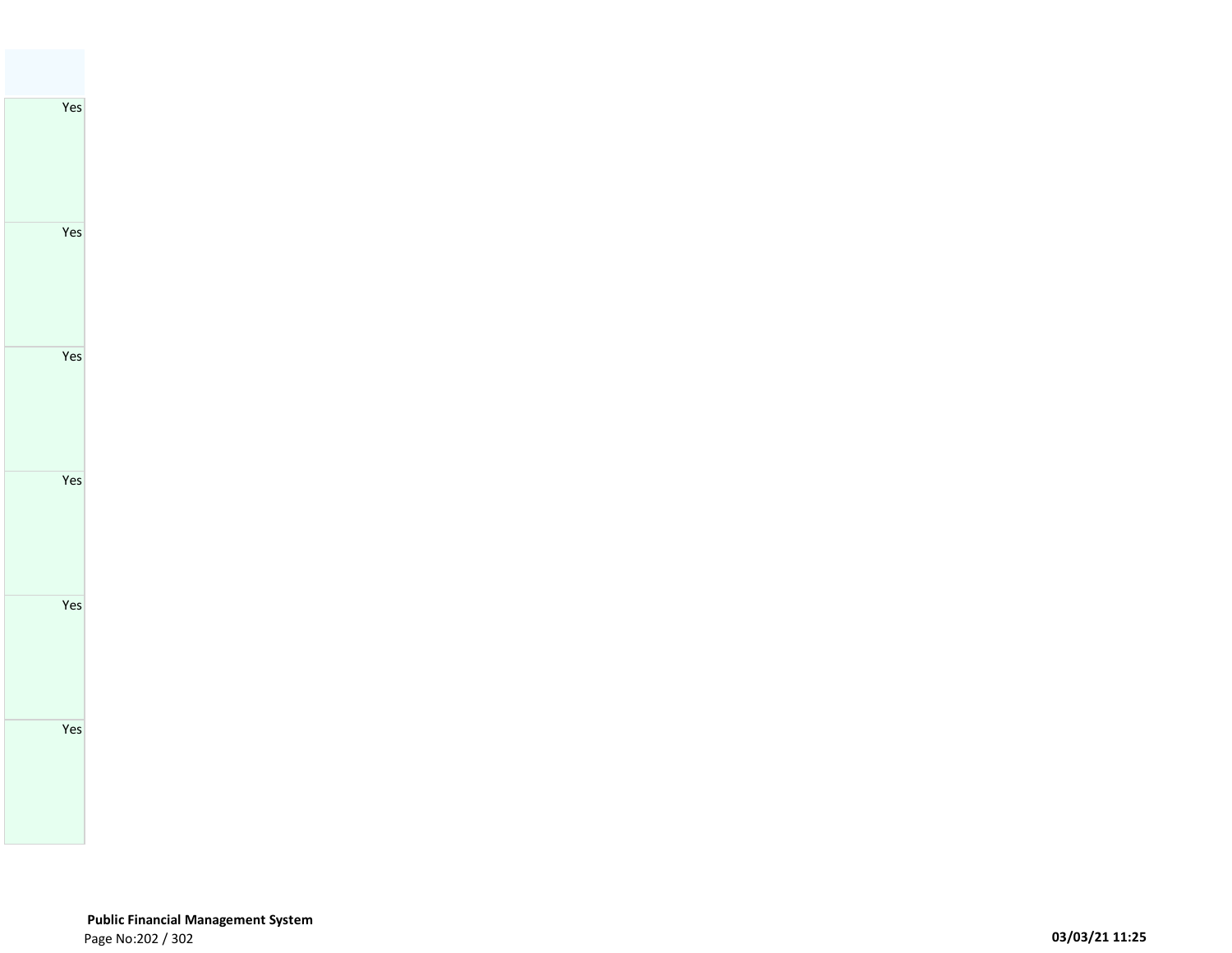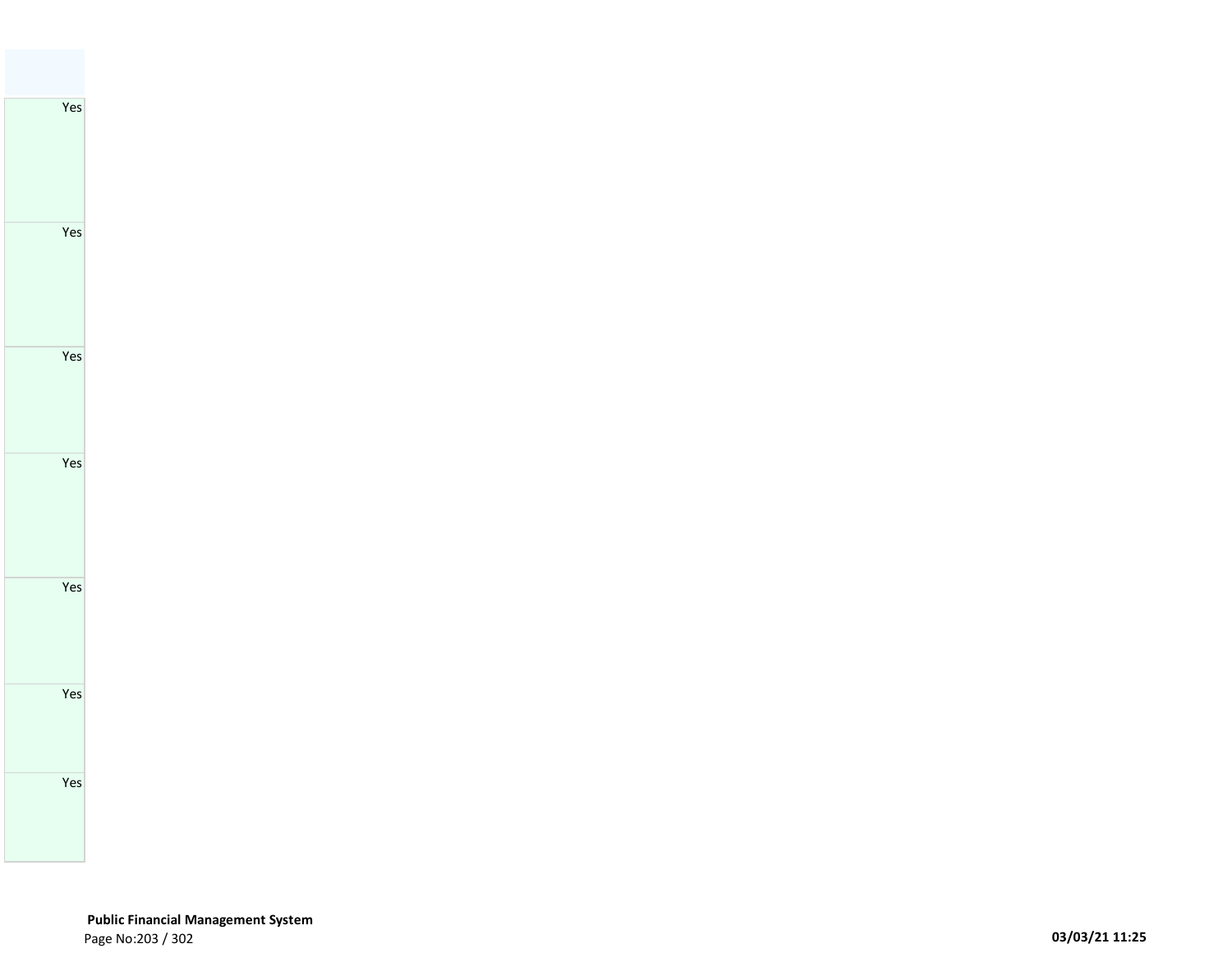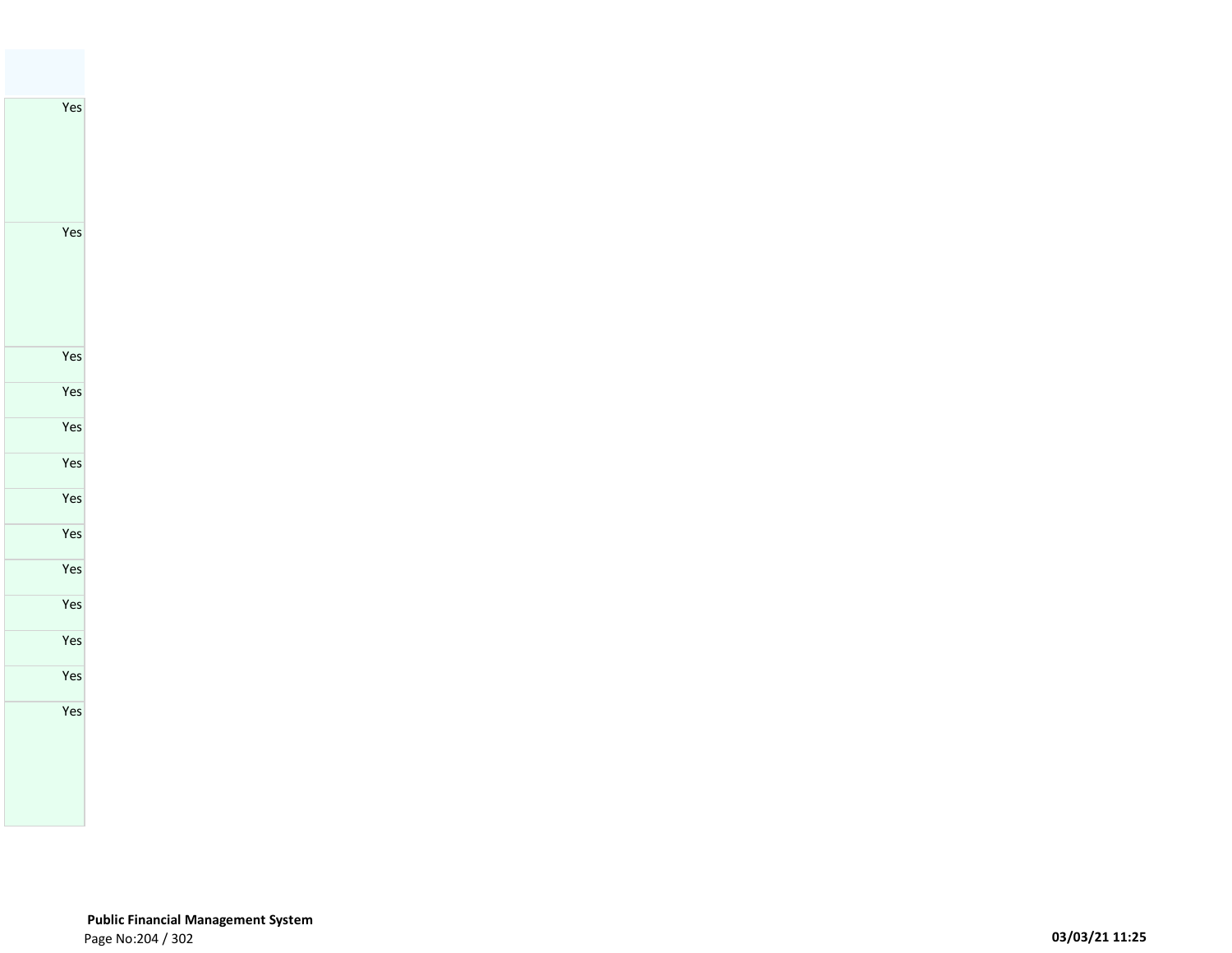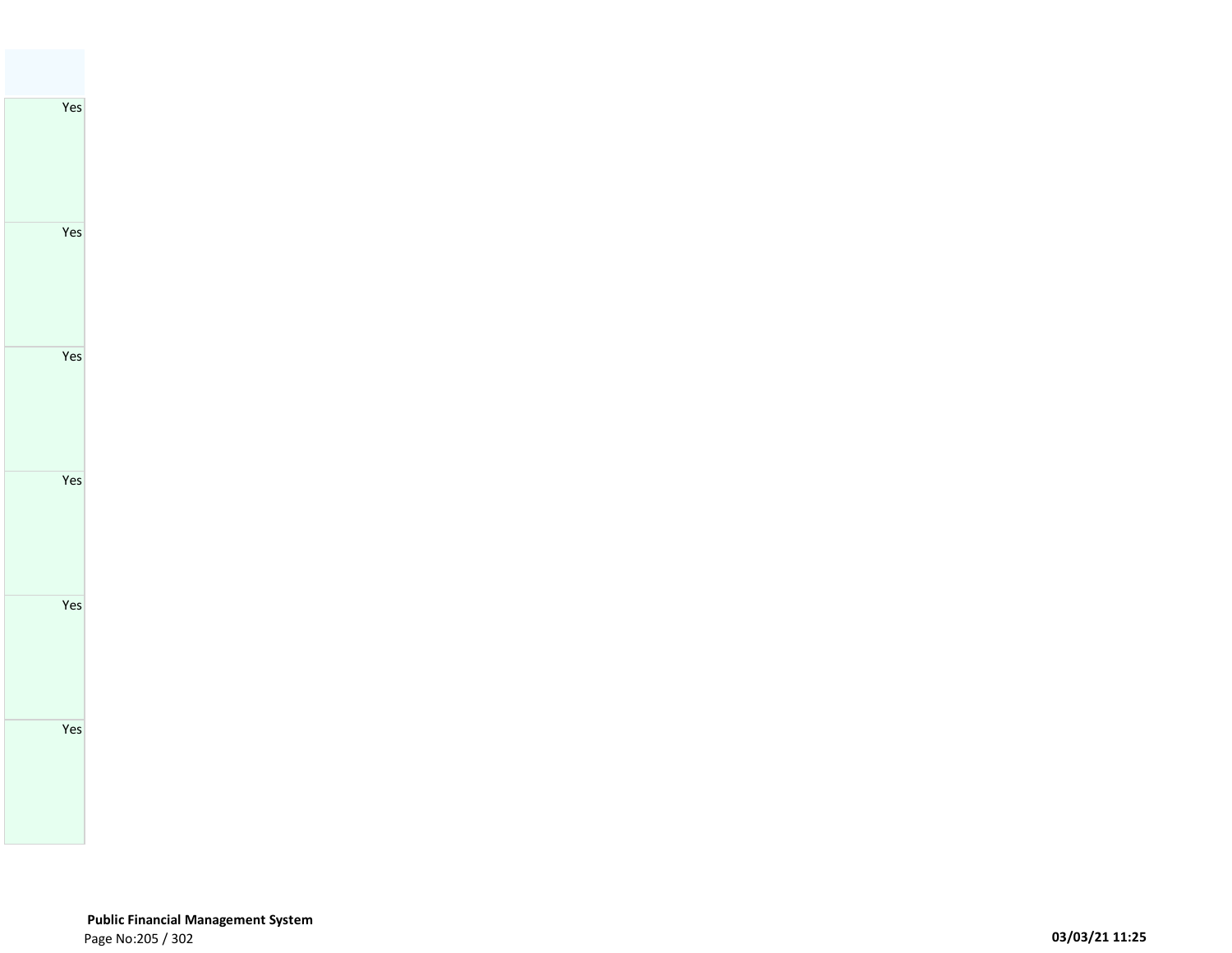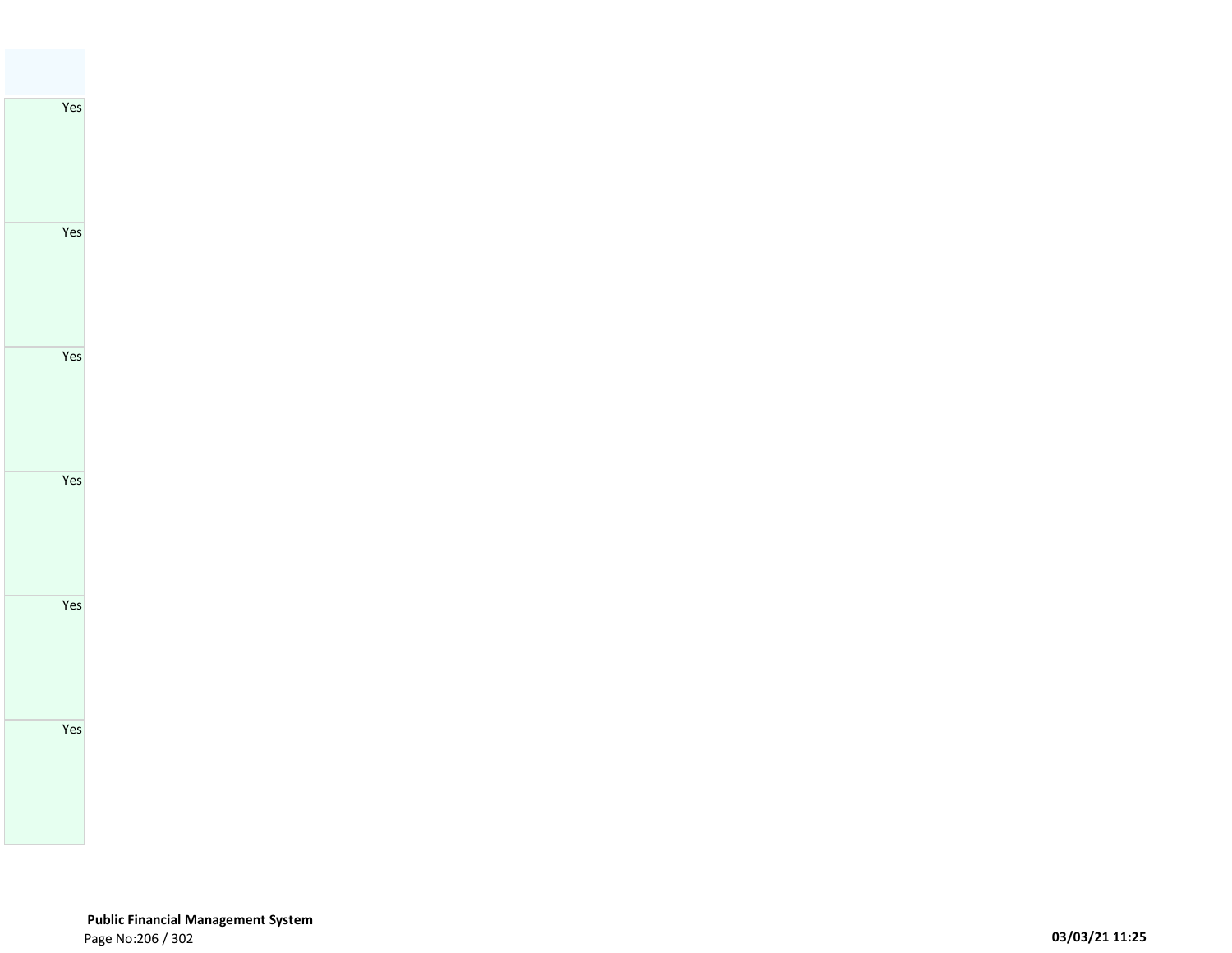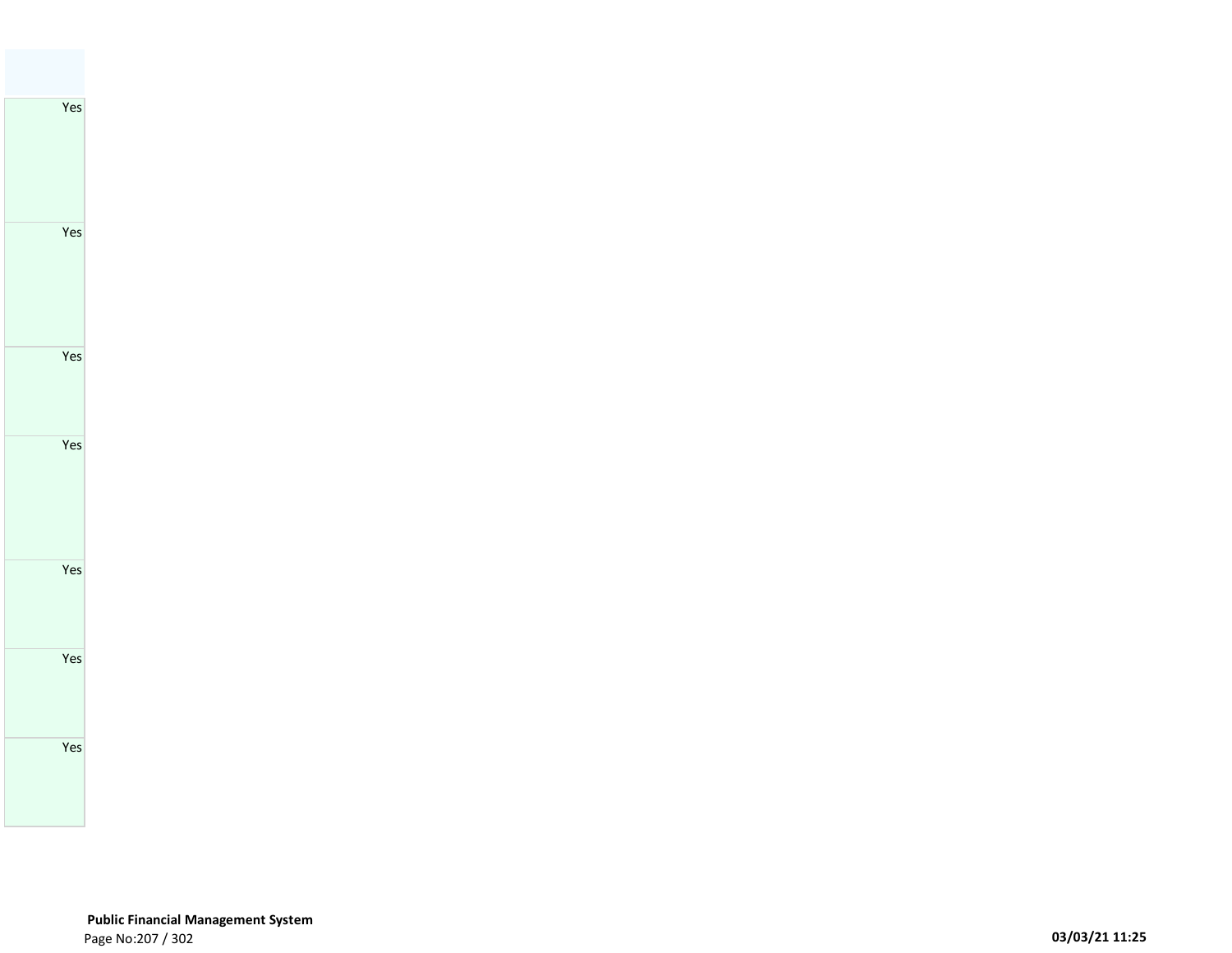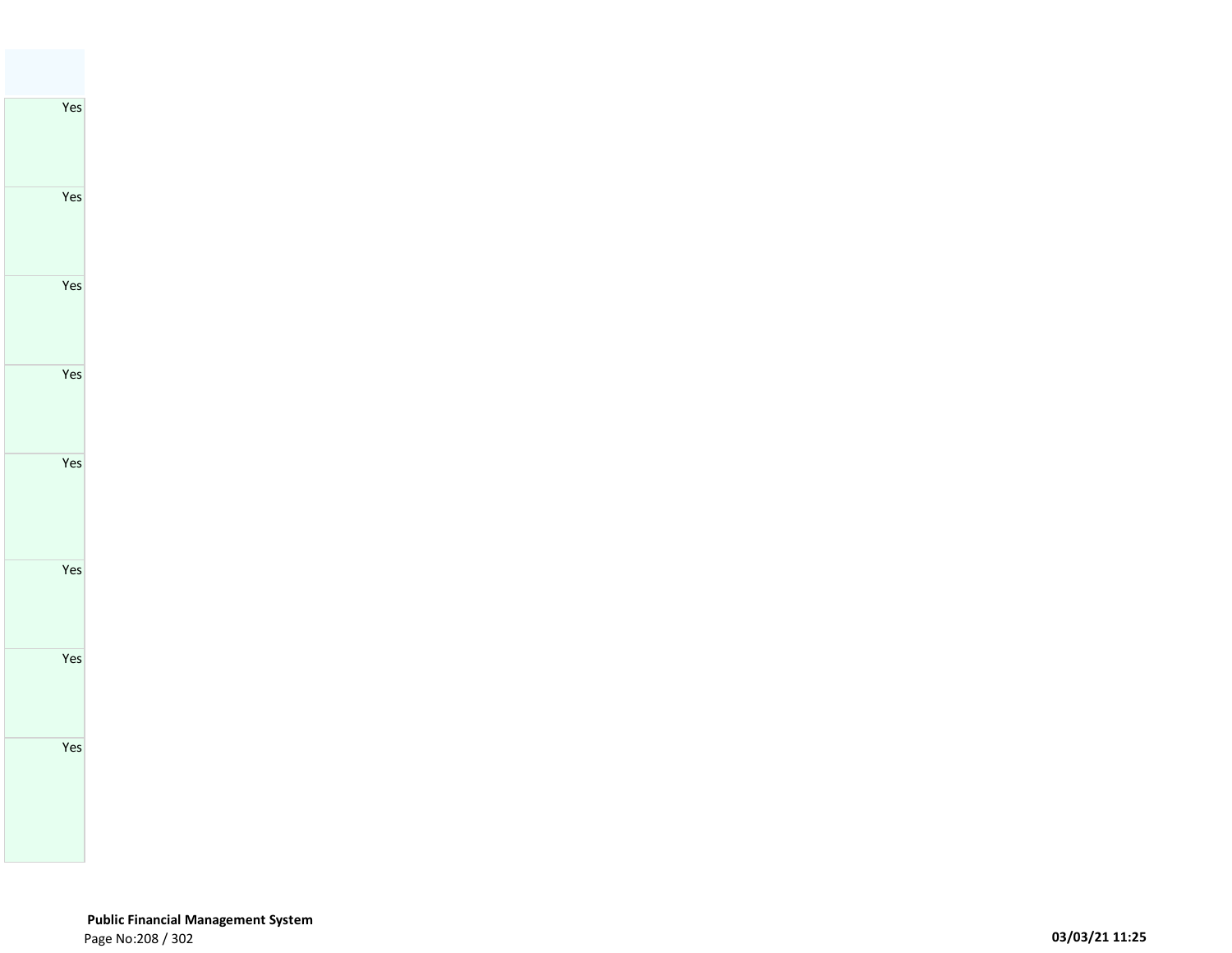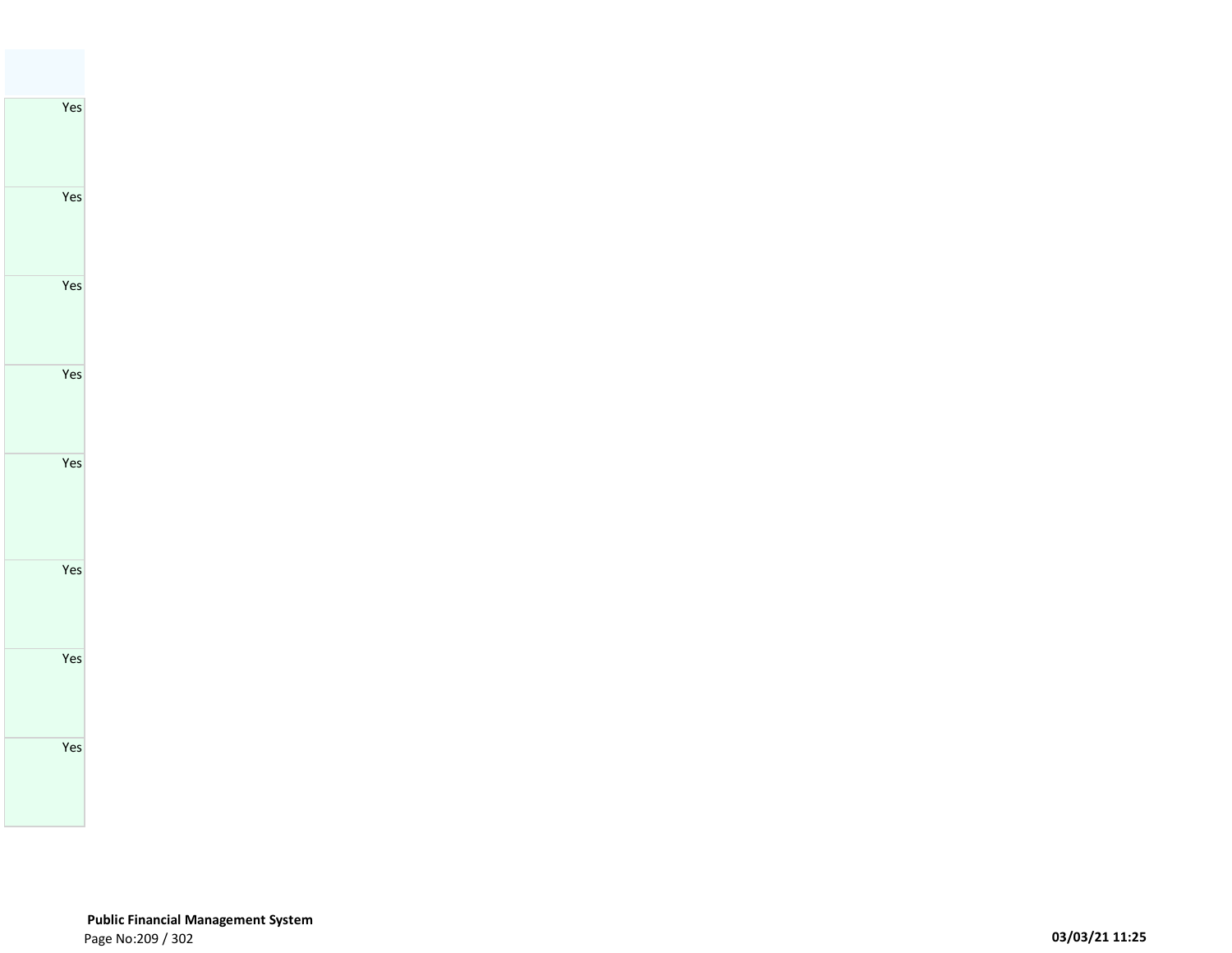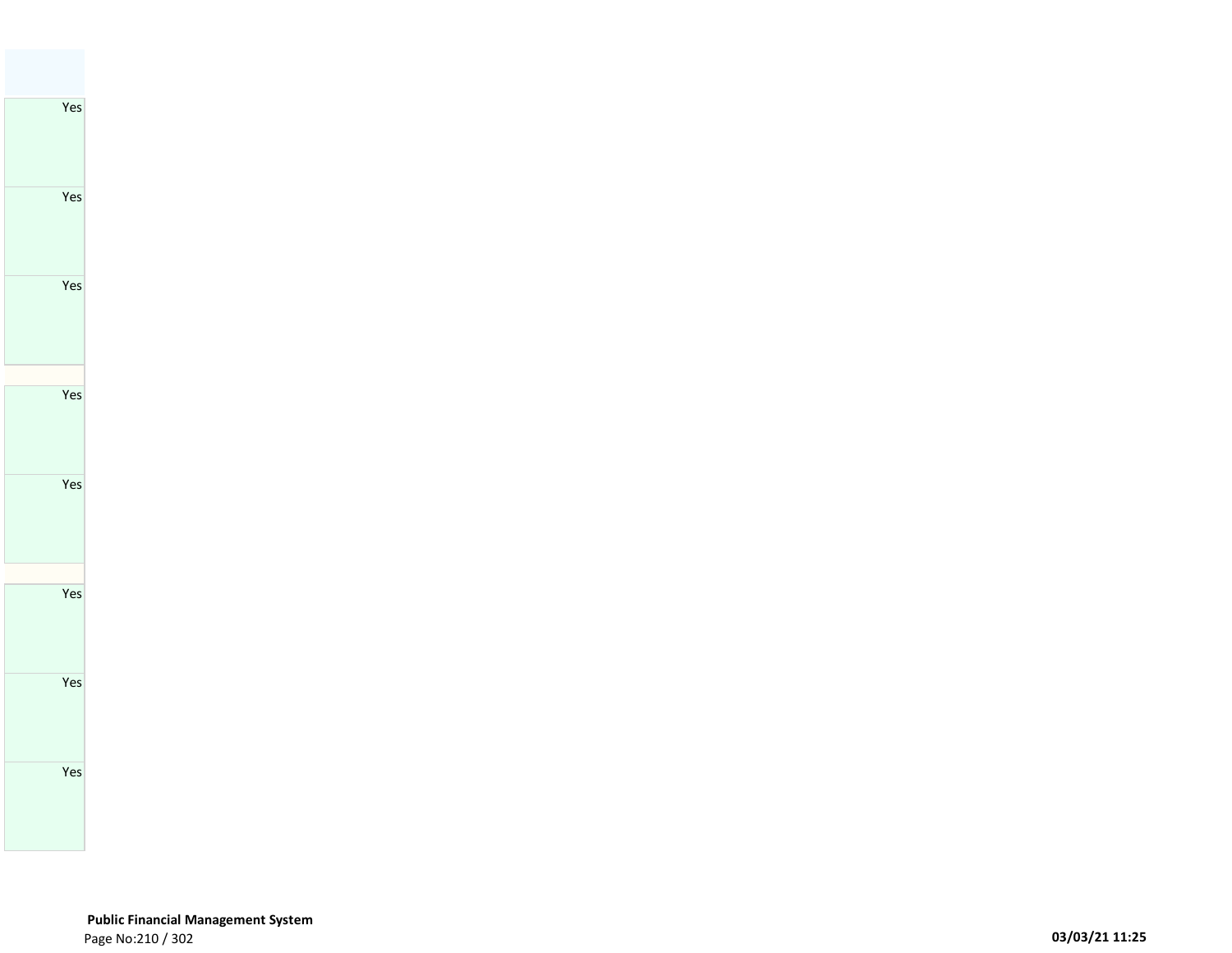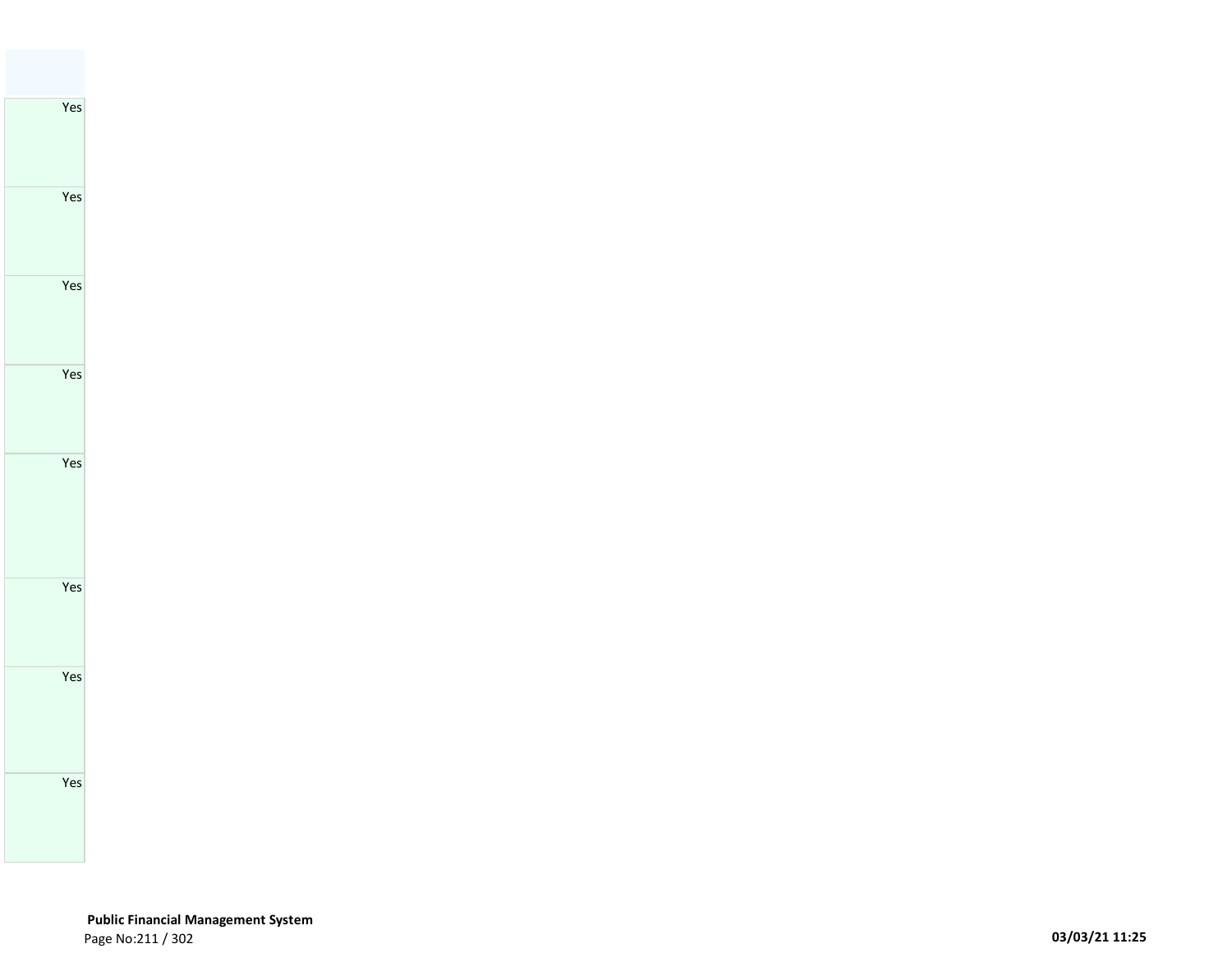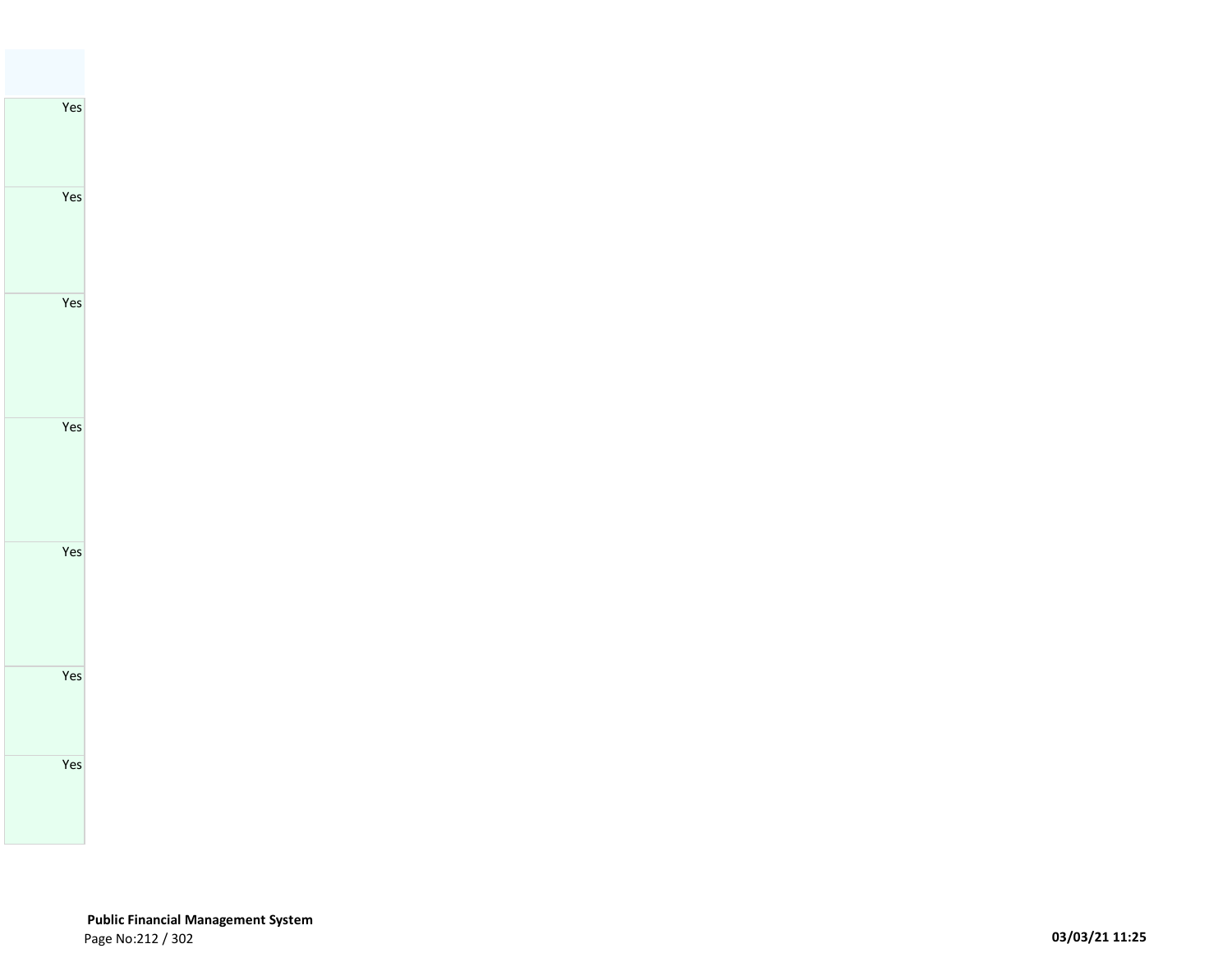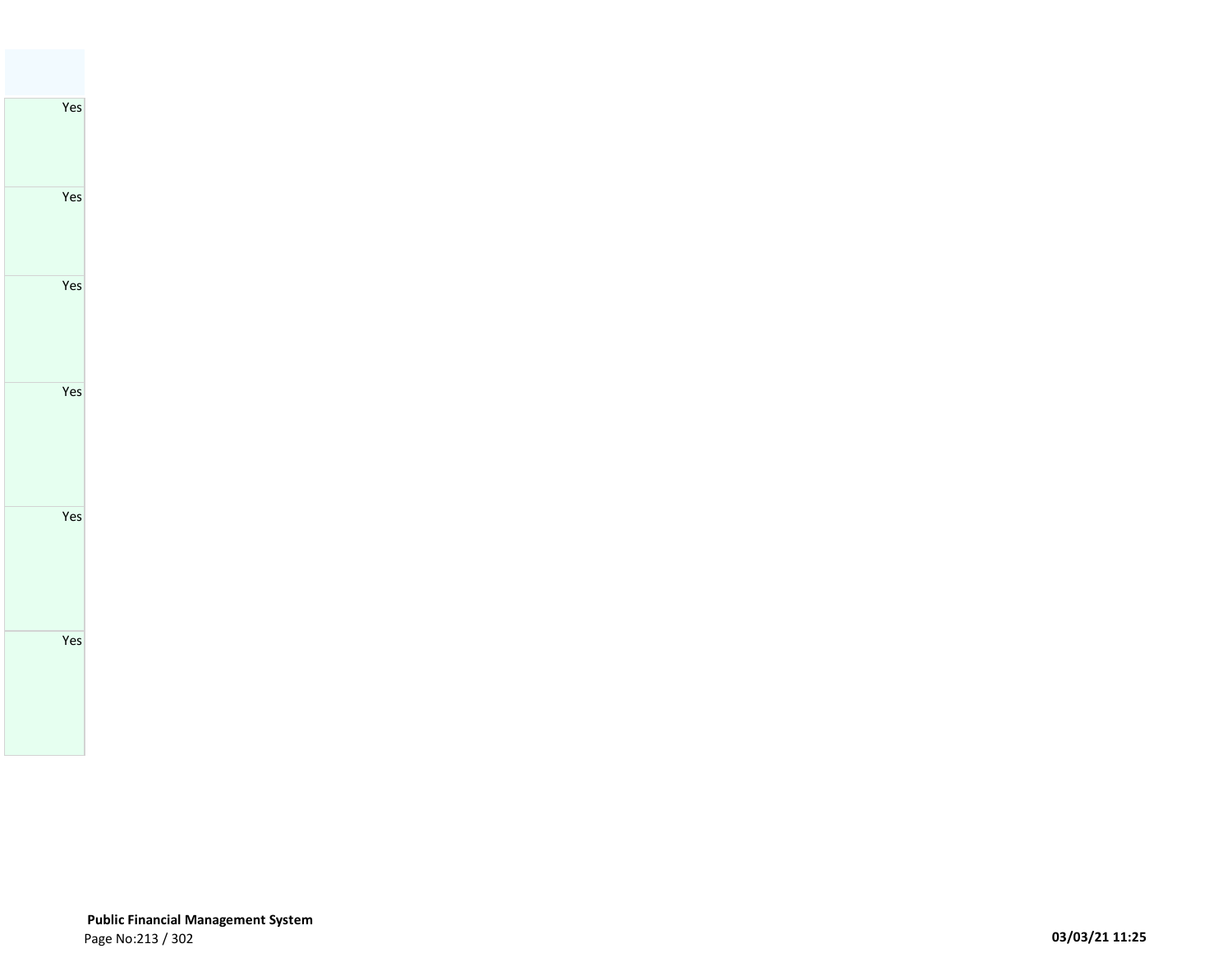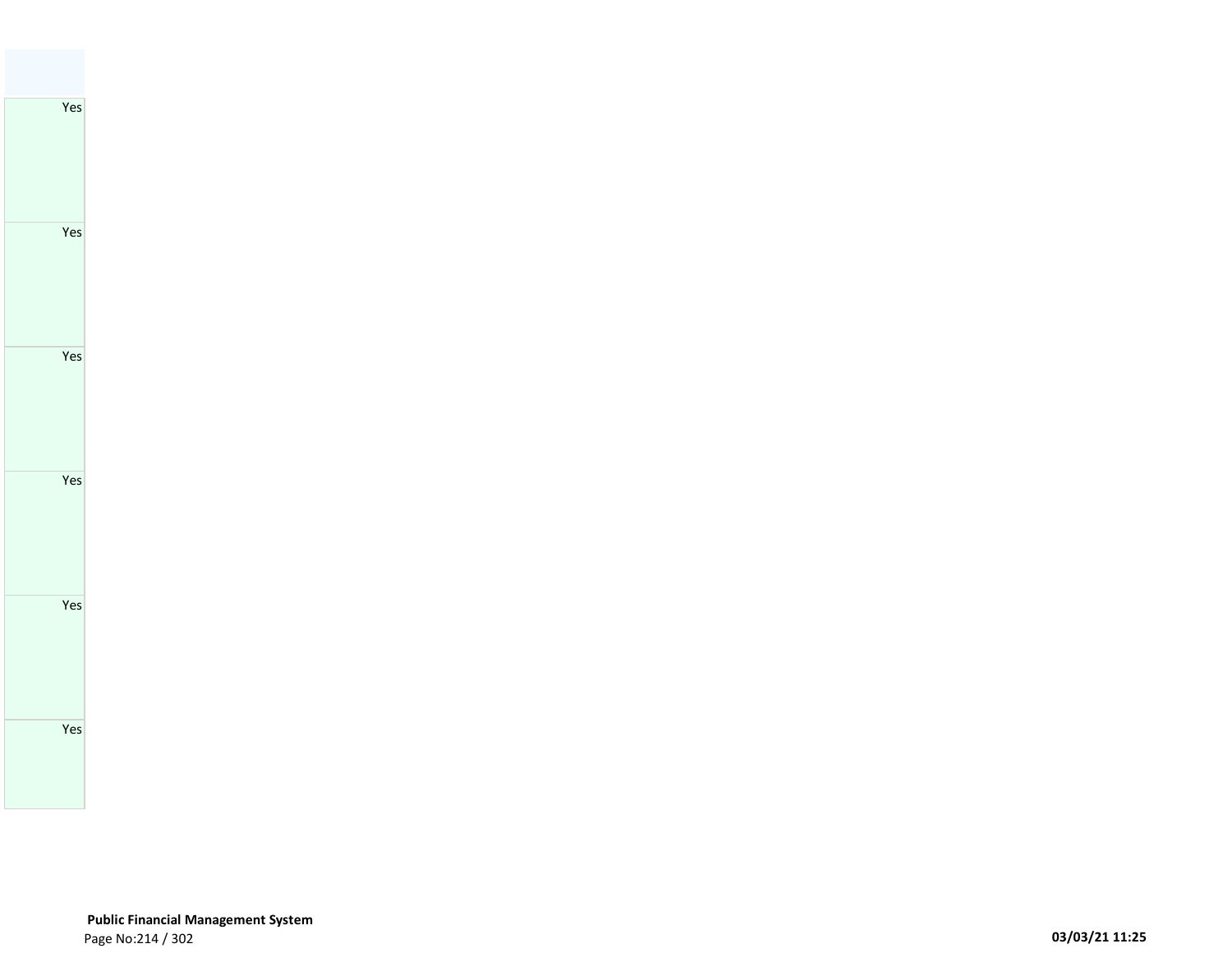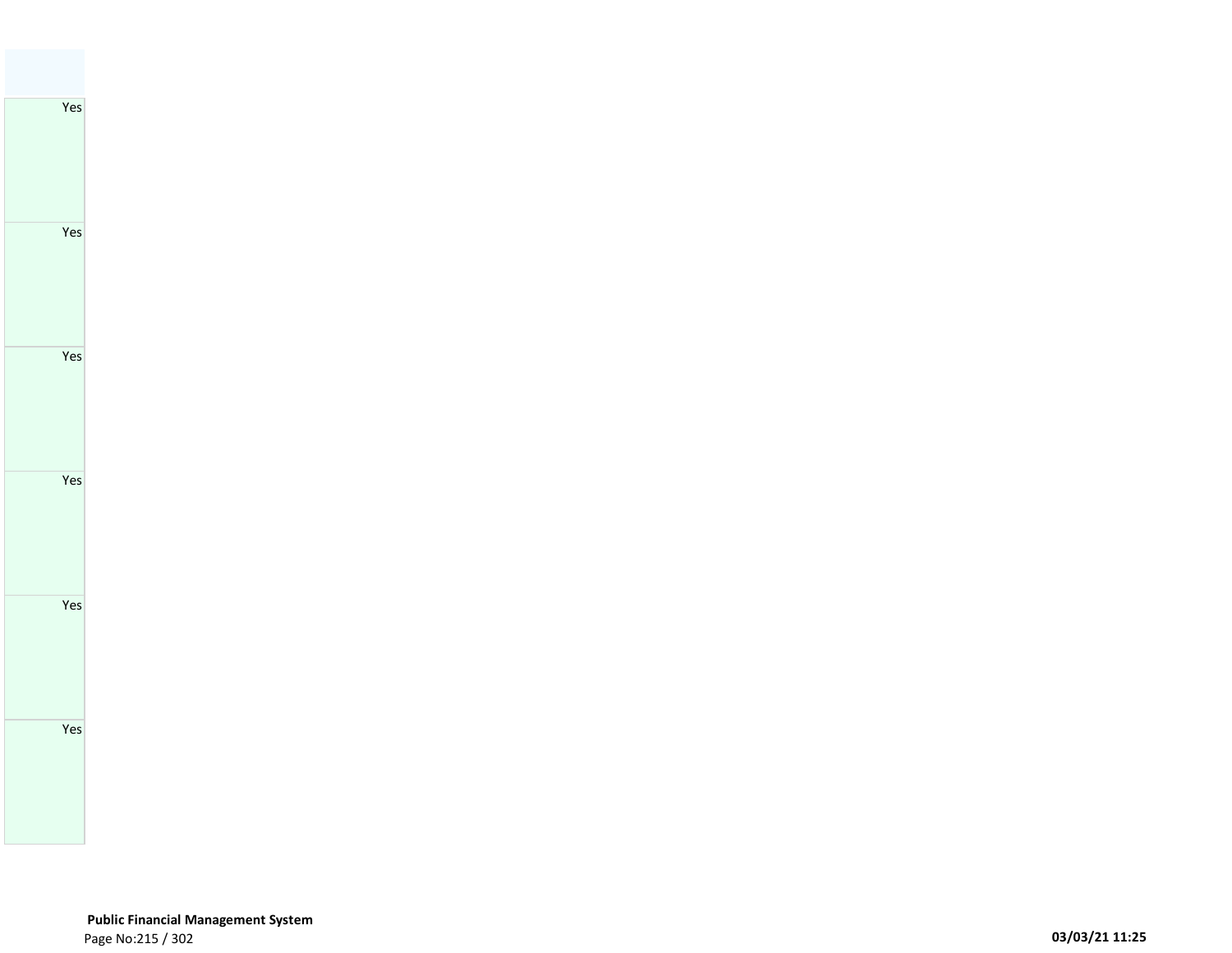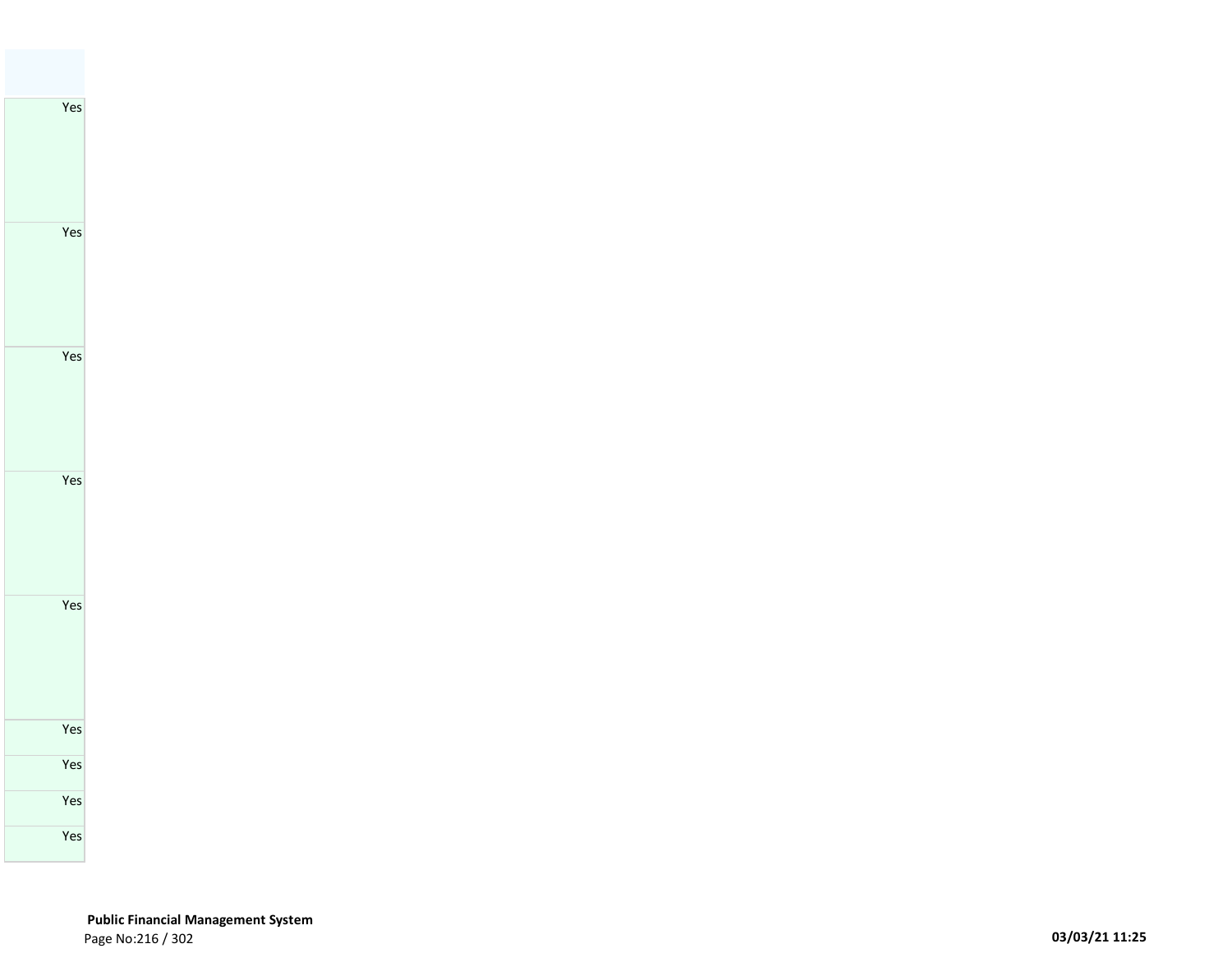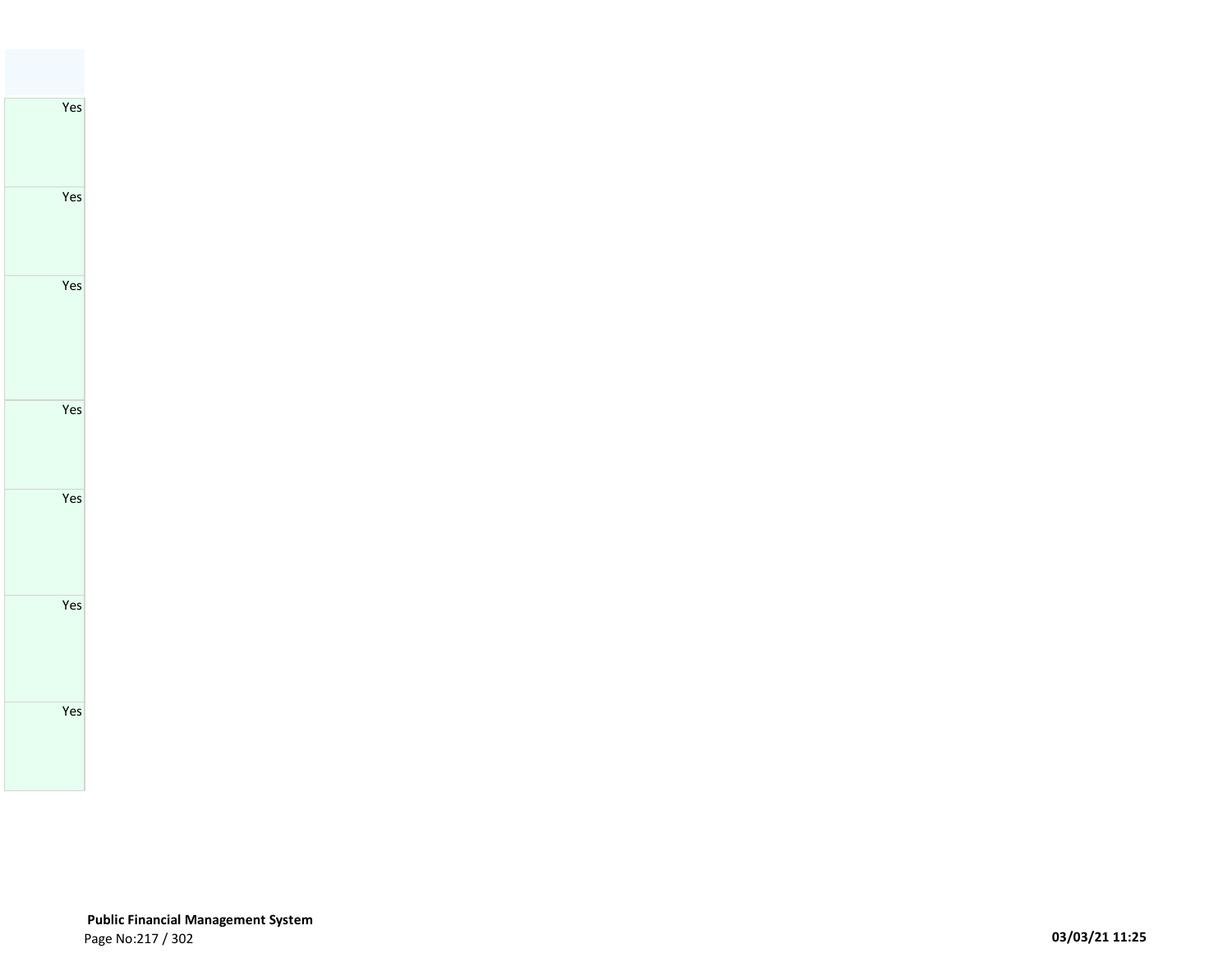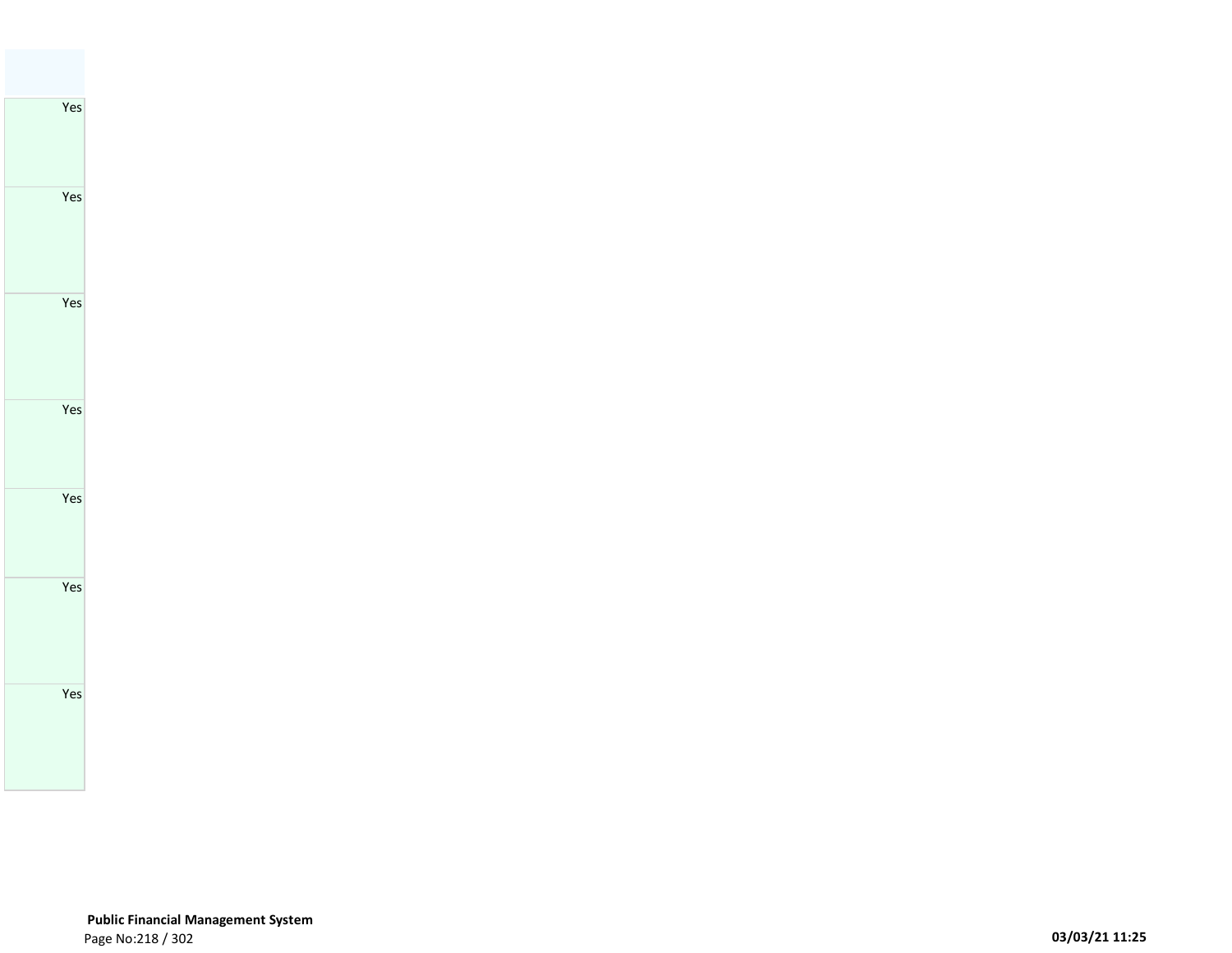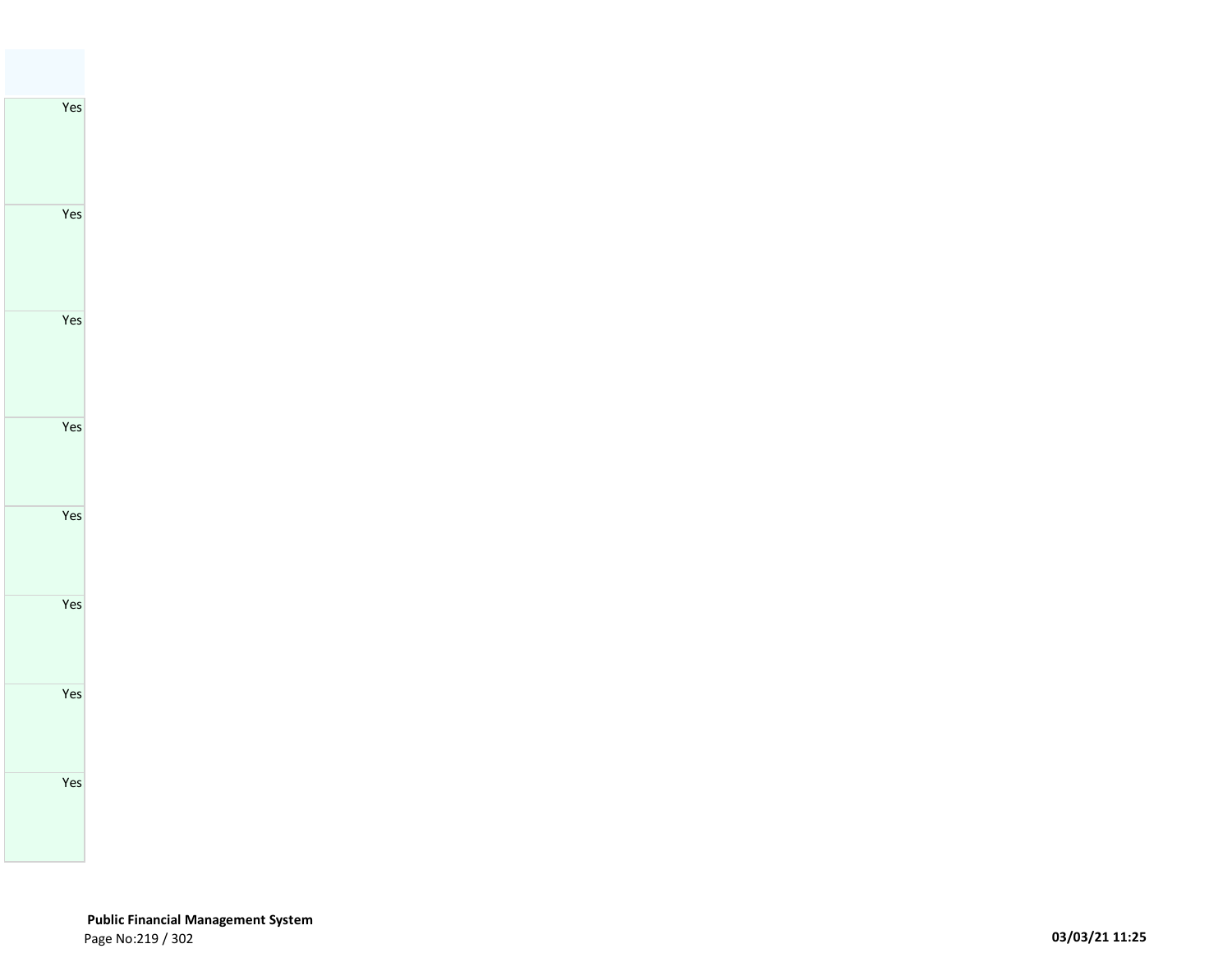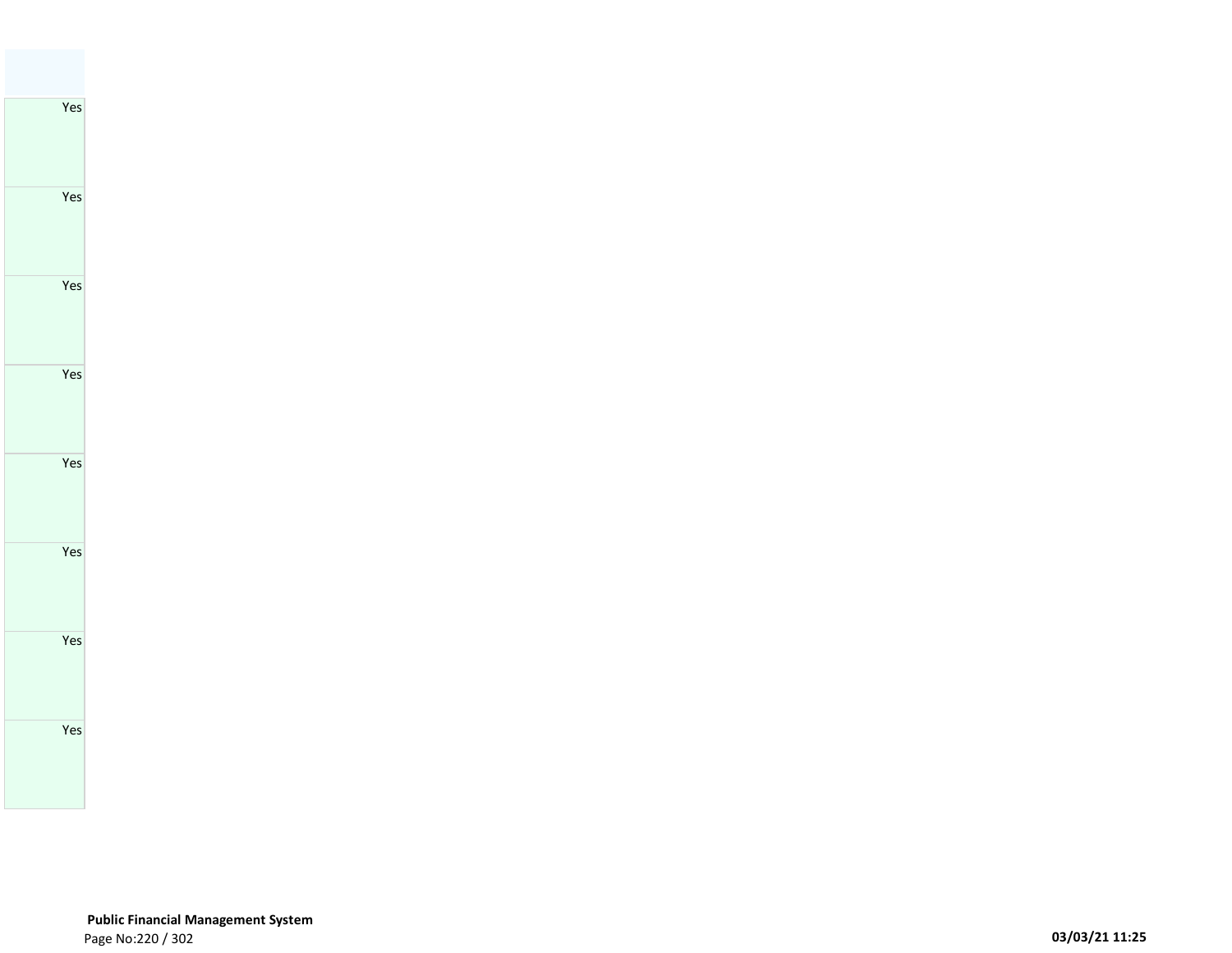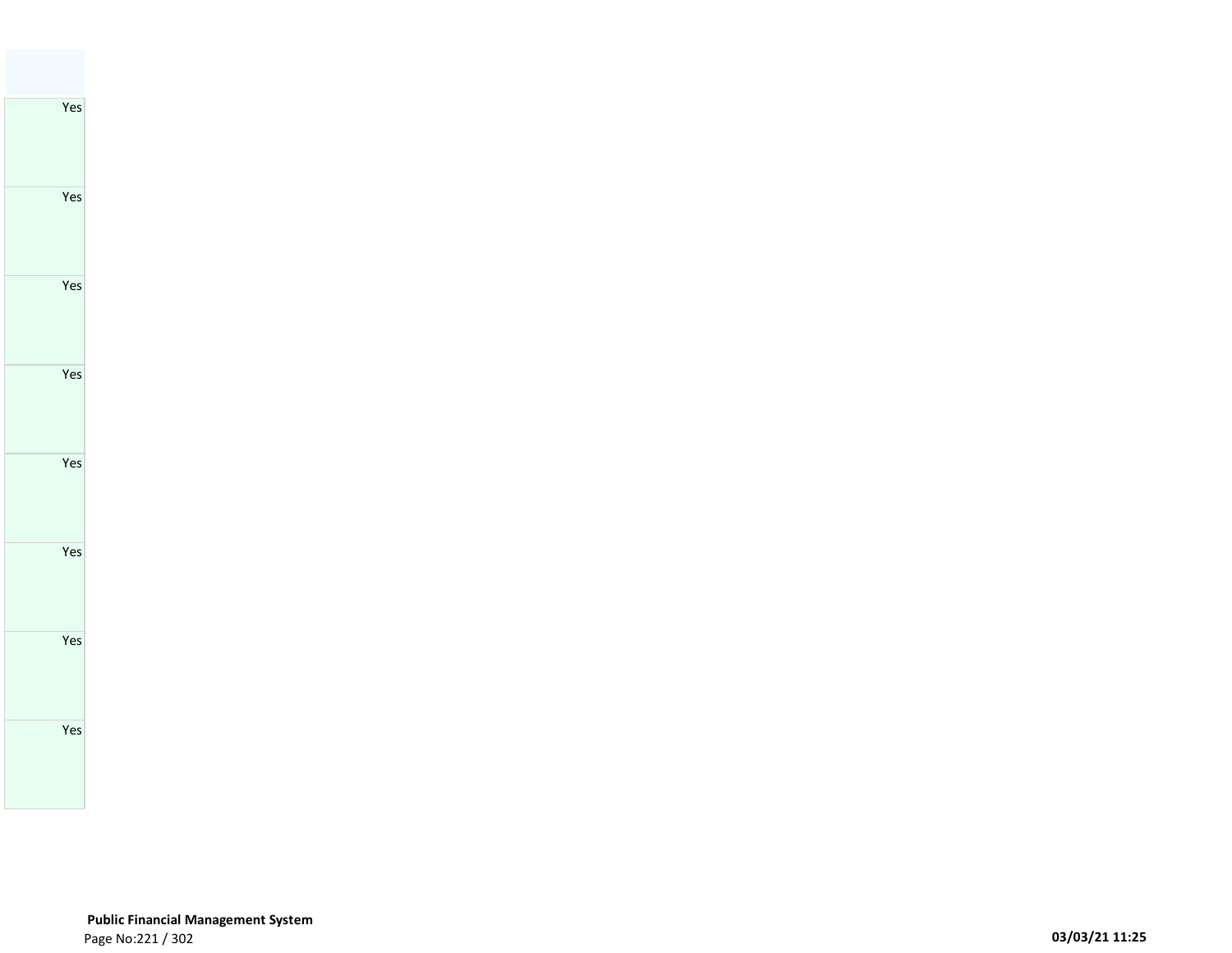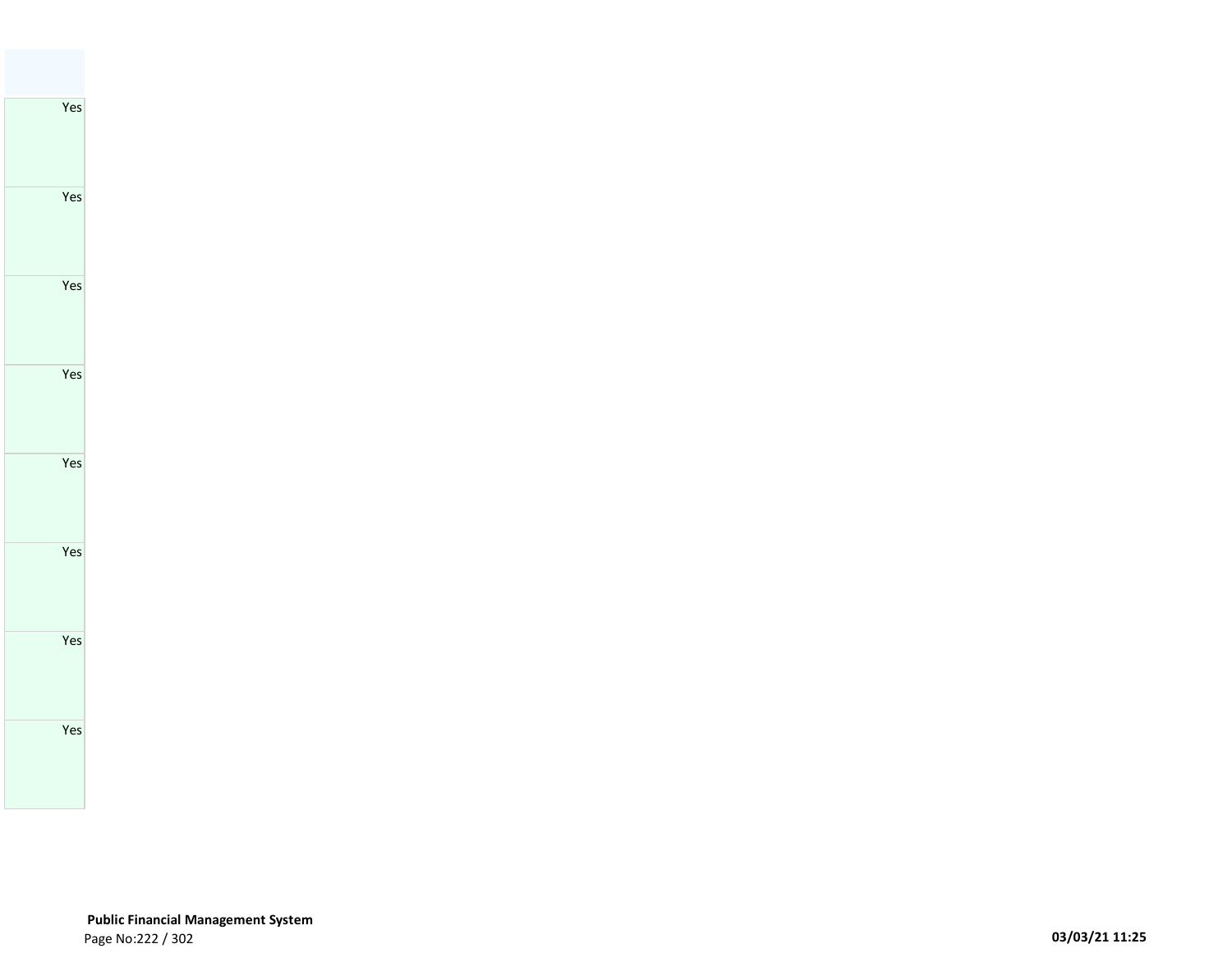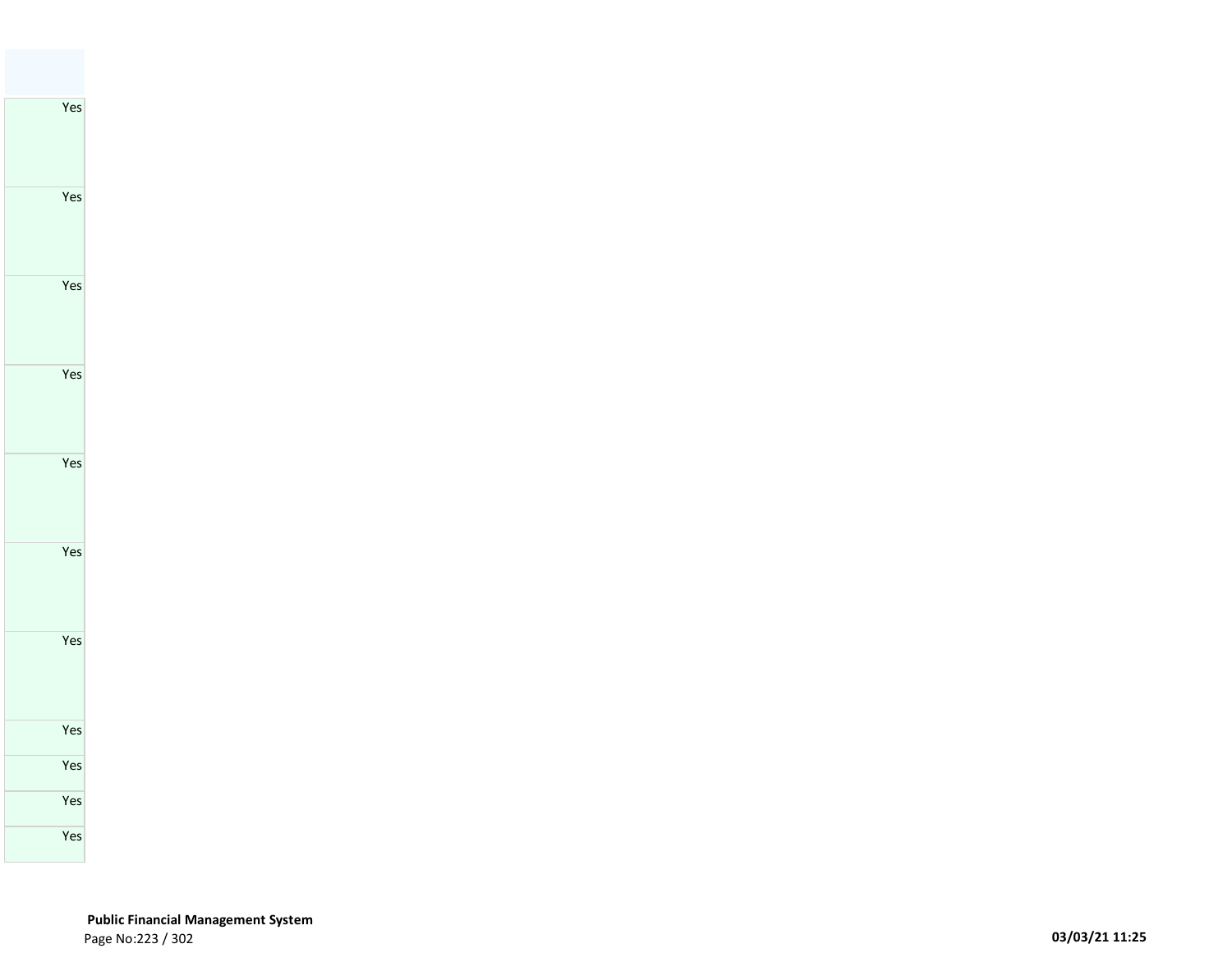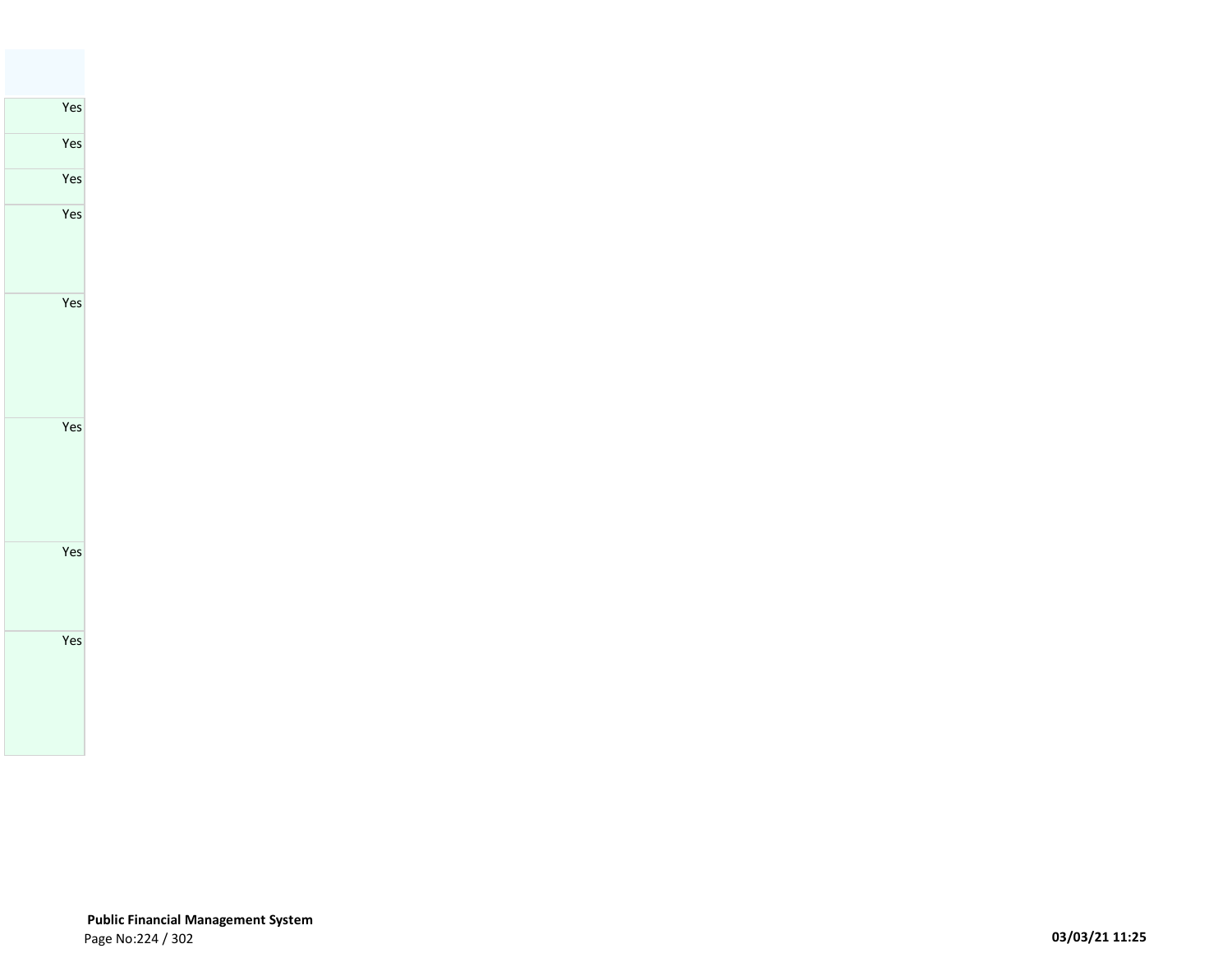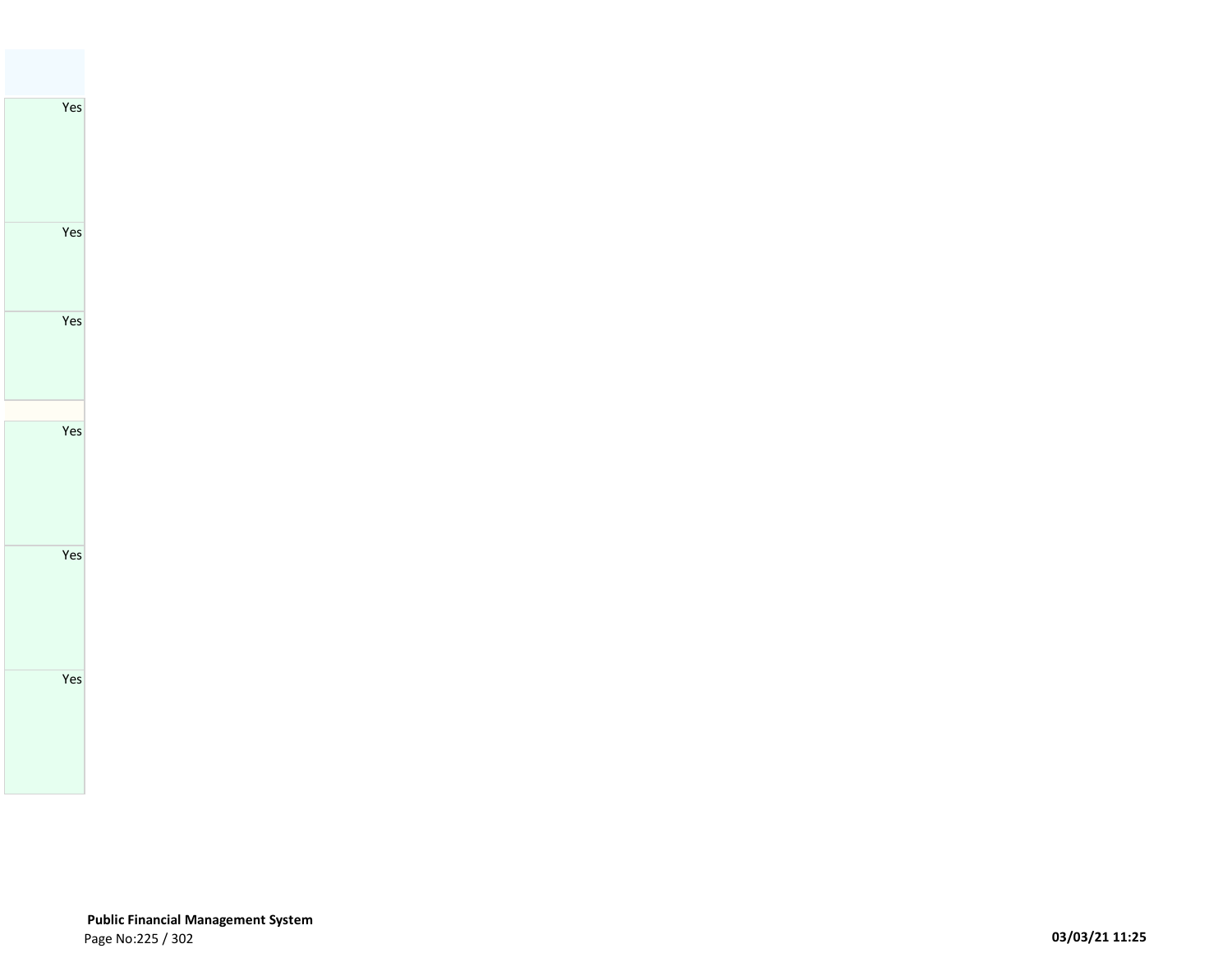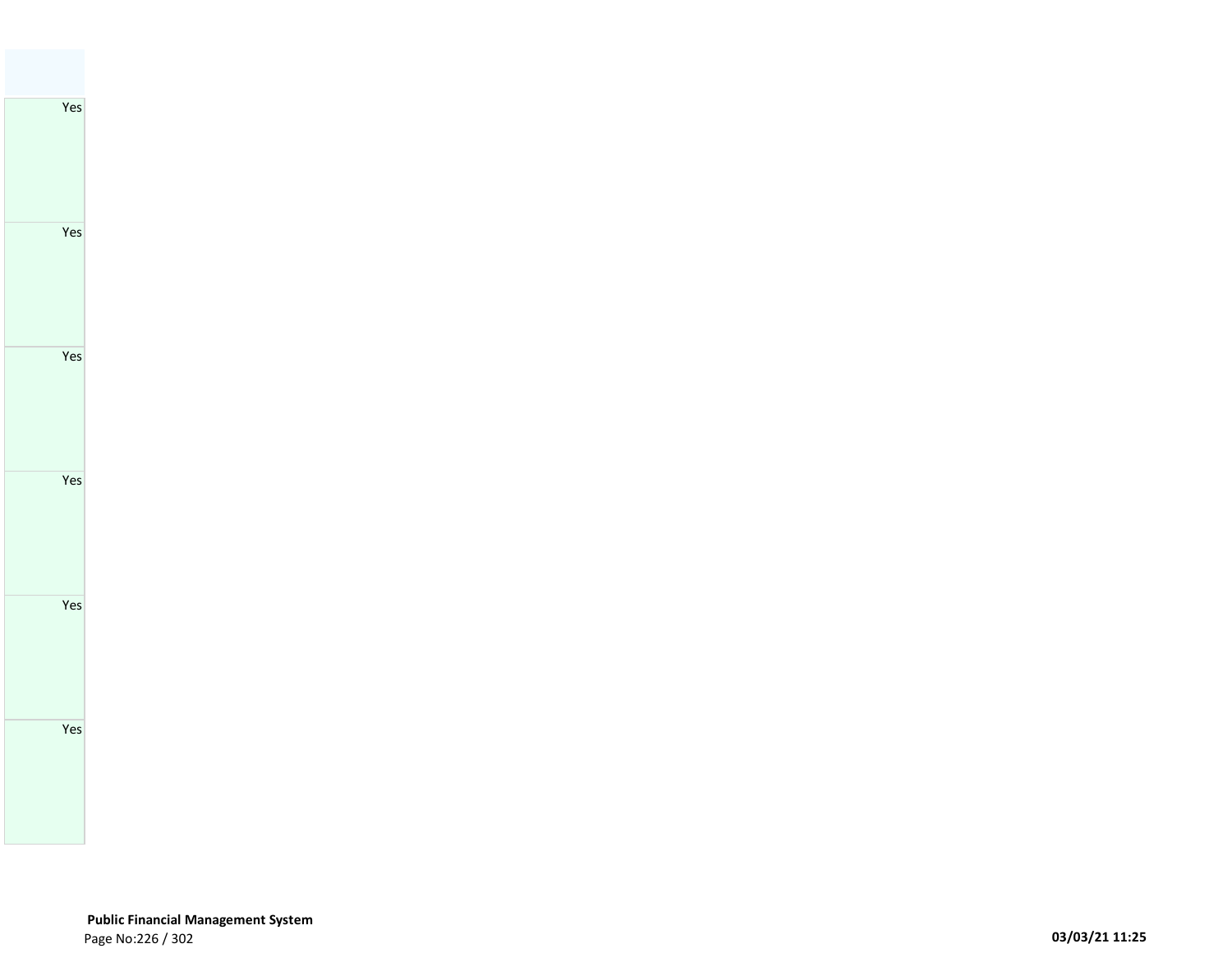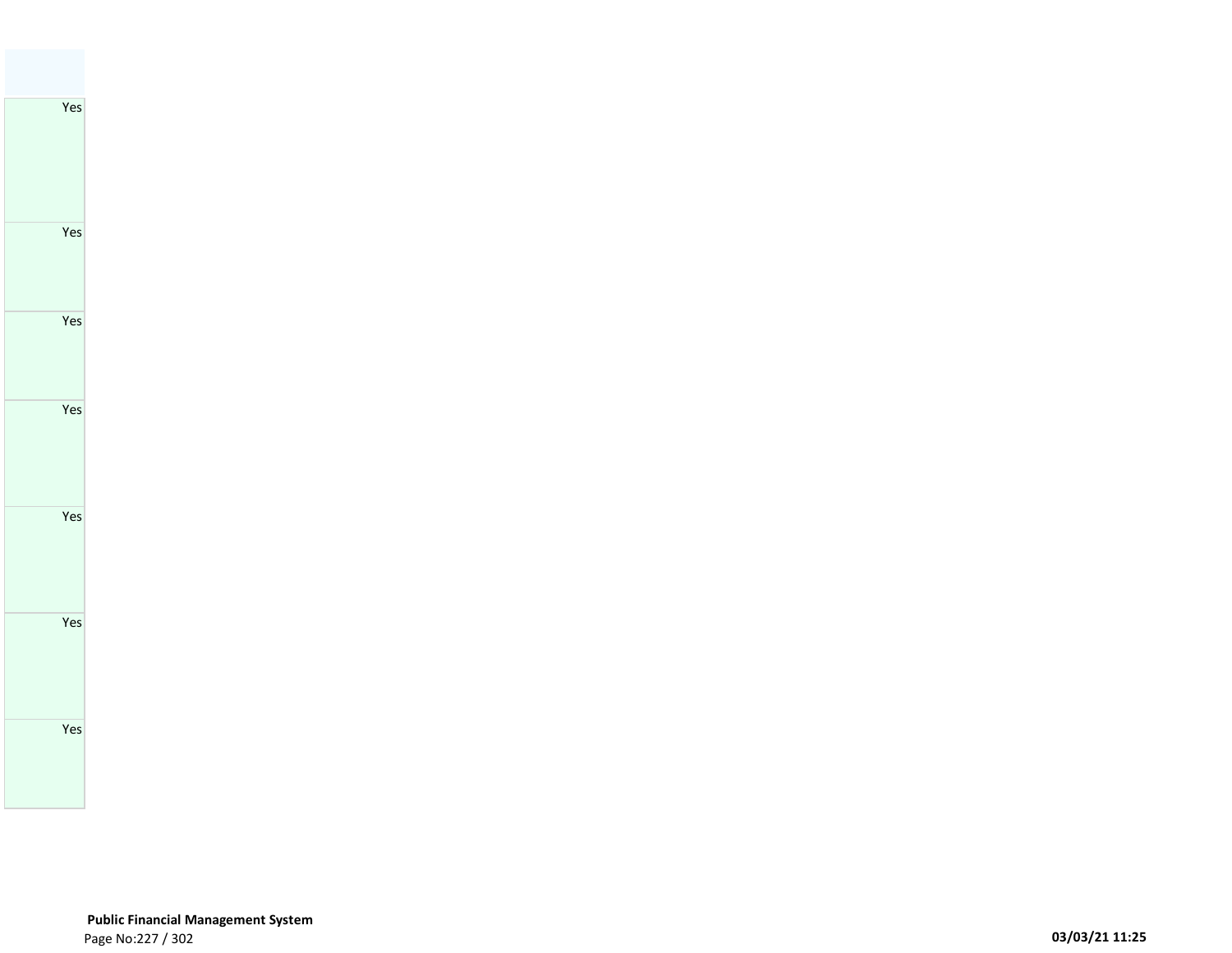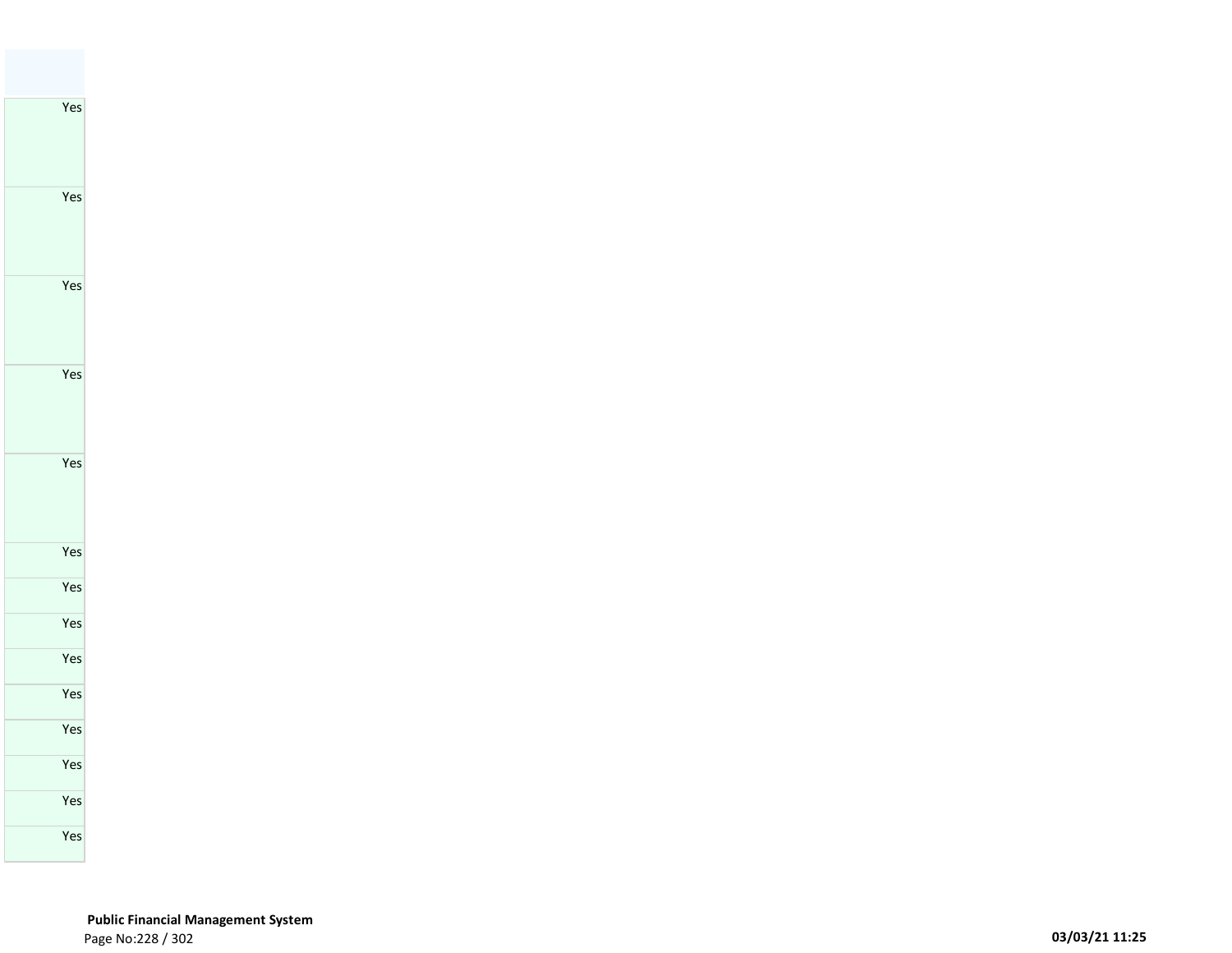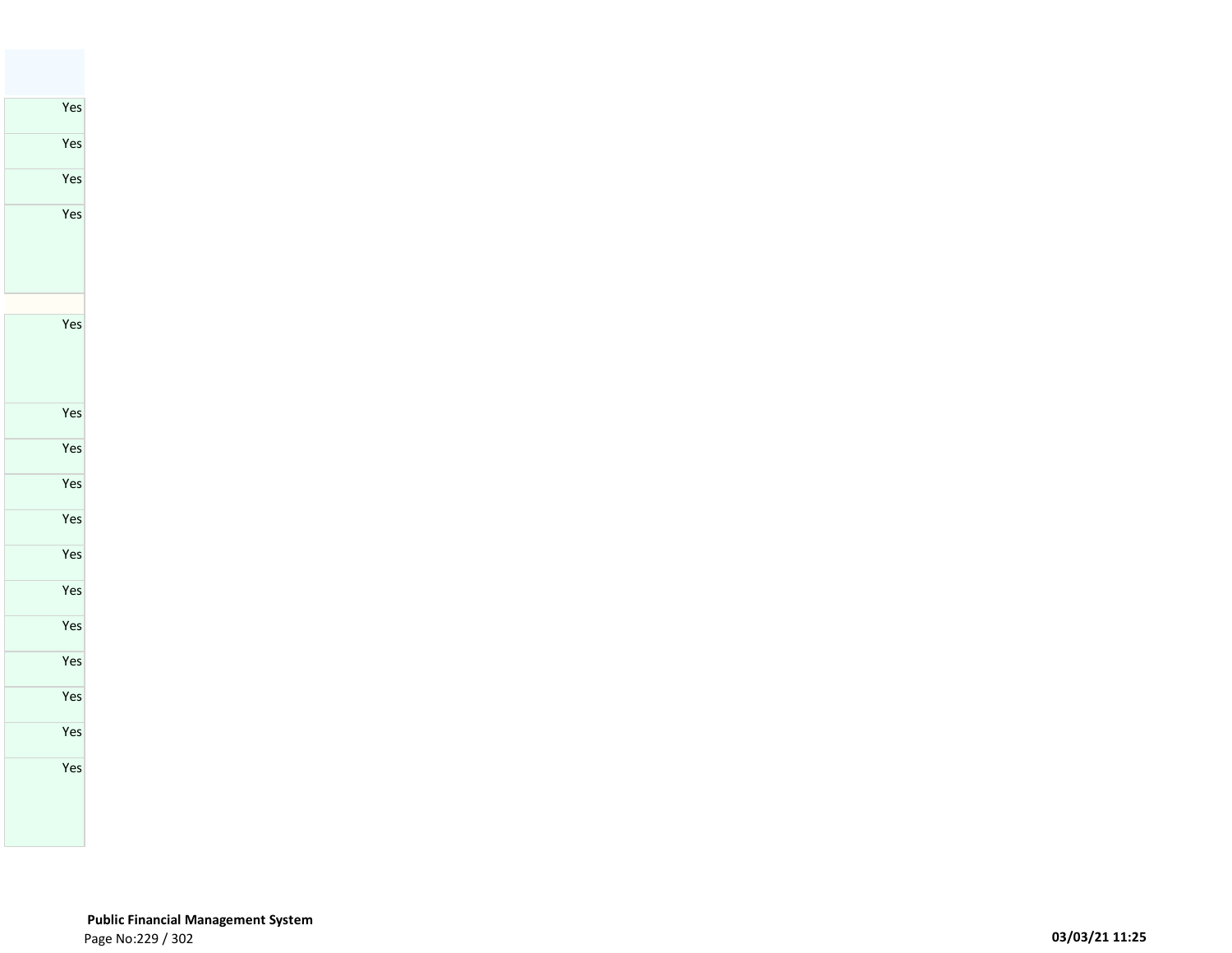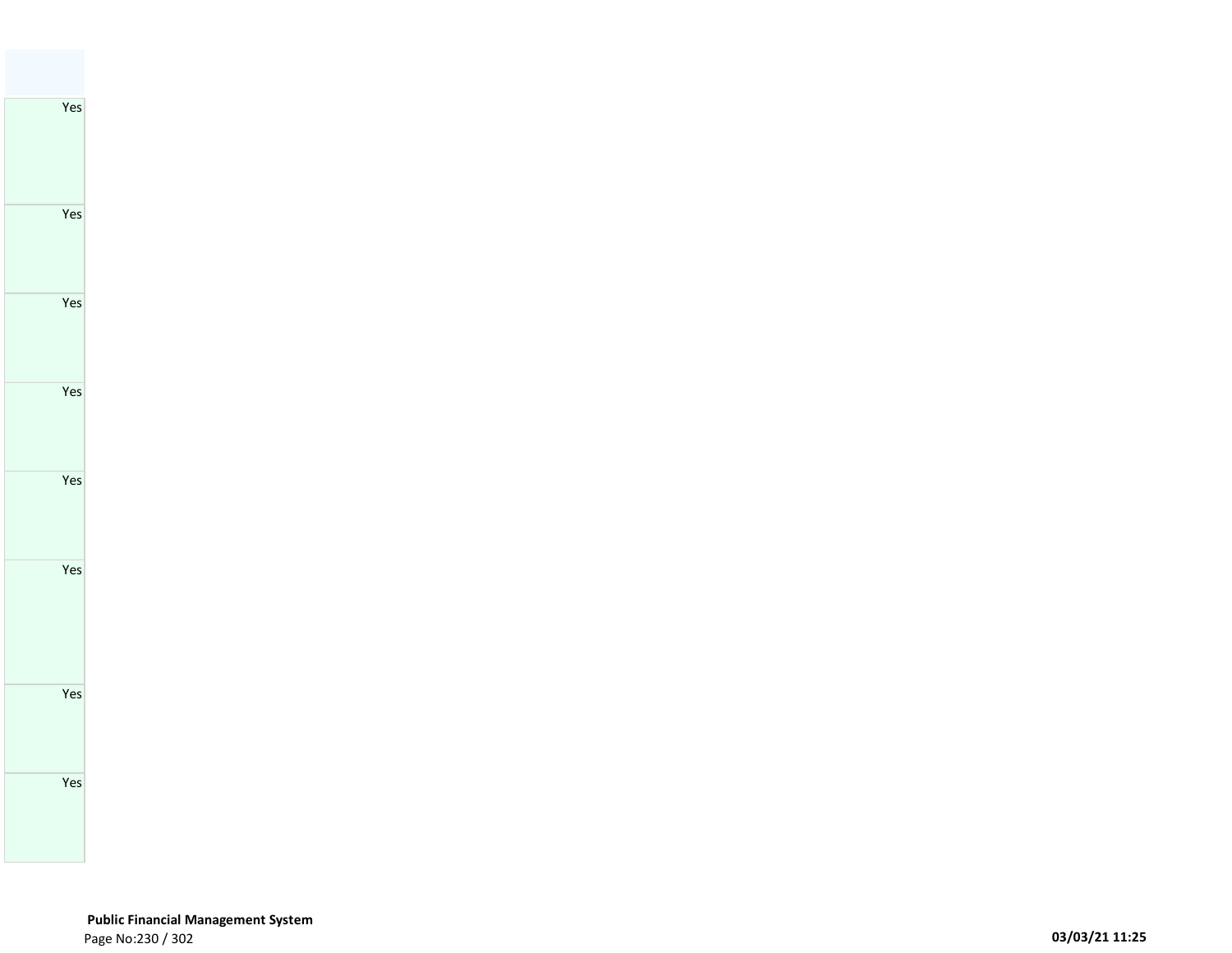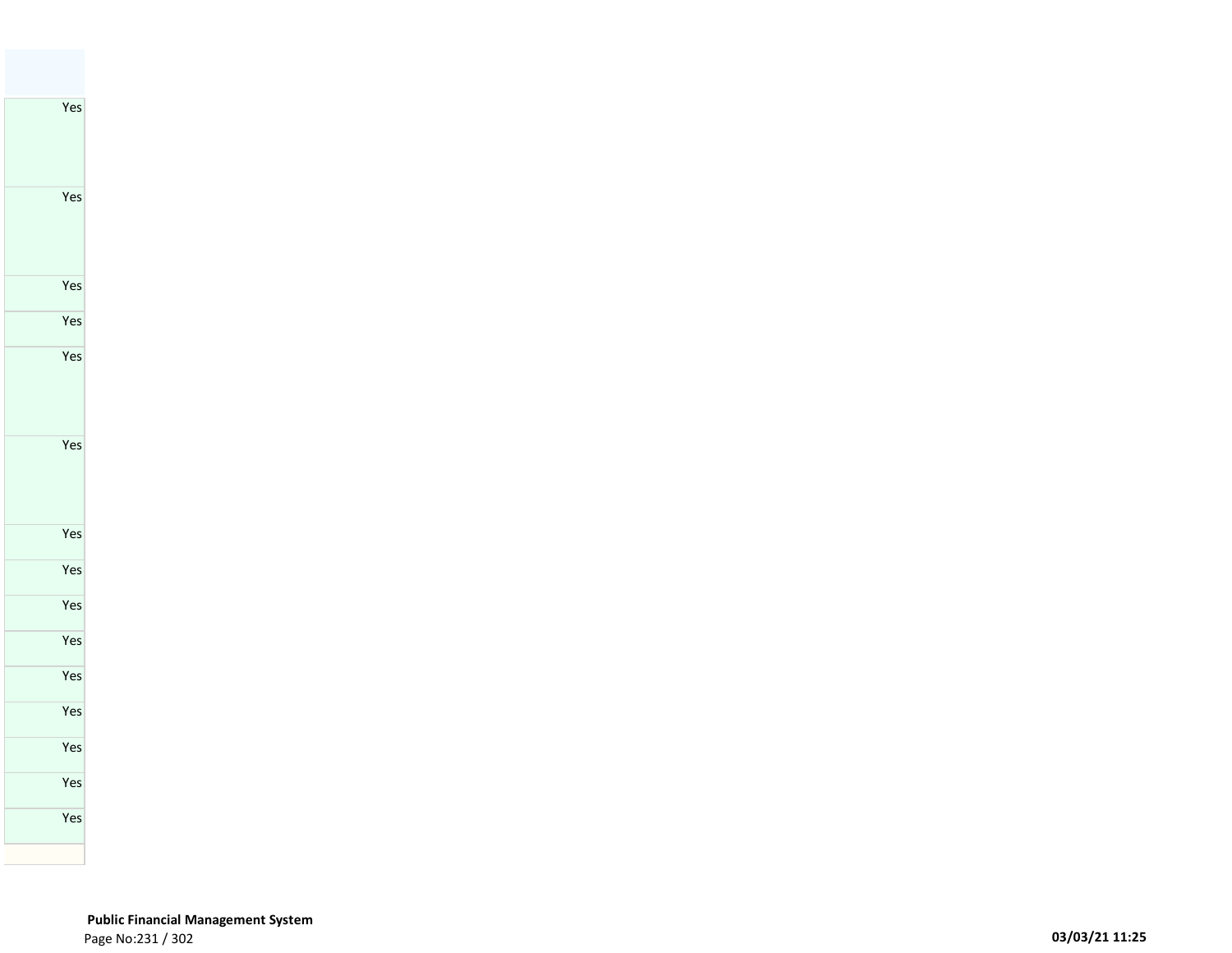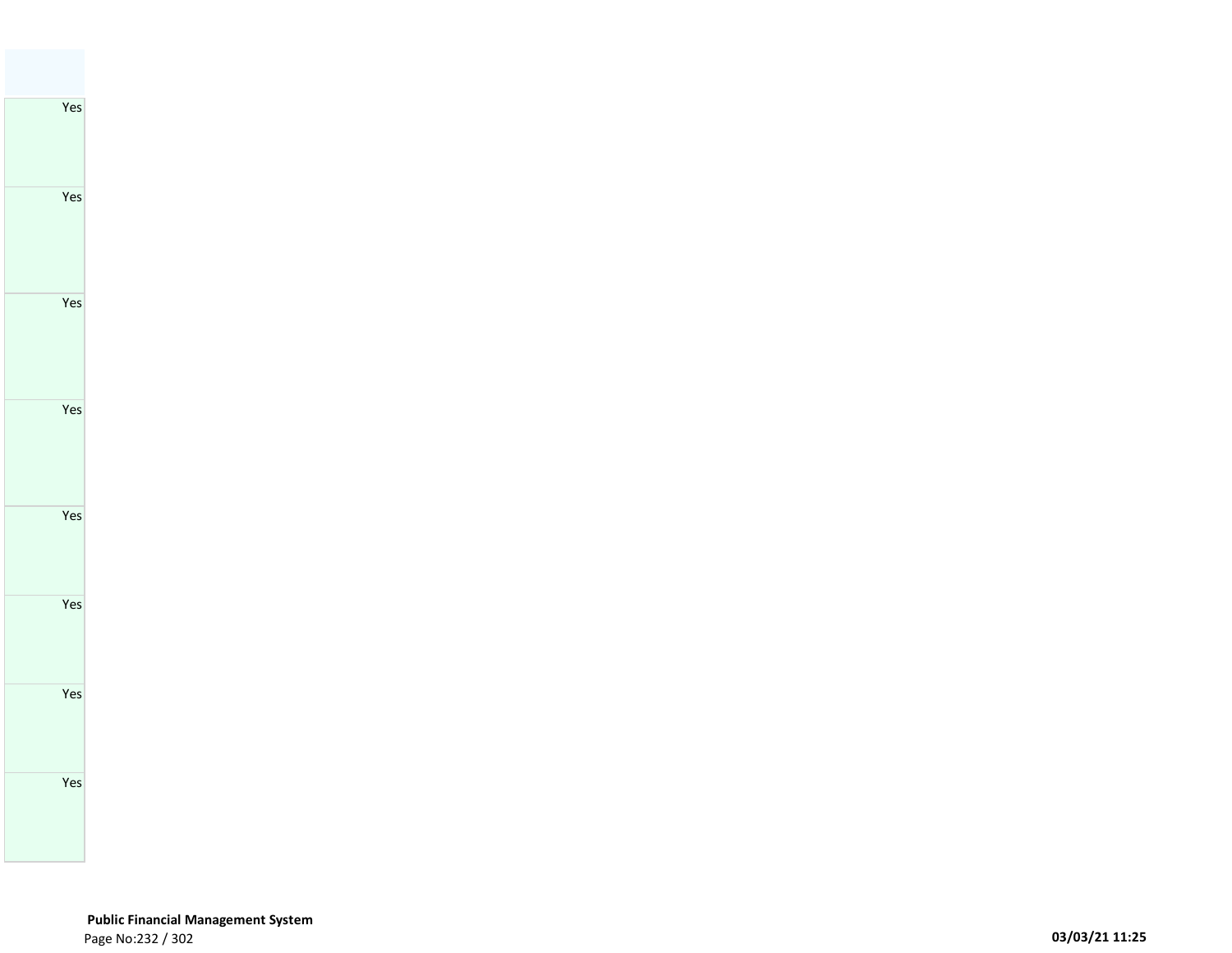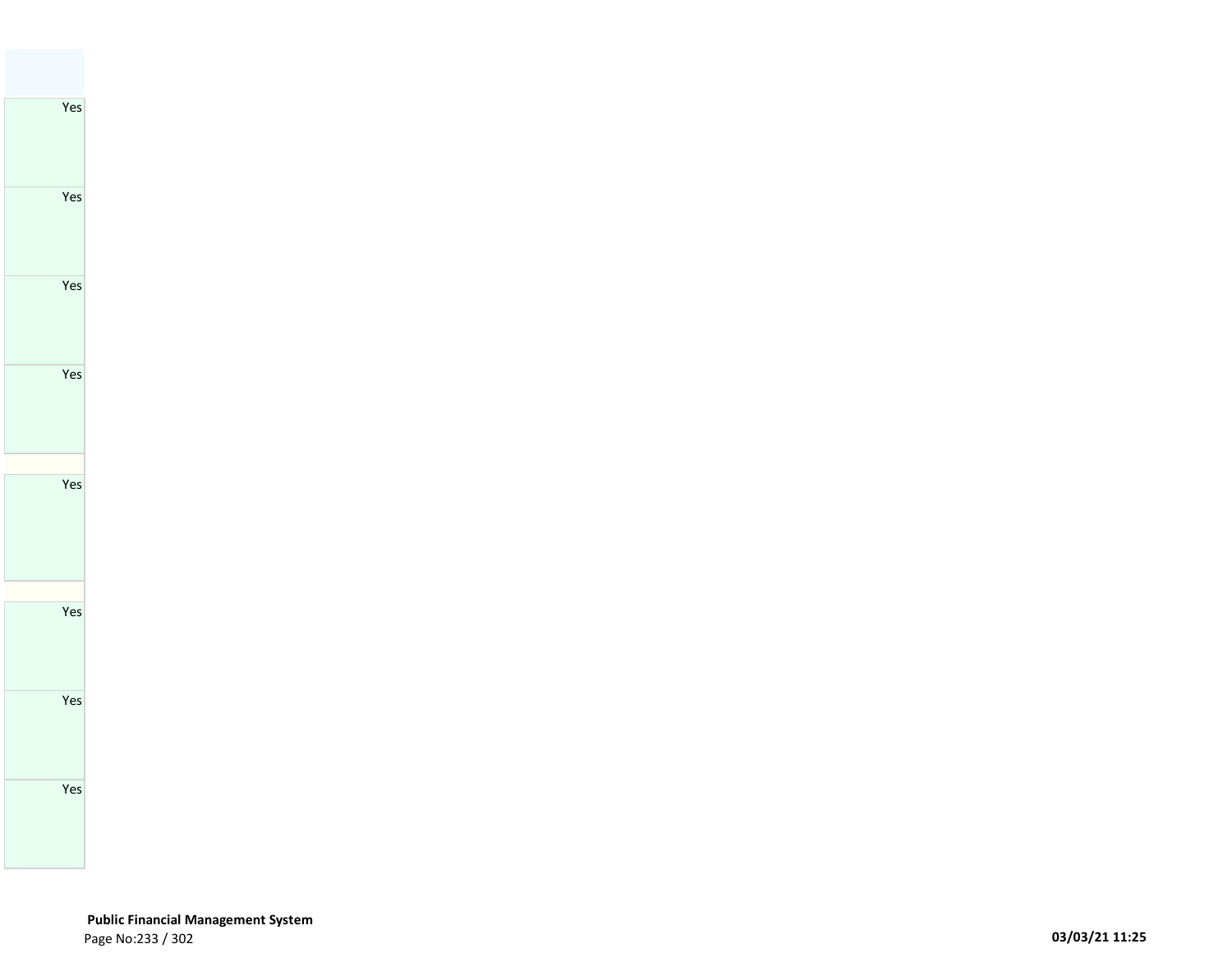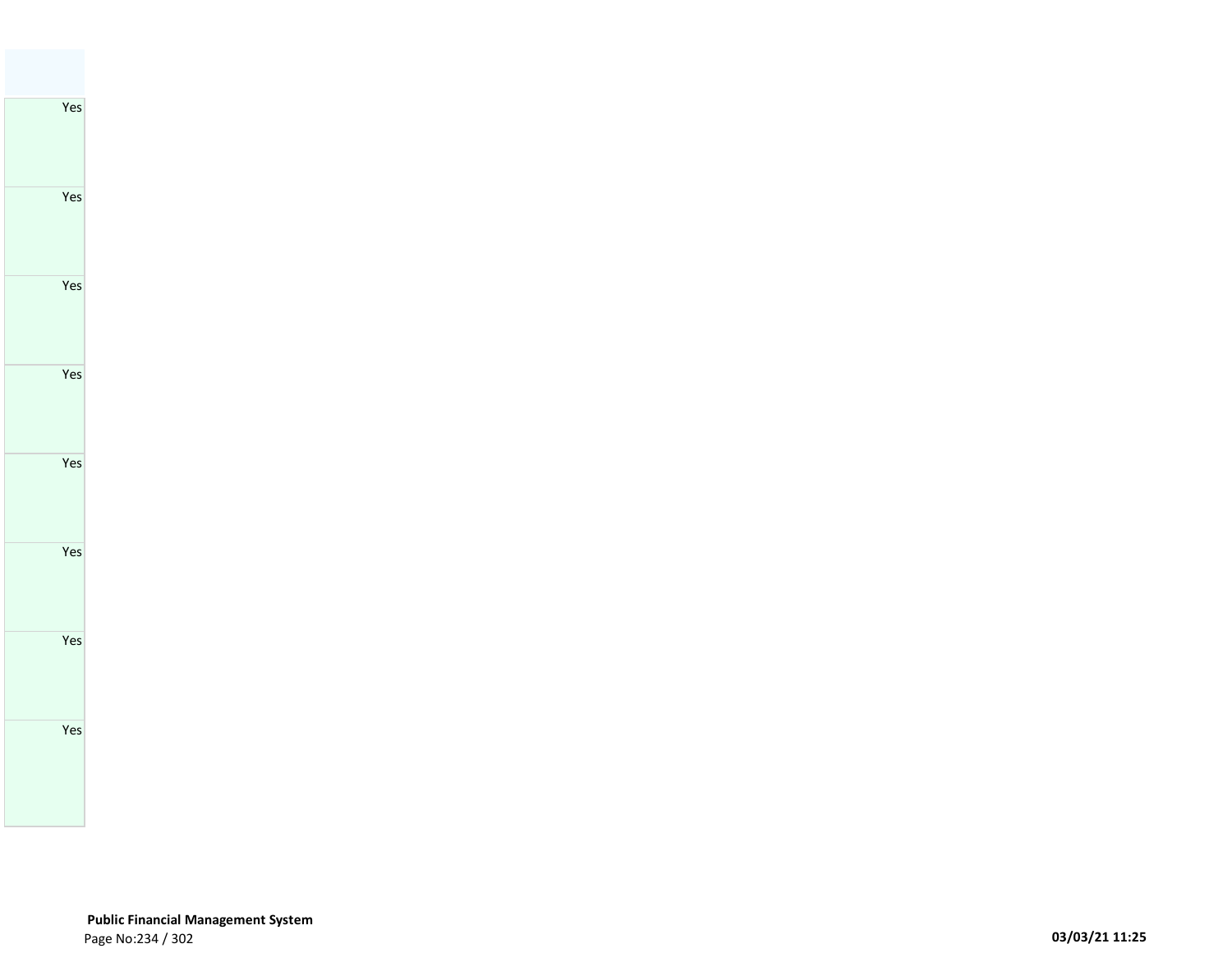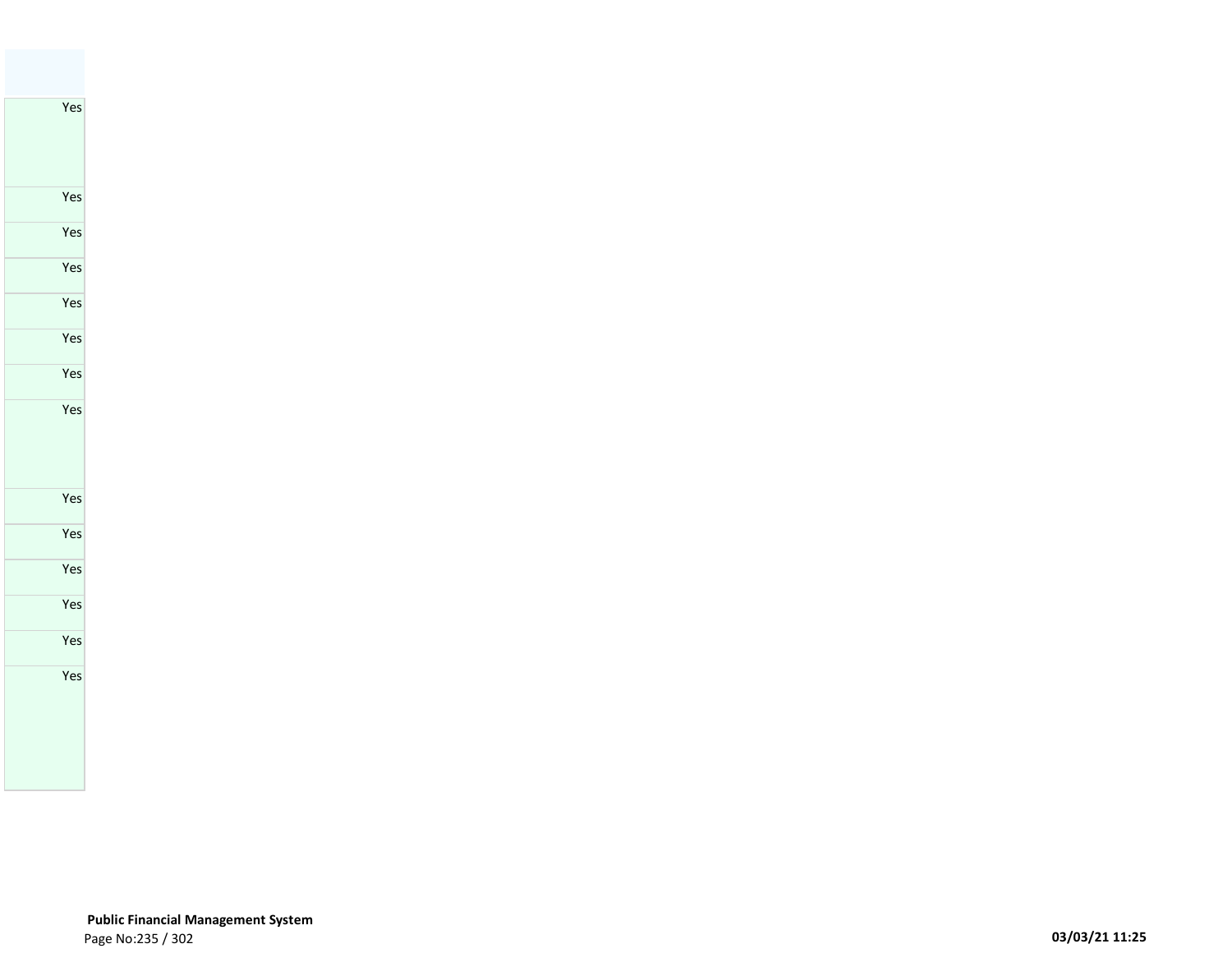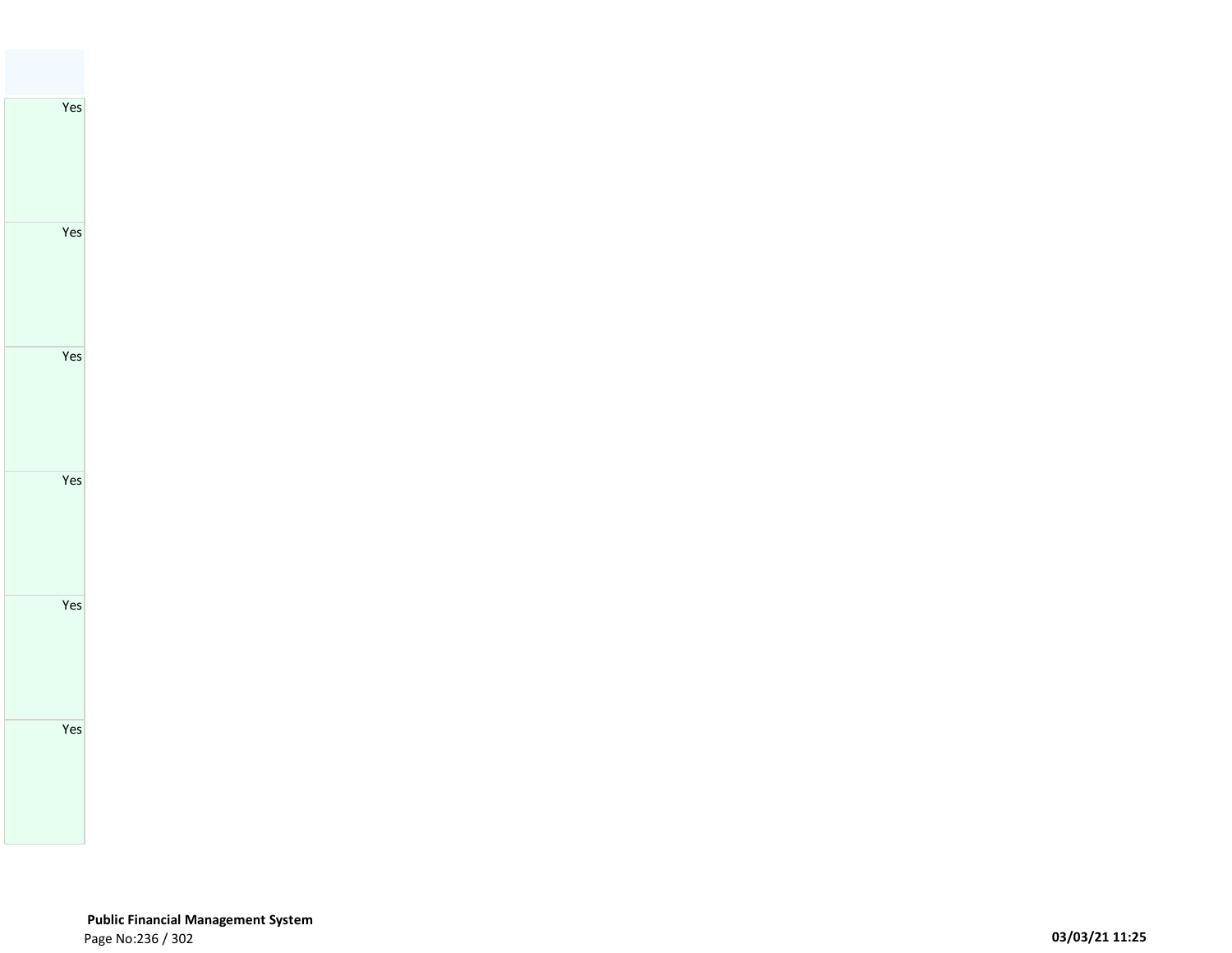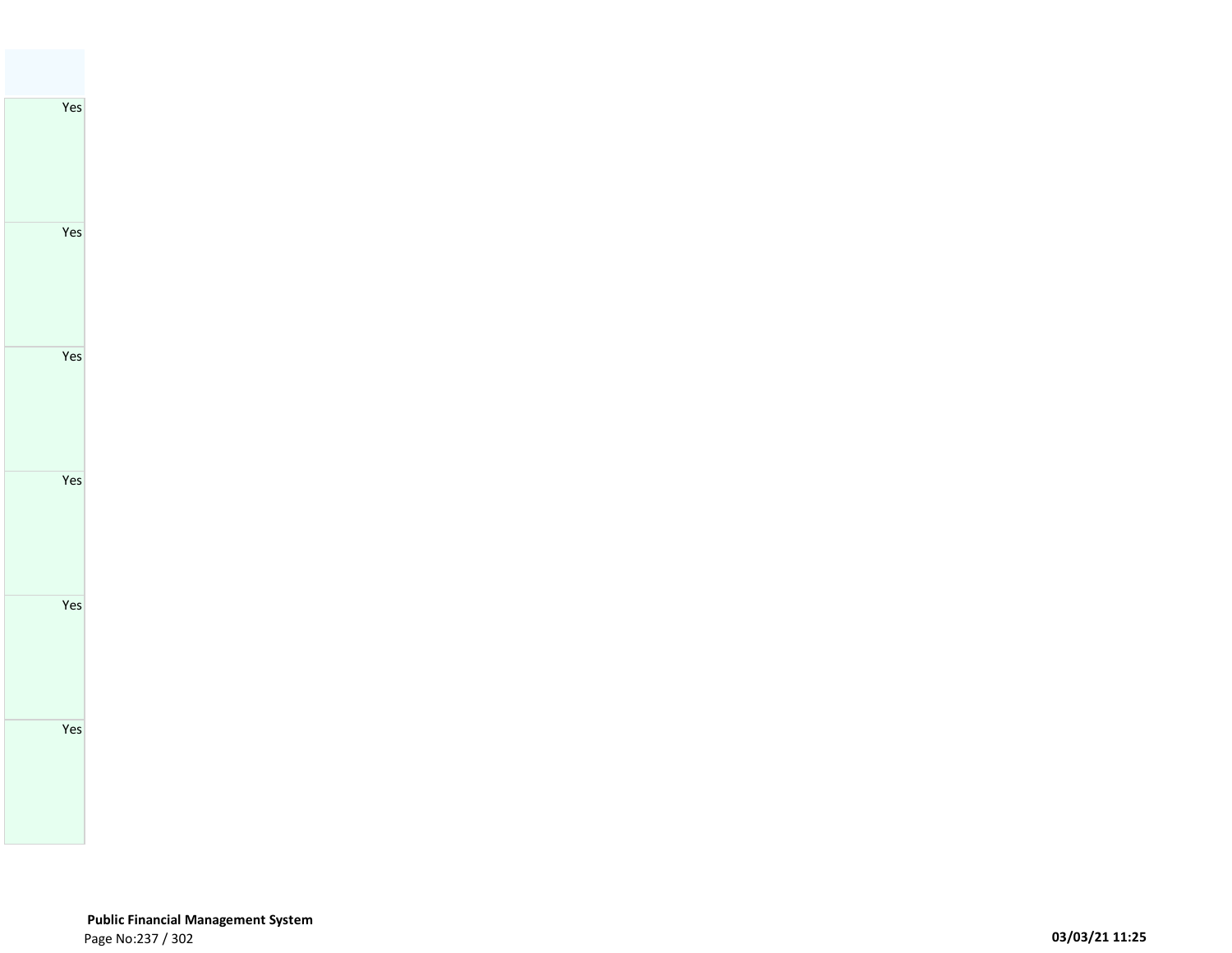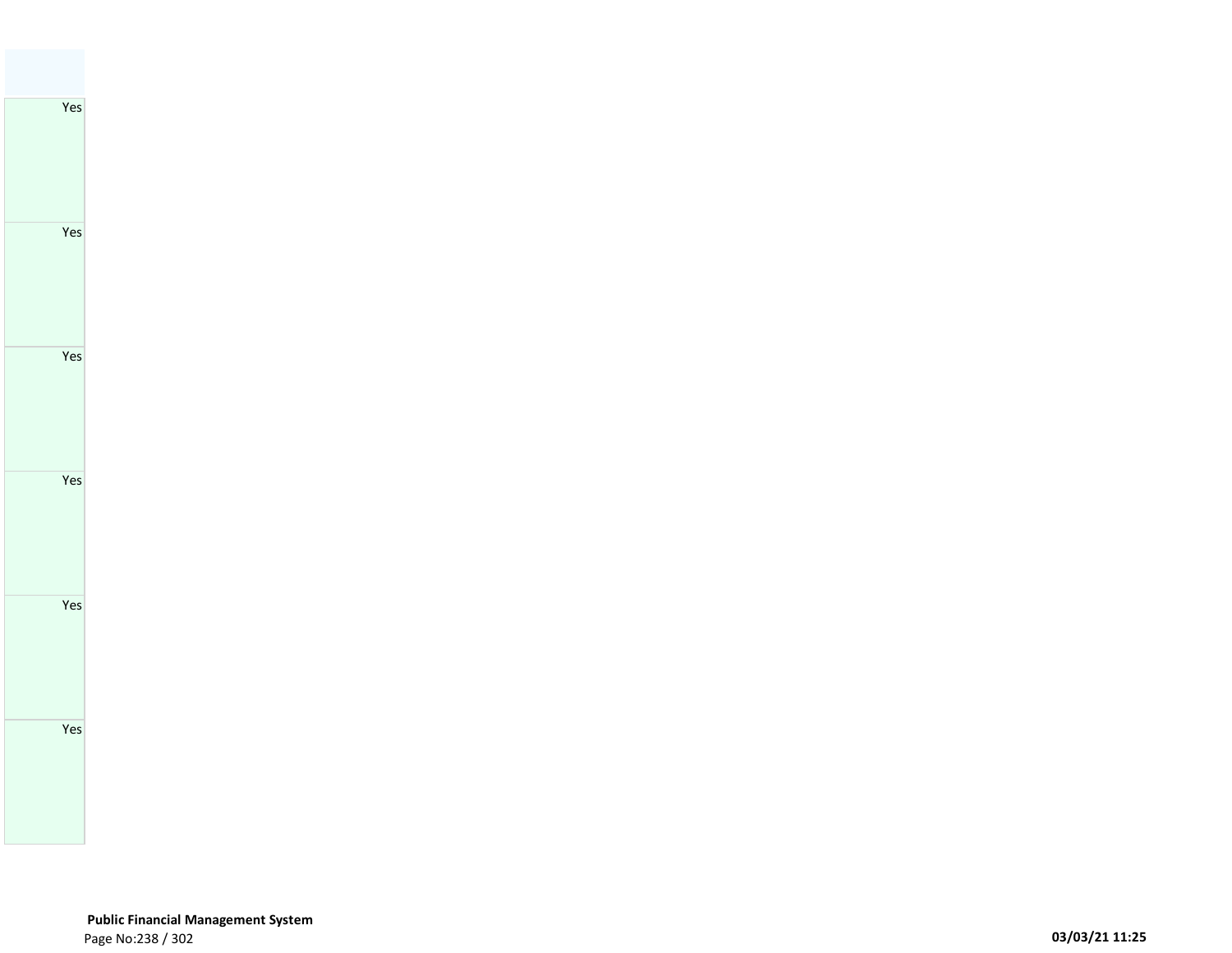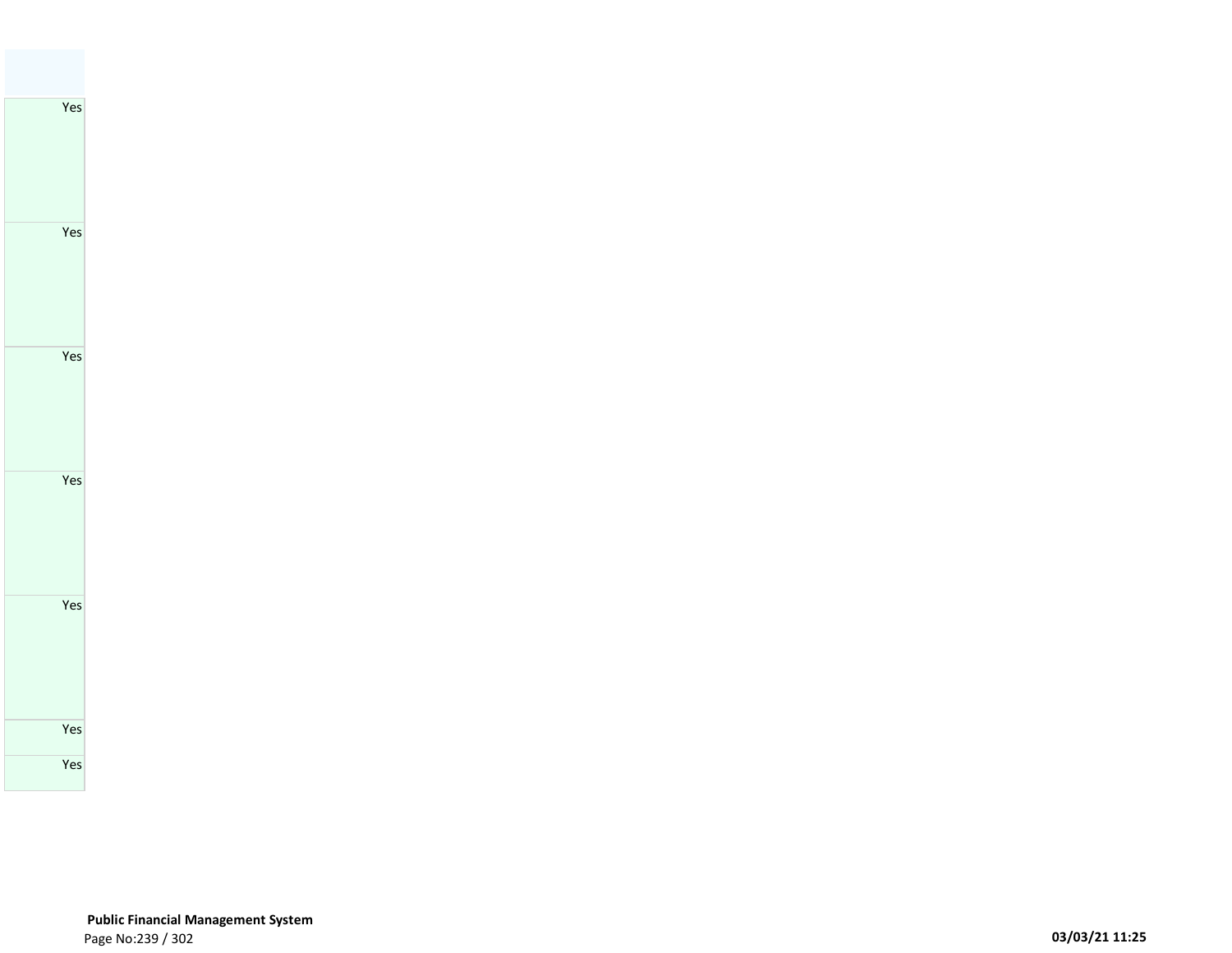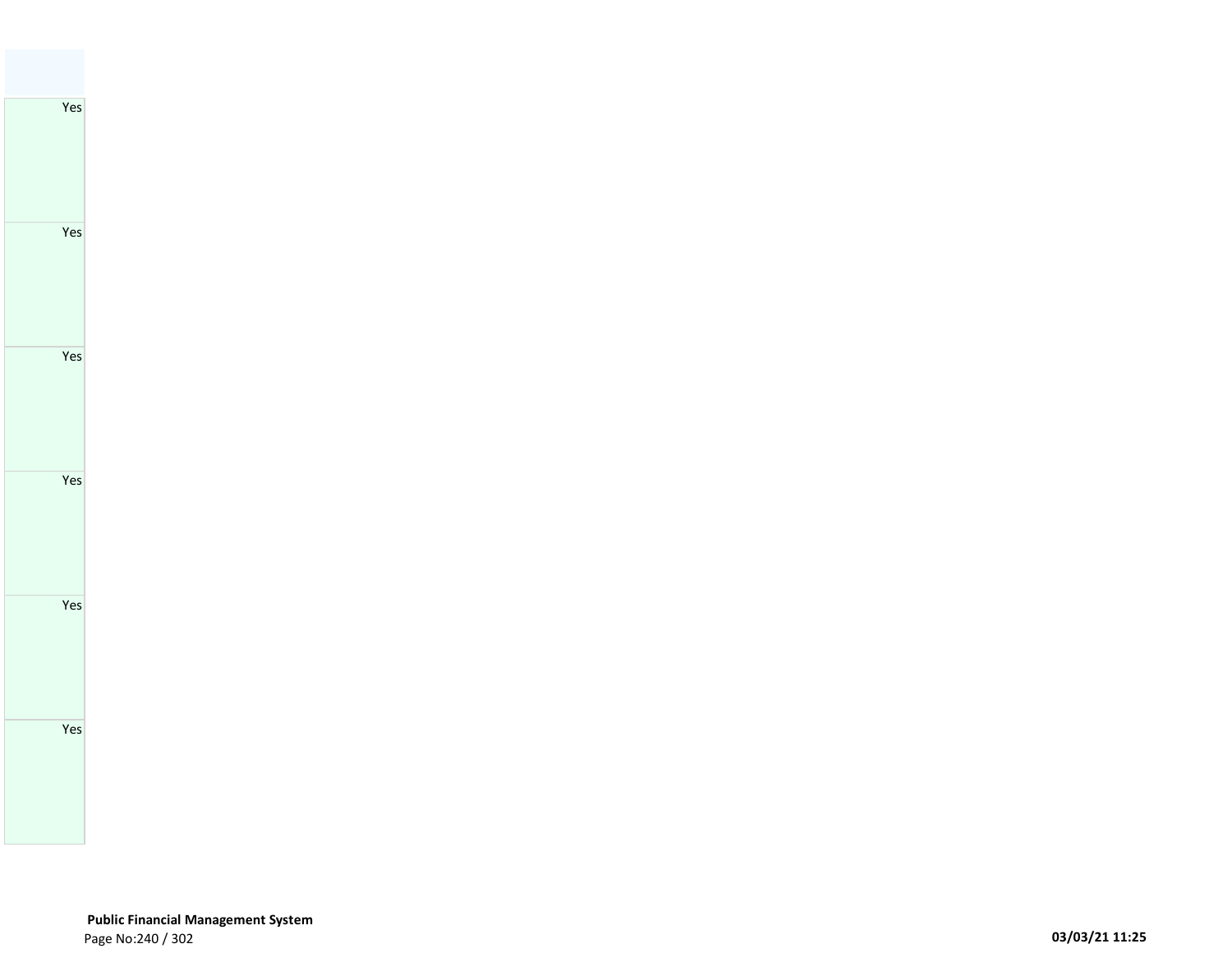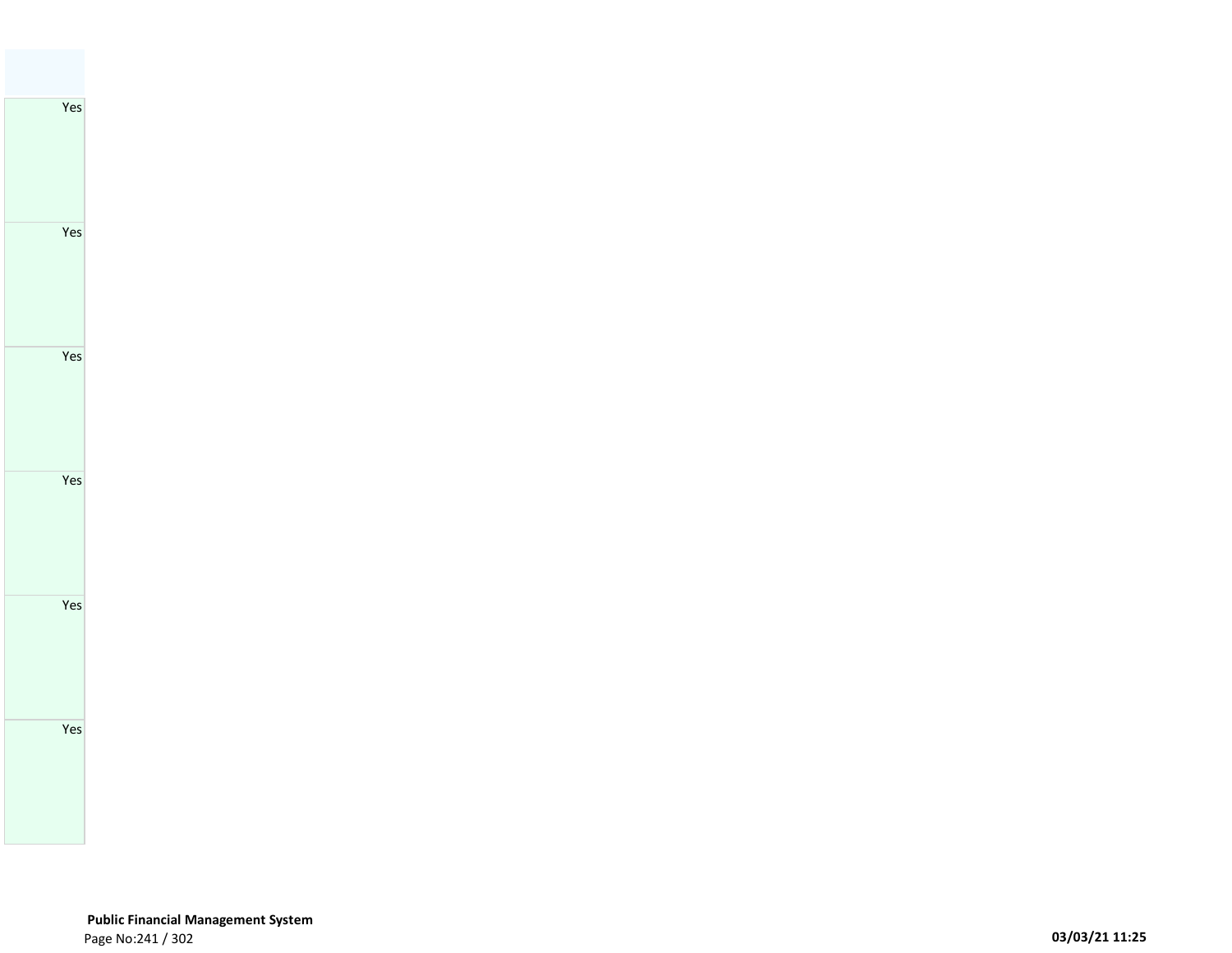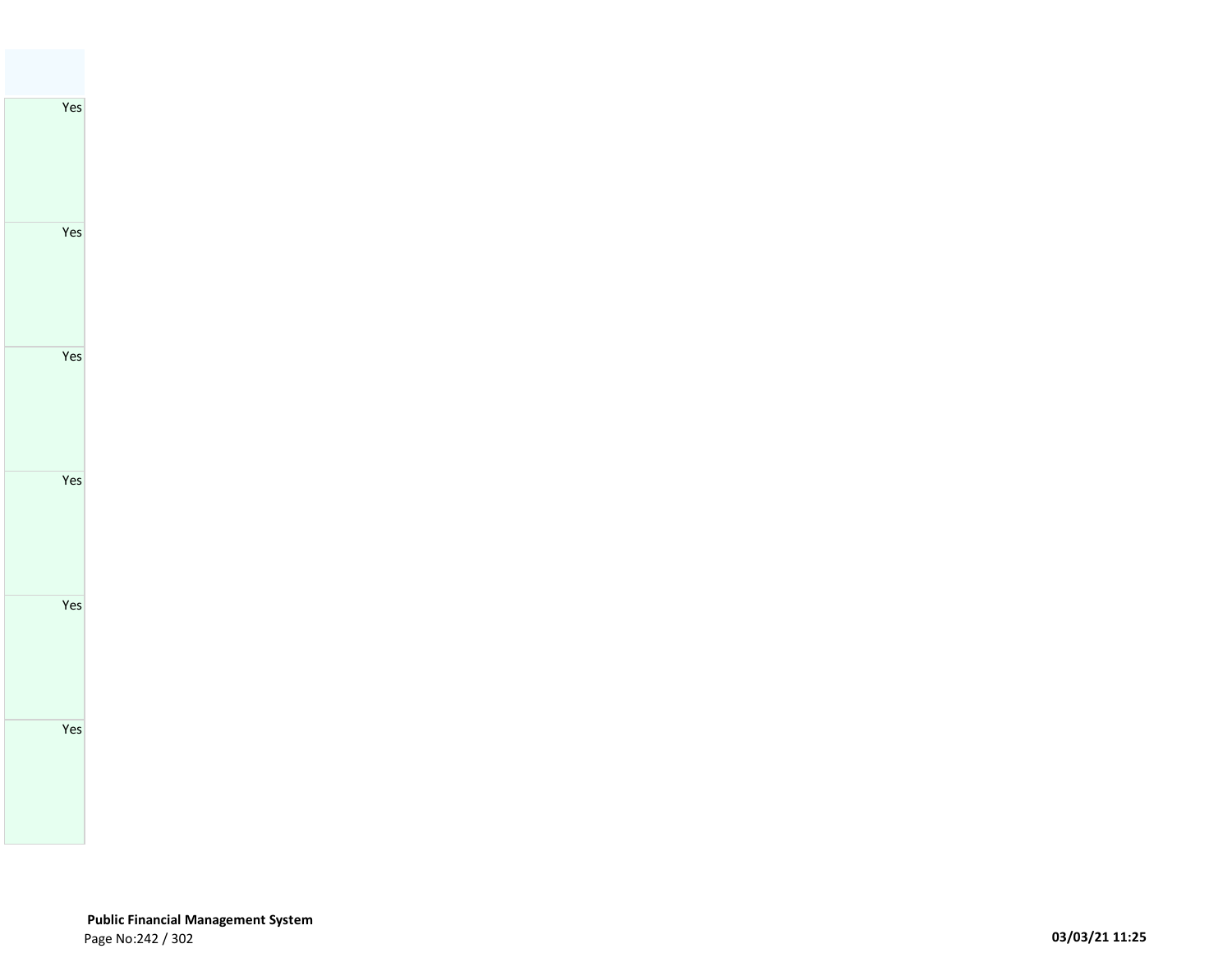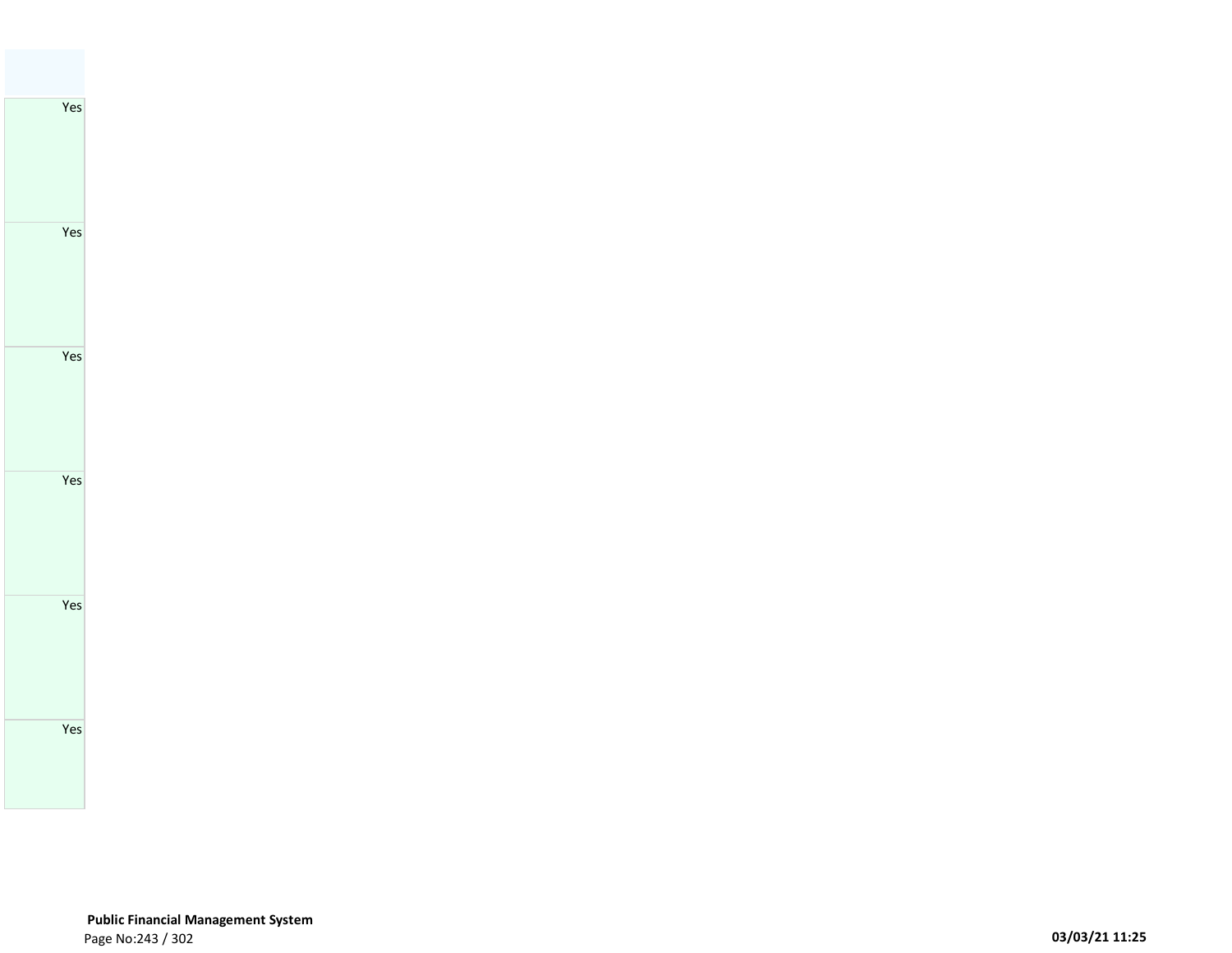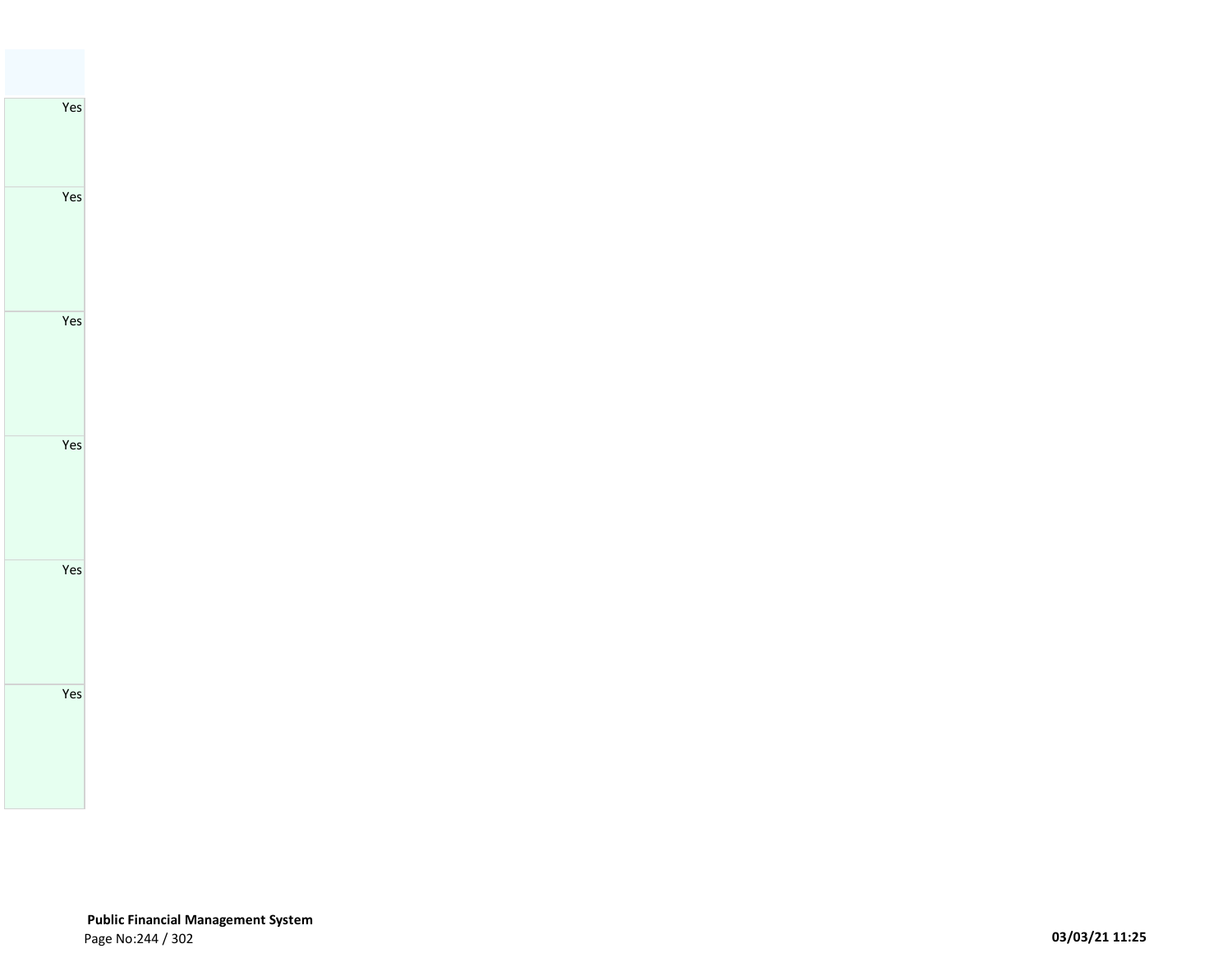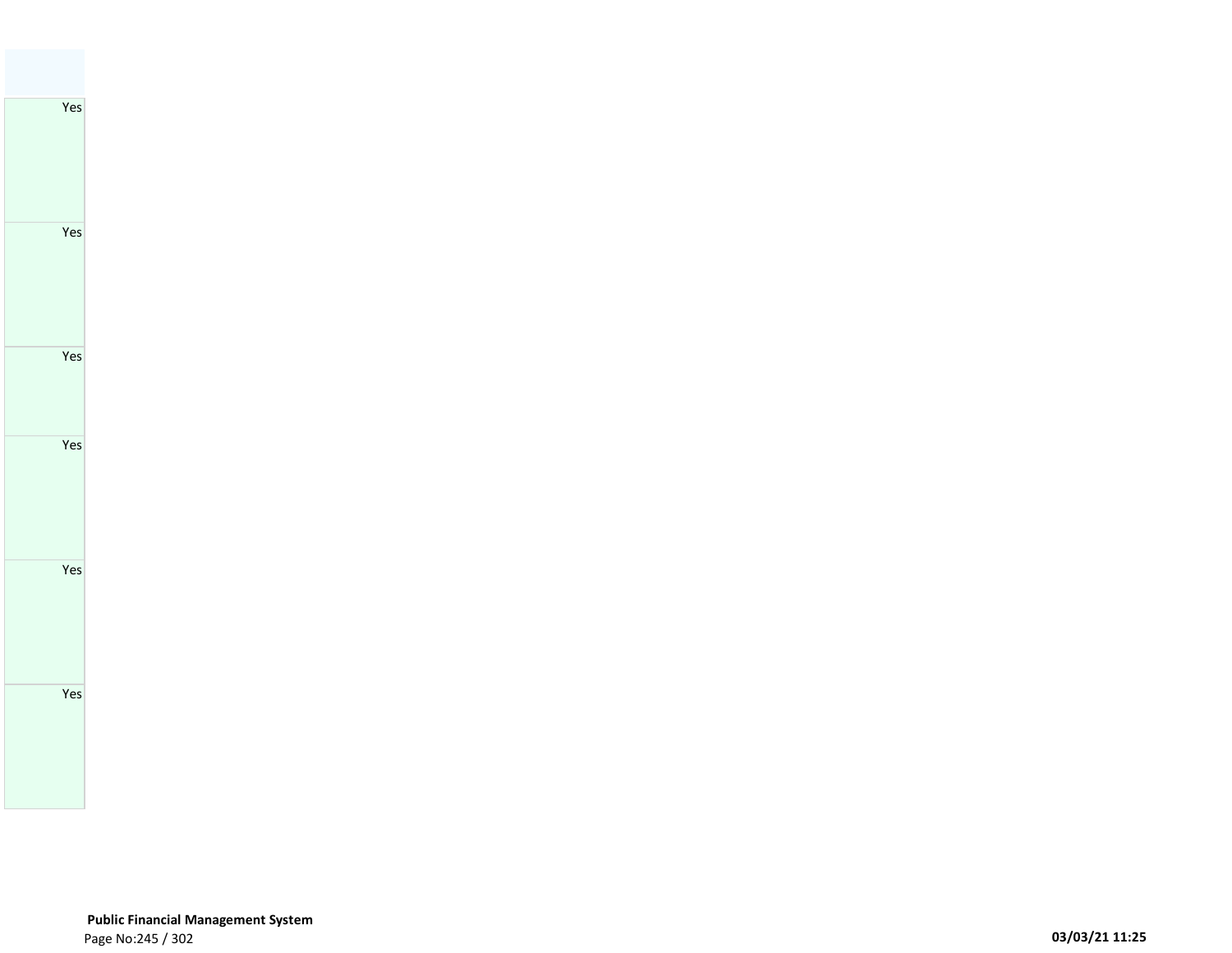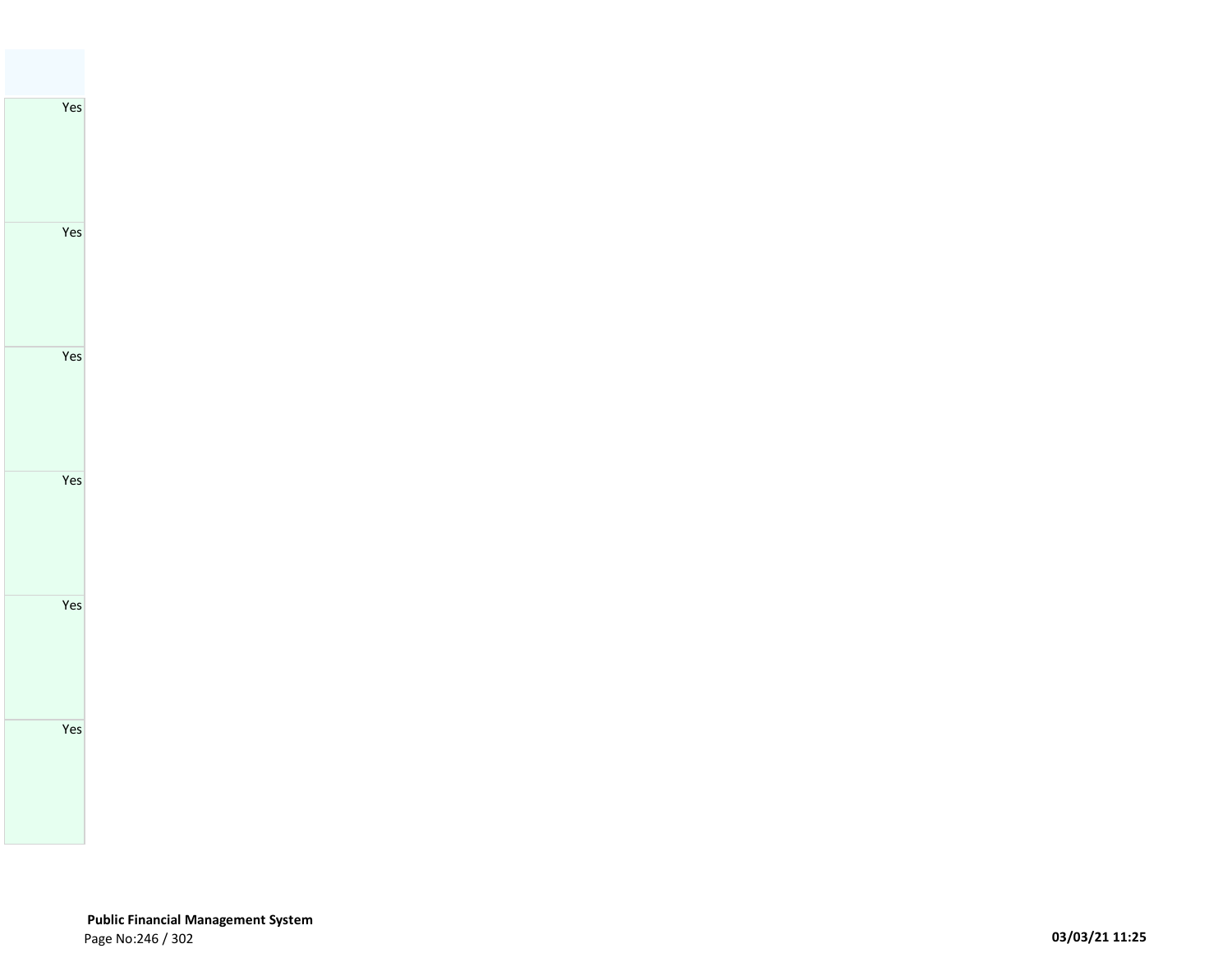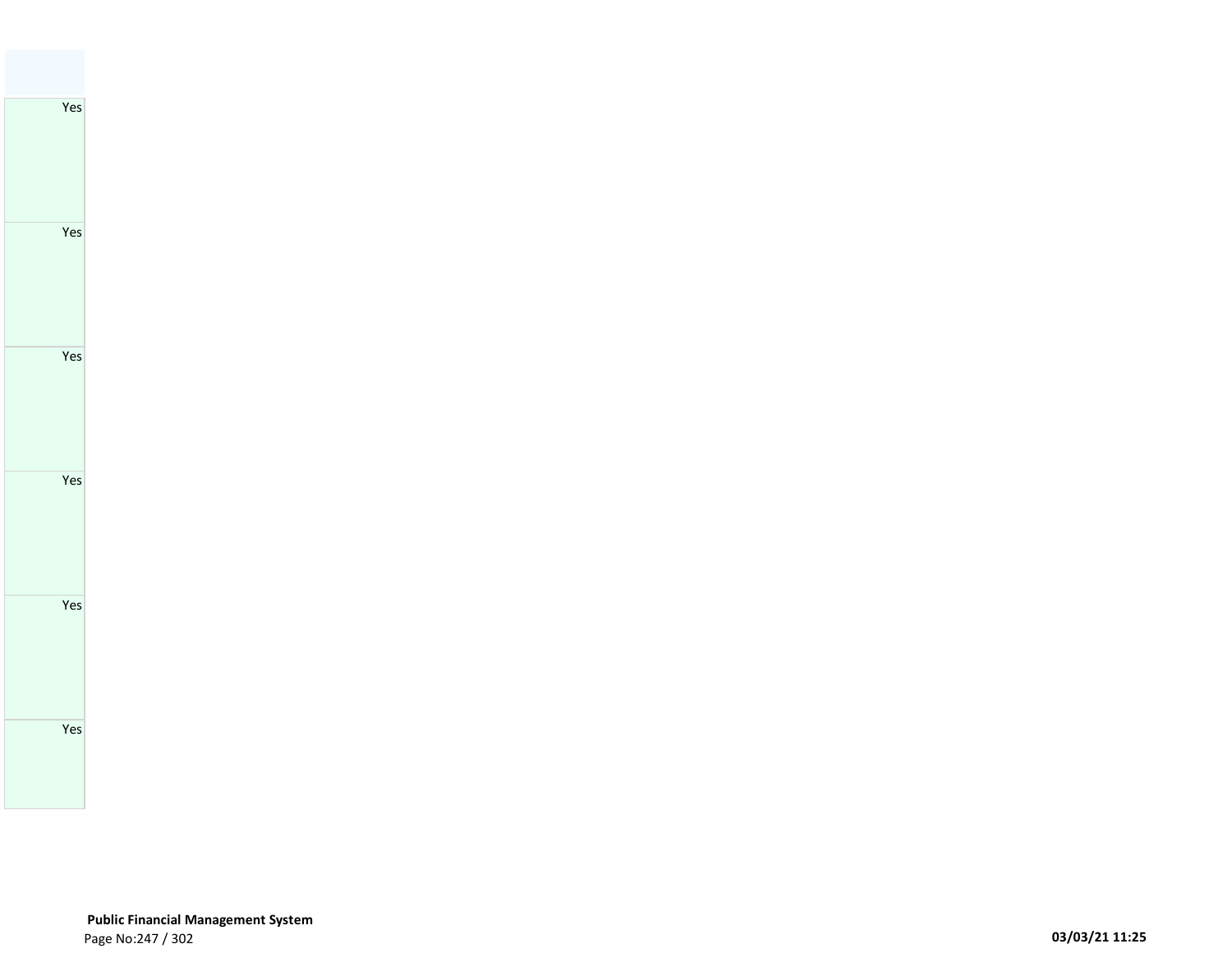Yes

 **Public Financial Management System**  Page No:248 / 302 **03/03/21 11:25**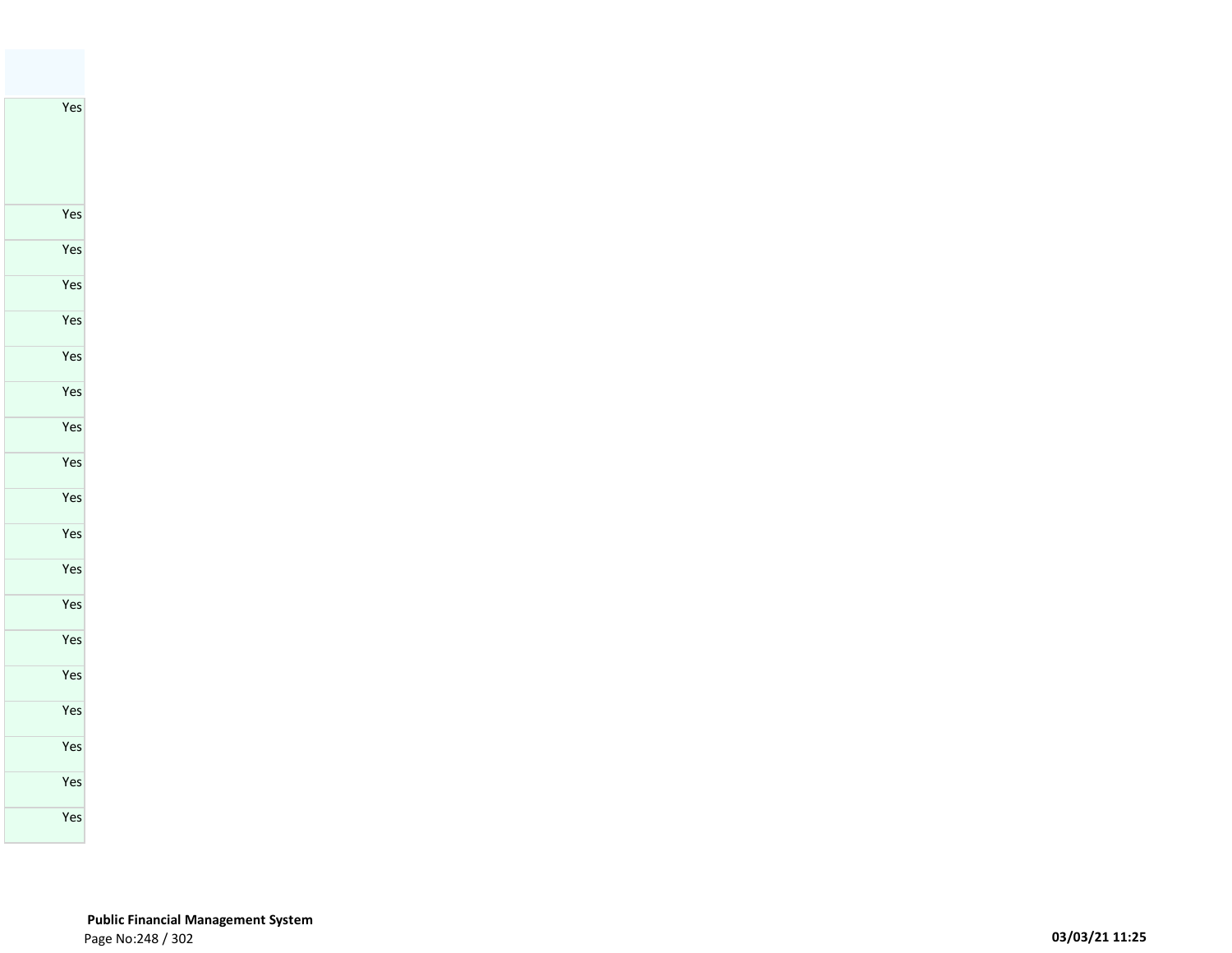## **Public Financial Management System**  Page No:249 / 302 **03/03/21 11:25**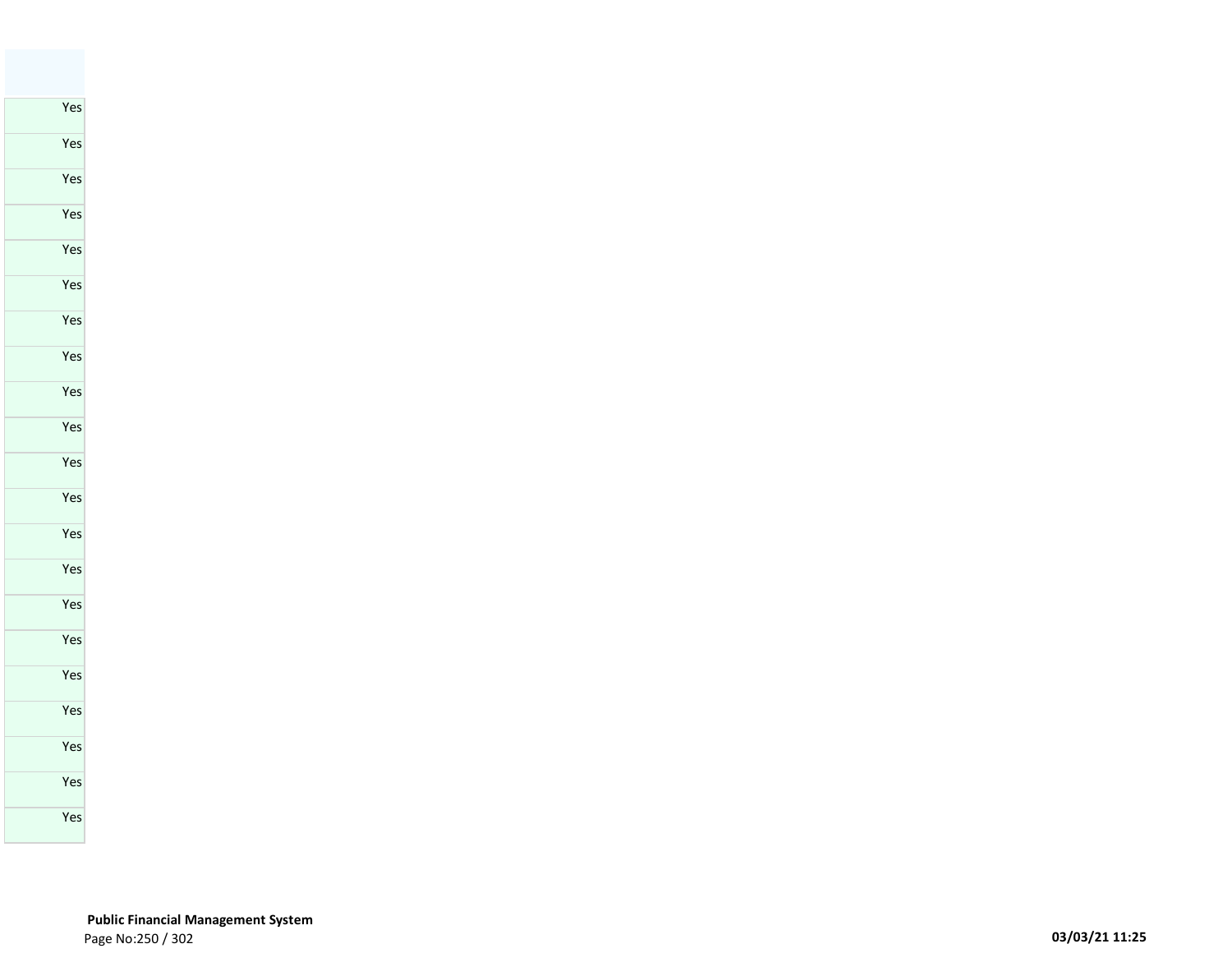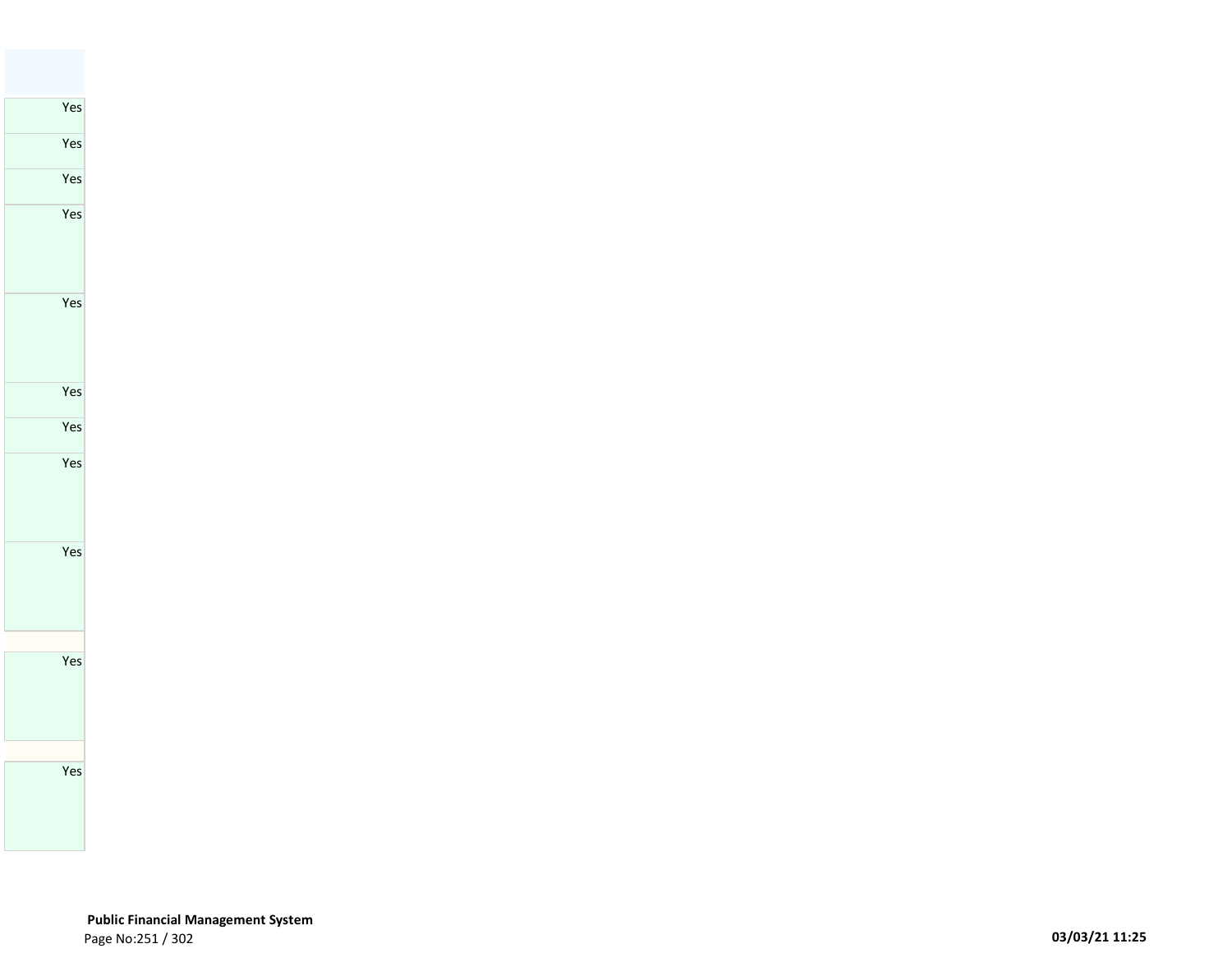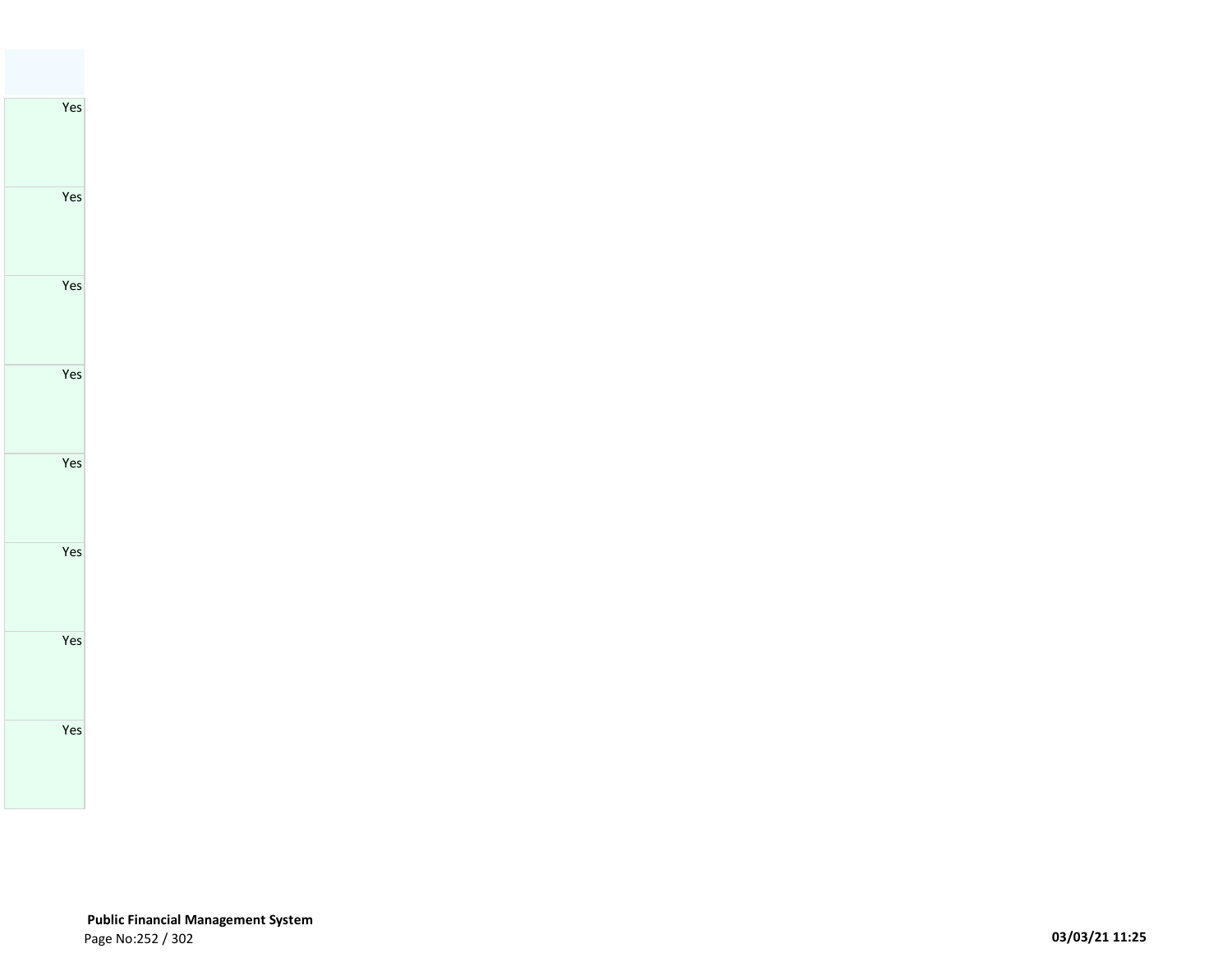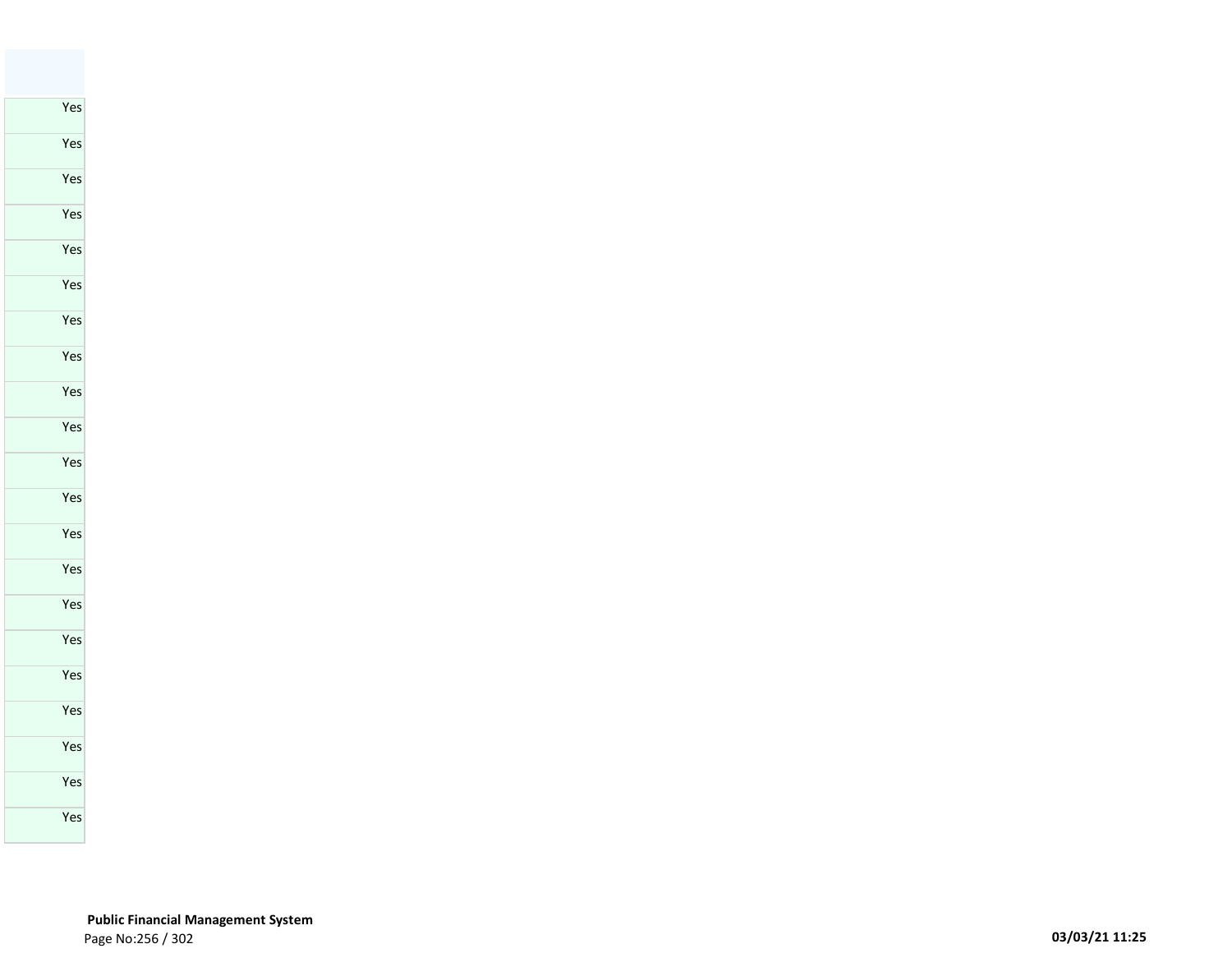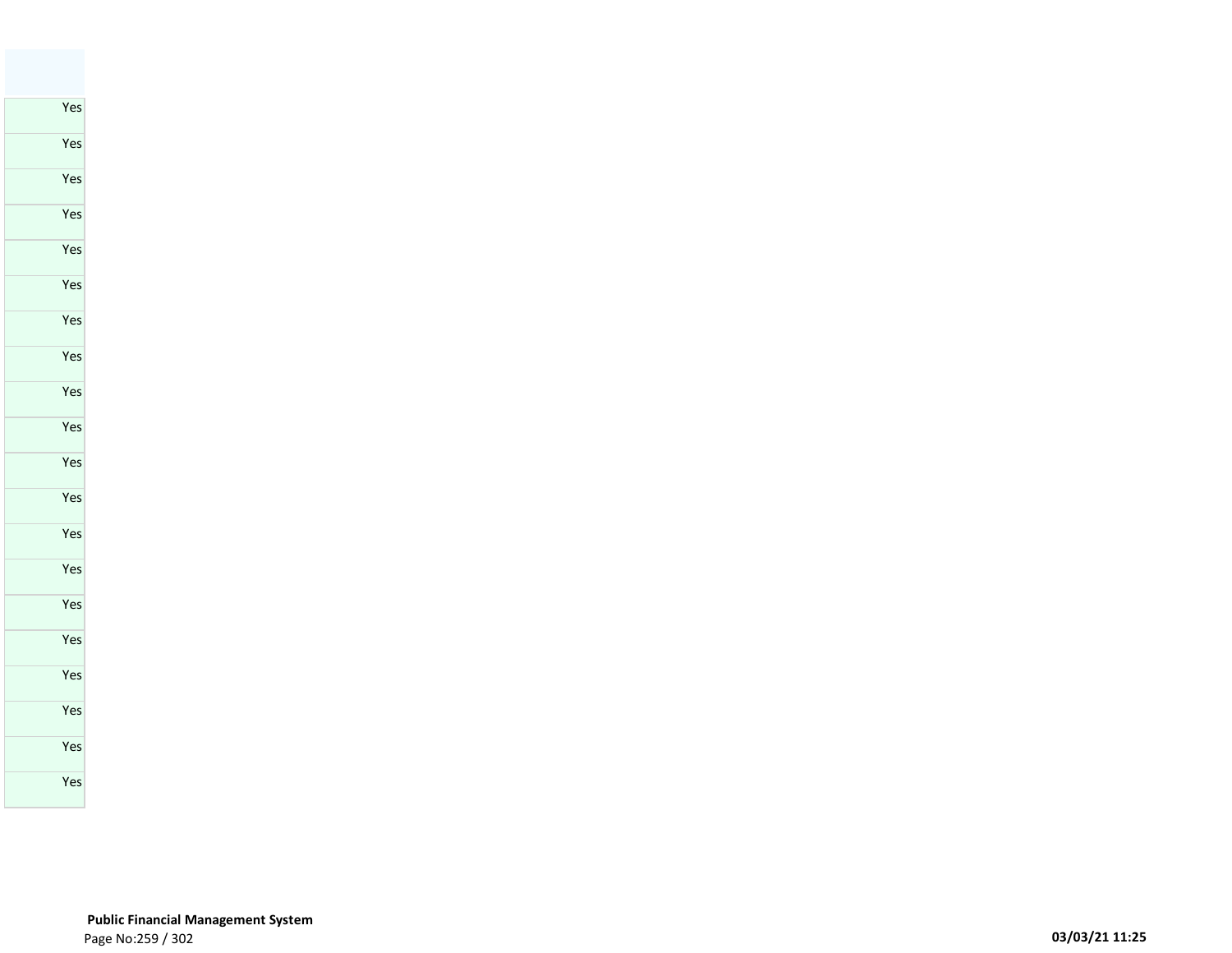Yes

 **Public Financial Management System**  Page No:260 / 302 **03/03/21 11:25**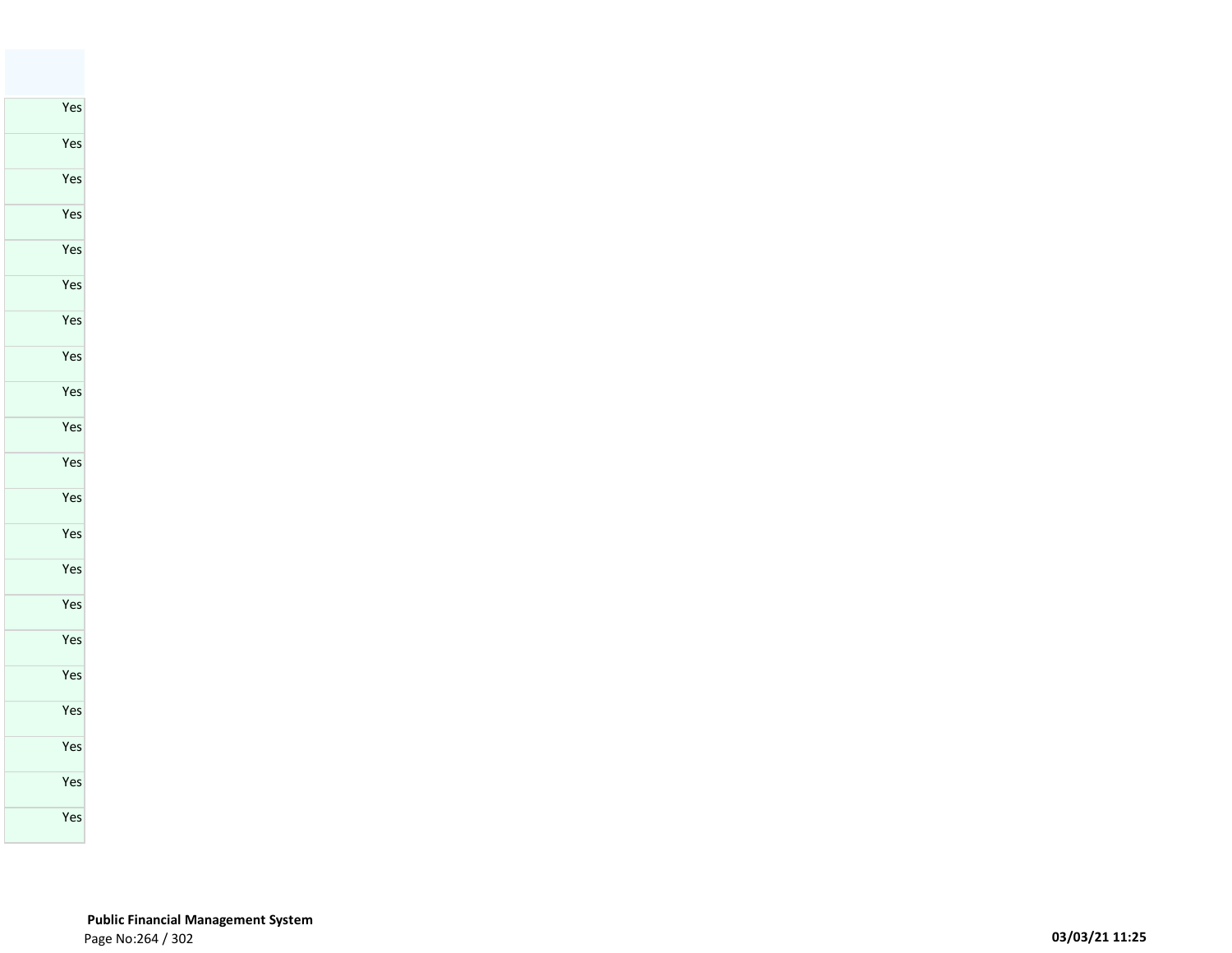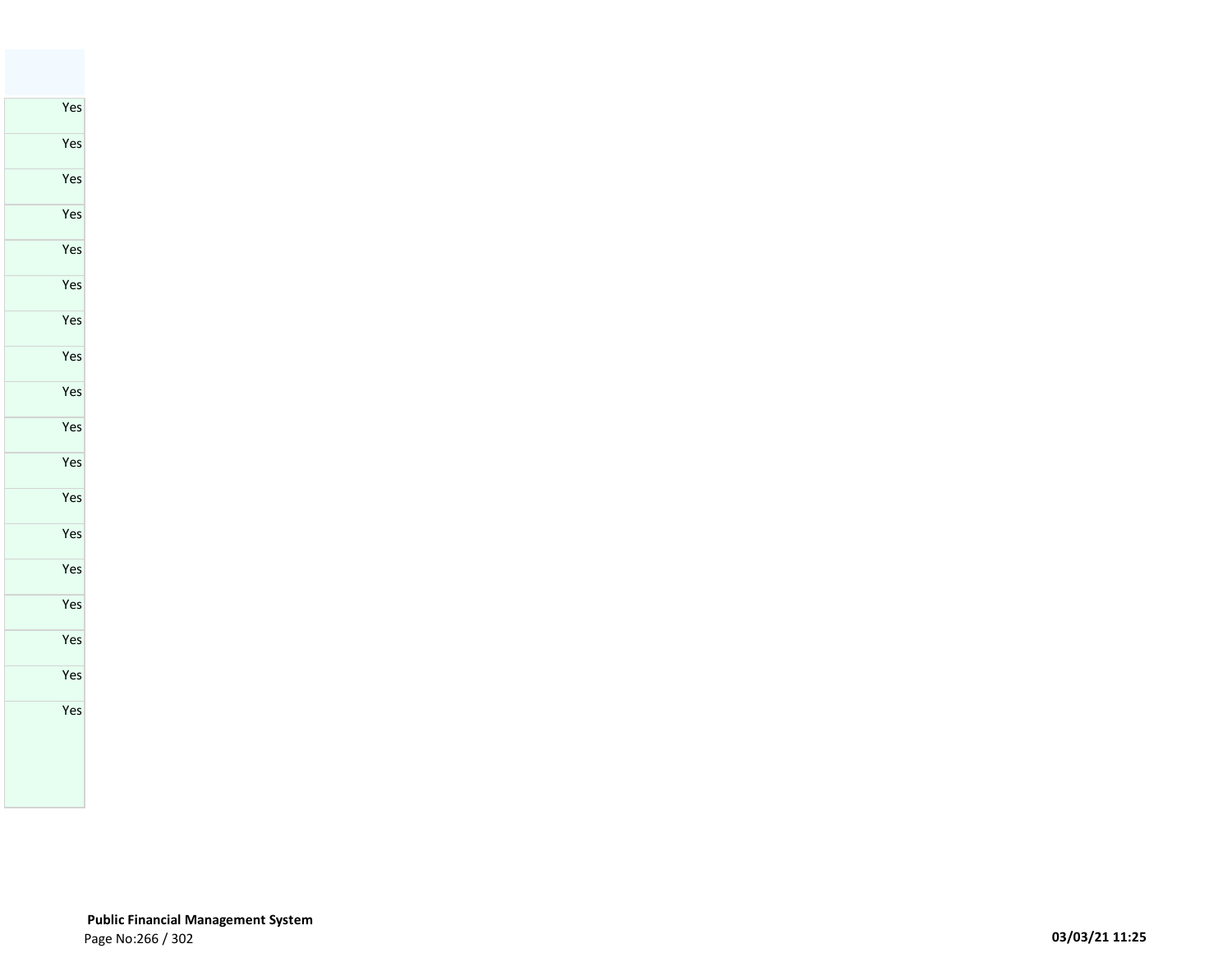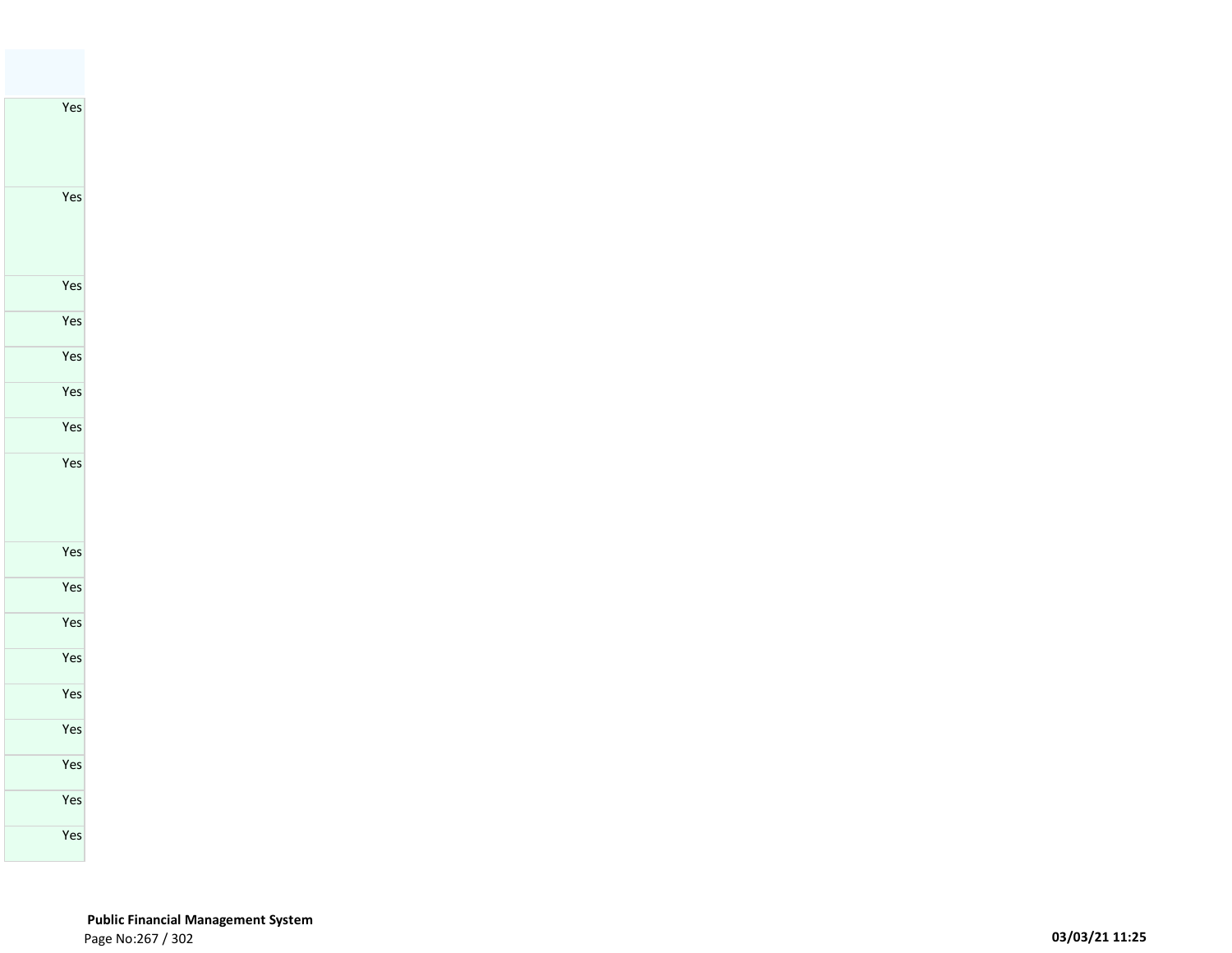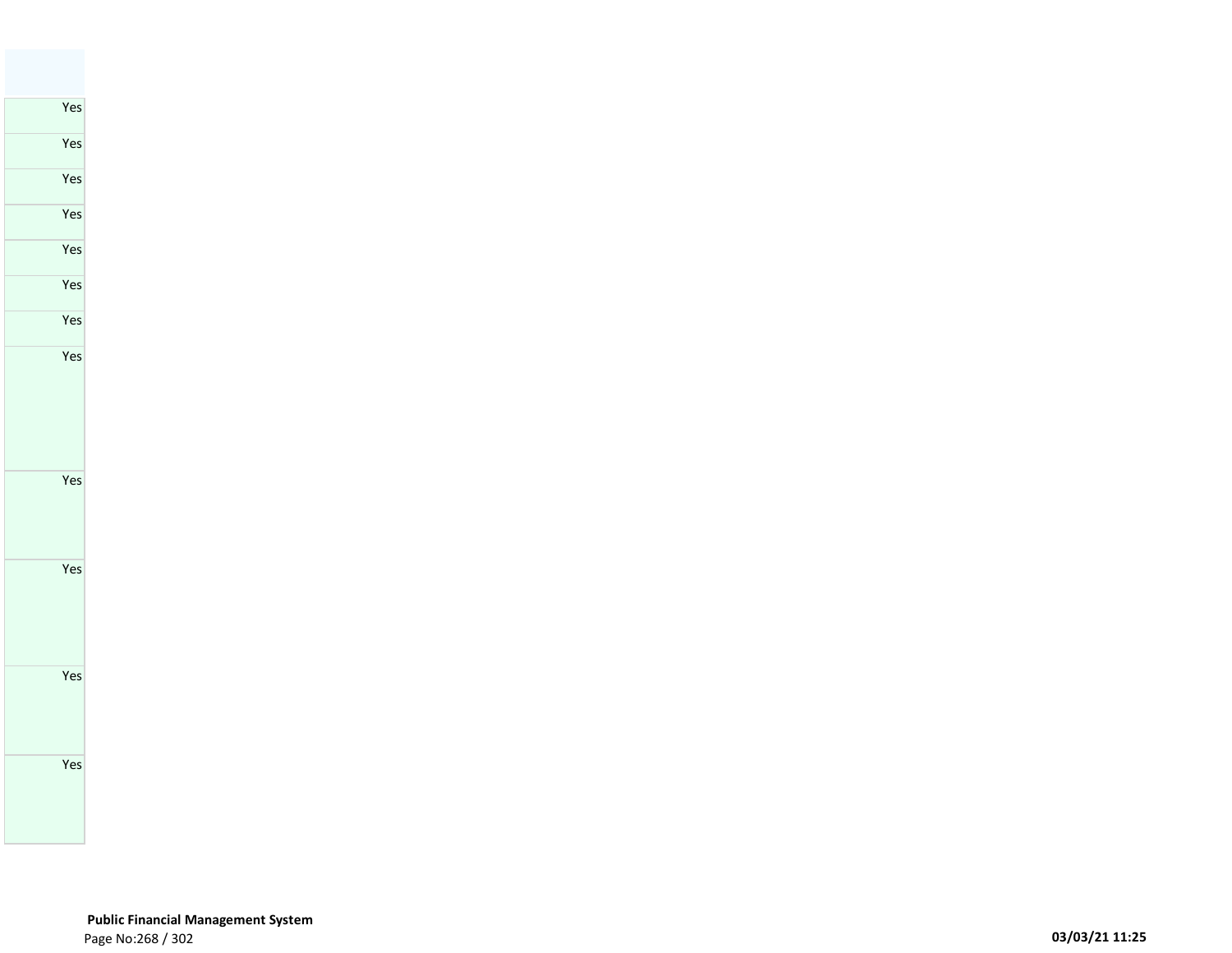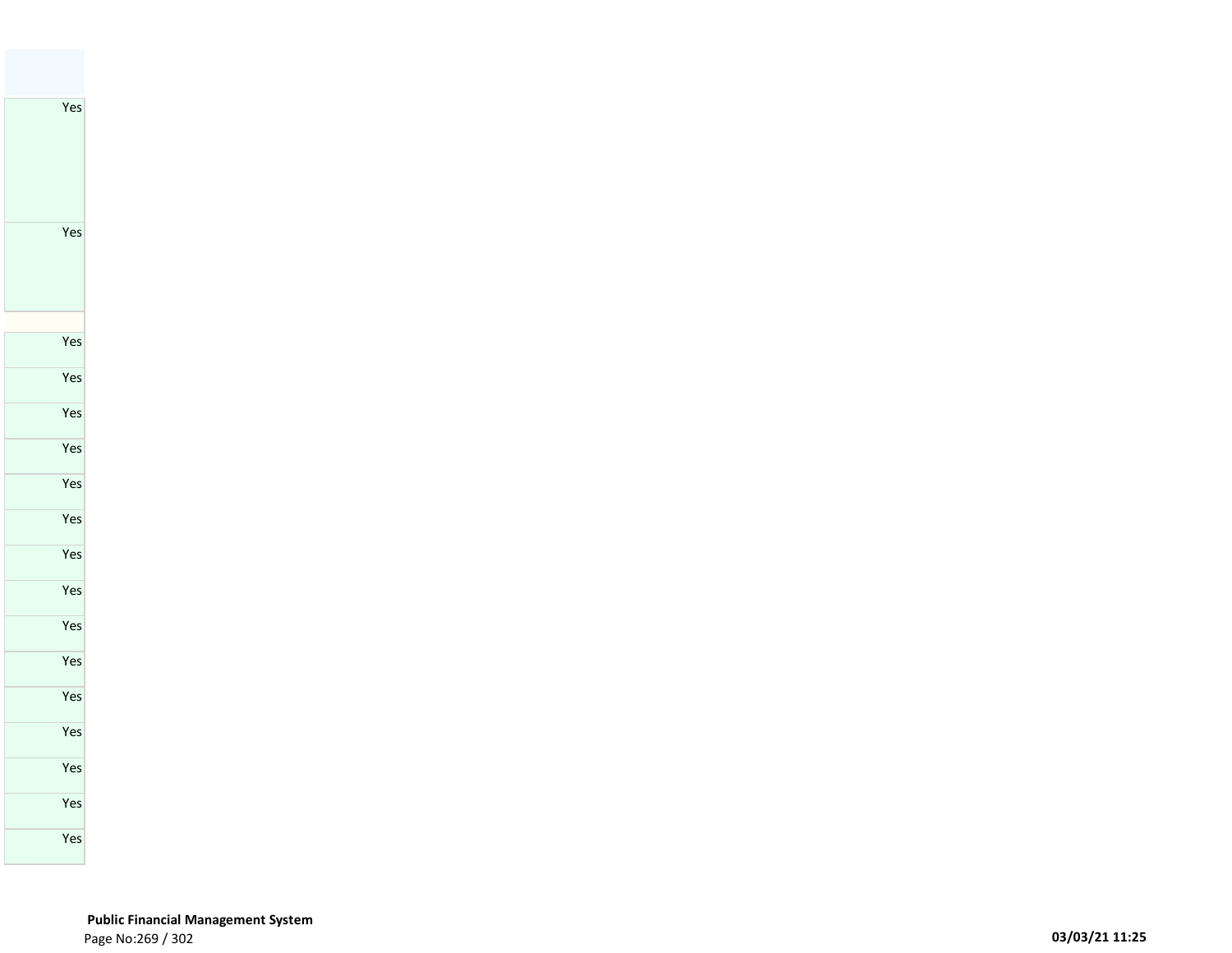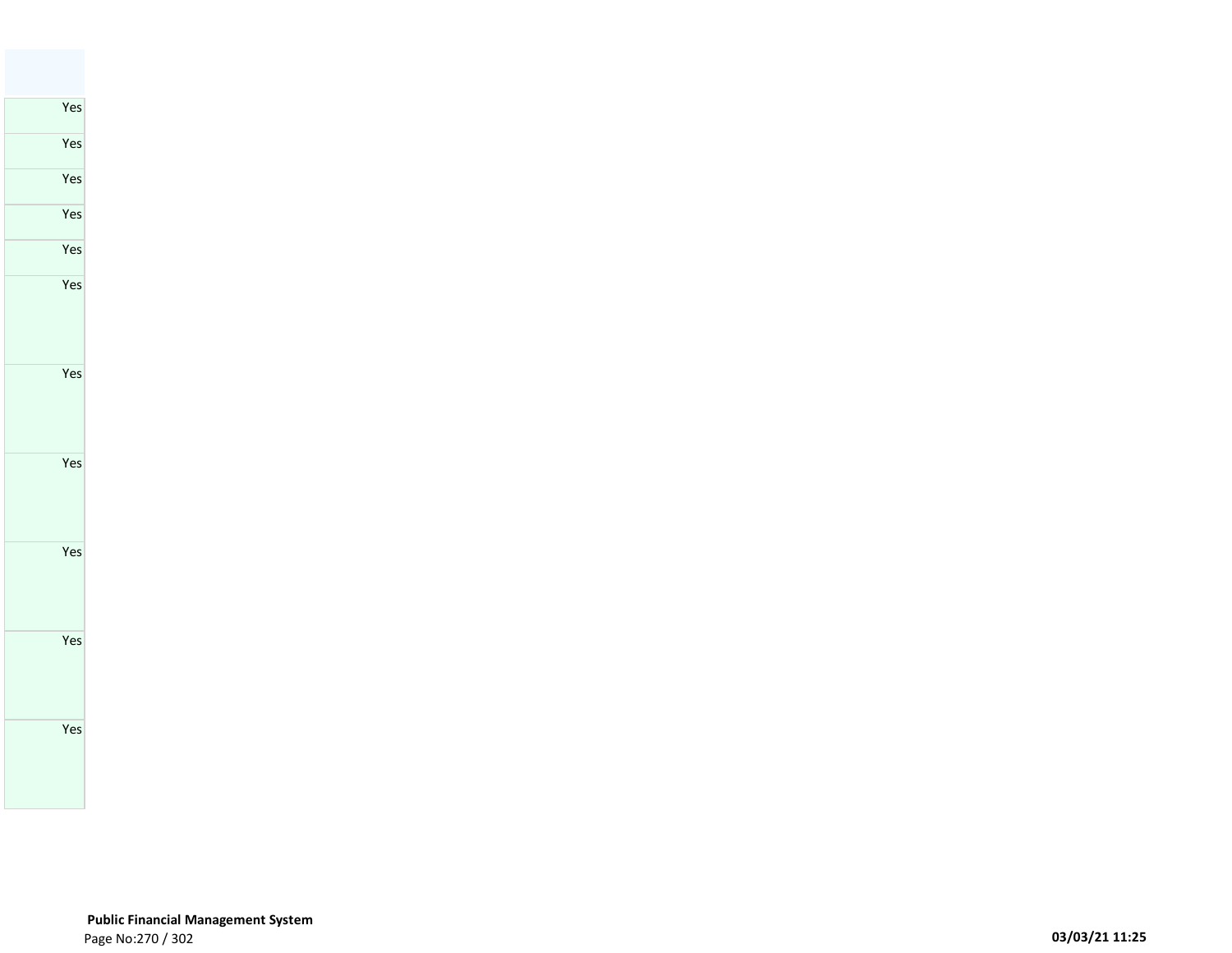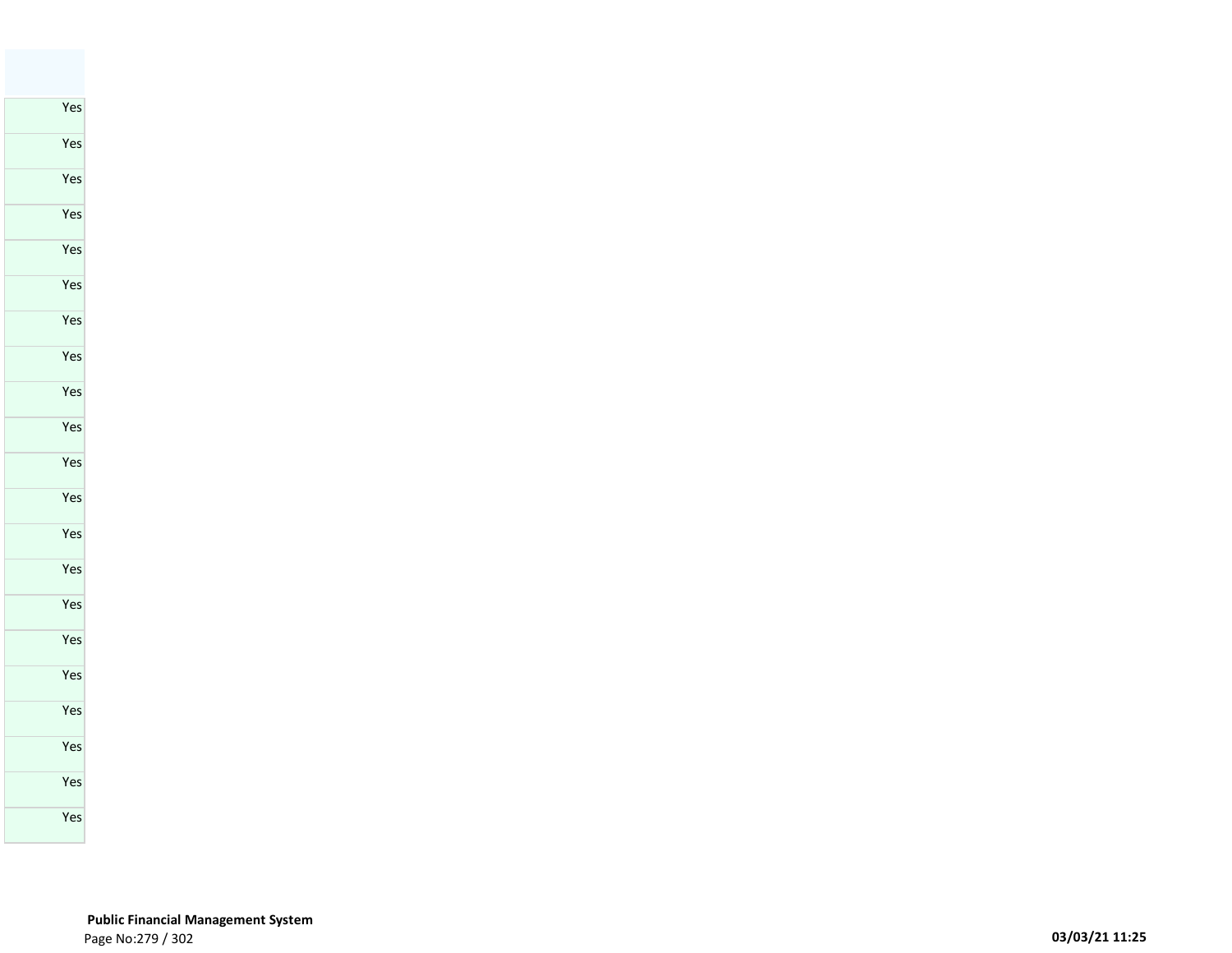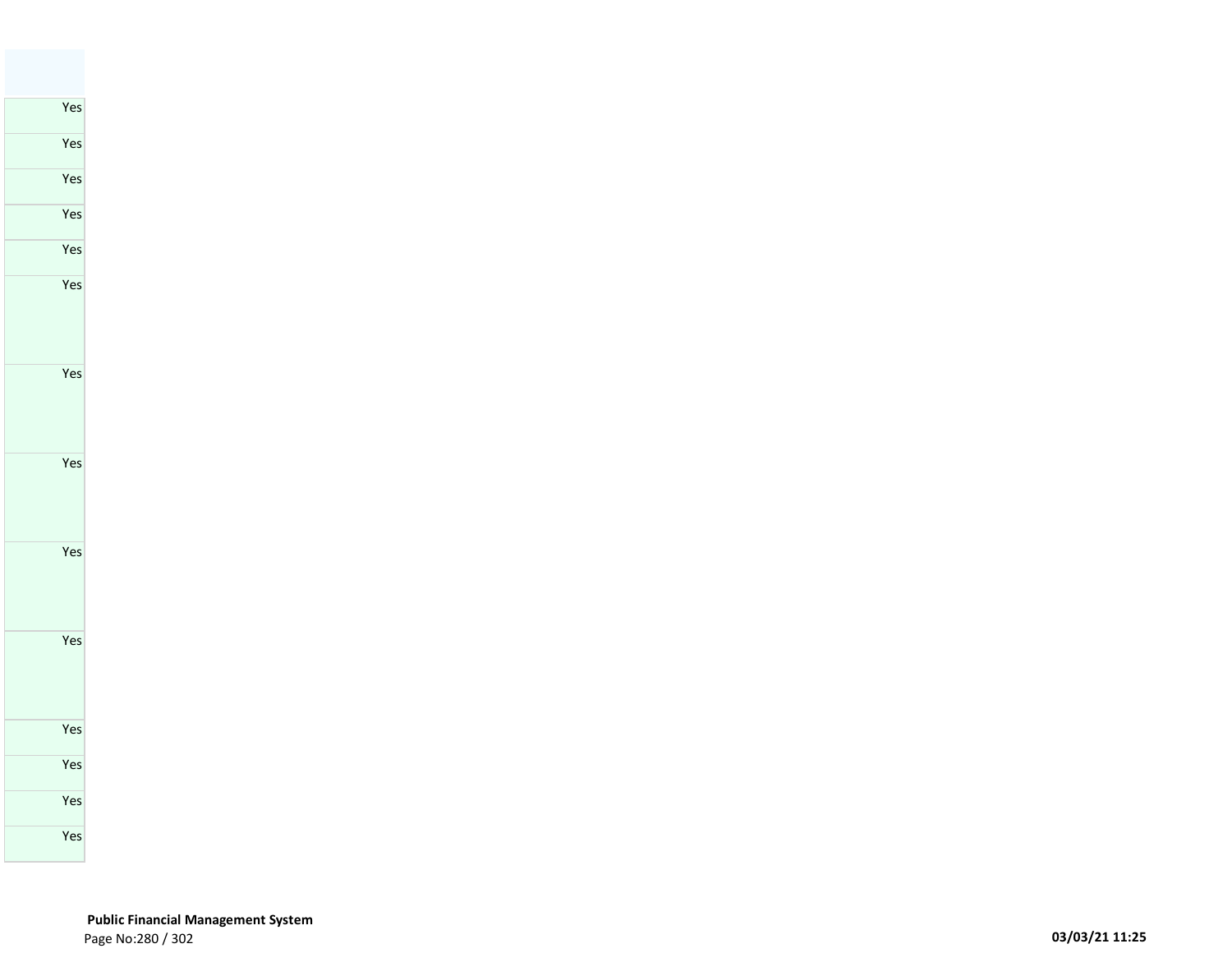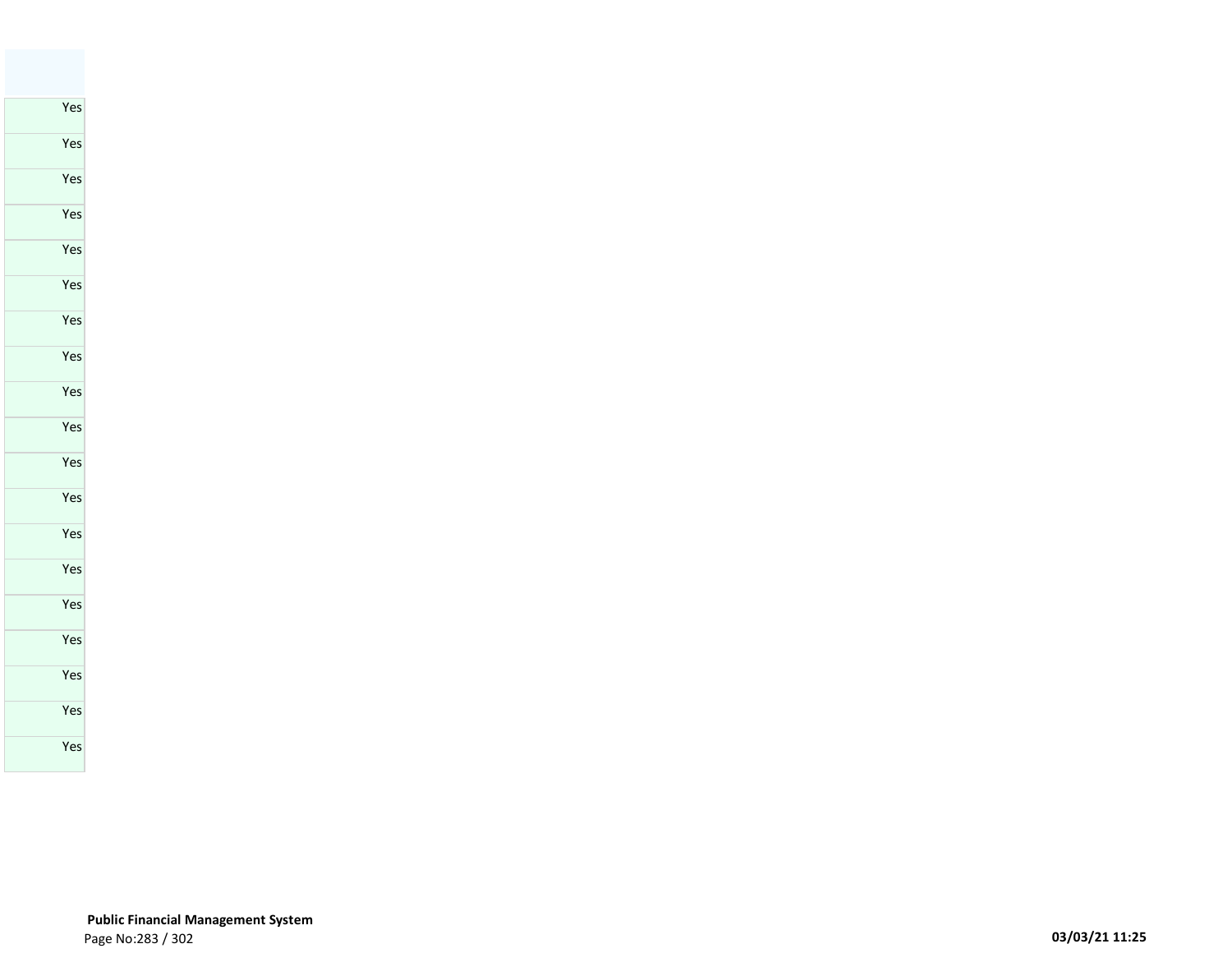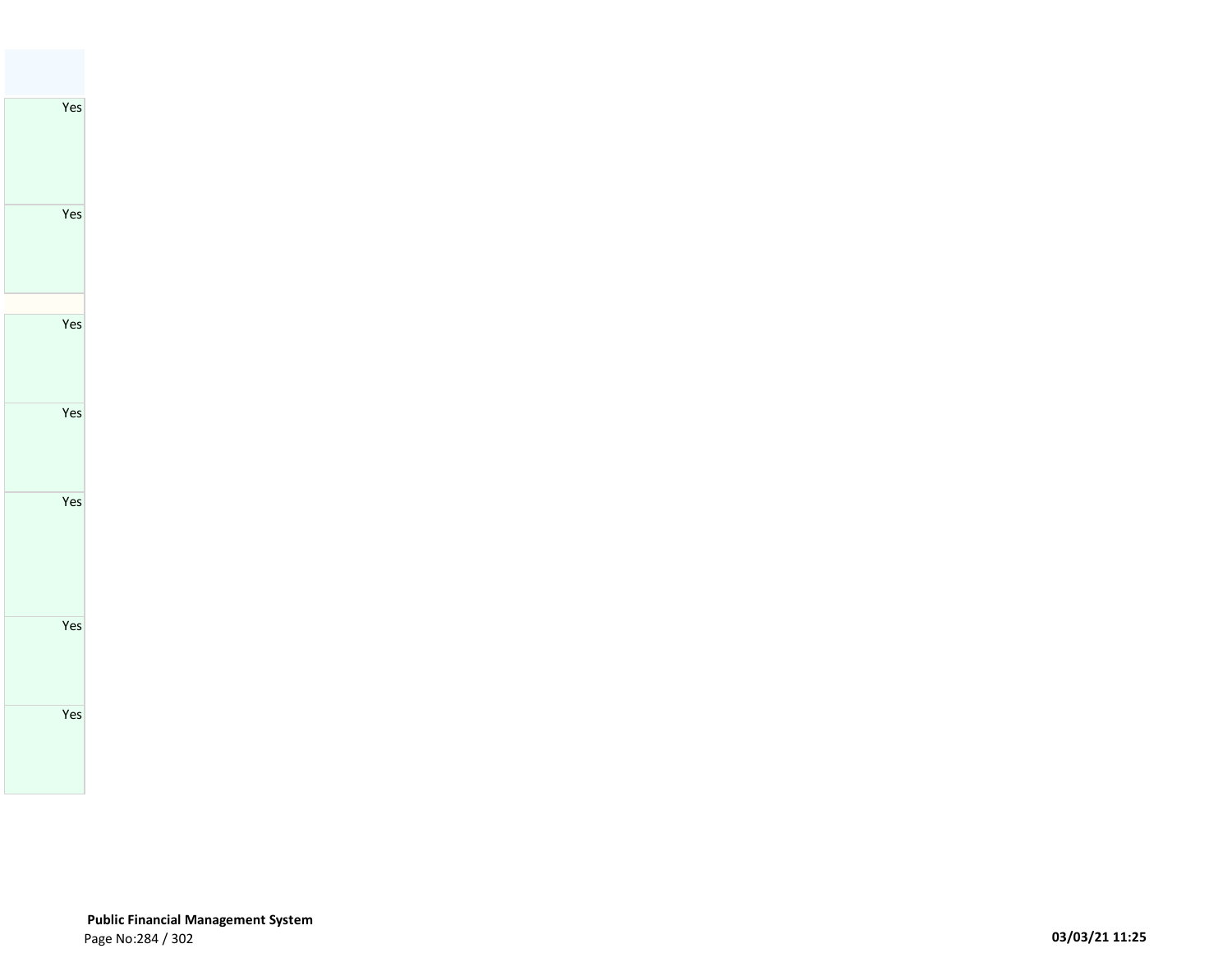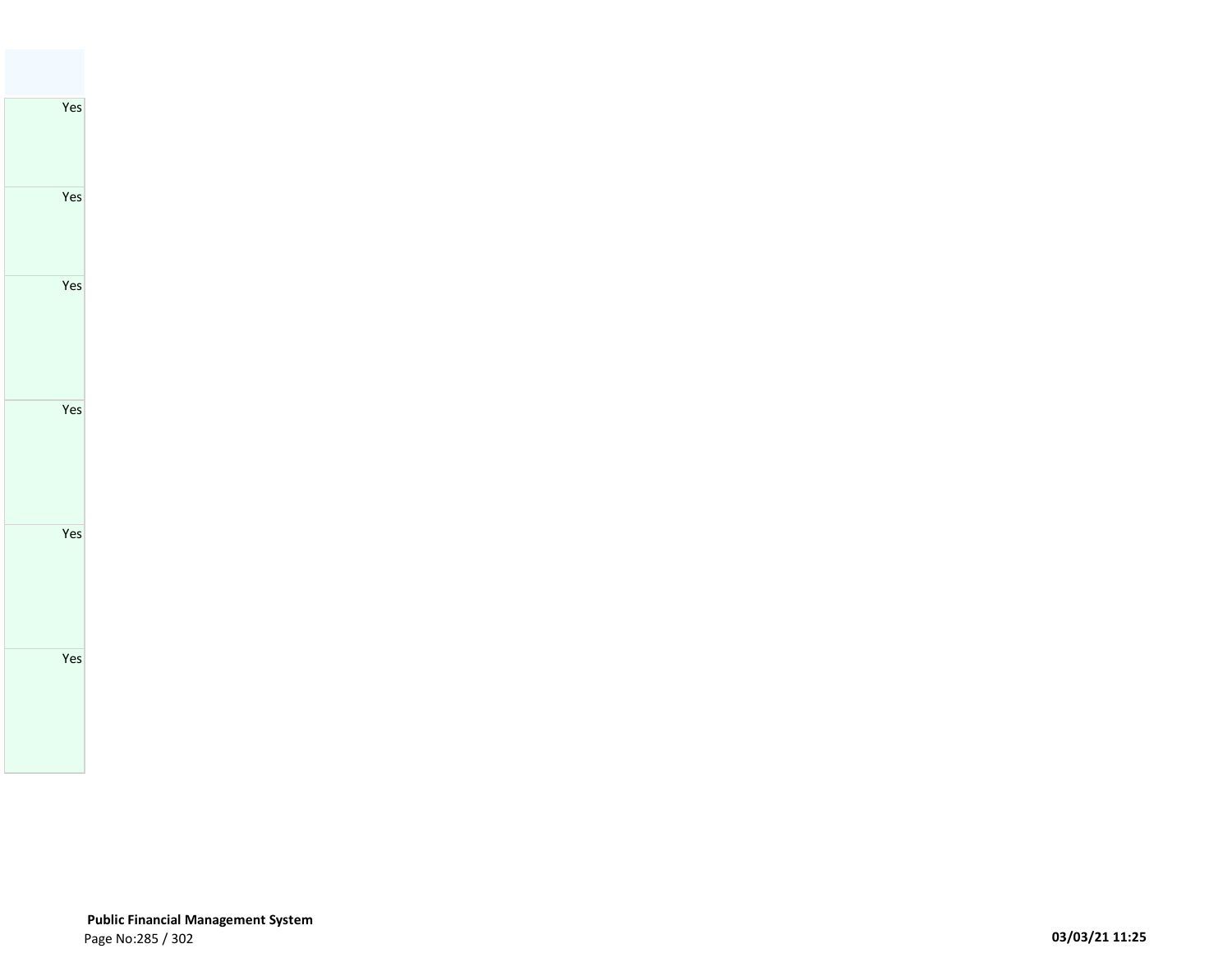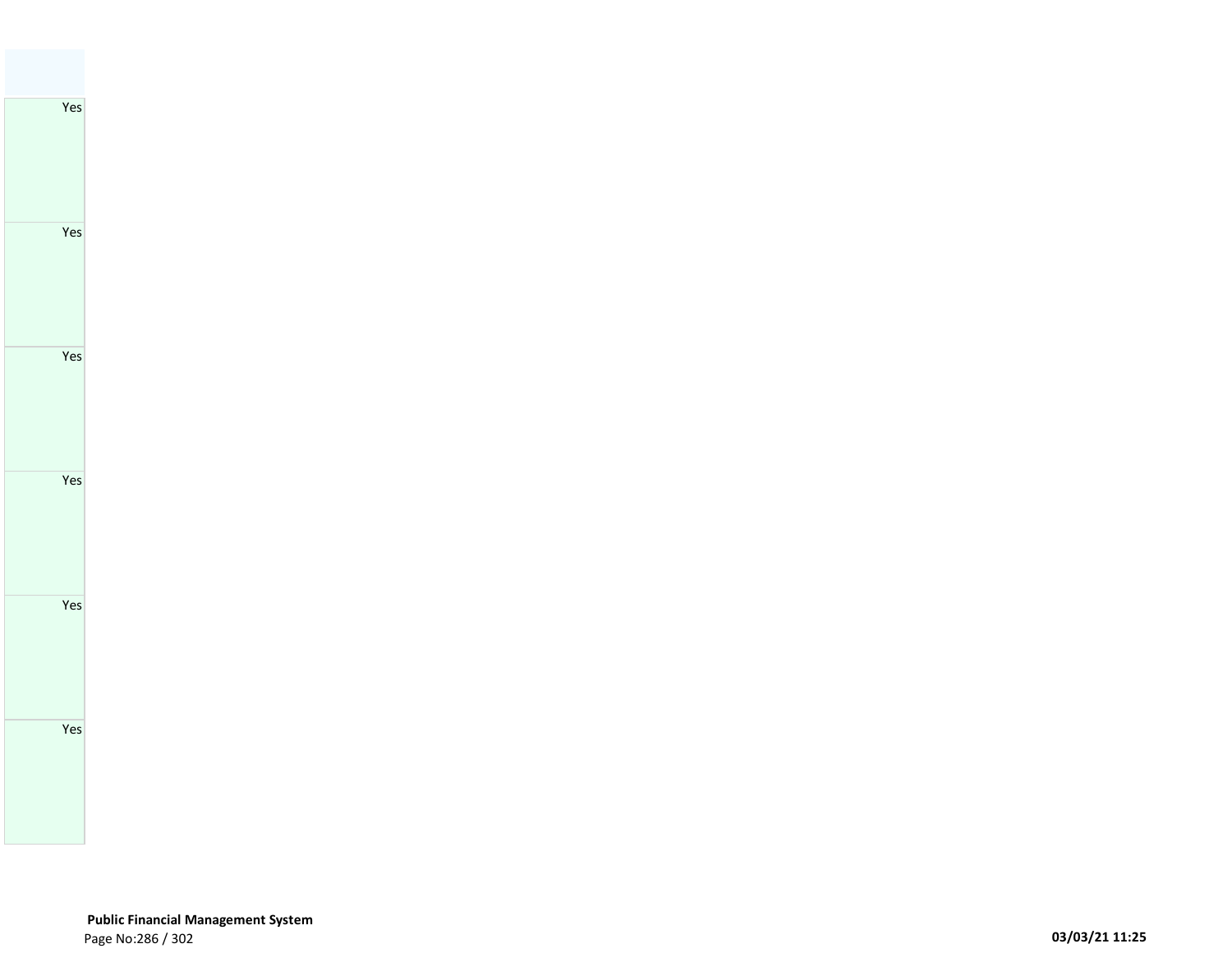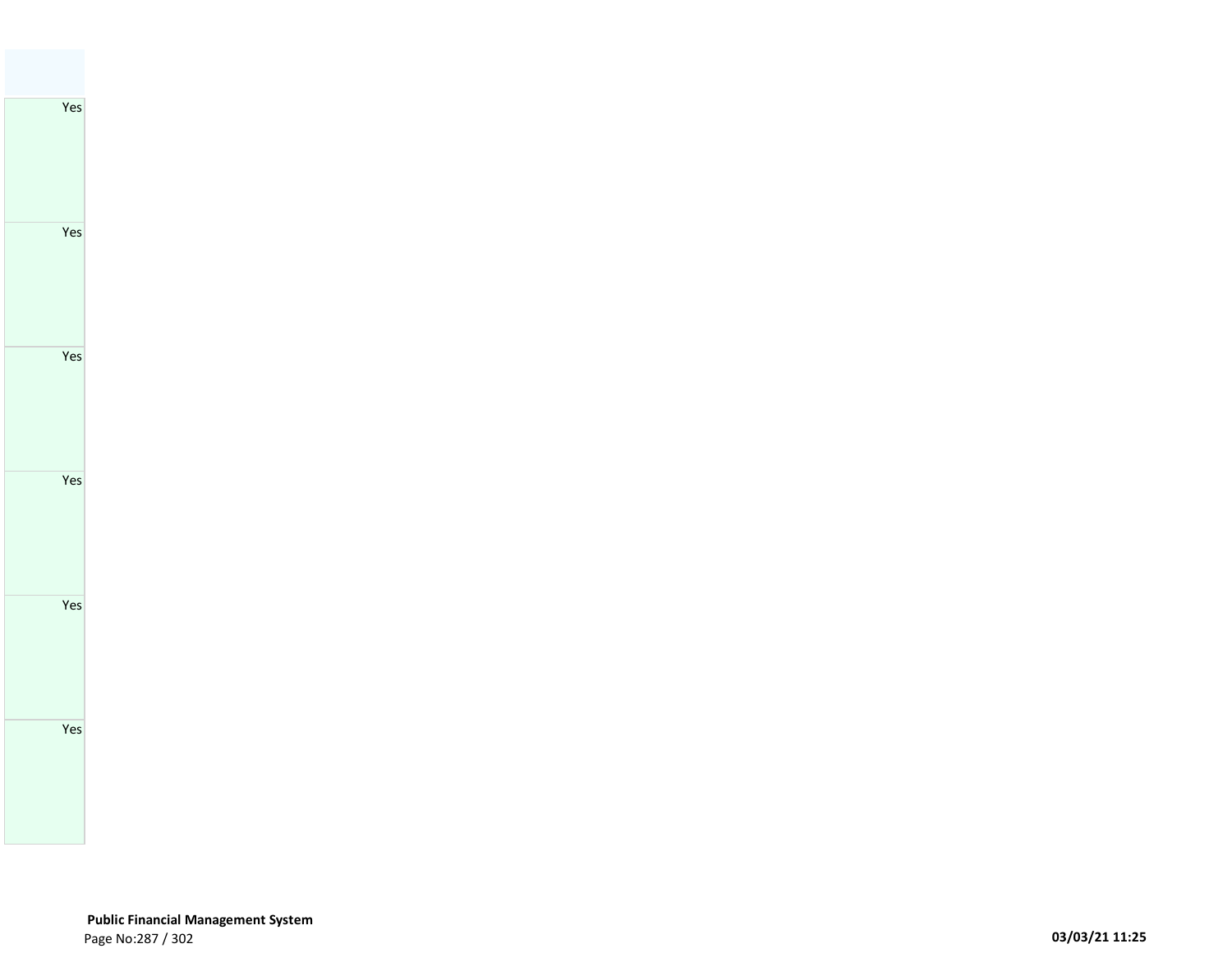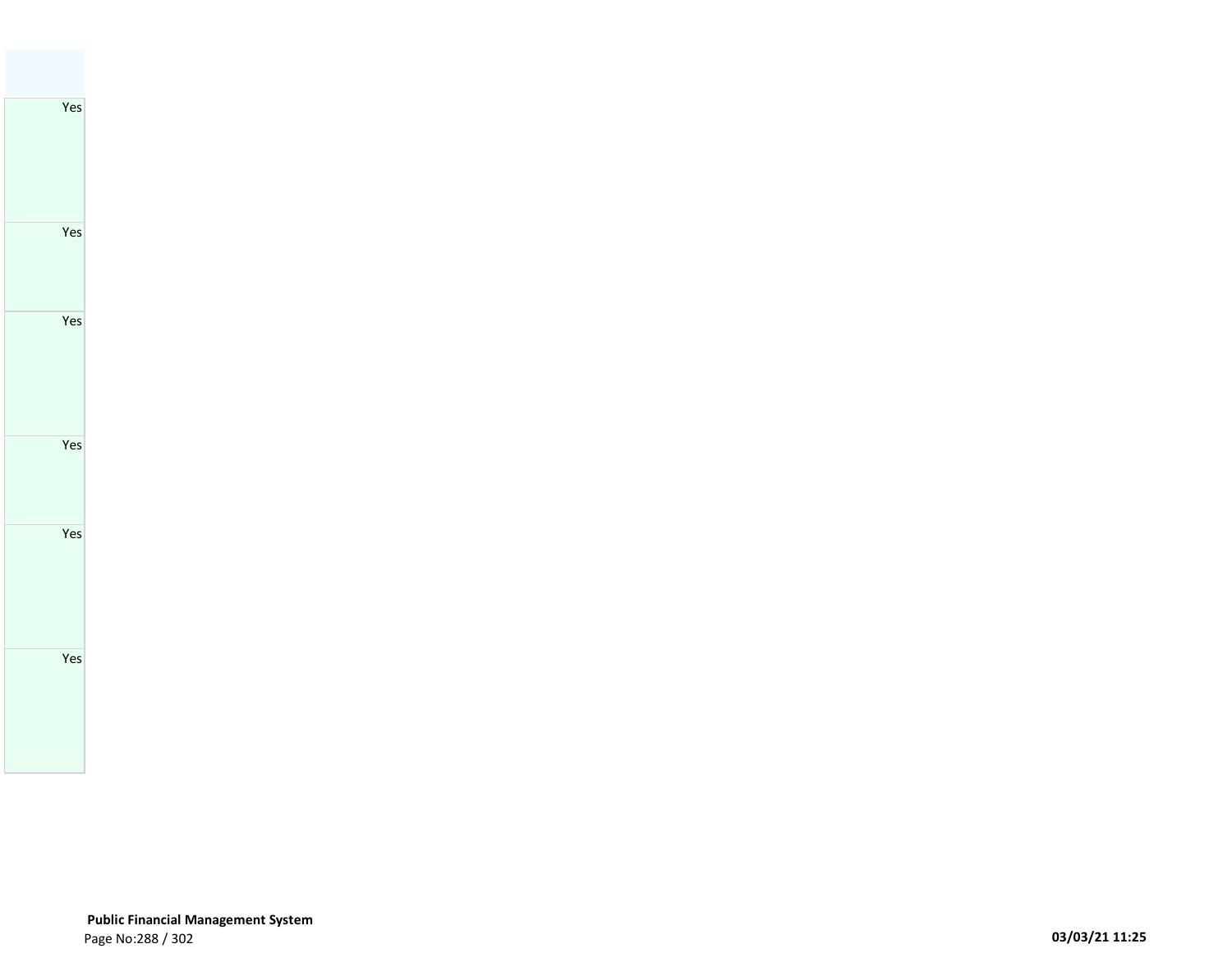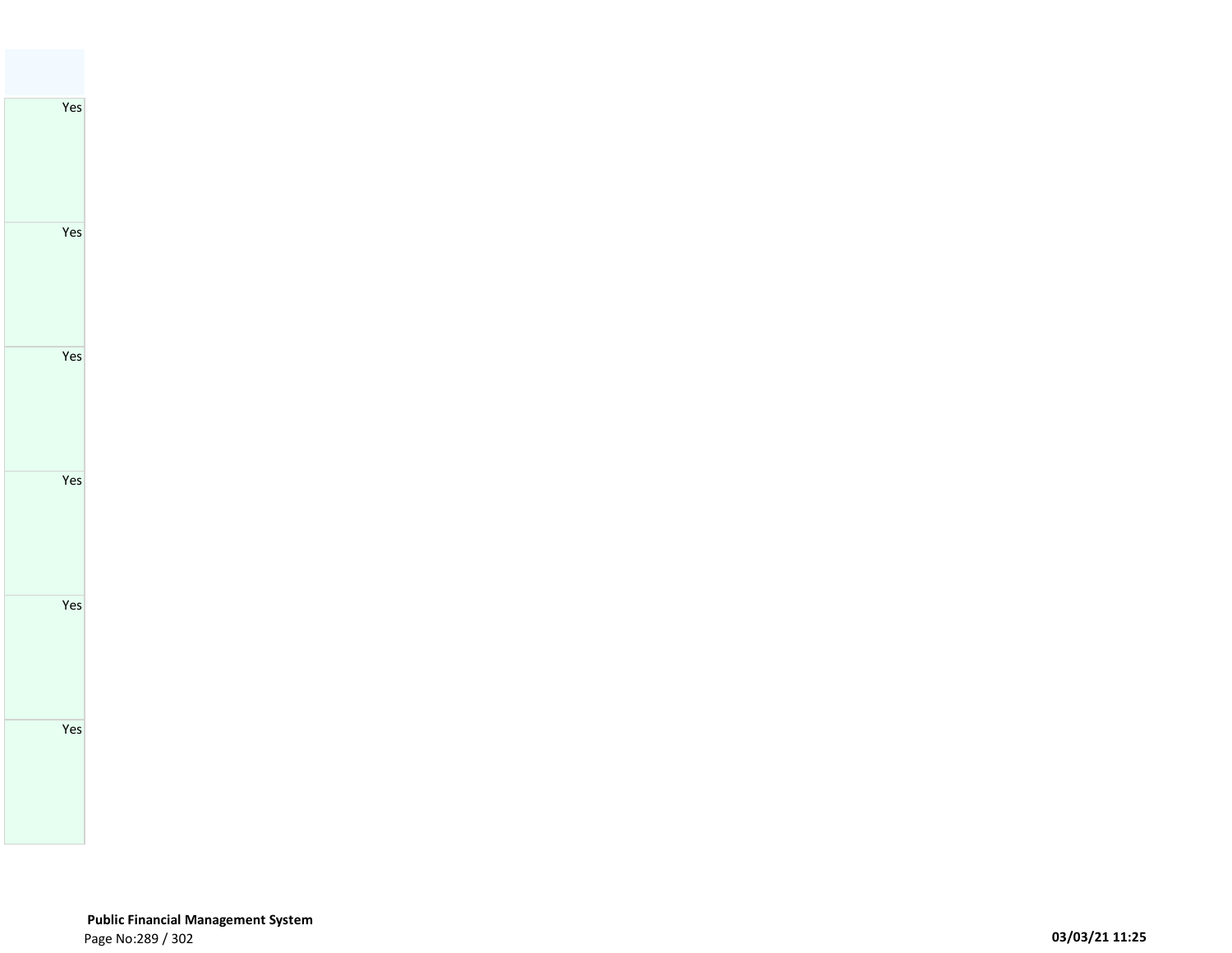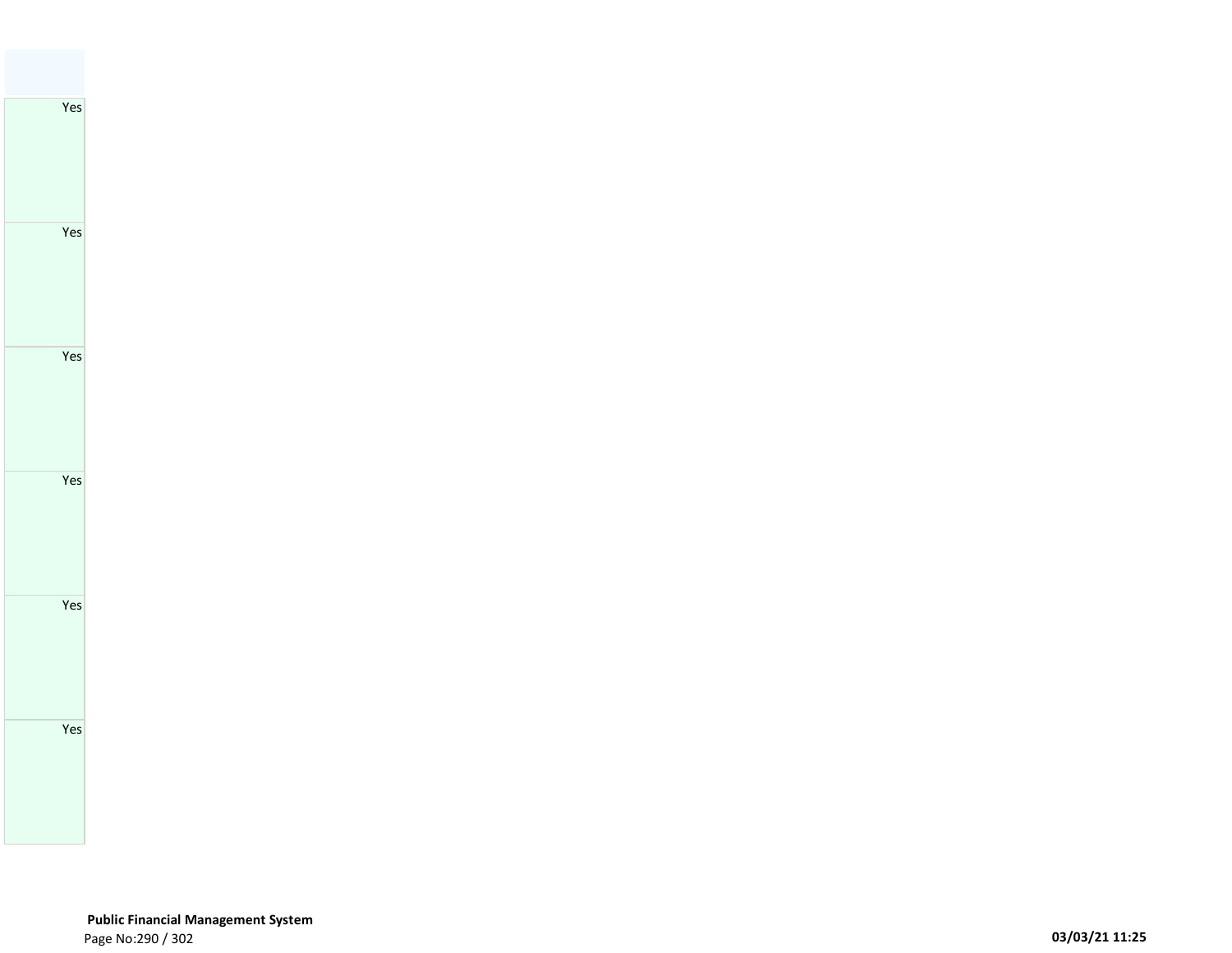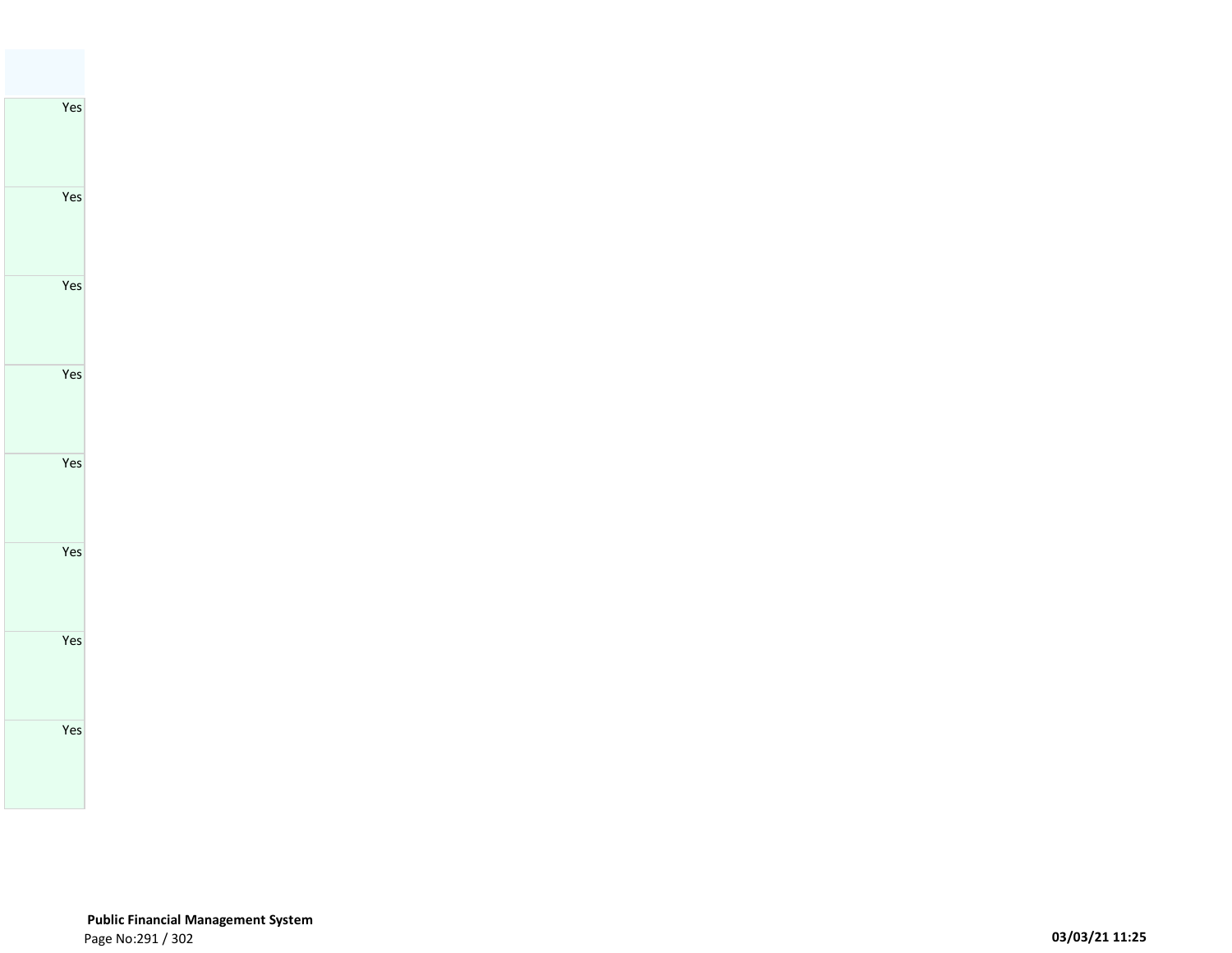Yes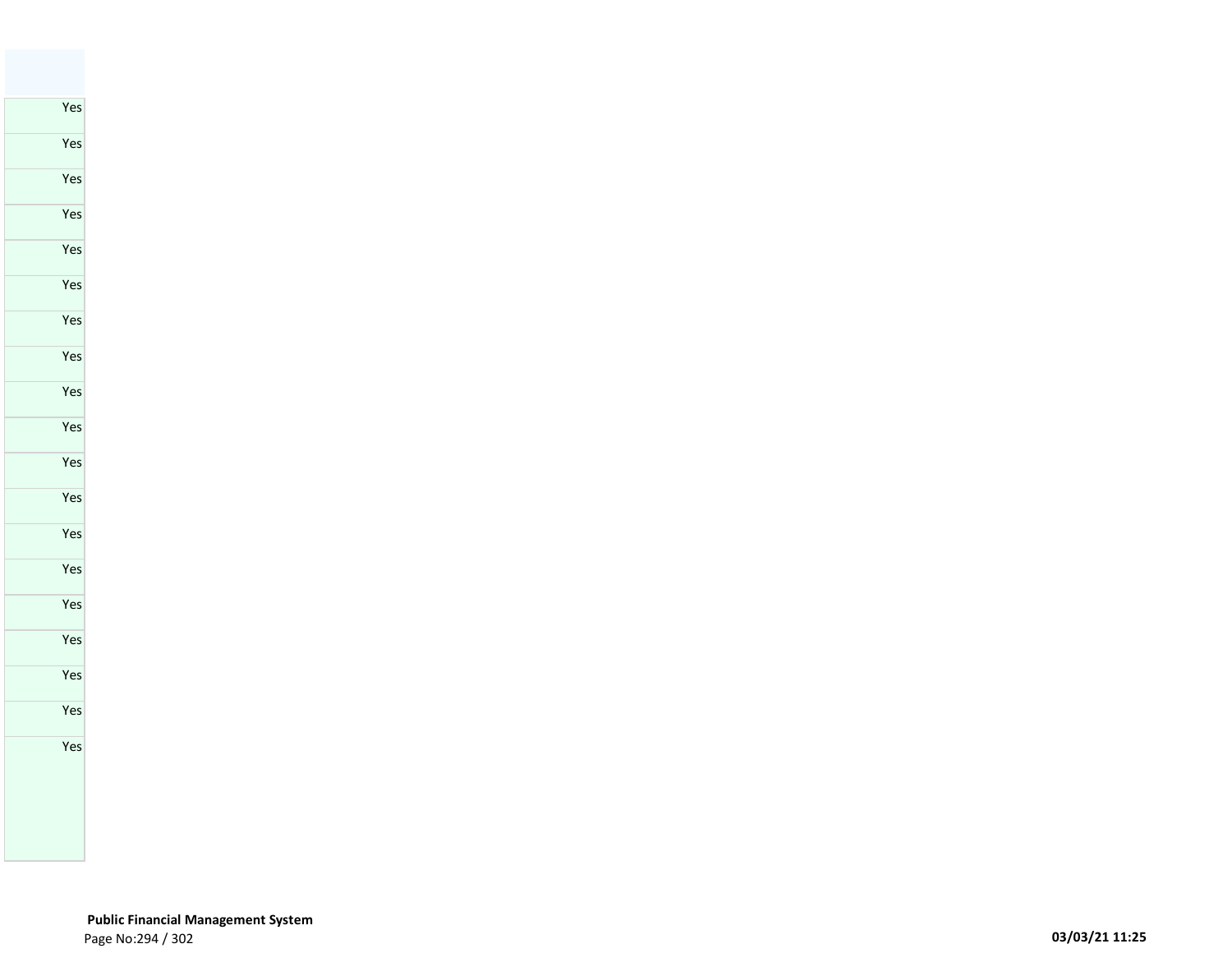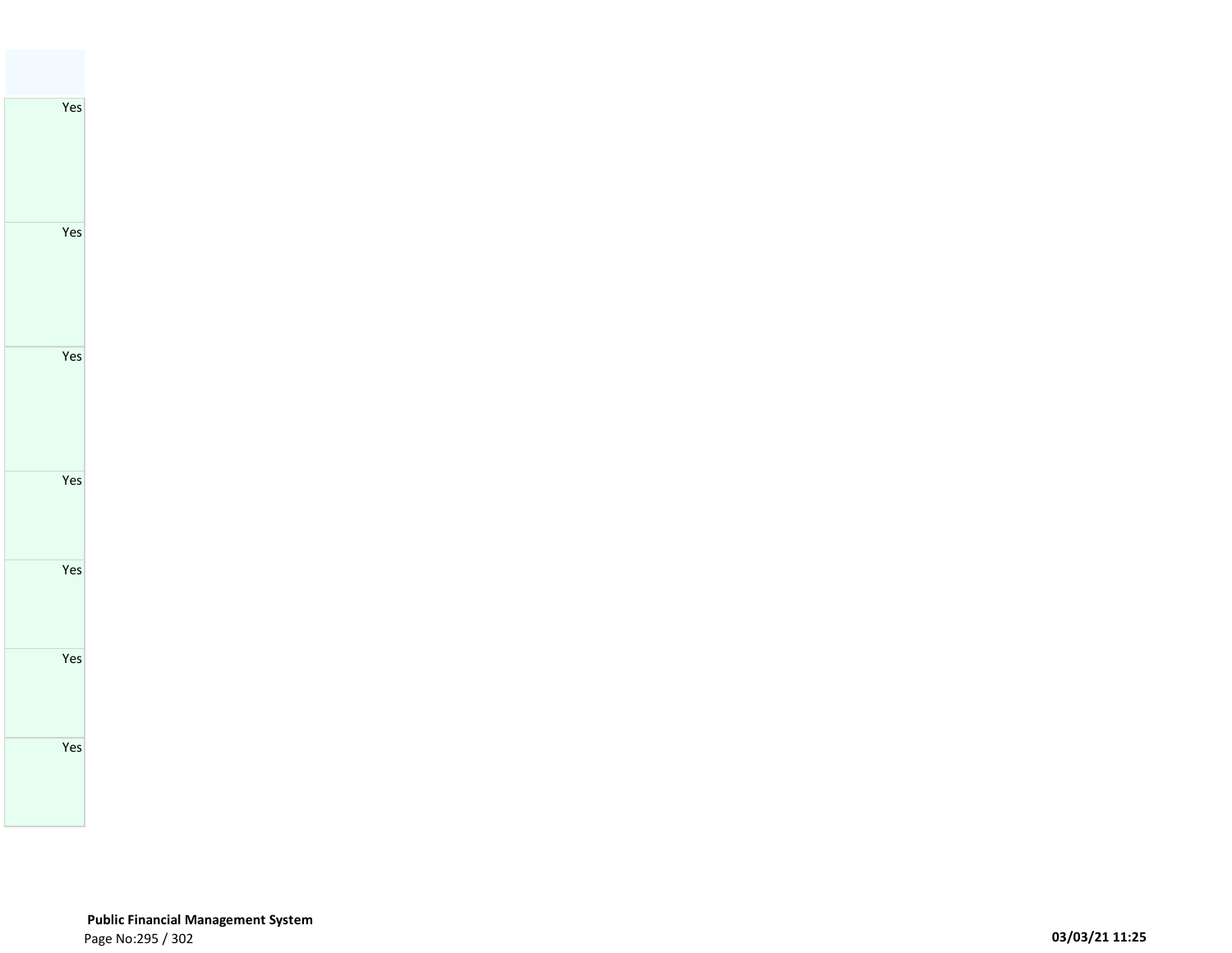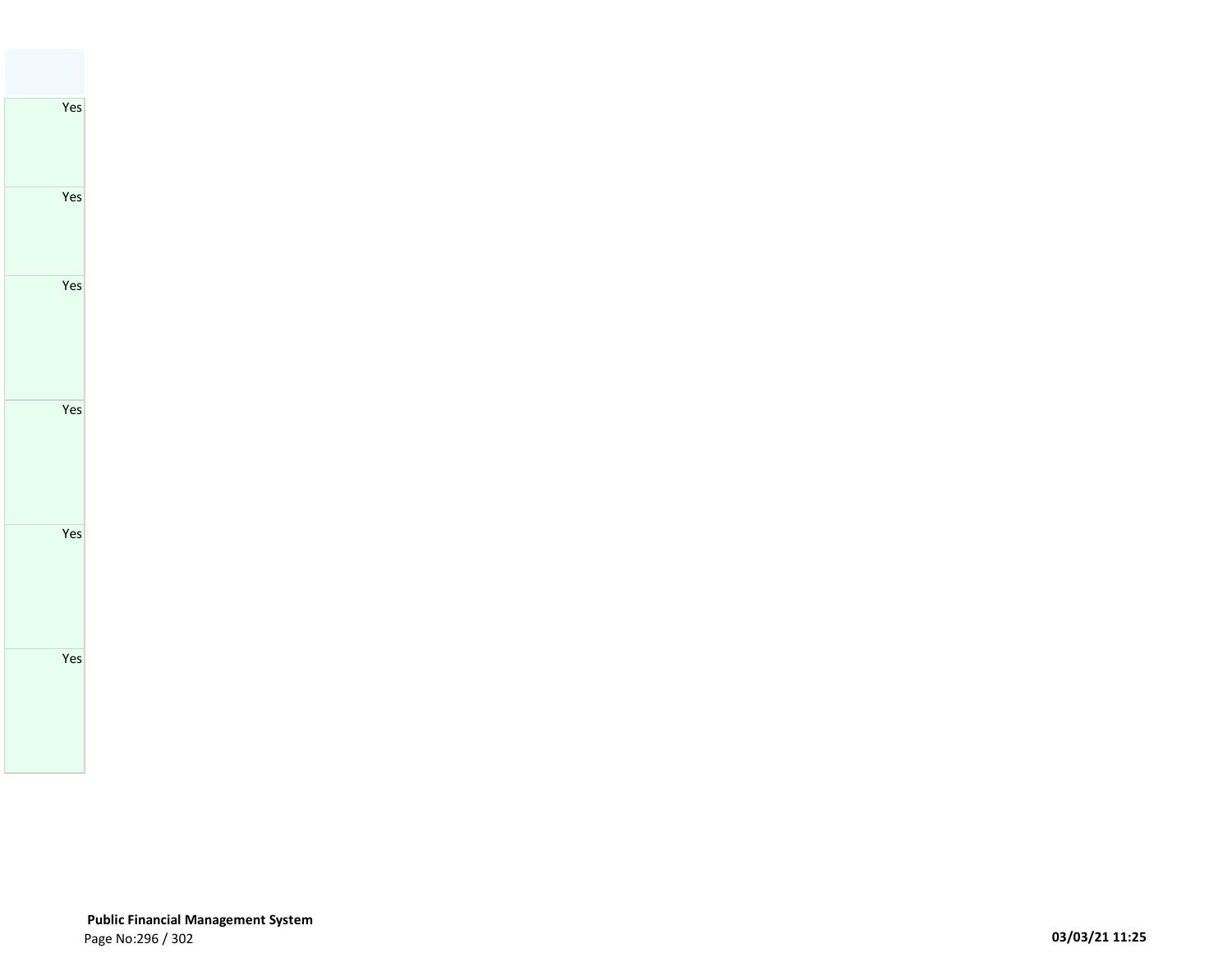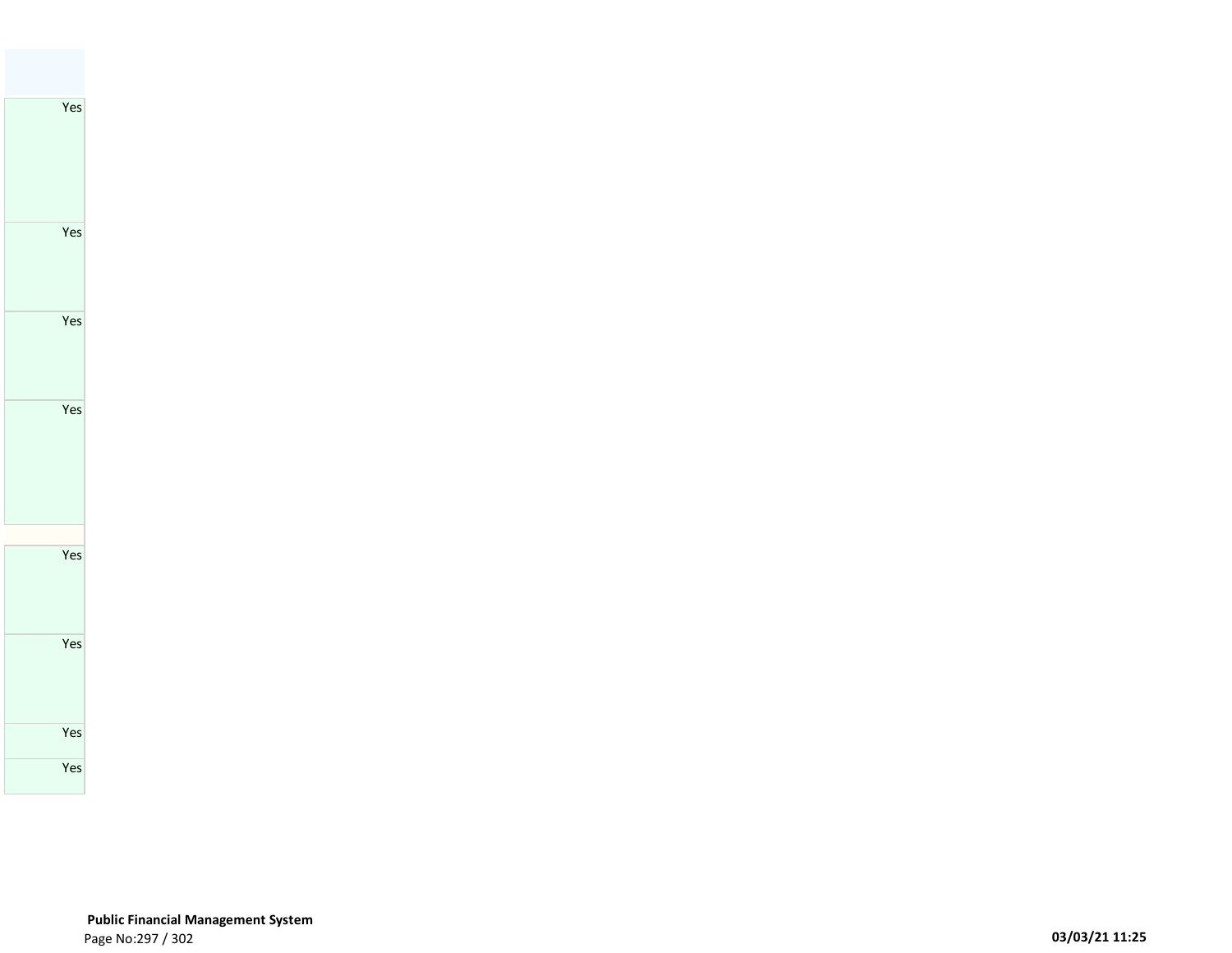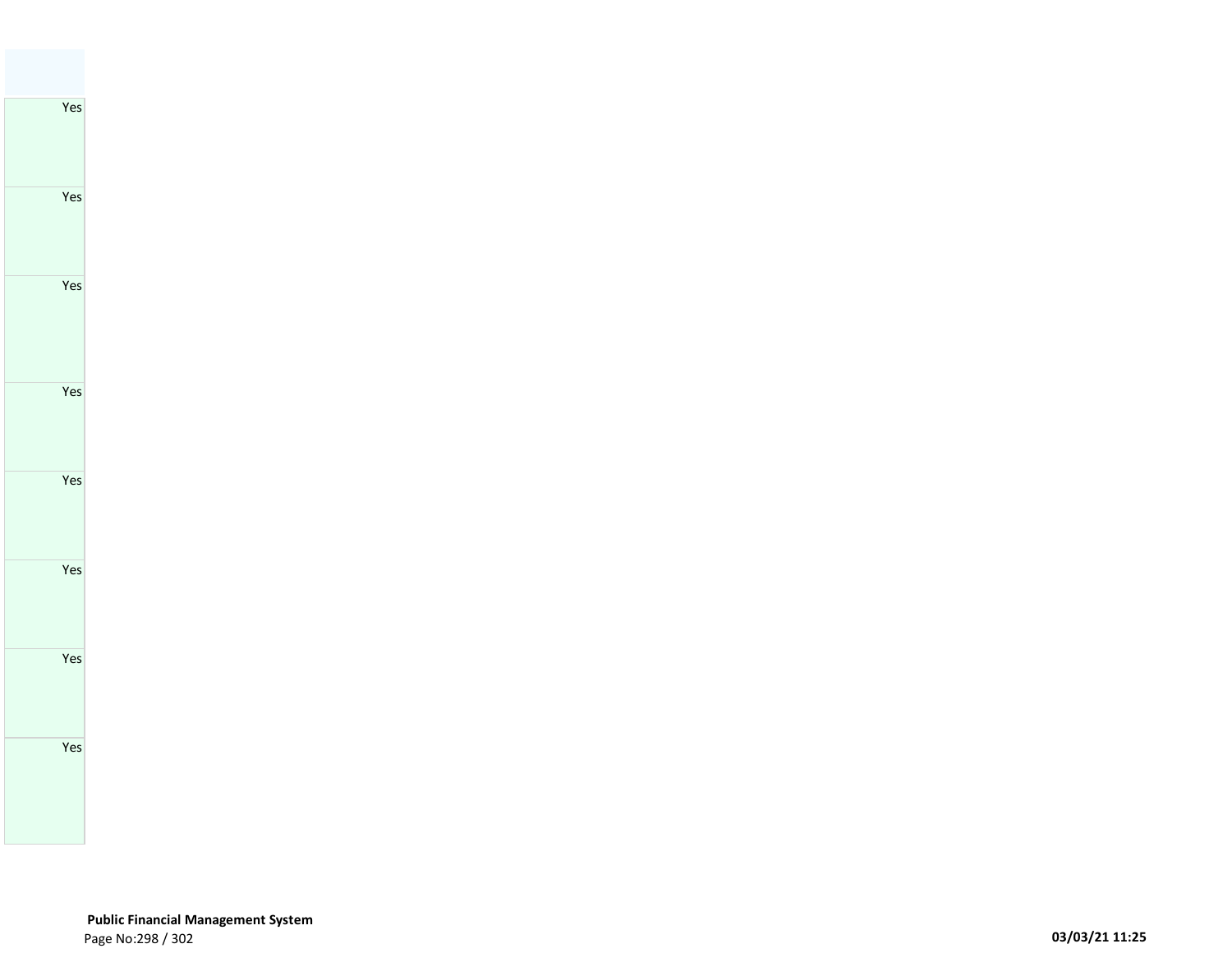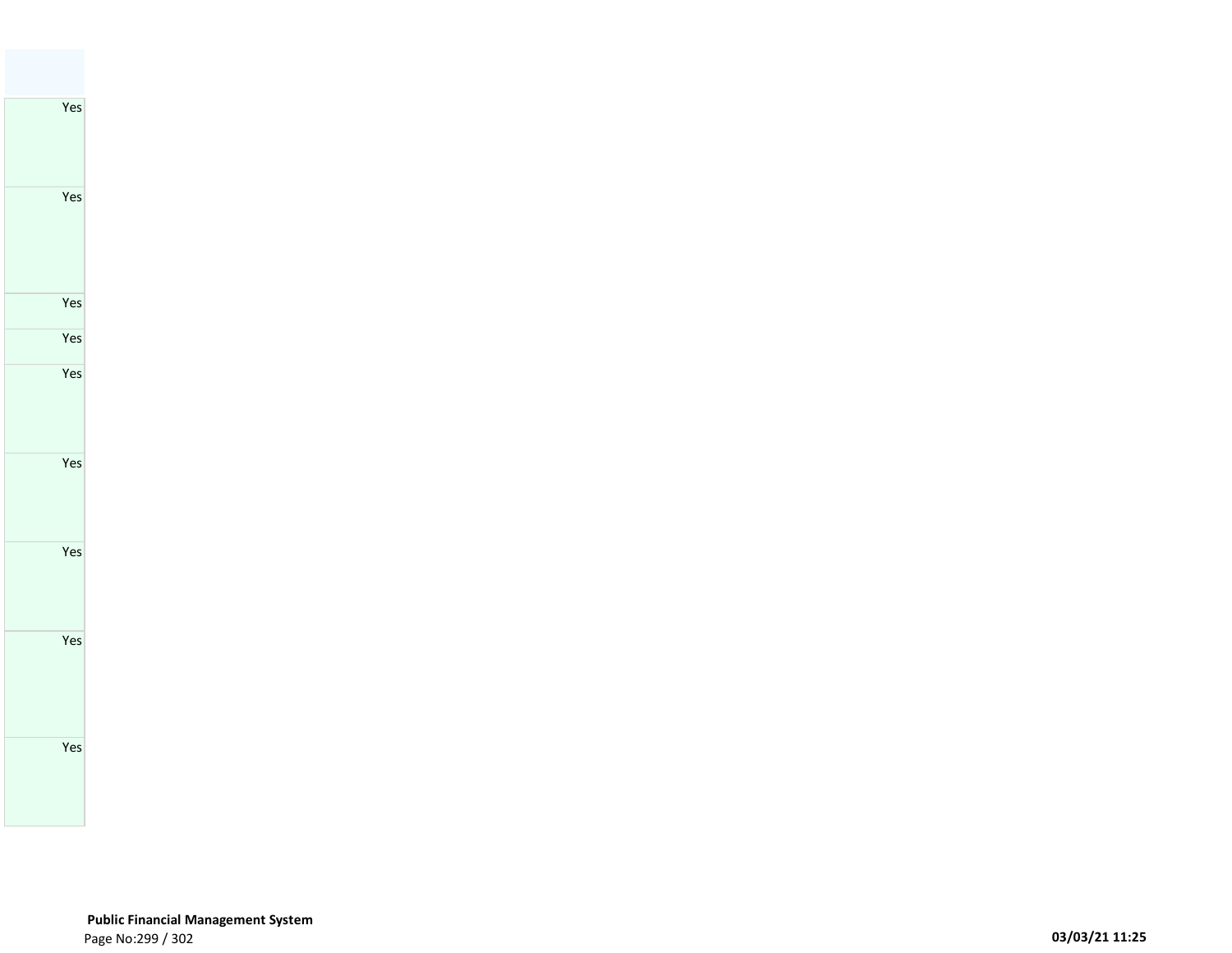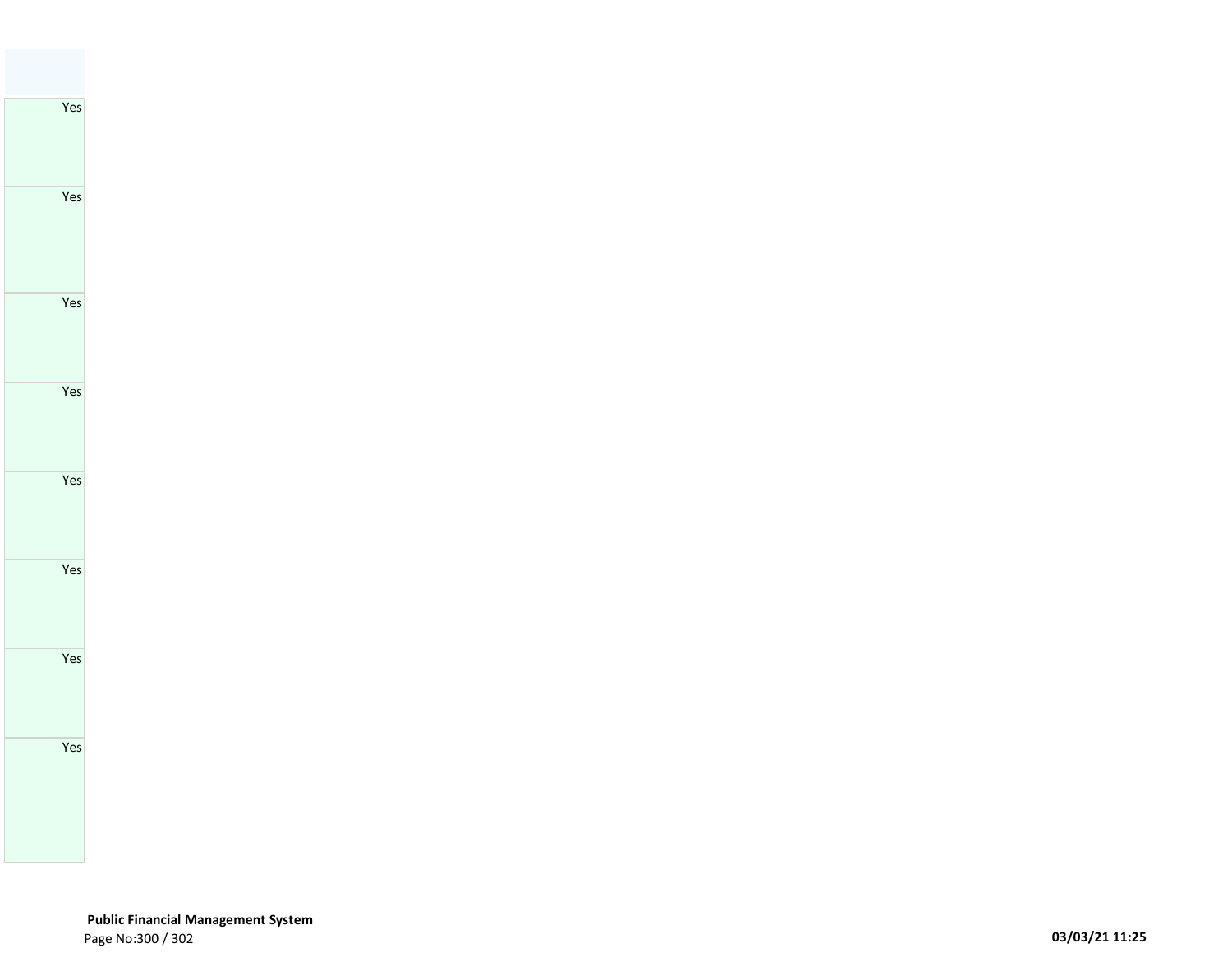